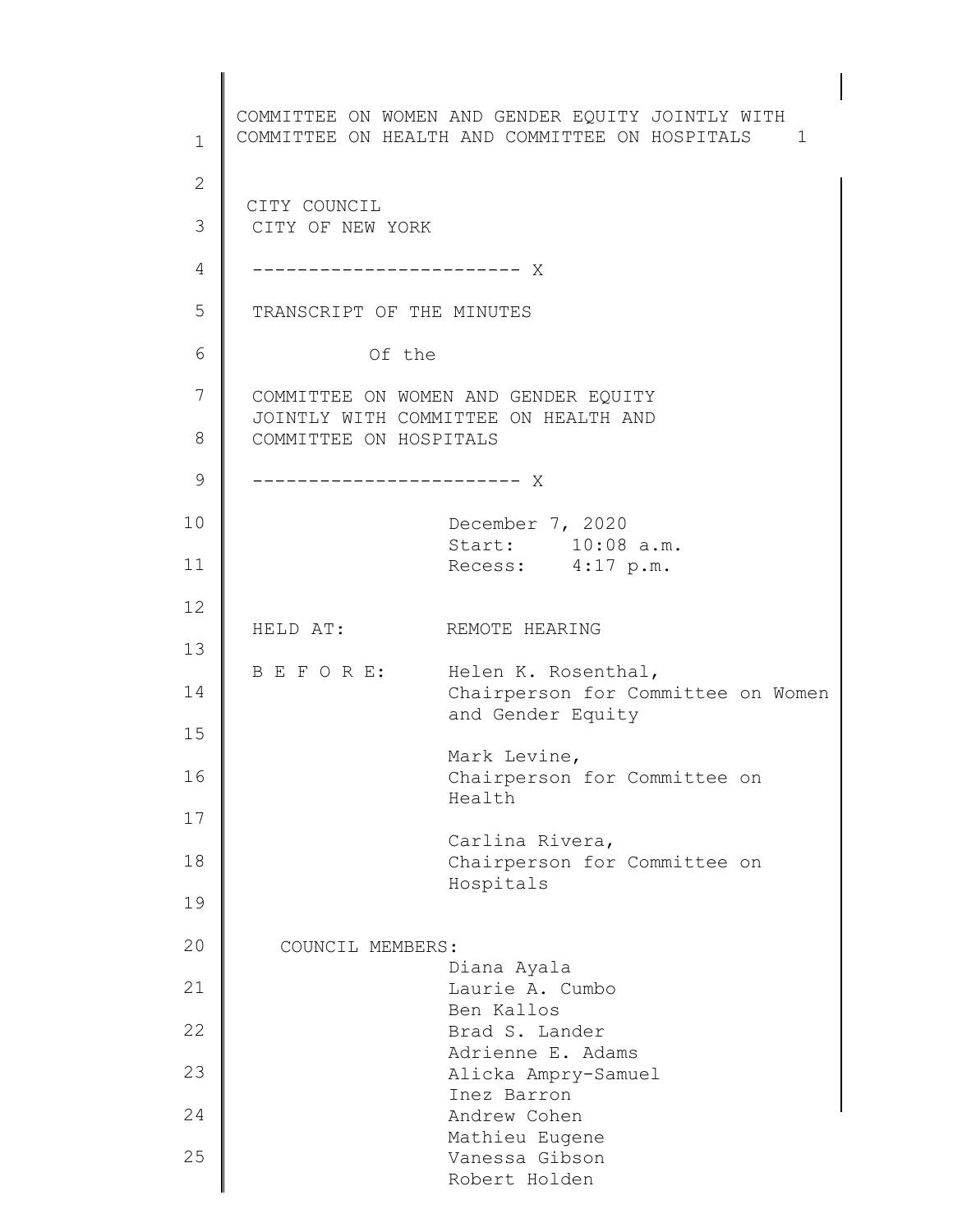| $\mathbf{1}$   | COMMITTEE ON WOMEN AND GENDER EQUITY JOINTLY WITH<br>COMMITTEE ON HEALTH AND COMMITTEE ON HOSPITALS<br>2 |  |
|----------------|----------------------------------------------------------------------------------------------------------|--|
| $\mathbf{2}$   | COUNCIL MEMBERS (CONT.) :                                                                                |  |
| 3              | Farah N. Louis<br>Keith Powers                                                                           |  |
| $\overline{4}$ | Deborah Rose<br>Alan Maisel                                                                              |  |
| 5              |                                                                                                          |  |
| $\sqrt{6}$     |                                                                                                          |  |
| 7              |                                                                                                          |  |
| $\,8\,$        |                                                                                                          |  |
| $\mathsf 9$    |                                                                                                          |  |
| 10             |                                                                                                          |  |
| 11             |                                                                                                          |  |
| 12             |                                                                                                          |  |
| 13             |                                                                                                          |  |
| 14             |                                                                                                          |  |
| 15             |                                                                                                          |  |
| 16             |                                                                                                          |  |
| $17\,$         |                                                                                                          |  |
| $18\,$         |                                                                                                          |  |
| 19             |                                                                                                          |  |
| $20$           |                                                                                                          |  |
| 21             |                                                                                                          |  |
| $2\sqrt{2}$    |                                                                                                          |  |
| 23             |                                                                                                          |  |
| 24             |                                                                                                          |  |
| 25             |                                                                                                          |  |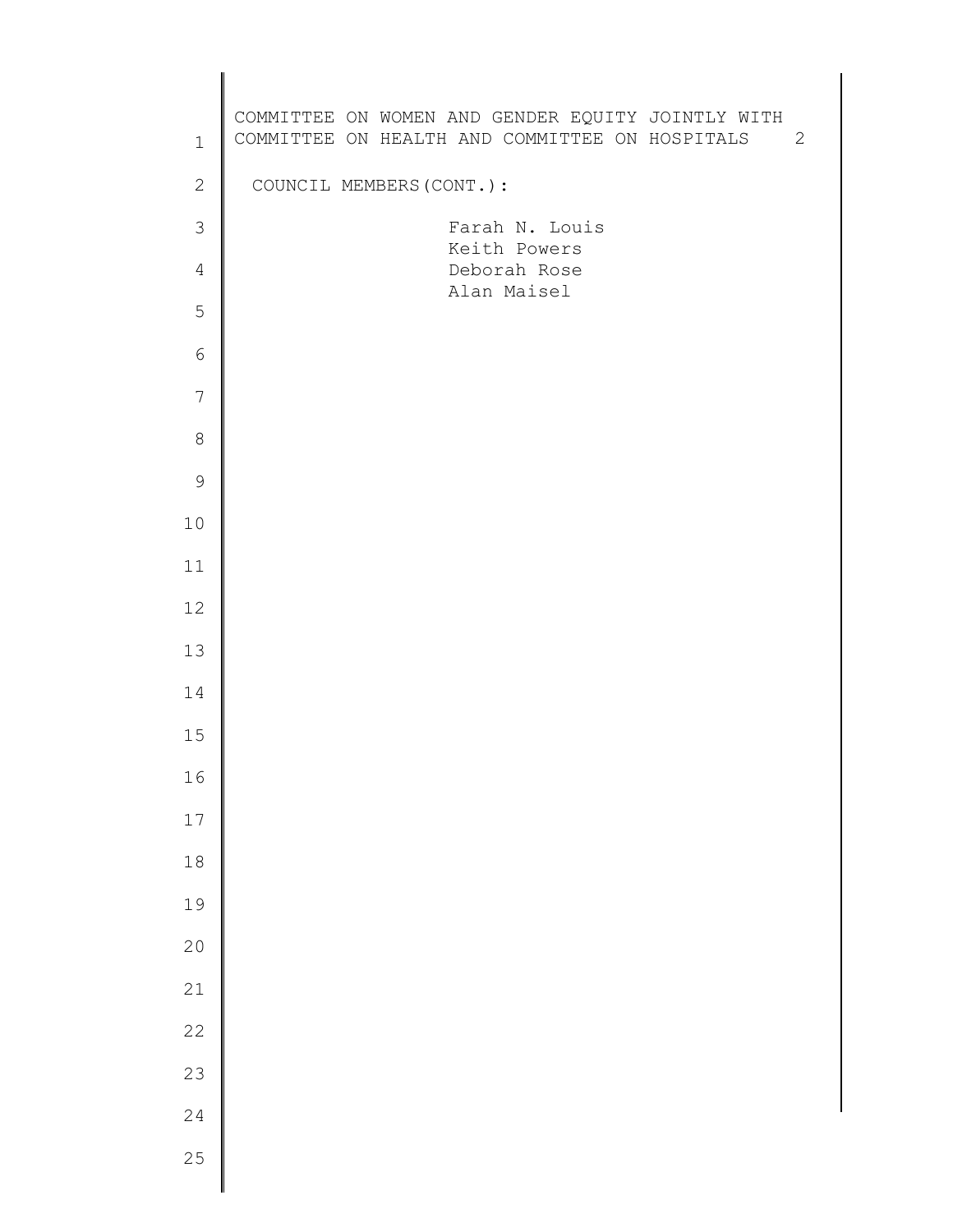1 2 3 4 5 6 7 8 9 10 11 12 13 14 15 16 17 18 19 20 21 22 23 24 25 COMMITTEE ON WOMEN AND GENDER EQUITY JOINTLY WITH COMMITTEE ON HEALTH AND COMMITTEE ON HOSPITALS 3 A P P E A R A N C E S Jacqueline Ebanks Executive Director from the Commission on Gender Equity or CGE Estelle Raboni MPHMCHES Acting Assistant Commissioner from the Bureau of Maternal, Infant and Reproductive Health at the New York City Department of Health and Mental Hygiene or DOHMH Dr. Wendy Wilcox Clinical Service Line Lead from Maternal Mortality Reduction at the New York City Health + Hospitals Bruce McIntyre III Save A Rose Foundation Nonkululeko Tyehemba Certified Nurse Midwife Lorraine Ryan Senior Vice President at the Greater New York Hospital Association Emily Frankel Government Affairs Manager for Nurse Family Partnership Maryam Mohammad-Miller Government Relations Manager at Planned Parenthood of Greater New York. Danielle Castaldi-Micca Vice President of Political and Government Affairs at the National Institute for Reproductive Health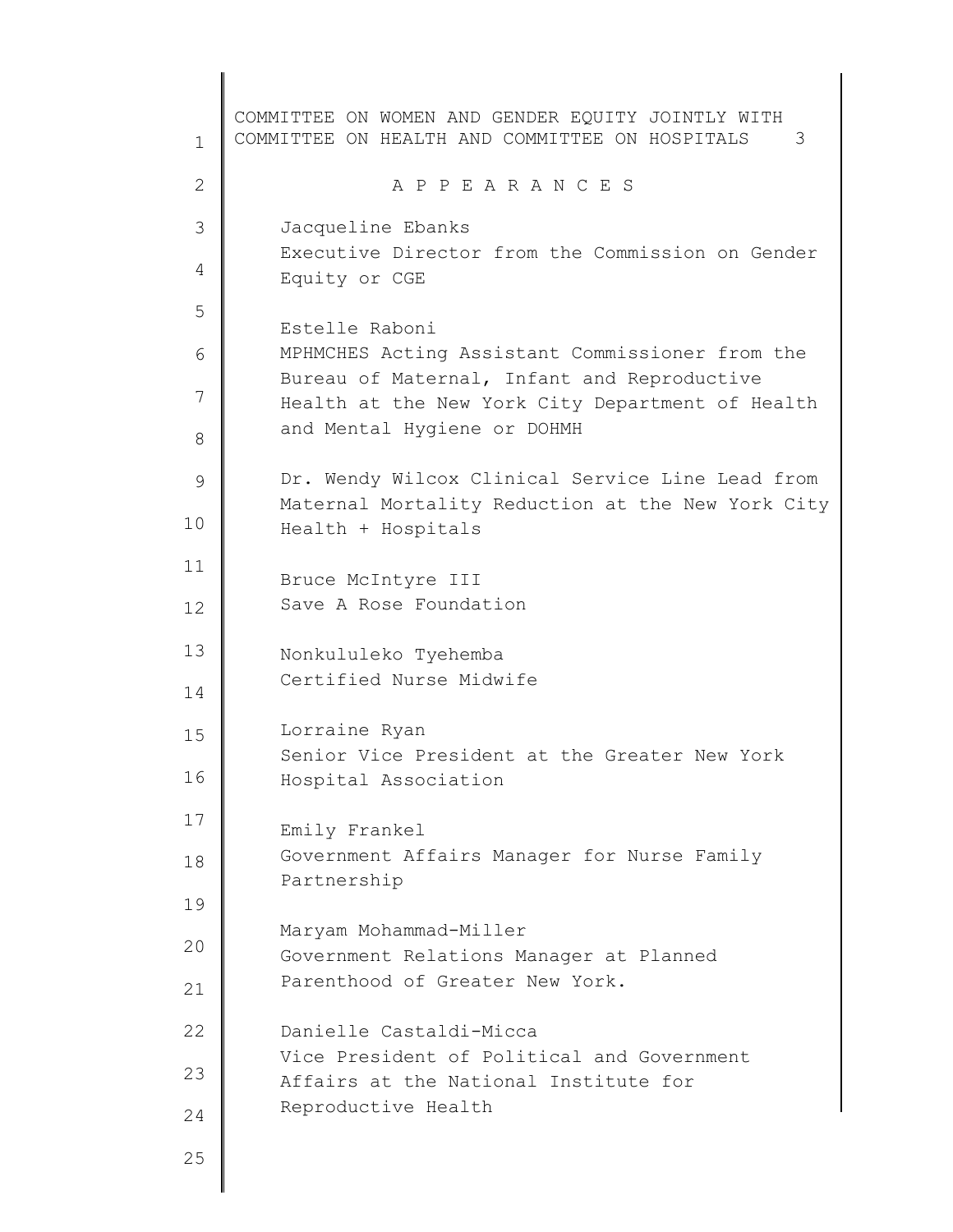1 2 3 4 5 6 7 8 9 10 11 12 13 14 15 16 17 18 19 20 21 22 23 24 25 COMMITTEE ON WOMEN AND GENDER EQUITY JOINTLY WITH COMMITTEE ON HEALTH AND COMMITTEE ON HOSPITALS 4 A P P E A R A N C E S (CONT.) Denise Bolds Native New Yorker and a Hospital Doula Debra Lesane Director of Programs at Career of Young Women's Health Association Eugenia Montesinos Midwife at Metropolitan Hospital Neelu Shruti Birth Advocate in New York City Myla Floris[SP?] Working with Annette Perel, a Community Member of the Birth Doula's and Birth Workers Patricia Loftman Certified Nurse Midwife, Fellow of the American College of Nurse Midwives Tricia Shimamura Proud woman of color, Social Worker, wife and mom Thamar Innocent Birth Worker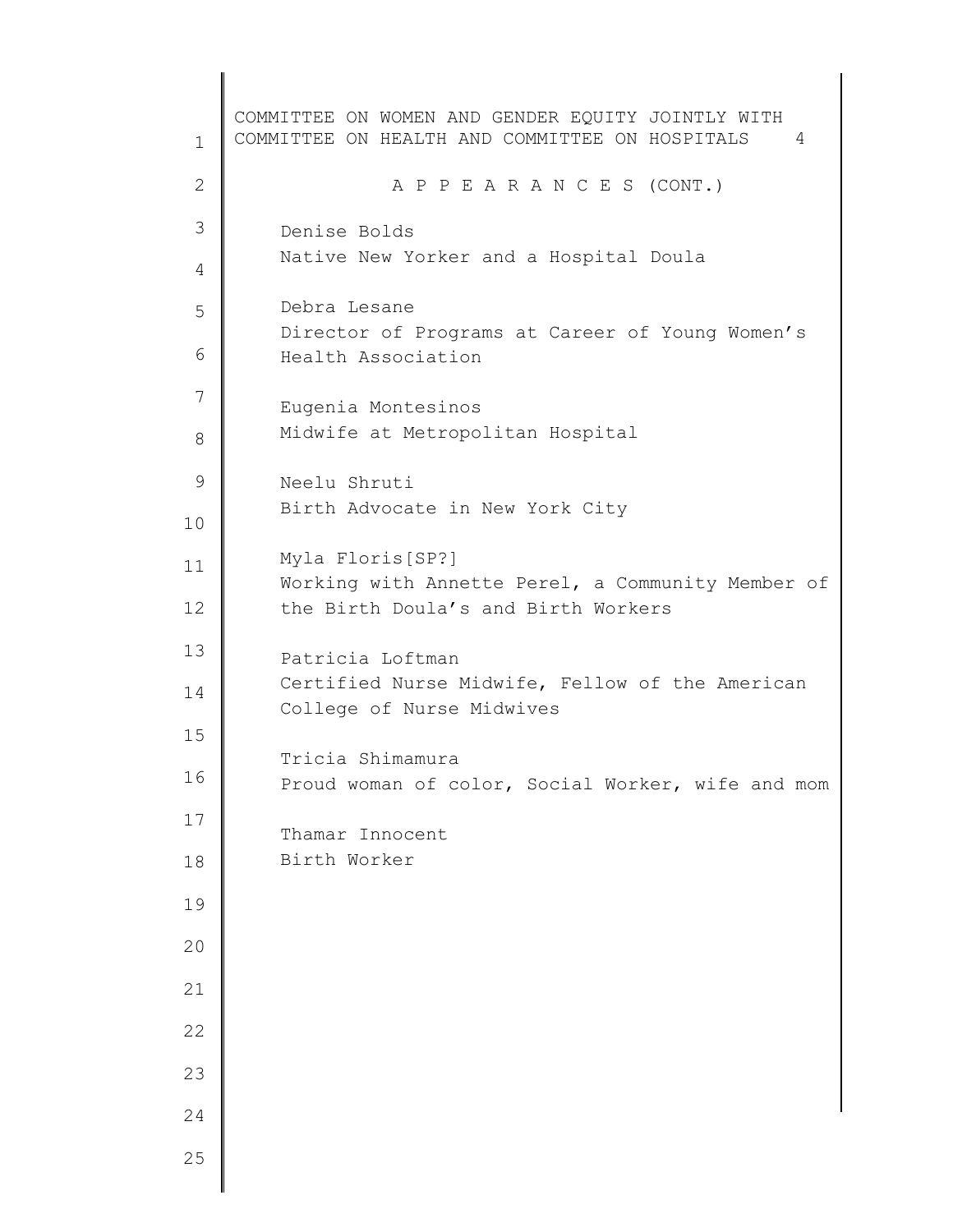1 2 3 4 5 6 7 8 9 10 11 12 13 14 15 16 17 18 19 20 21 22 23 24 25 COMMITTEE ON WOMEN AND GENDER EQUITY JOINTLY WITH COMMITTEE ON HEALTH AND COMMITTEE ON HOSPITALS 5 SERGEANT LUGO: Cloud recording good. SERGEANT ?: Back up is rolling. SERGEANT LEONARDO: Okay, Sergeant Martinez. SERGEANT MARTINEZ: Good Morning and welcome to today's remote New York City Council hearing of the Committee on Women and Gender Equity jointly with the Committee on Health and the Committee on Hospitals. At this time, would all panelists please turn on their video. To minimize disruption, please silence your electronic devices. If you wish to submit testimony, you may do so via email at the following address, [testimony@council.nyc.gov,](mailto:testimony@council.nyc.gov) [testimony@council.nyc.gov.](mailto:testimony@council.nyc.gov) Thank you for your cooperation. Chair's, we are ready to begin. CHAIRPERSON ROSENTHAL: [GAVEL] Good morning and thank you for joining today's Committee's on Women and Gender Equity, Health and Hospitals Virtual Hearing on Maternal Mortality and Morbidity in New York City. I am Council Member Helen Rosenthal, Chair of the Committee on Women and Gender Equity. My pronouns are she, her, hers and I want to start by thanking everyone who came out here to testify today.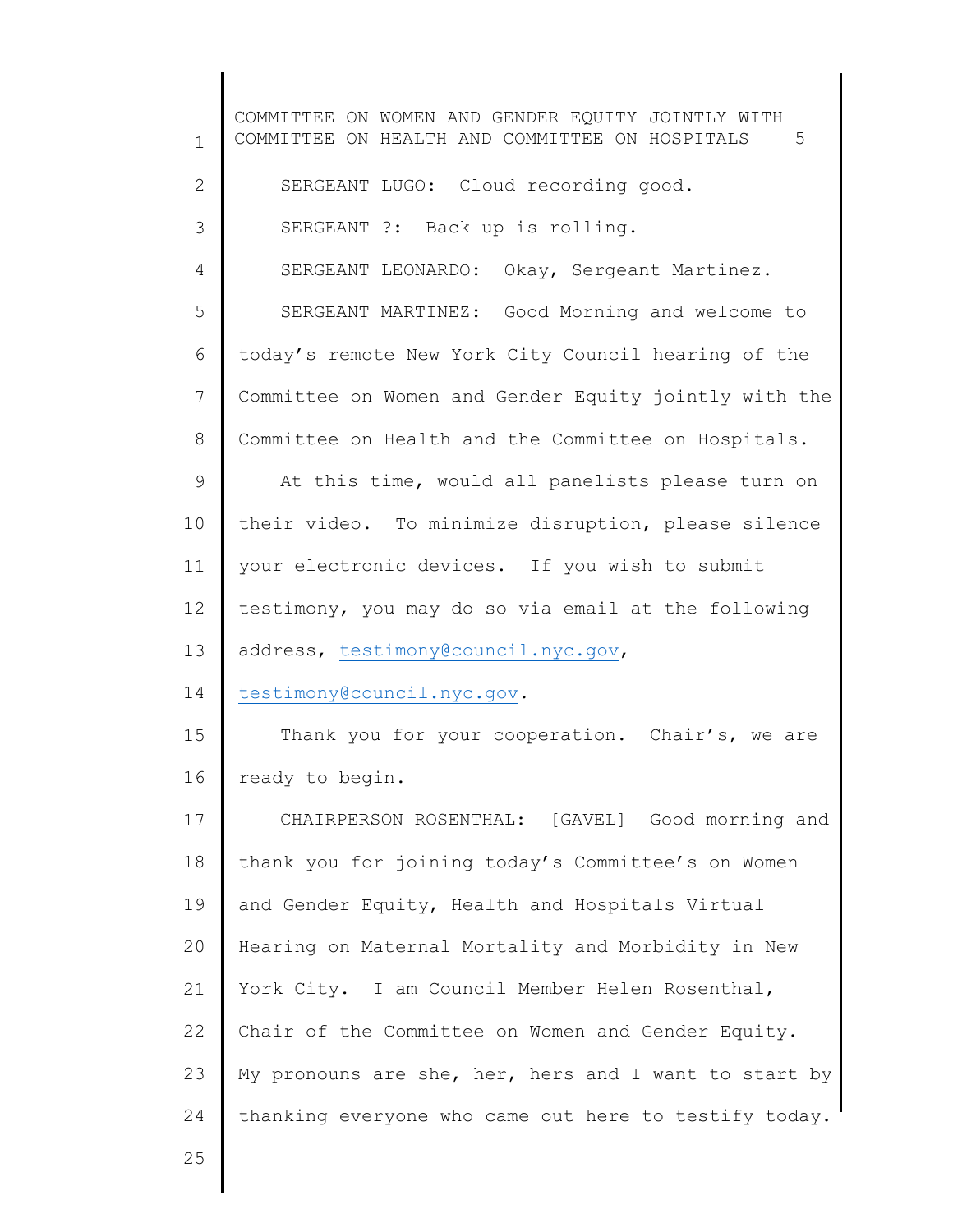1 2 3 4 5 6 7 COMMITTEE ON WOMEN AND GENDER EQUITY JOINTLY WITH COMMITTEE ON HEALTH AND COMMITTEE ON HOSPITALS 6 Maternal mortality and morbidity is one of the greatest public health crisis in the country. Yet as a City we have been late to address what Black and Brown communities and many community-based organizations have been sounding the alarm on for decades.

8 9 10 11 12 13 14 So, I want to start by saying that while there are dedicated people working in hospitals in the City's Department of Health, some of you here today are doing your best and we appreciate that. But as a whole, as a City, we are failing and it is because of racism in all its forms, structural, environmental, direct and implicit.

15 16 17 18 19 20 21 Even after recent efforts to close the gap, the latest data still shows that Black and Brown giving birth in New York City are 8-12 times. That's at least 800 more likely to die than their White counterparts. And this is death exclusively, not to mention the thousands of cases in which people almost die of childbirth related causes.

22 23 24 25 Moreover, Black infants in the City are also three times more likely to die than White newborns. A gap that is nearly 50 percent greater than the national average. This committee last held a hearing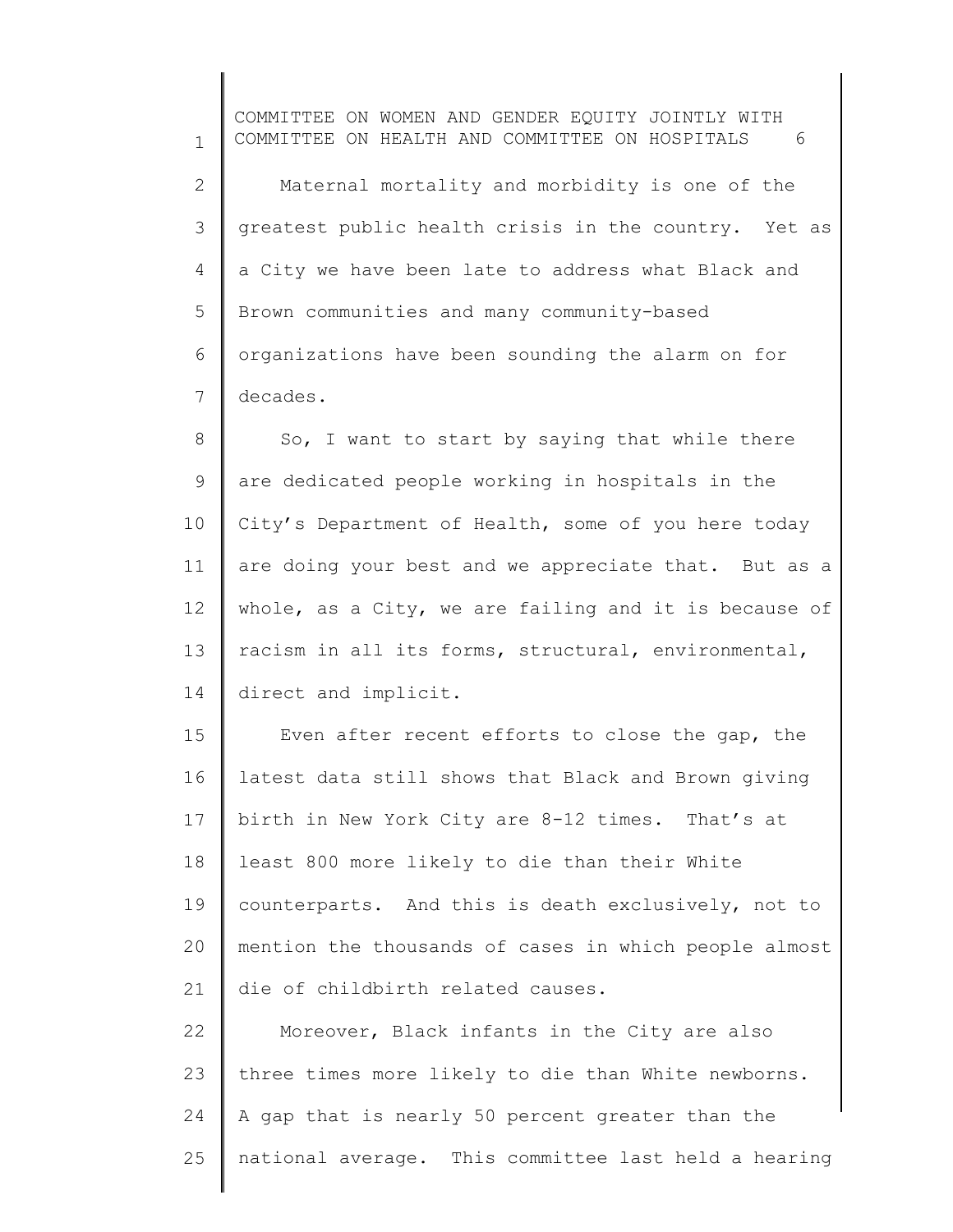1 2 3 4 COMMITTEE ON WOMEN AND GENDER EQUITY JOINTLY WITH COMMITTEE ON HEALTH AND COMMITTEE ON HOSPITALS 7 on maternal mortality in New York City in June 2018, when we heard two bills that have become law, both demand accountability.

5 6 7 8 9 10 11 12 13 14 15 16 17 The first, Local Law 187 requires DOHMH to assess the needs of pregnant people and the availability of Doula's to meet those needs, then produce a plan for increasing access to Doula's. DOHMH must also release an annual report with known organizations that provide Doula services and training and the information on areas on the City that experience disproportionately high rates of maternal mortality, infant mortality and other poor birth outcomes. And second, Local Law 188 of 2018, which requires DOHMH to expand the City's annual reporting on maternal mortality and morbidity with additional reporting and a five year report. The law also

18 19 20 21 22 23 24 codified the Maternal Mortality and Morbidity Review Committee M3RC and required DOHMH to post information on the disciplines represented by the members of the M3RC with the indication that more people with lived experiences should be on the Committee like Doula's, midwives and those who have experienced near death encounters.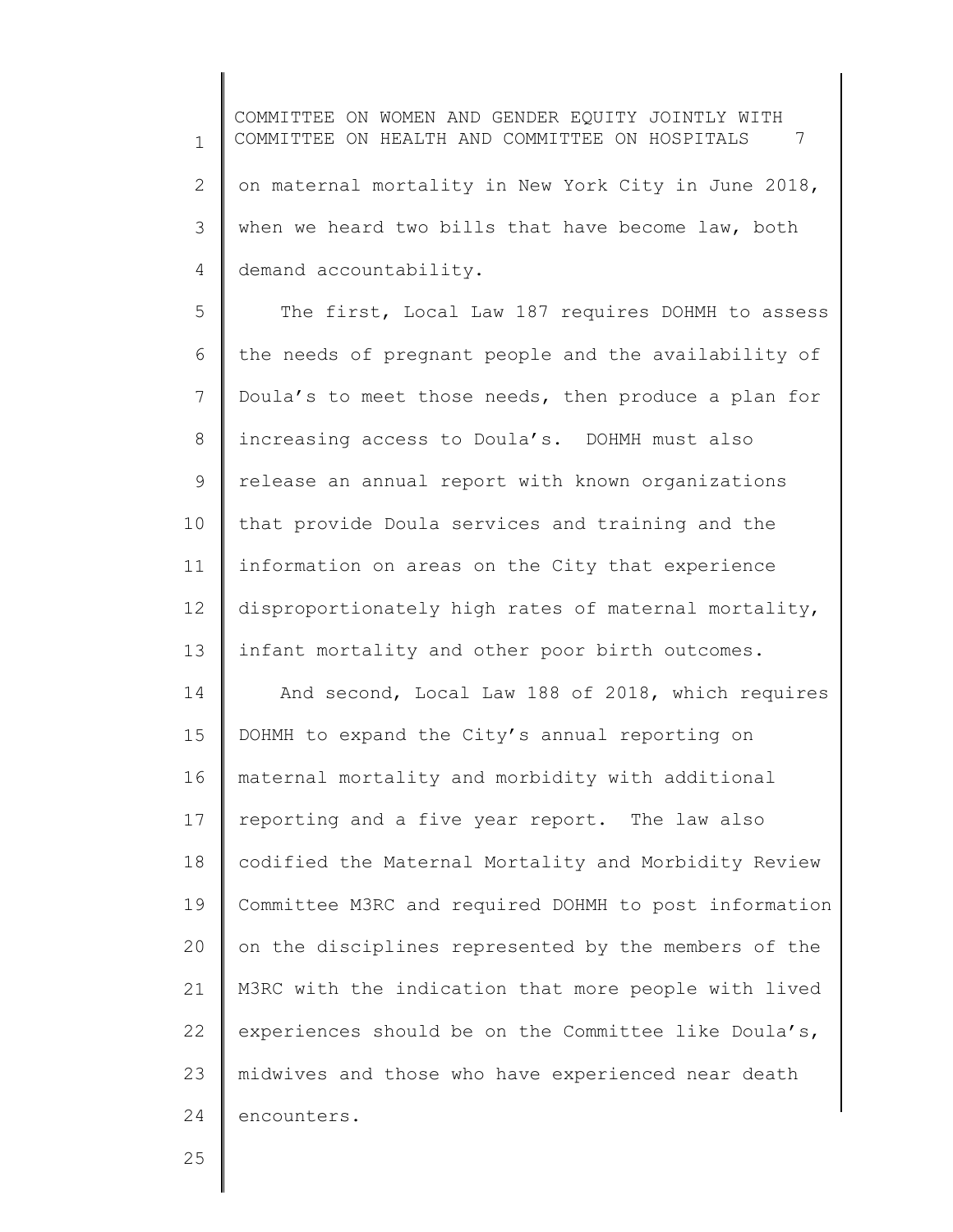1 2 3 4 5 6 7 8 9 10 11 12 13 14 15 COMMITTEE ON WOMEN AND GENDER EQUITY JOINTLY WITH COMMITTEE ON HEALTH AND COMMITTEE ON HOSPITALS 8 The 2019 report gave us information on the 2016 mortality rate, 37 people died in childbirth in 2016. The 2020 report has not come in yet and we look forward to that data. Because of delays in reporting, we won't know the number for 2020 for some time which drives home a sobering point. We know very little about the experience people have had giving birth during COVID-19. The little we do know comes from the press and it is terrifying. We know that several women have died in childbirth since COVID, including Amber Isaac. A 26-year-old Black woman who left us a chilling final message about her experience with healthcare while pregnant just four days before she died.

16 17 18 19 We know that for a period of time, people giving birth in hospitals were without birthing partners and so, they didn't have anyone to advocate for them. To witness any mistreatment or just give support.

20 21 22 23 24 Today, we would like to learn more about how rates of maternal mortality and morbidity have been impacted by COVID-19 and as well, how the City is addressing, has addressed and is addressing factors that threaten to further exacerbate racial inequities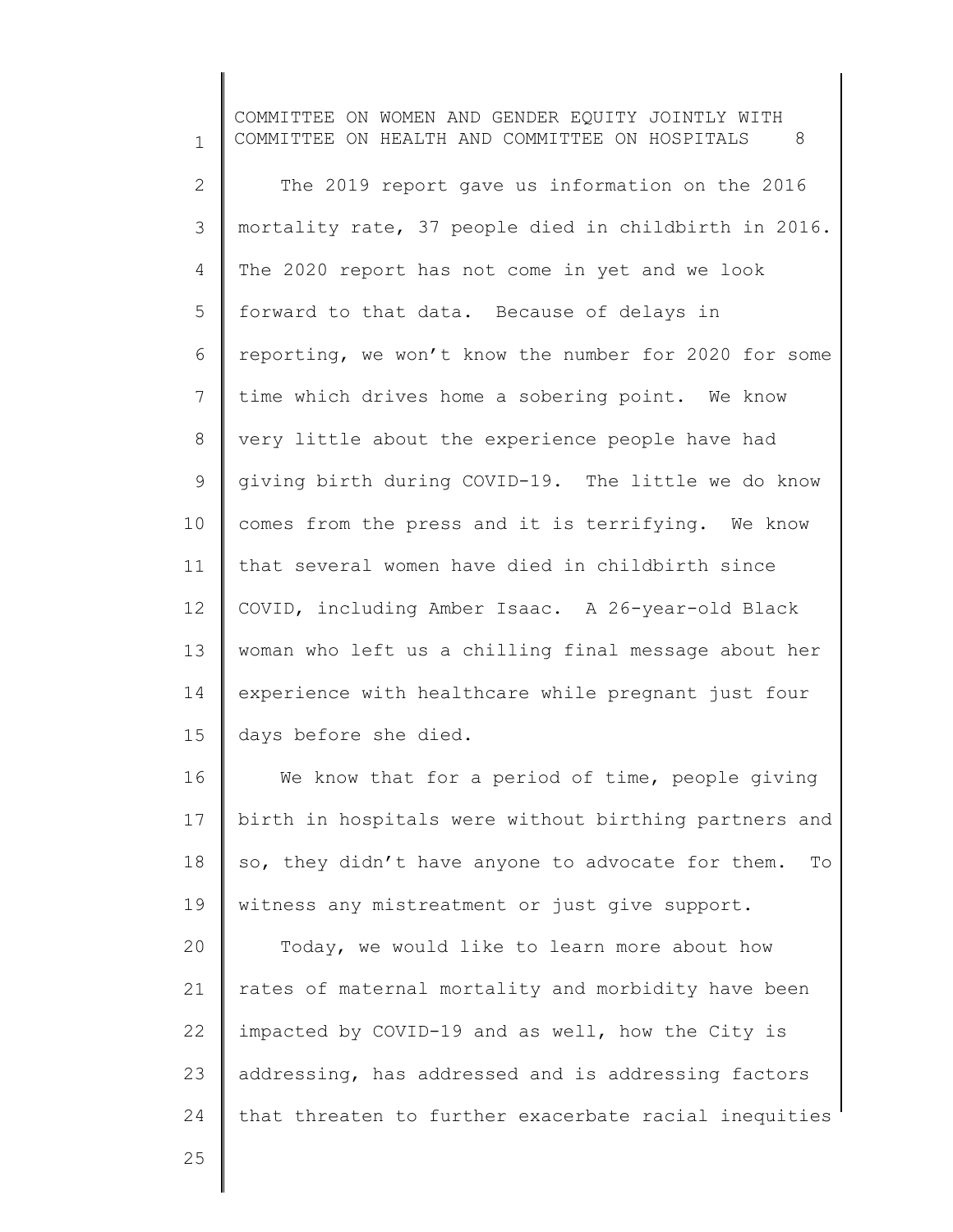1 2 3 COMMITTEE ON WOMEN AND GENDER EQUITY JOINTLY WITH COMMITTEE ON HEALTH AND COMMITTEE ON HOSPITALS 9 among birthing people and what steps the City plans to take to improve these outcomes.

4 5 6 7 8 9 10 11 As we all know, statistics only tell part of the story. We desperately rely on your stories. The qualitative data that is your lived experiences. If you or a loved on have had inappropriate experience in the New York City medical system, we urge you to submit written testimony which you can do on the record for this hearing until Thursday at 10 a.m. by sending it to [testimony@council.nyc.gov.](mailto:testimony@council.nyc.gov)

12 13 14 15 16 17 18 Finally, the Committee's will be hearing several pieces of legislation today that my colleagues will discuss, including Intro. Number 2017 related to visitation policy guidelines for hospitals during public health emergencies like COVID-19. Intro. Number 2042 related to expanding access to resources by posting information about midwives online.

19 20 21 22 23 24 Resolution 1239 related to making Doula's more accessible to individuals with Medicaid and those without health insurance and Resolution 1408, which I am proud to be the prime sponsor on related to state legislation on the accreditation approval and operation of midwifery birth centers.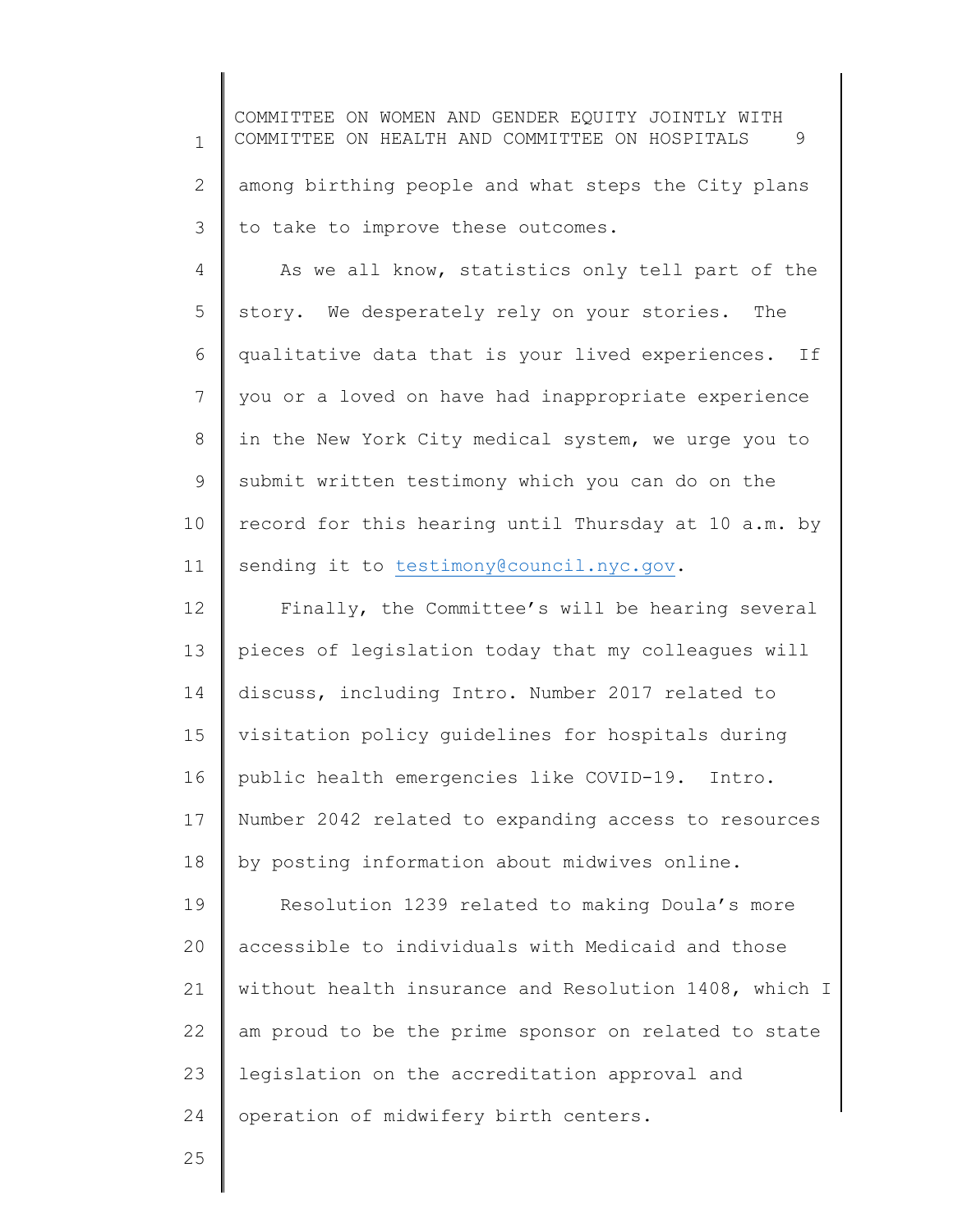1 2 3 4 5 6 7 8 9 10 11 12 13 14 15 16 17 18 19 20 21 22 23 COMMITTEE ON WOMEN AND GENDER EQUITY JOINTLY WITH COMMITTEE ON HEALTH AND COMMITTEE ON HOSPITALS 10 Thank you to my colleagues, Council Member Levine and Carlina Rivera for Co-Chairing this hearing and to all of the Doula's, mother's, father's advocates of every stripe. Thank you for your tireless work on this issue. Thank you for joining us and sharing your experience. As an advocate said at this morning's rally, the goal is for us to get where we don't have to hear from broken hearted loved ones. Finally, I would like to thank my team Chief of Staff Cindy Cardinal, my Legislative Director Madhuri Shukla as well as Committee Staff for their work in preparing this hearing, Brenda McKinney Legislative Counsel, Chloe Rivera Senior Policy Analyst, Monica Pepple Financial Analyst, Elizabeth Artz[SP?] and John Valasgo from Community Engagement. And I would now like to acknowledge my colleagues who have joined us, Council Members Levine, Rivera, Adams, Council Member Ampry-Samuels, Ayala, Barron, Cohen, Gibson, Kallos, Holden, Louis, Powers, Maisel, Council Member Rose and Council Member Eugene. I will announce more as they arrive and now, I would like to invite Council Member Rivera, Chair of the

Committee on Hospitals to provide opening remarks.

25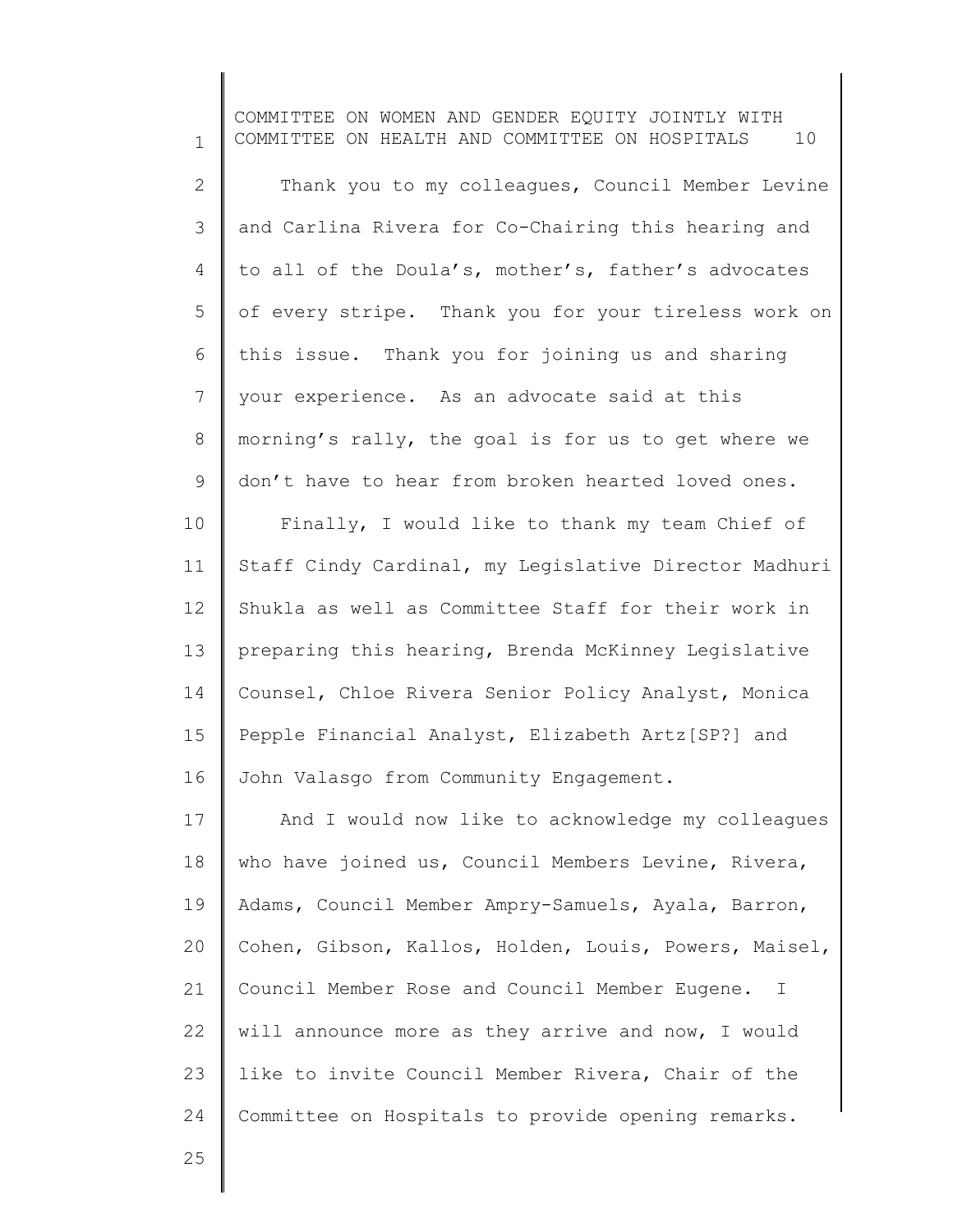1 2 3 4 5 6 7 8 9 10 11 12 13 14 15 16 17 18 19 20 21 22 23 24 COMMITTEE ON WOMEN AND GENDER EQUITY JOINTLY WITH COMMITTEE ON HEALTH AND COMMITTEE ON HOSPITALS 11 CHAIRPERSON RIVERA: Thank you so much. Thank you so much. Good morning everyone. Thank you Chair Rosenthal. Thank you Chair Levine for Co-Chairing this hearing with me today. I am Council Member Carlina Rivera, Chair of the Committee on Hospitals and I want to start by thanking everyone present today. Maternal mortality and morbidity is a topic I care deeply about. We were just joined by almost 100 advocates, birth workers, elected officials and individuals with very, very, tragic experiences who all know that birth justice cannot wait. Hundreds of years of race based medicine coupled with systemic racism and other forms of oppression have led to stark, desperate health outcomes. To reiterate some of the figures already shared, maternal mortality disproportionately impacts Black women and birthing people with Black people 8-12 times more likely to die when giving birth than their White counterparts in New York City and Latino's with three-times the rate of maternal morbidity compared to White women. Studies have shown that regardless of educational

25 attainment and income, Black women are still more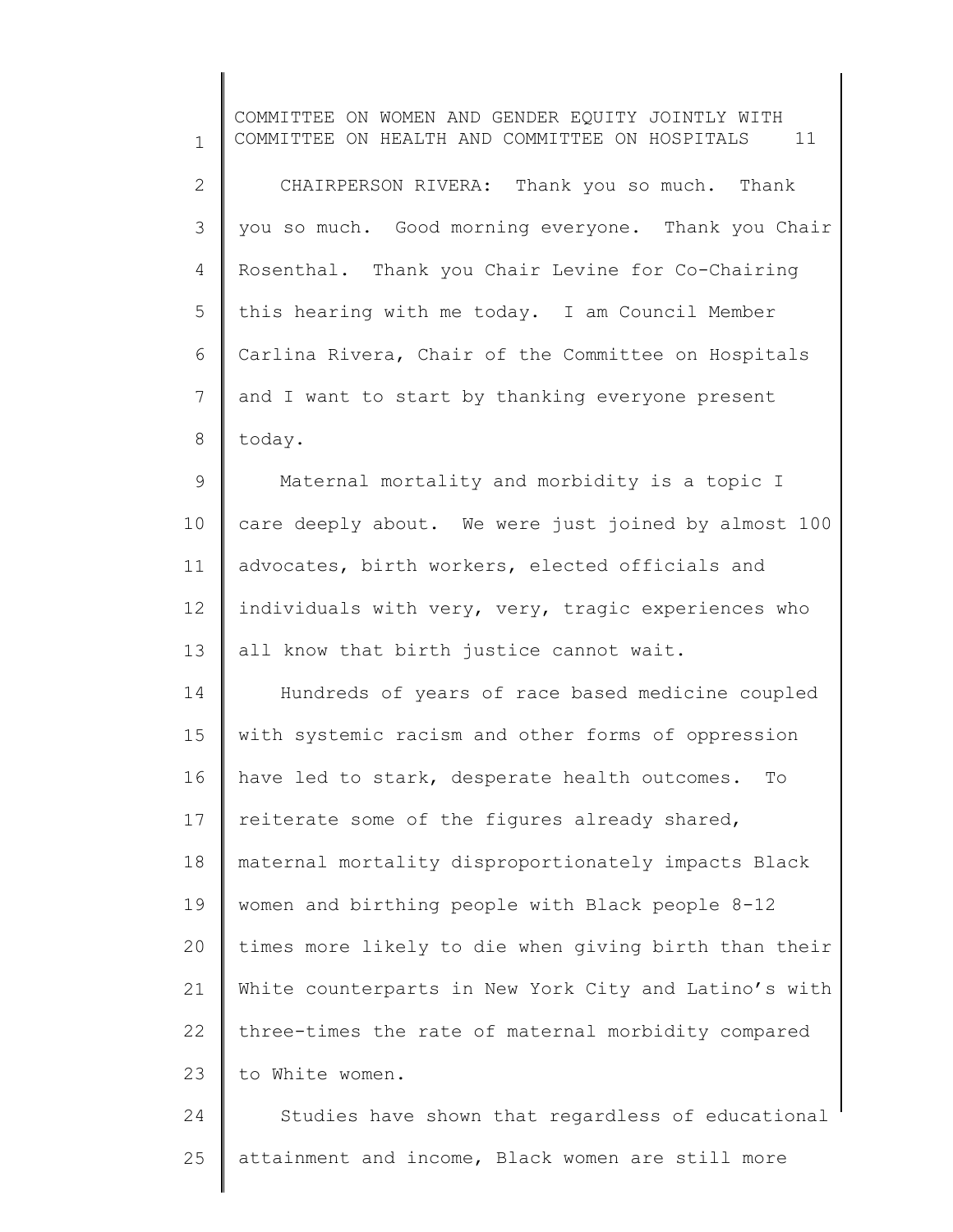1 2 3 4 5 6 7 8 9 COMMITTEE ON WOMEN AND GENDER EQUITY JOINTLY WITH COMMITTEE ON HEALTH AND COMMITTEE ON HOSPITALS 12 likely to die from childbirth than White women. According to the most recently released City data, while about 25 people in New York City die each year of a pregnancy related cause, approximately 2,800 people experience morbidity or almost die during childbirth. Morbidity disproportionately impacts Black, Latino and other racial and ethnic minority women and birthing people.

10 11 12 13 14 15 The fact that Black women and birthing people are not receiving the care and resources they need to survive childbirth is inexcusable. The fields of gynecology itself is rooted in racism and was only advanced because of the abuse of enslaved Black women.

16 17 18 19 20 21 A recent article from the journal of Minimally Invasive Gynecology notes that after public outcry and response to the murders of George Floyd and Breanna Taylor and others. Over 18 organizations signed the Collective Action Statement against racism in the field of obstetrics and gynecology.

22 23 24 25 A portion of the statement acknowledged many examples of foundational advances and the specialty of obstetrics in gynecology are rooted in racism and oppression. For example, in the mid-1800's surgical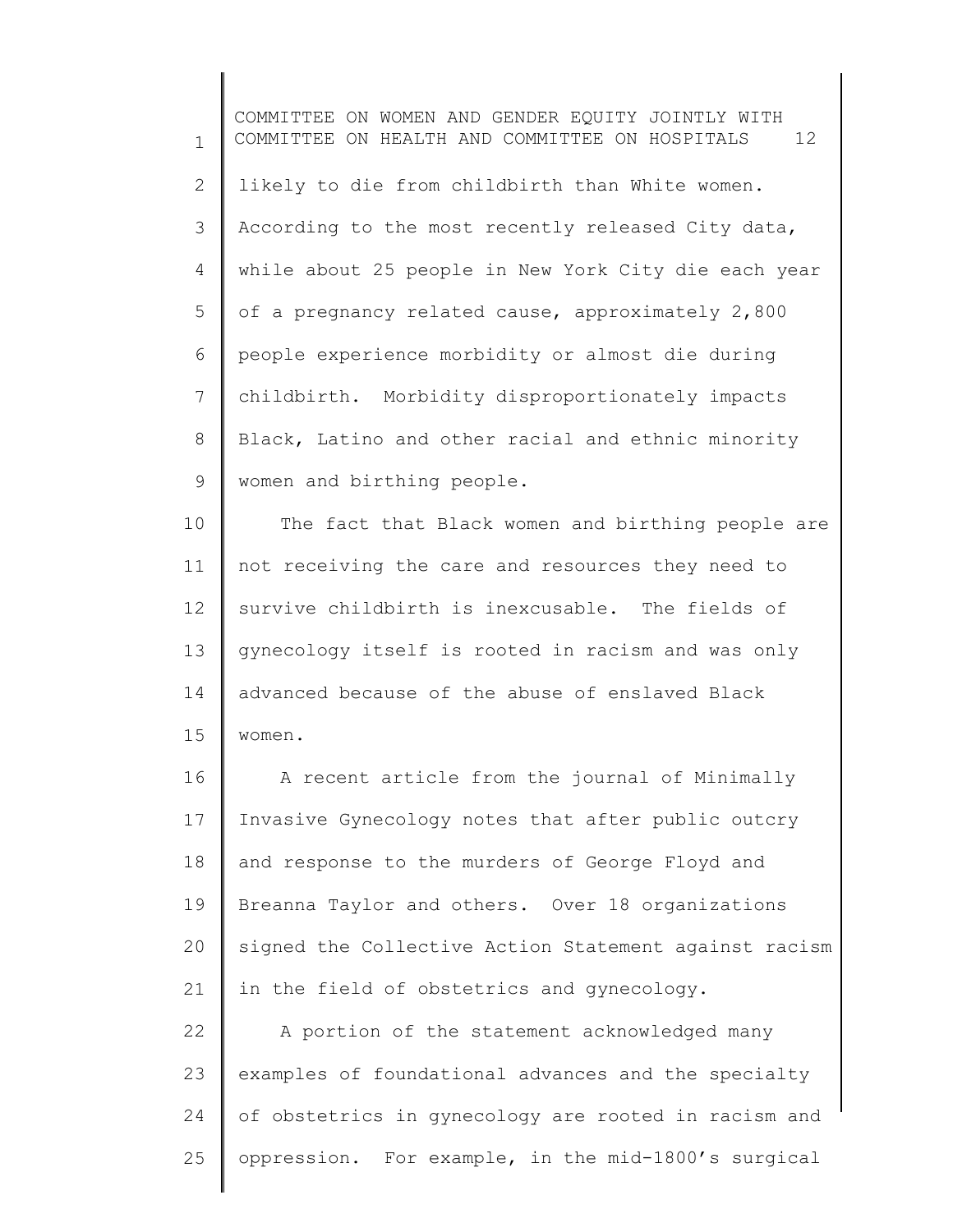1 2 3 4 5 6 7 8 9 COMMITTEE ON WOMEN AND GENDER EQUITY JOINTLY WITH COMMITTEE ON HEALTH AND COMMITTEE ON HOSPITALS 13 experimentation of James Marion Sims was performed on enslaved Black women including women; Betsy, Lucy and Anarca[SP?] who underwent repetitive gynecologic procedures without consent. This historical context further highlights how deeply these injustices run and how rooted health care is in race based medicine and racism. My Committee along with the Committee's at the

10 11 12 13 Council have heard from the City and other experts over the years about the numerous initiatives at the state and city levels aimed at addressing maternal mortality and morbidity.

14 15 16 17 18 19 20 21 I look forward to hearing from the City and others today about these efforts, as well as our proposals for new legislation. COVID-19 has had an enormous impact on maternal health. There are renewed conversations and efforts around improving maternal care, such as ensuring access to midwife led birth centers. Something that is long overdue in New York City.

22 23 24 25 Intro. Number 2017, legislation I am proud to sponsor, relates to visitation policy guidelines for hospitals during public health emergencies such as COVID-19. During the COVID-19 pandemic there were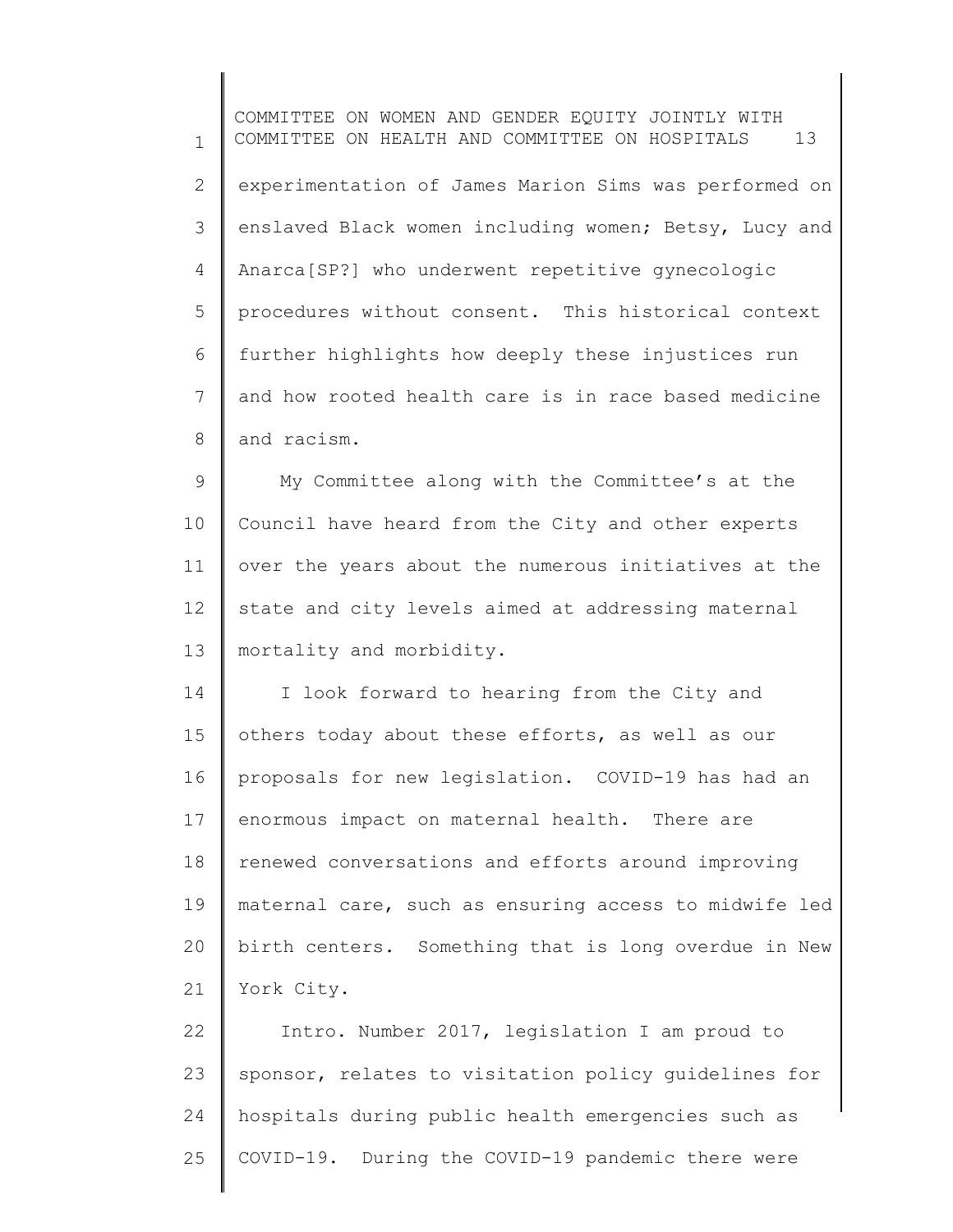1 2 3 4 5 COMMITTEE ON WOMEN AND GENDER EQUITY JOINTLY WITH COMMITTEE ON HEALTH AND COMMITTEE ON HOSPITALS 14 large gaps in information provided by hospitals to patients and birth workers regarding visitation policy, certification barriers and the possibility of being separated from ones baby.

6 7 8 9 10 11 12 Even though the state has issue guidelines and guidance permitting a partners and/or support person, including Doula's to attend the birth of a patient, we are still hearing about barriers to visitation. This legislation aims at ensuring the City creates clear guidelines for such instances, which can help ensure access to meaningful care.

13 14 15 16 17 18 We are also hearing Resolution 1239, which I am also proud to sponsor, calling on the New York State legislature to pass and the governor to sign legislation making Doula's more accessible to individuals with Medicaid and those without health insurance.

19 20 21 22 23 24 We know that Doula's improve maternal health outcomes. We know that they are critical in this fight for equity. The state should work alongside Doula's as partners to see if we can improve access to Doula care for those with Medicaid and other forms of insurance. This is a process that must be lead by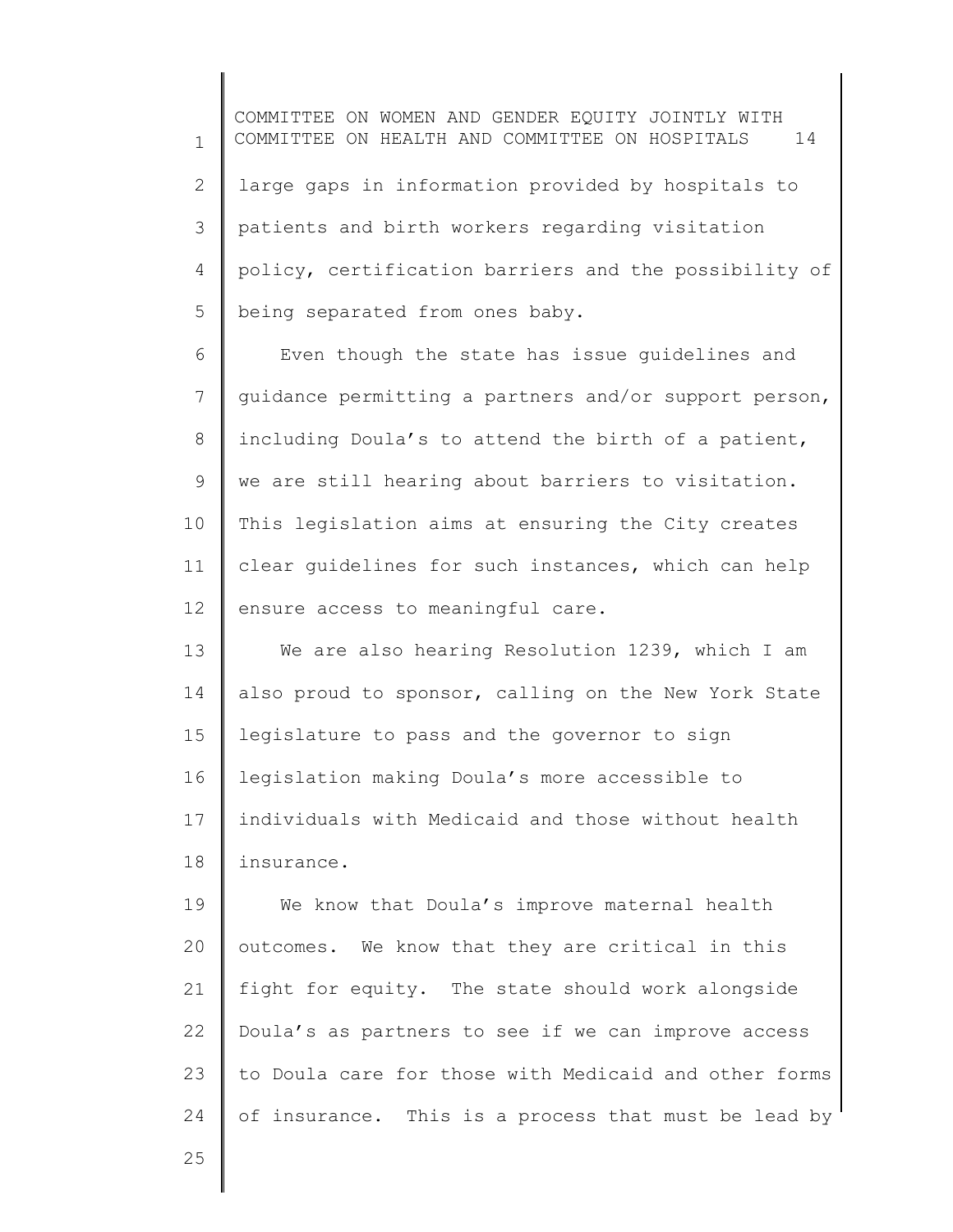1 2 3 4 5 6 7 8 9 10 11 12 13 14 15 16 17 18 19 20 21 22 23 24 25 COMMITTEE ON WOMEN AND GENDER EQUITY JOINTLY WITH COMMITTEE ON HEALTH AND COMMITTEE ON HOSPITALS 15 those on the ground. All of our actions are to prevent future and maternal deaths and near deaths. Today, we must center ourselves on the purpose of the work and we must honor and remember those we have lost. Amber Isaac, a 26-year-old Black woman, died on April 21, 2020 shortly after delivering her son at Montefiore Medical Center in the Bronx. Shaasia Washington, also a 26-year-old Black woman died on July 3, 2020 during childbirth at Woodhull Hospital. Pandel Lezzer[SP?], a 33-year-old Orthodox Jewish woman died on November 19, 2020 in Maimonides in Brooklyn from complications related to COVID-19 one day after delivering her fifth child. We remember them today, as well as those who have died before them and anyone who may have died and who is not covered in the news. We are mindful of all those still with us today who nearly died while giving birth. My thoughts are with the families and friends of those mentioned. I am also sincerely grateful for the advocates, Doula's midwives and other birthing professionals who have been working to address maternal mortality and morbidity for years. I hope you feel heard and seen today. While we look for your guidance regarding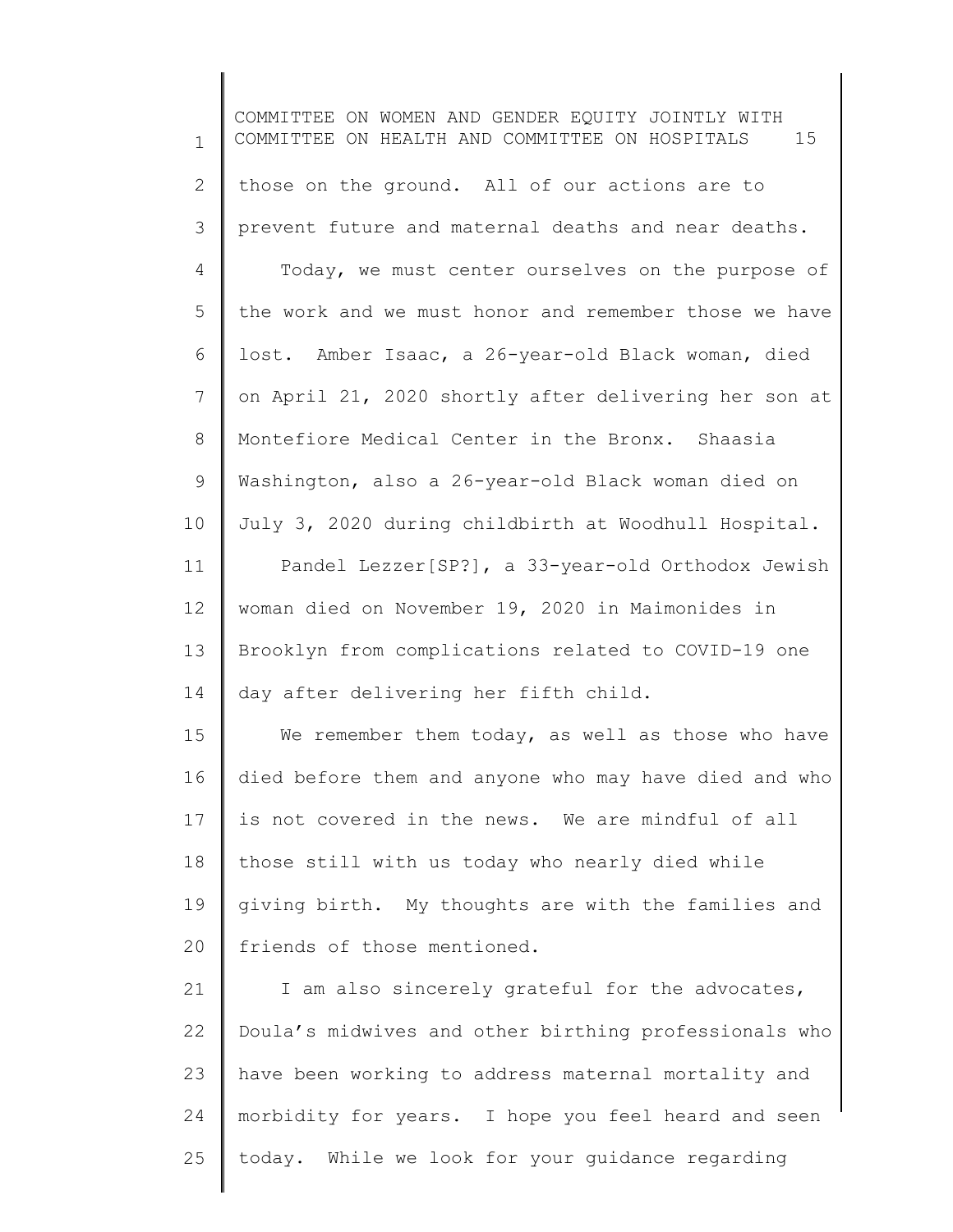1 2 3 4 5 6 7 8 9 10 11 12 13 14 15 16 17 18 19 20 21 22 23 COMMITTEE ON WOMEN AND GENDER EQUITY JOINTLY WITH COMMITTEE ON HEALTH AND COMMITTEE ON HOSPITALS 16 birth workers, I know that we cannot task you with fixing this crisis alone. You have my commitment as a partner in this work and I look forward to hearing from you and continuing to work together. I would like to thank the Hospital Committee Staff Council Harbani Ahuja, Policy Analyst Emily Balkan, Finance Analyst John Cheng and Data Analyst Rachael Alexandroff. I also want to thank my team Alexis Richards, Isabelle Chandler, Jeremy Unger and a number of others, all who have been incredibly helpful in making sure we are hearing from as many people as possible. Thank you so much. Thank you all for being here and I will now turn it over to Chair Levine for his opening remarks. CHAIRPERSON LEVINE: Thank you so much Chair Rivera. Thank you Chair Rosenthal for all that you have done to advance this issue to ensure we have held this very important hearing today and I also want to thank the Chair of the City Council's BLAC Adrienne Adams who has been such a champion for this

important cause and many other members of our women's

25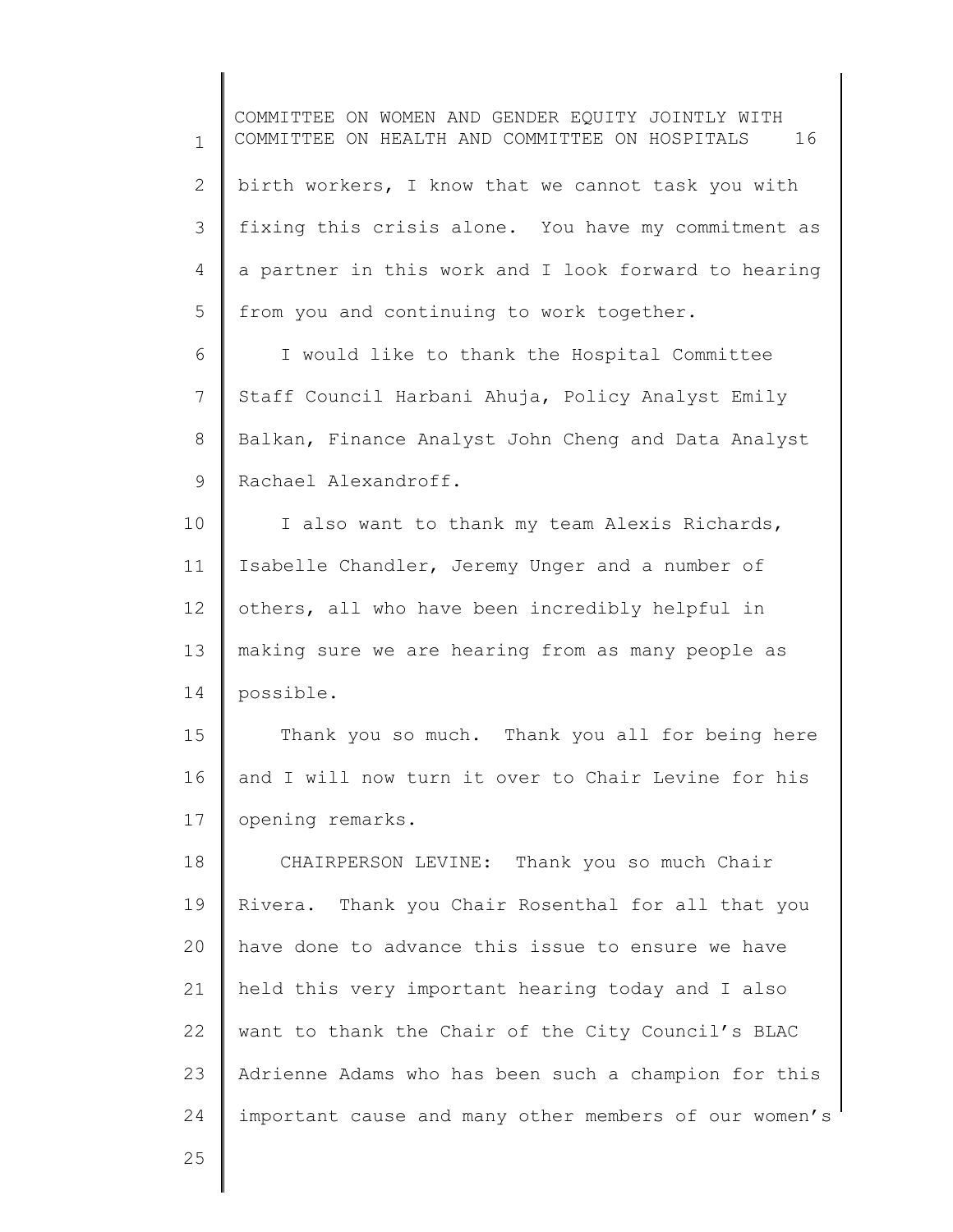1 2 3 COMMITTEE ON WOMEN AND GENDER EQUITY JOINTLY WITH COMMITTEE ON HEALTH AND COMMITTEE ON HOSPITALS 17 caucus including Council Members Louis, Barron, Gibson, Rose, Ampry-Samuel and others.

4 5 6 7 8 9 10 11 As Chair Rivera mentioned, I am City Council Member Mark Levine and I Chair the Health Committee in the City Council. Pleased to be Co-Chairing this hearing today in which we will be focusing on maternal mortality and morbidity in New York City, as well as considering a package of legislation including two bills and two resolutions relating to mental health.

12 13 14 15 16 17 18 19 20 21 22 23 24 The morally outrageous disparity and maternal mortality and morbidity in New York City between Black women and other birthing people and White New Yorkers was well known before COVID. But we have reason to believe that this crisis has exacerbated this terrible disparity by disrupting the normal channels of care, low-income birthing people in particular rely on. With decreased in-person appointments and a reliance on telehealth services, decreases in prenatal care service overall and postpartum follow-up. Persistent discrimination in healthcare and a risk factor which I fear we have largely overlooked isolation.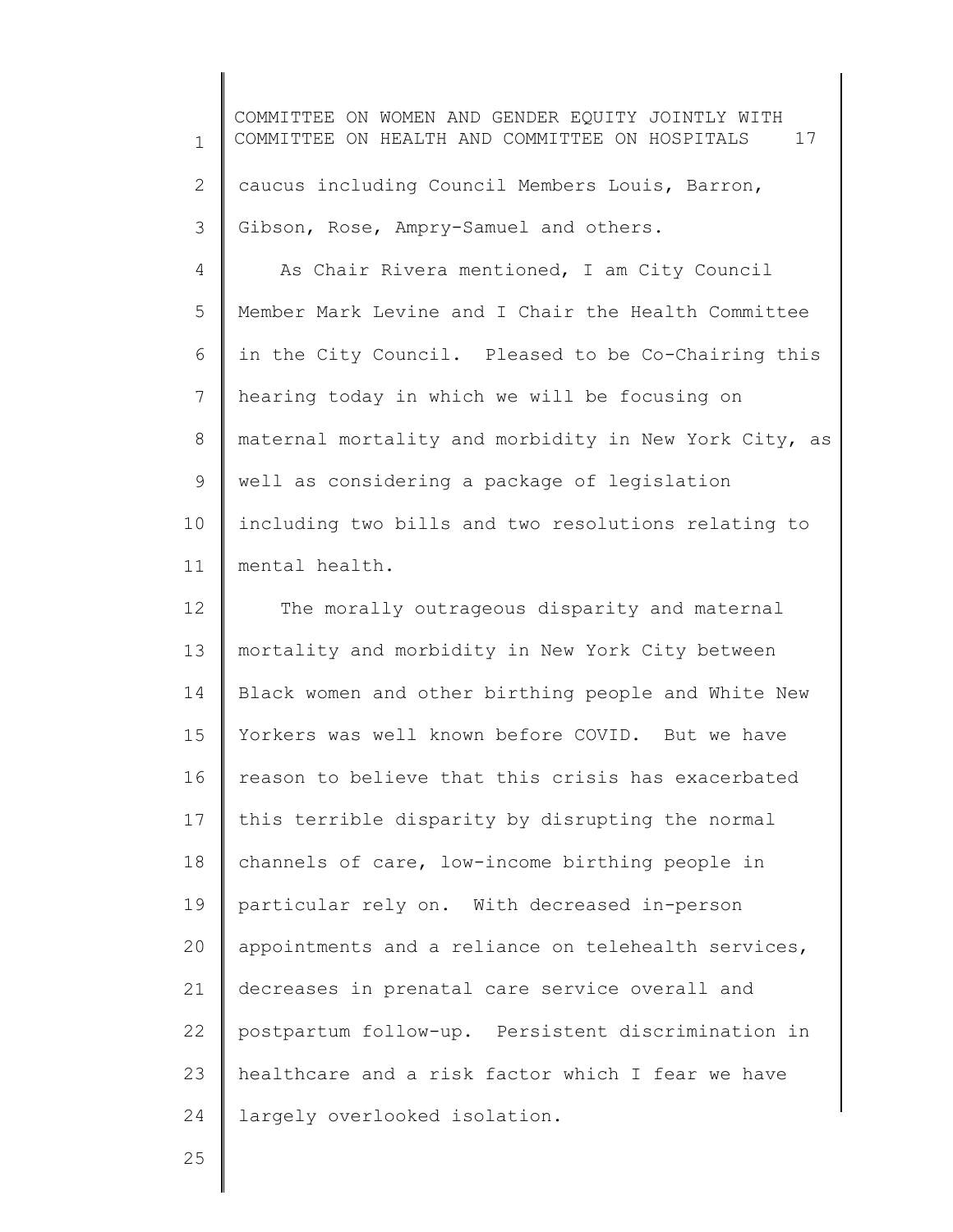1 2 3 4 5 6 7 8 9 10 11 12 13 14 15 16 17 18 19 20 21 22 23 24 25 COMMITTEE ON WOMEN AND GENDER EQUITY JOINTLY WITH COMMITTEE ON HEALTH AND COMMITTEE ON HOSPITALS 18 As for example, hospitals have been forced to limit the number of people in delivery rooms. Sometimes leaving mothers to deliver alone. So, we need to double down now on the strategies that we know can help reverse this terrible disparity. Addressing explicit and implicit biases in discrimination in healthcare systems among providers. Collecting and utilizing more data to understand risk factors. Addressing health inequities that persist before and during pregnancy, such as access to comprehensive healthcare including nutritious food. Educating and empowering birthing individuals, to advocate for themselves within a medical setting. Continuously reviewing and accessing medical practices to determine what improvements are needed and fostering collaboration among hospitals, providers, community-based organizations and government entities to ensure that the best care is being properly resourced and delivered. Our hearing today will focus on the imperative [LOST AUDIO 19:15- 19:20] to support women who are being left behind in the maternal and birthing process. I look forward to hearing from the Administration and hospitals today on exactly what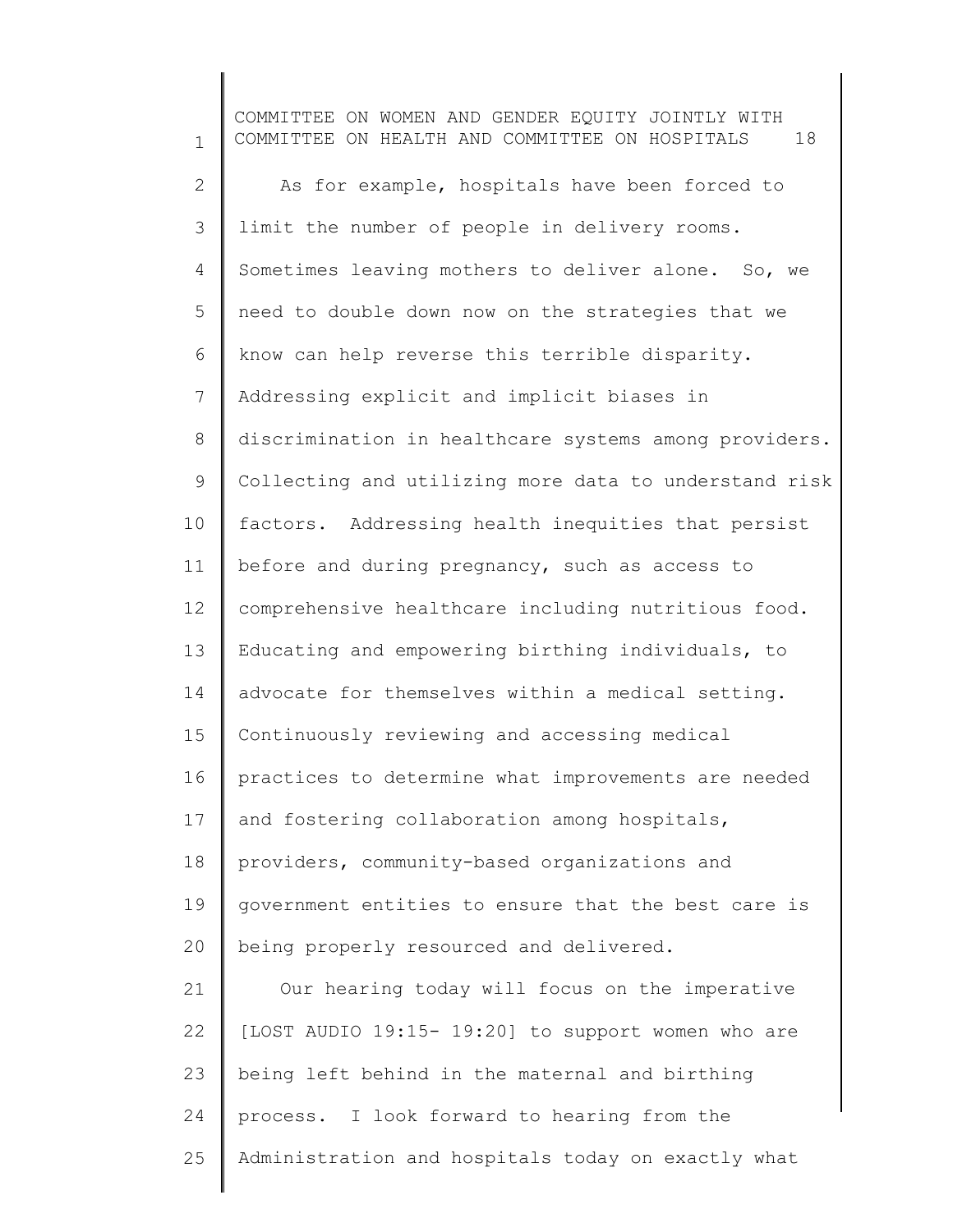1 2 3 4 5 6 7 8 9 10 COMMITTEE ON WOMEN AND GENDER EQUITY JOINTLY WITH COMMITTEE ON HEALTH AND COMMITTEE ON HOSPITALS 19 they are doing to achieve these goals and I look forward to hearing from advocates on how New York City can bring justice for the women and birthing parents who are being left behind. As always, I thank the Administration for your work and for being here today and I want to thank the staff of the Health Committee including Counsel's Harbani Ahuja and Sara Liss, Policy Analyst Emily Balkan, Finance Analyst Lauren Hunt, Data Team

Rachael Alexandroff, Rose Martinez, Melissa Nunez,

12 13 Mason Sarkissian and Julia Fredenburg and Amy Slattery, my Legislative Director.

11

14 15 16 17 18 19 20 21 22 23 Thank you so much and I will pass it back. CHAIRPERSON ROSENTHAL: Thank you Council Member Levine. Before we turn it over to our Moderator, I now want to turn it to the Co-Chairs of the Council's Women's Caucus and BLAC Caucus who will also provide remarks starting with BLAC Caucus Co-Chair Council Member Adams followed by Council Member Gibson and then Council Member Louis from the Women's Caucus. Council Member Adams, please begin when you are ready.

24 25 COUNCIL MEMBER ADAMS: Thank you so much Chair Rosenthal and good morning everyone. I would like to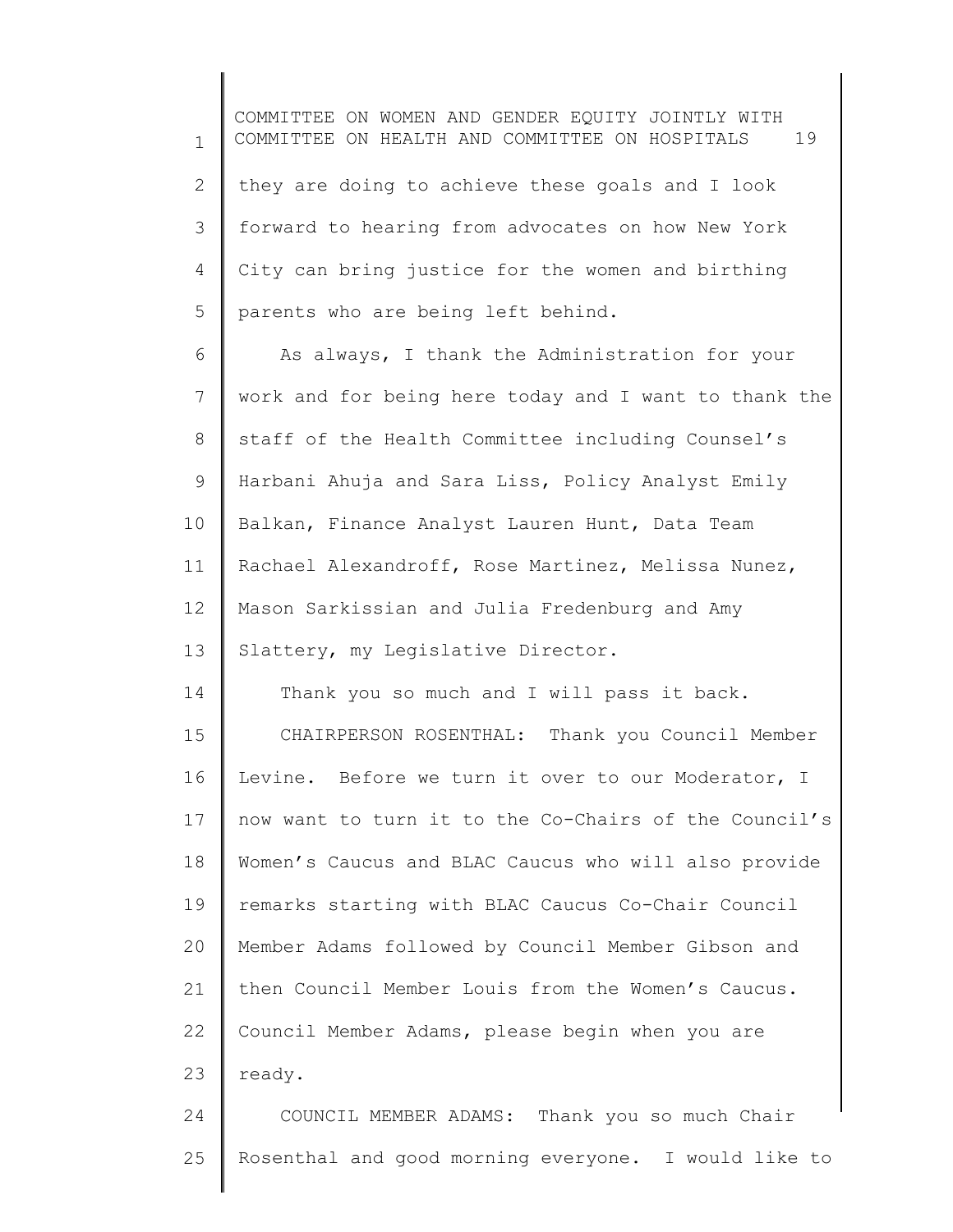1 2 3 4 COMMITTEE ON WOMEN AND GENDER EQUITY JOINTLY WITH COMMITTEE ON HEALTH AND COMMITTEE ON HOSPITALS 20 once again thank all of the Chairs, Council Member's Rosenthal, Levine and Rivera for convening this very, very, critical hearing this morning.

5 6 7 8 9 10 11 12 13 14 15 16 I am Council Member Adrienne Adams, Co-Chair of the Black, Latino and Asian Caucus of the New York City Council. Maternal mortality and morbidity has plagued us for far too long and the problem is much more severe in Black women. Despite advances in the healthcare system, we continue to go through this crisis, whether through personal experience or data. We all know that there are deep racial disparities in our healthcare system. We have the resources. We have the review boards. We have the data. We even have the protocols but women and more prevalently Black women continue to suffer disproportionately.

17 18 19 20 21 22 23 24 25 If economic class access to healthcare, education and genetics could not explain this crisis, we have to acknowledge several problems when it comes to maternal mortality. Ongoing systemic disparities, implicit bias and listening, actually listening to the patient. We need solutions to address this. It is not just a women's issue. This is a human and civil rights issue. It is clear now more than ever that we need solutions to address these problems and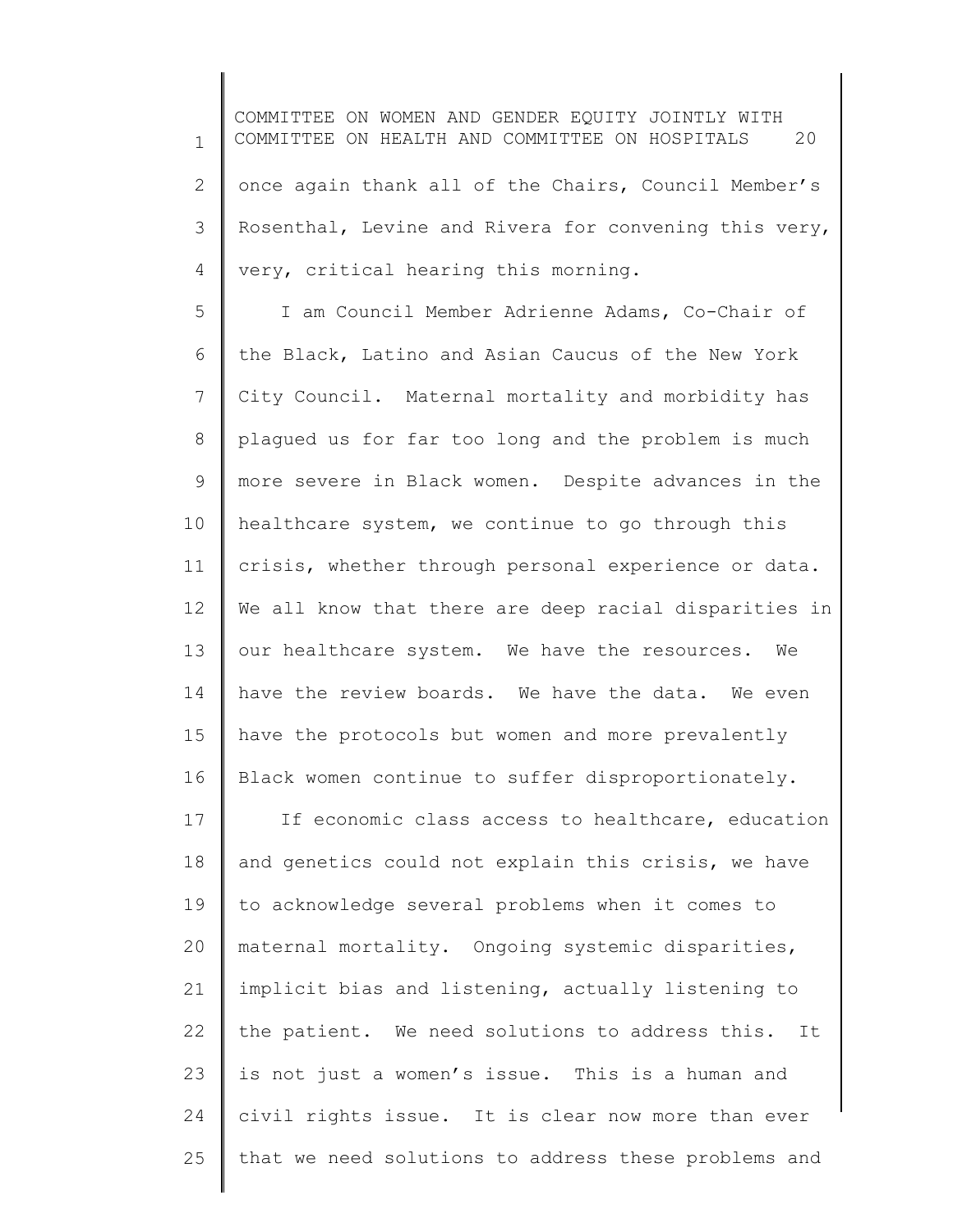1 2 3 4 5 6 7 8 9 10 11 12 13 14 15 16 17 18 19 20 21 22 23 24 COMMITTEE ON WOMEN AND GENDER EQUITY JOINTLY WITH COMMITTEE ON HEALTH AND COMMITTEE ON HOSPITALS 21 I look forward to hearing from everyone today to working with you on this very, very important issue. We must work holistically to ensure that no one dies a preventable death while bringing beautiful life into this world. Thank you again to our Doula's, our Midwives, our Advocates and other dedicated parties for your unwavering commitment to ending this moral, disgraceful crisis. Thank you Chair's for this hearing. Thank you very much. CHAIRPERSON ROSENTHAL: Thank you so much Council Member Adams. I stand with you as an ally. Next, we are going to hear from Council Member Gibson. COUNCIL MEMBER GIBSON: Thank you so much Chair Helen Rosenthal and good morning everyone. It is a great honor and privilege to join with all of you. I also want to recognize my fellow Co-Chair of the Women's Caucus, Chair Farah Louis, our BLAC Co-Chair's, Chair Adrienne Adams and Chair Daneek Miller. I want to thank our Committee Chair's, the Committee on Women and Gender Equity. Thank you Chair Rosenthal. The Committee on Hospitals, Chair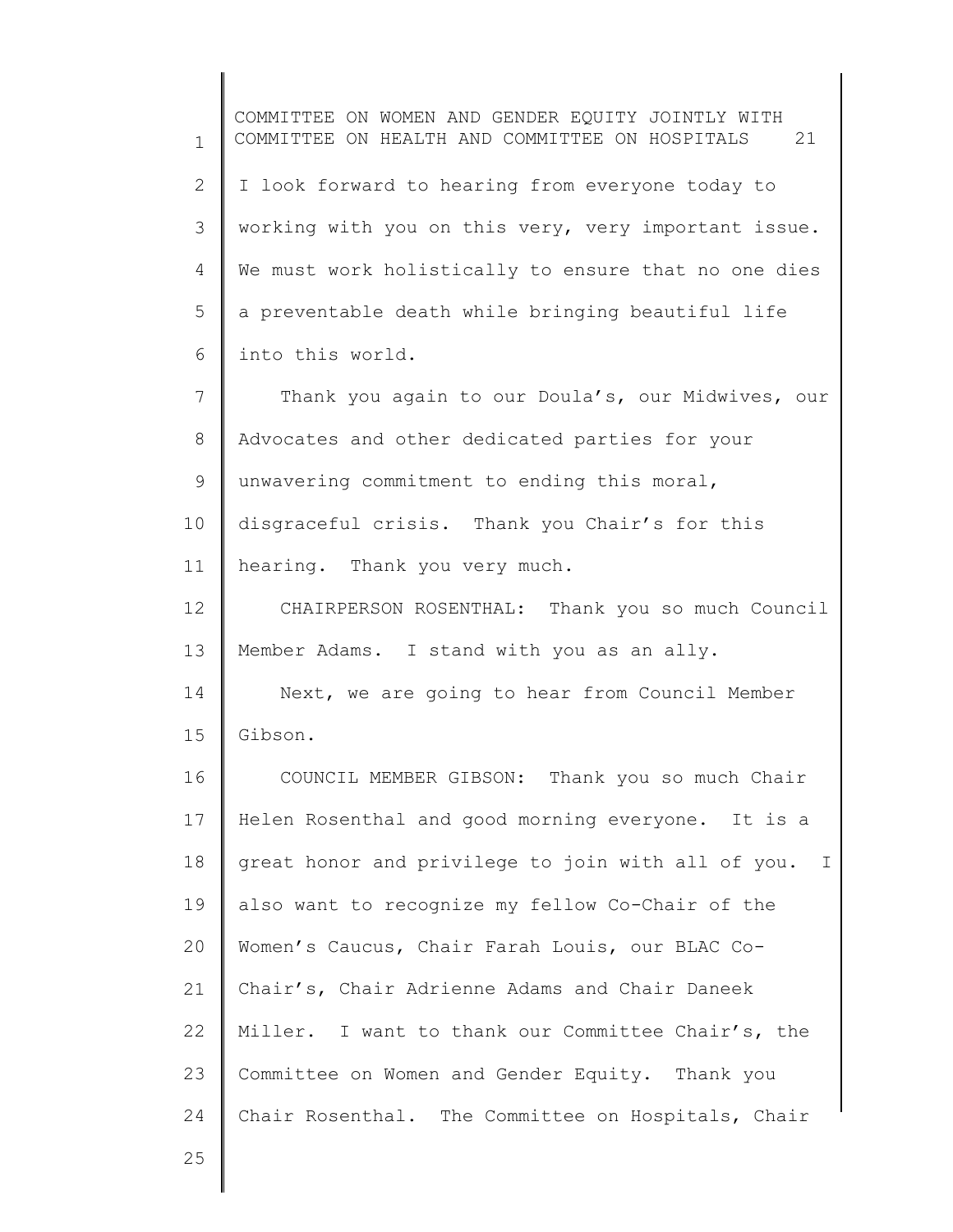1 2 3 COMMITTEE ON WOMEN AND GENDER EQUITY JOINTLY WITH COMMITTEE ON HEALTH AND COMMITTEE ON HOSPITALS 22 Carlina Rivera and our Committee Chair on Health, Chair Mark Levine.

4 5 6 7 8 9 I also want to thank Majority Leader Laurie Cumbo, all of the women in the Women's Caucus and all of my colleagues in the City Council. Thank you so much. Today is a very important discussion on Black maternal mortality and morbidity and reproductive justice in our city.

10 11 12 13 14 15 16 17 18 19 20 21 22 23 24 Earlier this morning, we had a virtual rally and I want to lift up our brother Bruce McIntyre the Founder of Save A Rose Foundation for being an advocate. He lost his queen and he has turned his pain into purpose with a plan and we thank you so much for continuing to lift up the name of your queen and all of the work you are doing around advocacy. We lift up all of the names of our sisters, so many, African American, women and Latina's that we have lost are in this fight for birth justice. Council Member Rivera called their names and we want to continue to pray for those families who will never be the same again. There are too many, too many stories that we have heard. High rates of Black maternal mortality and morbidity is really a result

of years of systemic racism in our healthcare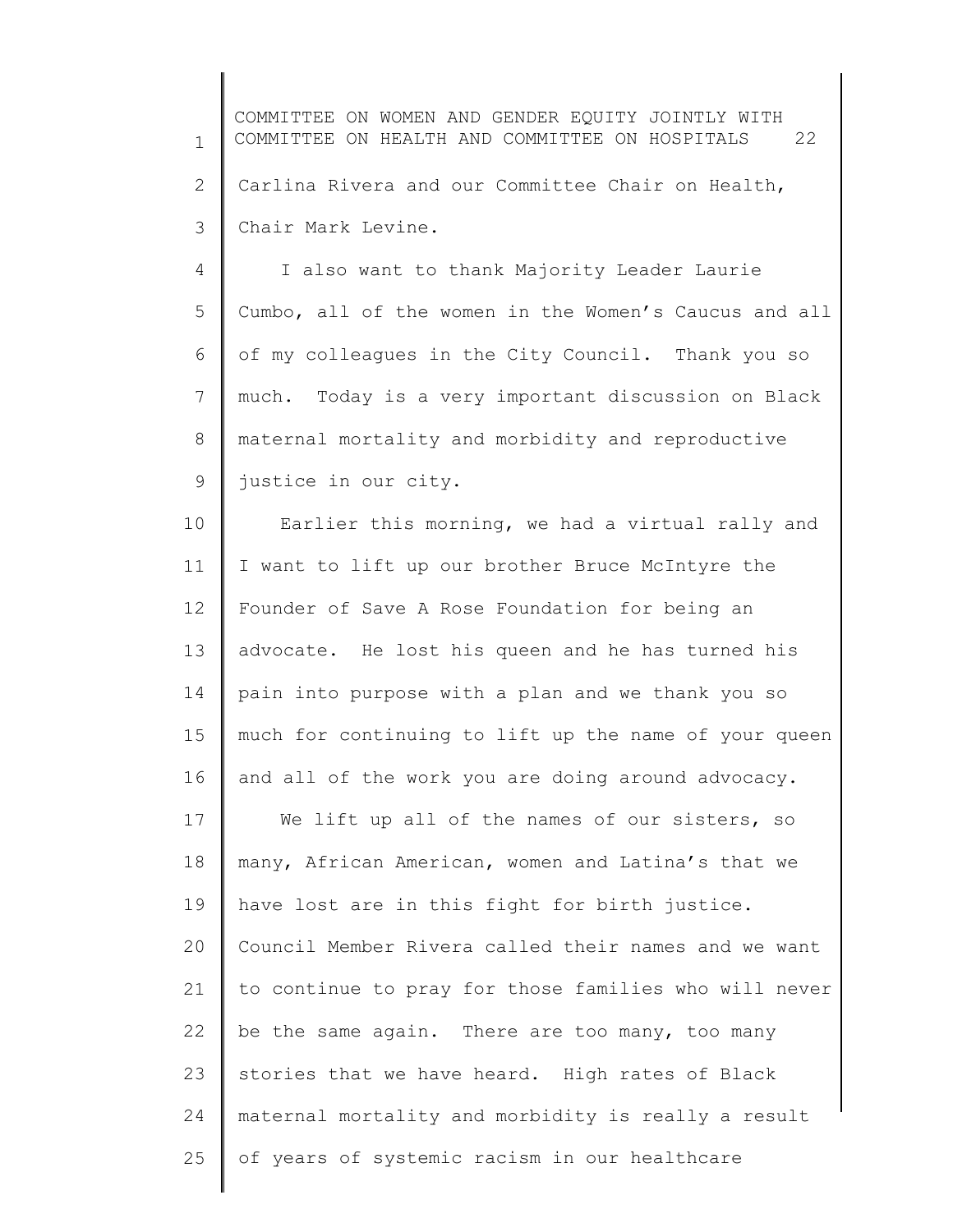1 2 3 4 5 6 7 8 9 10 11 12 COMMITTEE ON WOMEN AND GENDER EQUITY JOINTLY WITH COMMITTEE ON HEALTH AND COMMITTEE ON HOSPITALS 23 industry that continues to contribute to the mistreatment and mishandling of Black women patients in this country. It is unacceptable in 2020. Too many women have died as a result of this public health crisis and we cannot wait for yet another preventable death before we take action. Black women and Black birthing individuals deserve our support. They deserve our love, our compassion. They deserve access to quality patient centered and comprehensive holistic treatment, reproductive healthcare that is culturally sensitive.

13 14 15 16 17 18 19 20 21 22 23 24 Policy makers, healthcare professionals, our CBO's, our Doula's, our midwives, all of our communities can work together to improve Black women's maternal health by expanding access to health coverage and information on midwives and doula's. I am very proud of the package that is assembled today and one of the bills I have is Intro. 2042, which will make public information on licensed midwives, so inspecting mothers can make informed decisions for their families as we work to dismantle medical oppression and undue the years of systemic inequality that has plagued our healthcare system.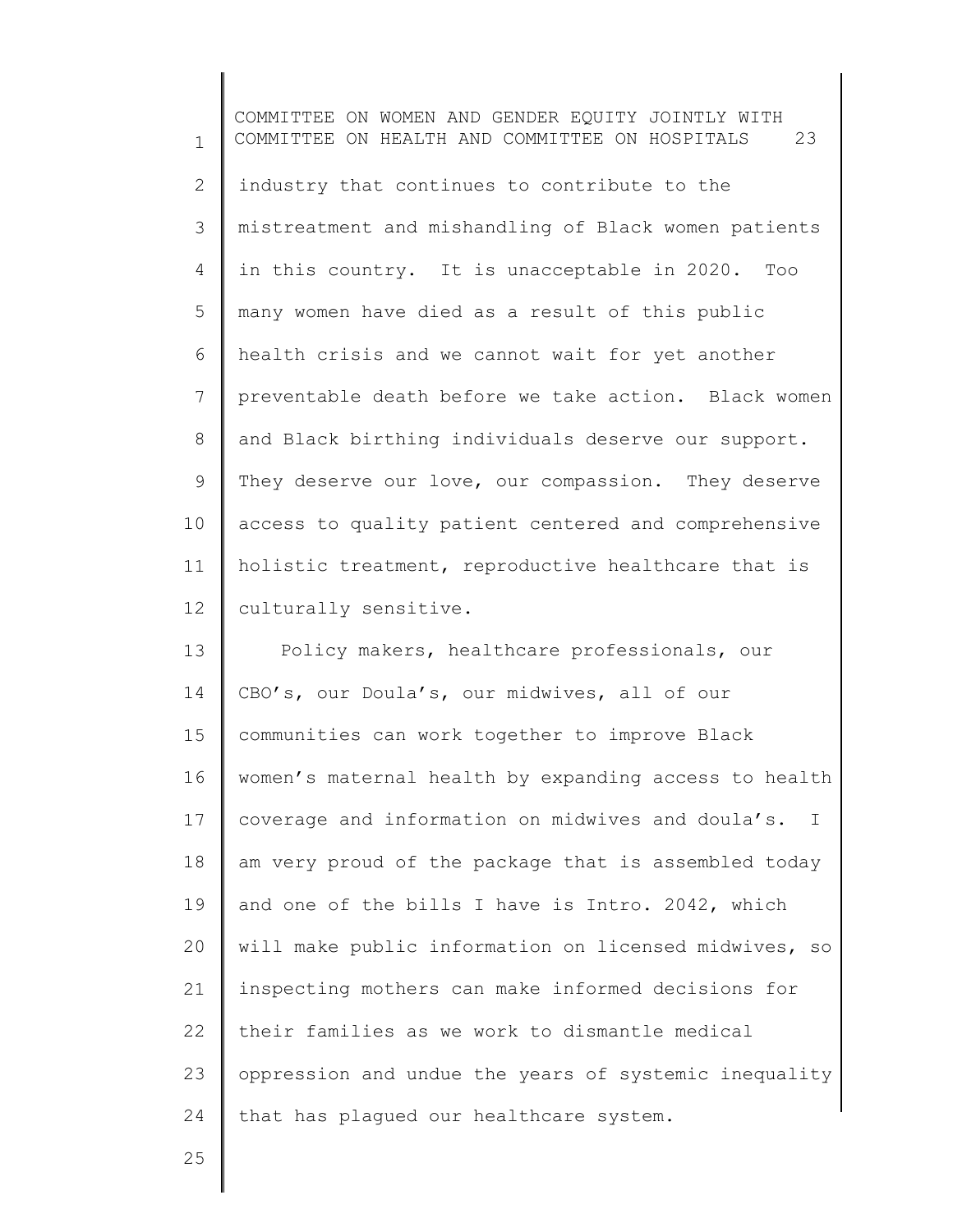1 2 3 4 5 6 7 8 9 10 COMMITTEE ON WOMEN AND GENDER EQUITY JOINTLY WITH COMMITTEE ON HEALTH AND COMMITTEE ON HOSPITALS 24 I want to thank all of our advocates. I certainly want to thank Bronx Health Link, Bronx Health Reach and so many of the partners I had the honor of working with in the Bronx but all of our citywide organizations. The City Council has every year championed a City Council initiative on maternal healthcare because we recognize that we can't just talk about it, we have to be about it and put money where our commitment is.

11 12 13 14 15 16 17 18 19 All of our advocates, those that have shared your stories that are very influential and powerful and meaningful and I look forward to today's input and all of the advocates who are here, and I also want to thank the Administration for joining us today. Your partnership is critical in our overall work. Thank you so much Chair Levine, Chair Rivera and thank you Chair Rosenthal for today's important hearing. Thank you.

20 21 22 23 24 25 CHAIRPERSON ROSENTHAL: Thank you very much. Now, we are going to hear Council Member  $-$  sorry, Council Member Lander has joined the hearing and now we are going to hear from Council Member Louis. We are so glad you are here today with us Council Member Louis.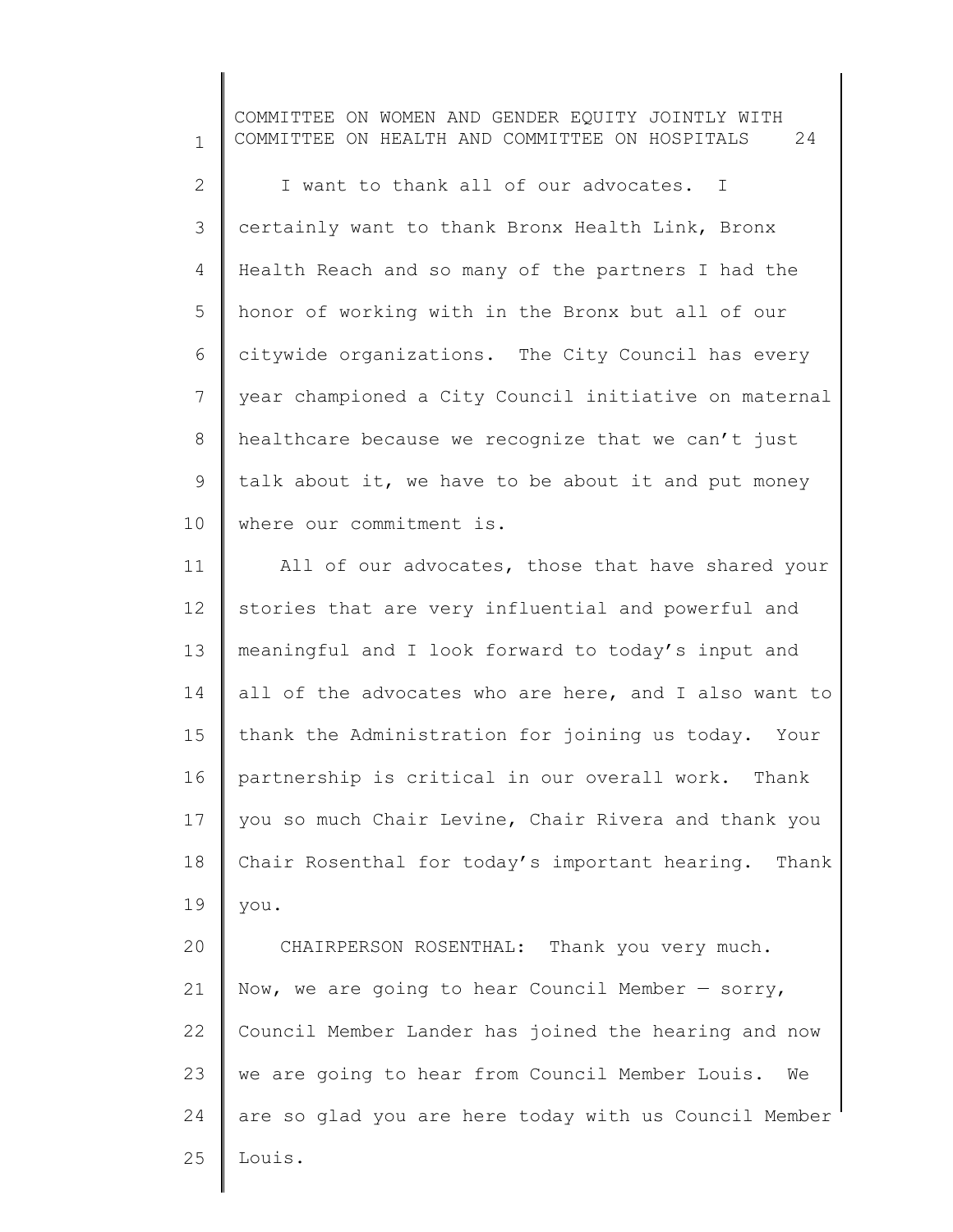1 2 3 4 5 6 7 8 9 10 11 12 13 14 15 16 17 18 19 20 21 22 23 24 25 COMMITTEE ON WOMEN AND GENDER EQUITY JOINTLY WITH COMMITTEE ON HEALTH AND COMMITTEE ON HOSPITALS 25 COUNCIL MEMBER LOUIS: Thank you so much Chair Rosenthal and I want to thank my colleagues, you Chair Rosenthal, Chair Rivera, Levine and my fellow Co-Chair Venessa Gibson and the BLAC Co-Chairs Adams and Miller for creating a space to hear untold stories from birth advocates, women and their families affected by the maternal mortality and morbidity issues here in our nation but most importantly in our city. Today's oversight hearing is an opportunity to engage in thoughtful discussions about how the Council as a legislative body can reform our healthcare system to better support expected mothers. I represent District 45 that includes East Flatbush and Flatbush in Brooklyn, a predominant Black and immigrant community that is disproportionately at risk for maternal morbidity and mortality. As Black women, we are experiencing poverty, economic and social pressures at alarming rates. While coping with anxiety, isolation and pain, before and during and after children birth are largely ignored.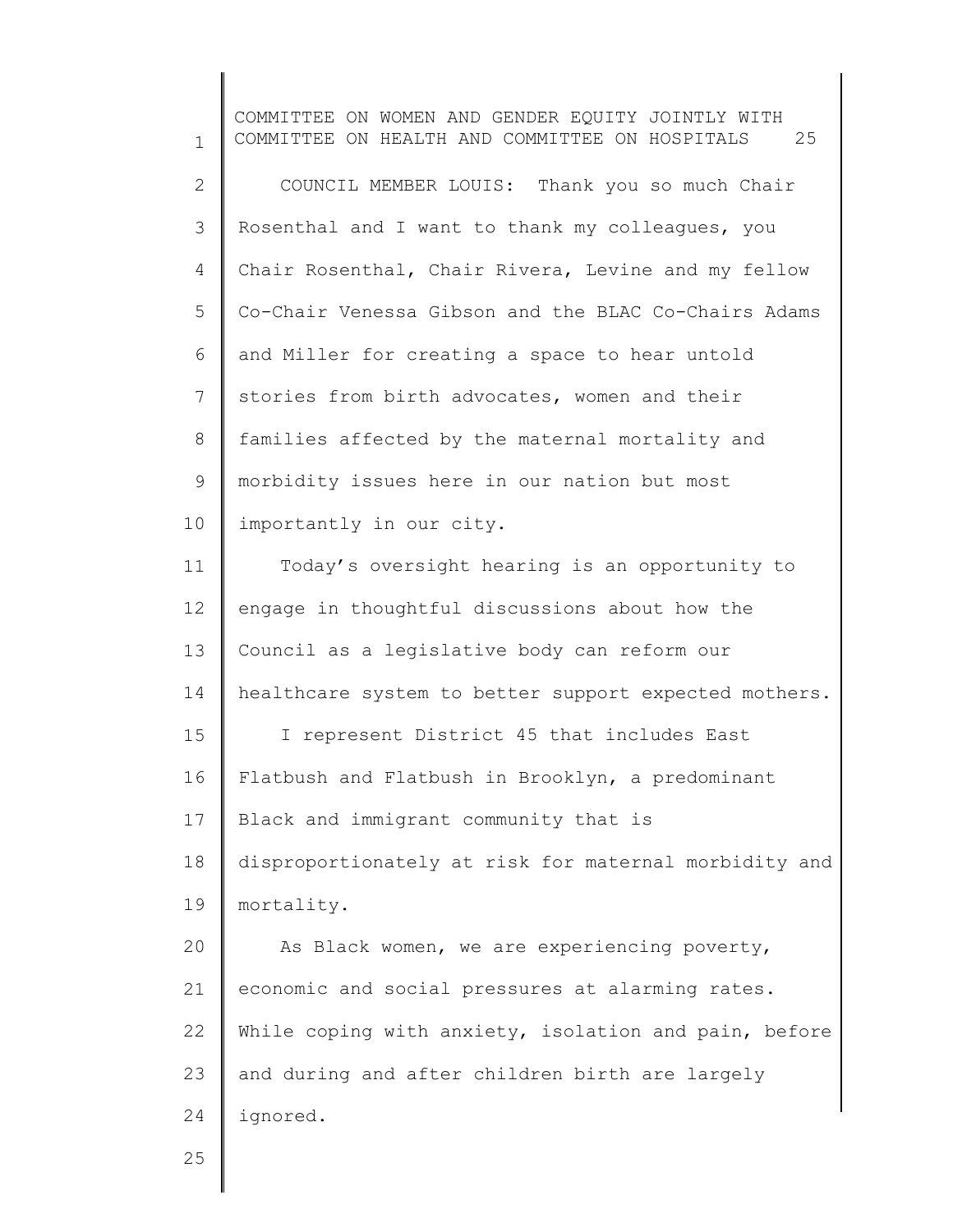1 2 3 4 5 6 COMMITTEE ON WOMEN AND GENDER EQUITY JOINTLY WITH COMMITTEE ON HEALTH AND COMMITTEE ON HOSPITALS 26 Economic housing and food insecurity would be stressful on many New Yorkers but the consequences would be dire for expected mothers. The additional stress could endanger the physical and mental wellbeing of both mother and child.

7 8 9 10 11 12 13 14 15 16 Before the pandemic, we were still compiling data to give us a clearer picture of our city's healthcare systems and racial disparities. Amid a global health crisis and the increased use of telemedicine to limit the spread of COVID-19, I hear that the maternal health outcomes in Black communities will worsen because of the digital divide. It is already difficult for patients to communicate their symptoms to nurses and doctors in person and feel acknowledged. I have experienced it myself.

17 18 19 20 21 22 23 24 25 Can you imagine how much harder it is to monitor high risk patients remotely let alone those who lack access to the devices or internet service to speak to their doctors. We are talking about actual people who reluctantly put their trust in a system where Black women are subjected to riskier procedures like cesarean section and denied medical treatment to address pregnancy complications until it is too late. We remember every day, especially today Amber Isaac,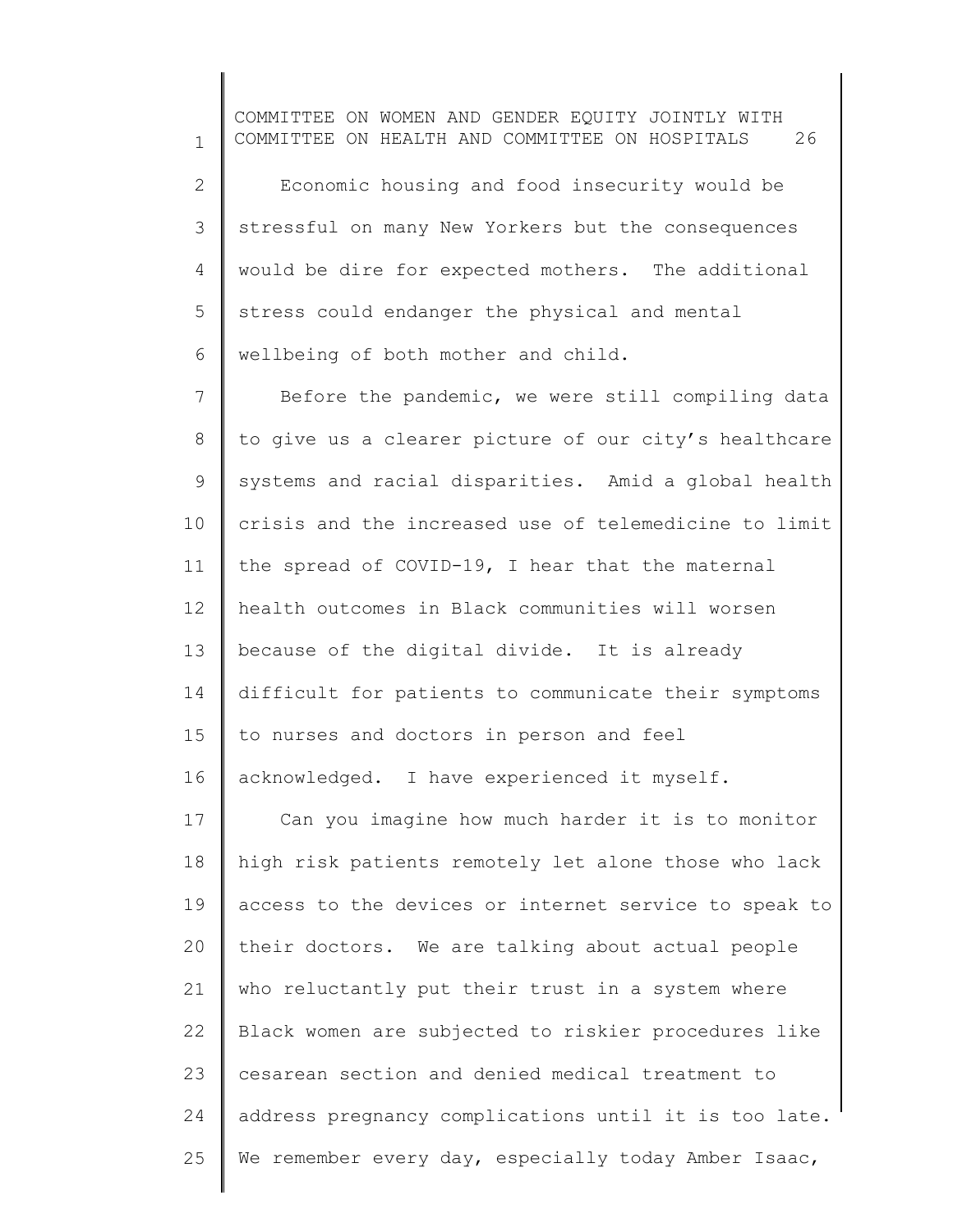1 2 3 4 5 6 7 8 9 10 11 12 13 14 15 16 COMMITTEE ON WOMEN AND GENDER EQUITY JOINTLY WITH COMMITTEE ON HEALTH AND COMMITTEE ON HOSPITALS 27 Shaasia Washington and countless other women deprived of the opportunity to celebrate their child's birthday's the first day of school and graduations. We owe their families answers and sweeping healthcare reforms. I look forward to hearing from the Administration, effected families, birth advocates, like the Caribbean Women's Health Association that is working very hard in my district to support pregnant and postpartum women, as well as other families through support groups. Parent workshops and expanded services. Thank you Chair Rosenthal and to all the Co-Chairs for working on this today. I look forward to today's hearing. Thank you. COUNCIL MEMBER ROSENTHAL: Council Member Louis,

17 18 19 20 21 22 23 24 thank you for stepping up for your community and engaging with those who are trying their best to make it better. I really appreciated your word reluctantly. You know, when you are birthing person, you don't have a choice. You have to give birth and yet, the systems are not there to protect you. Just who you count on are not there. Thank you for your leadership Council Member Louis, appreciate you.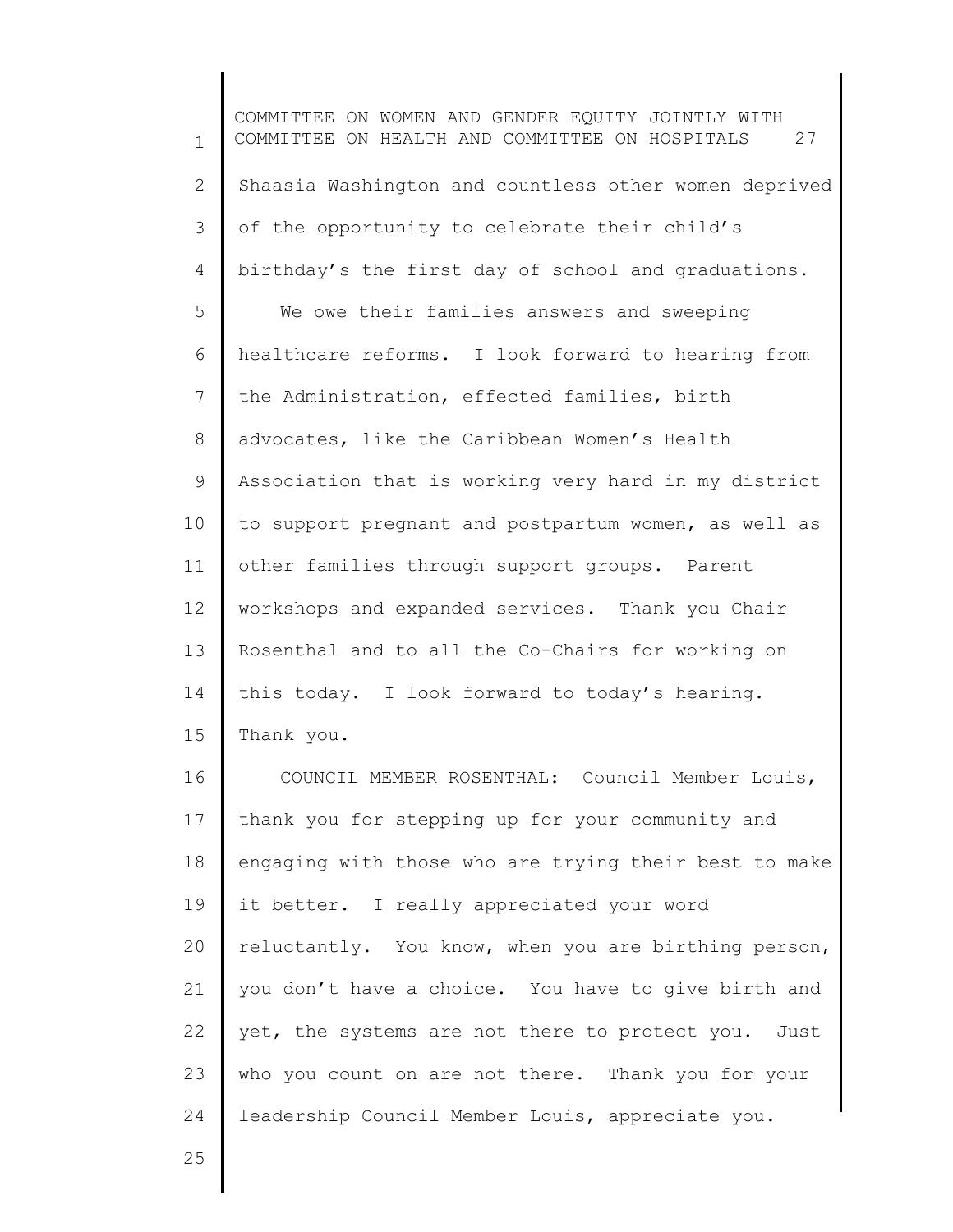1 2 3 4 5 6 7 COMMITTEE ON WOMEN AND GENDER EQUITY JOINTLY WITH COMMITTEE ON HEALTH AND COMMITTEE ON HOSPITALS 28 Now, I am going to turn it over to our Moderator, Committee Council Brenda McKinney who will review some procedural items relating to today's hearing and call on our first panel of witnesses. COMMITTEE COUNSEL: Thank you so much Chair Rosenthal. My name is Brenda McKinney and I am the

9 10 11 Gender Equity at the New York City Council. I will be moderating today's hearing and calling on panelists to testify.

Legislative Counsel, the Committee and Women and

8

12 13 14 15 16 17 18 19 20 21 22 Before we begin, please remember that everyone will be on mute until I call on you to testify. After you are called on, you will be unmuted by the host. Note that there will be a few second delay before you are unmuted and we can hear you. You may also see a box pop up click on to accept the unmute. Please listen for your name, I will periodically announce the next few panelists. Council Member questions will be limited to five minutes. Council Members note that this includes both questions and

23 witness responses. We will be allowing a second round of Council Member questions today.

24 25 For public testimony, I will be calling up panelists in panels. I will be calling up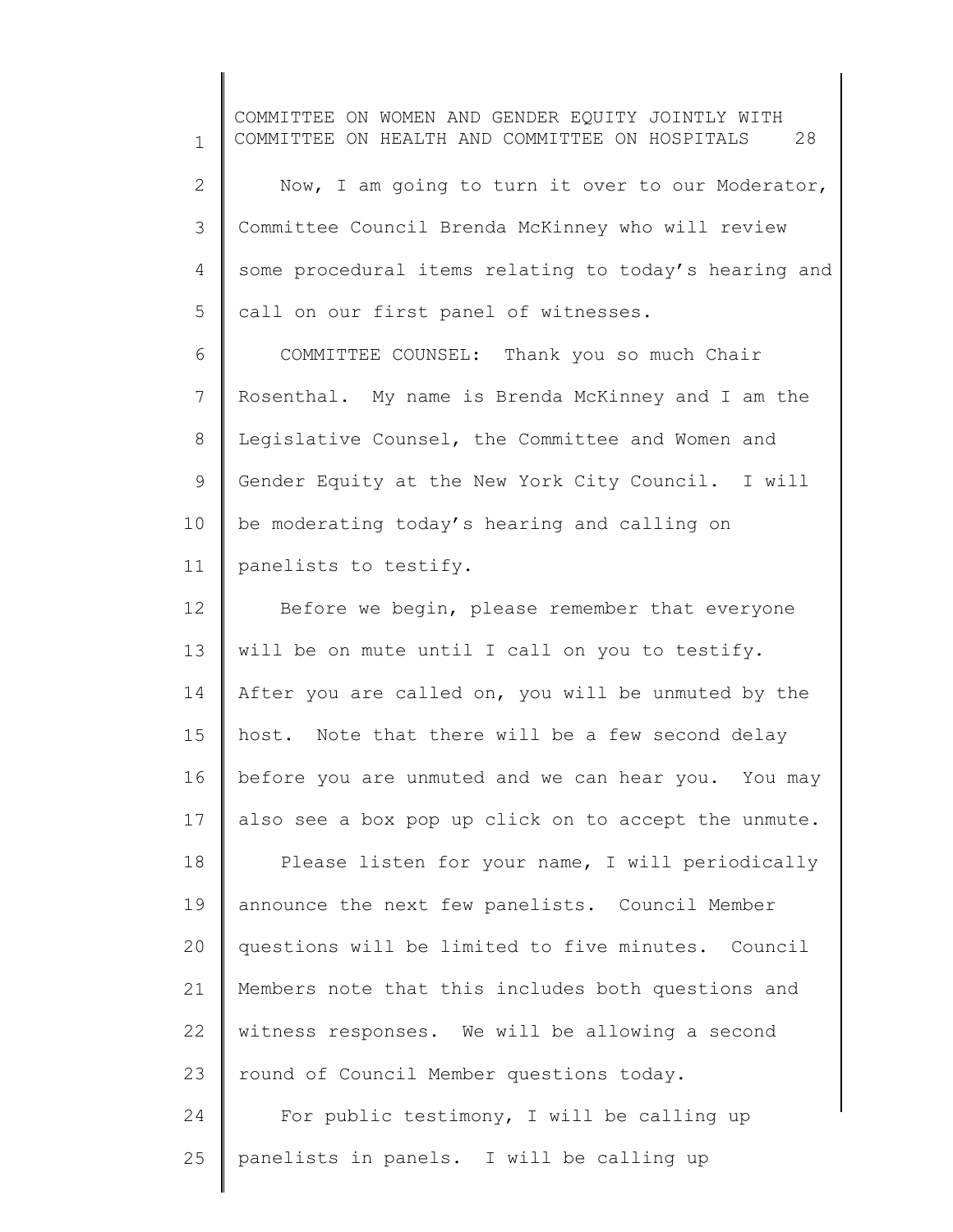1 2 3 4 5 6 COMMITTEE ON WOMEN AND GENDER EQUITY JOINTLY WITH COMMITTEE ON HEALTH AND COMMITTEE ON HOSPITALS 29 individuals in panels. Council Members, if you have questions for a particular panelist, please use the raise hand function in Zoom. You will be called on in order after everyone on the panel has completed their testimony.

7 8 9 10 11 12 13 14 15 16 17 18 19 20 21 22 23 24 For public panelists, once I all on your name, a member of our staff will unmute you and the Sergeant at Arms will set a timer and give you the go ahead to begin your testimony. All public testimony today will be limited to three minutes. After I call your name, please wait a couple of seconds for the Sergeant at Arms to announce that you may begin before starting your testimony. And again, you will see a box pop up to accept the unmute request. With this, we will move to Administration testimony. At today's hearing, the first panel will be the Commission on Gender Equity, the Department for Health and Mental Hygiene DOHMH and the Department of Health + Hospitals for the Administration H+H followed by Council Member questions then public testimony. I will list the names of each member of the Administration as a group and then call on you

25 individually to reply to the oath.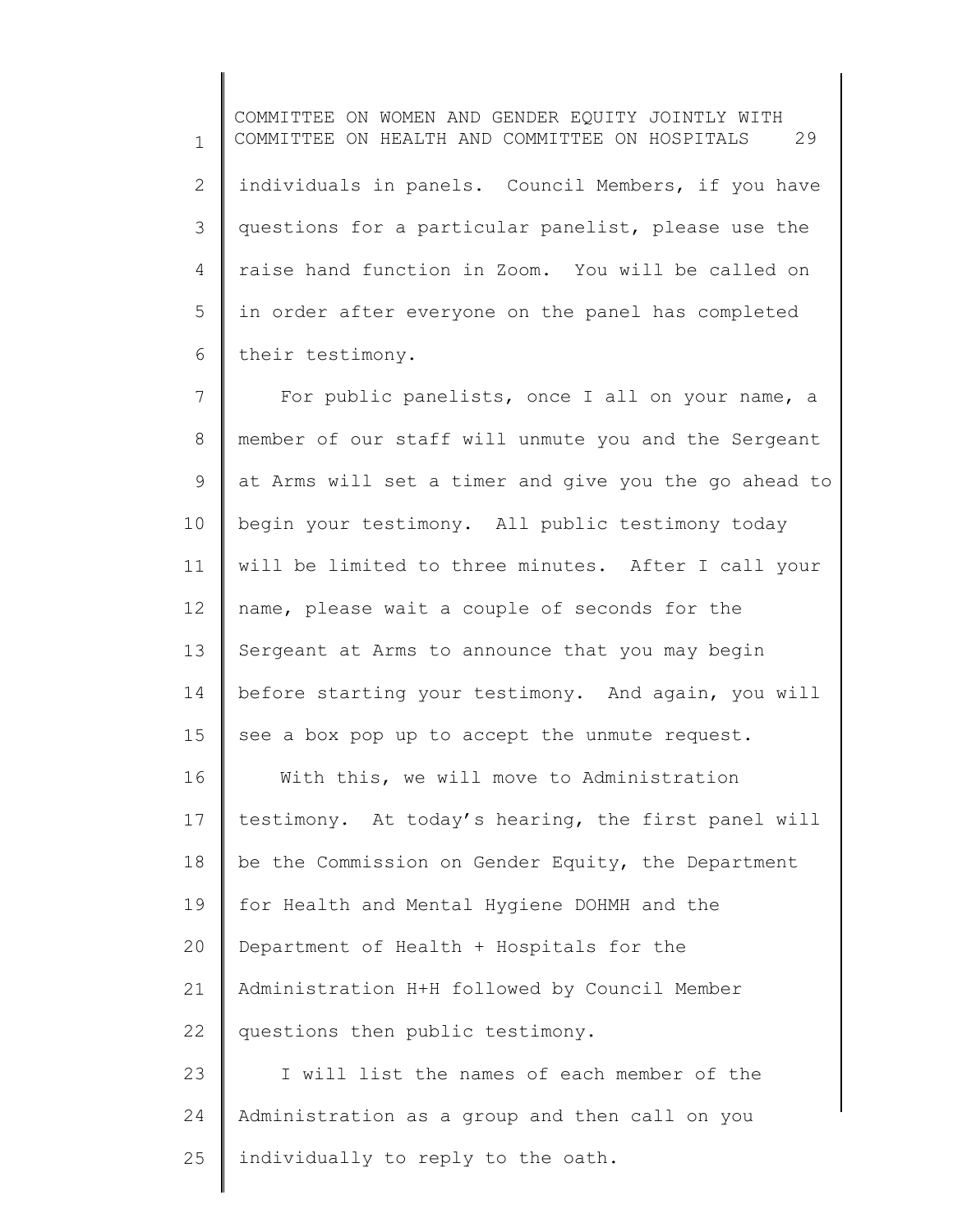1 2 3 4 5 6 7 8 9 10 11 12 13 14 15 16 17 18 19 20 21 22 23 24 COMMITTEE ON WOMEN AND GENDER EQUITY JOINTLY WITH COMMITTEE ON HEALTH AND COMMITTEE ON HOSPITALS 30 So, I will now call on members of the Administration to testify. In order of speaking we will have Jacqueline Ebanks Executive Director from the Commission on Gender Equity or CGE, Estelle Raboni MPHMCHES Acting Assistant Commissioner from the Bureau of Maternal, Infant and Reproductive Health at the New York City Department of Health and Mental Hygiene or DOHMH and Dr. Wendy Wilcox Clinical Service Line Lead from Maternal Mortality Reduction at the New York City Health + Hospitals H+H and the Women's Health Chair of the OBGYN at H+H of Kings County. Additionally, we will have several members of the Administration on hand for technical support and I will also be calling on them to respond to the oath. This includes Maidel De La Cruz from H+H, Chelsea Cipriano from DOHMH. Please excuse any pronunciation error. Patricia Moncure from DOHMH and Gale Black from CGE. I will now administer the oath to the Administration. When you hear your name, please respond. Thank you. CG Director Jackie Ebanks? JACQUELINE EBANKS: Yes.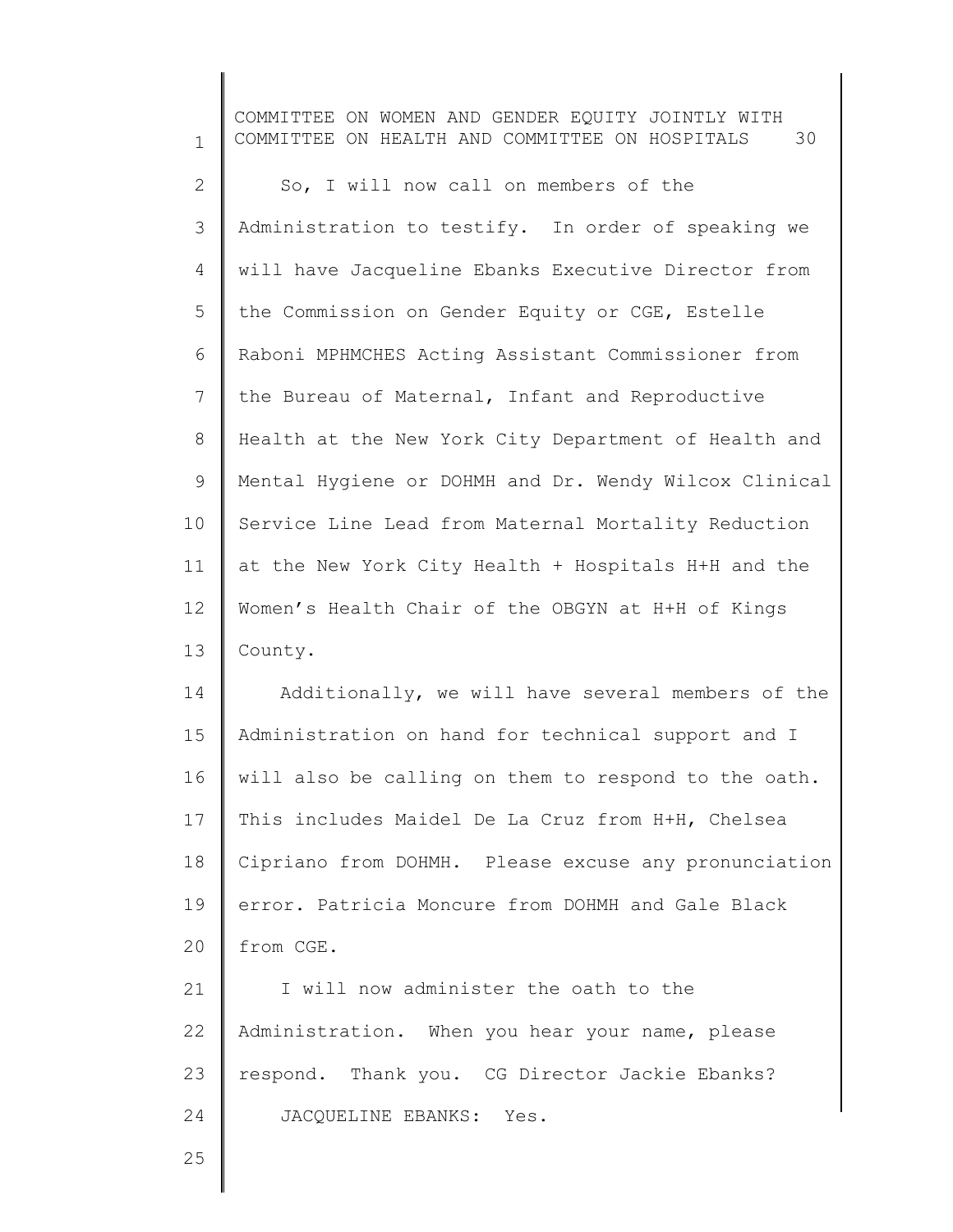1 2 3 4 5 6 7 8 9 10 11 12 13 14 15 16 17 18 19 20 21 22 23 24 25 COMMITTEE ON WOMEN AND GENDER EQUITY JOINTLY WITH COMMITTEE ON HEALTH AND COMMITTEE ON HOSPITALS 31 COMMITTEE COUNSEL: DOHMH Assistant Commissioner Estelle Raboni? ESTELLE RABONI: Yes. COMMITTEE COUNSEL: Thank you so much and there is a delay, so thank you so much, apologies. Dr. Wendy Wilcox from H+H? I think you are still on mute Dr. Wilcox. DR. WENDY WILCOX: Yeah. COMMITTEE COUNSEL: Great thank you so much. Just for the record, we need the sound. Thank you. Ms. Maidel De La Cruz? MAIDEL DE LA CRUZ: Yes. COMMITTEE COUNSEL: Thank you so much. Ms. Cipriano? Ms. Chelsea Cipriano from DOHMH? I will come back. Ms. Moncure? PATRICIA MONCURE: Yes. COMMITTEE COUNSEL: Thank you so much. Ms. Black from CGE? We can come back if we need to do and administer the oath later, if we need to. Just one last check for Ms. Cipriano? Okay, we will move on and if we need to, we can administer the oath for those individuals on hand for technical support. So, today, we will be starting with testimony for CGE followed by DOHMH followed by H+H. So, first we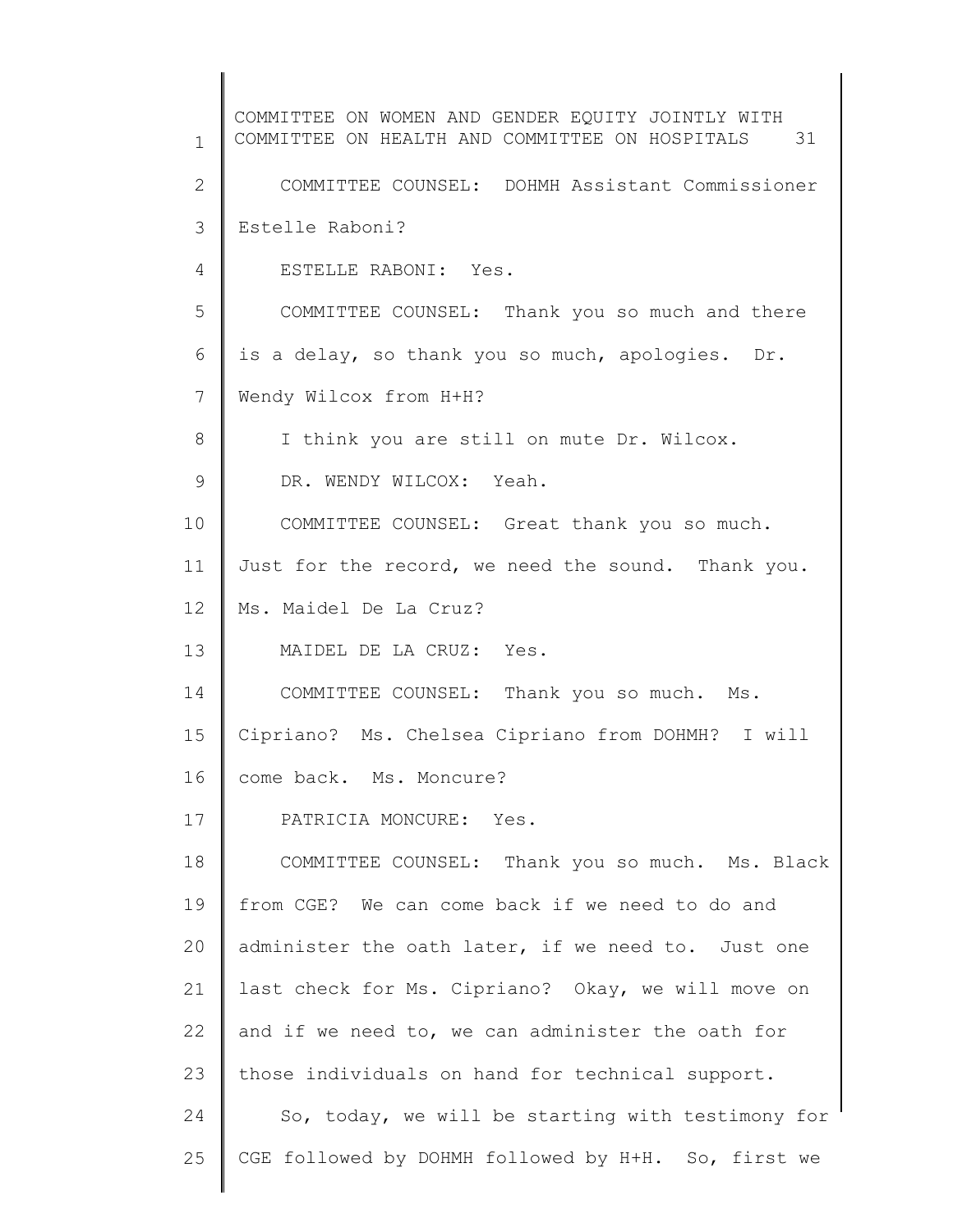1 2 3 4 5 6 7 8 9 10 11 12 13 14 15 16 17 18 19 20 21 22 23 24 COMMITTEE ON WOMEN AND GENDER EQUITY JOINTLY WITH COMMITTEE ON HEALTH AND COMMITTEE ON HOSPITALS 32 will hear from Director Jackie Ebanks from CGE. You may begin your testimony once the Sergeant at Arms has given you the queue. SERGEANT AT ARMS: Starting time. JACQUELINE EBANKS: Thank you so much. Good morning Chair's Rosenthal, Rivera and Levine and members of the Committee's. I am Jacqueline Ebanks, Executive Director of the Commission on Gender Equity. I am joined today by my colleague Estelle Raboni, Acting Assistant Commissioner for the Bureau of Maternal Infant and Reproductive Health at New York City Department of Health and Mental Hygiene, DOHMH and Dr. Wendy Wilcox Chairperson of Obstetrics and Gynecology from New York City Health and Hospitals H+H. As Executive Director of the Commission on Gender Equity, I also serve as an Advisor to the Mayor and First Lady on policies and issues impacting gender equity in New York City. For all girls, women, transgender and gender nonbinary and nonconforming New Yorkers regardless of their ability, age, race, faith, gender expression, immigrant status, sexual orientation and socioeconomic status.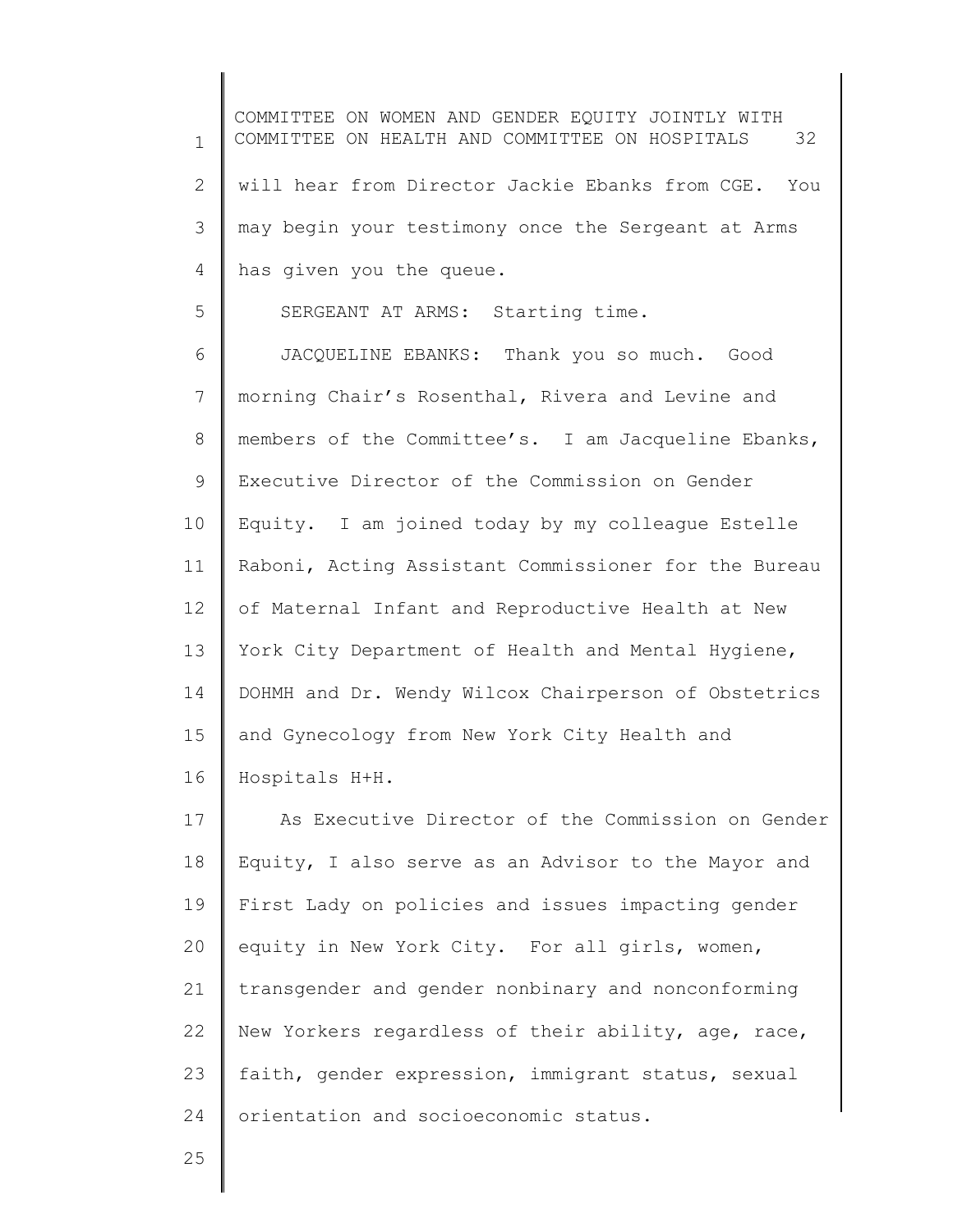1 2 3 4 5 6 7 8 9 10 11 12 13 14 15 16 17 18 19 20 21 22 23 24 25 COMMITTEE ON WOMEN AND GENDER EQUITY JOINTLY WITH COMMITTEE ON HEALTH AND COMMITTEE ON HOSPITALS 33 CGE works to create deep and lasting institutional commitment to tearing down equity values across New York City and we carry out our activities in three areas of focus within a human rights framework and using an intersectional lens. These areas of focus are first, economic and mobility opportunity. Where we strive to create a City where people of all gender identities and gender expressions live economically secure lives and have access to opportunities to thrive. Second, our health and reproductive justice focus area has a goal to foster a city free from gender and health disparities. And thirdly, our safety focus area has a goal to foster a city free from gender and race based violence. Within our health and reproductive justice portfolio, CGE recognizes the importance of ensuring access to and affordability of comprehensive, culturally competent sexual and reproductive healthcare services for all New Yorkers regardless of gender identity and gender expression. With this in mind, in our 2018-2021 strategic plan, CGE identified reducing infant and maternal mortality in Black and Latinx communities as one of our lead initiatives.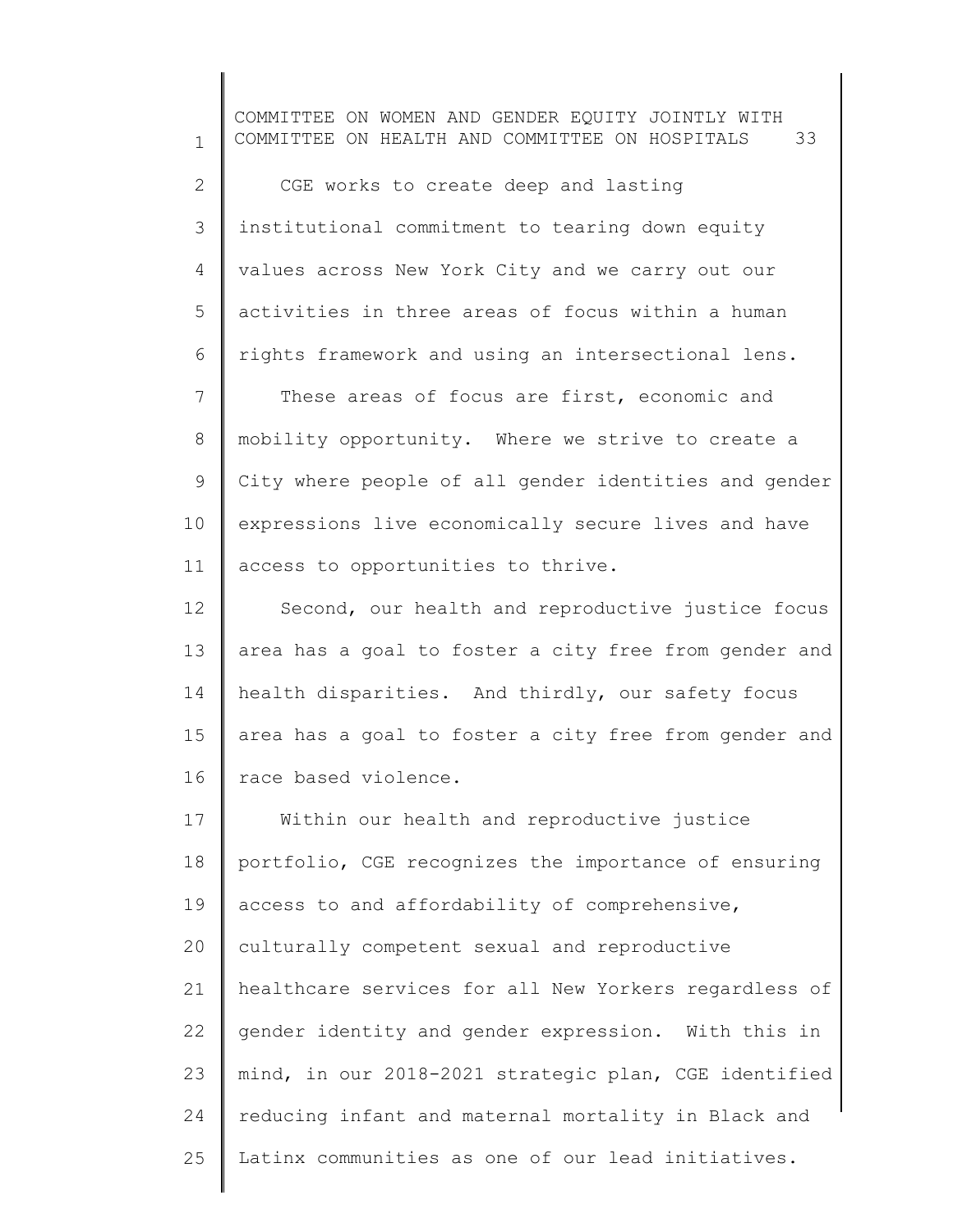1 2 3 4 5 6 7 8 9 10 11 12 13 14 15 16 17 18 19 20 21 22 23 24 25 COMMITTEE ON WOMEN AND GENDER EQUITY JOINTLY WITH COMMITTEE ON HEALTH AND COMMITTEE ON HOSPITALS 34 As a result, we maintain key partnership with proud advocates and our colleagues at DOHMH and Health + Hospitals. In doing so, we are able to ensure responsiveness to the needs of pregnant and childbearing women and gender nonconforming and nonbinary New Yorkers. We are pleased to count health advocates as members of the Commission. With their involvement, we have numerous direct opportunities to learn about issues of sexual and reproductive health that face New Yorkers where they live and work. At this moment, I would also like to thank Chair Rosenthal. SERGEANT AT ARMS: Time expired. JACQUELINE EBANKS: Chair Rosenthal and Chair Rivera for their leadership on our Commission as members and really their involvement also in our health and reproductive justice work group. May I proceed or? CHAIRPERSON ROSENTHAL: Go ahead. JACQUELINE EBANKS: Our partnership with the colleagues at DOHMH has included serving as a member of the Maternal Morbidity and Mortality Steering Committee, which participated in the M3RC.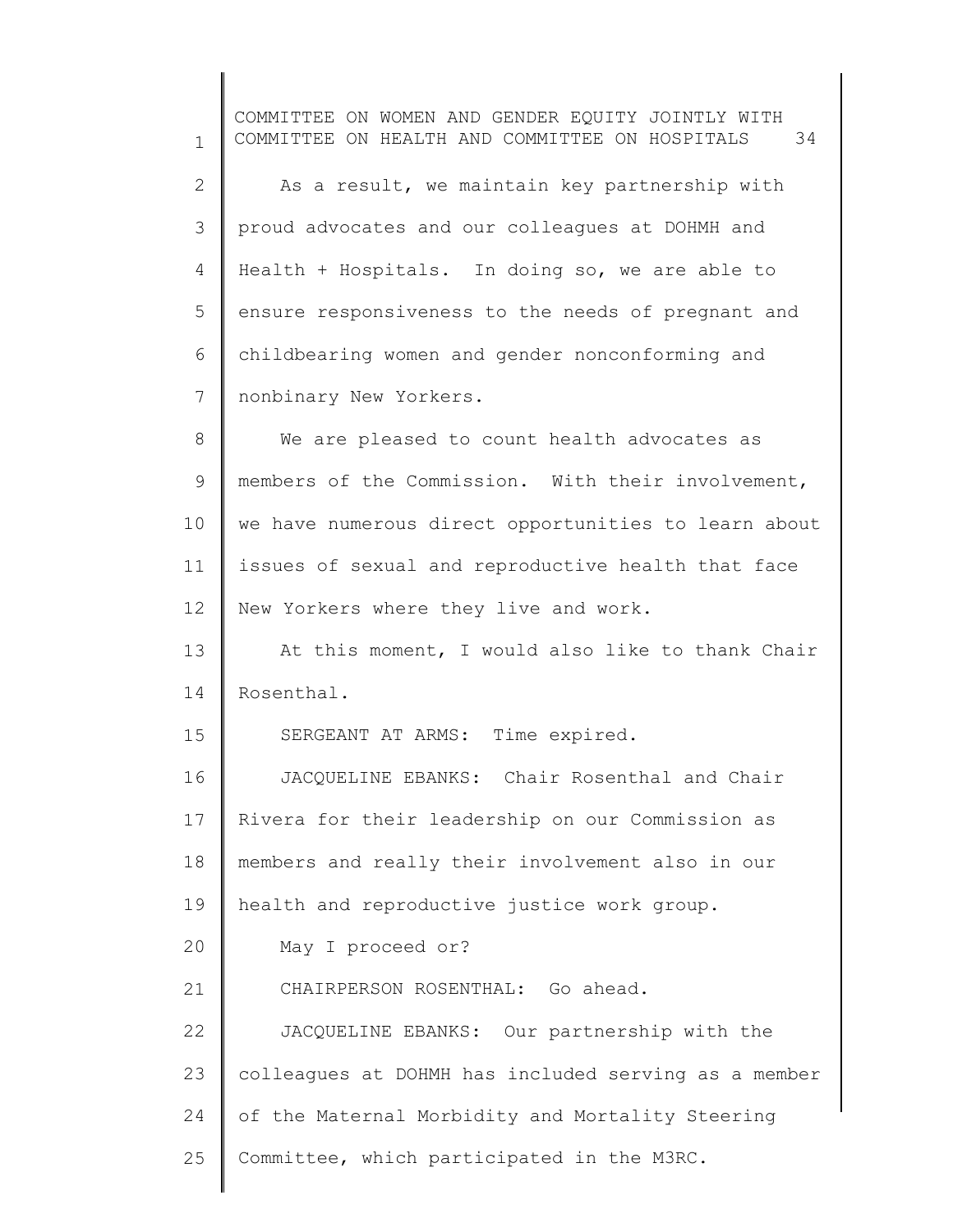1 2 3 4 5 6 COMMITTEE ON WOMEN AND GENDER EQUITY JOINTLY WITH COMMITTEE ON HEALTH AND COMMITTEE ON HOSPITALS 35 As members of the Steering Committee, we worked with a multidisciplinary team to explore policy in programs recommendations to reduce maternal mortality and severe maternal morbidity in New York City with an equity focus.

7 8 9 10 11 12 13 14 15 We advised and supported DOHMH and its partners on ways to implement the recommendations and participated and communicated in the findings and the recommendations to key stakeholders and constituents and advocating for their support. In our 2019 annual report, CGE was proud to highlight Health + Hospitals comprehensive offering of blended training programs to build competency in providing affirming services for members of the LGBTQ community.

16 17 18 19 20 21 22 23 This work has significant positive implications for the provision of support in sexual and reproductive healthcare services for LGBTQ New Yorkers. In fact, also in 2019 for the  $4<sup>th</sup>$  year in a row, 23 patient care locations within the Health + Hospital Network received the designation leader in LGBTQ healthcare equality by the Human Rights Campaign.

24 25 Through our partnerships with health advocates, the DOHMH and H+H, CGE strives to develop and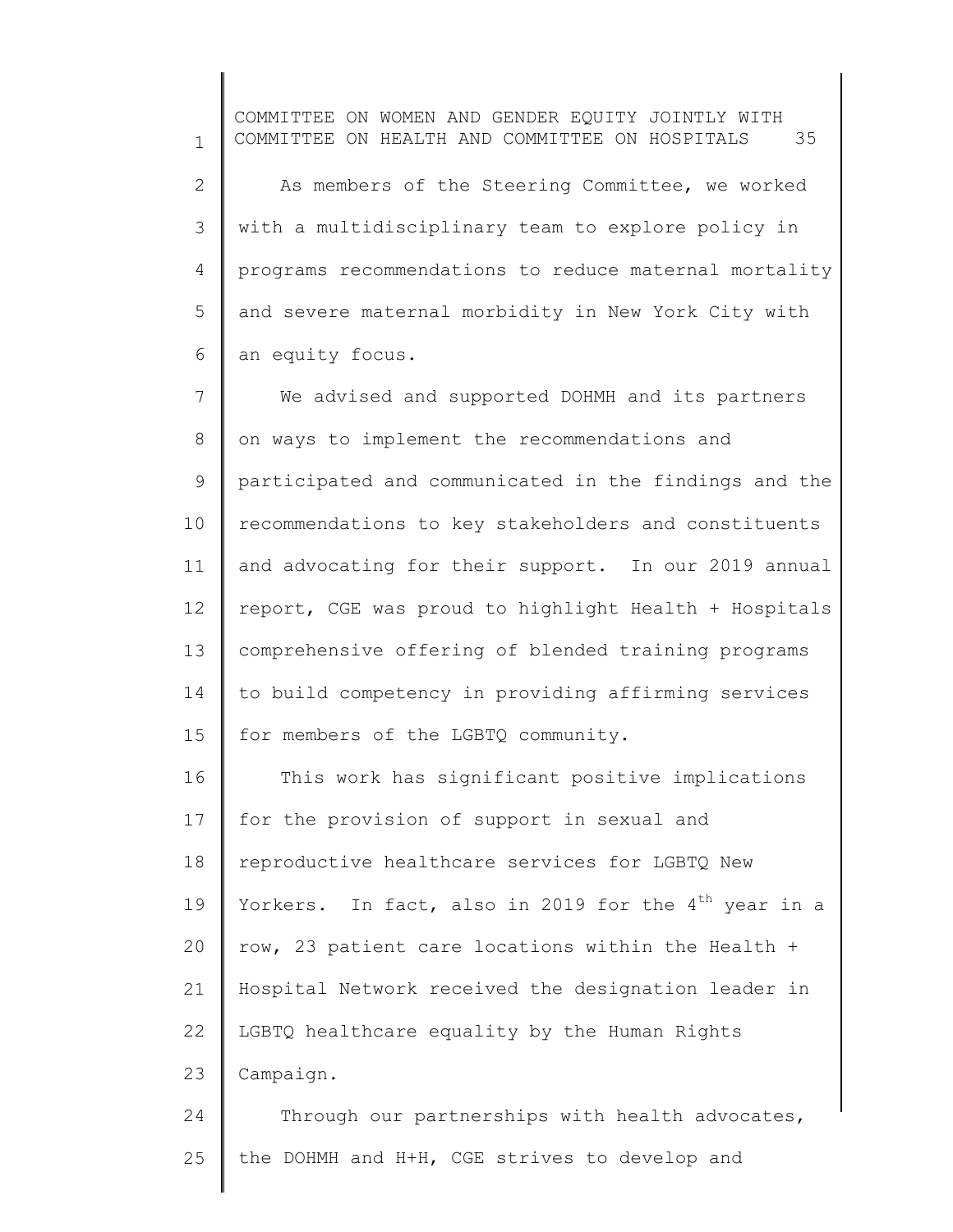1 2 3 4 5 6 7 8 9 10 11 COMMITTEE ON WOMEN AND GENDER EQUITY JOINTLY WITH COMMITTEE ON HEALTH AND COMMITTEE ON HOSPITALS 36 maintain a comprehensive solution oriented approach to New York City's high maternal mortality and morbidity rates in Black and Latinx communities. In so doing, CGE is able to amplify and support various programmatic policy and public education initiatives launched and managed by our colleagues at DOHMH and Health + Hospital. This helps us better connect to pregnant and childbearing New Yorkers at critical times and in a timely manner responsive to their pregnancy related medical care needs.

12 13 14 15 16 17 We look forward to deepening our work with these partners in New York City in the next year. I think it is essential to create the shifts that we so desperately see in improving conditions for Black, improving outcomes for Black and Latinx pregnant and childbearing communities.

18 19 20 21 22 23 24 25 Regarding the bills under consideration today, I want to turn to my colleagues Estelle Raboni at DOHMH and Dr. Wendy Wilcox to provide comments. CGE stands in support of their recommendations. Again, thank you for this opportunity to testify on this critical issue. I look forward to continuing our partnership in improving outcomes for Black and Latinx pregnant and childbearing communities. Thank you.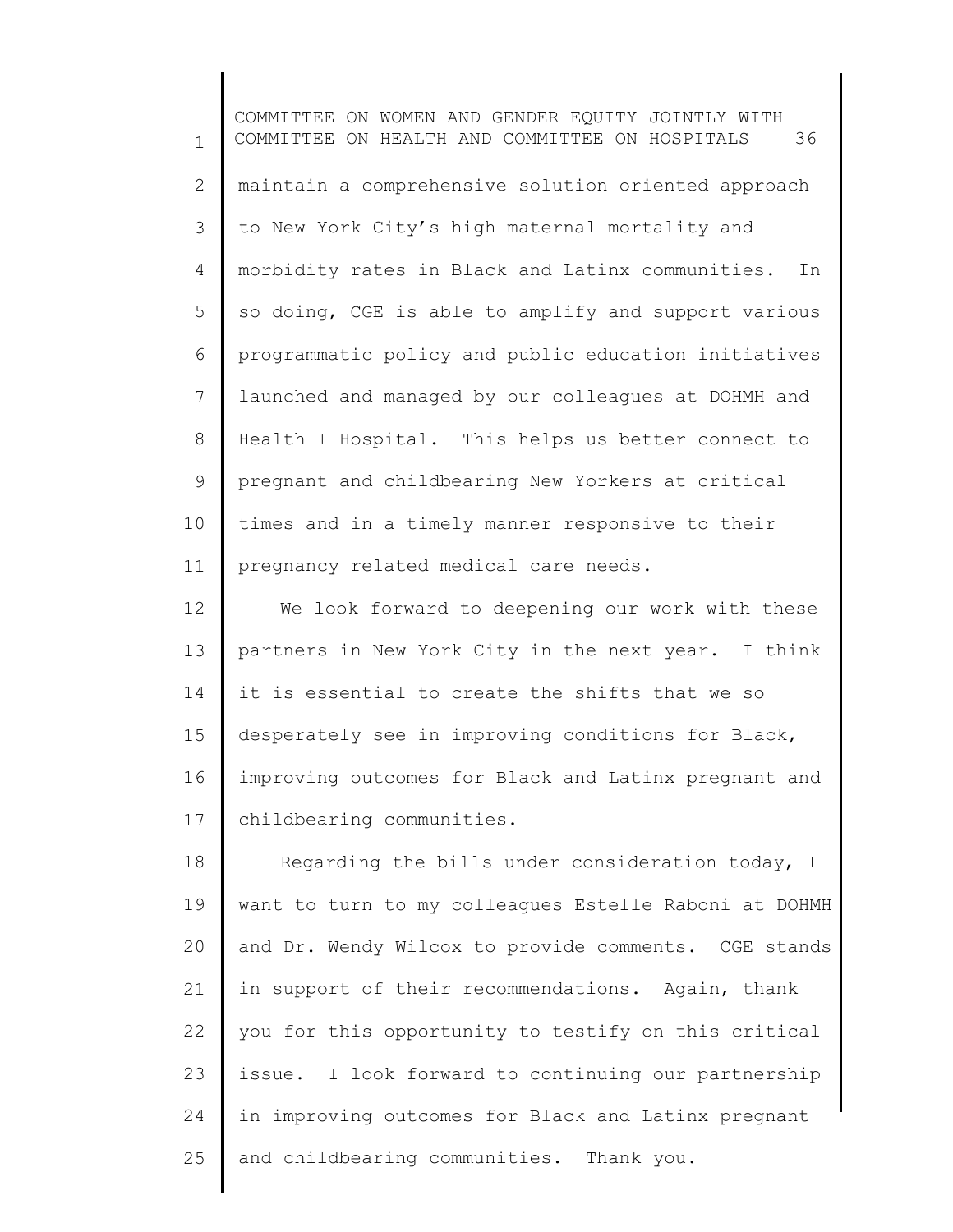1 2 3 4 5 6 7 8 9 10 11 12 13 14 15 16 17 18 19 20 21 22 23 24 25 COMMITTEE ON WOMEN AND GENDER EQUITY JOINTLY WITH COMMITTEE ON HEALTH AND COMMITTEE ON HOSPITALS 37 CHAIRPERSON ROSENTHAL: Director Ebanks, I just want to thank you for coming today and your leadership in this in many areas. Thank you. JACQUELINE EBANKS: Thank you. Thank you so much. COMMITTEE COUNSEL: Thank you so much. We will now hear from Assistant Commissioner Raboni from DOHMH. You may begin once the Sergeant at Arms gives the queue. Thank you. SERGEANT AT ARMS: You may begin. ESTELLE RABONI: Good morning Chair's Rosenthal, Rivera and Levine and members of the Committee's. I am Estelle Raboni, Acting Assistant Commissioner for the Bureau of Maternal Infant and reproductive Health at the New York City Department of Health and Mental Hygiene. I am joined by my colleagues Jacqueline Ebanks, Executive Director of the Commission for Gender Equity and Dr. Wendy Wilcox, Chairperson of Obstetrics and Gynecology from New York City Health + Hospitals. On behalf of Commissioner Chokshi, I want to thank you for the opportunity to testify today on this important topic and for your commitment to improving maternal health outcomes for New Yorkers.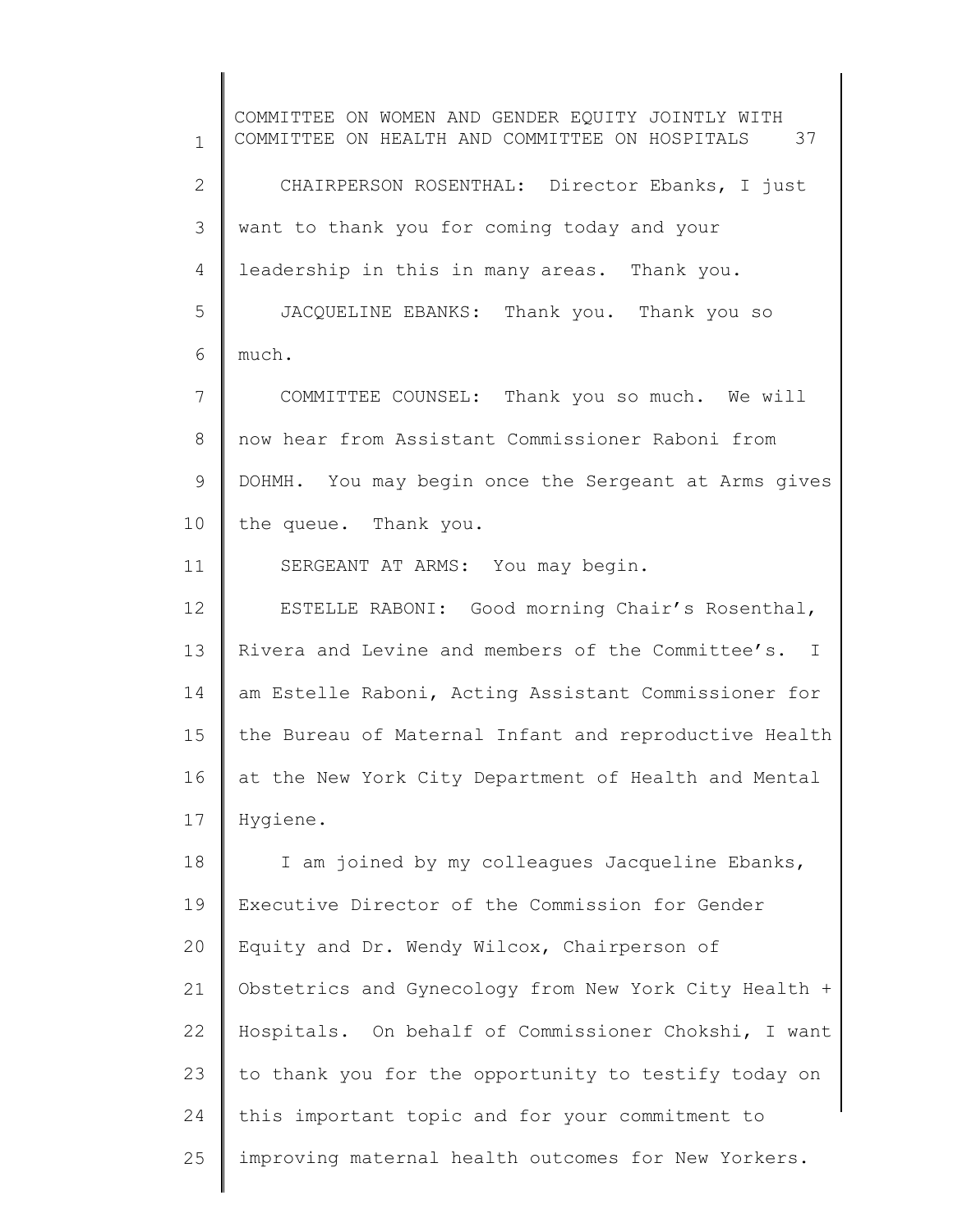1 2 3 4 5 6 7 8 9 10 11 COMMITTEE ON WOMEN AND GENDER EQUITY JOINTLY WITH COMMITTEE ON HEALTH AND COMMITTEE ON HOSPITALS 38 I want to say here loud and clear; racism is a public health crisis and one of the most startling statistics we have in New York City to demonstrate this crisis pertains to maternal health and mortality. Black women in New York City are eight times more likely to die from pregnancy related causes than White non-Latino women. In fact, White non-Latino women without a high school diploma have better maternal health outcomes than Black women with a college degree.

12 13 14 15 16 17 18 19 20 21 22 23 24 This is the unacceptable and unjust reality in New York City. Decades of structural racism and pervasive historical disinvestment of Black and Brown communities have led to these avoidable disparities. Despite improvements and reducing deaths related to pregnancy and childbirth, more needs to be done. Reducing maternal deaths and life threatening complications is a priority for this Administration. Access to quality family planning services, maternal healthcare and sexual and reproductive healthcare services are foundational components of our work to eliminate disparities in Black and Brown communities. The Health Departments five year plan has been

pivotal in our efforts to change the narrative and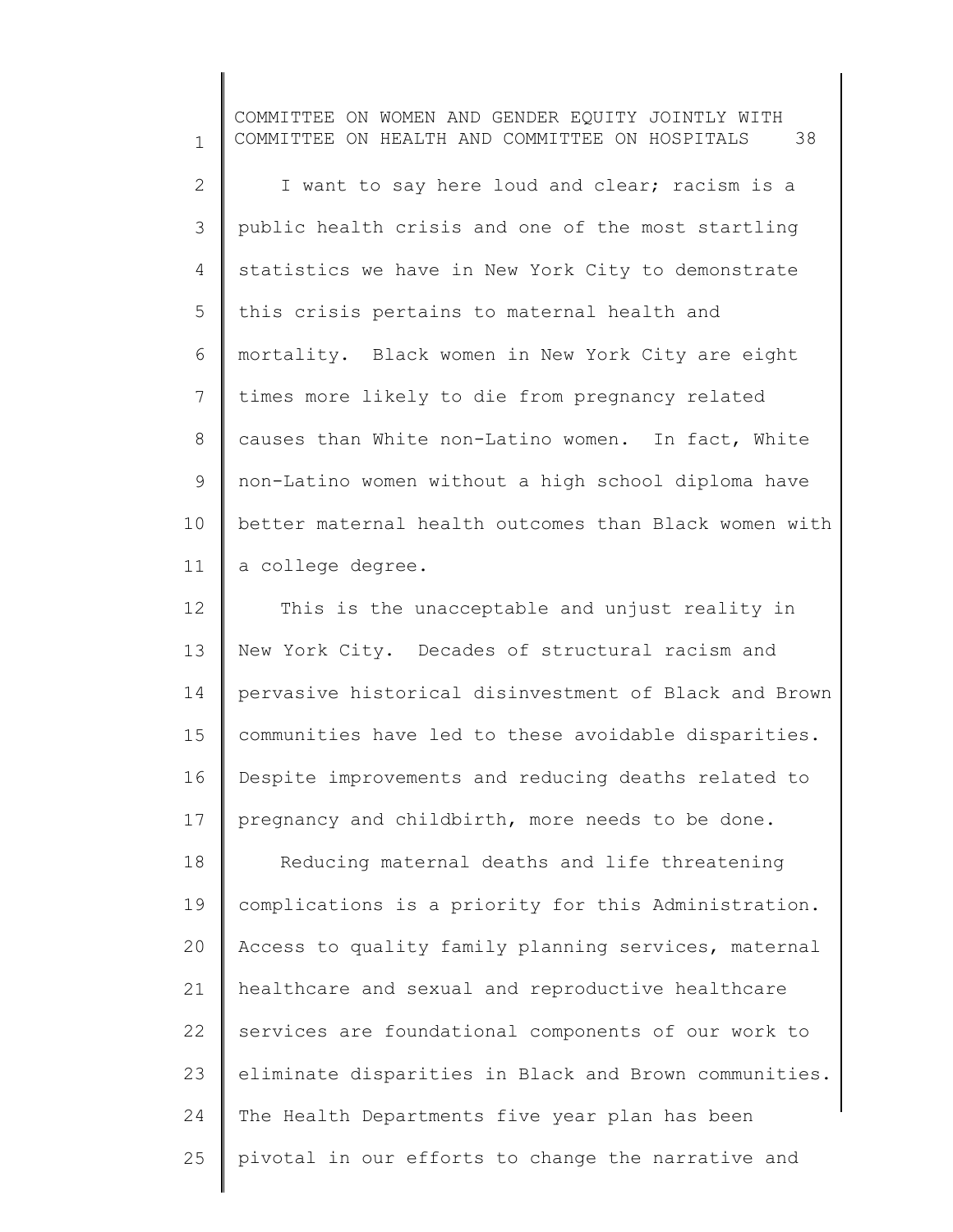1 2 3 COMMITTEE ON WOMEN AND GENDER EQUITY JOINTLY WITH COMMITTEE ON HEALTH AND COMMITTEE ON HOSPITALS 39 achieve health equity and injustice for Black New Yorkers.

4 5 6 7 8 9 10 11 In 2017, the Health Department established the New York City Maternal Mortality and Morbidity Review Committee referred to as the M3RC. The goal of the M3RC is to reduce preventable maternal deaths by gaining a holistic understanding of each maternal death to determine cause, assess preventability and identify contributory factors and actionable recommendations to prevent future tragedies.

12 13 14 15 16 17 18 19 20 21 22 23 24 25 More recently in 2018, the Health Department in partnership with H+H worked together to bolster the  $city's - I$  am sorry, I just lost my place. Efforts to reduce racial and ethnic disparities in maternal health. This work includes enhanced public health surveillance through M3RC and deploying a three pronged strategy to improve the quality of maternity care at hospitals. This strategy includes: One, developing a pilot project with three hospitals to conduct in hospital quality improvement reviews of severe maternal morbidity SMM cases. These are life threatening events that occur after childbirth and include heavy bleeding, blood clots, kidney failure, stroke and heart attack.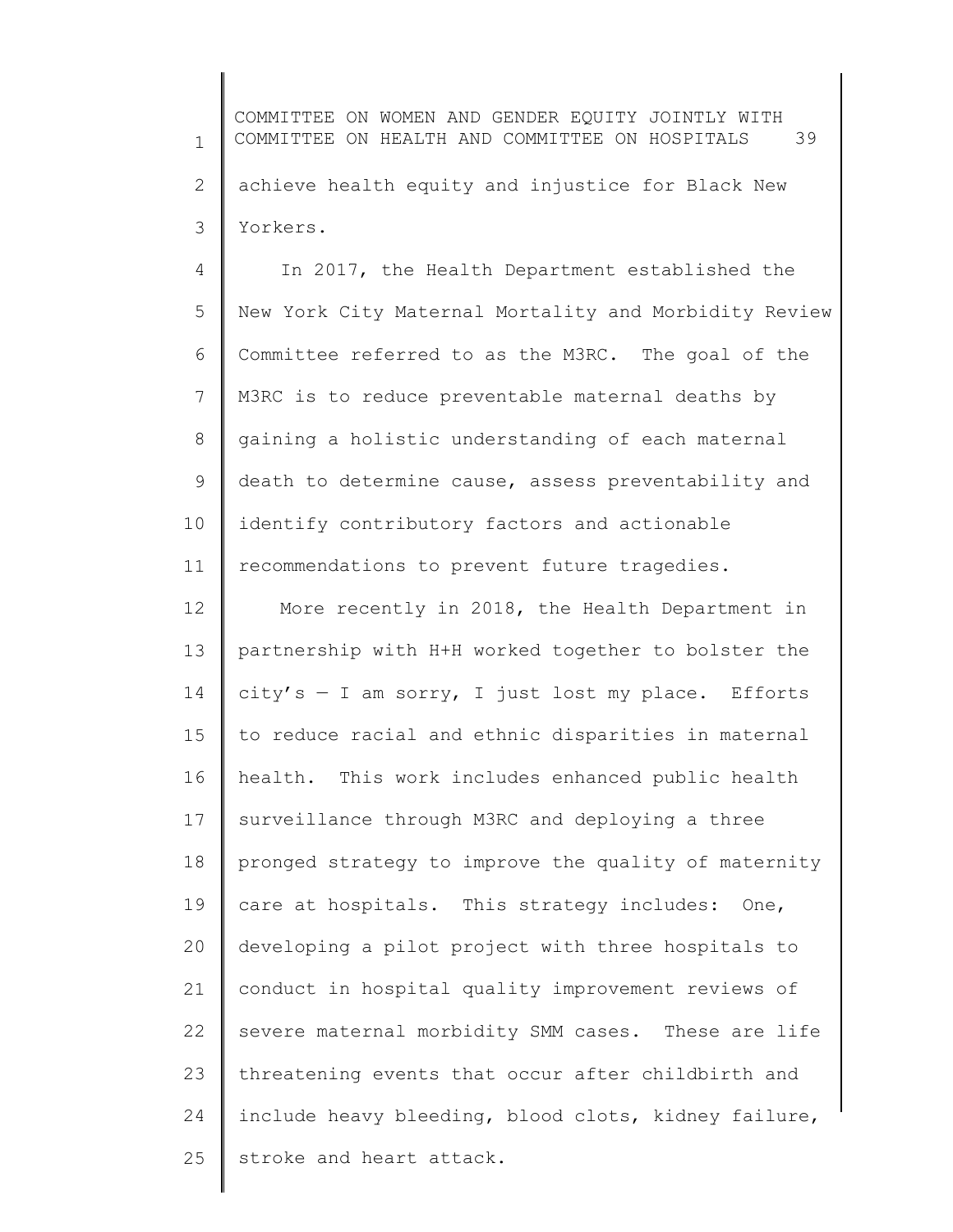1 2 3 4 5 6 7 8 9 10 11 12 COMMITTEE ON WOMEN AND GENDER EQUITY JOINTLY WITH COMMITTEE ON HEALTH AND COMMITTEE ON HOSPITALS 40 Two, implementing a qualitative research study to explore the perceptions and experiences of pregnant and parenting people who experienced a severe maternal morbidity while giving birth and the consequences of the severe complication on their lives. And lastly, three, informing and supporting mobilization around maternal health by sharing findings, engaging community stakeholders and hospital partners to change the systems and structures in which people give birth with a focus on SMM.

13 14 15 16 17 18 19 20 21 22 23 24 25 Additionally, the Health Department works directly with communities facing the most significant social and economic challenges by engaging birth justice defenders to conduct community outreach and education about the New York City standards for respectful care at birth. These standards were created to inform, educate and support people giving birth. These standards encourage pregnant people to know their basic human rights and be active decision makers in their birthing experience and are also helpful for providers to remind them to respect and be aware of their patients human rights during pregnancy, labor and childbirth.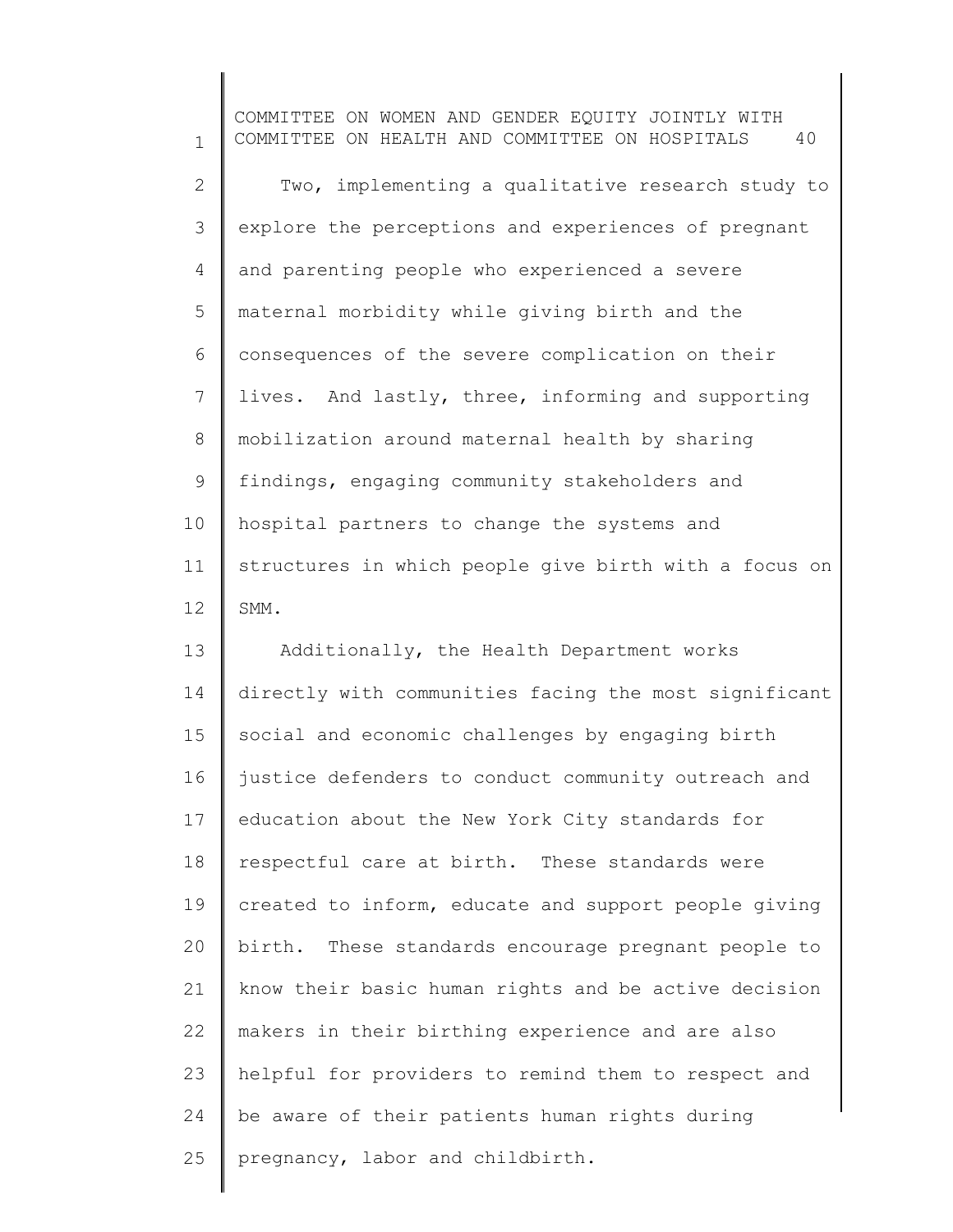1 2 3 4 5 6 COMMITTEE ON WOMEN AND GENDER EQUITY JOINTLY WITH COMMITTEE ON HEALTH AND COMMITTEE ON HOSPITALS 41 We are currently implementing the New York City standards for respectful care through virtual trainings with 14 maternity hospitals who serve the majority of pregnant Black and Brown people in the city.

7 8 9 10 11 12 13 14 15 I will now share more detail on some of the work led by the Health Department beginning with the M3RC. The Health Department formed and convened its first ever M3RC Review Committee in 2017 using methods, guidance and tools from the Centers for Disease Controls Maternal Mortality Review Information Application. The Health Department reviews all maternal deaths through this multidisciplinary, multiethnic and racially diverse M3RC.

16 17 18 19 20 21 22 23 Membership of this Committee is drawn from clinical and nonclinical providers across all specialties and includes Law Enforcement, Community Partners, the New York City Medical Examiners Office and key leaders within American College Midwives and New York Medical College. The M3RC contributes to the larger repository of data and literature in this field.

24 25 Most recently, the M3RC made recommendations based on in-depth review of all pregnancy associated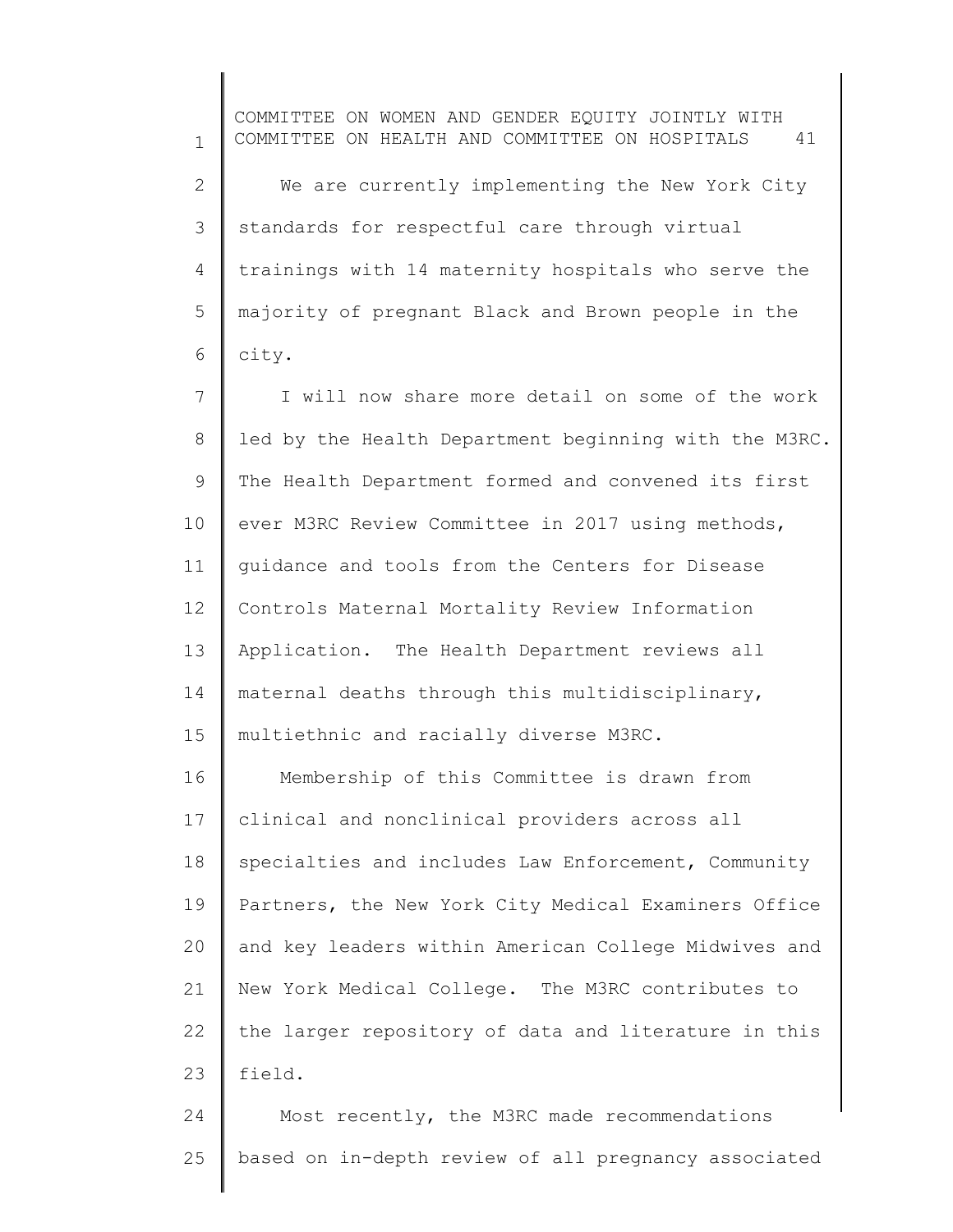1 2 3 4 5 6 7 8 COMMITTEE ON WOMEN AND GENDER EQUITY JOINTLY WITH COMMITTEE ON HEALTH AND COMMITTEE ON HOSPITALS 42 deaths that occurred in 2016 and 2017. These recommendations address improvements in systems and facilities in which pregnant people give birth, improving provider care and raising public awareness among community stakeholders and pregnant people of postpartum warning signs and their basic human right to respectful care.

9 10 11 12 13 14 15 16 17 18 Since the start of the pandemic, the Committee has been working  $-$  sorry, the Committee has been meeting virtually and has continued this important work. This Committee meets every two to three months to conduct a multidisciplinary expert review of each maternal death in New York City from both clinical and social determinates of health perspectives. At the end of every calendar year, the Committee proposes key recommendations to improve the care of pregnant persons.

19 20 21 22 23 24 25 With respect to the Departments work on SMM, we are convening a virtual New York City Maternal Health summit called Improving Care and Supporting Healthy Childbirth Experiences on Wednesday  $-$  sorry, Tuesday, tomorrow, December  $8<sup>th</sup>$ . To date, there are over 300 people registered for this event reflecting interest to hear from experts from clinical and community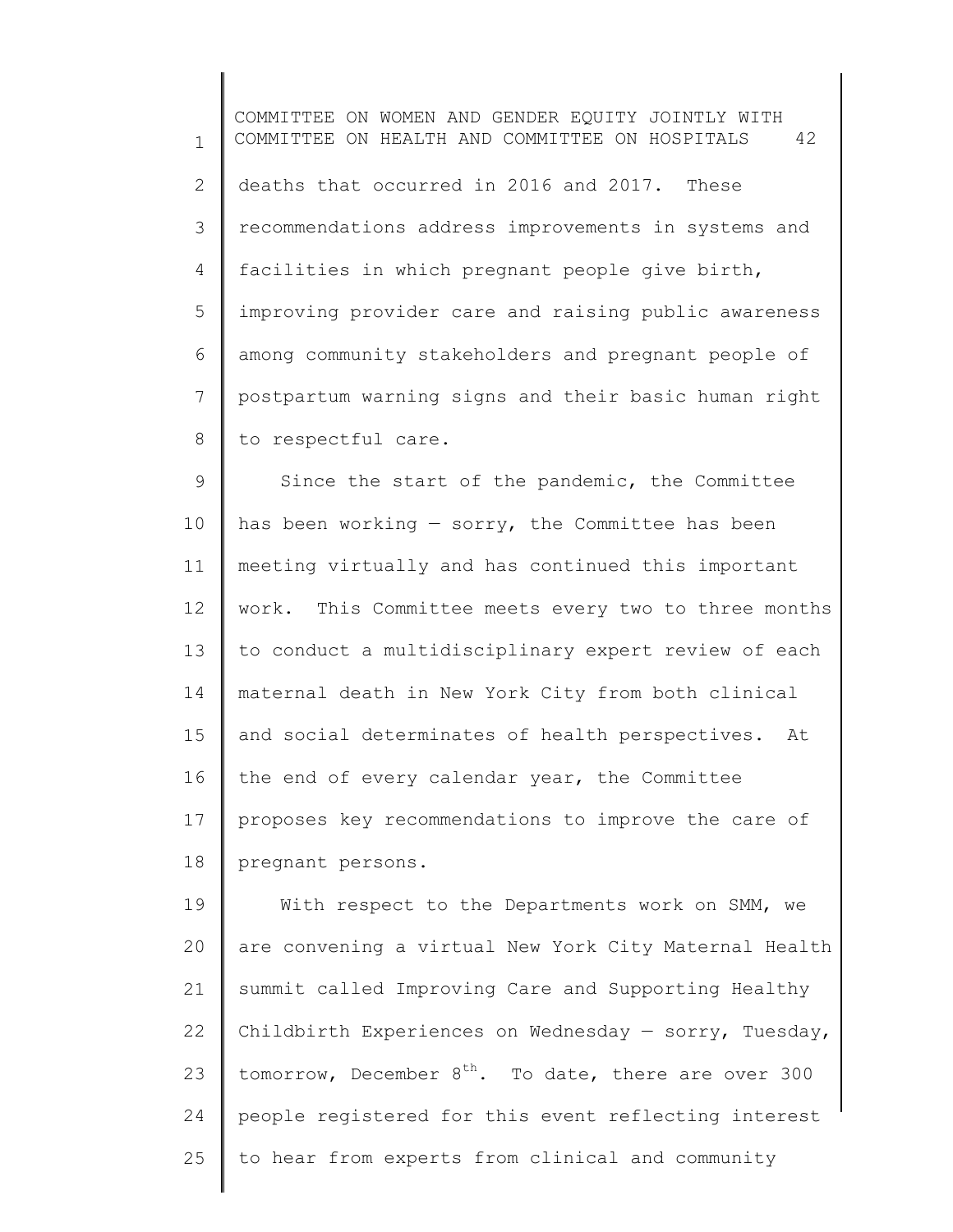1 2 3 4 5 6 7 8 COMMITTEE ON WOMEN AND GENDER EQUITY JOINTLY WITH COMMITTEE ON HEALTH AND COMMITTEE ON HOSPITALS 43 settings to discuss findings from the severe maternal morbidity project, the virtual summit will also include web-based panels that will explore the various components of the project and offer participants an opportunity to learn about SMM's efforts, projects efforts to address maternal health inequities.

9 10 11 12 13 14 15 16 17 18 19 20 21 22 23 24 Another significant component in our work to improve maternal outcomes is the Maternal Hospital Quality Improvement Network or MHQIN. Spearheaded by the Health Department and in partnership with H+H, MHQIN is a comprehensive strategy with the New York City public and private maternity hospitals to address the root causes of persistent racial and ethnic disparities and maternal mortality and severe morbidity with an emphasis on establishing an inhouse quality improvement process. Specific efforts taken include implicit bias training for clinical and nonclinical staff at the City's maternity hospitals to improve equity in childbirth and training on trauma and resilience informed systems, which provides a shared language and understanding of how stress and trauma effect individuals, institutions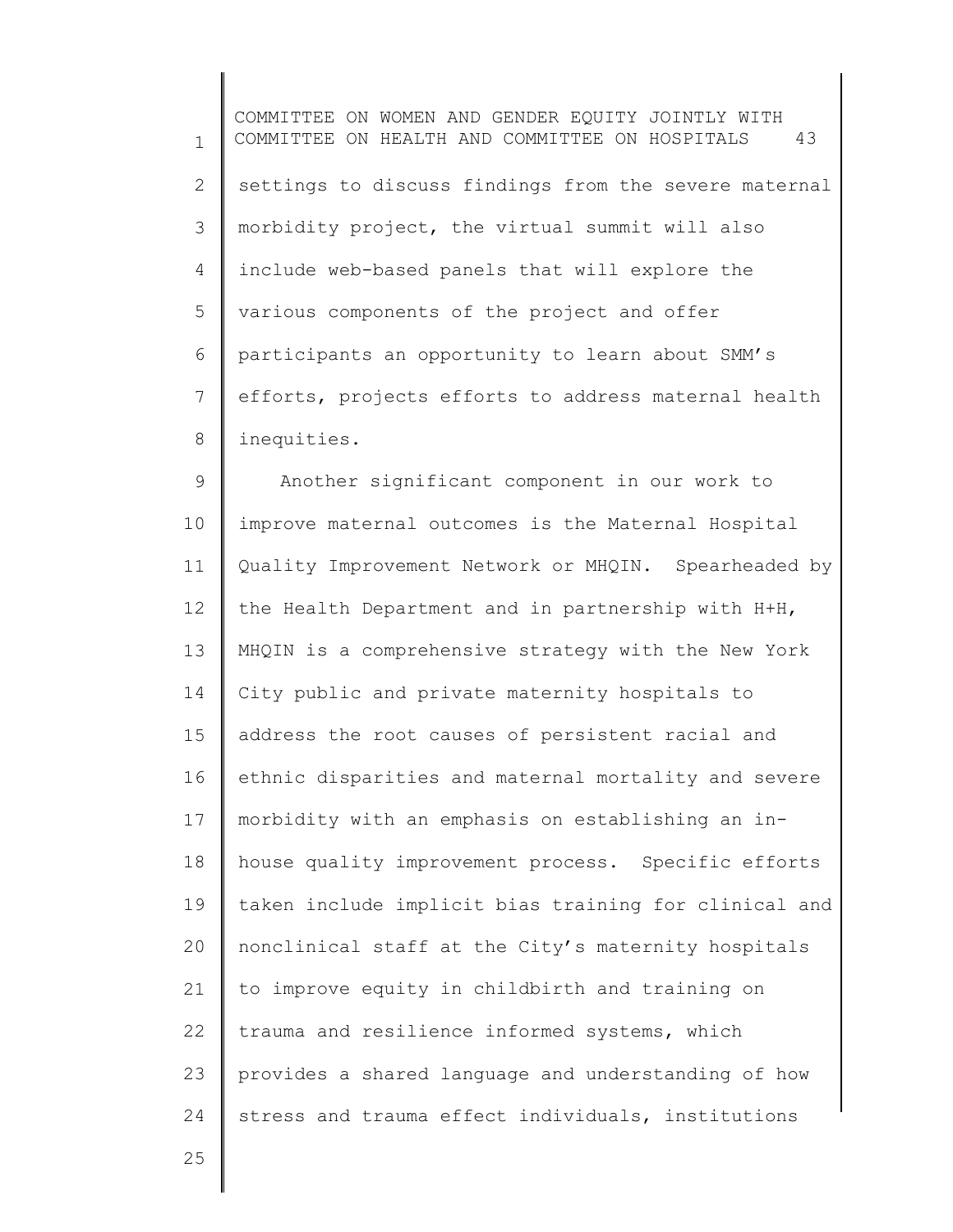1 2 3 4 5 6 7 8 9 10 11 12 13 14 15 16 17 18 19 20 21 22 23 24 25 COMMITTEE ON WOMEN AND GENDER EQUITY JOINTLY WITH COMMITTEE ON HEALTH AND COMMITTEE ON HOSPITALS 44 and communities along with practical tools to address implicit bias in clinical decision making. We have supported clinical training and medical simulation for leading causes of SMM and improved hospital Doula collaboration by focusing on capacity building. At the start of the pandemic, public health emergency, we face some challenges in this work. For example, case abstractors were not allowed on site as hospital facilities do to infection control measures and virtual meetings with hospitals were temporarily paused as staff were entirely dedicated to immediate COVID-19 response. Since May, we have reinstated monthly calls with most of the MHQIN Hospitals and case abstraction has resumed at most sites. Both our Doula capacity building and implicit bias trainings have moved from in-person to virtual modalities. Furthermore, under MHQIN, the Birth Justice Defenders continued their engagement efforts in communities impacted by maternal health disparities and worse health outcomes. Virtual webinars reviewed 7,000 times by community members. In order to meet emerging health needs resulting for the public health emergency, we also developed tailored resources including a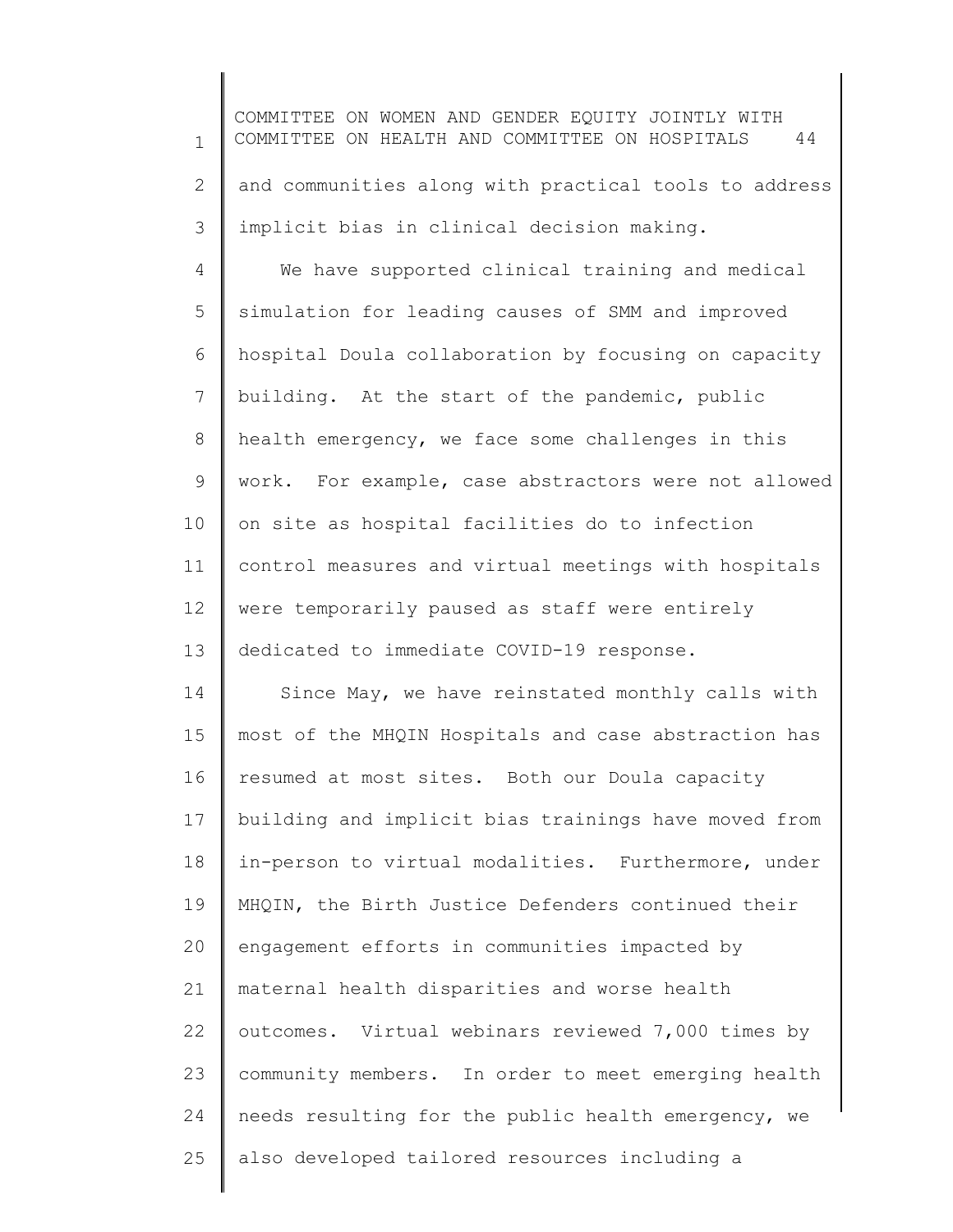1 2 3 4 5 6 7 8 9 10 11 12 13 14 15 16 17 18 19 20 21 22 23 24 COMMITTEE ON WOMEN AND GENDER EQUITY JOINTLY WITH COMMITTEE ON HEALTH AND COMMITTEE ON HOSPITALS 45 specific web page dedicated to addressing the needs of pregnant persons during the pandemic. In addition to these resources, the Health Department has developed a series of public awareness campaigns to compliment our community-based work. To gain community input on these campaigns, we conducted listening sessions with community members consisting of persons of reproductive and parenting age representing the five boroughs. As well as focus groups with healthcare providers. These campaigns include safe and respectful care aimed at community residents and healthcare providers to educate New Yorkers about their rights and options before, during and after pregnancy and to promote the standards for respectful care. A public health detailing campaign for health providers centering on having a healthy pregnancy and educating patients on chronic disease prevention and management as well as providing tools and resources to support diabetes and hypertension self-management and finally, the M3RC tool kit for healthcare providers community organizations and local Health Department summarizing our work on this topic and making the knowledgeable accessible for

others. We are fiercely committed to changing the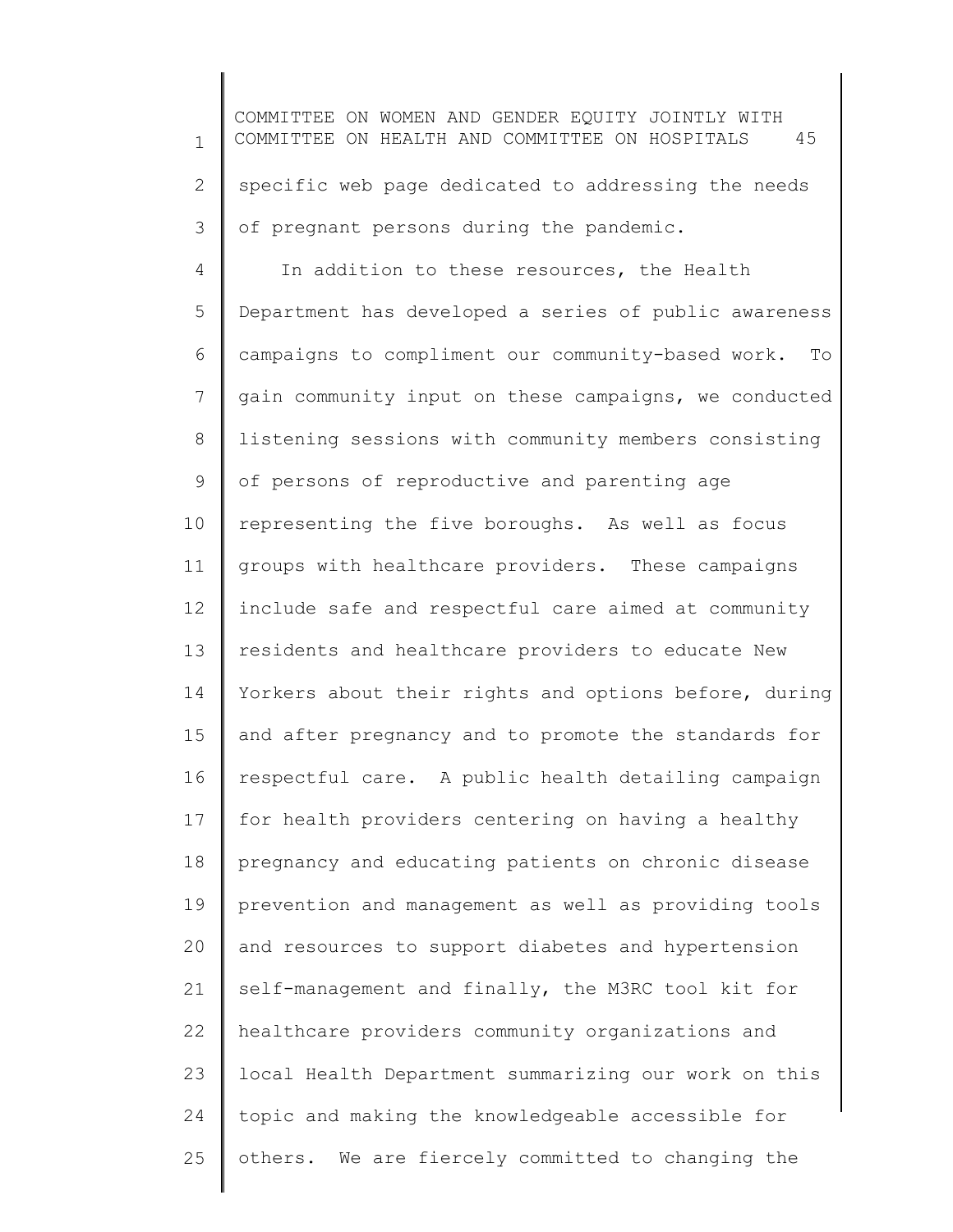1 2 3 4 5 COMMITTEE ON WOMEN AND GENDER EQUITY JOINTLY WITH COMMITTEE ON HEALTH AND COMMITTEE ON HOSPITALS 46 culture around birthing care in New York City and are proud of the work this Administration has led to taking significant steps toward reducing disparities and care.

6 7 8 9 10 11 12 13 14 15 16 17 18 19 I will now speak to the bills being heard today before handing it over to my colleague Dr. Wilcox from H+H. Intro. 2017 would require the Health Department to develop voluntary guidelines for hospital visitation policies in the event of the public health emergency and to distribute such guidelines to every hospital in New York City. Post such guidelines on the agencies website and submit such guidelines to the Mayor and Speaker of the Council. The Health Department understands Council's interest in ensuring there is clear guidance during an emergency and that public health considerations are incorporated into any emergency measures taken by the healthcare facility.

20 21 22 23 24 25 However, the Health Department does not have regulatory authority over hospitals. That authority sits with the State Health Department and as such, it would be problematic and confusing to the public to issue voluntary guidance that could conflict with state guidance and regulations. With regard to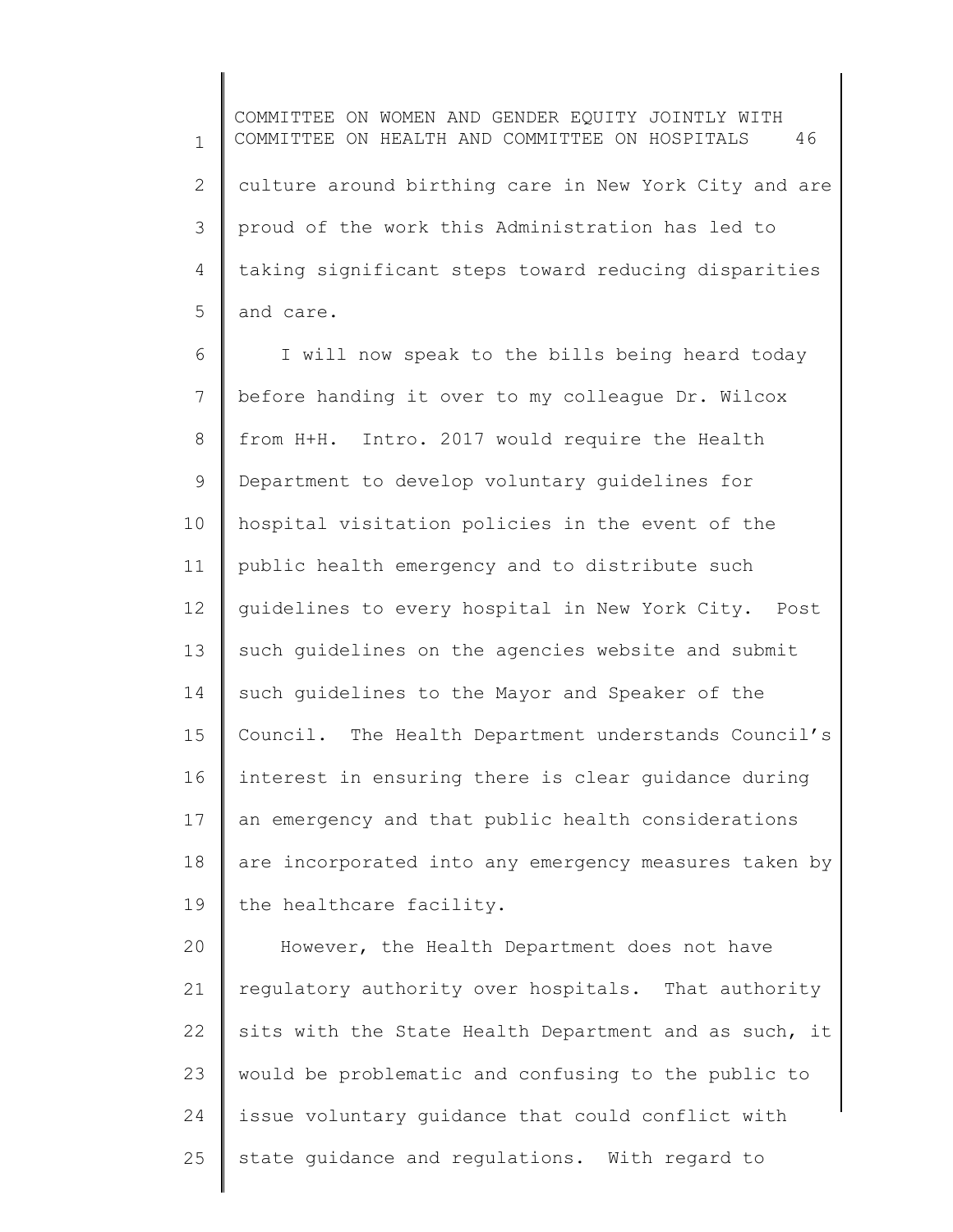1 2 3 4 5 6 7 8 9 10 11 12 13 14 15 16 17 18 19 20 21 22 23 24 25 COMMITTEE ON WOMEN AND GENDER EQUITY JOINTLY WITH COMMITTEE ON HEALTH AND COMMITTEE ON HOSPITALS 47 Intro. 2042; Intro. 2042 would require the Health Department to post information about midwives including the services they offer and how to find them on our website in English and each of the citywide designated languages. We support this legislation and Council's interest in making more information on midwives available and accessible to New Yorkers. We are open to discussing what would be most useful to share on our web pages. I do want to thank the Council for their dedication to this topic and for holding this hearing today. We are proud to be partners in this work and I am happy to answer any questions. At this point, I would like to pass it to my colleague Dr. Wendy Wilcox of H+H. COMMITTEE COUNSEL: Dr. Wilcox, we should be unmuting you as soon as the Sergeant calls the clock, you may begin. Actually, apologies, we don't have a clock. You may begin when you are ready. DR. WENDY WILCOX: Thank you. Can you hear me? COMMITTEE COUNSEL: We can hear you. Thank you Dr. DR. WENDY WILCOX: Thank you. Good morning Chairperson Rivera, Chairperson Rosenthal,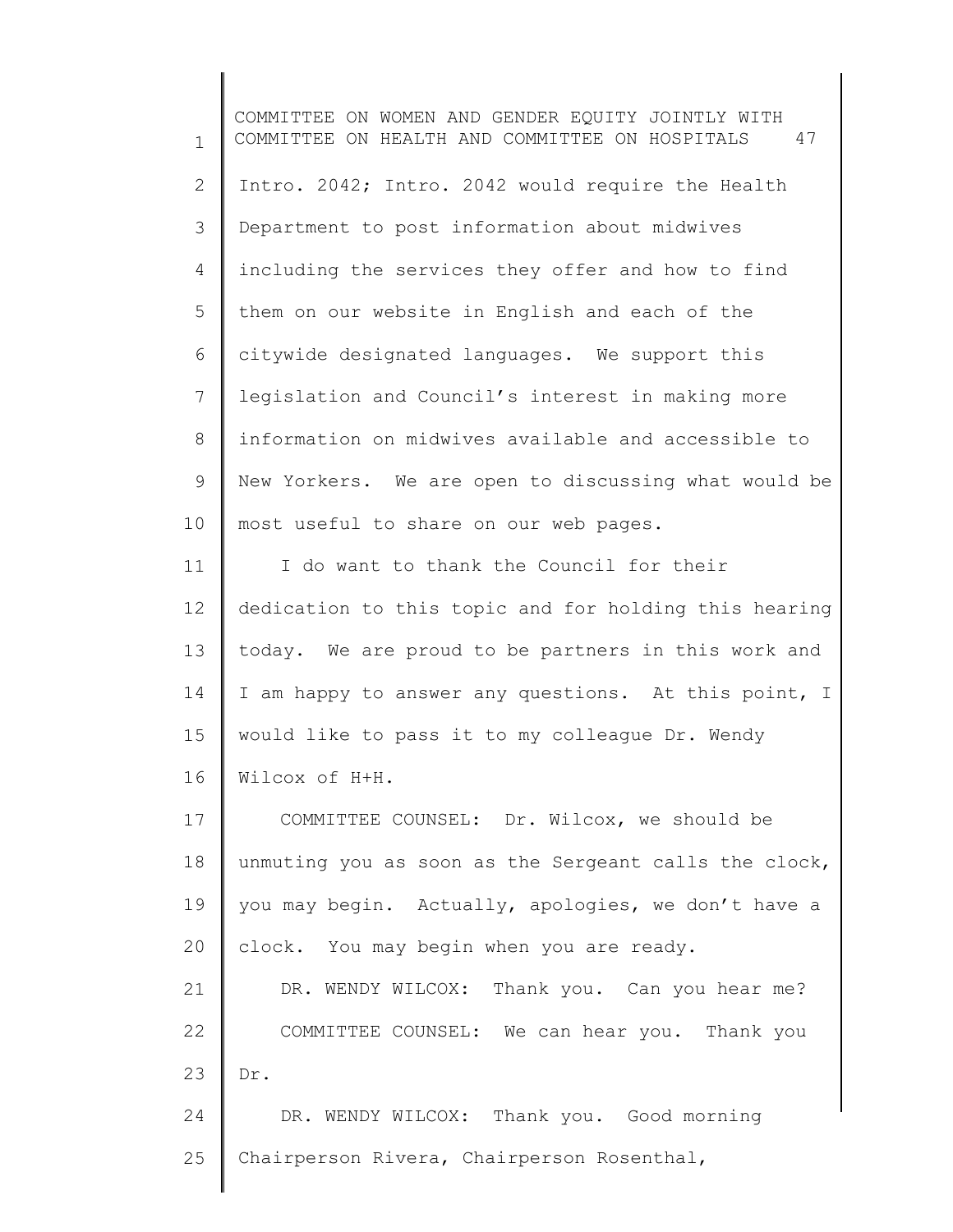1 2 3 4 5 6 7 8 9 10 11 12 COMMITTEE ON WOMEN AND GENDER EQUITY JOINTLY WITH COMMITTEE ON HEALTH AND COMMITTEE ON HOSPITALS 48 Chairperson Levine and members of the Committee on Hospitals, Women and Gender Equity and Health. My name is Dr. Wendy Wilcox, I am Chair of the Department of Obstetrics and Gynecology at New York City Health + Hospitals Kings County and Clinical Service Line Lead for the Maternal Mortality Reduction and Women's Health for New York City Health + Hospitals. I am also the Co-Chair for the New York State Task Force on Maternal Mortality and Disparate racial outcomes. I have been a practicing clinician for over 20

13 14 15 16 17 18 19 20 years and have worked for New York City Health + Hospitals since 2008. I am joined by my colleagues Jacqueline Ebanks, Executive Director from the Commission on Gender Equity and Estelle Raboni, Acting Director of the Bureau of Maternal Infant and Reproductive Health for DOHMH. Thank you for the opportunity to discuss maternal mortality and morbidity in New York City today.

21 22 23 24 New York City Health + Hospitals have a long history of working to improve the health of women and children and pregnant persons in the City. As you are aware, our patients are often un or under insured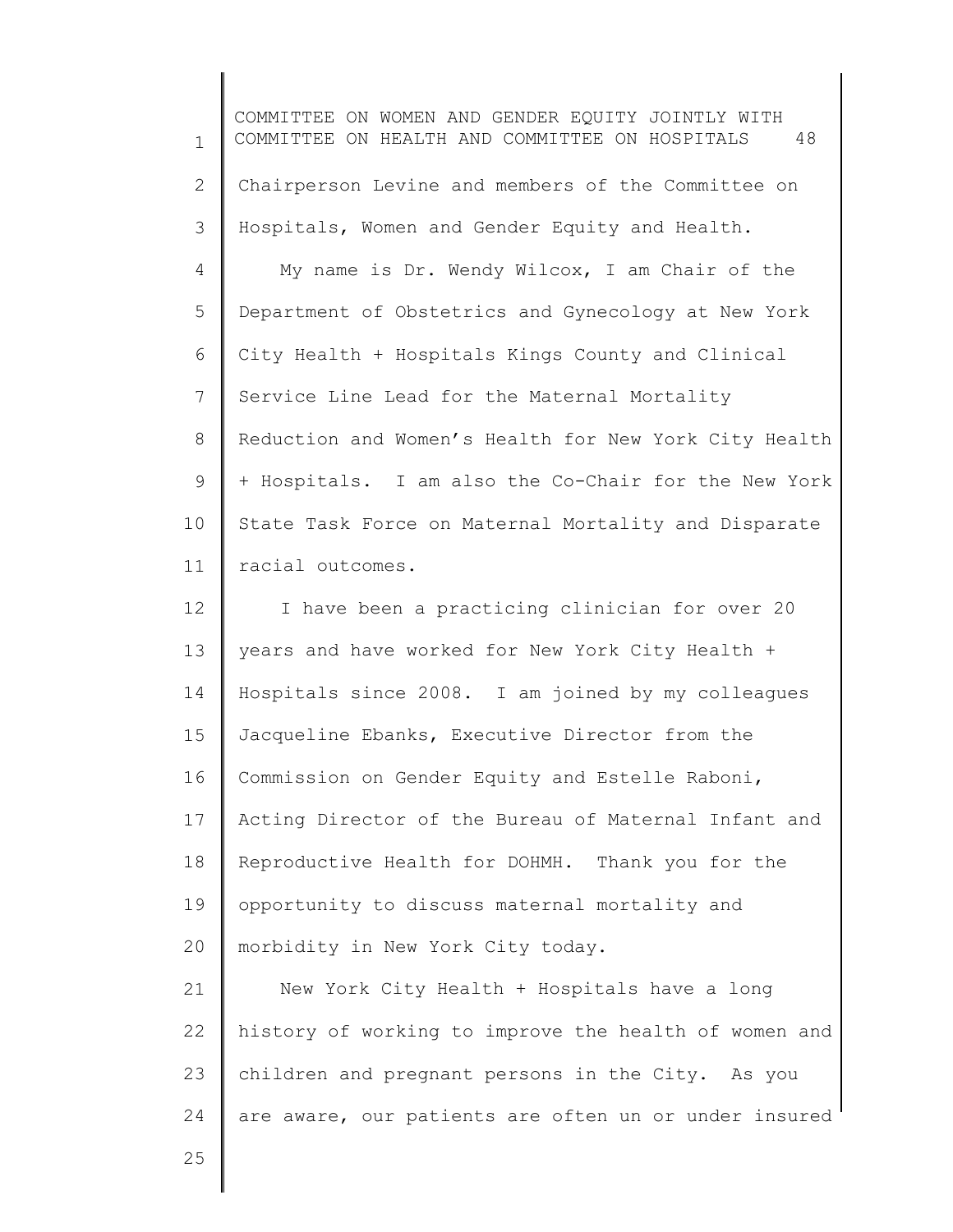1 2 3 4 5 6 7 8 9 10 11 12 13 14 15 16 17 18 19 20 21 22 23 24 25 COMMITTEE ON WOMEN AND GENDER EQUITY JOINTLY WITH COMMITTEE ON HEALTH AND COMMITTEE ON HOSPITALS 49 and may come from underserved neighborhoods. Thereby necessitating a more urgent need for attention. For over 10 years, Bellevue Hospital has served as the New York State Department of Health Regional Perinatal Center for New York City Health + Hospitals. As a Regional Perinatal Center, Bellevue's responsibilities include monitoring quality metrics from across our system holding educational events for Health + Hospitals perinatal staff accepting transfers for complex and higher equity patients from the other 10 Health + Hospital facilities and providing 24 hour specialty and subspecialty consultation services as well as patient transport. The Regional Perinatal Center conducts onsite visits to the other facilities within Health + Hospitals to review cases and conduct quality reviews. In 2013, Health + Hospitals joined the American College of Obstetrics and Gynecology Safe Motherhood Initiative, which implemented standardized intervention to reduce adverse events related to sever hypertension in pregnancy, prevention of thromboembolic events of pregnancy, meaning of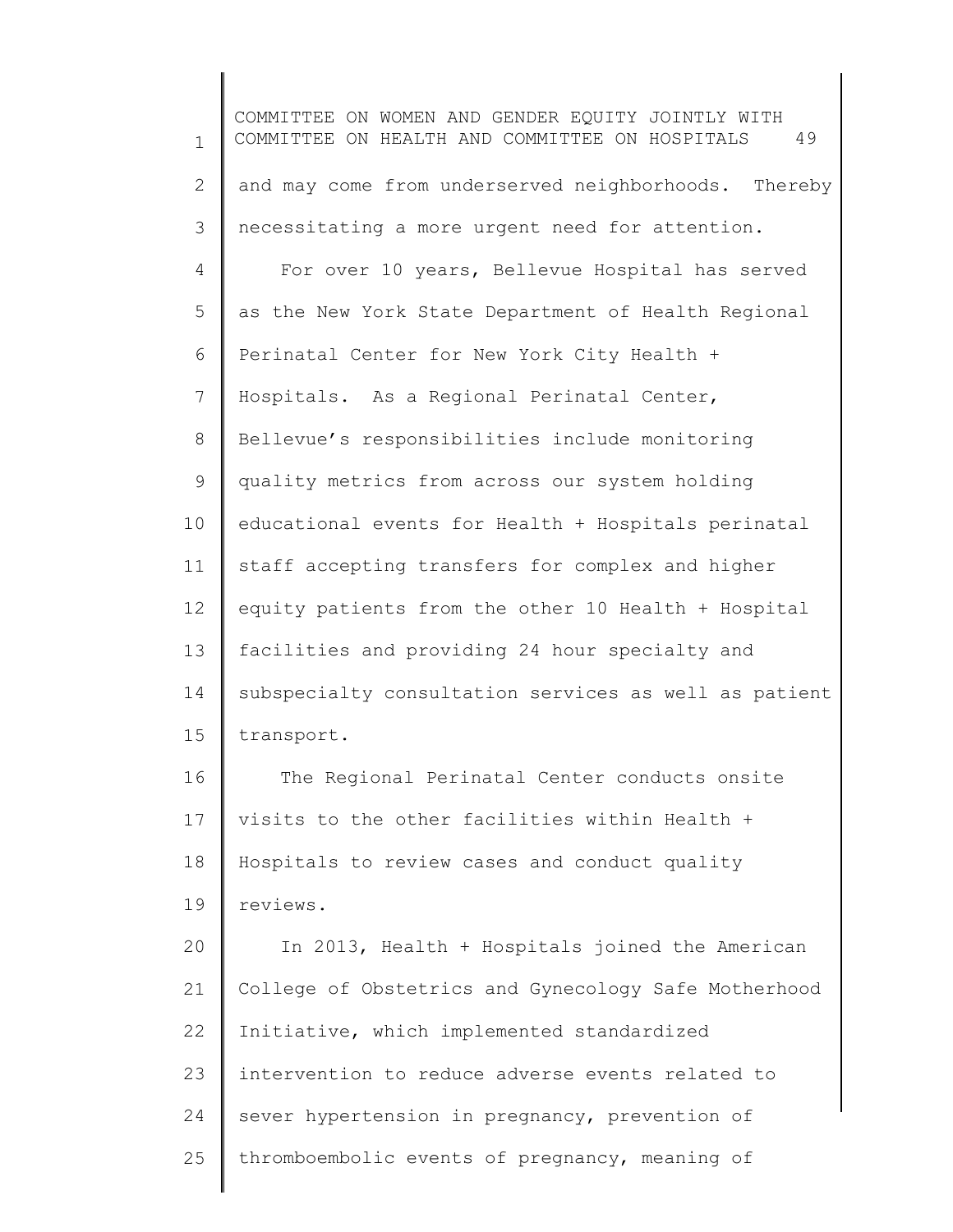1 2 3 4 5 COMMITTEE ON WOMEN AND GENDER EQUITY JOINTLY WITH COMMITTEE ON HEALTH AND COMMITTEE ON HOSPITALS 50 prevention of life threatening clots. Which can be caused by deep vein thrombosis or pulmonary emboli and managing severe life threating maternal blood loss or maternal hemorrhage.

6 7 8 9 10 11 12 The three leading causes of maternal mortality at the time. And still, among the top causes of maternal mortality. In fact, at the time, New York City Health + Hospitals was recognized by ACOG District II as the only health system in New York State which had every hospital in its system participating in the safe motherhood initiative.

13 14 15 16 17 18 19 20 21 22 In 2014, New York City Health + Hospitals established the Institute for Medical Stimulation and Learning, also known as iMSAL, where we prepare for real life threatening events. We developed simulated scenarios in obstetrics and other clinical areas, so that our provider and nursing teams can practice the skills necessary to respond to these rare events. Those rare events were a quick and correct response can make the difference between life and death. For obstetrics, we have simulations in shoulder

23 24 25 dystocia, a revised and improved maternal hemorrhage stimulation course and when to respond to cardiac arrest in pregnancy. Our stimulation course to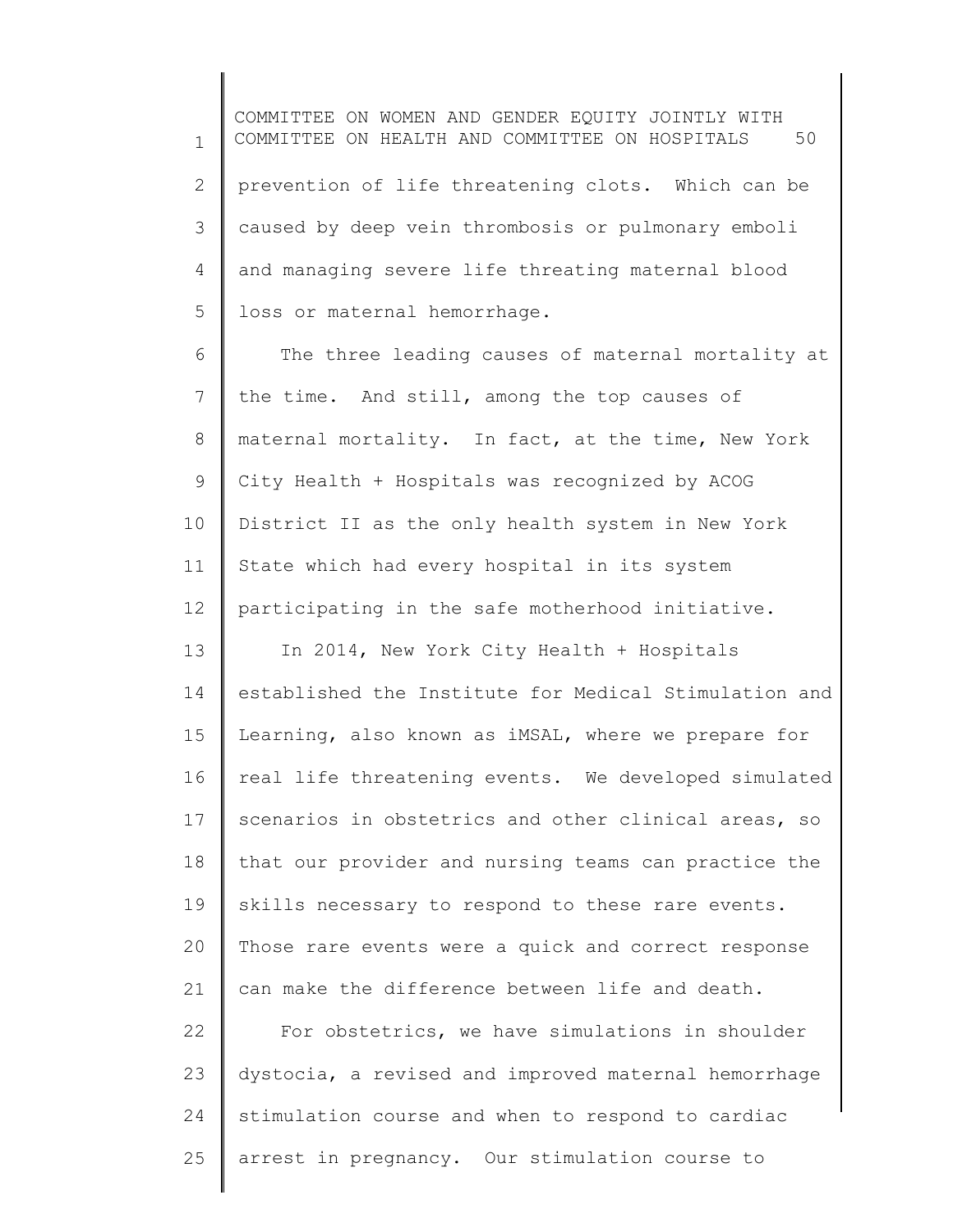1 2 3 4 5 6 7 8 9 10 11 12 13 14 15 16 17 18 19 20 21 22 23 24 25 COMMITTEE ON WOMEN AND GENDER EQUITY JOINTLY WITH COMMITTEE ON HEALTH AND COMMITTEE ON HOSPITALS 51 manage severe hypertension in pregnancy will begin once our hemorrhage stimulation has been completed. We anticipate this will be late 2021. The implementing of obstetric stimulations, we have seen an improved response in these occurrences and a reduction in medical malpractice indemnities paid. In 2015, all 11 hospitals the Health + Hospital system joined the Greater New York Hospital Association Depression Collaborative, which was part of New York City Thrive and implemented perinatal depression screening as part of the prenatal, postpartum and new born visits. 85 percent of people who screened positive for depression work method directly to care. In 2018, New York City Health + Hospitals invented Reliance, an online educational course that provides assessment based personalized learning and is accepted by the American Ford of Obstetrics and Gynecology for maintenance of license insured certification. Health + Hospitals invested in Reliance to increase the clinical knowledge and judgement of our provider team, adopt best practices, improve teamwork and communication, decrease variation among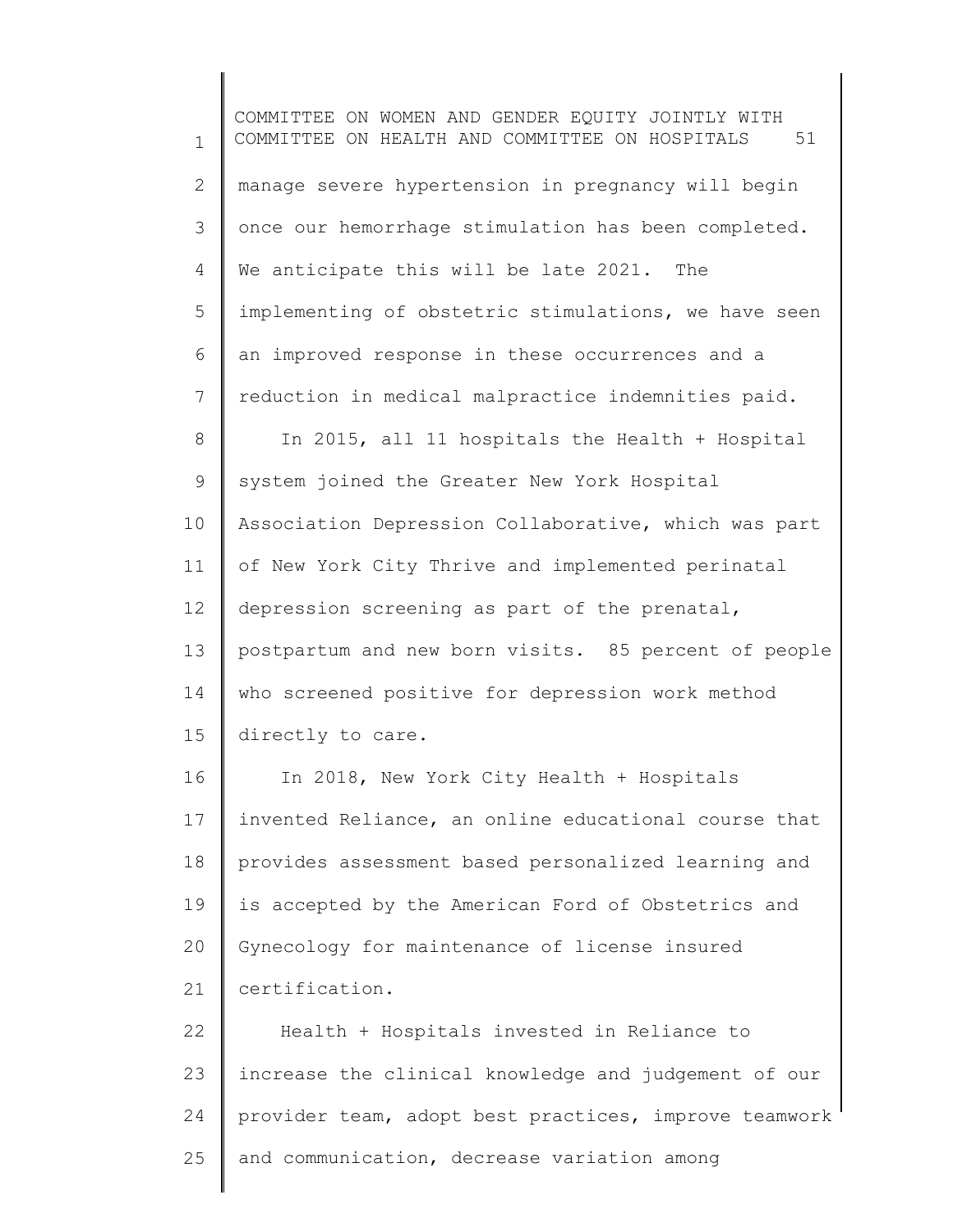1 2 3 4 5 6 7 8 9 10 11 12 13 14 15 16 17 18 19 20 21 22 COMMITTEE ON WOMEN AND GENDER EQUITY JOINTLY WITH COMMITTEE ON HEALTH AND COMMITTEE ON HOSPITALS 52 clinicians and reduce clinical errors. Thereby reducing the number of obstetrical adverse events. Reliance is now required for attaining and maintaining privileges in our perinatal services. Also, in 2018, Health + Hospitals partnered with City Hall and DOHMH to begin implementing a comprehensive quality improvement program, to improve the care of pregnant persons and focus on reducing pregnancy related morbidity and mortality for persons of color. In our maternal medical home, also known as MMH, care coordinators and social workers provide enhanced support and wrap around services for pregnant persons who are at risk for undesired pregnancy outcomes due to medical, behavioral health or social determinants of health factors. The maternal medical home provides health education and encourages selfefficacy. It helps build trusting and lasting relationships between the patient and the MMH team, as well as between hospitals and community-based organizations. It helps standardize obstetric

24 25 Health + Hospitals system and it connects patients with needed resources and services.

screening and assessment across the New York City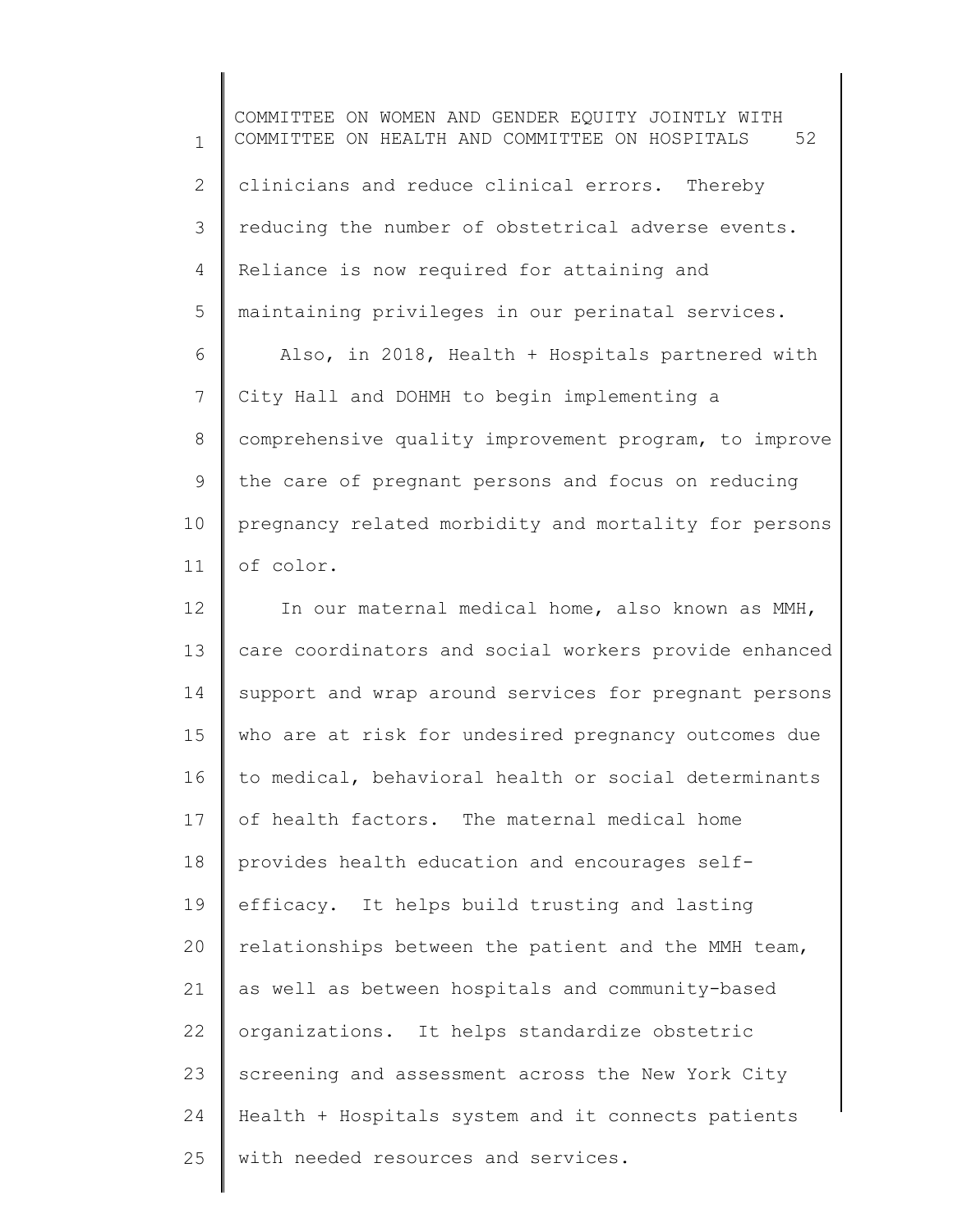1 2 3 4 5 6 7 8 9 10 11 12 13 14 15 16 17 18 19 20 21 22 23 24 25 COMMITTEE ON WOMEN AND GENDER EQUITY JOINTLY WITH COMMITTEE ON HEALTH AND COMMITTEE ON HOSPITALS 53 The maternal medical home also encourages and facilitates patient autonomy for patients in their prenatal care and birthing experiences. As I previously mention in the stimulation program, it trains the OB healthcare team to manage the top three causes of maternal mortality, cardiovascular collapse, acute life threatening blood loss, also hemorrhage and severe hypertension. The Interval Pregnancy Optimization Program helps to improve maternal health by training primary care providers to ask patients specifically about pregnancy intensions. The patient is asked whether they are planning to become pregnant in the next year. If yes, they are referred for preconception counseling. If not, they are referred for effective contraception of their choice. Our Mother, Baby Coordinated Visit Program aims to increase adherence to the postpartum visit by having the patients postpartum visit scheduled with the babies pediatric visit. In terms of addressing implicit bias, this is a priority at New York City Health + Hospitals. Health + Hospitals has conducted implicit bias training for our board of directors and for medical and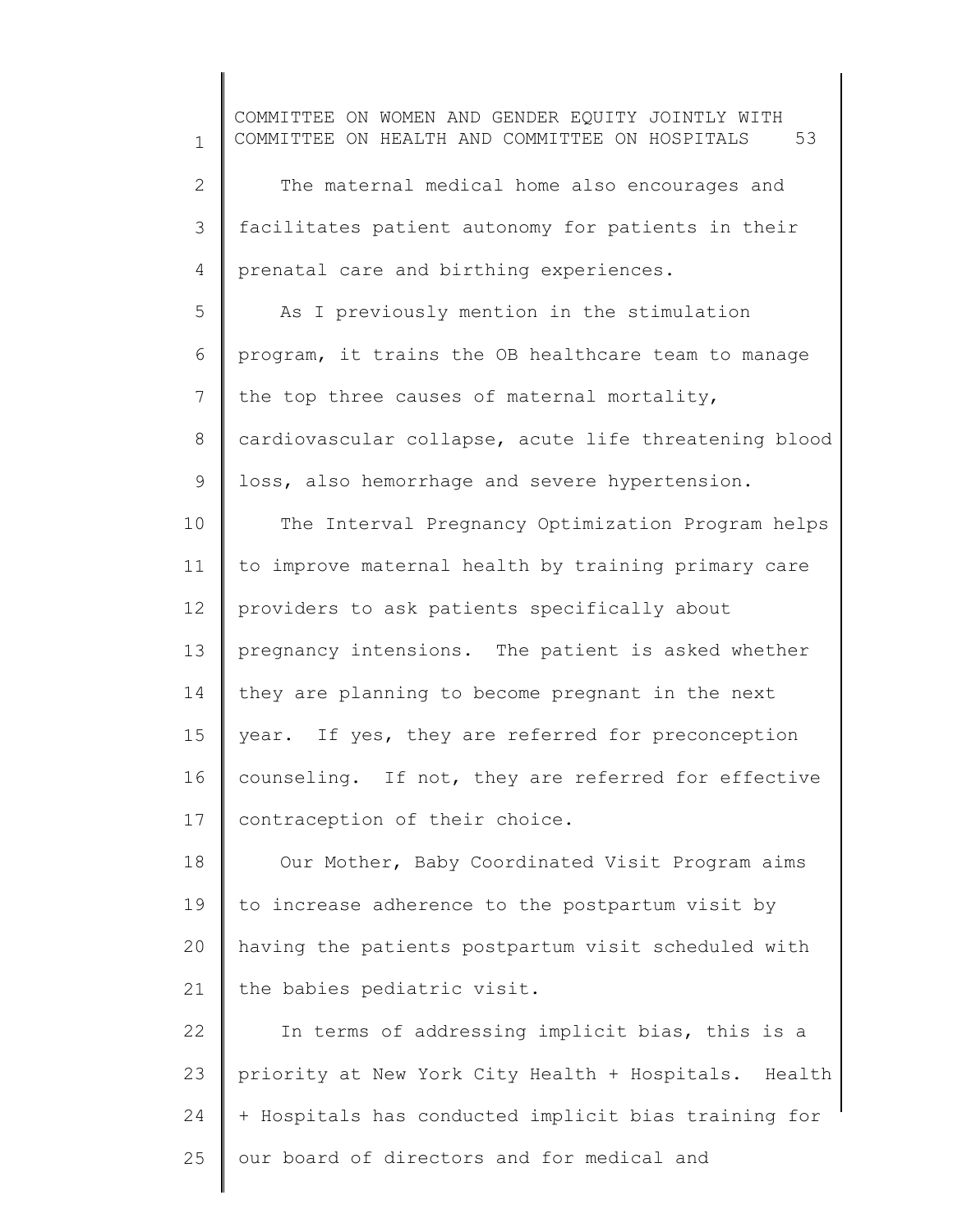1 2 3 4 5 6 7 8 9 10 11 12 13 14 15 16 17 COMMITTEE ON WOMEN AND GENDER EQUITY JOINTLY WITH COMMITTEE ON HEALTH AND COMMITTEE ON HOSPITALS 54 operational leaders in all 11 of our facilities plus our Gotham sites with perceptions institute. We have also worked hand-and-hand with DOHMH to provide training sessions to the Maternal Hospital Quality Improvement Network OR MHQIN. Which you heard my colleagues Ms. Raboni discussed. The MHQIN is a comprehensive partnership between DOHMH and 14 New York City maternity hospitals to address the root causes of persistent racial and ethnic disparities in maternal mortality and severe maternal morbidity with emphasis on the importance and the how to of setting up quality improvement process in their department. With DOHMH support, MHQIN integrates reviews of all cases of obstetrical hemorrhage in ICU admissions into OB Department Quality Improvement Prophecies.

18 19 20 MHQIN hospitals also provide data back to DOHMH to inform future population based strategies to address these conditions.

21 22 23 24 25 New York City's Health + Hospital's Community Care Program ensures that pregnant women have access to the highest quality care in a home setting. This includes but is not exclusive for anti-partum assessment and instruction, teaching and support for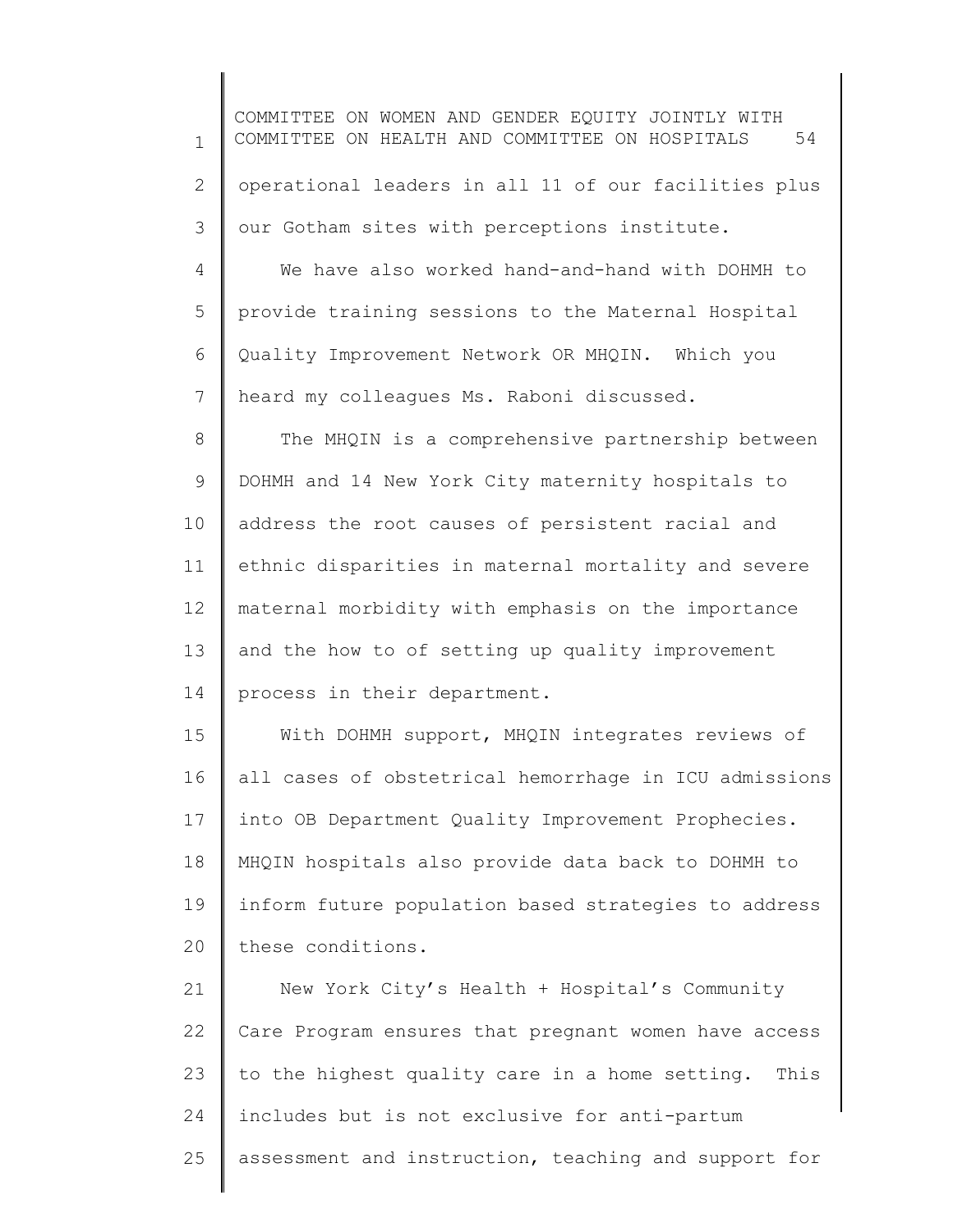1 2 3 4 5 6 7 8 9 10 11 12 13 14 15 16 17 18 COMMITTEE ON WOMEN AND GENDER EQUITY JOINTLY WITH COMMITTEE ON HEALTH AND COMMITTEE ON HOSPITALS 55 breastfeeding and supporting care of infants who are at high risk for neonatal morbidity or mortality. As part of the New York City's Birth Equity Initiative, Health + Hospitals partnered with DOHMH and the Centering Healthcare Institute to launch censoring pregnancy and evidence-based group Prenatal Program at New York City Health + Hospital Elmhurst Hospital. Although further research is needed, there is evidence that centering pregnancy can improve maternal and infant health outcomes including preterm birth reduction in certain populations. Centering encourages greater patient engagement during the prenatal experience. The program features group pregnancy visits with a provider networking with other pregnant women, group discussions and prenatal wellness and education classes on nutrition, stress management and breastfeeding.

19 20 21 22 23 24 25 All pregnant women are eligible to participate in a group care sessions and are asked to join the group during their initial prenatal visit unless the pregnancy shows signs of being already or becoming very high risk. The sessions begin at about 16-20 weeks gestation and occur with the same frequency as routine prenatal care visits.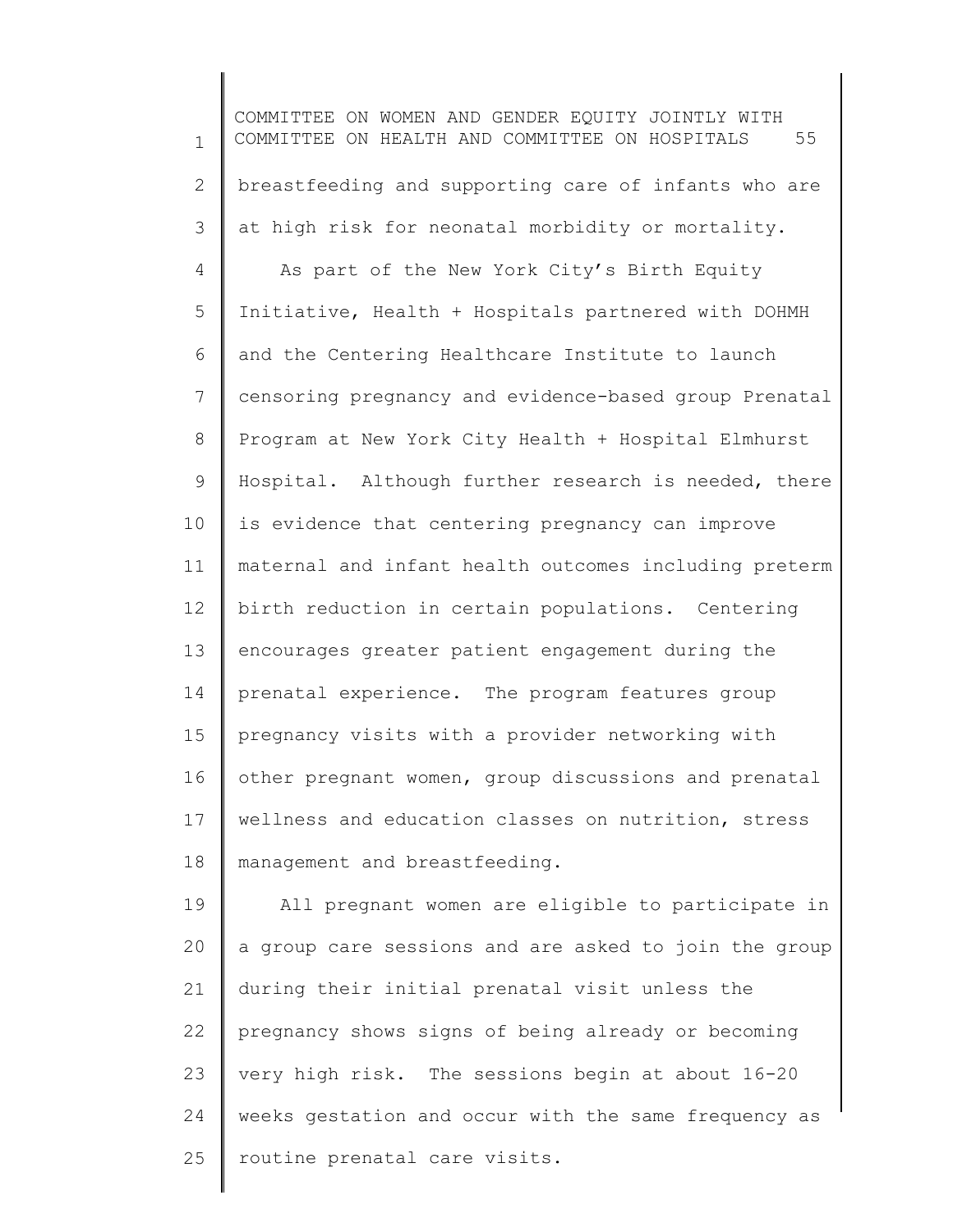1 2 3 4 5 6 7 8 9 10 11 12 13 14 15 16 17 18 19 20 21 22 23 24 COMMITTEE ON WOMEN AND GENDER EQUITY JOINTLY WITH COMMITTEE ON HEALTH AND COMMITTEE ON HOSPITALS 56 Midwifery services are offered throughout New York City Health + Hospitals to improve patients experiences. New York City Health + Hospitals employs over 70 midwives across the system and is the largest employer of midwives in New York City. Patients may access Doula services through our relationship with community-based organizations. Patients who request Doula services are referred to community providers including Brooklyn Perinatal Network, By My Side, Caribbean's Women's Health Association, Bronx Rebirth and [INAUDIBLE 1:05:30]. Over the last three years, we have made many referrals for Doula support for patients and are looking to expand these referral services. In conclusion, we would like to thank the Council for its support of Health + Hospitals to improve the care and outcomes for the women we serve. I am happy to answer any questions. Thank you. COMMITTEE COUNSEL: Thank you so much for your testimony. At this point, we will be moving to Council Member question and answer. Chair Rosenthal? CHAIRPERSON ROSENTHAL: Great, thank you. Thank you so much and thank you all for your testimony and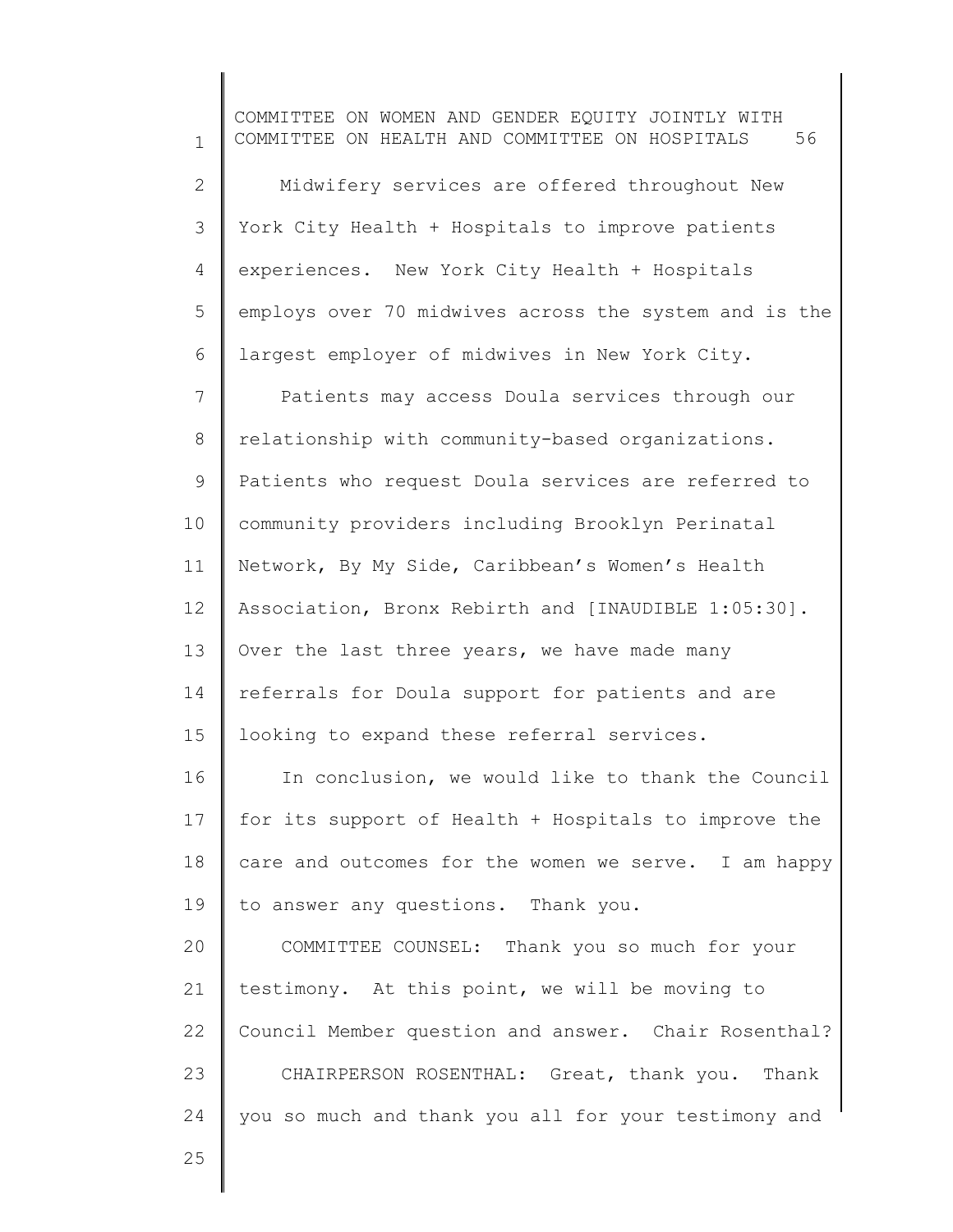1 2 3 COMMITTEE ON WOMEN AND GENDER EQUITY JOINTLY WITH COMMITTEE ON HEALTH AND COMMITTEE ON HOSPITALS 57 obviously all your care and your dedication to addressing this crisis.

4 5 6 7 8 9 I am going to start with the maternal, the DOHMH Maternal Hospital Quality Improvement Network. I am wondering if you can tell us a little bit about the impact of that and whether or not the Mayor has committed to continue the funding for it in the coming fiscal year and beyond?

10 11 12 13 14 15 16 17 18 19 20 21 22 23 24 25 ESTELLE RABONI: Thank you so much Chair Rosenthal for your question. The impact is being measured in terms of, it is very early in this process. We are conducting these trainings, most recently we conducted with 13 hospitals and what we have seen is qualitative research, qualitative information, which suggests that first acknowledging that there is implicit bias in the hospital institution or the facility. There is bias among providers and recognizing what those biases are. Recognizing that a White presenting physician may have a bias towards someone who does not look like that person and acknowledging that that needs to change and that the interaction that that patient has with the hospital is likely to be compromised in some way.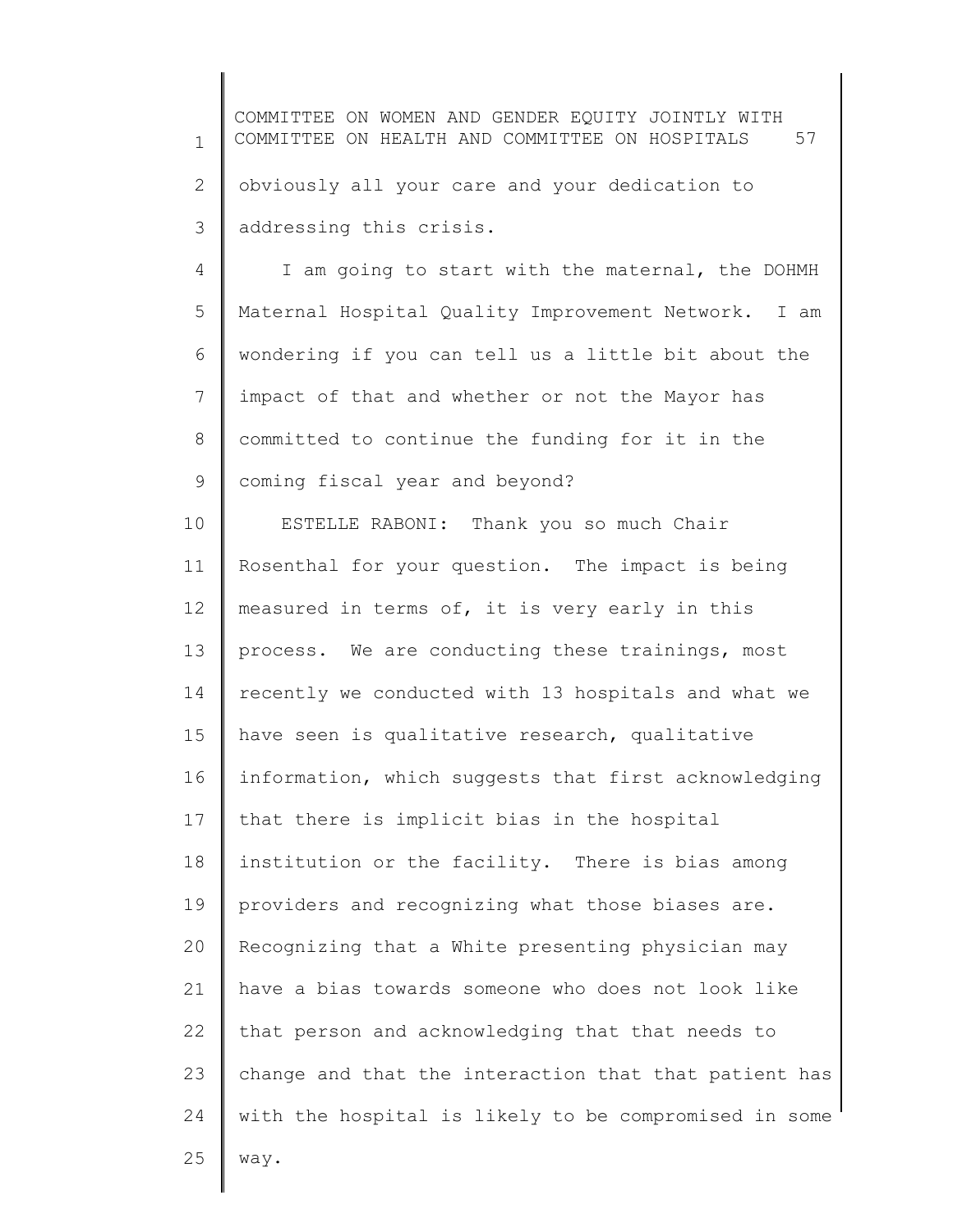1 2 3 4 5 6 7 8 9 10 11 12 13 14 15 16 17 18 19 20 21 22 23 24 25 COMMITTEE ON WOMEN AND GENDER EQUITY JOINTLY WITH COMMITTEE ON HEALTH AND COMMITTEE ON HOSPITALS 58 Some of the qualitative research has shown that there is overwhelming support to integrating a lot of the changes and the perspectives found in the implicit bias training and that has been operationalized and we are starting to roll that out. Up to this point, we have trained 700, both clinical and non-clinical staff on all levels from leadership to administrative staff and midwives as well as others and with regard to funding, we are committed to this work. We know that this is important work. This is what we need to do in order to change bias that is being performed in all the spaces in which Black and Brown pregnant people are in and we are moving forward with that. CHAIRPERSON ROSENTHAL: Are you saying that the Mayor is committed to the funding for this? ESTELLE RABONI: I am sorry, the beginning of your question dropped out. CHAIRPERSON ROSENTHAL: Sure, sure. So, my understanding is the funding ends this year. The money is not in the budget for Fiscal Year, it would be '22. Has the Mayor committed to keeping the money in the budget or adding now money to the budget for the continuation for this program? Or do you feel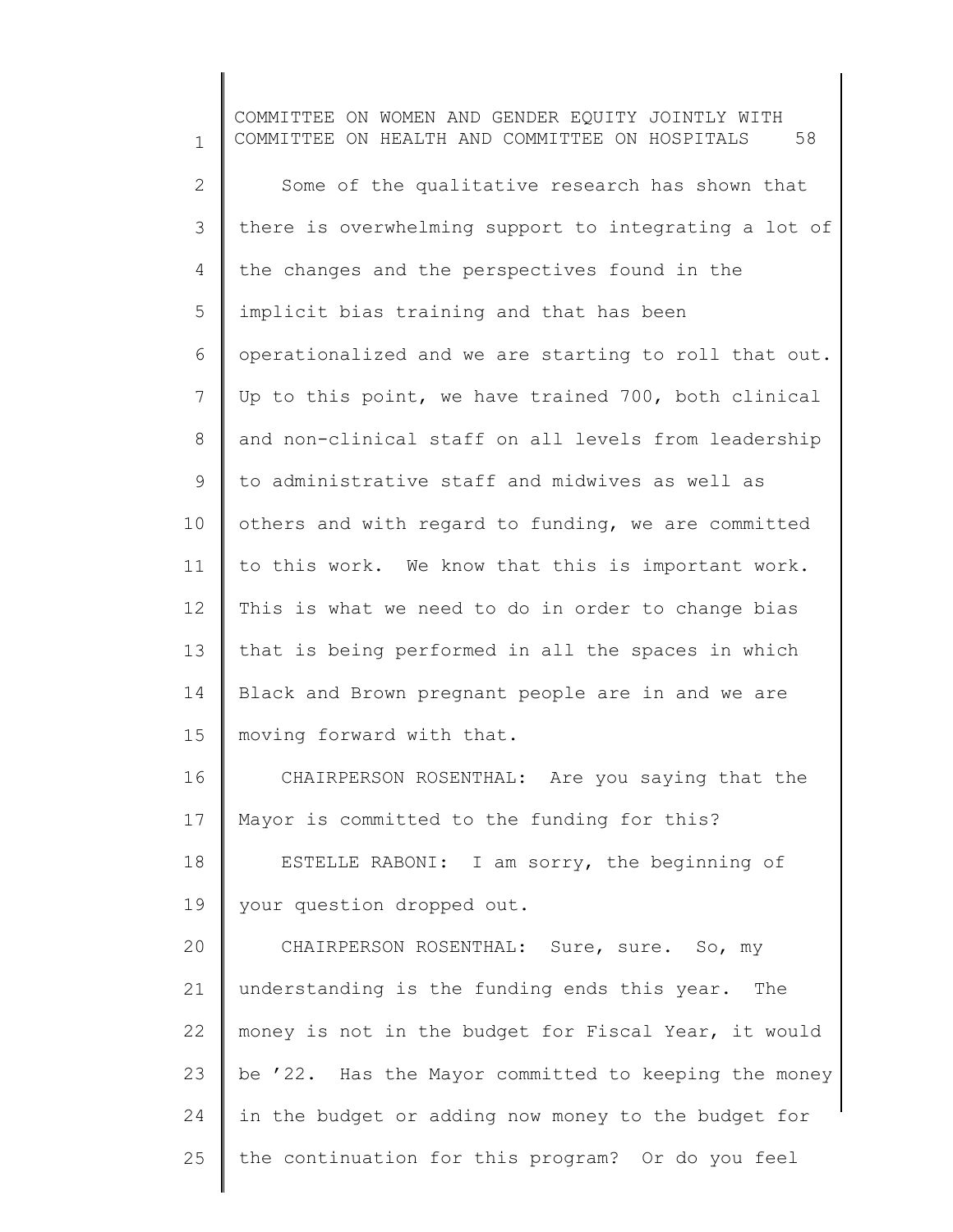1 2 3 4 5 6 7 8 9 10 11 12 13 14 15 16 17 18 19 20 21 22 23 24 25 COMMITTEE ON WOMEN AND GENDER EQUITY JOINTLY WITH COMMITTEE ON HEALTH AND COMMITTEE ON HOSPITALS 59 that the work that you have done, that you have completed so far has taken care of this issue? ESTELLE RABONI: No, I think the work needs to continue and certainly the Department of Health has that commitment. It is a core value of the Department of Health to improve maternal health citywide. CHAIRPERSON ROSENTHAL: Can you confirm that they will continue the funding? Have you put in a request to the Mayor's Office for funding for the network program and have they already said yes? Was the money put in the November plan? Is it expected to be put in the January plan? It's just yes or no and no shade, whatever the answer is on you. ESTELLE RABONI: We have put forward that we want to continue this work. I don't have any other information, whether or not — CHAIRPERSON ROSENTHAL: It's put in the budget though, right? It's not in the budget? Can you confirm the funding is not in the budget for Fiscal Year 2022? ESTELLE RABONI: I don't have the answer to that Chair Rosenthal. I apologize.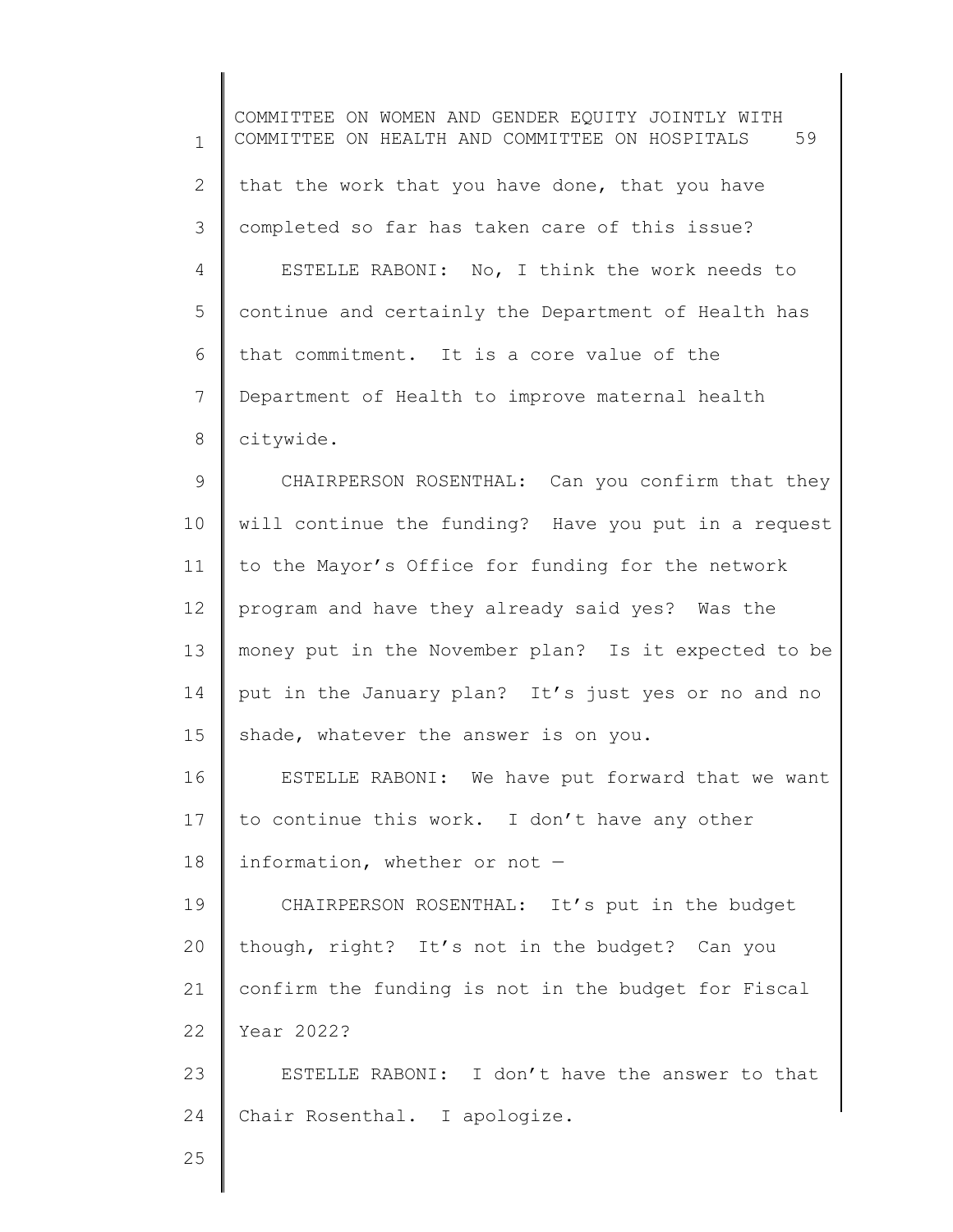1 2 3 4 5 6 7 8 9 10 11 12 13 14 15 16 17 18 19 20 21 22 23 24 25 COMMITTEE ON WOMEN AND GENDER EQUITY JOINTLY WITH COMMITTEE ON HEALTH AND COMMITTEE ON HOSPITALS 60 CHAIRPERSON ROSENTHAL: Do you think you can text somebody and ask them to get the answer to that before the end of your time as a panelist? ESTELLE RABONI: I will certainly do that. CHAIRPERSON ROSENTHAL: Great, thank you. I will come back for the answer to that. Second question is, can you tell us one or two, you said the M3RC with an instituted formerly in 2017, can you tell us one or two findings from the most recent M3RC meeting that has led to and what the tangible change is that you have made in the way care is provided for Black pregnant people? ESTELLE RABONI: Much of the findings are actually being operationalized in the programs that we have now, so I terms of MHQIN changing hospital cultures, changing providers, making sure that both providers and community stakeholders are aware of the — CHAIRPERSON ROSENTHAL: Right, forgive me for interrupting. We just have so many people who want to testify. I think I didn't articulate the question the right way. In the M3RC Committee meetings, it is my understanding that you take a specific case, in other words, you go through the example of a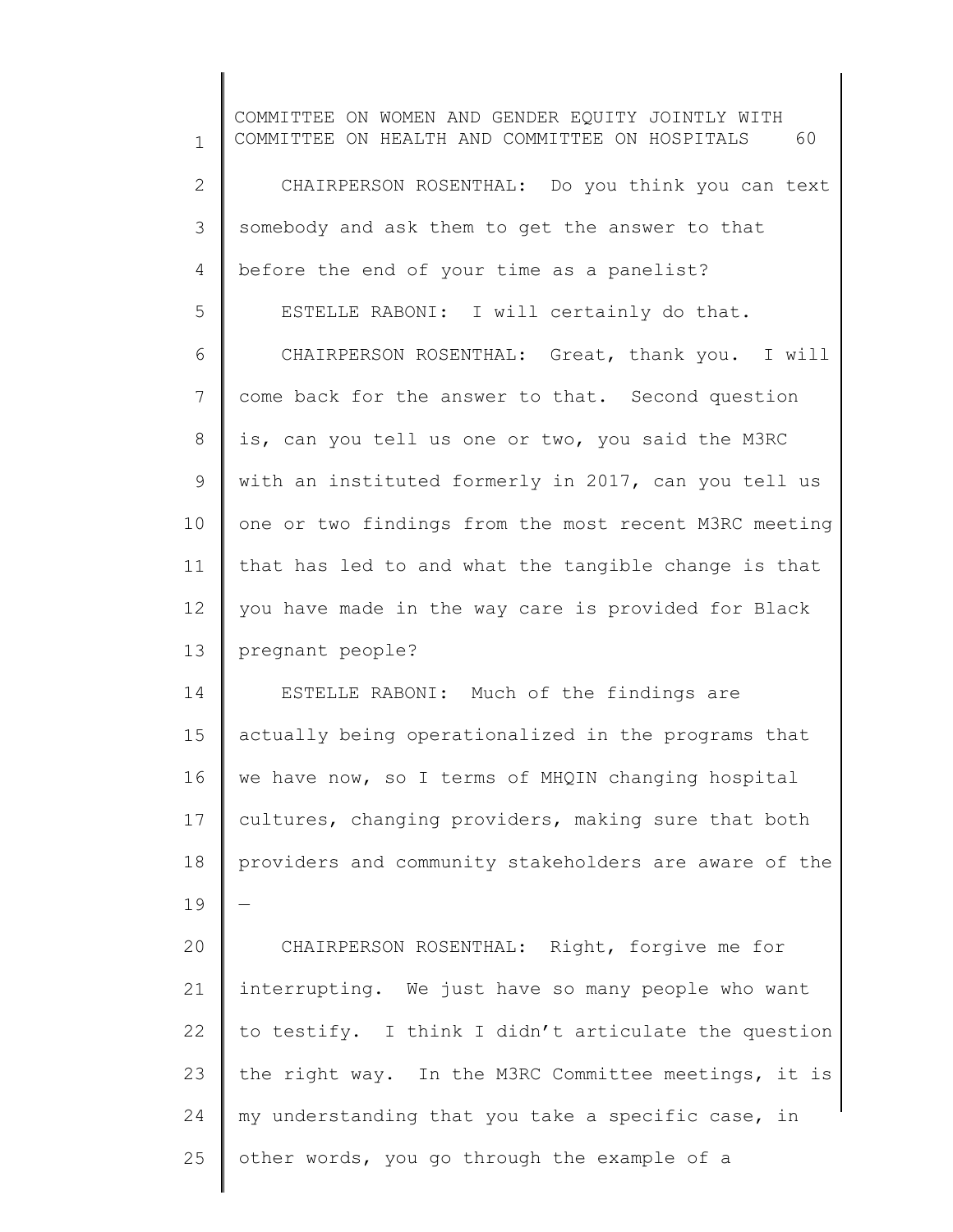1 2 3 4 5 6 COMMITTEE ON WOMEN AND GENDER EQUITY JOINTLY WITH COMMITTEE ON HEALTH AND COMMITTEE ON HOSPITALS 61 situation where a physician who was caring for in this case, a Black pregnant person and the Black pregnant person died and you go through exactly what happened and you learn from that to change something for the better.

7 8 9 10 11 12 13 Can you tell us about, not with the names or no privacy you know, indicating information but something you learned, one thing that was learned from the most recent M3RC Committee meeting. It could be hospital specific. It could be physician specific. That's fine but I just want to hear what it is.

14 15 16 17 18 19 20 21 22 23 24 ESTELLE RABONI: I would say with regard to that, I think it was mentioned by one of the Council Members. One of the largest issues is listening to Black and Brown pregnant people when they air concerns and taking those concerns very seriously. That initial interaction between provider and a pregnant person is very important because if their concerns are dismissed, they are unlikely to go back to that provider or to raise additional concerns. CHAIRPERSON ROSENTHAL: I mean, that's a hell of a finding. It's a hell of a finding and you said you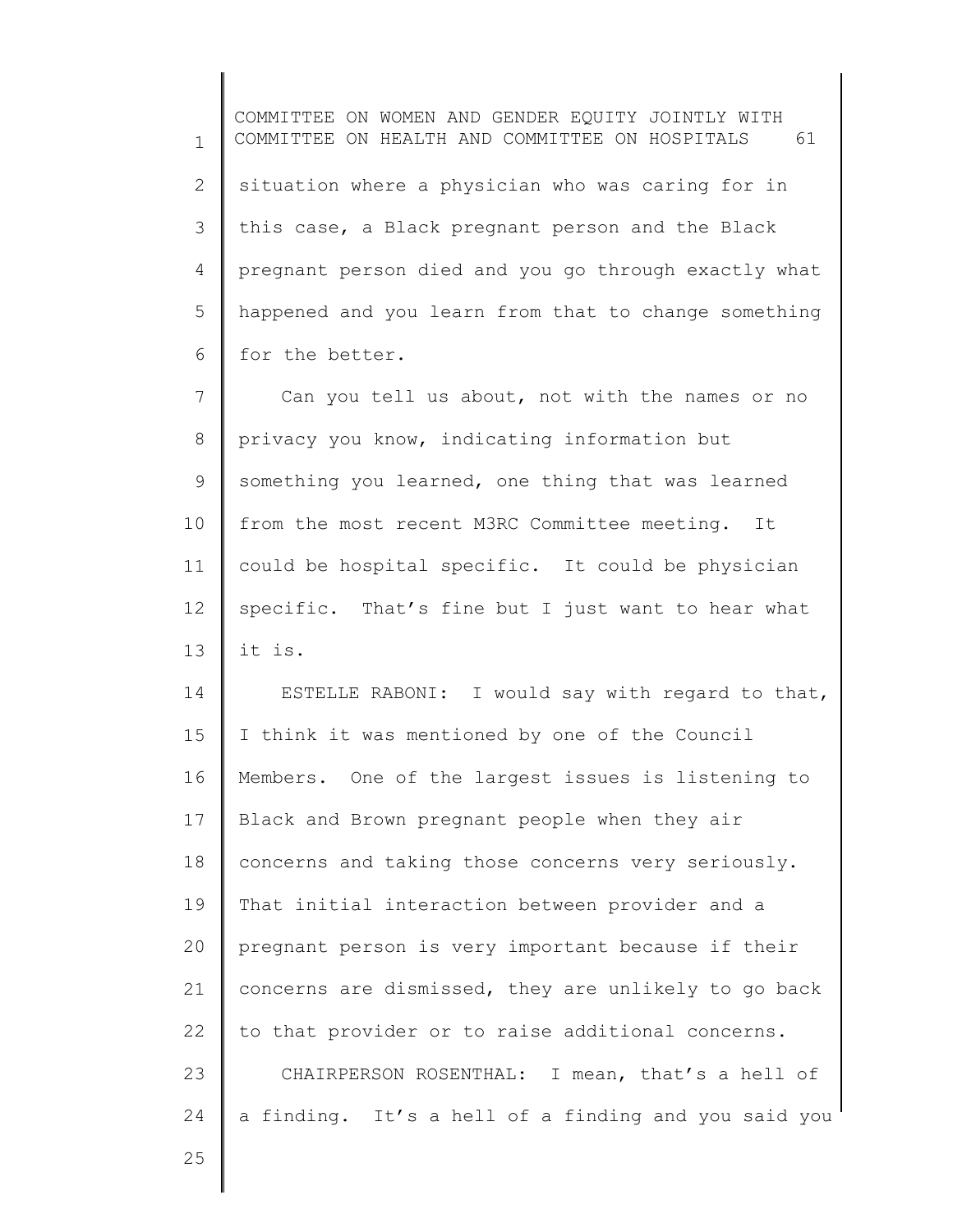1 2 3 4 5 6 7 8 9 10 11 12 13 14 15 16 17 18 19 20 21 22 23 24 25 COMMITTEE ON WOMEN AND GENDER EQUITY JOINTLY WITH COMMITTEE ON HEALTH AND COMMITTEE ON HOSPITALS 62 have trained now 700 medical professionals. How many more need to be trained? ESTELLE RABONI: Our goal for this year was 1,000. We did have a little bit of loss in momentum when the pandemic hit because originally all of our trainings were in-person. CHAIRPERSON ROSENTHAL: Right but how many medical professionals are there in total? ESTELLE RABONI: It's the majority. I don't have a number off the top of my head but it's overwhelming it's the majority. The majority of those trained are clinical people. We are trying to make a big impact on those. CHAIRPERSON ROSENTHAL: Do you do follow-ups in the M3RC to learn whether or not in fact behavior has changed? ESTELLE RABONI: Yes, the relationship is longterm. We don't just provide a training and then leave those people trained. We follow up and then we operationalize a plan on how can we make changes within the system to change outcomes. CHAIRPERSON ROSENTHAL: Alright. Local Law 914 of 2018 codified the M3RC and expanded on maternal mortality reporting requirements. Would it make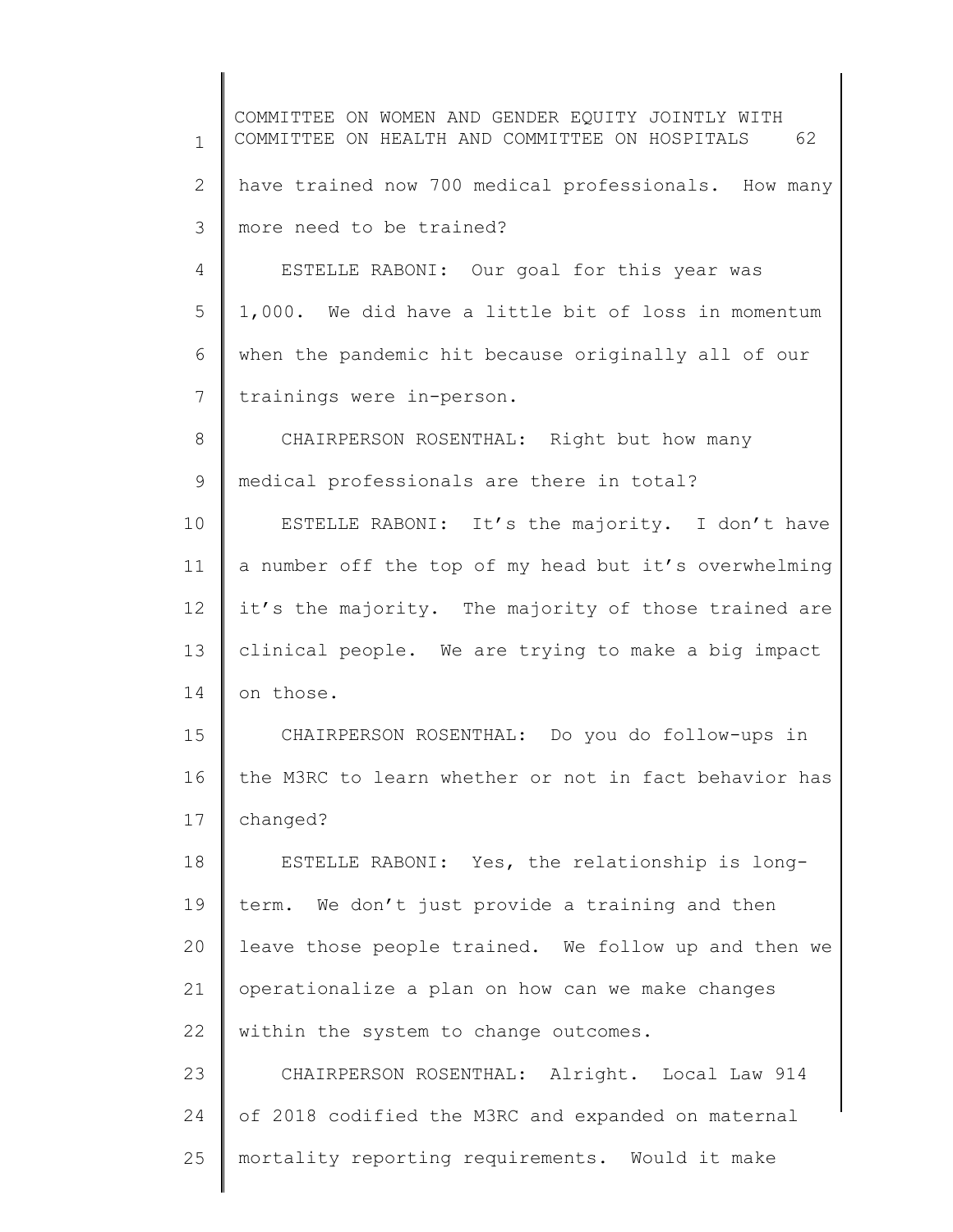1 2 3 COMMITTEE ON WOMEN AND GENDER EQUITY JOINTLY WITH COMMITTEE ON HEALTH AND COMMITTEE ON HOSPITALS 63 sense for the M3RC to share an annual report? Why or why not?

4 5 6 7 8 9 10 11 12 13 14 15 ESTELLE RABONI: Thank you Chair Rosenthal. I understand the question. The fact is that the timeline from maternal death to M3RC review actually meets the gold standard for timeliness according to the CDC guidelines for maternal mortality review. And it is the result of the time required for case ascertainment, collection of medical and other relevant records and case abstraction and case review. I recognize that every maternal death is a tragedy and we agree. However, it is a very rare event and unfortunately it requires time for us to see changes.

16 17 18 19 20 21 22 23 24 25 CHAIRPERSON ROSENTHAL: So, last year I think it was, 26 women died in childbirth. The ratio of 8 to 1. Eight Black women died for every one White woman. How many of the cases of Black women who died went through a quality review whether or not it rises to the level of an M3RC or just a basic quality review? How many of those cases for the Black women? ESTELLE RABONI: I would have to take a look. I don't have the answers to that. I know that we receive information of maternal deaths and we look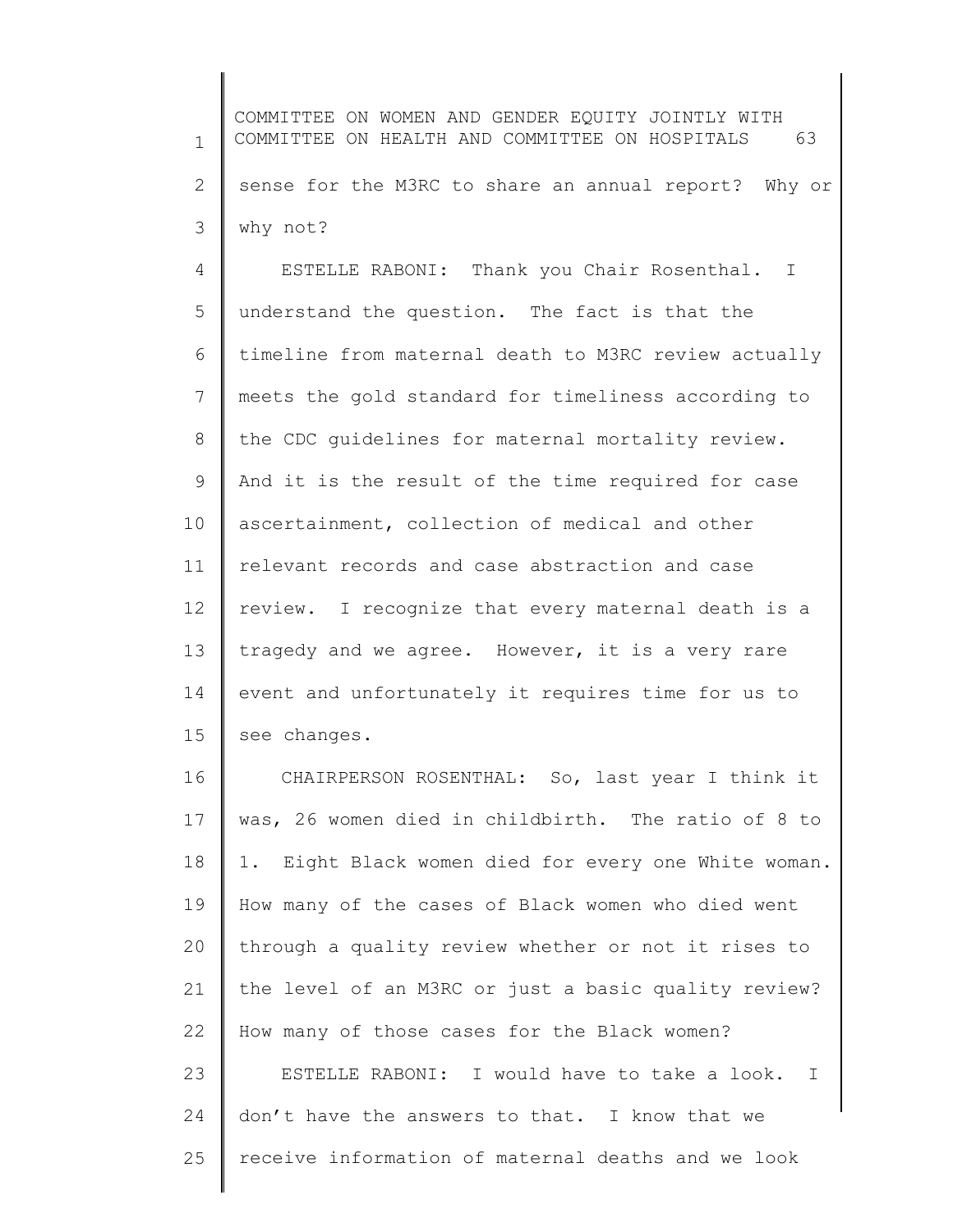1 2 3 4 5 6 7 8 9 10 11 12 13 14 15 16 17 18 19 20 21 22 23 24 COMMITTEE ON WOMEN AND GENDER EQUITY JOINTLY WITH COMMITTEE ON HEALTH AND COMMITTEE ON HOSPITALS 64 into those and that becomes part of the conversations with the M3RC but I don't have that information. I would like to ask my colleague Dr. Wilcox, who does sit on the M3RC if she could answer that question. DR. WENDY WILCOX: Sure, thank you Ms. Raboni and Chair Rosenthal. So, all of the maternal deaths are reviewed as a group and a death is any death with temporal proximity to a pregnancy of a year. So, for 2018, not just the women who died in the hospital, the women who died at home or in other locations within a year of a pregnancy, no matter how far along are all put in a cohort and then reviewed. This year, we are reviewing deaths from 2018. Because it takes that long to you know, have someone abstract the charts, so that things are identified and no personal information is known to any member of the group. Only the person who abstracts the chart knows the actual details of the nonclinical and noncircumstantial details of the deaths, everything is to be identified. The group then comes up with recommendations and I would say that as we go through the review of the deaths, the recommendations are collected and what you find is similar

25 recommendations being made along the way.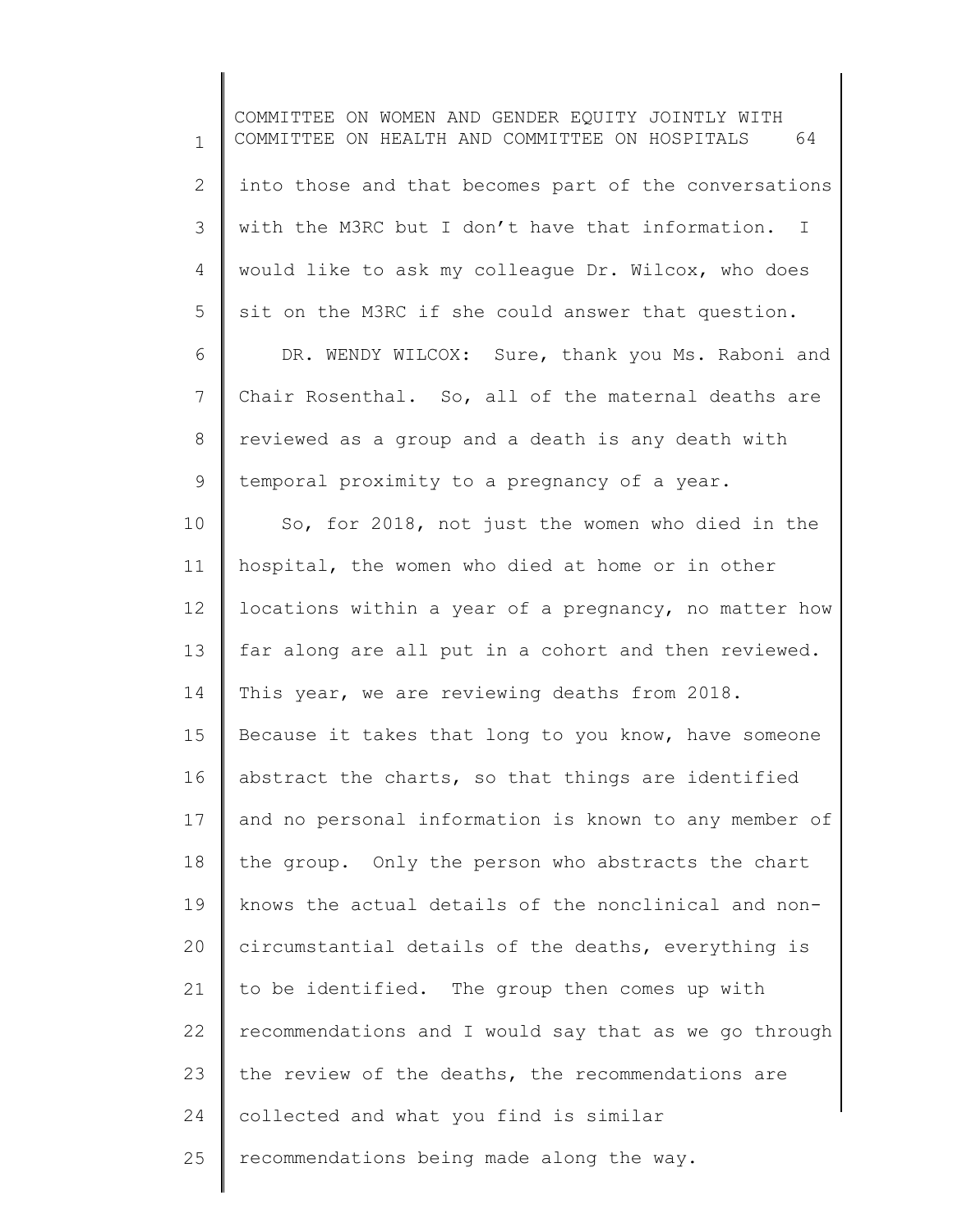1 2 3 4 5 6 7 8 9 10 11 12 13 14 15 16 17 18 19 20 21 22 23 24 25 COMMITTEE ON WOMEN AND GENDER EQUITY JOINTLY WITH COMMITTEE ON HEALTH AND COMMITTEE ON HOSPITALS 65 The way that CDC has set it up and the M3RC follows the CDC guidelines, those guidelines, is to come up with recommendations whether it is on a hospital level, a provider level, a patient level, a city level. And then the how to is kind of sorted out and then people have to work on that. I would say the deaths are often incredibly complex. We find I would say, you know, how the CDC says communication is the number one cause for adverse events in the clinical realm. Communication whether its from where someone received prenatal care to the hospital and then from the hospital to other specialties or from the hospital to other entities. We frequently are coming up with recommendations that involve improving communication between all of the different entities. CHAIRPERSON ROSENTHAL: Got it, thank you. You know, I think one of the things that everyone is talking about is the fact that  $-$  is the fact that you know, these deaths are preventable. According to the CDC, it is 3 out of 5 are preventable. When we look at New York City, it is clear we have a segregated hospital system, right. Where the big network hospitals, New York Presbyterian, Mount Sinai, etc. You know, are not taking the patients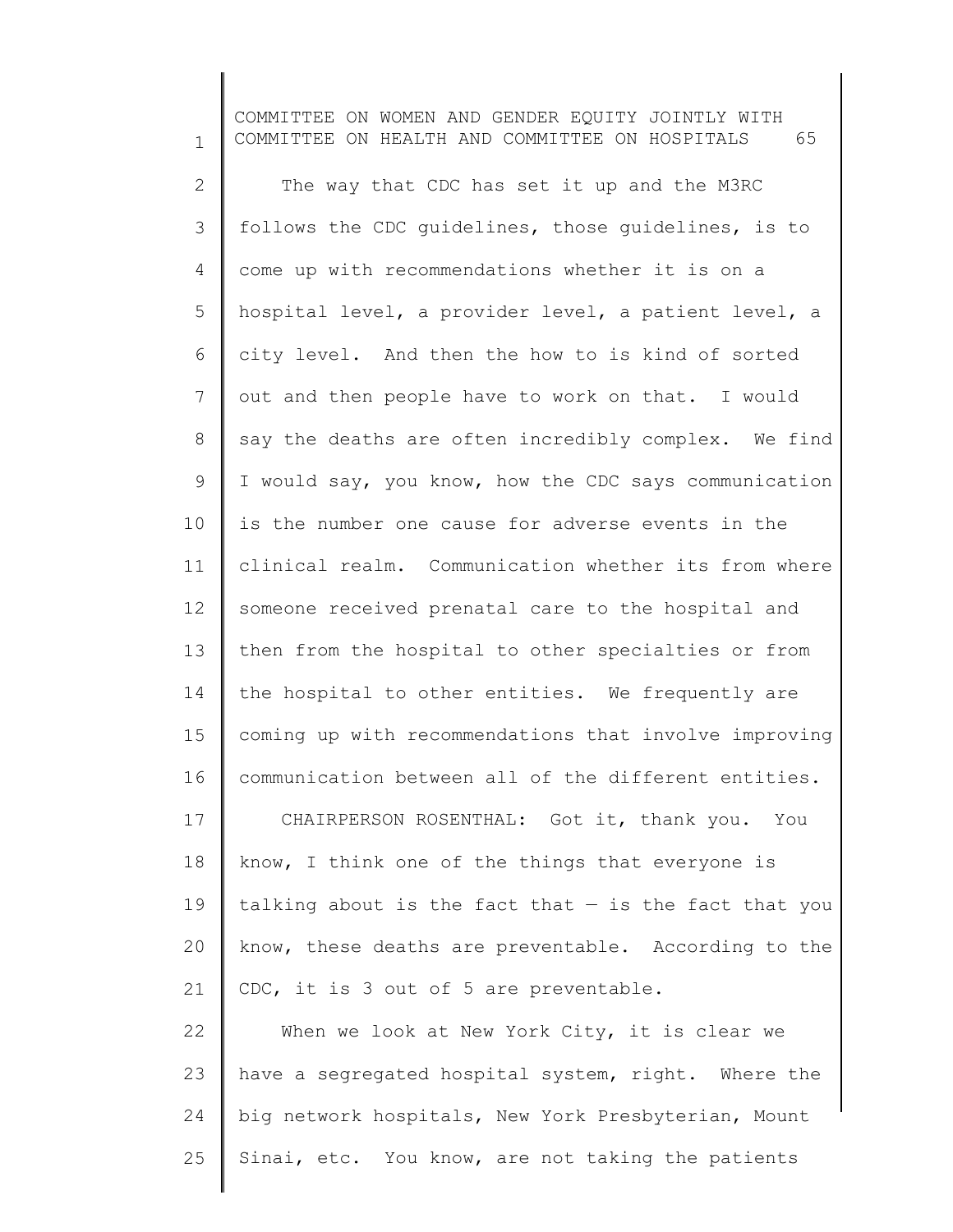1 2 3 4 5 6 7 8 9 10 11 12 13 14 15 16 17 18 19 20 21 22 23 24 25 COMMITTEE ON WOMEN AND GENDER EQUITY JOINTLY WITH COMMITTEE ON HEALTH AND COMMITTEE ON HOSPITALS 66 who they should take. Would it be possible for the City, have you considered requiring these hospitals as part of your affiliate contract for example, to take more prenatal, more Black pregnant people for prenatal and postpartum care? ESTELLE RABONI: I would have to — CHAIRPERSON ROSENTHAL: It is my understanding that the City can order hospitals to care for more Black and Brown patients or take away some privileges. ESTELLE RABONI: Thank you Chair Rosenthal for your question. I think we would certainly take that under consideration. Currently — CHAIRPERSON ROSENTHAL: Is it part of the discussion in any meetings that you have been in? ESTELLE RABONI: I would like to defer to Dr. Wilcox if that has been part of any discussion. CHAIRPERSON ROSENTHAL: Wow, I mean, I really have to say that's heartbreaking. New York City, I mean, I have been working, thinking about those affiliate contracts since I worked under the Koch Administration. You have so much leverage under those affiliate contracts. Your hospitals provide the patients for these medical students. So, the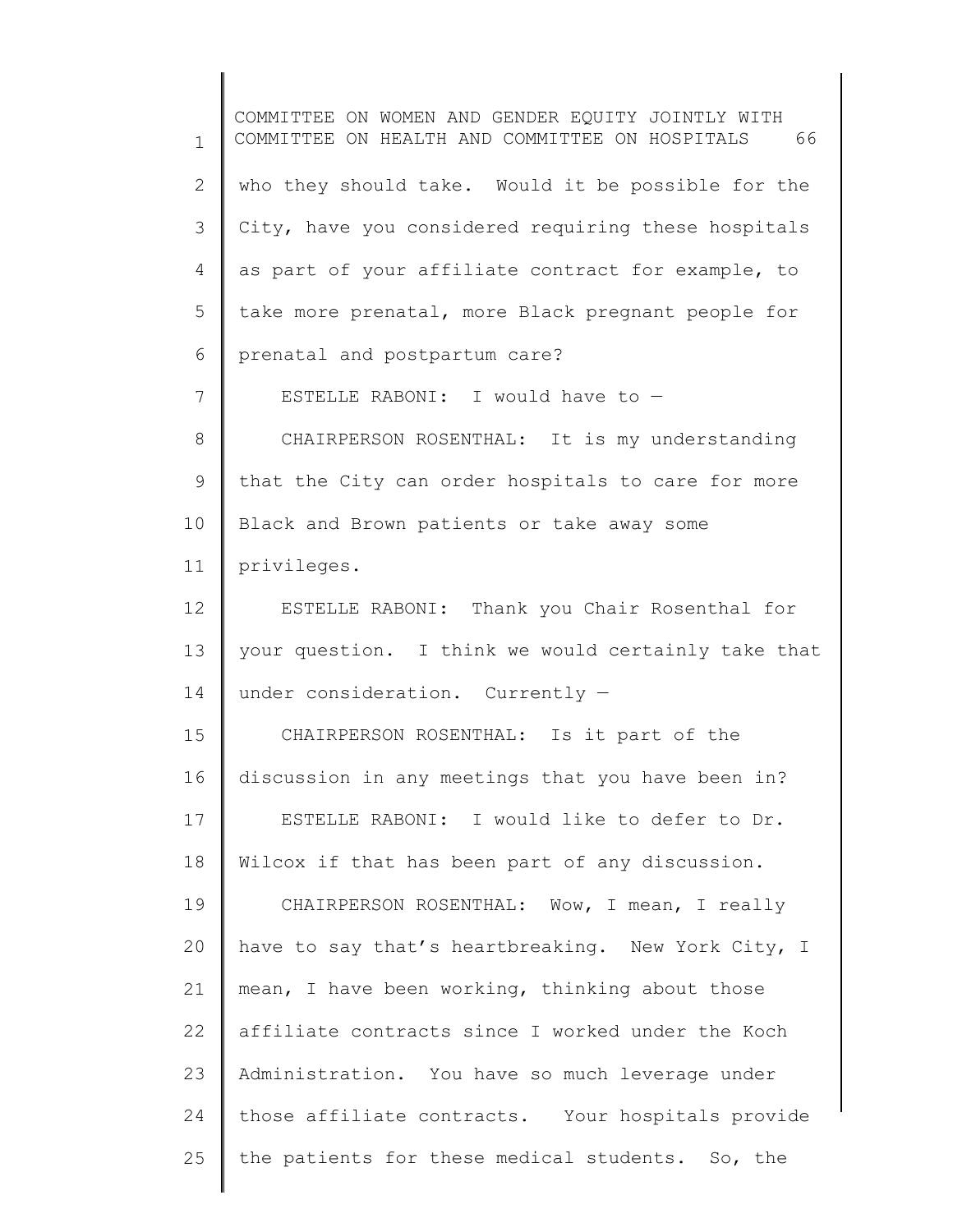1 2 3 4 5 6 7 8 9 10 11 12 13 14 15 16 17 18 19 20 21 22 23 24 COMMITTEE ON WOMEN AND GENDER EQUITY JOINTLY WITH COMMITTEE ON HEALTH AND COMMITTEE ON HOSPITALS 67 fact that the City according to what your knowledge is has never used this opportunity to require the private hospitals take the affiliate hospitals do more prenatal and postnatal care never? I will move on. ESTELLE RABONI: I would have to  $-$  Chair Rosenthal, thank you. I would have to go back to my colleagues as this is not work that falls under my bureau but I can take this question to my colleagues and — CHAIRPERSON ROSENTHAL: Yeah, I would love to hear from the legal team on this and I see you taking notes Director Ebanks. I appreciate you, it's a perfect sort of overview question. I appreciate your following up on this, I really do. Last set of questions, given that Black women are eight times more likely to die from pregnancy related cases than White women and three times more likely to have a life threatening complication, I am interested to know if you plan to extend the pilot project you mentioned with three hospitals to conduct the quality improvement reviews. Whether or not you plan to extend that to eleven hospitals now?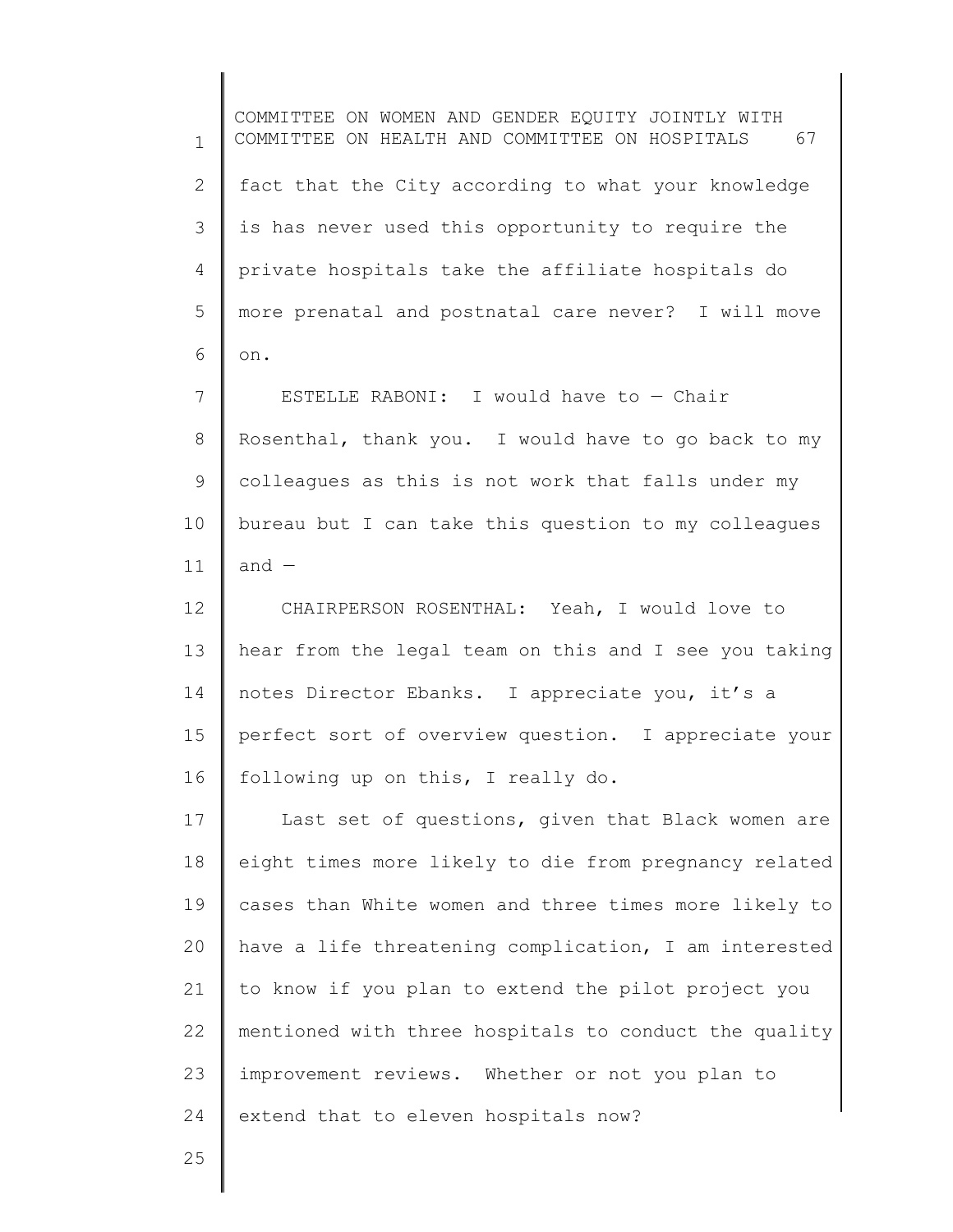1 2 3 4 5 6 7 8 9 10 11 12 13 14 15 16 17 18 19 20 21 22 23 24 25 COMMITTEE ON WOMEN AND GENDER EQUITY JOINTLY WITH COMMITTEE ON HEALTH AND COMMITTEE ON HOSPITALS 68 ESTELLE RABONI: Yes, thank you Chair Rosenthal, we do. This cohort is just the first cohort. The plan was always to expand to all the maternity hospitals. Our initial attempt was to use the limited resources that we have to impact those hospitals that are responsible for [LOST AUDIO 1:23:53] among Black and Brown pregnant people. CHAIRPERSON ROSENTHAL: Should I ask you which those three hospitals are? Is that public information? ESTELLE RABONI: I would have to get back to you on that. I am sure I have it here. CHAIRPERSON ROSENTHAL: If it is public information, by the end of your time as a panelist, I would love to hear the answer to that. I am going to turn it back to my colleagues — or to the Moderator. Thank you very much for your testimony. ESTELLE RABONI: Thank you. COMMITTEE COUNSEL: Thank you so much Chair Rosenthal. We will now move to Chair Rivera and Chair Levine if they have questions before moving to other Council Members. CHAIRPERSON RIVERA: Thank you so much for your testimony. Just a few questions because I do realize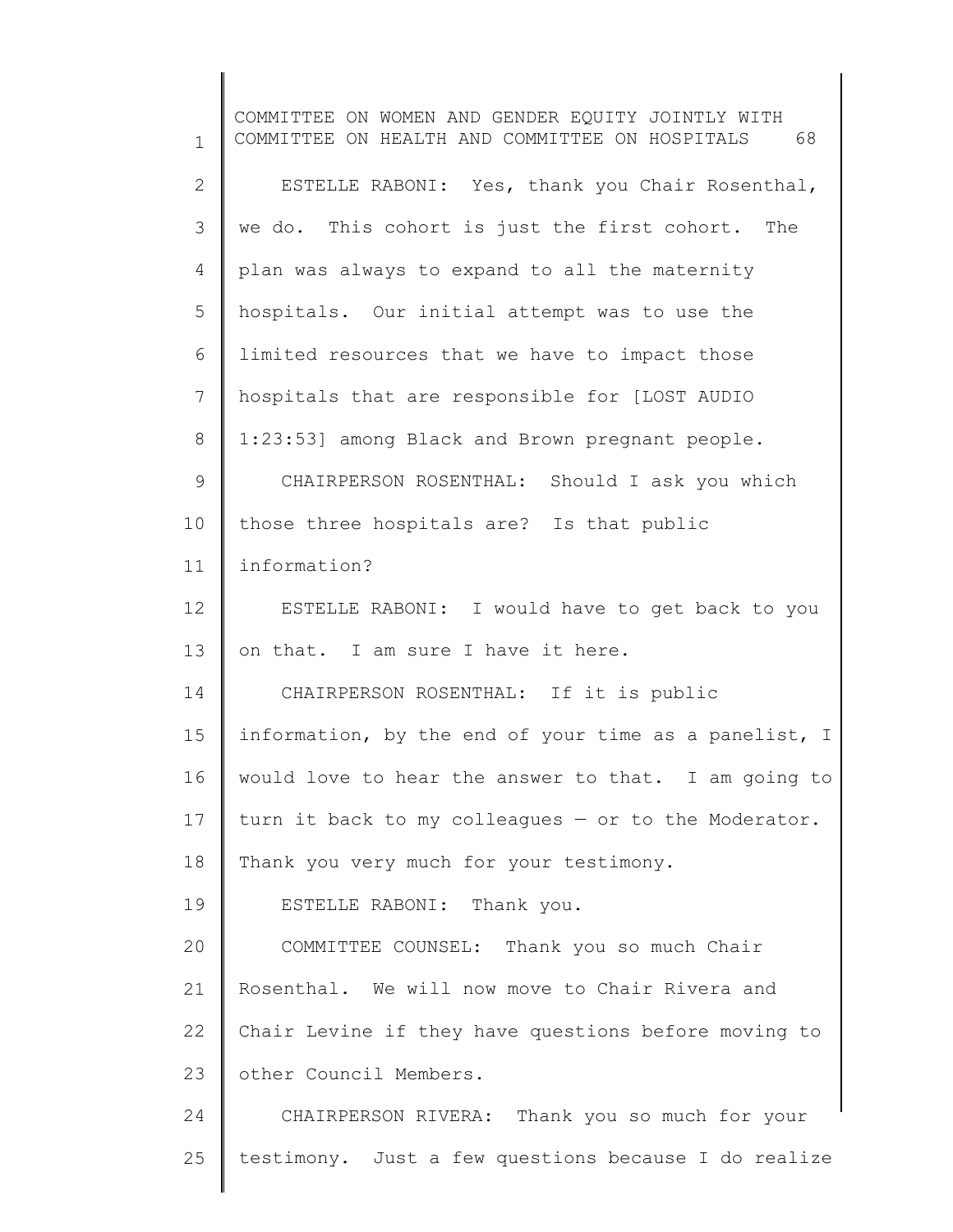1 2 3 4 COMMITTEE ON WOMEN AND GENDER EQUITY JOINTLY WITH COMMITTEE ON HEALTH AND COMMITTEE ON HOSPITALS 69 the time and we have many people waiting to testify whose I think experiences, stories and testimony are important to get on the record.

5 6 7 8 9 10 I guess I will start with Health + Hospitals or anyone can really answer this question and I want to ask a little bit about kind of where we are right now during this pandemic. So, how do Health + Hospitals currently admit birth workers such as Doula's to pre and postnatal visits during deliveries?

11 12 13 14 15 16 DR. WENDY WILCOX: Thank you Chairperson Rivera. So, during the first surge, all patients visitation at New York City Health + Hospitals was suspended with a few exceptions including for a visitor of a woman in labor, an infant in the neonatal ICU or pediatric patients.

17 18 19 20 21 22 Doula services during this time became very innovative and provided services virtually. Our current policy follows New York State's guidance, which is that patients may have one support person during labor and a Doula when the patient has a Doula.

23 24 CHAIRPERSON RIVERA: I will ask you about those guidelines in a second. What certification and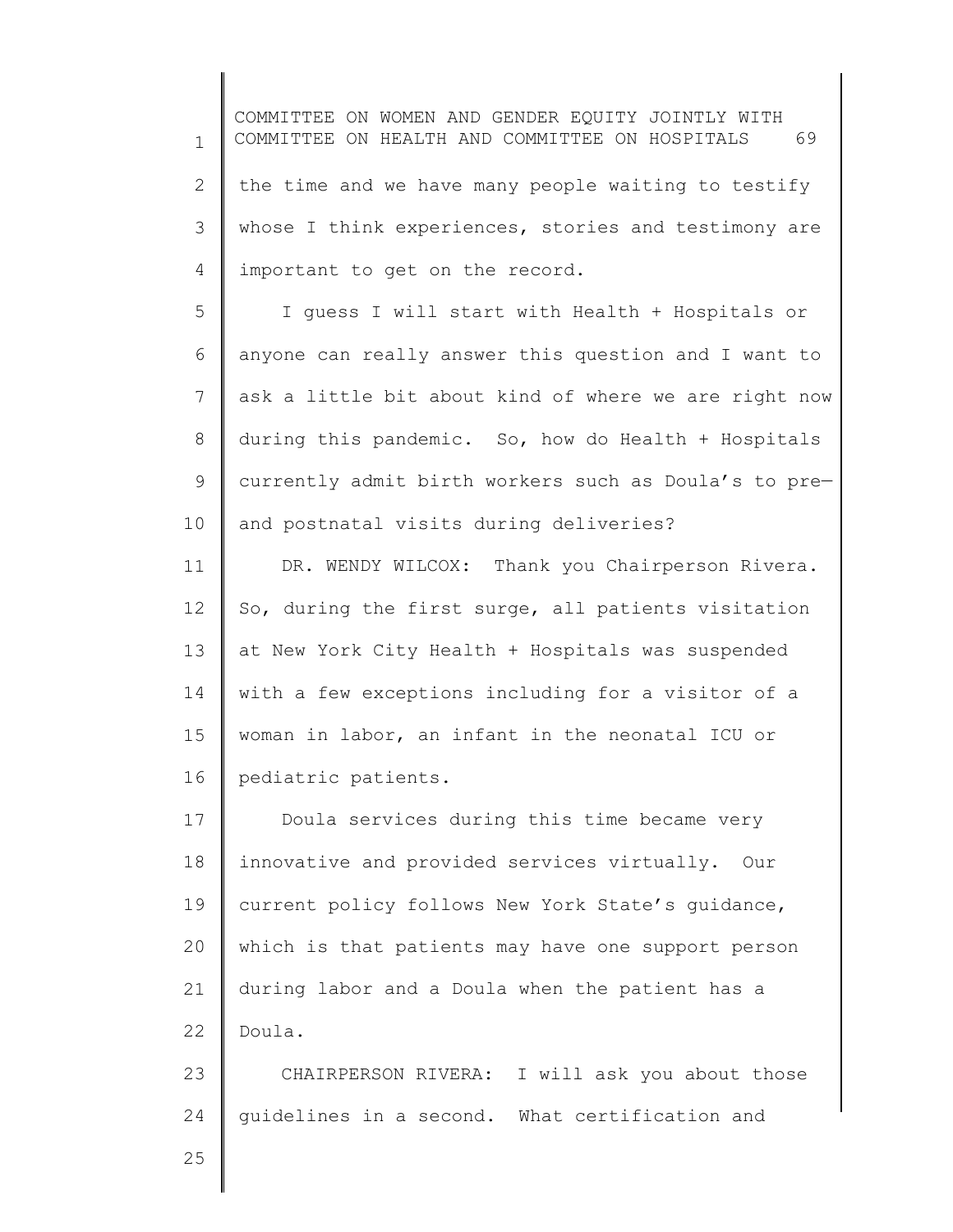1 2 3 4 COMMITTEE ON WOMEN AND GENDER EQUITY JOINTLY WITH COMMITTEE ON HEALTH AND COMMITTEE ON HOSPITALS 70 testing requirements are in place for birth workers during the pandemic? DR. WENDY WILCOX: I am so sorry; I am not

5 understanding. What — please rephrase.

6 7 8 9 10 11 CHAIRPERSON RIVERA: Sure. For birth workers and during the pandemic, how are you offering services certification to make sure that they can continue to do their work to make sure that we can get people continuously certified during the pandemic, so that they can continue to provide these services?

12 13 14 15 16 17 18 DR. WENDY WILCOX: To my knowledge, there is no certification for Doula's. We certainly, as I said in my testimony refer to our community-based organizations. We refer patients to them for Doula services and our patients obtain Doula services through the community-based organizations. We do not employ Doula's.

19 20 CHAIRPERSON RIVERA: What I mean is certification requirements to enter the hospital.

21 22 23 24 25 DR. WENDY WILCOX: So, again, a patient may enter with a support person. Our admitting procedures are made aware to the people at the front desk as well as our patients are available on our website. So, patients are aware that they are allowed a support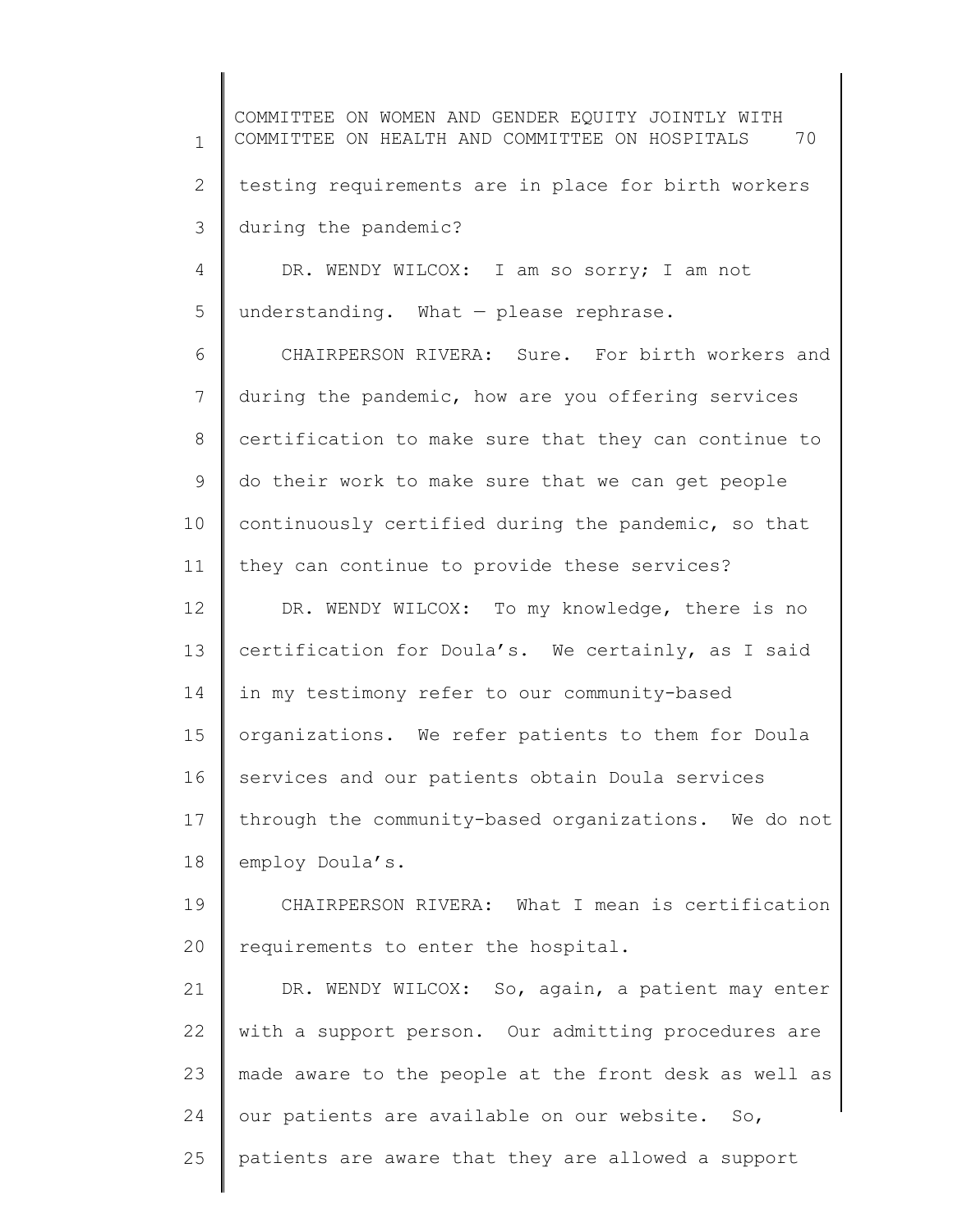1 2 3 4 5 6 7 8 9 10 11 12 13 14 15 16 17 18 19 20 21 22 23 COMMITTEE ON WOMEN AND GENDER EQUITY JOINTLY WITH COMMITTEE ON HEALTH AND COMMITTEE ON HOSPITALS 71 person when they come in for their birthing experience and the Doula may come with the patient. CHAIRPERSON RIVERA: Understood. I ask because laying the ground work for consistently positive relationships between hospitals and birth workers is critical as you mentioned in your testimony. So many Doula's have shared with us that they have been turned away or been told that hospitals would only accept certification from certain organizations. So, how can we work with hospitals to ensure that birthing persons are not in a position where they are chosen and often paid out of pocket, Doula will not be turned away when they need them the most. DR. WENDY WILCOX: So, as you are aware, the patients sometimes do not have means and so, certainly our expectations when we refer is that patients without means will be provided with you know, Doula services that are compensated in other ways and we refer, like I said, patients to these organizations that will help provide these services for our patients. CHAIRPERSON RIVERA: I will ask about the

25 some hospitals require some certification, others

organizations in a second as well. It is just that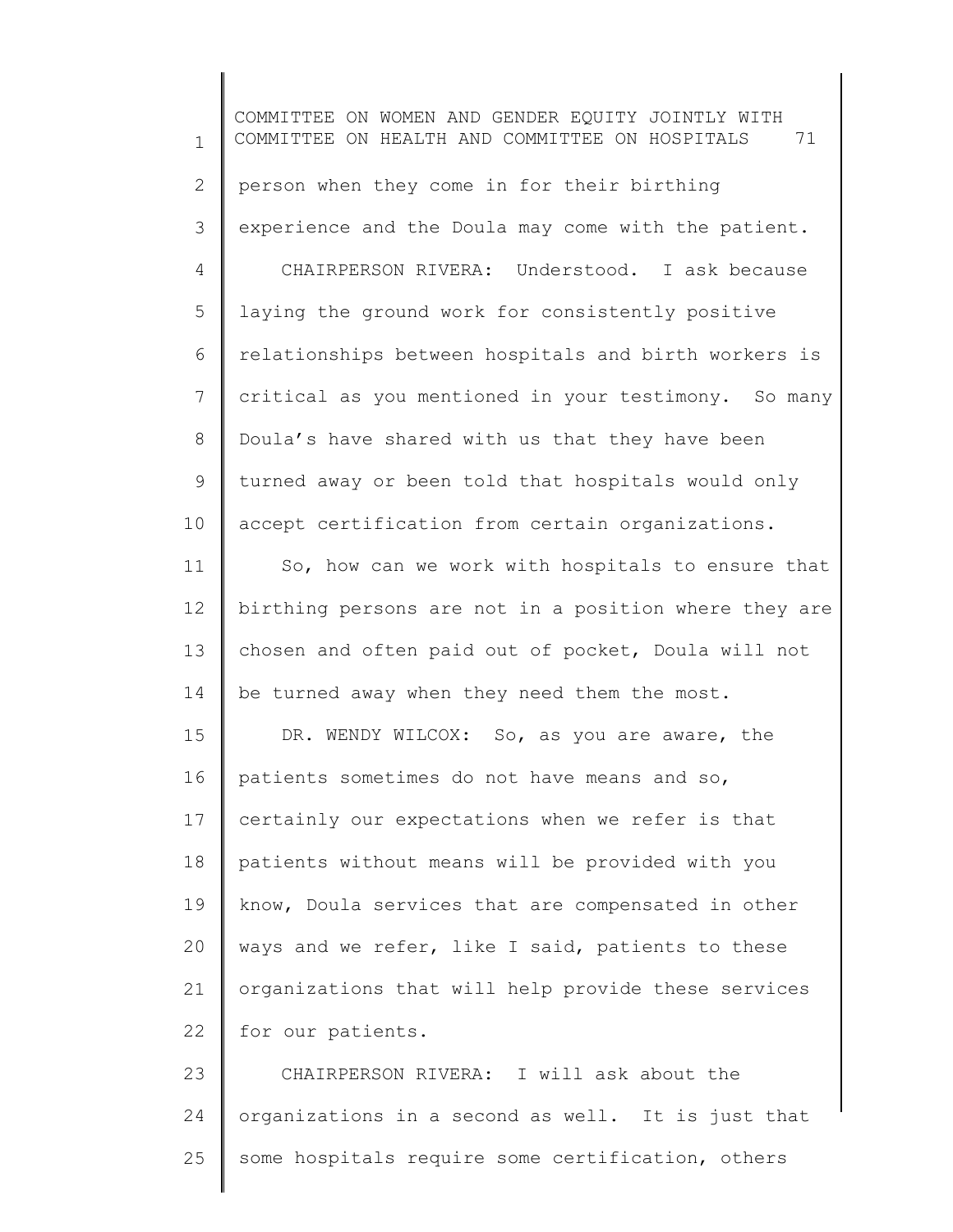1 2 3 4 5 6 7 8 9 10 11 12 13 14 15 16 17 18 19 20 21 22 23 24 25 COMMITTEE ON WOMEN AND GENDER EQUITY JOINTLY WITH COMMITTEE ON HEALTH AND COMMITTEE ON HOSPITALS 72 don't. It has been very unclear and I realize these are unprecedented circumstances but in regards to what you mentioned on state policy, how can  $-$  may be this is for the Department of Health. How can pregnant people and birth workers currently find hospitals visitation policies, both for support for family members, familial support and birth workers. How do New York City hospitals communicate state guidance on visitation policies and can you clarify why the state guidance on visitation policies has resulted in different policies in different facilities? DR. WENDY WILCOX: I will just answer for New York City Health + Hospitals, our visitation policies are on our website and also during the care that we give our prenatal patients, the providers and nursing staff will let the patient know what our policies are. CHAIRPERSON RIVERA: Does Department of Health have anything to add? I just want to be clear. So, you are saying it is in-person to the patient and it is online?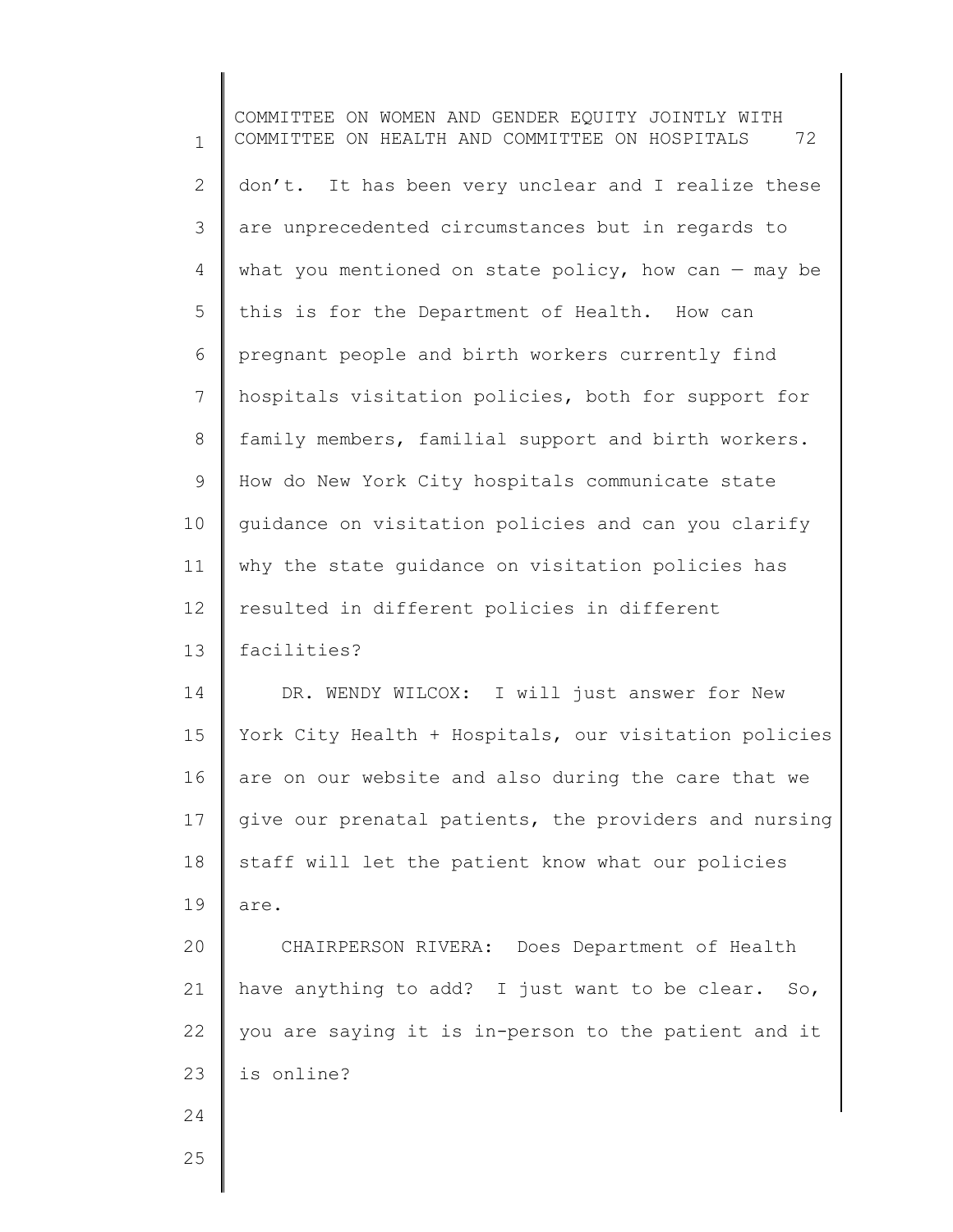1 2 3 4 5 6 7 8 9 10 11 12 13 14 15 16 17 18 19 20 21 22 23 24 25 COMMITTEE ON WOMEN AND GENDER EQUITY JOINTLY WITH COMMITTEE ON HEALTH AND COMMITTEE ON HOSPITALS 73 ESTELLE RABONI: That's correct and I believe it was also in the New York State website as well when the executive orders were established. CHAIRPERSON RIVERA: And you know, I just want to emphasis Council Member Farah Louis, Co-Chair of the Women's Caucus mentioned how there is a digital divide, not everyone has access to internet and so, having those conversations in different ways is really important and mentioning specifically Brooklyn and I know there are amazing organizations that have been doing this work for a very long time. Brooklyn Perinatal Network is certainly I know a partner of yours. So, despite all the efforts made by DOHMH and H+H and other hospitals, we are still seeing the disparate maternal health outcomes and there are those long standing CBO's working to address these outcomes and they are pillars of our community as we all know. How has the Department of Health partnered with these CBO's and actively engage with them to continue to improve our efforts to save lives? ESTELLE RABONI: We engage with many community stakeholders because we recognize the expertise in the community. So, to Dr. Wilcox's point, we do work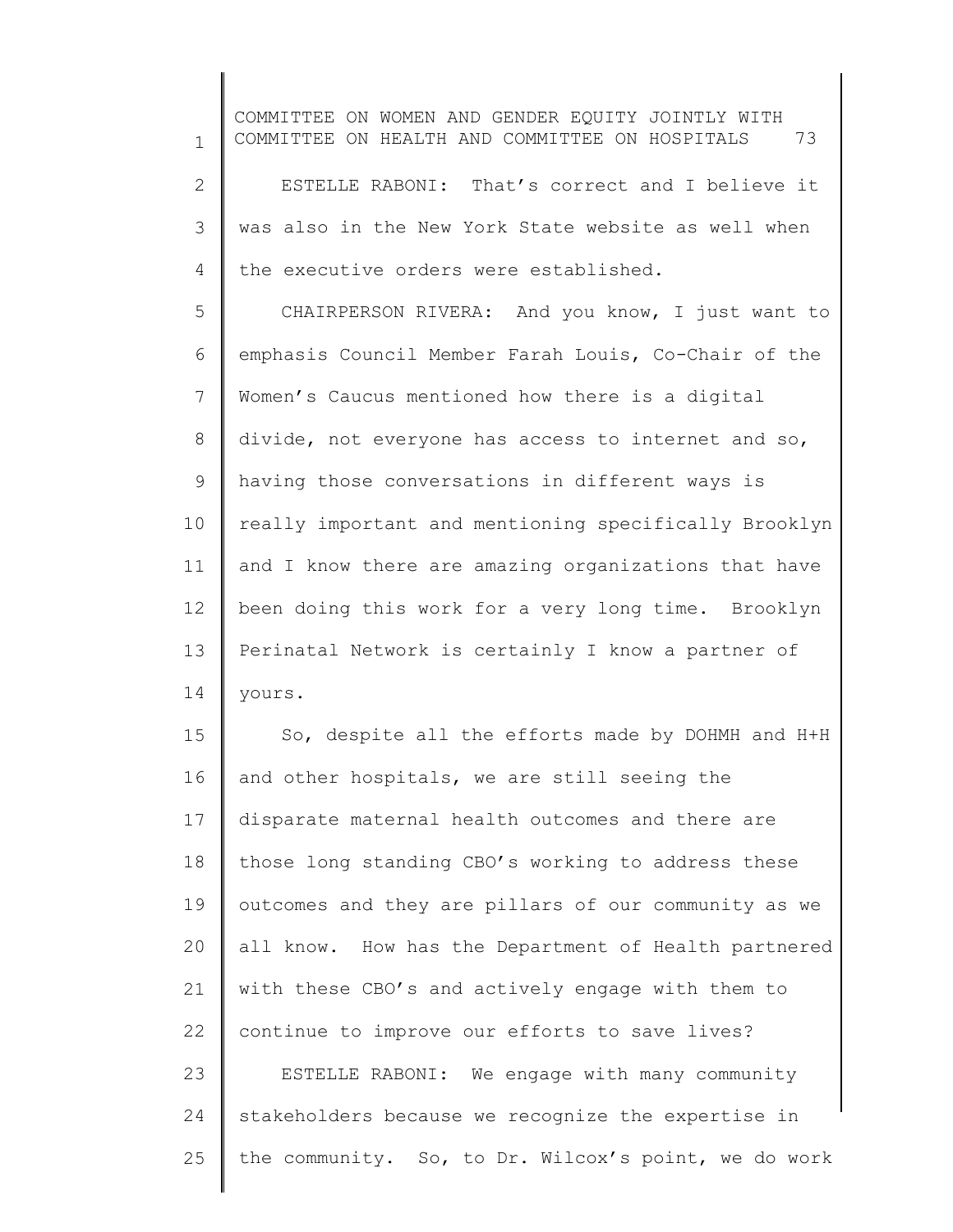1 2 3 4 5 6 COMMITTEE ON WOMEN AND GENDER EQUITY JOINTLY WITH COMMITTEE ON HEALTH AND COMMITTEE ON HOSPITALS 74 with you know, community-based Doula programs in New York City such as By My Side, Birth Support Program. We do work with other you know, community stakeholders to improve the quality of service to pregnant people.

7 8 9 CHAIRPERSON RIVERA: Okay, do you believe that there are enough resources for pregnant women in New York City?

10 11 12 13 14 15 16 17 18 ESTELLE RABONI: I think there could be more services certainly, as I mentioned, we are trying to concentrate the resources that we do have on those hospitals that manage the highest number of births among Black and Brown pregnant people but of course there could always be more and there could be more coordinated communication and information sharing, so that more people are aware of what services are available to them.

19 20 21 22 23 24 25 CHAIRPERSON RIVERA: And you know, during the pandemic, I feel like with the strain on our hospital system, patient advocacy is very, very important and that's why I was so committed to making sure that the visitation guidelines were changed or really amended to make sure that people felt like they had that support.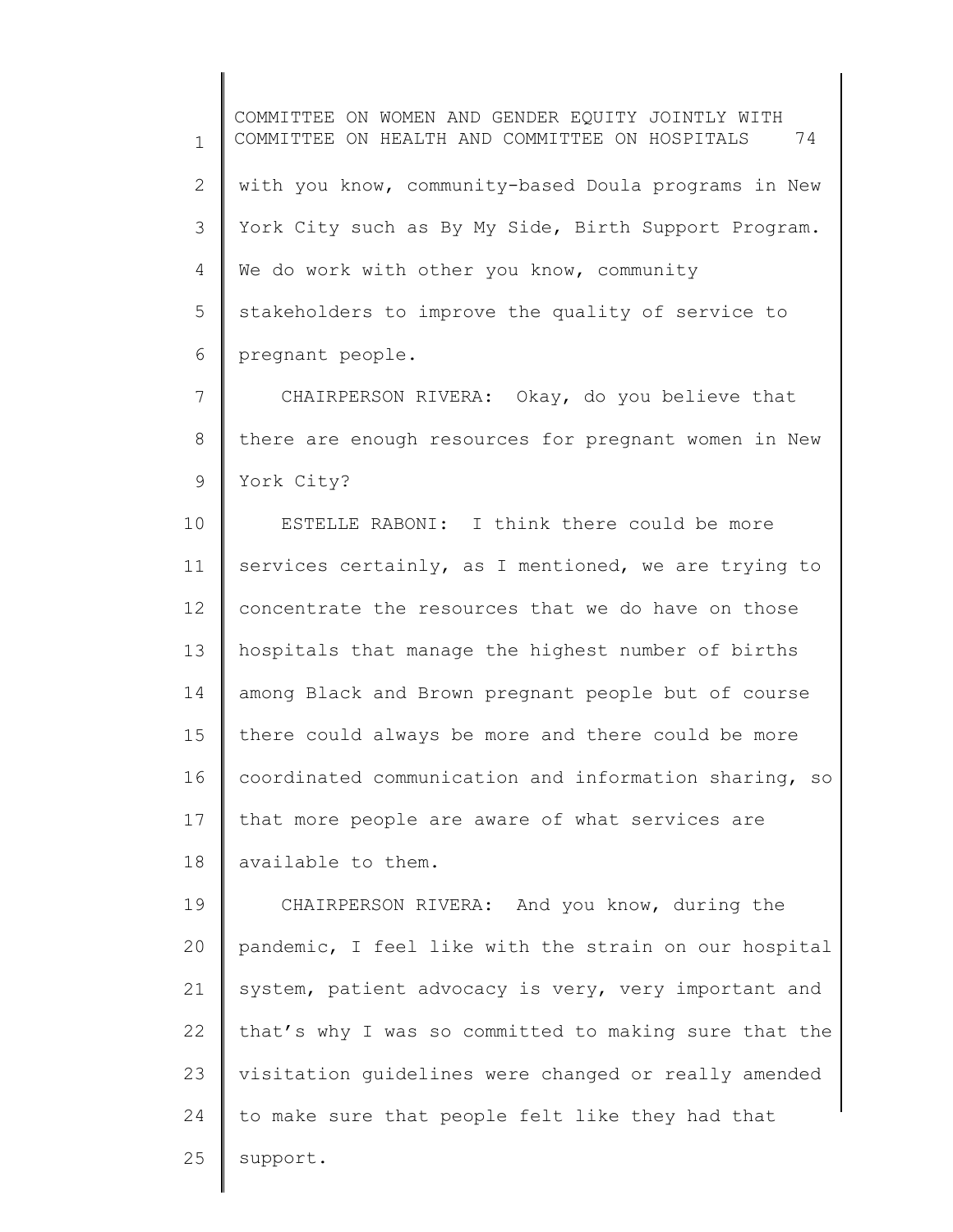1 2 3 4 5 6 7 8 9 10 COMMITTEE ON WOMEN AND GENDER EQUITY JOINTLY WITH COMMITTEE ON HEALTH AND COMMITTEE ON HOSPITALS 75 I am a little torn on whether we have enough resources. I don't think that they are there. I just feel like the evidence is clear, whether qualitative or quantitative and it's systemic and it has been going on for a long time. What resources does a pregnant person have if they do not feel like they know how to navigate the medical system or they experience complications and they do not feel like they are being heard?

11 12 13 14 15 16 17 18 19 20 21 22 23 ESTELLE RABONI: Chair Rivera, I understand the passion behind your question. There are services within the City. We also have other programs that advocate on behalf of pregnant people. For instance, the Health Department regardless of the pandemic, continues to support vulnerable families and new families through our Newborn Home Visiting programs, as well as the Nurse Family Partnership program and serving thousands of families every year to make sure that pregnant people and postpartum people have all the services that they need to raise healthy and happy children, as well as to maintain maternal health.

24 25 There are other programs throughout the City that support people. Can we have more services?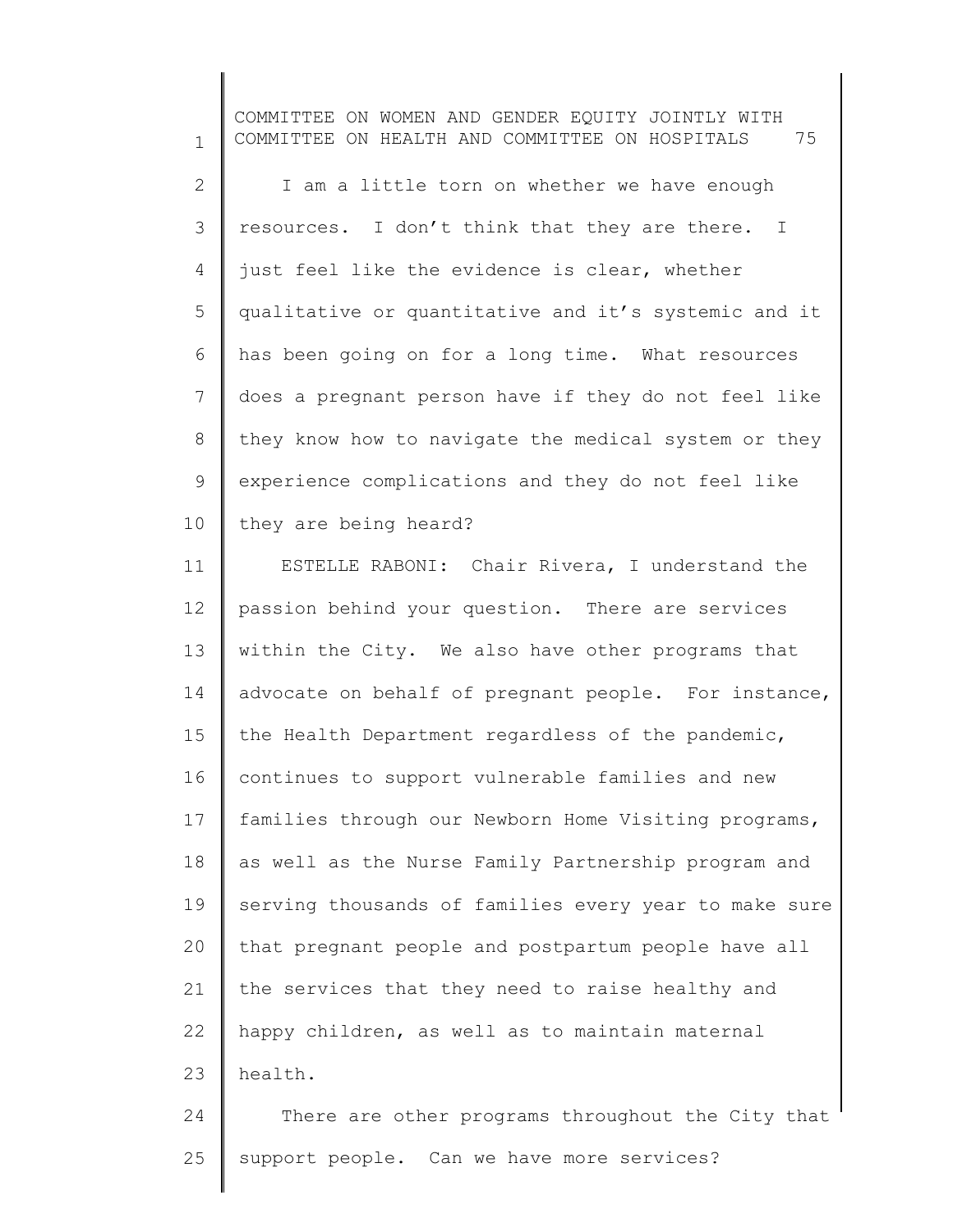1 2 3 4 5 6 COMMITTEE ON WOMEN AND GENDER EQUITY JOINTLY WITH COMMITTEE ON HEALTH AND COMMITTEE ON HOSPITALS 76 Absolutely and more coordinated services and more coordinated communication of services. But to your point, it takes time to change hospital culture and that's what we are trying to do. So, we need long term investment to change what's going on.

7 8 9 CHAIRPERSON RIVERA: And in speaking of those services, Doula's and midwives, I think we could all agree improve maternal health outcomes full stop.

10 11 12 13 14 15 Can Health + Hospitals just give an update about — I know there was some in the testimony and I appreciate the length of your testimony. Can you provide an update about on how you are working to improve access to midwives within the hospital system?

16 17 18 19 20 21 22 23 24 25 DR. WENDY WILCOX: So, midwives are at all of our facilities, except for three. Certainly during the initial prenatal visit, a patient a lot of screening is done, some of which is clinical and certainly if someone from a clinical standpoint can have you know, is eligible for midwifery services, then they are referred at that site. As well as if a patient would like midwifery services and does not have it at that particular facility, they can certainly access it at another open hospital facility.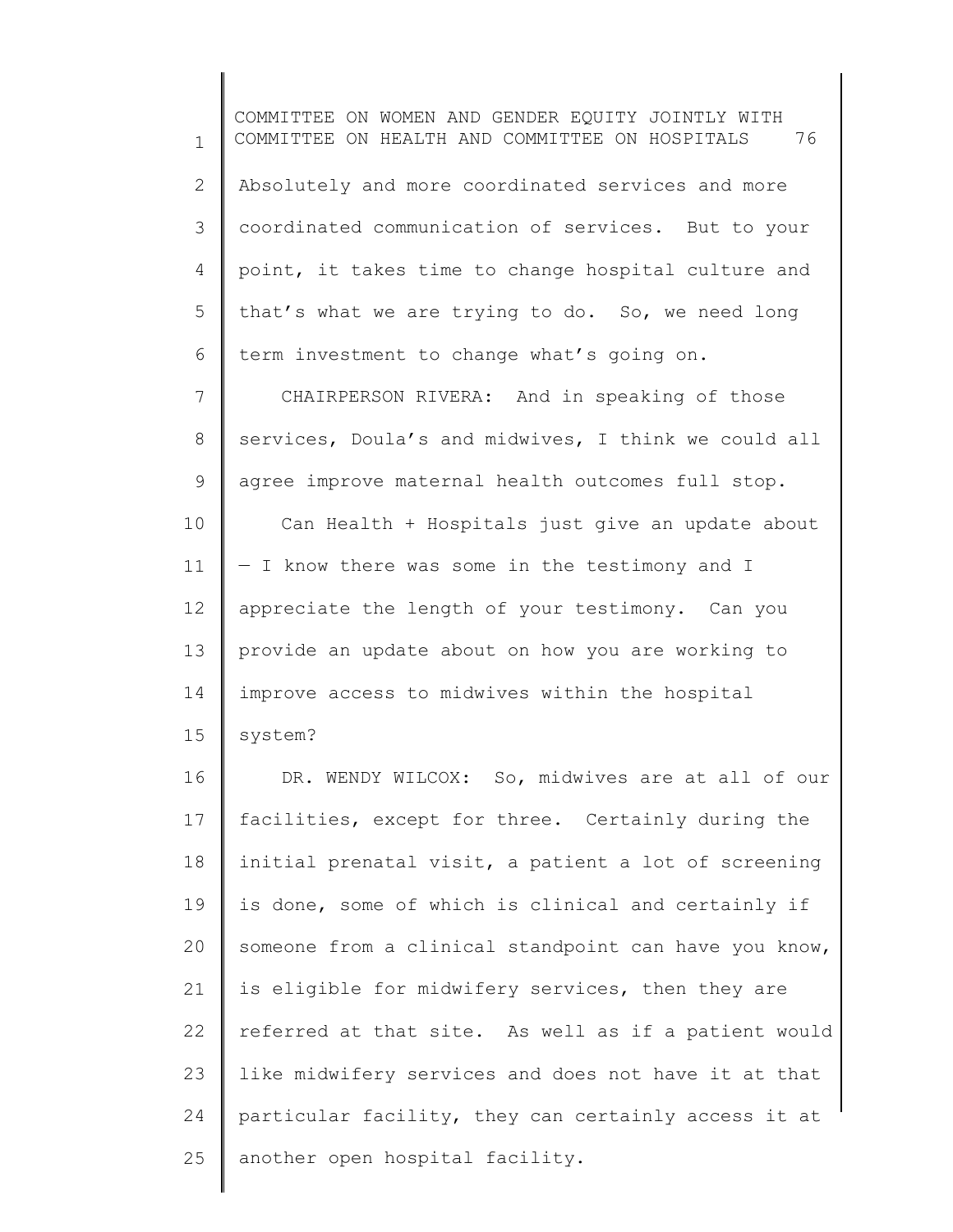1 2 3 4 5 6 7 8 9 10 11 12 13 14 15 16 17 18 19 20 21 22 23 24 25 COMMITTEE ON WOMEN AND GENDER EQUITY JOINTLY WITH COMMITTEE ON HEALTH AND COMMITTEE ON HOSPITALS 77 CHAIRPERSON RIVERA: I am sorry, I didn't understand the last part. They can go to a different hospital. DR. WENDY WILCOX: Within Health + Hospitals. We can help facilitate that. CHAIRPERSON RIVERA: There are three of them that do not have the services. Can you tell me why? Where are those hospitals? DR. WENDY WILCOX: It really is just a way that the Department of Obstetrics and Gynecology just evolved over time. CHAIRPERSON RIVERA: Okay, so you are saying that there are reasons for why there are no midwifery programs in these hospitals? What are the factors that would lead to that decision ultimately? DR. WENDY WILCOX: I don't necessarily think it was an intentional decision. Just over time there were some departments, three out of eleven that just do not have midwifery services. CHAIRPERSON RIVERA: But you are not sure why? I am sorry, I am just really want to clear that up. DR. WENDY WILCOX: I am not sure that there was actually a definite plan. We certainly think that is just the way the department has evolved. Throughout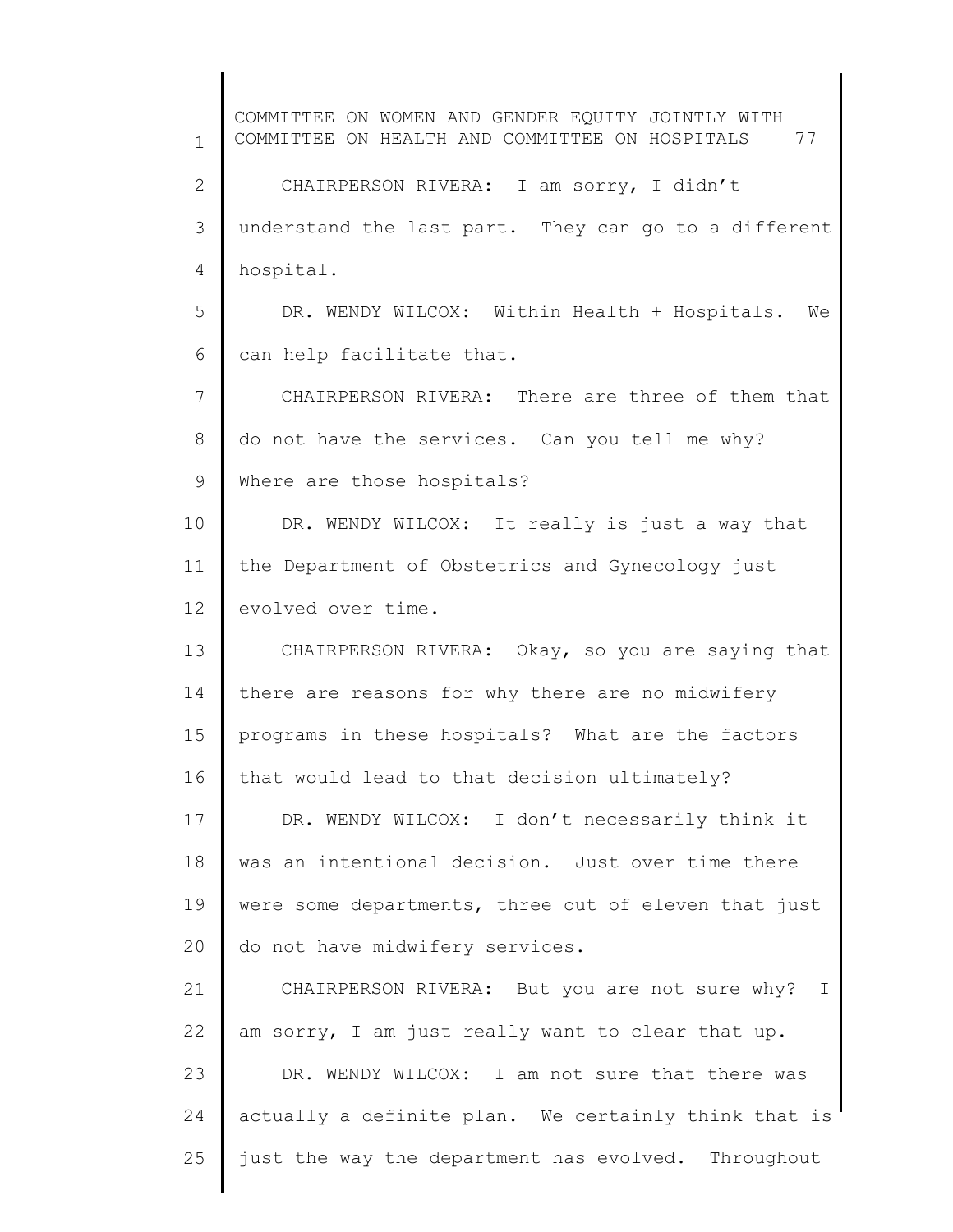1 2 3 4 5 6 7 8 9 10 11 12 13 14 15 16 17 18 19 20 21 22 23 24 25 COMMITTEE ON WOMEN AND GENDER EQUITY JOINTLY WITH COMMITTEE ON HEALTH AND COMMITTEE ON HOSPITALS 78 Health + Hospitals, there are more than 70 midwives, includes of a full-time, part-time and peridium employment status and again, Health + Hospitals is the largest employer of midwives in New York City. CHAIRPERSON RIVERA: Are there expectations to expand that program given the crisis? DR. WENDY WILCOX: Expand what program, excuse me, sorry. CHAIRPERSON RIVERA: To expand those services. DR. WENDY WILCOX: Midwifery services? CHAIRPERSON RIVERA: Yes. DR. WENDY WILCOX: So, in a lot of our facilities, midwifery services compliments the full breath and depth of obstetrical services that are offered at the facility. CHAIRPERSON RIVERA: And I ask because also at a January 2020 hearing, that I Chaired, Dr. Katz shared that Health + Hospitals partnered with Department of Health at the Mayor's Office to begin implementing a comprehensive maternal care program. DR. WENDY WILCOX: Yes. CHAIRPERSON RIVERA: In that you have a focus right, on identifying and responding to pregnancy related morbidity and mortality for women of color.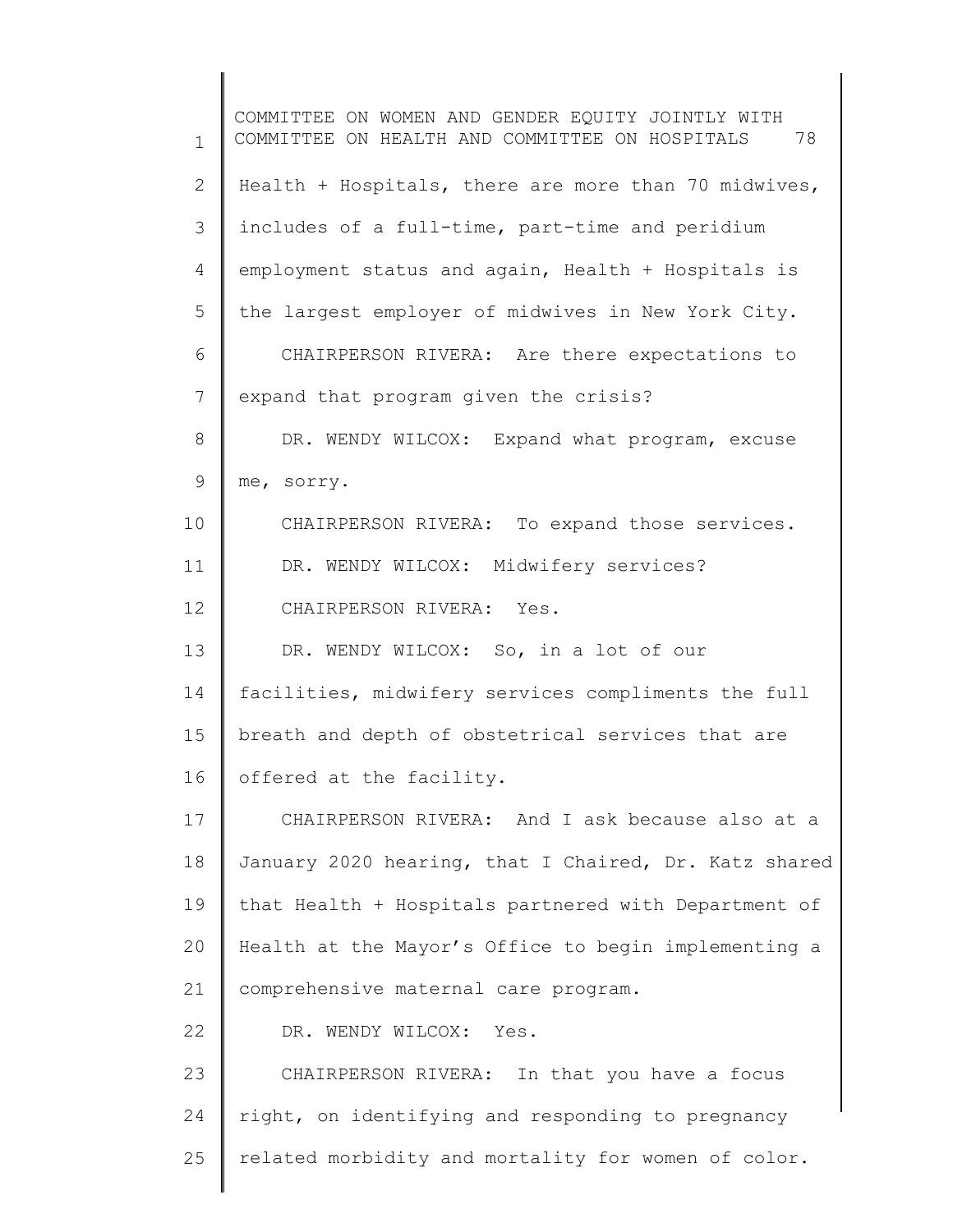1 2 3 4 5 6 7 8 9 10 11 12 13 14 15 16 17 18 19 20 21 22 23 24 25 COMMITTEE ON WOMEN AND GENDER EQUITY JOINTLY WITH COMMITTEE ON HEALTH AND COMMITTEE ON HOSPITALS 79 Well, I want to just say, I know we bring up morbidities and high risk pregnancies, I think it is important to note that we know most people who give birth are healthy but we need to focus on systemic failures rather than an individuals health status. So, having said all of that, can you please provide an update on those efforts that Dr. Katz mentioned. DR. WENDY WILCOX: I would be happy to, thank you. So, the maternal medical home staff, as you know, we have embedded in maternal medical home within our facilities and the purpose of this maternal medical home staff is to really provide wrap around and enhanced service for individuals and to also provide screening, standardized screening so that we can identify those women who maybe at risk for having an adverse outcome due to medical complications, behavioral health or social determinates of health factors. Since that time, our maternal medical home staff have seen more than 2,500 clients and made over 1,800 referrals to services such as Doula services, nutrition counseling, behavioral health services and counseling, WIC, nurse family partnership, SNAP,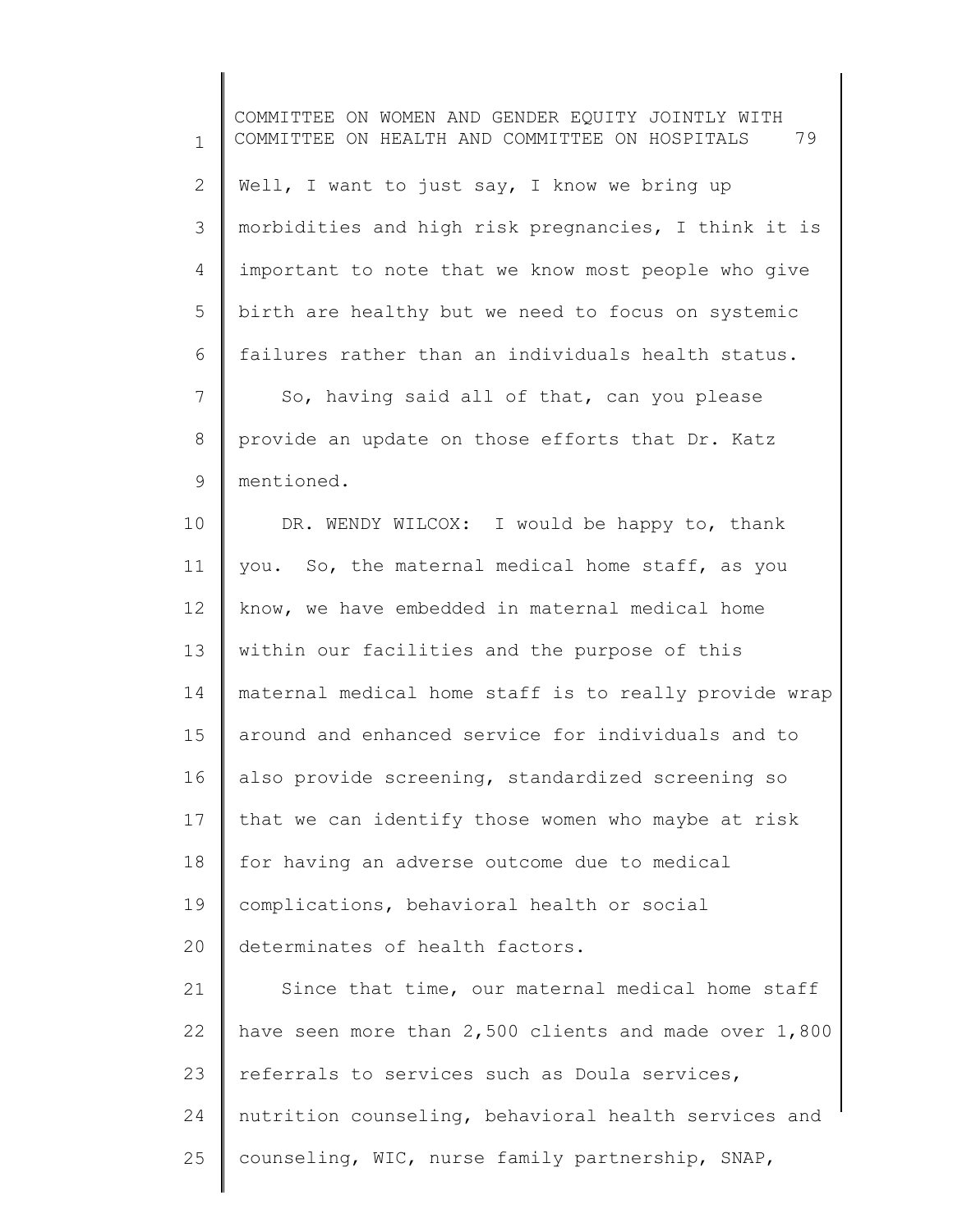1 2 3 4 COMMITTEE ON WOMEN AND GENDER EQUITY JOINTLY WITH COMMITTEE ON HEALTH AND COMMITTEE ON HOSPITALS 80 substance use, just to name a few. And our maternal medical home members have also made over 650 referrals to community-based organizations.

5 6 7 8 9 10 We have trained over 1,100 clinical staff in our OB life support simulation course. Our OB hemorrhage course is launching. The didactic sessions are now underway and we intend to train the same number of clinical providers to reach a saturation of about 90 percent trained.

11 12 13 14 15 16 17 18 For our pregnancy intention, that was embedded in our epic electronic medical record and so, patients are being asked about pregnancy intention and our newborn and postpartum coordinated visit program did have to halt a little bit during you know for infection control reasons during the height of COVID. The COVID surge but those are starting to get off the ground again.

19 20 21 22 CHAIRPERSON RIVERA: What does patient monitoring and care look like from when a person first expresses interest in becoming pregnant to when they are postpartum?

23 24 25 DR. WENDY WILCOX: Thank you for asking that question. So, from the moment a patient expresses interest in becoming pregnant, she is referred for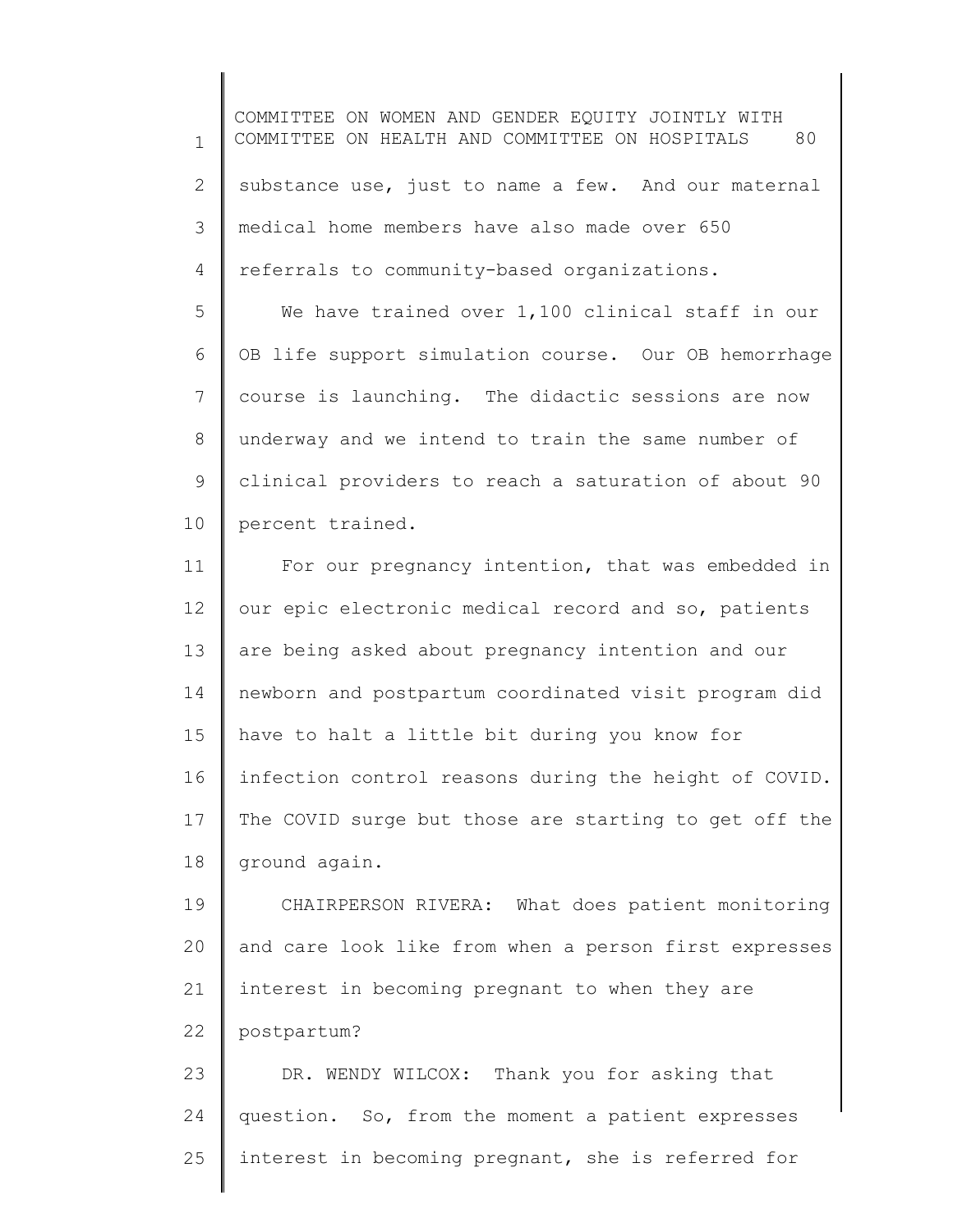1 2 3 4 5 COMMITTEE ON WOMEN AND GENDER EQUITY JOINTLY WITH COMMITTEE ON HEALTH AND COMMITTEE ON HOSPITALS 81 preconception counseling. This may include her taking folic acid supplementation, general health screening and possibly changing the patients medication regime if she is on any.

6 7 8 9 10 11 12 13 14 15 Once she becomes pregnant, she may access midwifery services, as previously discussed if health allows and if she is at one of those other facilities and once in care, the patient receives the highest evidence based standards of prenatal care. This includes genetic screening, ultrasound services, other fetal testing, as well as standardized screening and referrals when necessary. CHAIRPERSON RIVERA: And I wanted to ask because Health + Hospitals provided an update about a

16 maternal depression screening initiative through

17 Thrive NYC.

18

DR. WENDY WILCOX: Yes.

19 20 21 22 23 24 25 CHAIRPERSON RIVERA: And what is the status of this work? And I just want to add, in terms of depression, mental health, we want to do this work you know trauma informed and so, I would like to know the status of that work for maternal depression but also through entire kind of gynecological services whether pregnant or not. I think asking questions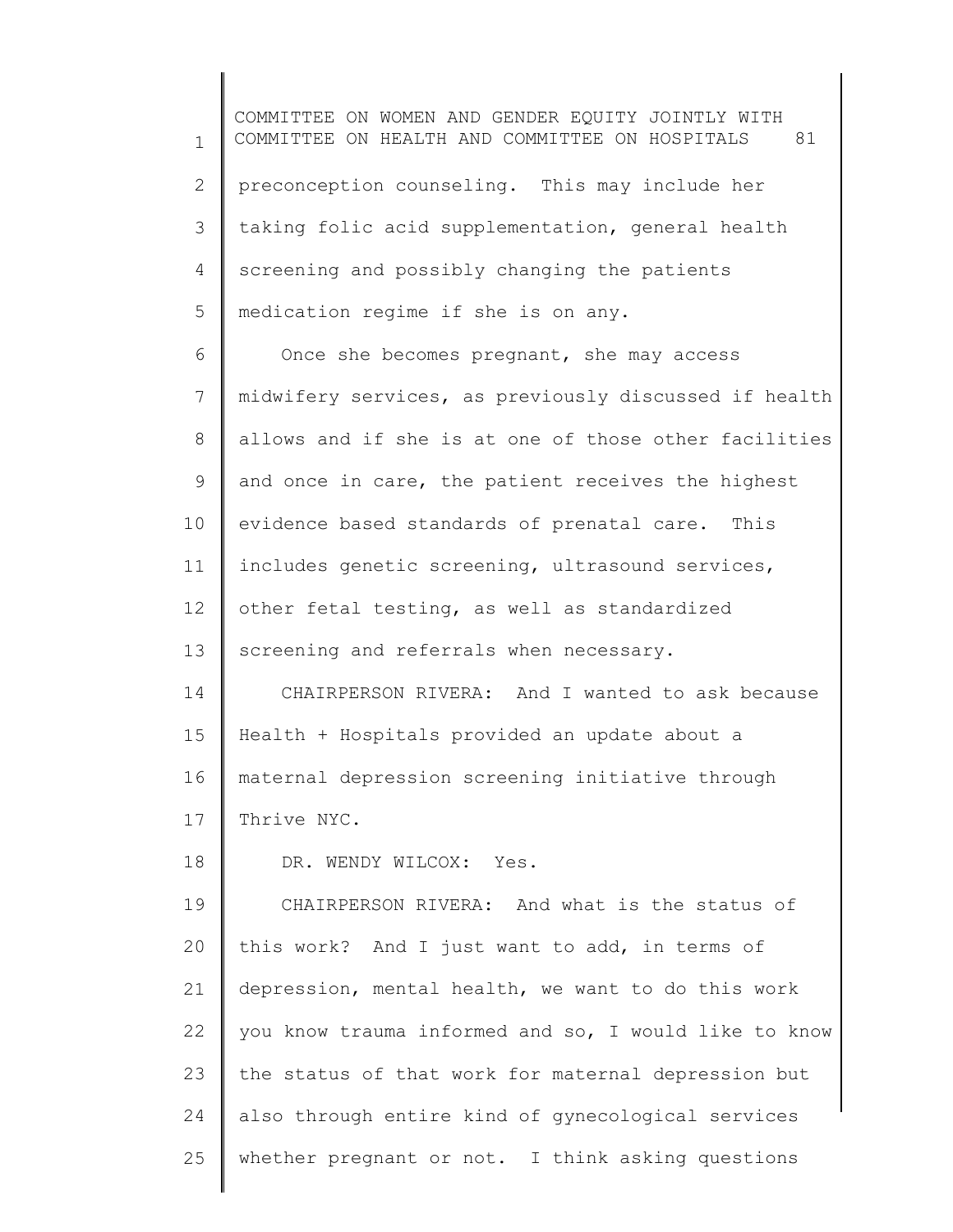1 2 3 4 5 6 7 8 9 10 11 12 13 14 15 16 17 18 19 20 21 22 23 24 COMMITTEE ON WOMEN AND GENDER EQUITY JOINTLY WITH COMMITTEE ON HEALTH AND COMMITTEE ON HOSPITALS 82 about trauma to really make sure the work is holistic and comprehensive is incredibly important. So, can you give us the status of that work? DR. WENDY WILCOX: Sure, so the maternal depression collaborative with Thrive ended on December 31, 2019 but really our depression screening has become hard wired into our normal and regular processes. So, patients are routinely screened during prenatal, postpartum and newborn baby visits. 48 clinic sites and 25 New York City hospitals were involved. Over 36,800 prenatal women were screened. Over 23,100 postpartum women were screened and 85 percent of patients who screened positive were directly connected to care. It really is part of just standardized processes and how we do business. CHAIRPERSON RIVERA: No, I understand and I realize that I think all of you wake up in the morning to do your very, very best and to take care of people in hope that they feel seen and heard. Just the stories and the experiences are just, they are showing otherwise and it is leading to tragic, tragic outcomes and families devastated.

25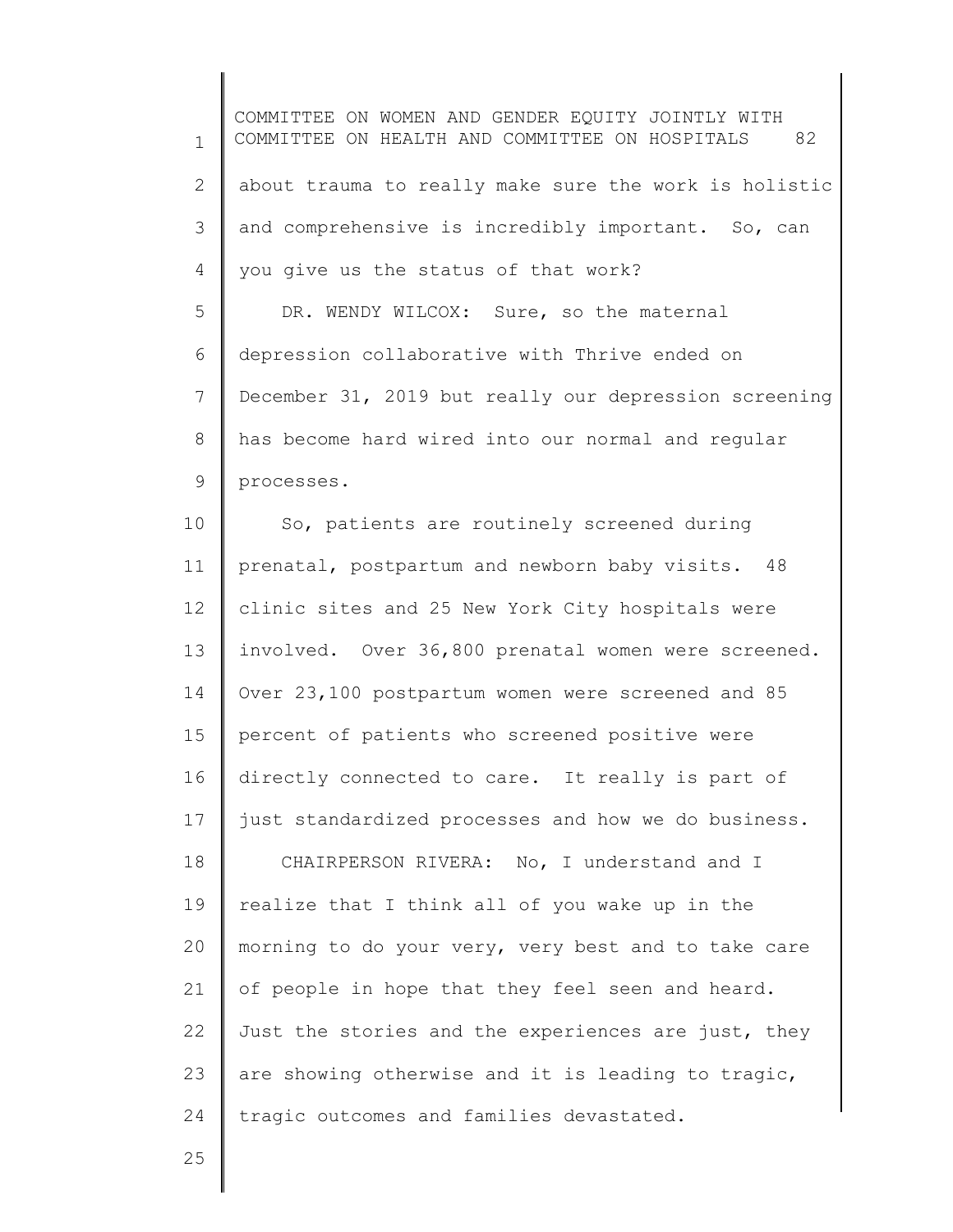1 2 3 4 5 6 7 8 9 10 11 12 13 14 15 16 17 18 19 20 21 22 23 24 25 COMMITTEE ON WOMEN AND GENDER EQUITY JOINTLY WITH COMMITTEE ON HEALTH AND COMMITTEE ON HOSPITALS 83 So, I want to just thank you for answering my questions. We have many people here including Mr. Bruce McIntyre who has been here for the duration of the day with his own story to share and I want to thank you for your testimony. I am going to turn it over to Chair Levine to ask question because like I said, for sake of time. Thank you for being here. Thank you for answering our questions. CHAIRPERSON LEVINE: Thank you so much Chair Rivera and thank you Chair Rosenthal for what's already been an important and impactful hearing. I want to ask a few brief questions and I will be brief about data. Because there is no way we can measure our progress in solving this crisis unless we have clear transparent and regularly reported data. In fact, it is one piece of data, the horrifying disparity of 12 to 1 in maternal mortality between White and Black mothers which has really led to unprecedented and long overdue attention to this issue in the last two years with more media coverage. It has finally belatedly focused attention of the public on this reprehensible disparity. So first, I would like to ask about news that I think you have broken in the last day or two about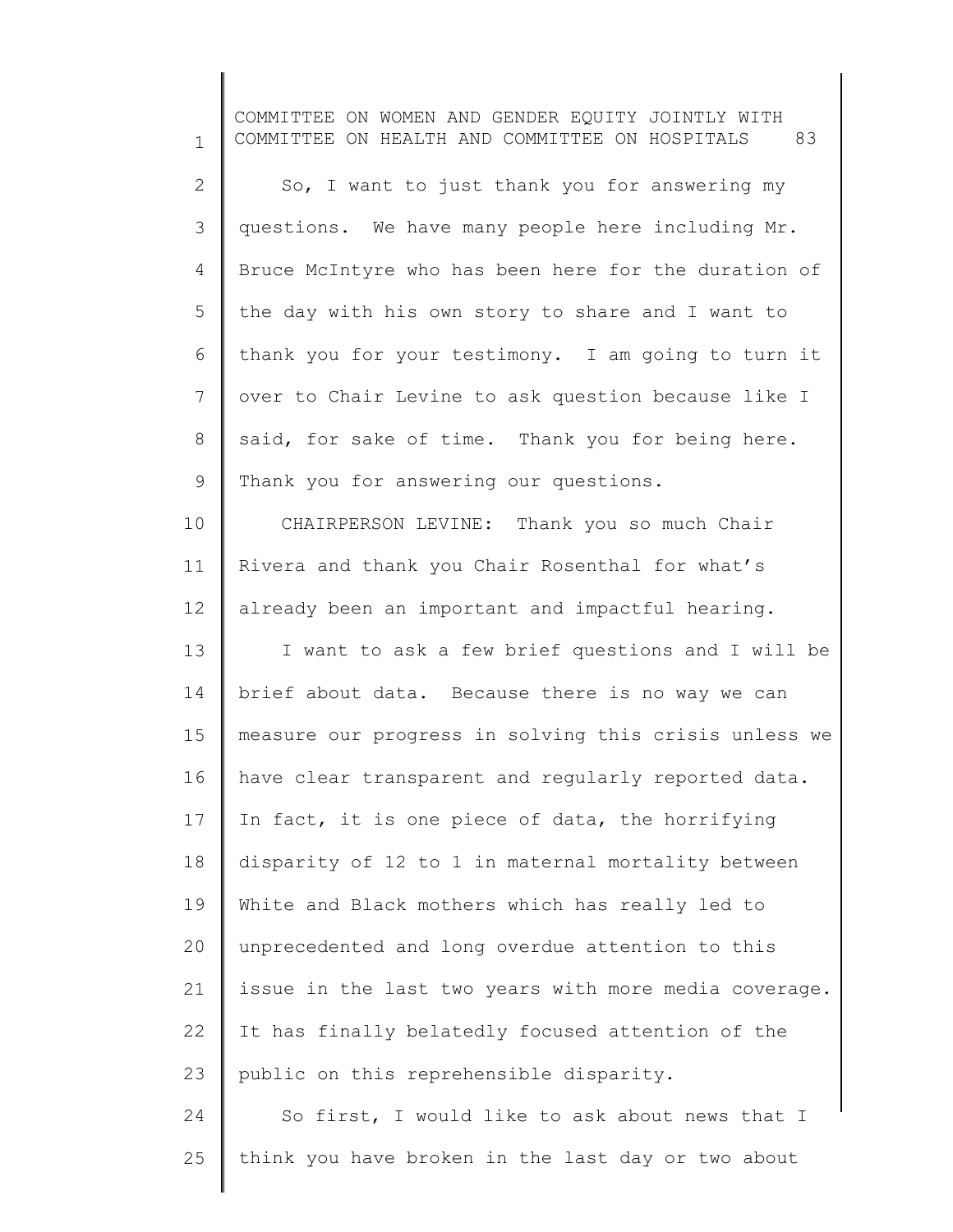1 2 3 4 5 6 7 8 9 10 11 12 13 14 15 16 17 18 COMMITTEE ON WOMEN AND GENDER EQUITY JOINTLY WITH COMMITTEE ON HEALTH AND COMMITTEE ON HOSPITALS 84 what appears to be a new figure you are using or the disparity in mortality between Black and White mothers in New York City. Which you are now saying is 8 to 1. I wonder whether this perhaps could be a question for Assistant Commissioner Raboni. Whether that number has or the data behind it has been yet made public and if not, when we can expect that? And whether we can expect regular updates on this critical statistic going forward? ESTELLE RABONI: Thank you Chair Levine for your question. Yes, the data that says that Black women are 12 times more likely to die from a pregnancy related death is actually from the 5 year report that spans 2006 to 2010. The most recent report that spans between 2011 and 2015 actually shows 8 times more likely. Still concerning in terms of the disparity but heading in the right direction.

19 20 21 22 Our next report is scheduled to be released in I believe it is 2021 and we are looking forward to seeing if there is a downward trend, to see if there is an improvement in that respect.

23 24 25 CHAIRPERSON LEVINE: But Commissioner, how is that we are operating on 5-year-old data even with your update?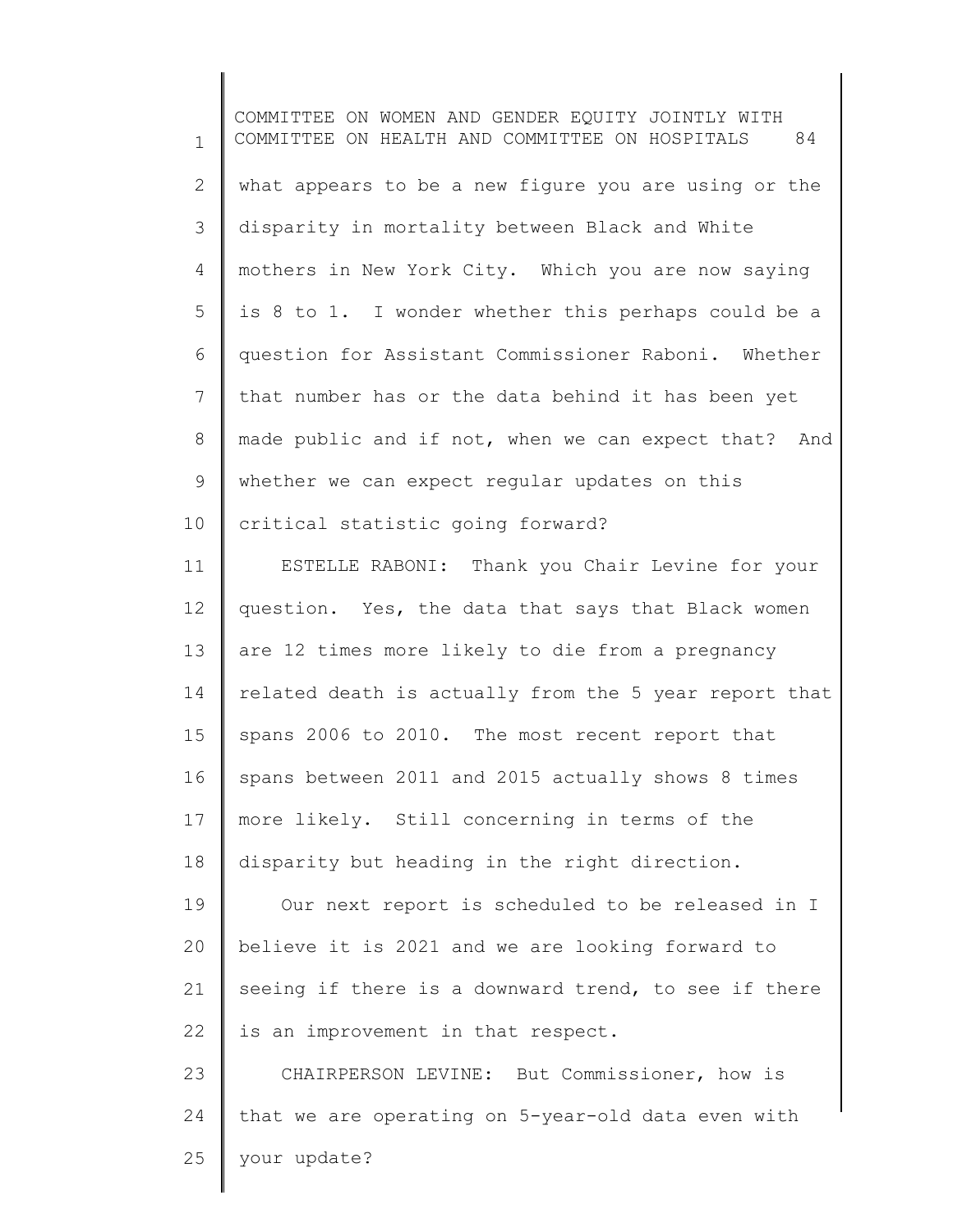1 2 3 4 5 6 7 8 9 10 11 12 13 14 15 16 17 18 19 20 21 22 23 24 25 COMMITTEE ON WOMEN AND GENDER EQUITY JOINTLY WITH COMMITTEE ON HEALTH AND COMMITTEE ON HOSPITALS 85 ESTELLE RABONI: It does take time to collect information, as I mentioned previously, it takes time to abstract the cases, assess the cases, evaluate them. It is a CDC best practice in terms of timeline and because as tragic as maternal deaths are, it is a very rare occurrence and so, we require having to get more information and more data in order to make any kind of determinations. CHAIRPERSON LEVINE: But we have all sorts of health data in this city, which is updated yearly, quarterly, monthly, in some cases, even daily. Surely we can have an annual update on data which is just so critical. ESTELLE RABONI: I have to say again, it really is based on the science and what the best practices are and the best practices suggest that in terms of maternal mortality and severe maternal morbidity, it requires some amount of time. I would love for Dr. Wilcox to opine, as she is also part of these conversations as well. DR. WENDY WILCOX: Thank you Ms. Raboni. Again, you know the data that we are looking at is for an entire year. It is suggested that you look at them not as they come in but as an entire cohort and I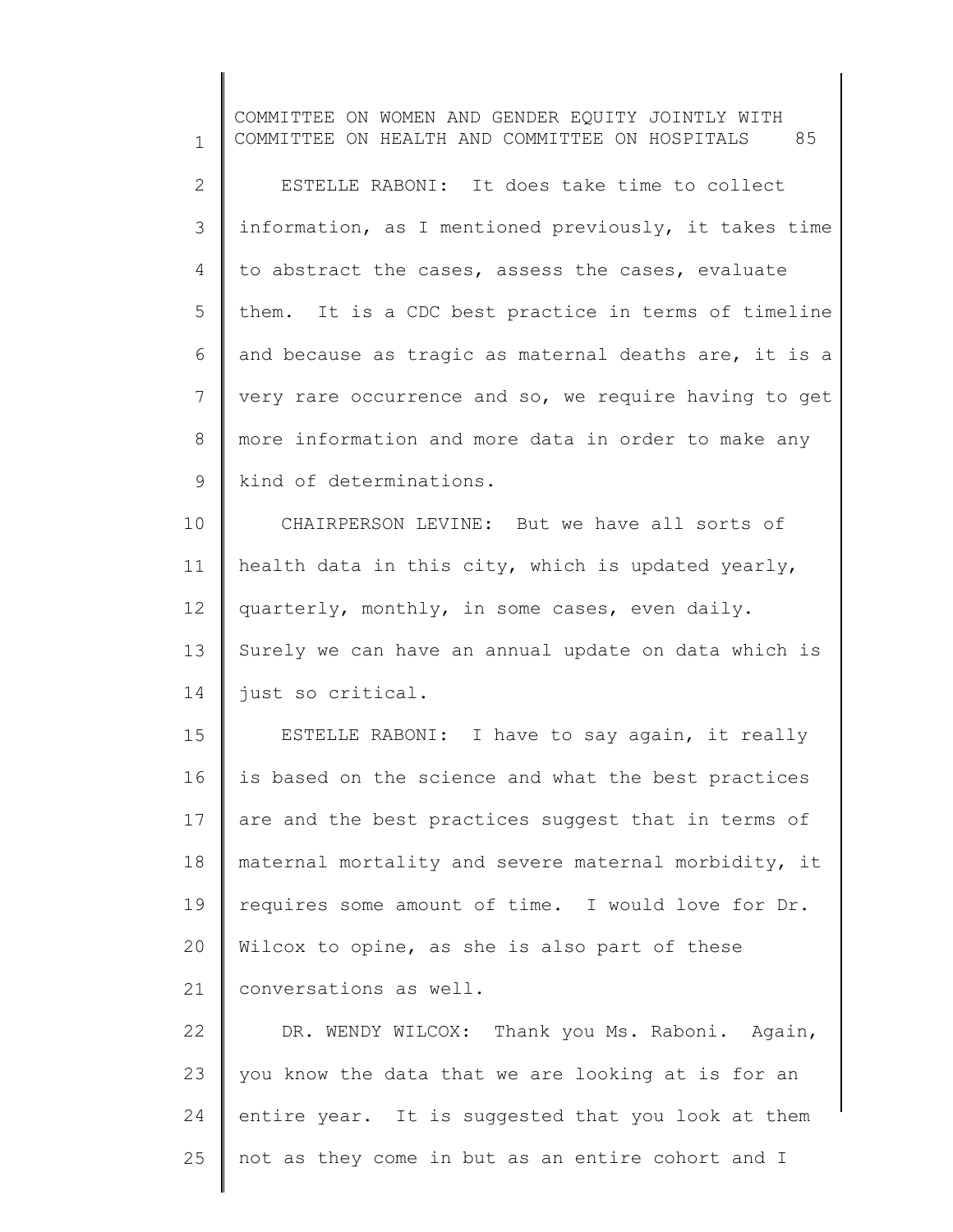1 2 3 4 5 6 7 8 9 10 11 12 13 14 15 16 17 18 19 20 21 22 23 24 25 COMMITTEE ON WOMEN AND GENDER EQUITY JOINTLY WITH COMMITTEE ON HEALTH AND COMMITTEE ON HOSPITALS 86 think it has been getting faster. When we first started, we were reviewing I don't know 2015-2016 data and so far it has been 2018. The addition of the pregnancy check box on death certificates which is unfortunate and morbid topic but has enabled easier identification of persons for review. So, you know it would be nice if it was an easier thing to do but it is a lot and it is complicated. CHAIRPERSON LEVINE: Right but the Surgeon General, the American Medical Association Society for Maternal Fetal Medicine, they all talk about the importance of regular data and they really are the science authorities that we need to be listening to. But I do want to move on for time and ask what the data that we have is telling us about the trend. To the extent to which the data you believe is indicating progress or heaven forbid that we might be stalling or backsliding. ESTELLE RABONI: I hesitate to suggest that we are making progress because again, I feel that we need to see the next cohort of data to make that determination if it's a downward trend or not. It could fluctuate so much within a particular year that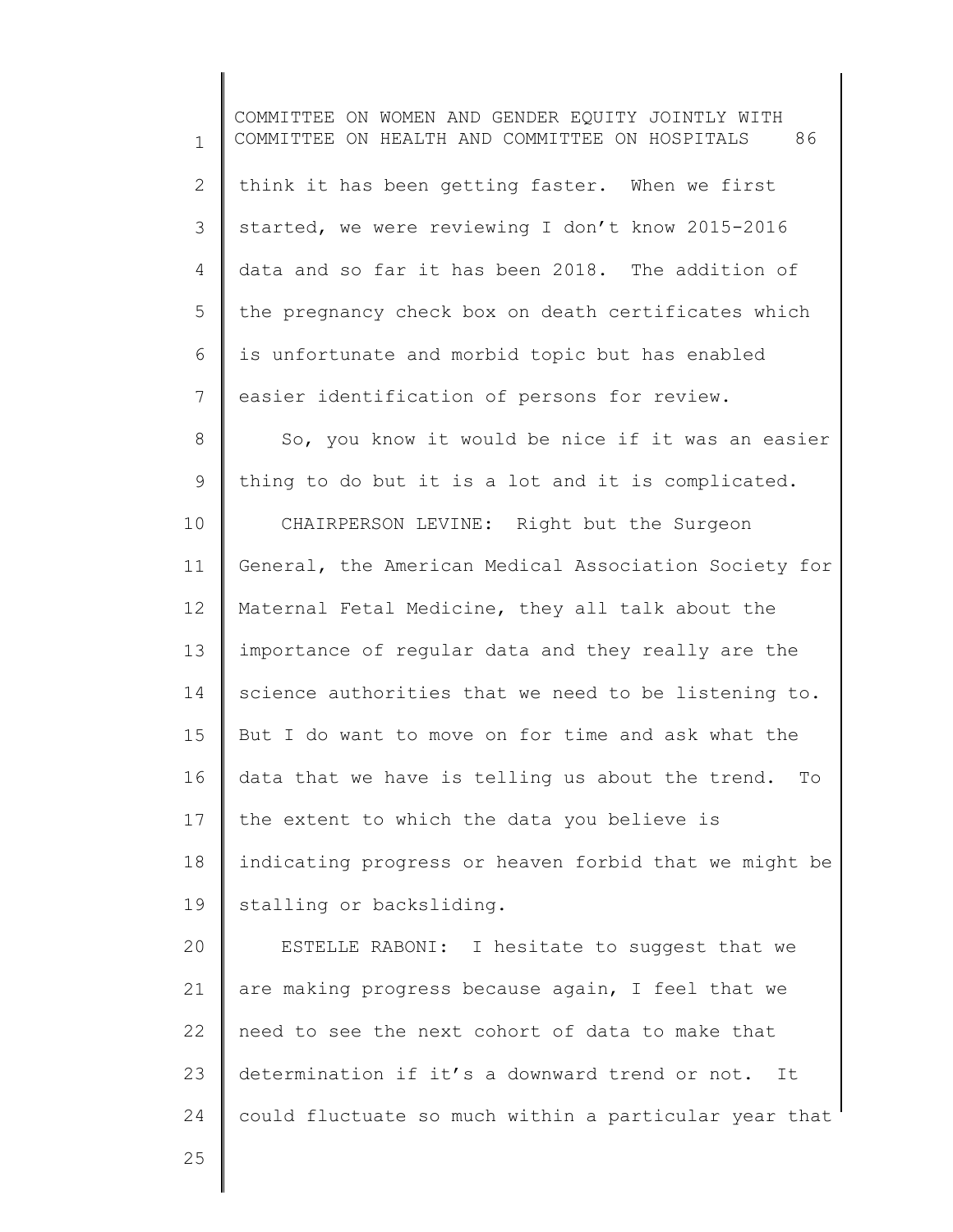1 2 3 4 5 6 7 8 9 10 11 12 13 14 15 16 17 18 19 20 21 22 23 24 25 COMMITTEE ON WOMEN AND GENDER EQUITY JOINTLY WITH COMMITTEE ON HEALTH AND COMMITTEE ON HOSPITALS 87 I think it would be responsible for me to suggest that there is a trend at this point. CHAIRPERSON ROSENTHAL: I am sorry Council Member Levine, can I just follow-up. CHAIRPERSON LEVINE: Please. CHAIRPERSON ROSENTHAL: Really nailing it questions. Are you saying — what I think I just heard you say is that you don't know the information about whether or not the death was related to pregnancy until the death certificate comes out and so, you are waiting for that until you have the data? But even if that's true, which is mind numbing because I would imagine given that the number is so little that every death would send a red flag immediately up the chain to tracking. So, but even if you are waiting to review death certificates, surely you can review the death certificate, you have the data from calendar year 2019 now. You have the data from calendar year '18, '17, '16. So, given the data that you have for that four year period, because I understand you know, it is important for privacy to you know, not use specific figures or names in a current year. What were the numbers for each of those four years and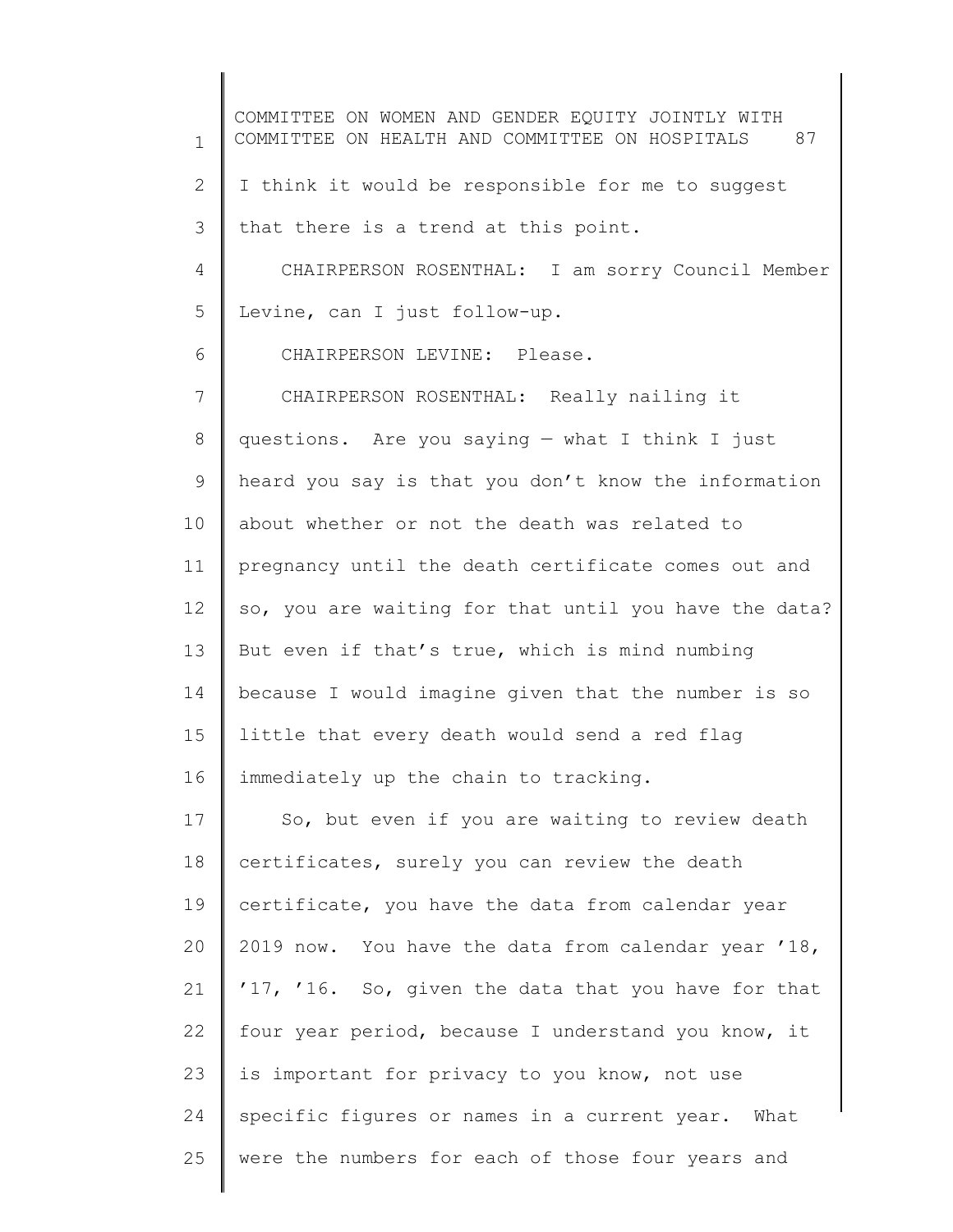1 2 3 4 5 6 7 8 9 10 11 12 13 14 15 16 17 18 19 20 21 22 23 24 25 COMMITTEE ON WOMEN AND GENDER EQUITY JOINTLY WITH COMMITTEE ON HEALTH AND COMMITTEE ON HOSPITALS 88 then let other people think about patterns or whatever. But what was the number of people who died in 2017, 2018 and 2019? DR. WENDY WILCOX: May I just — would it be okay if I just added something. I think it might have been helpful to have an overview of pregnancy associated versus pregnancy related deaths. CHAIRPERSON ROSENTHAL: Look, I am down with you on all of this nuance and specifics, so you can report it the way that it is accurate. I am not going into the details and I know you have the medical specifics on this. I just, and I understand every nuance. So, if you want to have those two different categories, you know, what ever the right way is to show it but surely you have the numbers now for each of the last four years, no? ESTELLE RABONI: We do have data which we are looking at and currently doing data analysis on. CHAIRPERSON ROSENTHAL: Right, no I am not asking for the analysis. I am not asking for the review; I am asking for the raw numbers. ESTELLE RABONI: I don't have that information with me at this time. CHAIRPERSON ROSENTHAL: Okay, gosh.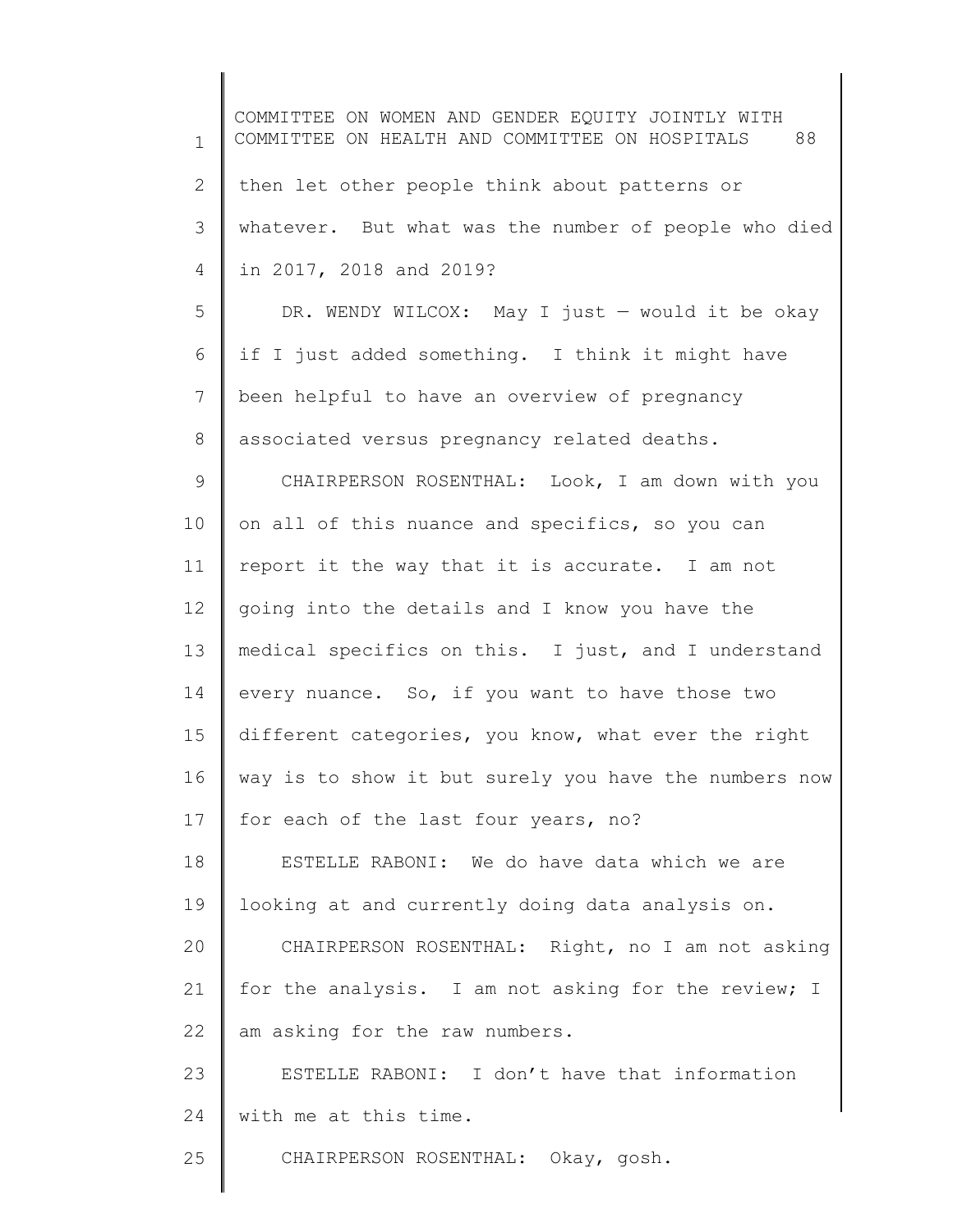1 2 3 4 5 6 7 8 9 10 11 12 13 14 15 16 17 18 19 20 21 22 23 24 25 COMMITTEE ON WOMEN AND GENDER EQUITY JOINTLY WITH COMMITTEE ON HEALTH AND COMMITTEE ON HOSPITALS 89 ESTELLE RABONI: Dr. Wilcox, would you like to weigh in on that? DR. WENDY WILCOX: I just think that it is a little difficult because there are some deaths that are incidental to a pregnancy that really have nothing to do — CHAIRPERSON ROSENTHAL: Of course and the CDC says 3 out of 5 are related to preventable issues. Obviously that means 2 are not preventable but I just am interested in the raw numbers. ESTELLE RABONI: We can give you that information Chair Rosenthal. CHAIRPERSON ROSENTHAL: I mean, that would be great. Maybe by the end of  $-$  if staff are watching now, if they could send that over to you and put a big old foot note on it with the nuance. That's important to put on but I would imagine you could have that information from your staff before this panel closes. Chair Levine, I am so sorry to have interrupted you. CHAIRPERSON LEVINE: Not at all Chair, those are excellent follow-ups. I want to ask similarly about data on underlying conditions, which we know contribute to mortality and morbidity in birth, in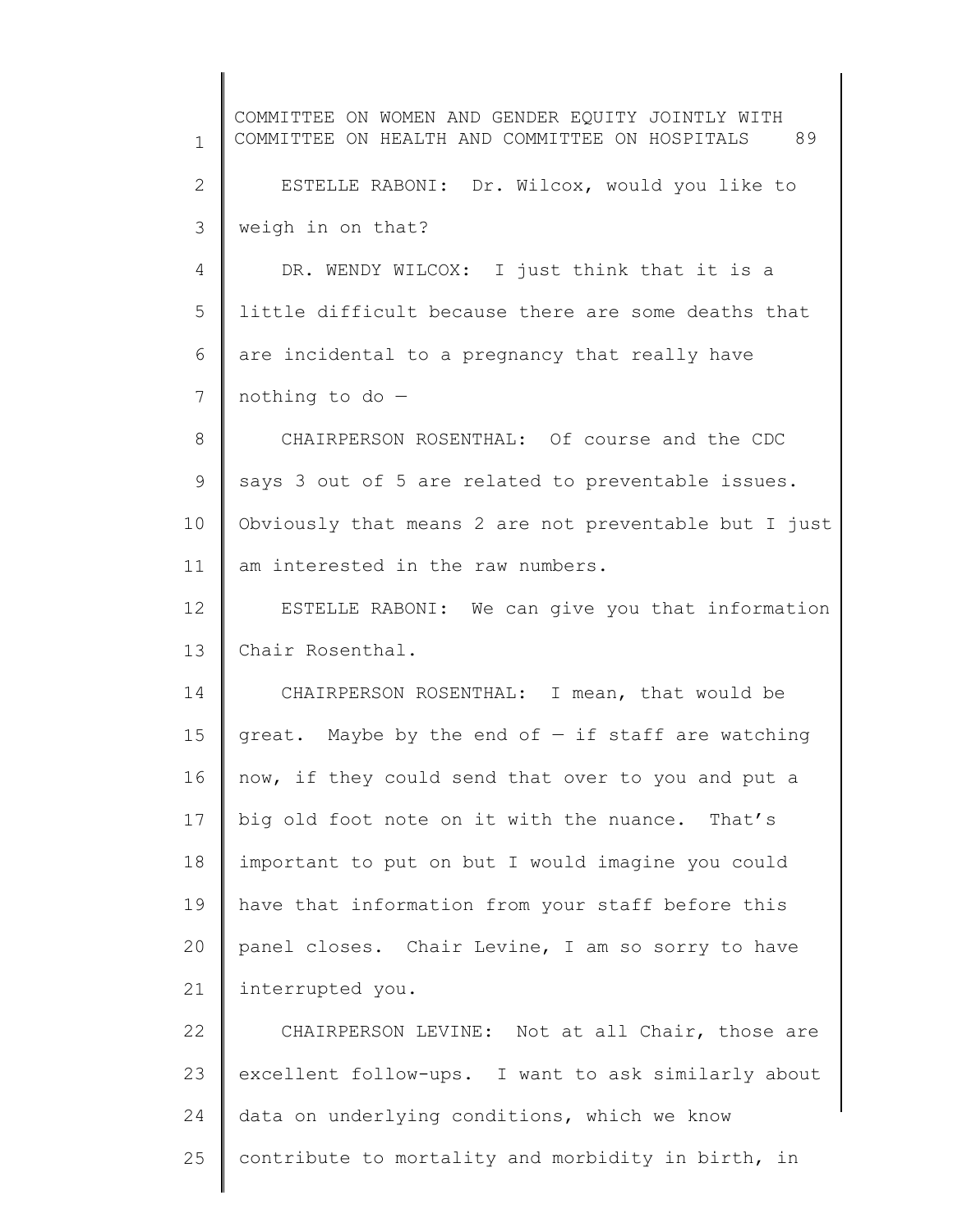1 2 3 4 5 6 7 8 9 10 11 12 13 14 15 16 17 18 19 20 COMMITTEE ON WOMEN AND GENDER EQUITY JOINTLY WITH COMMITTEE ON HEALTH AND COMMITTEE ON HOSPITALS 90 childbirth. Here again, there are enormous racial disparities driven by a variety of environmental factors from lack of equal access to healthy food to broader stress arising from racism in society. Do you have data on the prevalence of such conditions and people giving birth in New York City. For example, rates of diabetes that we could compare across various racial and ethnic groups? ESTELLE RABONI: Thank you Chair Levine for your question. It is safe to say that what we are concentrating a lot of our work in, in the Health Department are the same neighborhoods that have multiple health indicators that are fairly negative. Whether it is diabetes or hypertension or maternal health outcomes during pregnancy. These are neighborhoods that been historically tested that have been impacted by racism. We are doing everything possible to mitigate the effects of that racism and disinvestment.

21 22 23 24 25 COMMITTEE COUNSEL: Estelle Raboni, I am so sorry to interrupt. We are getting a bad audio feed from you. It is almost skewed, so we are going to try to mute you and unmute you again. It wasn't happening earlier but it started now.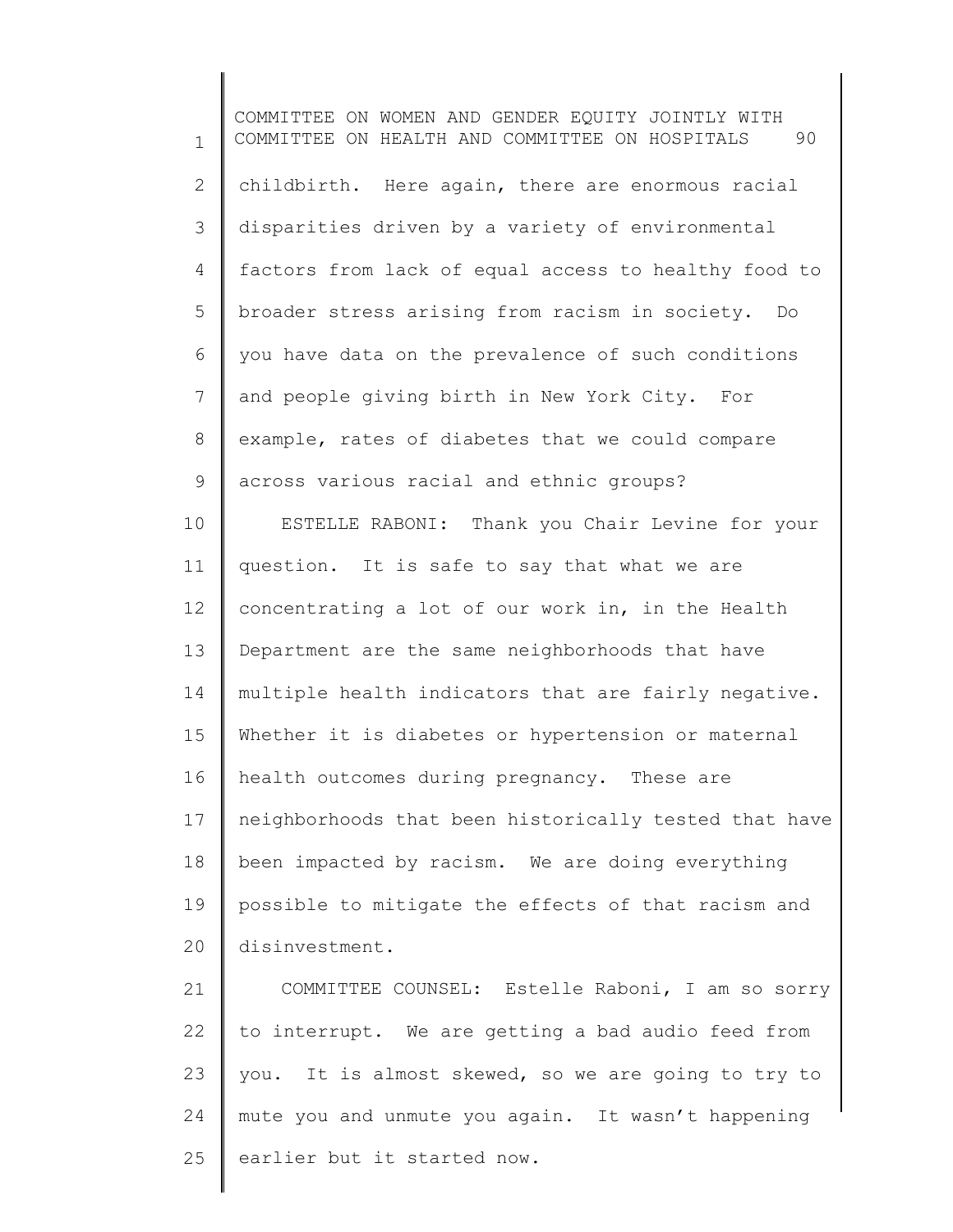1 2 3 4 5 6 7 8 9 10 11 12 13 14 15 16 17 18 19 20 21 22 23 24 COMMITTEE ON WOMEN AND GENDER EQUITY JOINTLY WITH COMMITTEE ON HEALTH AND COMMITTEE ON HOSPITALS 91 ESTELLE RABONI: Can you hear me? COMMITTEE COUNSEL: We can. There is some feedback, it sounds like you are under water with the microphone. ESTELLE RABONI: Should I log out and log back in? CHAIRPERSON LEVINE: Yes and while you are perhaps — while you are dealing with that technical issue Commissioner perhaps I could just follow-up with Dr. Wilcox. The Commissioner very accurately stated the broad conditions which are leading to these inequalities but my question is whether we are collecting data. If we knew for example that certain groups of people coming in to give birth had higher rates of diabetes, that would indicate a real problem related to medical risk at birth and we could track that over time. It would be one indicator of progress that perhaps we could have real time because it doesn't have the complexity that tracking birth certificates does. Are we collecting data on underlying conditions in people giving birth in New York City and what is it telling us over time?

25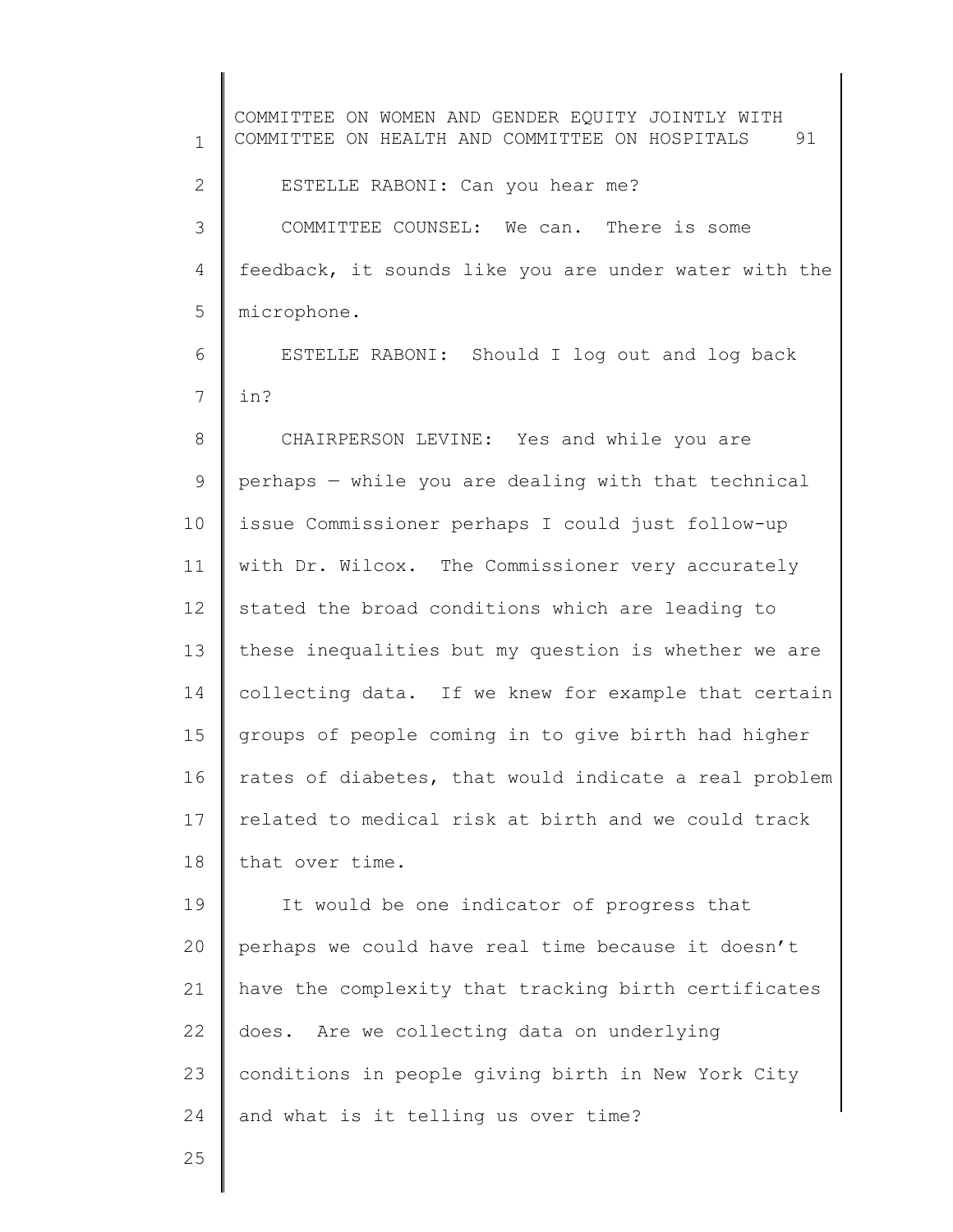1 2 3 4 5 6 7 8 9 10 11 12 13 14 15 16 17 18 19 20 21 22 23 24 25 COMMITTEE ON WOMEN AND GENDER EQUITY JOINTLY WITH COMMITTEE ON HEALTH AND COMMITTEE ON HOSPITALS 92 DR. WENDY WILCOX: I do think Ms. Raboni would be better to answer that. However, I will let you know from being a member of the Committee what I have seen and also, from being one of the authors of the maternal mortality report from 2006 to 2010. One of the authors of the New York City Department of Health Report and what that showed was over 50 percent of the women who died had one and or more, it was greater than 50 percent. One and or more preexisting conditions, inclusive of hypertension, diabetes, asthma, obesity, etc. I think it was upwards of twothirds. And so, we do know that these chronic conditions do predispose to poor outcomes at deliver. Certainly, these are all examined in a process of the review and these also appear in the reports. So, in the last report and in the upcoming report as Ms. Raboni stated that data should be in there. CHAIRPERSON LEVINE: Right, I understand but can you tell us for example, so far in 2020 whether there have been disparate rates of such underlying conditions in all women giving birth across various racial and ethnic and demographic groups? DR. WENDY WILCOX: I am not able to give that data.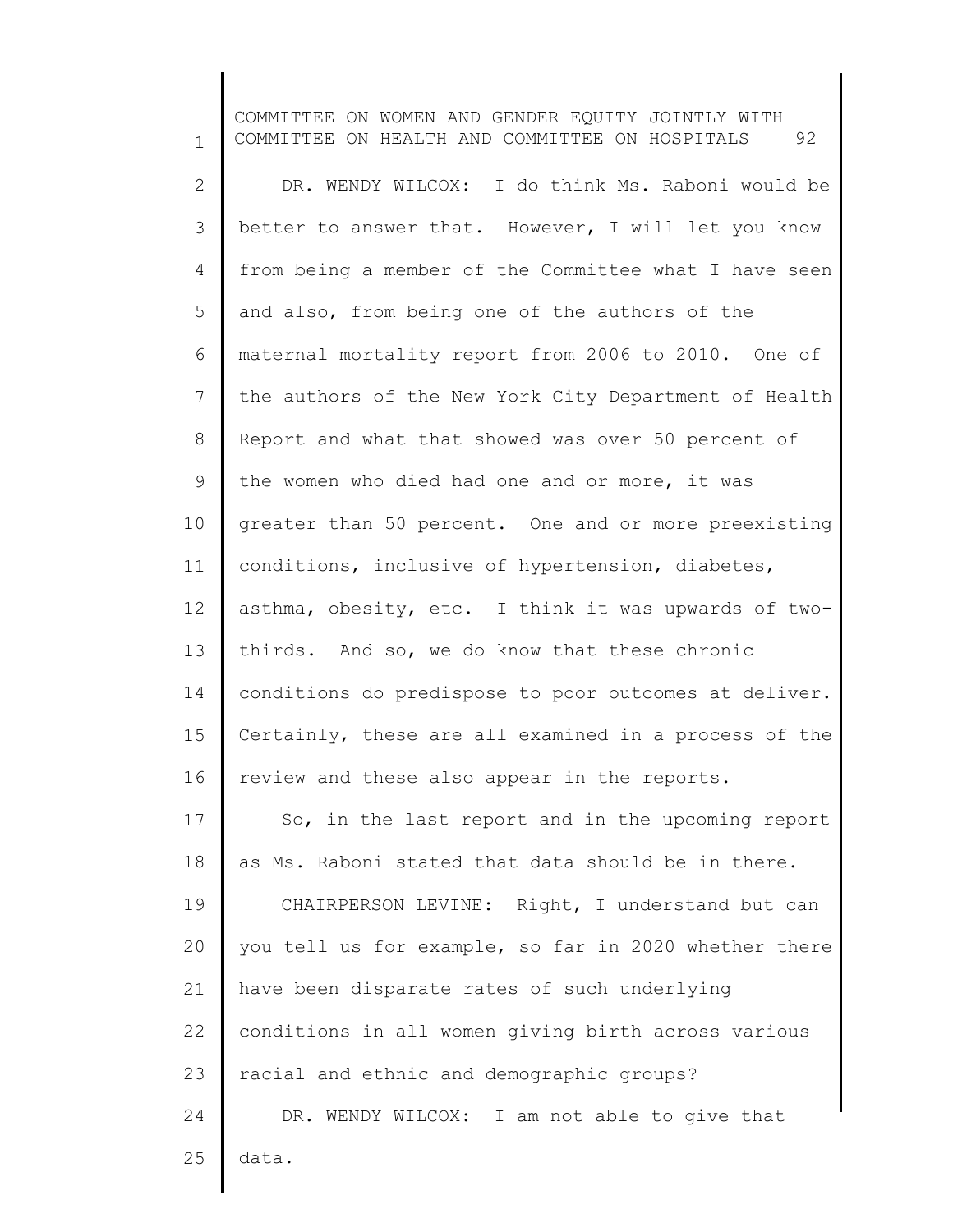1 2 3 4 5 6 7 8 9 10 11 12 13 14 15 16 17 18 19 20 21 22 23 24 COMMITTEE ON WOMEN AND GENDER EQUITY JOINTLY WITH COMMITTEE ON HEALTH AND COMMITTEE ON HOSPITALS 93 CHAIRPERSON LEVINE: Right, that would be the kind of close to real time data that we could look at that I think would be a marker of our progress and if we did see that we were closing the disparity in those underlying factors, even independent of the tragic incidents of mortality. That would show that we are making progress at least on one front and I do want to move on but just lastly along those lines, do we have data and methods that we know help solve this problem? For example, can we track our progress in increasing the number of mothers, birthing people who have Doula or other birthing assistance and again, track whether that the gap is closing amongst different groups? DR. WENDY WILCOX: Again, I would have to refer that to my colleague Ms. Raboni to talk about citywide data. However, to tie back your question as to why we thought the Maternal Medical Home was so crucial is because and that model was based off of the medical home that was created in internal medicine for chronic diseased patients such as HIV care or diabetic care.

25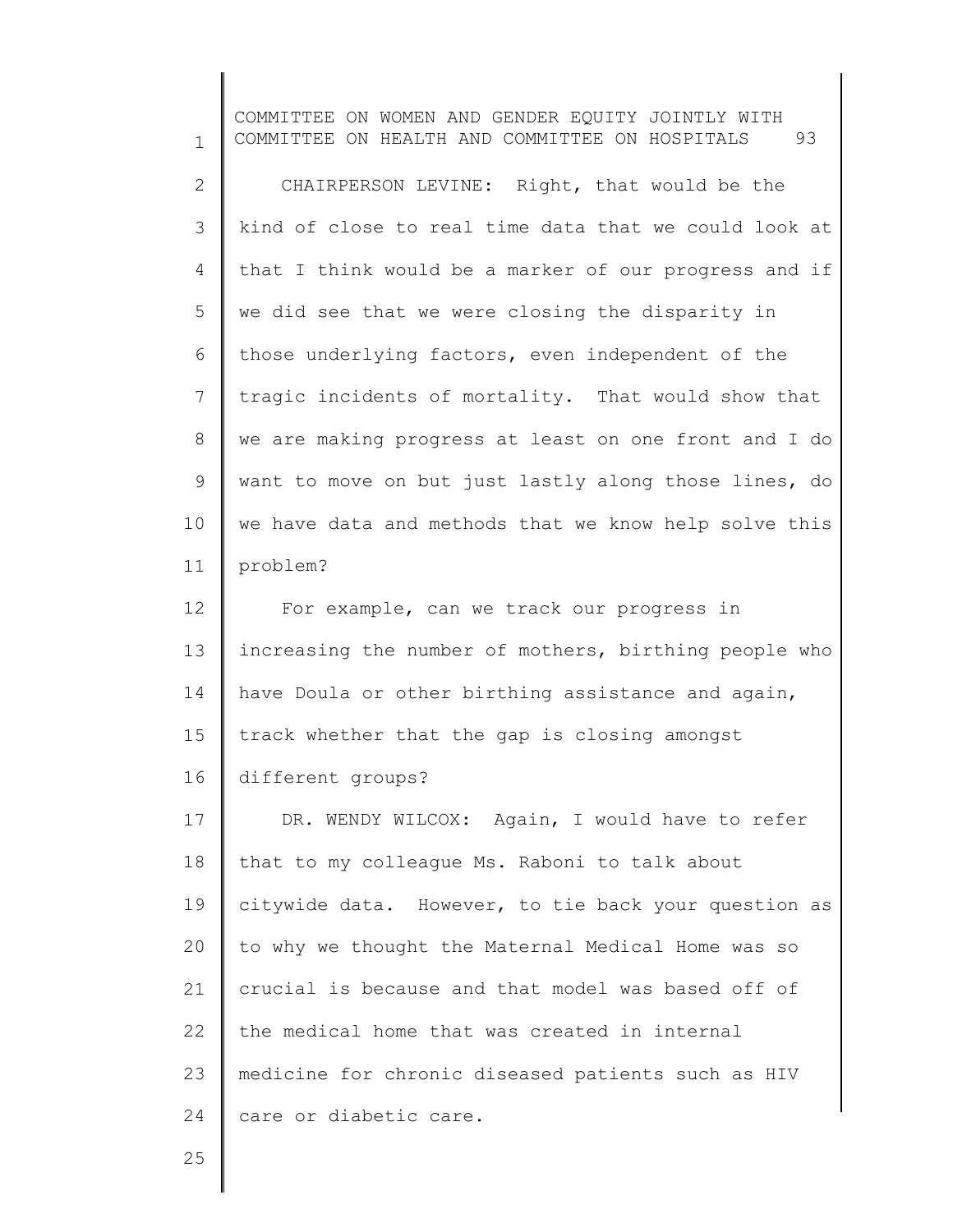1 2 3 4 5 6 7 8 9 COMMITTEE ON WOMEN AND GENDER EQUITY JOINTLY WITH COMMITTEE ON HEALTH AND COMMITTEE ON HOSPITALS 94 So, the Maternal Medical Home really was fashioned over that model, which said that if we have patients who we realize may be a little bit more complex to care for, let's put an extra layer of support in there both for the patients sake, to make sure that that patient has someone to reach out to and to talk to and to make sure that she gets tied into Doula care.

10 11 12 13 14 15 16 But also, to all the other services she may need, such as enhanced nutrition, whether it is through SNAP or WIC. You know, housing, legal services, nutrition counseling, other forms of support. And so, that model of the Medical Home can be applied and is being applied currently to our prenatal patients specifically for that reason.

17 18 19 20 21 22 23 24 CHAIRPERSON LEVINE: Okay, I am going to wrap up because we have so many colleagues and advocates asking for questions but you know, the adage is that if you don't measure it, you can't fix it and I think we need to get transparent as close to real time data on not just mortality and morbidity rates but underlying conditions and the methods that we know can help solve this.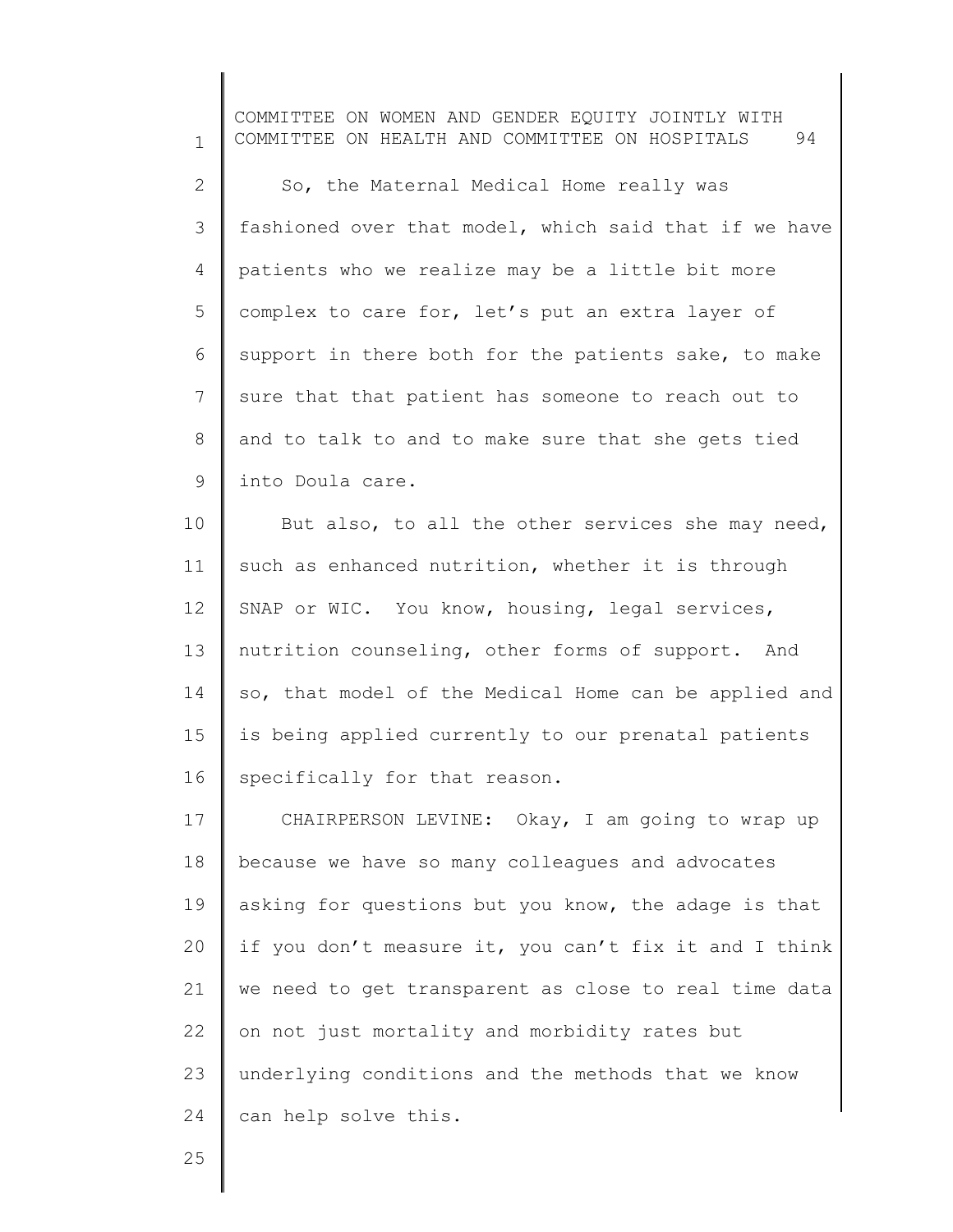1 2 3 4 5 6 7 8 9 10 11 12 13 14 15 16 17 18 19 20 21 22 23 24 25 COMMITTEE ON WOMEN AND GENDER EQUITY JOINTLY WITH COMMITTEE ON HEALTH AND COMMITTEE ON HOSPITALS 95 We need that as a city and we will certainly continue to advocate for that. Thank you and I will pass it back to you Chair Rosenthal. CHAIRPERSON ROSENTHAL: Thank you so much Chair Levine. I will now ask the Moderator to call on my colleagues with questions for the Administration. COMMITTEE COUNSEL: Thank you so much Chair Rosenthal. The next Council Member with questions will be Council Member Barron. SERGEANT AT ARMS: Starting time. COUNCIL MEMBER BARRON: Good morning. How are you? ESTELLE RABONI: Good, how are you? COUNCIL MEMBER BARRON: I am well, thank you. Just a few questions. We talked about most recently in the questioning here about the lag, the delay from the time that we have when we get the data. Why is that — most recently Council Member Levine asked, why can't we get it sooner? ESTELLE RABONI: Well, as I have mentioned before, there is a standard protocol that we are following from the CDC that suggests that there is a two year delay in order to track this data and to report on it responsibly. It takes time. As I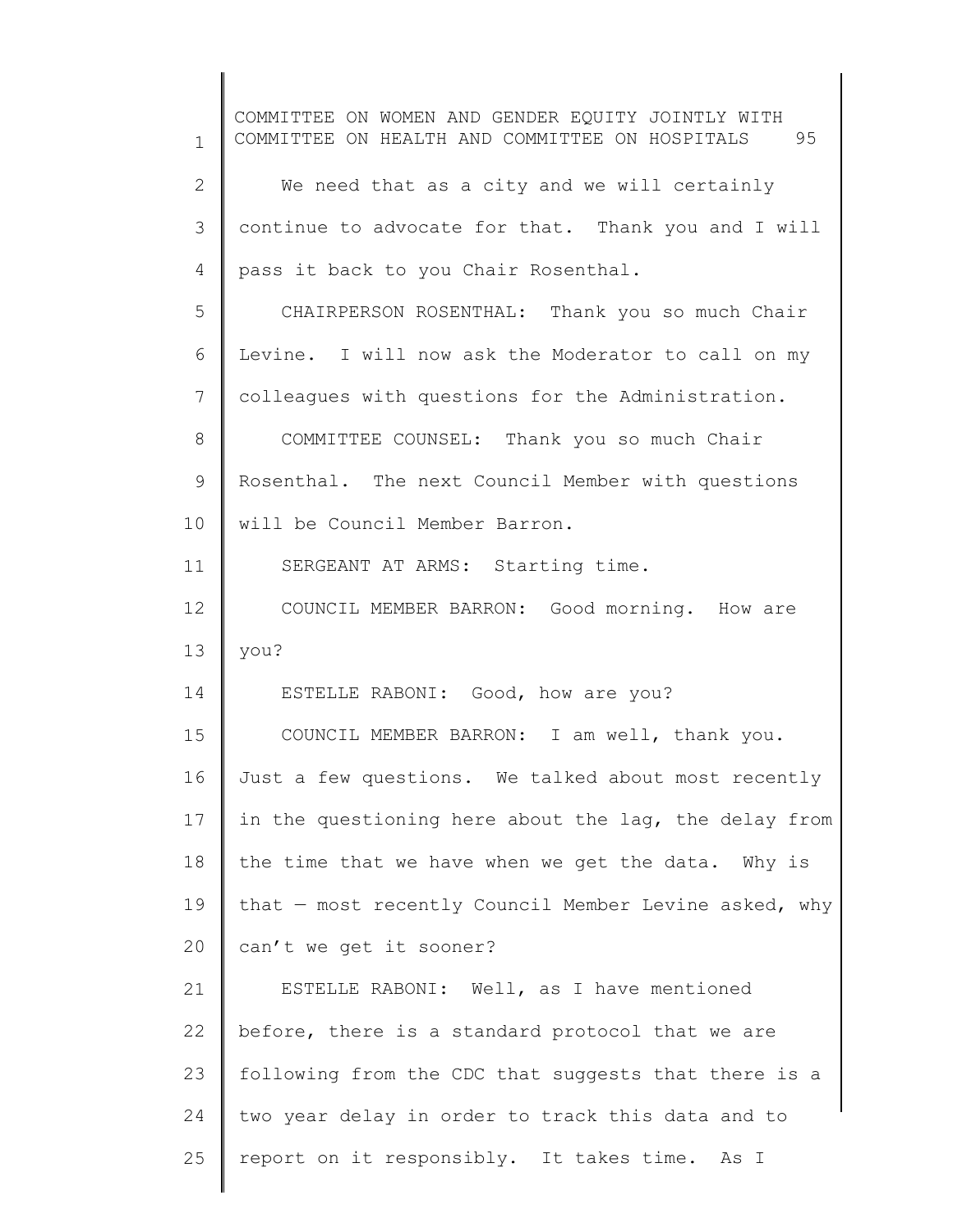1 2 3 4 5 6 7 8 9 10 11 12 13 14 15 16 17 18 19 20 21 22 23 24 25 COMMITTEE ON WOMEN AND GENDER EQUITY JOINTLY WITH COMMITTEE ON HEALTH AND COMMITTEE ON HOSPITALS 96 mentioned before, as tragic as maternal deaths are and they are tragic, they are rare and so, it is a relatively small sample size to be assessing. Of course, you know, so we are trying to follow a particular protocol in order to assess accurately. COUNCIL MEMBER BARRON: Thank you. I have lots of questions but I am going to be quick. I think I heard testimony that there were 3 out of 11 hospitals that have no midwifery services. Is that what you said? Is that what was reported on the record? DR. WENDY WILCOX: [LOST AUDIO 2:03:33] Health + Hospitals facilities that do not have midwives. COUNCIL MEMBER BARRON: And can you tell us what area of these 3 hospitals are located in? DR. WENDY WILCOX: I do not have those 3 hospitals listed right now. CHAIRPERSON ROSENTHAL: I am sorry, this doesn't need to eat into Council Member Barron's time. Then can you read the names of the hospitals that do have the midwifery service and we will figure it out from there. DR. WENDY WILCOX: I am so sorry; I regret to say I do not have the specific hospitals that do or do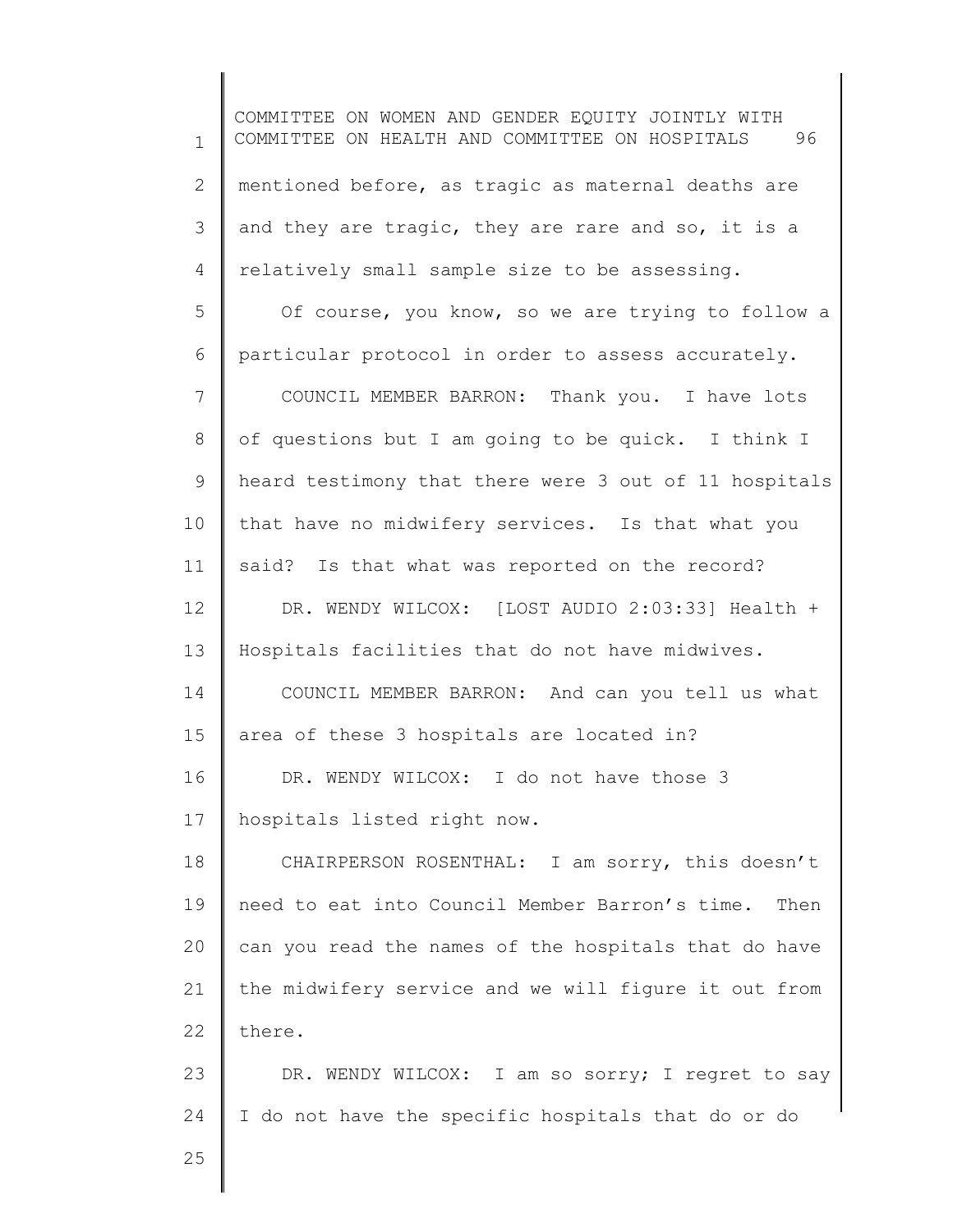1 2 3 4 5 6 7 8 9 10 11 12 13 14 15 16 17 18 19 COMMITTEE ON WOMEN AND GENDER EQUITY JOINTLY WITH COMMITTEE ON HEALTH AND COMMITTEE ON HOSPITALS 97 not. Perhaps we could provide that to you after. I don't have it in my information. CHAIRPERSON ROSENTHAL: Okay, if you could please add Sergeant a minute to Council Member Barron's time. COUNCIL MEMBER BARRON: Thank you Madam Chair and I did want to follow protocols and thank the Chairs for having this very important hearing, Levine, Rosenthal and Rivera. I am suspect and it's not paranoia but I am suspect as to what the 3 hospitals are, why they don't have it because I don't believe that it just evolved. I think that there were factors at play in determining whether or not a particular hospital would have these kinds of services. It has been said that the problems are systemic and not necessarily individual and I think that as we try to address these issues, we have got to make it systemic.

20 21 22 23 24 25 When HIV became a real crisis, when the opioid crisis became touching other communities other than Black communities, the City put millions and millions of dollars into solving that problem. I understand that every life is valuable. Every life is important and I accept that and I have heard it said, well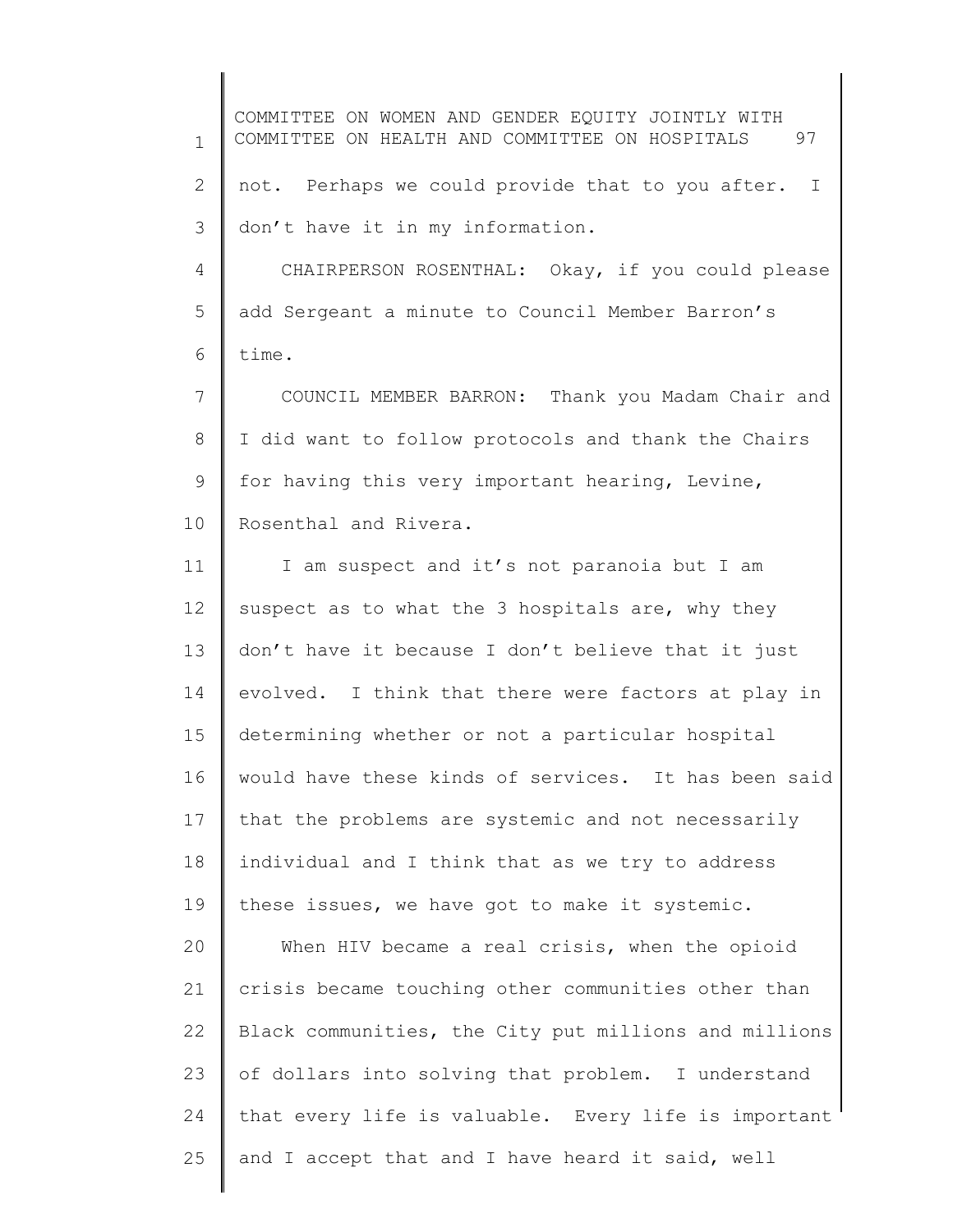1 2 3 4 5 6 7 8 9 10 11 12 COMMITTEE ON WOMEN AND GENDER EQUITY JOINTLY WITH COMMITTEE ON HEALTH AND COMMITTEE ON HOSPITALS 98 there were only a few. There aren't a large number but the percentages by which Black and Latino women are disparately impacted in a negative way still needs to have the money put into address solving this issue. I think that the social determinant factors in these issues talk to the systemic racism that is prevalent and persistent to this day and I think that we have got to make sure that this City puts money in and not puts a cap on what we do based on what the feds and what the state does but based on what we see the areas are that need attention.

13 14 15 16 17 18 19 20 21 22 23 We are talking about a massive campaign to have people understand well, yes, historically we know we were given the guts of the hog for our sustenance but now we have got to help people understand that we can evolve and do better. We also understand that we have this so-called deserts that don't have the nutrition. We have got to make sure that we provide those kinds of forces and put the money in it. I think it's about money. I think it is also about social consciousness and this is the time for us to make sure that we do that.

24 25 We talk about preexisting conditions. Those conditions are reflection of this society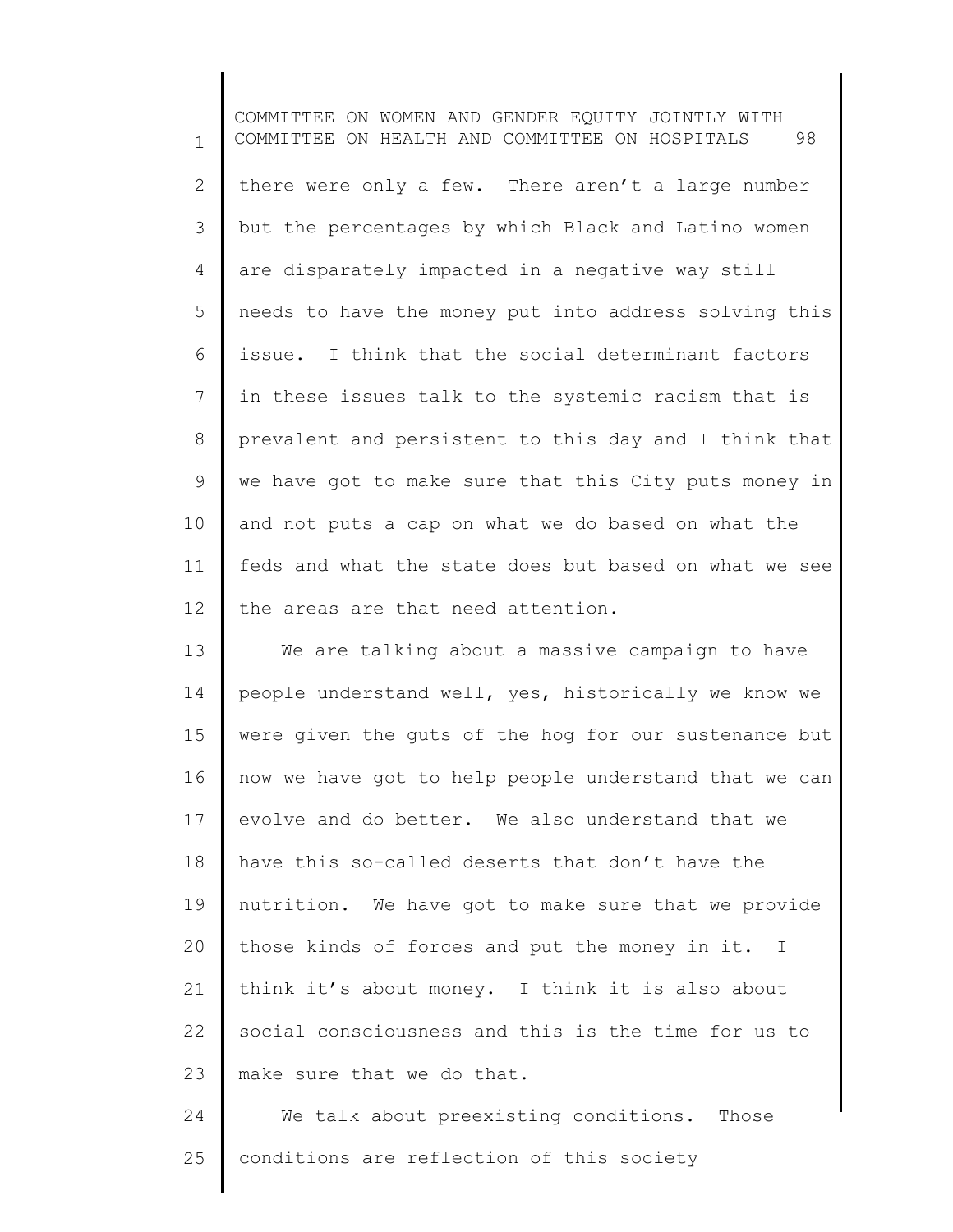1 2 3 4 5 6 7 8 9 10 11 12 13 14 15 16 17 18 19 20 21 22 23 24 25 COMMITTEE ON WOMEN AND GENDER EQUITY JOINTLY WITH COMMITTEE ON HEALTH AND COMMITTEE ON HOSPITALS 99 underplaying, undermining, undervaluing Black and Brown lives. Until we make investments large scale about social programs, about health, about education and about providing jobs to people, we are not going to get the results that we are looking at. Someone else earlier in the testimony said that the health outcomes for Black women with higher degrees was worse than it was for White women with a basic high school degree. That's a reflection of racism. So, it doesn't matter that you continue to go on and get higher degrees and advance education. It is determined by your skin color and until we face that and say listen, we are going to bombard the media. We are going to bombard public announcements, public service announcements and help elevate people's understanding of what they themselves — SERGEANT AT ARMS: Time expired. COUNCIL MEMBER BARRON: Thank you. Until we can understand that that is what we have to do to really make sure of this and until we understand that this is so important that we must have real time data. We can't get data 4 or 5 years later and say, oh, well you know, 5 years ago this was happening and we should have done such and such and we didn't do that.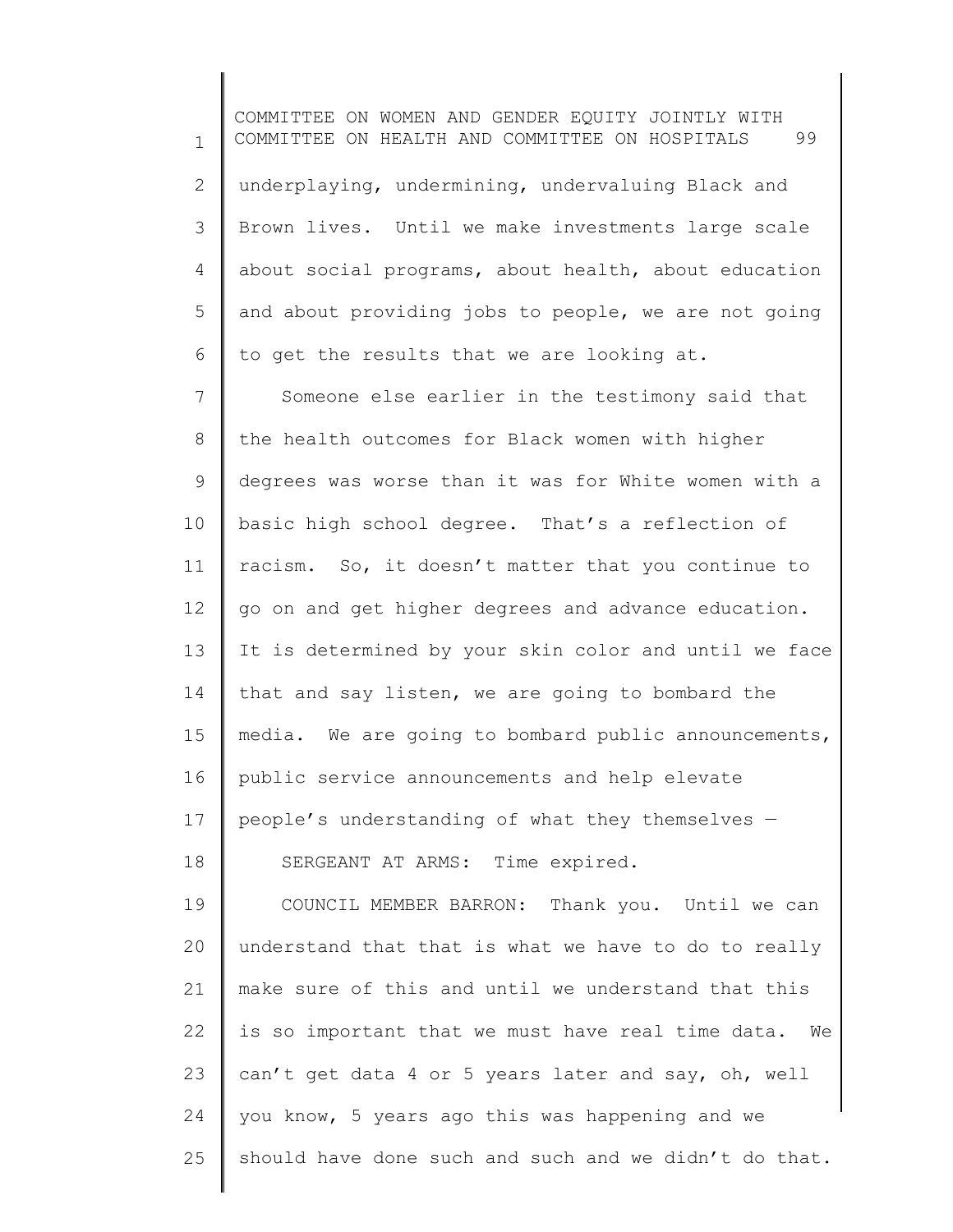1 2 3 4 5 6 7 8 9 10 11 12 13 14 15 16 17 18 19 20 21 22 23 24 25 COMMITTEE ON WOMEN AND GENDER EQUITY JOINTLY WITH COMMITTEE ON HEALTH AND COMMITTEE ON HOSPITALS 100 So, we have got to make that commitment. We have got to put money into this. We have got to make sure that all of these issues get the financial underpinning to make them successful and get the results that we need to let Black and Brown women know that this society, because they already know it in most degrees but that this society has got to address that and reflect that. Thank you so much, I appreciate it. COMMITTEE COUNSEL: Thank you so much Council Member Barron. Council Member Cohen has his hand raised. SERGEANT AT ARMS: Starting time. COUNCIL MEMBER COHEN: Now, I am unmuted. Thank you Chair's. Thank you for the testimony. This has been really a fascinating hearing and highlighting you know, a just serious and tragic problem. This may have been discussed and maybe I missed it but Doula and midwife services, are they Medicaid eligible? Anyone? ESTELLE RABONI: Sorry, I am looking at my notes. I would like to defer to Dr. Wilcox, yes. DR. WENDY WILCOX: Midwives are Medicaid eligible; I believe. They are part of our clinical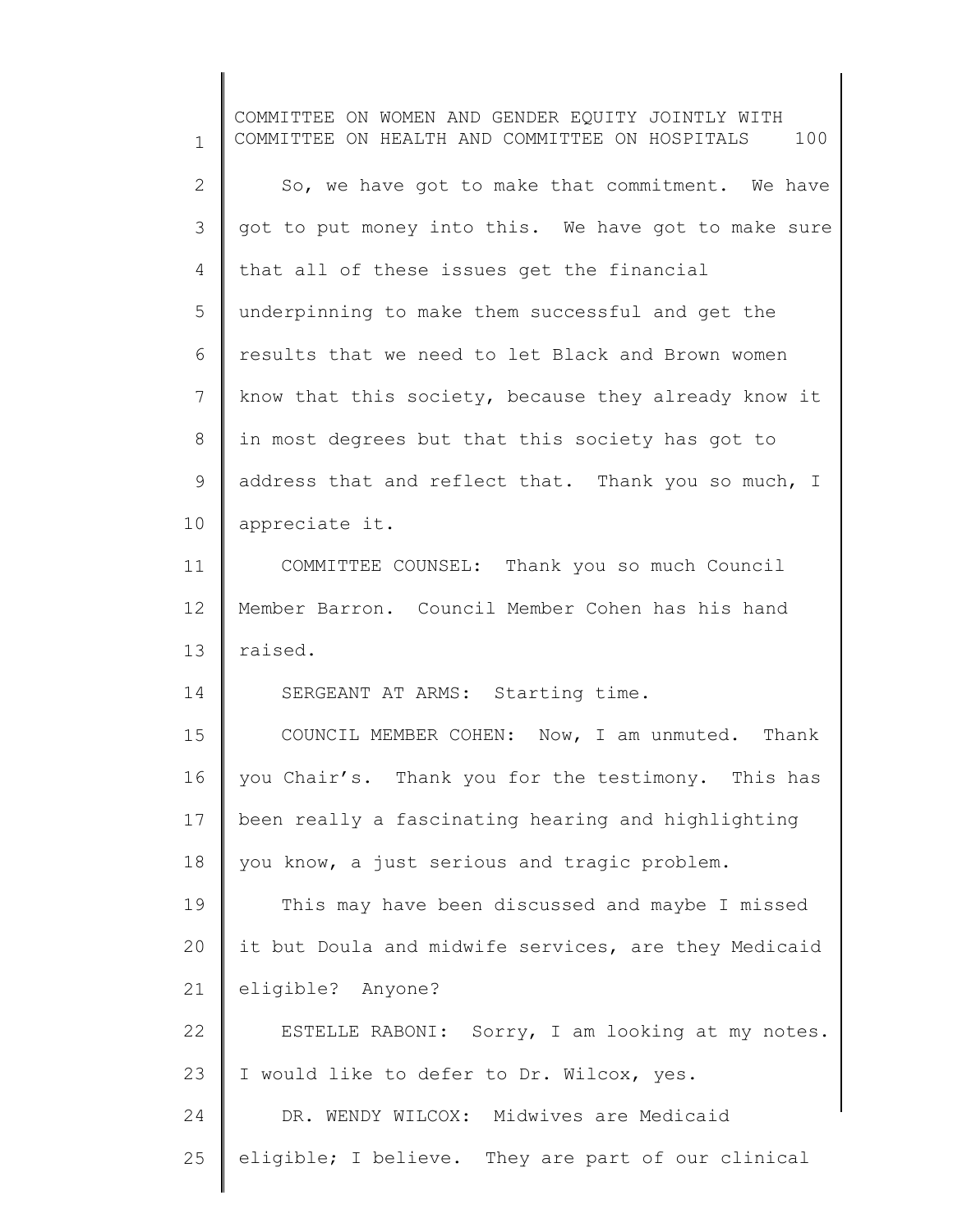1 2 3 4 5 6 7 8 9 10 11 12 13 14 15 16 17 18 19 20 21 22 23 24 25 COMMITTEE ON WOMEN AND GENDER EQUITY JOINTLY WITH COMMITTEE ON HEALTH AND COMMITTEE ON HOSPITALS 101 healthcare team. They are actually employees of many hospitals. There are private practices of midwives as well. I believe Doula services, there were two state trials going on to try to work out reimbursement for midwives. One in Buffalo and one here in Brooklyn and so, I am not sure that we can answer that but there was a program through New York State Medicaid that was trying to pay for Doula services. Those were two pilot programs is the wording I was looking for. COUNCIL MEMBER COHEN: But you don't know if Health + Hospitals bills for Doula services? DR. WENDY WILCOX: Oh, we do not. They are not employees of our hospital. We refer to CBO's and they handle the Doula employment. COUNCIL MEMBER COHEN: So, you don't know if they get paid by  $-$  those expenses are reimbursable by  $-$ DR. WENDY WILCOX: There were two pilot programs where New York State Medicaid was trying to work out how that could happen. I am not aware of the update on those programs. COUNCIL MEMBER COHEN: I know this is an old fashion notion but this problem seems maybe particularly well suited for in-home visits. Like,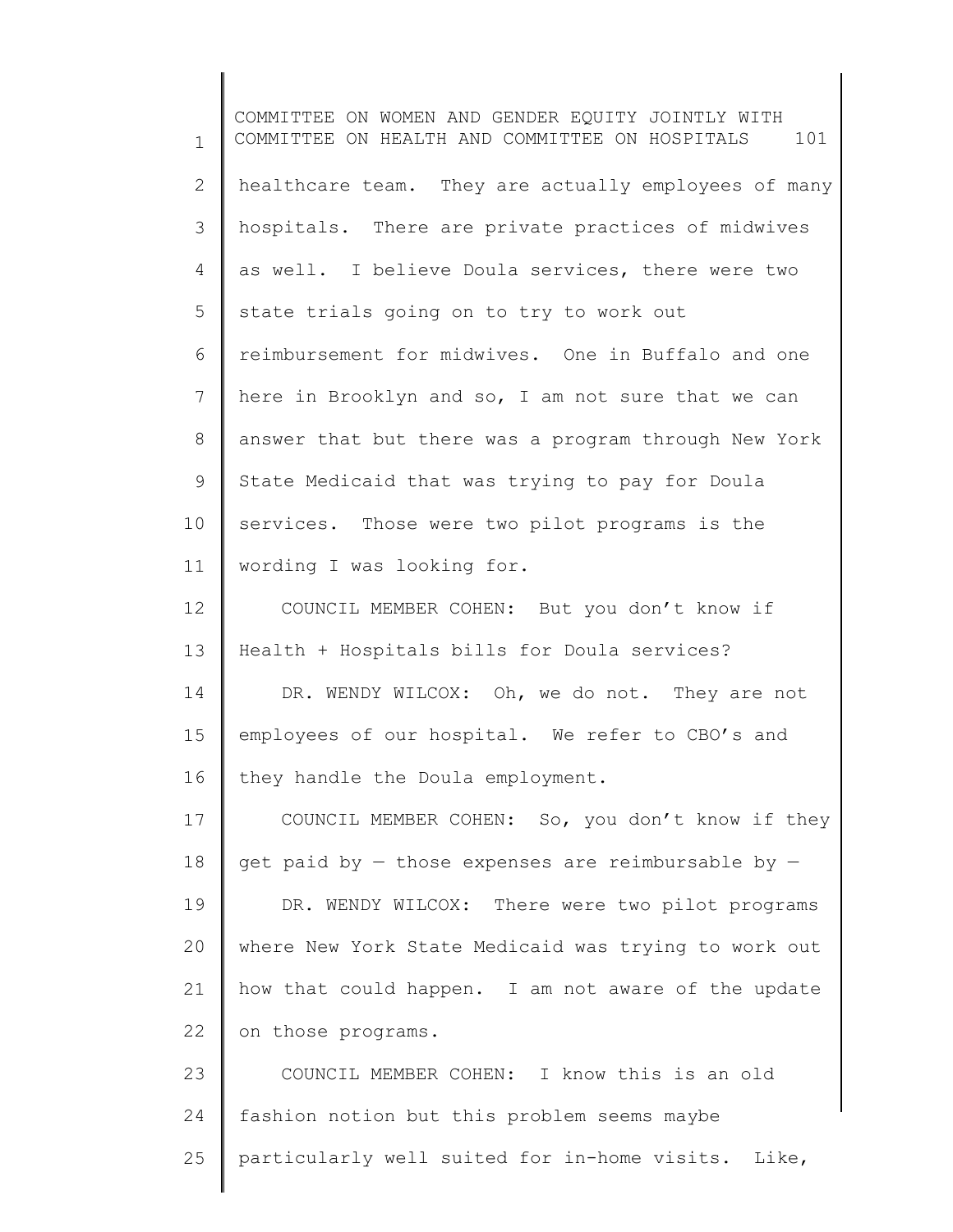1 2 3 4 5 6 7 8 9 10 11 12 13 14 15 16 17 18 19 20 21 22 23 24 25 COMMITTEE ON WOMEN AND GENDER EQUITY JOINTLY WITH COMMITTEE ON HEALTH AND COMMITTEE ON HOSPITALS 102 is there any problem and I see you nodding doctor, would you talk about what is available? DR. WENDY WILCOX: Thank you for asking that question. So, we have through our Community Care provided at home services for our — I am looking for the information right now. Community Care was able to provide at home prenatal support, Doula services and also care for neonates or newborns who were at high risk. I am looking for the actual numbers for that through Health + Hospitals. Oh, here it is. So, prenatal home visits since 2018, the grand total is 602, newborn visits 13,433 and postpartum visits 12,981 for a total of 27,016. COUNCIL MEMBER COHEN: The prenatal number is pretty low. DR. WENDY WILCOX: Yeah, we — I believe we send it to complement our existing structures. We also, I don't have the numbers here but we also enlisted some tele-visits but I am sure you realize that you know the gold standard is really — COUNCIL MEMBER COHEN: But COVID aside, it seems like you know, prenatal visits are an ideal way to identify people in need of early intervention who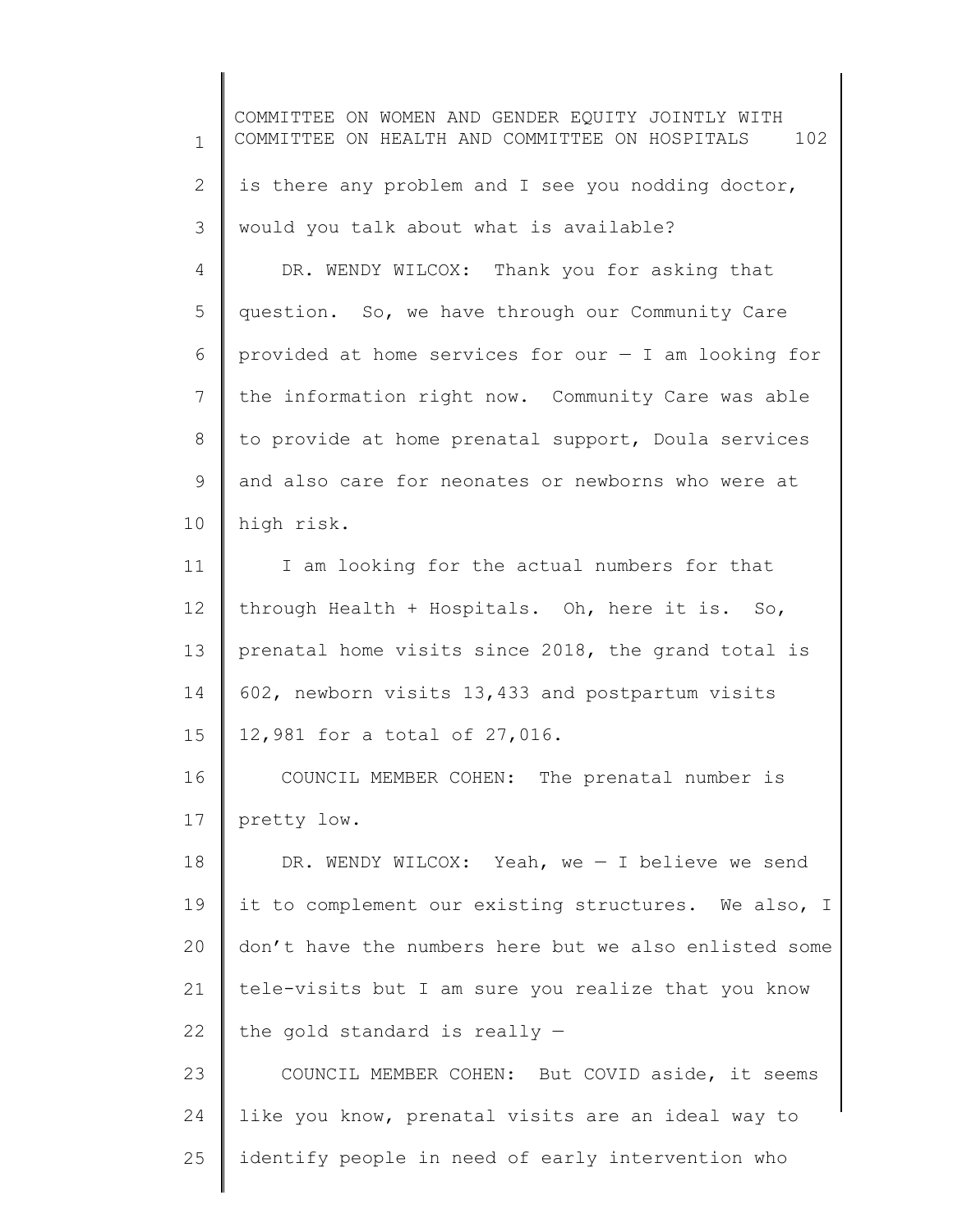1 2 3 4 5 6 7 8 9 10 11 12 13 14 15 16 17 18 19 20 21 22 23 24 25 COMMITTEE ON WOMEN AND GENDER EQUITY JOINTLY WITH COMMITTEE ON HEALTH AND COMMITTEE ON HOSPITALS 103 might need some handholding to get the services that they ultimately require. I mean, that seems like that's got be — that seems an easy way to expand and maybe make sure people who need care get it. ESTELLE RABONI: So, Council Member Cohen, we do have that nurse family partnership at the Department of Health which does work with thousands of families at 26 weeks of pregnancy to up to 2 years, the 2 year-old birthday of the infant. So, there is that program and has been continuing even despite the pandemic. COUNCIL MEMBER COHEN: Who makes the visits for the Health Department? ESTELLE RABONI: Excuse me? COUNCIL MEMBER COHEN: Who makes the visits for the Health Department? ESTELLE RABONI: Nurses, qualified nurses. So, we actually have nurses within the Health Department that conducts those visits. We also contract with other organizations like Public Health Solutions, Visiting Nurse Service and others to do that work as well. COUNCIL MEMBER COHEN: Do you know how many prenatal visits by nurses the Health Department made?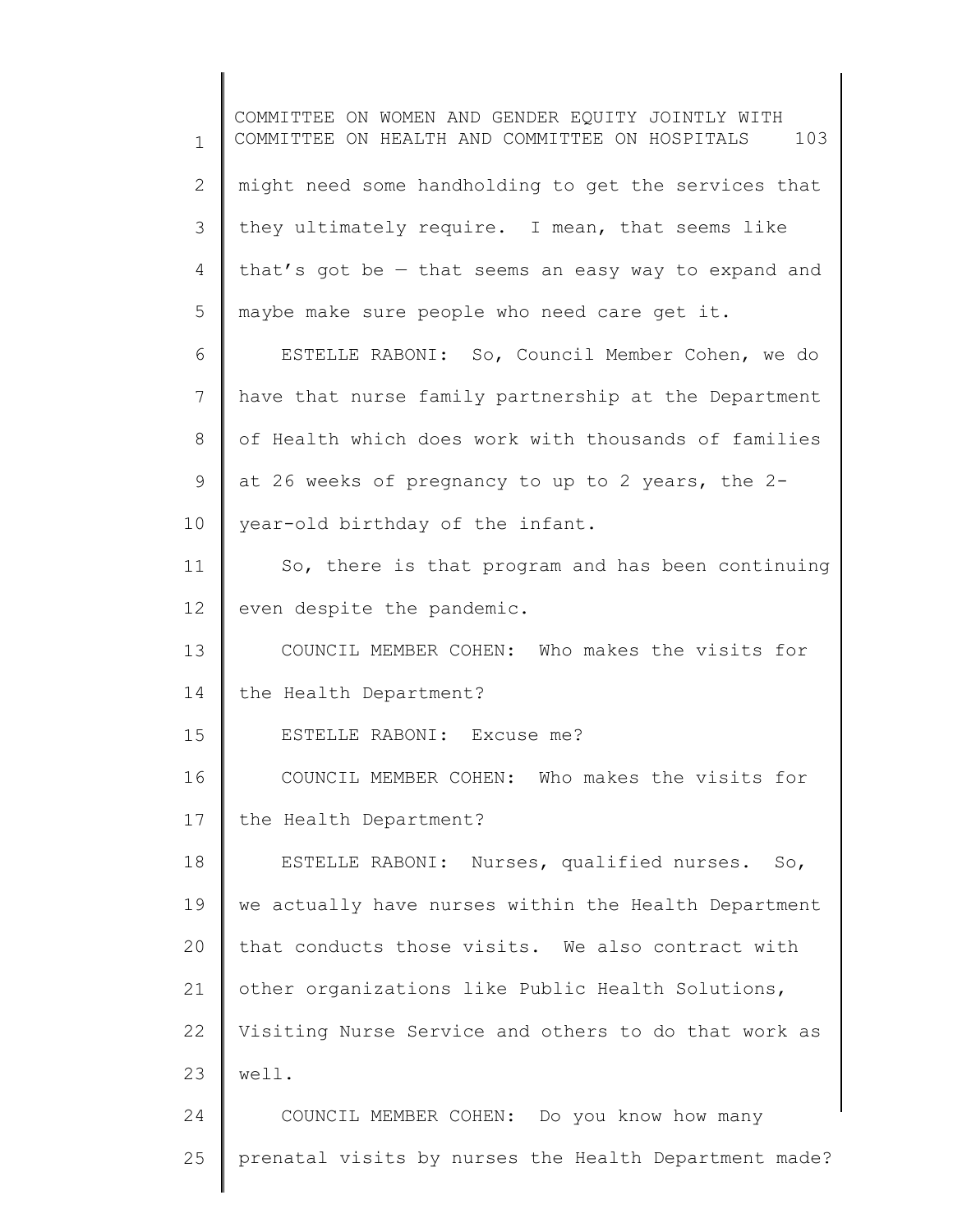1 2 3 4 5 6 7 8 9 10 11 12 13 14 15 16 17 18 19 20 21 22 23 24 25 COMMITTEE ON WOMEN AND GENDER EQUITY JOINTLY WITH COMMITTEE ON HEALTH AND COMMITTEE ON HOSPITALS 104 ESTELLE RABONI: I mean considering that we visit thousands of women and families, I would say it is in the thousands. I don't have that number. SERGEANT AT ARMS: Time expired. COUNCIL MEMBER COHEN: I think that would be helpful and maybe tracking you know, outcomes for people who have gotten those visits versus people who didn't get those visits might be very helpful to. ESTELLE RABONI: We have that information. It actually is a very positive outcome to have a nurse family partnership or a newborn home visiting type of visit, home visit in support of pregnant and parenting people. COUNCIL MEMBER COHEN: Thank you very much Chair's. Thank you for your testimony. COMMITTEE COUNSEL: This concludes Council Member questions. Are there any other Council Members that have questions with the Administration or would the Chair's like to ask additional questions? Chair's Rosenthal, Rivera and Levine? CHAIRPERSON ROSENTHAL: Thank you. I would like to jump in with a few more and first start by thanking Council Member Cohen for his interest and asking questions at this hearing.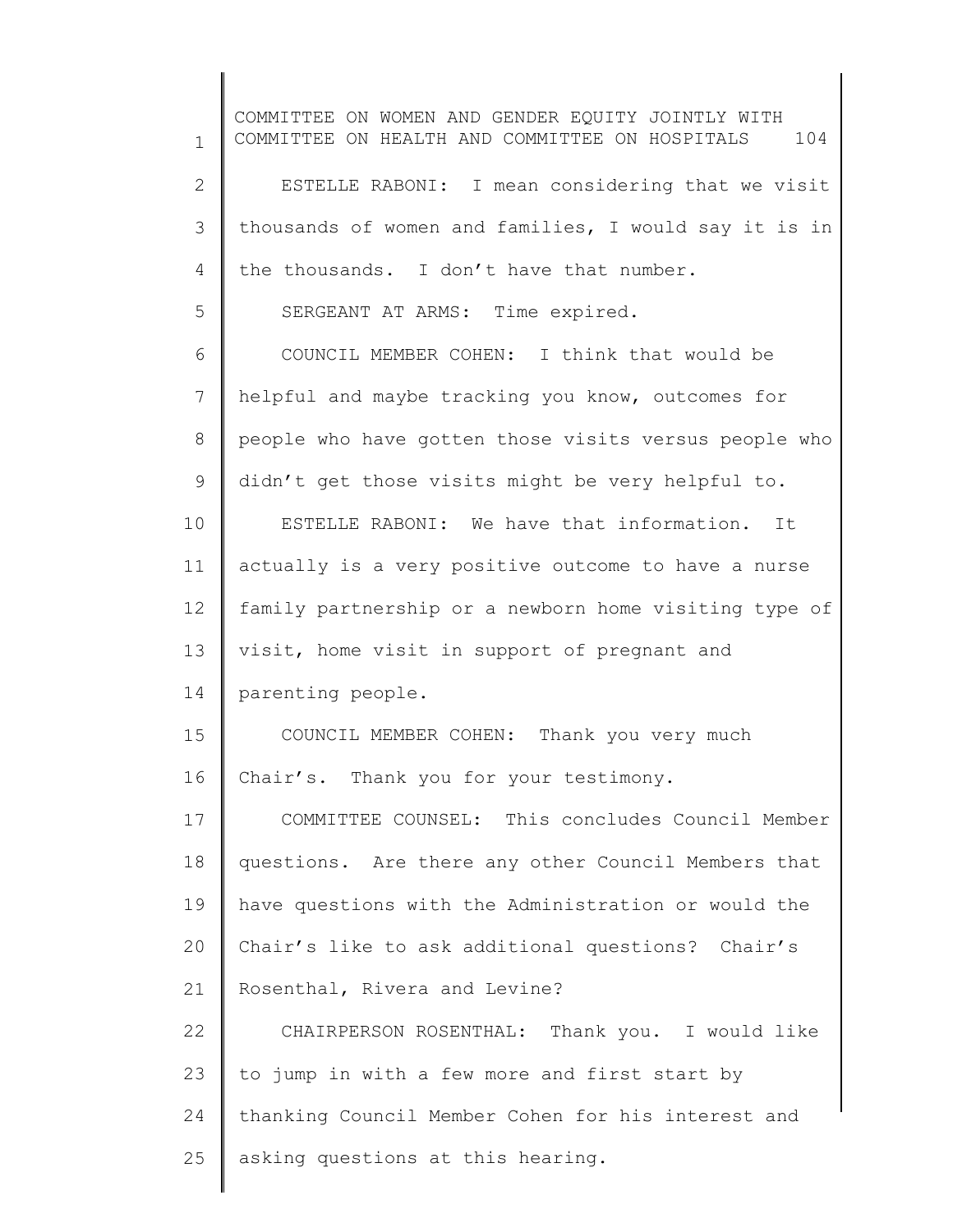1 2 3 4 5 6 7 8 9 10 11 12 13 14 15 16 17 18 19 20 21 22 23 24 COMMITTEE ON WOMEN AND GENDER EQUITY JOINTLY WITH COMMITTEE ON HEALTH AND COMMITTEE ON HOSPITALS 105 I want to reiterate that the point of this hearing is accountability. The Administration is in a position to address the disparity of mortality and morbidity between people of color and White women. And I understand that the numbers may be small. I understand that reimbursement is challenging but the impact of prevention. The impact of better communication is so clearly huge that it explains the reason why we're  $-$  you know, we have had a hearing on this topic in the City Council, at least one a year. I asked a couple of questions that I just want to see if you were able to get some information on. What are the hospitals that do not have midwifery services? DR. WENDY WILCOX: I am sorry Chairperson Rosenthal I do not have that information. CHAIRPERSON ROSENTHAL: Is it on the website to the hospitals? So, if I did some detective work and went to — where could I find this information online? DR. WENDY WILCOX: We should be able to get this to you soon. I just, I don't have it. CHAIRPERSON ROSENTHAL: Can the public access this information?

25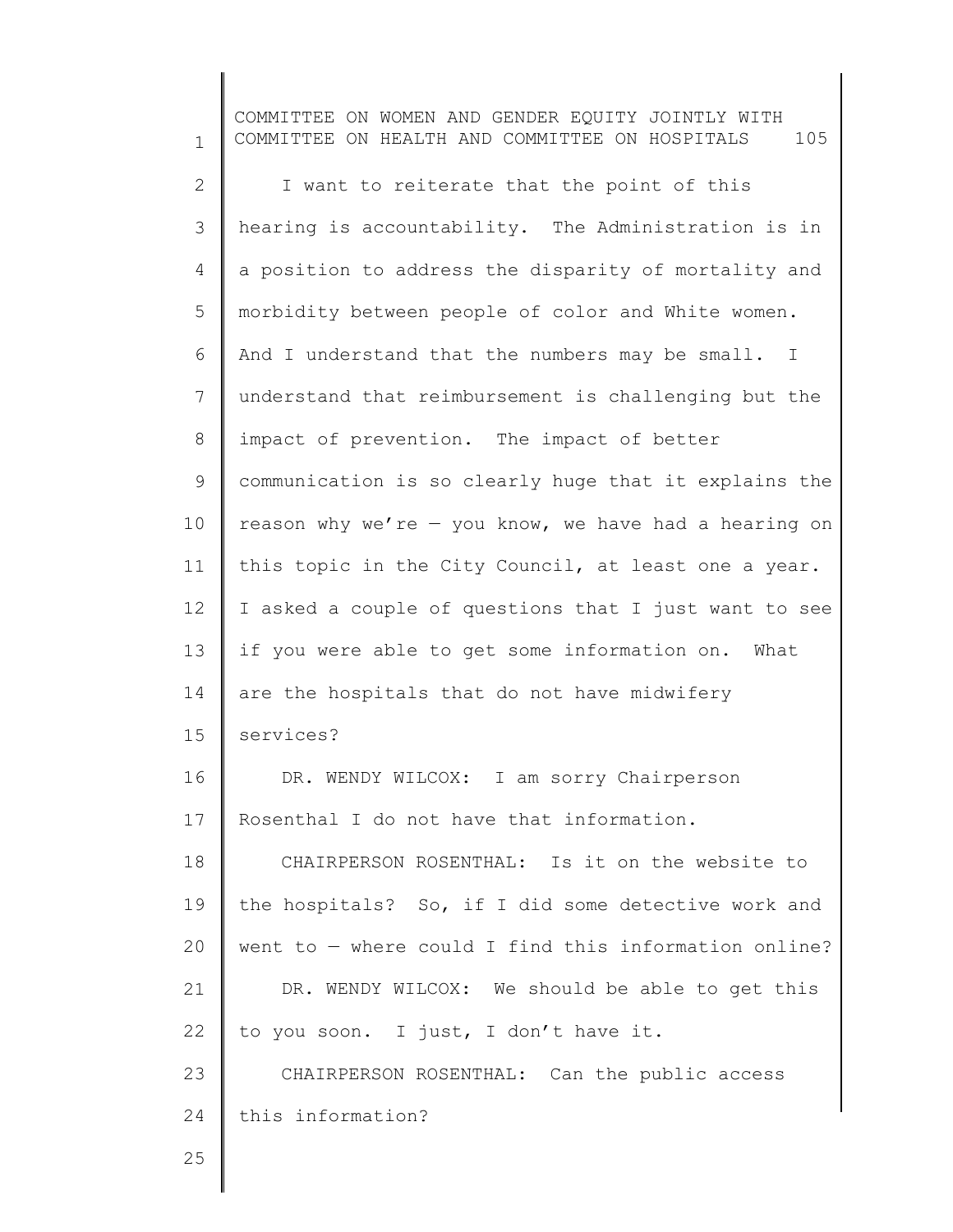1 2 3 4 5 6 7 8 9 10 11 12 13 14 15 16 17 18 19 20 21 22 23 24 25 COMMITTEE ON WOMEN AND GENDER EQUITY JOINTLY WITH COMMITTEE ON HEALTH AND COMMITTEE ON HOSPITALS 106 DR. WENDY WILCOX: I believe so. I believe on each hospital website it does describe the types of services each department has. CHAIRPERSON ROSENTHAL: So, they would be able to see that midwife is not listed. If H+H is not planning on bringing midwifery services to those hospitals would it consider making a note on the websites where there are not midwifery services that explicitly they do not exist? Or do you plan on bringing midwifery services to all the hospitals? DR. WENDY WILCOX: I am not able to answer that at the time. However, we will get a response to you. CHAIRPERSON ROSENTHAL: Okay, thank you. I heard over and over you say that the lack of communication seems to be the main reason for maternal mortality and morbidity. Did I hear you right? ESTELLE RABONI: Yes, that is a major factor. CHAIRPERSON ROSENTHAL: Yeah, can you repeat the list that you identified? I just didn't get it in my notes of communication between who and who is problematic? ESTELLE RABONI: Well, predominantly communication between providers and the patient as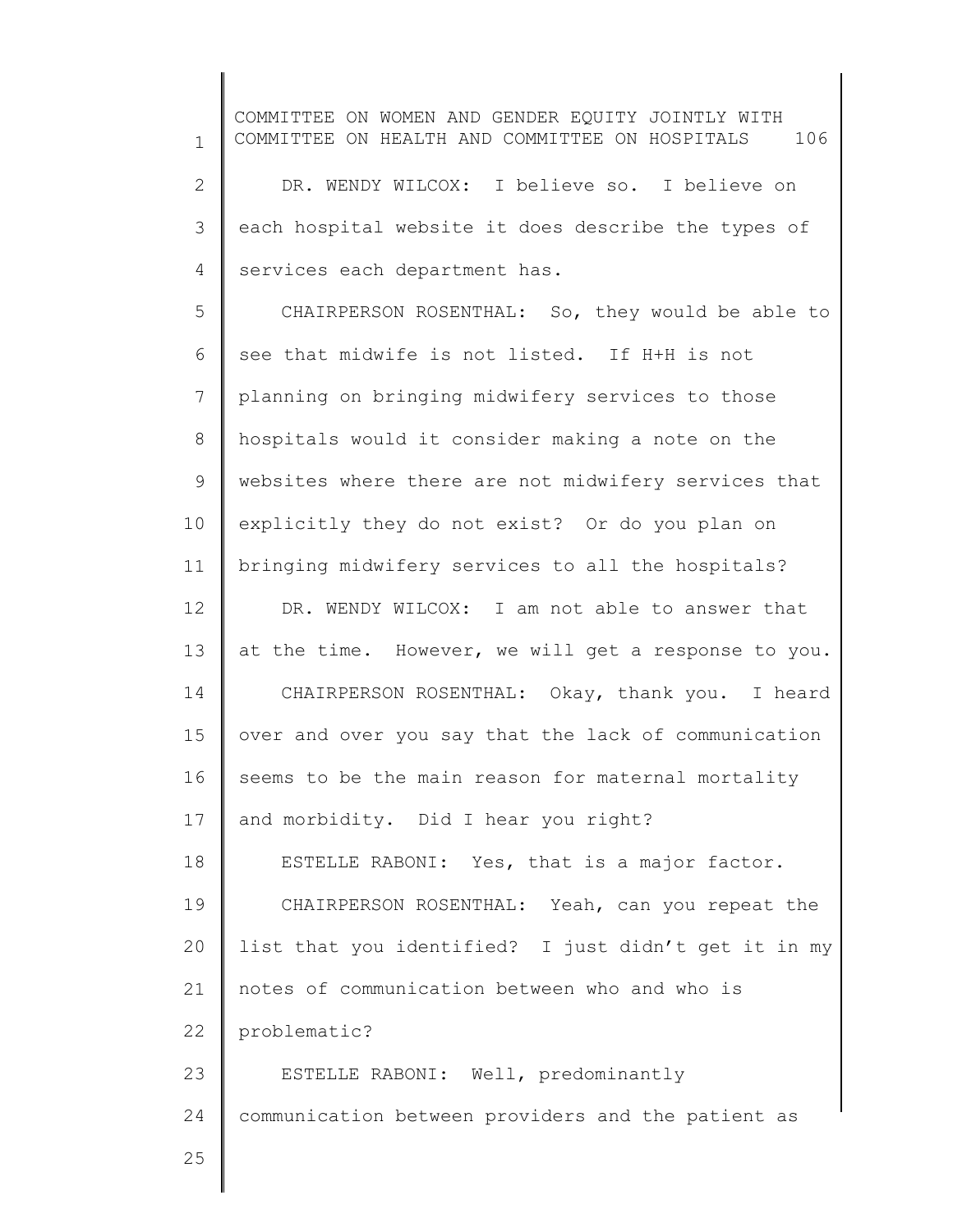1 2 3 4 5 6 7 8 9 10 11 12 13 14 15 16 17 18 19 20 21 22 23 24 25 COMMITTEE ON WOMEN AND GENDER EQUITY JOINTLY WITH COMMITTEE ON HEALTH AND COMMITTEE ON HOSPITALS 107 well as institutions and patients are problematic or can be problematic. CHAIRPERSON ROSENTHAL: Yeah sure. Why not institute a simple checklist like the ones that surgeons use in the operating room. For example, at the beginning of a surgery, they check to make sure that certain tools, equipment is there or people are in the room. Why not have a checklist like that, that could be part of the medical record in your database? ESTELLE RABONI: I am sorry Chair Rosenthal is the question that there should be a checklist in providers databases or? CHAIRPERSON ROSENTHAL: Yeah, I mean, why can't you have a checklist so that when anyone is in contact with the woman, with the pregnant person, there is a checklist of what needs to be communicated or — ESTELLE RABONI: When we do implicit bias training, we don't necessarily provide a checklist but we do — because it is a very nuanced conversation each person is unique, we do have guidance and guidelines on how to access ones own implicit bias or personal bias and how to counteract that and to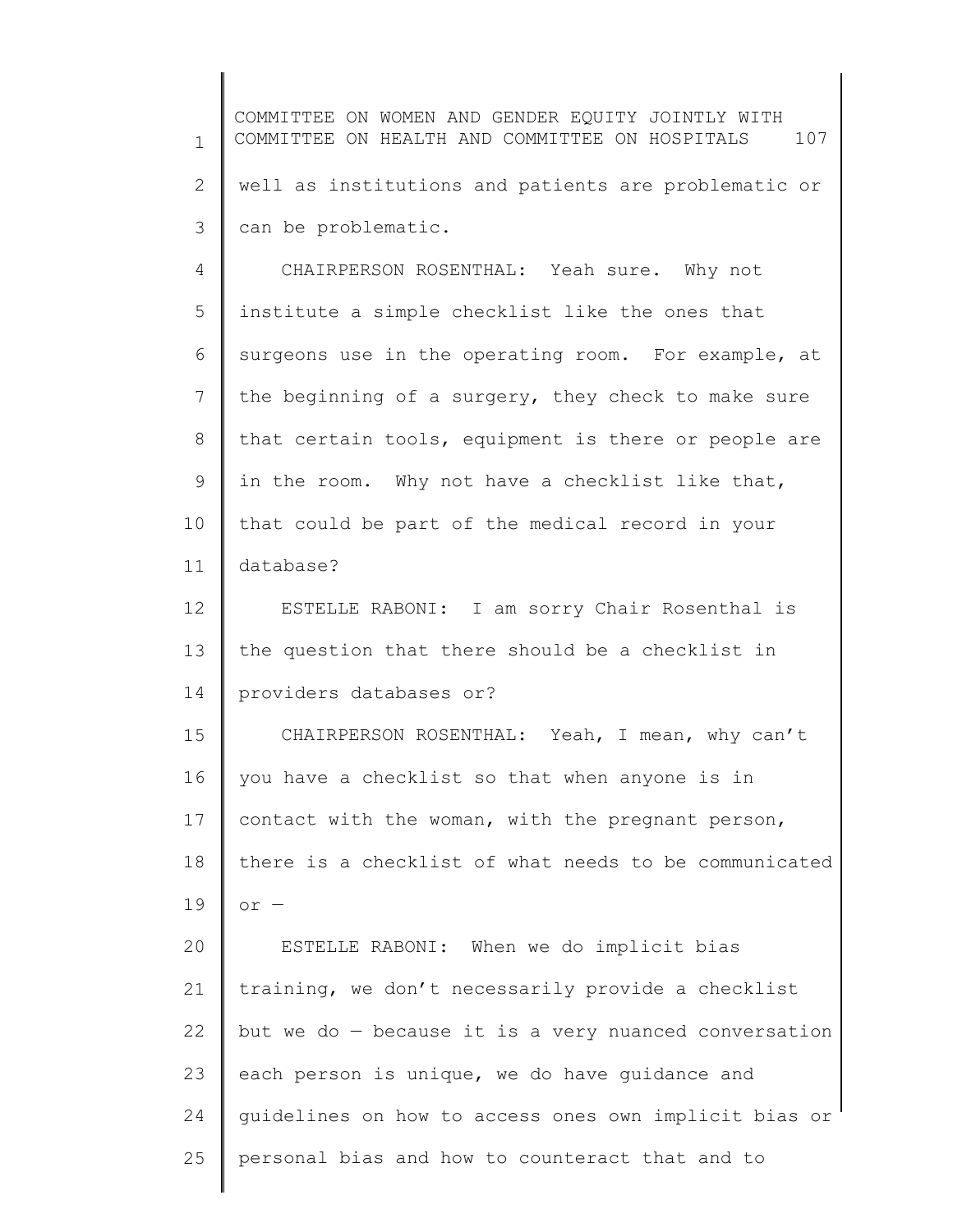1 2 3 4 5 6 7 8 9 10 11 12 13 14 15 16 17 18 19 20 21 22 23 24 25 COMMITTEE ON WOMEN AND GENDER EQUITY JOINTLY WITH COMMITTEE ON HEALTH AND COMMITTEE ON HOSPITALS 108 recognize that prior to the conversation. So, it's not so much of a checklist to ensure you know, a particular equipment is there but rather to those biases and ensure that whatever the conversation that there is a really keen sense of listening to what the patient is asking about, responding respectfully, communicating to the patient that they have rights and that they should you know, be active decision makers in their care. CHAIRPERSON ROSENTHAL: Okay, there is a kernel of something in my question but I don't quite have it yet. I am hearing what you are saying though and I appreciate it. Let's see, is the funding for the maternal hospital quality improvement network in next years budget? ESTELLE RABONI: It is still in discussion. Unfortunately I don't have additional information. I did ask my staff but the discussions are ongoing regarding future funds. CHAIRPERSON ROSENTHAL: And just to be clear, the fact that it is an ongoing discussion, great. I am glad you guys are pushing for it but that means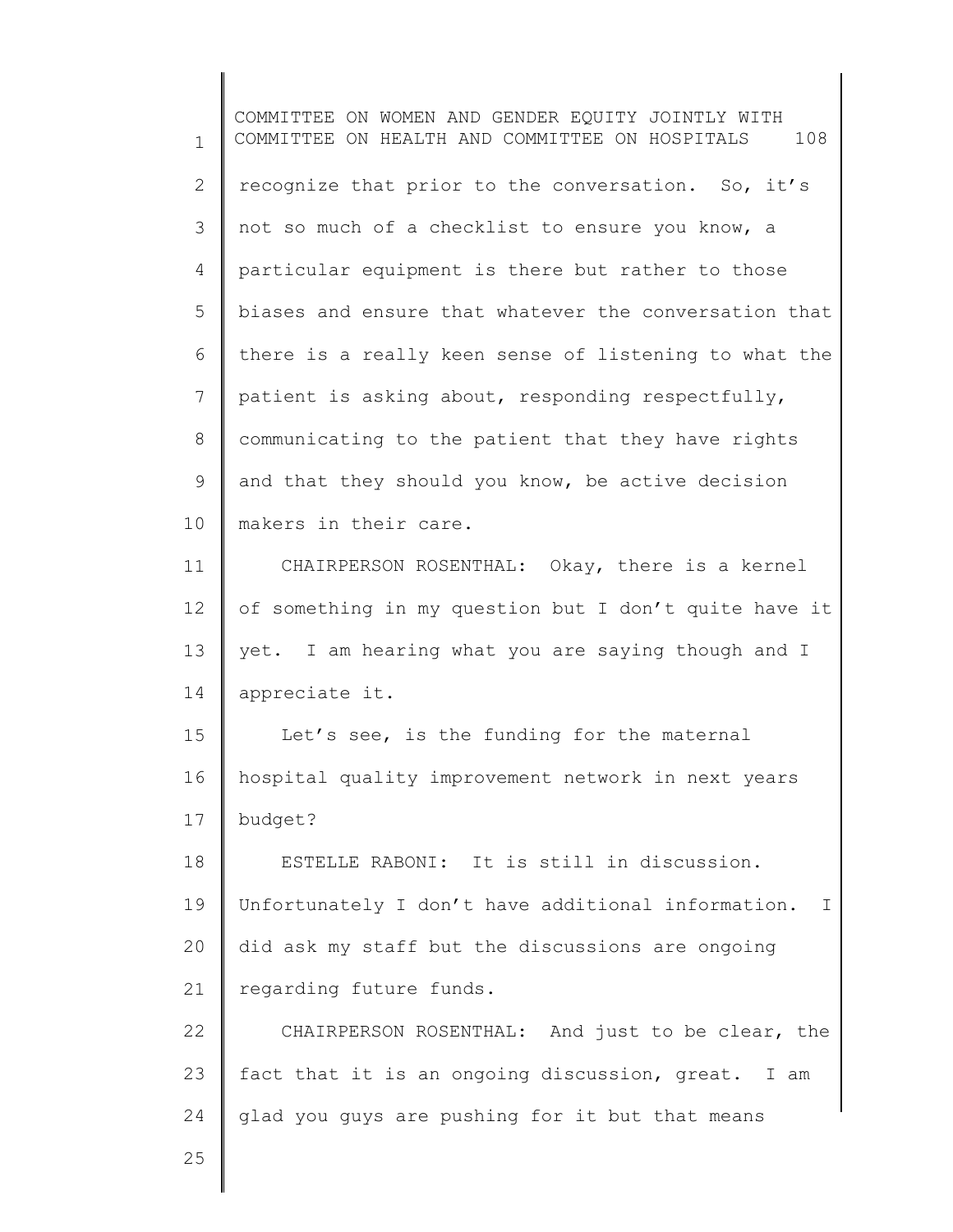1 2 3 4 5 6 7 8 9 10 11 12 13 14 15 16 17 18 19 20 21 22 COMMITTEE ON WOMEN AND GENDER EQUITY JOINTLY WITH COMMITTEE ON HEALTH AND COMMITTEE ON HOSPITALS 109 definitionally it is not in the budget for the next fiscal year, is that accurate? ESTELLE RABONI: I don't have that information unfortunately. I don't know for certain. CHAIRPERSON ROSENTHAL: For the record, it is not in the budget for next year. You mentioned that you would give me the names of the three hospitals that were in the pilot program. Can you do that publicly? ESTELLE RABONI: I was not able to get that information as well but I can get it to you. CHAIRPERSON ROSENTHAL: Okay, is that information something you can share publicly or that I can share publicly after you send it over? You can say no or you can say you are going to tell me yes or no when you share it with me but I am just wanting to know. ESTELLE RABONI: Let me share it with you either yes or no once I know for certain. CHAIRPERSON ROSENTHAL: Gotcha. You mentioned I think two categories of pregnancy, of maternal deaths. Pregnancy related and then pregnancy associated, were you able to pull out those numbers

24 25 ESTELLE RABONI: No, I would have to follow-up with you on that. That requires some work.

for any of the prior years?

23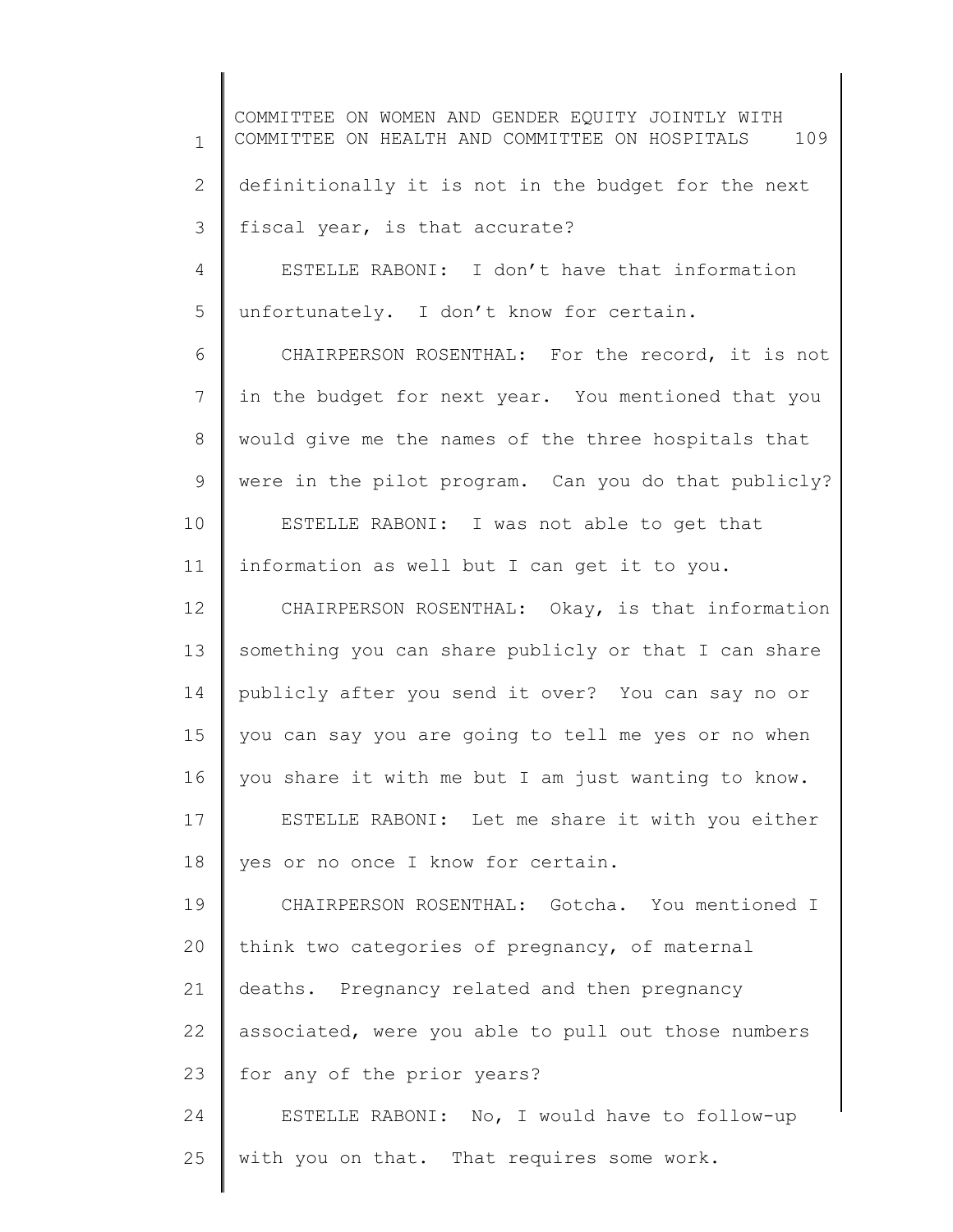1 2 3 4 5 6 7 8 9 10 11 12 13 14 15 16 17 18 19 20 21 22 23 24 COMMITTEE ON WOMEN AND GENDER EQUITY JOINTLY WITH COMMITTEE ON HEALTH AND COMMITTEE ON HOSPITALS 110 CHAIRPERSON ROSENTHAL: Alright, thank you. I am turning it back to Moderator, thank you. COMMITTEE COUNSEL: Thank you Chair Rosenthal. Chair Rivera or any other Council Members, do you have any questions? Chair Rivera. CHAIRPERSON RIVERA: Oh, I would like to move on to hear from participants, thank you. COMMITTEE COUNSEL: Thank you so much. So, I will do one last call for Council Member questions. If there are any other Council Members that have questions, if you can please use the raise hand function. We are not seeing any other Council Member questions. So, Chair Rosenthal, we have concluded the Administrations testimony and we will turn to public testimony and Chair's Rivera and Levine. CHAIRPERSON ROSENTHAL: If I could just jump in, if I could ask the Administration to stay on the Zoom. You can turn off your videos if you want and just have it as background something to listen to. I think the stories we are about to hear are riveting and important. So, I would ask you to stay on. Thank you.

25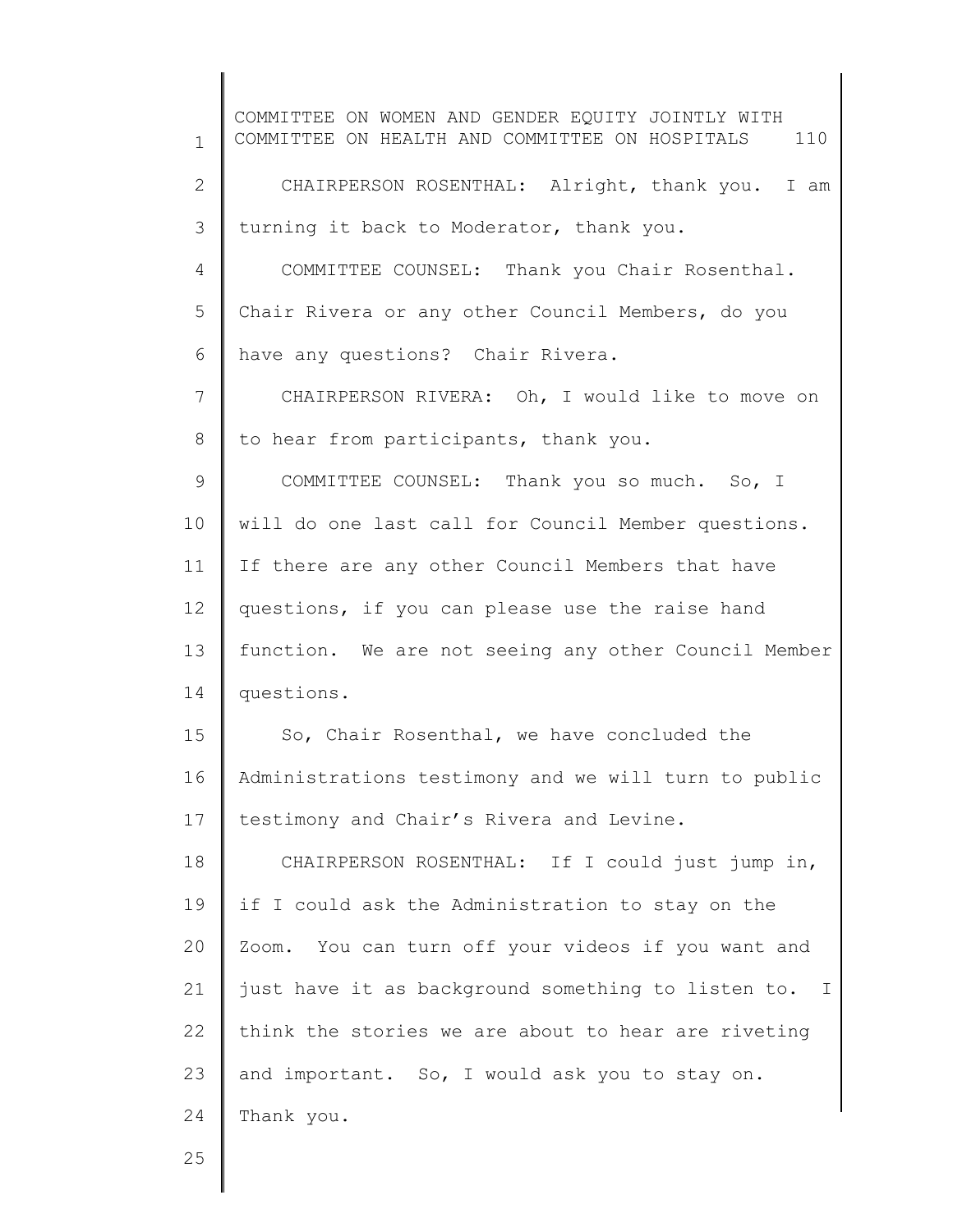1 2 3 4 5 COMMITTEE ON WOMEN AND GENDER EQUITY JOINTLY WITH COMMITTEE ON HEALTH AND COMMITTEE ON HOSPITALS 111 COMMITTEE COUNSEL: Okay, thank you Chair's. So, with this, we will now move to the public testimony portion of our hearing. Thank you very much to the Administration.

6 7 8 9 10 11 12 First, I would like to remind everyone that individuals will be called up in panels. Council Members who have questions for a particular panelist should use the raise hand function in Zoom to be called on and they will be called on in that order that they have raised their hands after everyone on the panel has completed their testimony.

13 14 15 16 17 18 19 20 21 22 For panelists, please do not use the raise hand function, you will called up in panels. Once your name is called, a member of our staff will unmute you and you may begin your testimony once the Sergeant at Arms sets the clock and gives you the queue. All testimony will be limited to three minutes. Please note that there is a few second delay when you are unmuted before we can hear you and there is also a box that pops up and you need to accept the unmute option.

23 24 25 Please wait for the Sergeant to announce that you may begin and start the clock before starting your testimony. The first panel today in order of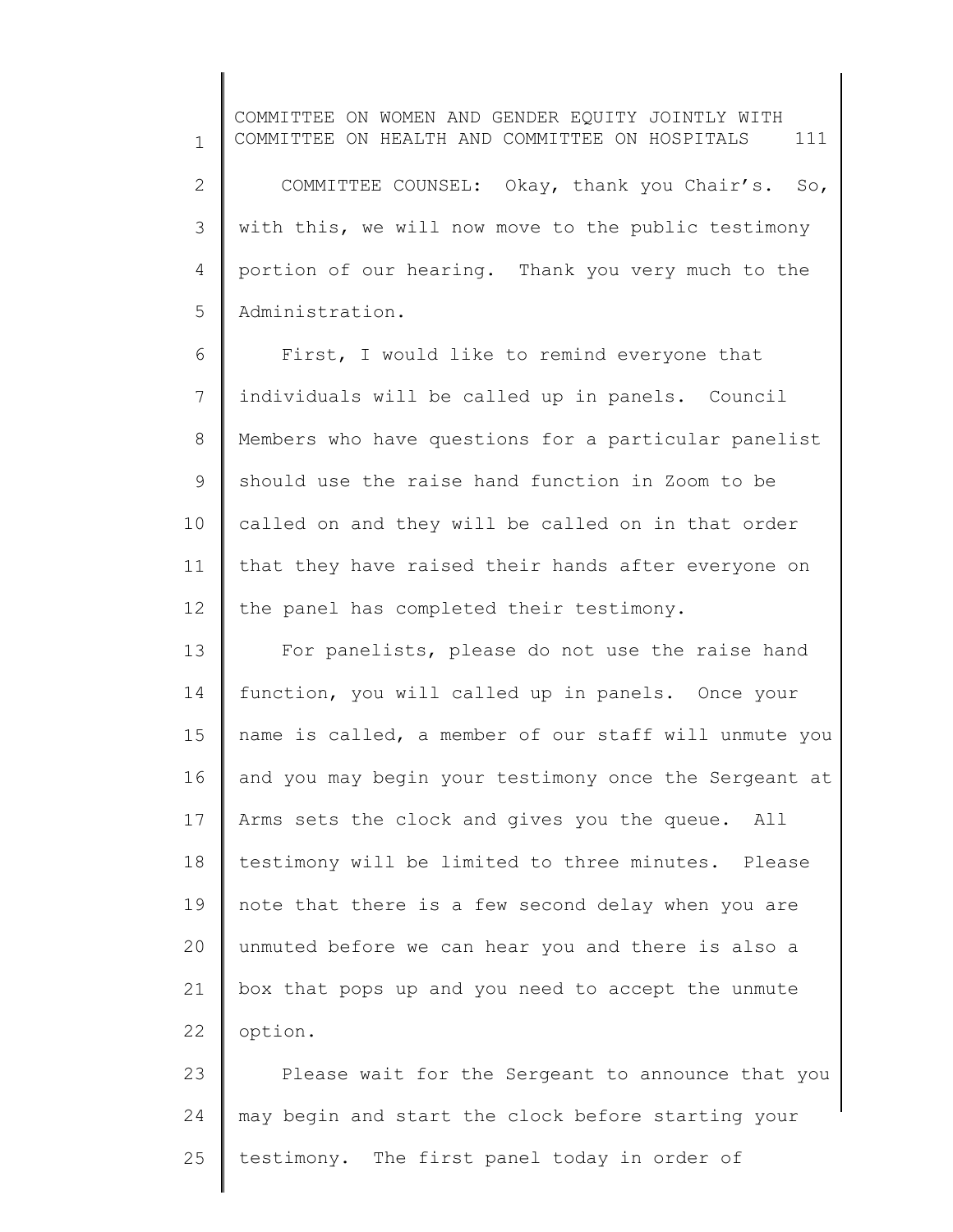1 2 3 4 5 6 7 8 9 10 11 12 13 14 15 16 17 18 19 20 21 22 23 24 25 COMMITTEE ON WOMEN AND GENDER EQUITY JOINTLY WITH COMMITTEE ON HEALTH AND COMMITTEE ON HOSPITALS 112 speaking will be two individuals, Bruce McIntyre III and Nonkululeko Tyehemba. We will start with Mr. McIntyre. So, Mr. McIntyre, if you are ready to begin, you may begin once the Sergeant calls the clock. Thank you so much. SERGEANT AT ARMS: Starting time. BRUCE MCINTYRE III: Thank you for having me. This is not going to be a pleasant conversation. So, I just want to start off a little bit about Amber. So, Amber had actually received her bachelor's degree in psychology of May 2018. She wanted to introduce art therapy to the youth as the youth to express themselves. Also, while pregnant, she was in a master's program for business development. She wanted to start an early life childhood program. She would be walking here and receiving her masters this month. So, my spouse and the mother of my son Amber Rose Isaac passed away on April  $21^{st}$  at 12:36 a.m. at Montefiore Hospital in the Bronx. She received the same treatment from two different Montefiore facilities. On September  $21^{st}$ , I am sorry  $27^{th}$ , we found out that we were having a baby at 7:44 in the morning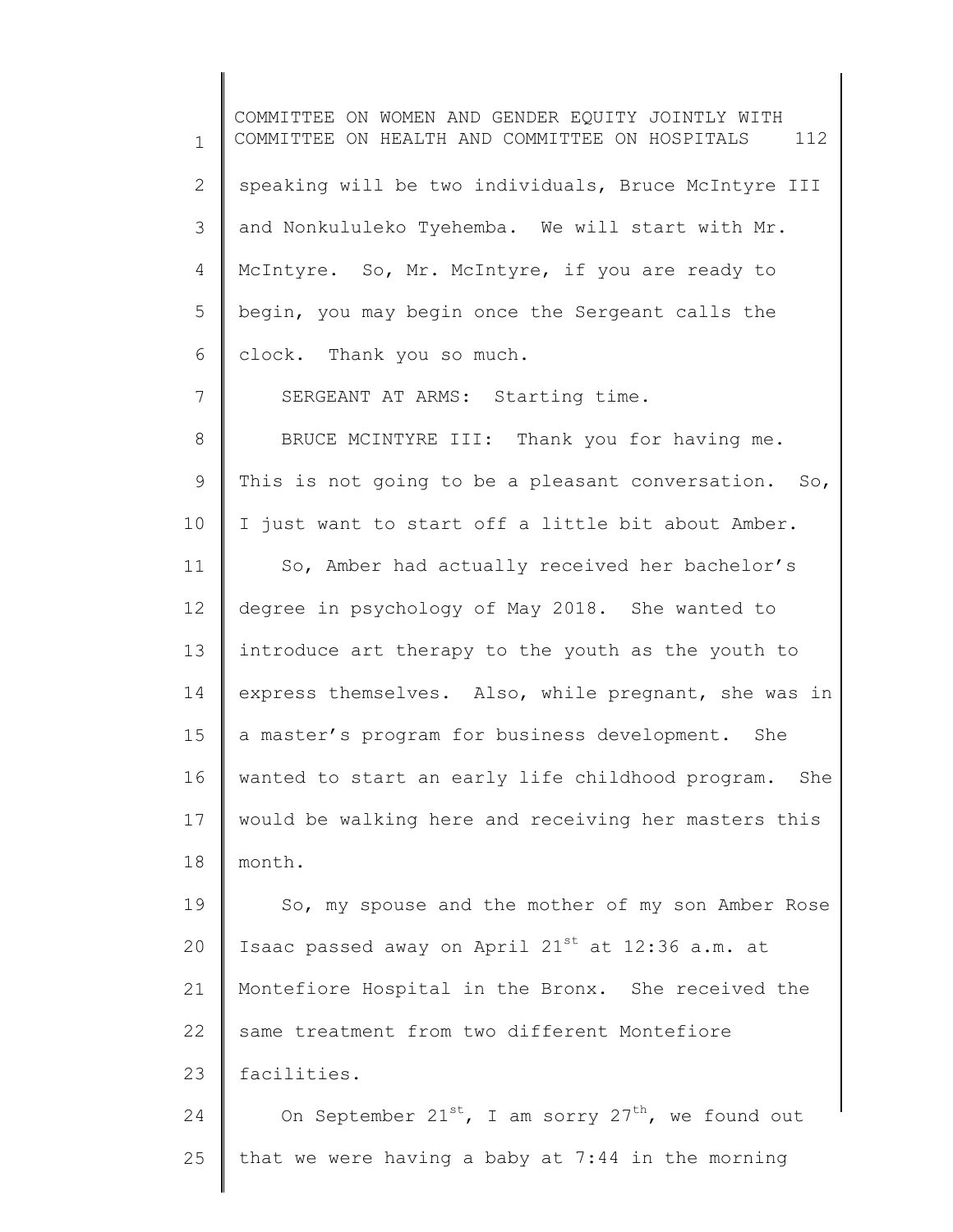1 2 3 4 5 6 7 8 9 10 11 12 13 14 15 16 17 18 COMMITTEE ON WOMEN AND GENDER EQUITY JOINTLY WITH COMMITTEE ON HEALTH AND COMMITTEE ON HOSPITALS 113 exactly. We were excited and ready to become a family and we planned this for months in advance. We were excited to have this baby but all of this excitement went out the window during our very first appointment with our OBGYN at Montefiore Moses and it was just, it was really unsettling and it drained the excitement out of the pregnancy. I remember feeling judged after our first visit because we were two Black parents who were unmarried but we had plans for marriage. But yeah, I just remember feeling judged by the OBGYN and she was just being mistreated by not only the doctor, not only the OBGYN's but the staff of the facilities. Amber complained of the lack of communication between doctor's offices from the beginning of her pregnancy. Amber had actually to get her mother involved on numerous occasions because her mother had been a

19 20 long-term employee with Montefiore for 25 years, 25 years. Amber is 26-years-old.

21 22 23 24 25 Amber's mother had called the doctors office more than once to speak on you know, the mistreatment of her daughter. You know, luckily my job was lenient enough for me to take Amber to her appointments. Whenever I would take her to some of her appointments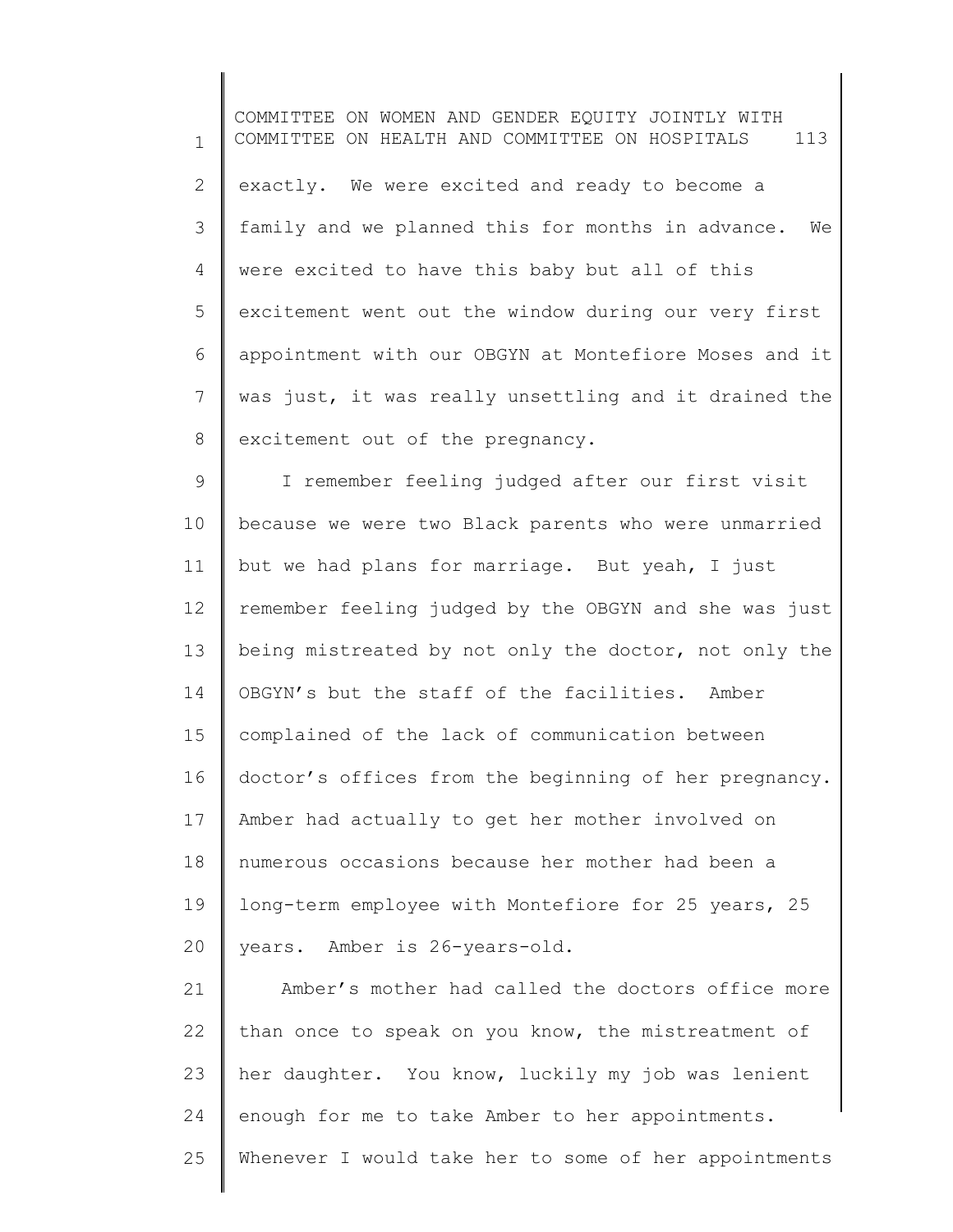1 2 3 4 5 6 7 8 9 10 11 12 13 14 15 16 17 18 19 20 21 22 23 24 COMMITTEE ON WOMEN AND GENDER EQUITY JOINTLY WITH COMMITTEE ON HEALTH AND COMMITTEE ON HOSPITALS 114 and we would get there, some of the appointments that she had scheduled were not appointments at all. We would go and say that we have an appointment and they would tell us oh, you have no appointment set for today and then they would have to reschedule. Amber was also an early life teacher. She taught in Harlem. She taught a group of young kids in Harlem. Whenever the pandemic started to arise, right you know, some of the schools were the last facilities to shutdown because they were trying to soak up as much money — SERGEANT AT ARMS: Time expired. CHAIRPERSON ROSENTHAL: This panelist can have as much time as he needs. Thank you Sergeant. BRUCE MCINTYRE III: Thank you but yes, the schools were shutting down because of COVID. This was the last facility to shut down. Amber, who is pregnant right and she is feeling these changes in her body. She knows that her health is deteriorating. She is having troubles breathing as her platelet levels are deteriorating but we don't know this at this time. She is constantly having to carry children up and

down stairs in this condition. She has to travel up

25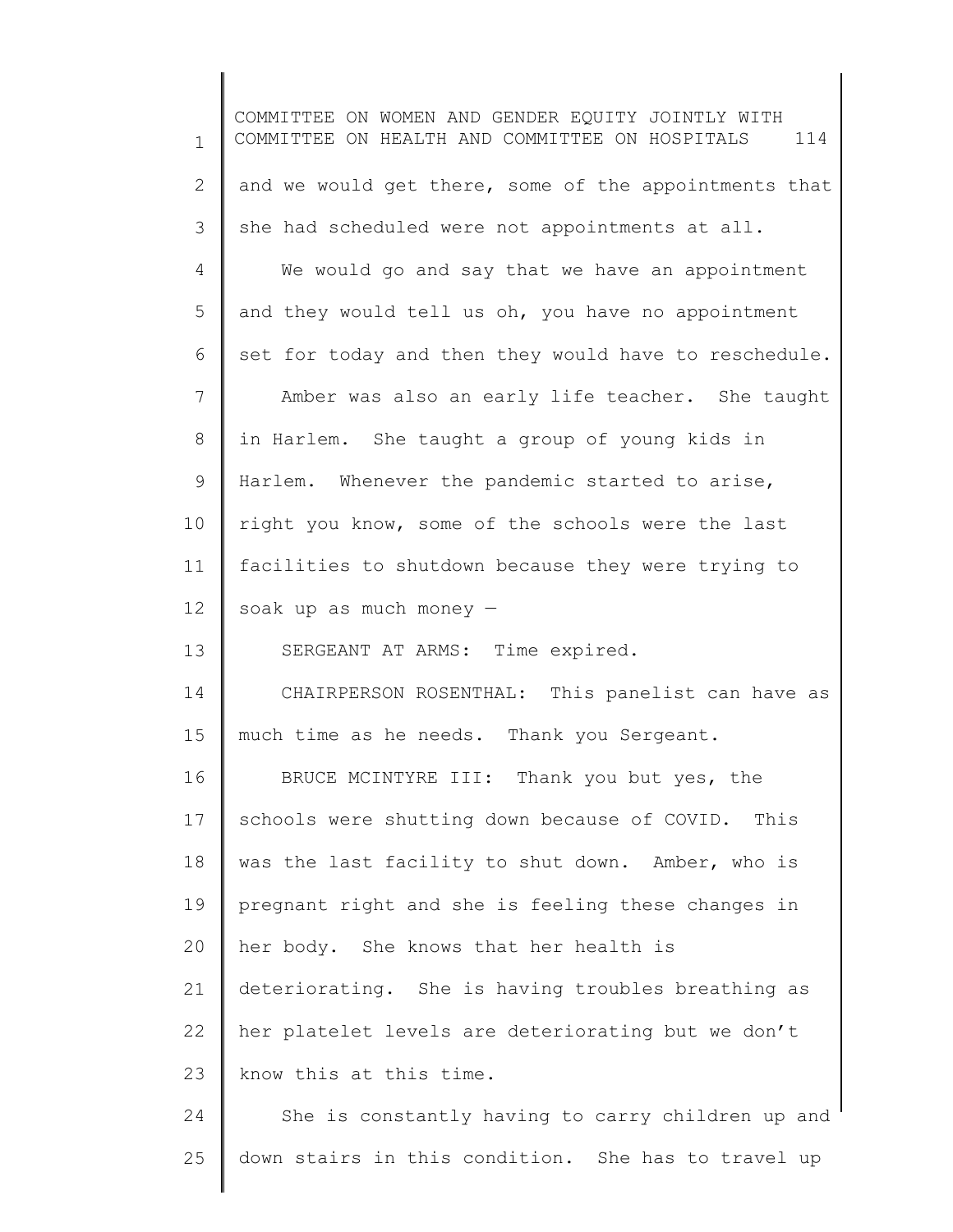1 2 3 4 5 6 COMMITTEE ON WOMEN AND GENDER EQUITY JOINTLY WITH COMMITTEE ON HEALTH AND COMMITTEE ON HOSPITALS 115 and down stairs. She has to deal with children who are coming to school sick with no doctor's note and the school is allowing this, right. So, there are sick children who are rubbing their saliva on Amber, sneezing on Amber, coughing on Amber.

7 8 9 10 11 12 13 14 15 16 17 18 19 20 21 She voiced all of her concerns to her OBGYN because she felt like her safety and her health was at risk. She would express these to her OBGYN because she was trying to get early leave. She was due May  $30^{th}$ , May  $30^{th}$  was her due date. She wanted to leave in April. She wanted to have early dismissal for April because of her conditioning. She expressed these concerns to her OBGYN. She didn't feel safe, she couldn't breathe, it was really hard for her to breathe whenever she walked for a while. She would have these pains in her legs and instead of the OBGYN being attentive to Amber, she tells Amber, well, there are pregnant women who are squatting and lifting in this office, why can't you do that at work?

22 23 24 25 So, on Amber's FMLA forms, the OBGYN stated that Amber wanted to leave for personal reasons, personal reasons. Amber was denied FMLA by HR at her job. We had to redo the whole process. We had to resubmit.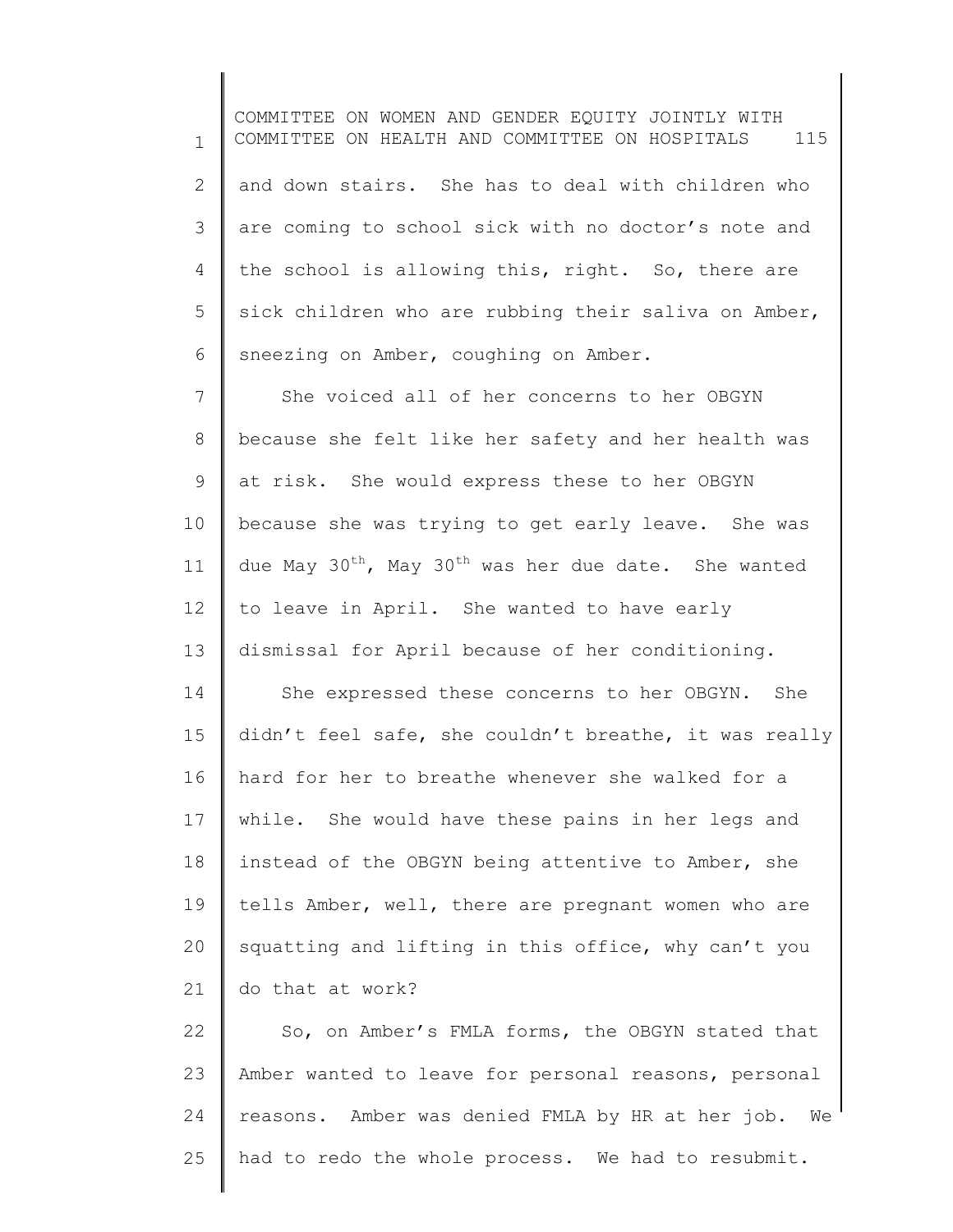1 2 3 4 5 6 COMMITTEE ON WOMEN AND GENDER EQUITY JOINTLY WITH COMMITTEE ON HEALTH AND COMMITTEE ON HOSPITALS 116 This time we got Amber's mother involved yet again and instead of the OBGYN then being attentive to her needs, she was more or less worried about who Amber's mother was and what her relationship is to Montefiore, right.

7 8 9 10 11 12 13 And she tells Amber, well the only way that you are going to get early leave from FMLA is if you see a high-risk doctor. That was the only time we were appointed to a high-risk doctor. Not because her platelet levels were decreasing. Not because her health was deteriorating. Just to get the FMLA forms filled out.

14 15 16 17 18 19 20 21 We also were trying to find her a new doctor as well. We had to seek a high-risk doctor to fill out the FMLA forms that she wanted to you know, she wanted to leave early and back in March, right when you know, the end of February, beginning of  $-$  I mean, end of March. I am sorry, the end of February coming into March right, telehealth was being introduced. When Amber needed to be seen clearly.

22 23 24 25 Telehealth was being introduced and before her last appointment, we spoke to another OBGYN at the same facility and she told Amber that Amber — her iron was really low. So, they prescribed her iron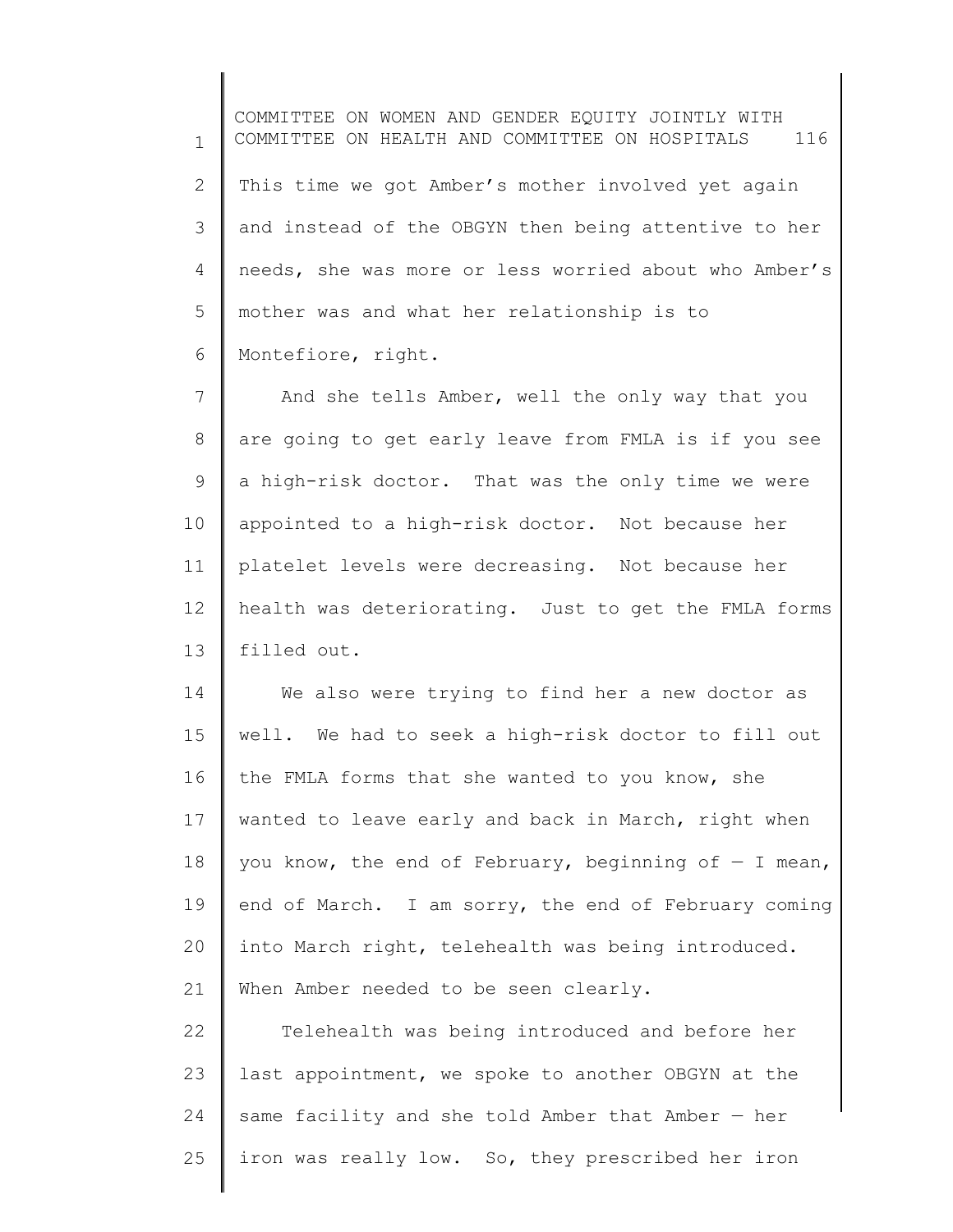1 2 3 4 5 6 7 8 9 10 COMMITTEE ON WOMEN AND GENDER EQUITY JOINTLY WITH COMMITTEE ON HEALTH AND COMMITTEE ON HOSPITALS 117 pills, right. They prescribed her iron pills, a blood pressure monitor and told her to monitor herself. That they will follow-up with her every two weeks during the Zoom meetings right and after facing so much neglect and so much incompetence through the telehealth program we decided that we wanted to hire midwives and doula's instead. People that were going to be more attentive to Amber's needs and we found a group, right.

11 12 13 14 15 16 17 18 19 We sent over all of the information. We sent over all of Amber's health records, which took forever to get back because it wasn't on the My Chart. It wasn't on My Chart; it wasn't showing up. We finally get the records over to our midwife, right and on April  $3^{rd}$  is when our midwife views it and she is so confused to why Amber had not been receiving treatment and why she is being ignored and not being seen.

20 21 22 23 24 We were denied a home birth due to Amber becoming high risk. We tried to get into a birthing center because we don't want to go to a hospital now because we dealt with the negligence and these hospitals are being overwhelmed with COVID patients. So, we are

25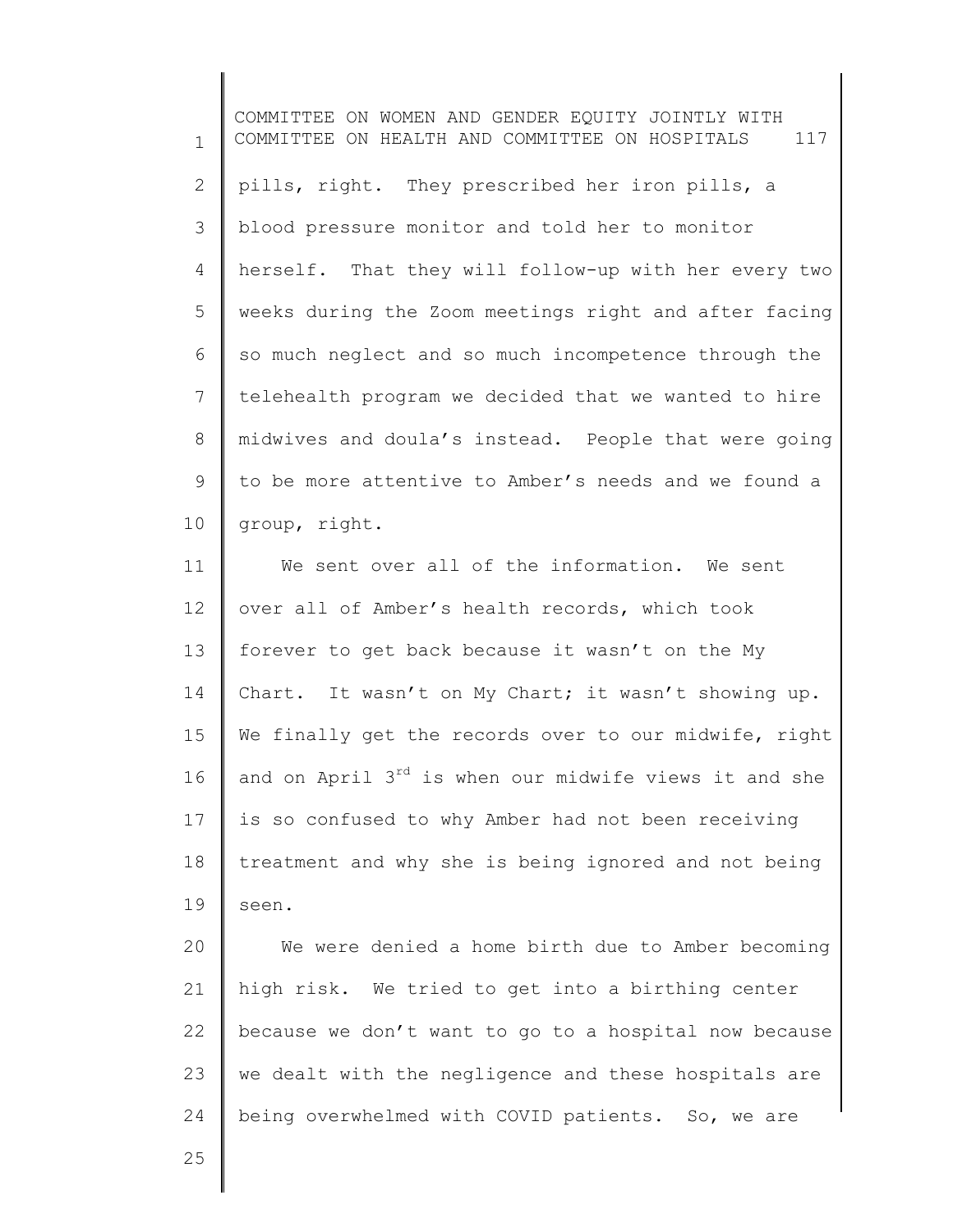1 2 3 4 5 6 7 8 9 10 11 12 13 14 15 16 17 18 19 20 21 22 23 24 25 COMMITTEE ON WOMEN AND GENDER EQUITY JOINTLY WITH COMMITTEE ON HEALTH AND COMMITTEE ON HOSPITALS 118 thinking okay, maybe we can get into a birthing center. We were also denied into a birthing center. Even with Amber having exceptional insurance through the hospital, right. We were still going to have about \$4,000 out of pocket for a home birth and we were willing to do it. We were willing to spend our hard earned money to get the care that Amber needed. After previous visits, right, the OBGYN — Ambers visits with the OBGYN, Amber's platelets were dropping without her knowledge since December of 2019, since before COVID, since before COVID was announced. Then we had to find another high risk doctor. This time, we went through Amber's mother's job. We went to the facility that she worked at because they had everything set up for us. They know about our situation; they were going to take good care of Amber. They assured her mother they were going to take good care of her. That was a lie. Amber never even got to meet her high risk OBGYN due to the first appointment being cancelled. The doctor was, there was a subsequent appointment by phone and orders for blood were not given until April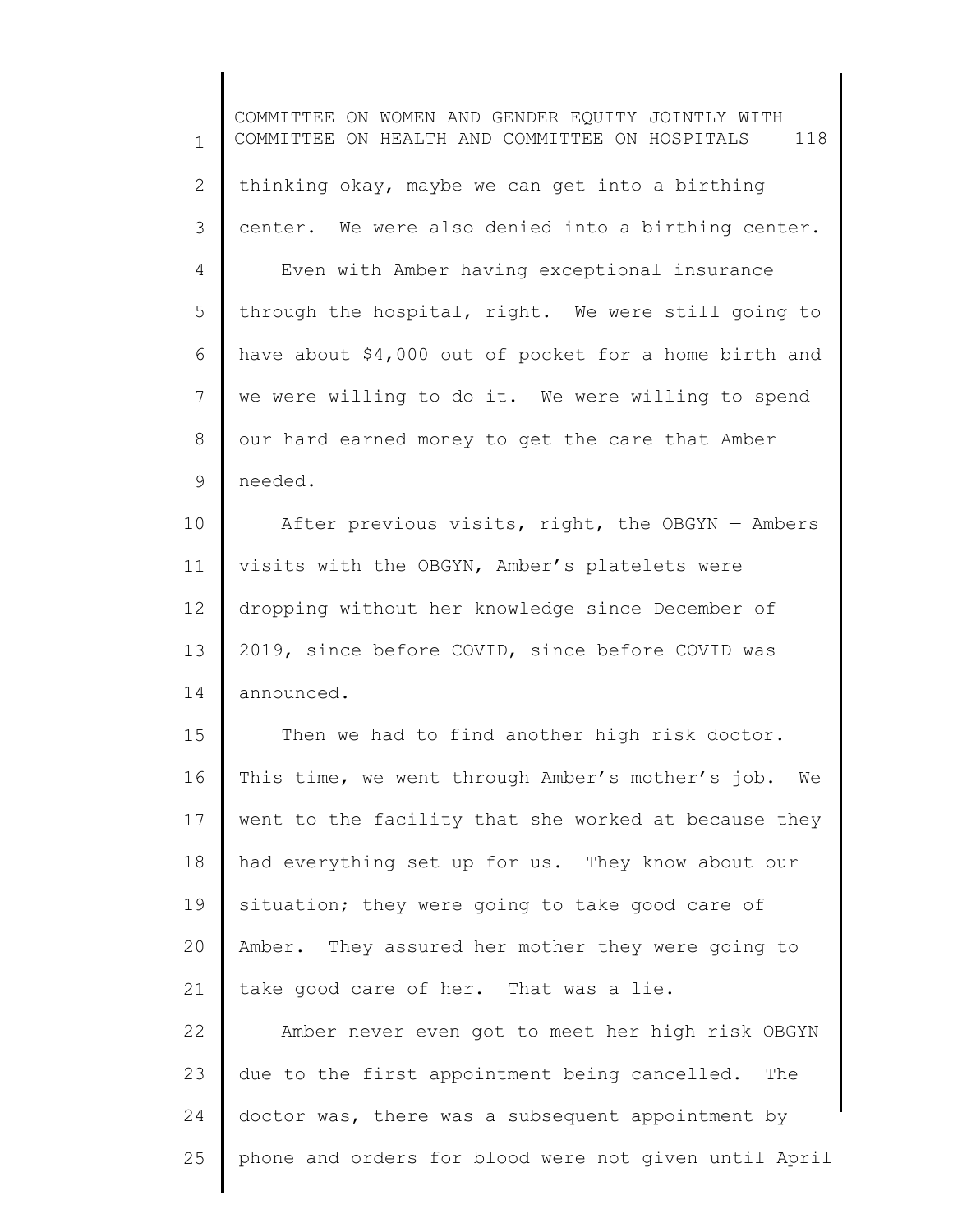1 2 3 4 5 6 7 COMMITTEE ON WOMEN AND GENDER EQUITY JOINTLY WITH COMMITTEE ON HEALTH AND COMMITTEE ON HOSPITALS 119 10<sup>th</sup>. After receiving those results, right, the doctor calls Amber and they tell her, your platelet levels are dropping and that she was concerned about her liver enzymes as well and the doctor told Amber to go to the following appointment on April  $17^{th}$ , right.

8 9 10 11 12 13 14 15 16 17 We went in on April  $17<sup>th</sup>$  to get blood work drawn for Amber. The orders weren't in the system from April  $10^{th}$ . Amber had to call the doctor's office to let them know that the staff tried to locate the OBGYN or another physician to call to input the order. Amber waited for over 2 hours and nothing was done. I took her back home, brought her back once they got everything collected and yet again, Amber's mother had to reach out to somebody to reach out to somebody to reach out to us.

18 19 20 21 22 23 24 25 The OBGYN's neglect as well as the high risk doctor, a few minutes after Amber had received the call from the high risk doctor apologizing, said that she didn't know why the orders weren't in the system and doesn't know why the lab staff didn't call her. She gave her Amber's personal cellphone number and instructed her to go back, right. That's when Amber left her last Tweet, that gained national attention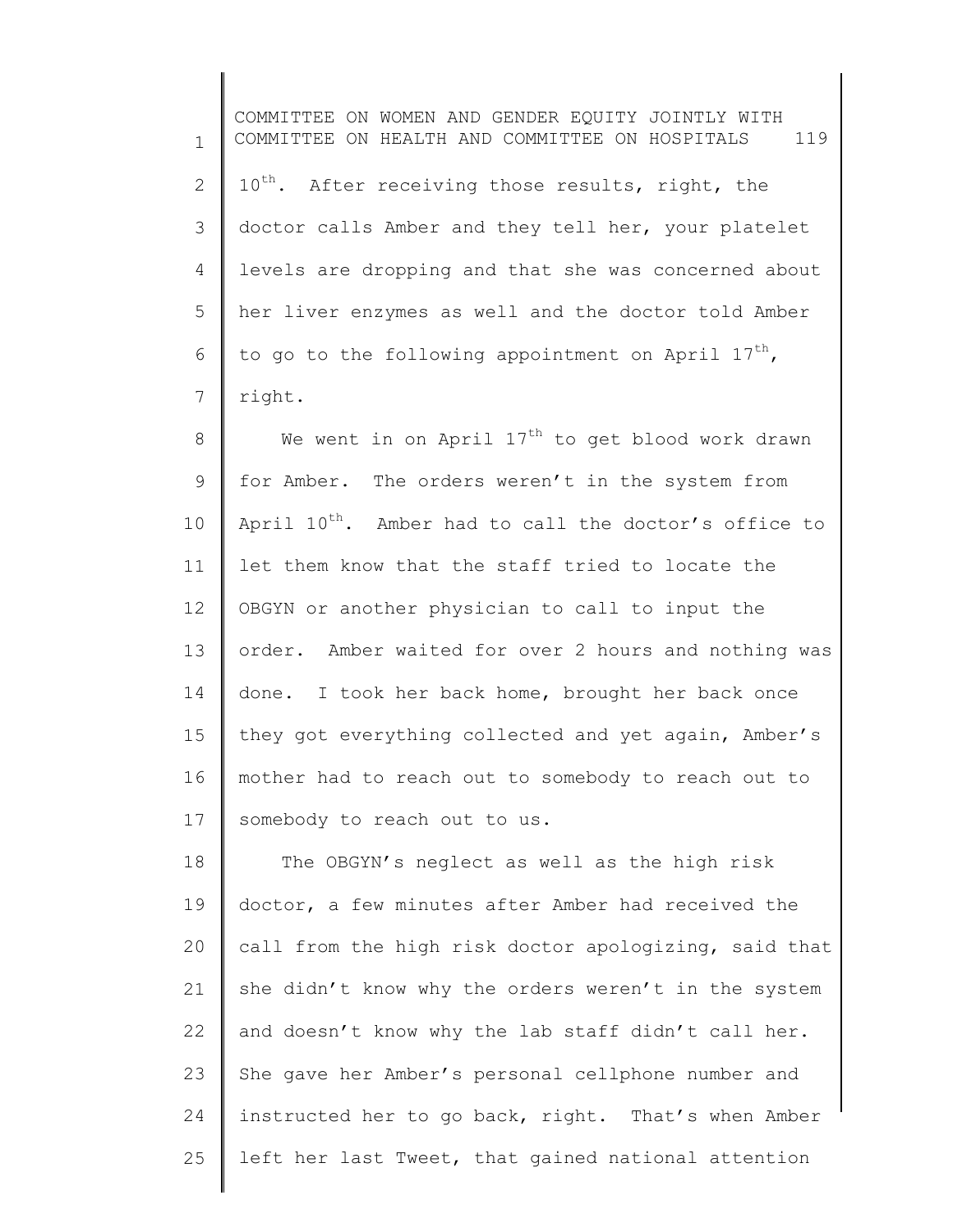1 2 3 4 5 6 COMMITTEE ON WOMEN AND GENDER EQUITY JOINTLY WITH COMMITTEE ON HEALTH AND COMMITTEE ON HOSPITALS 120 on April 17<sup>th</sup>, when she stated that she wanted to write a tell all about the incompetence and the negligence that she was facing from both Montefiore facilities. Montefiore Moses and Montefiore Einstein.

7 8 9 10 11 12 13 They called us the very next day, April  $18^{th}$ , told us that we have to go in immediately for treatment. We are thinking that we are going to be in there for treatment and that they were going to raise her platelets. That couple of hour visit turned into okay, she needs to be here for a day, okay she needs to be here all weekend.

14 15 16 17 18 19 20 21 22 23 On April  $20^{th}$ , Amber calls me after being in the hospital all weekend. She is telling me that they are going to induce her labor knowing that her platelet levels are at a dangerous level, they were going to induce her labor. She called me to the hospital, I was allowed to come up finally after taking my COVID test. She was tested for COVID twice, came back negative. They didn't understand what was going on with her and why her platelets were deteriorating.

24 25 They later found out that it was HELLP syndrome, H-E-L-L-P syndrome, which is a serious of high blood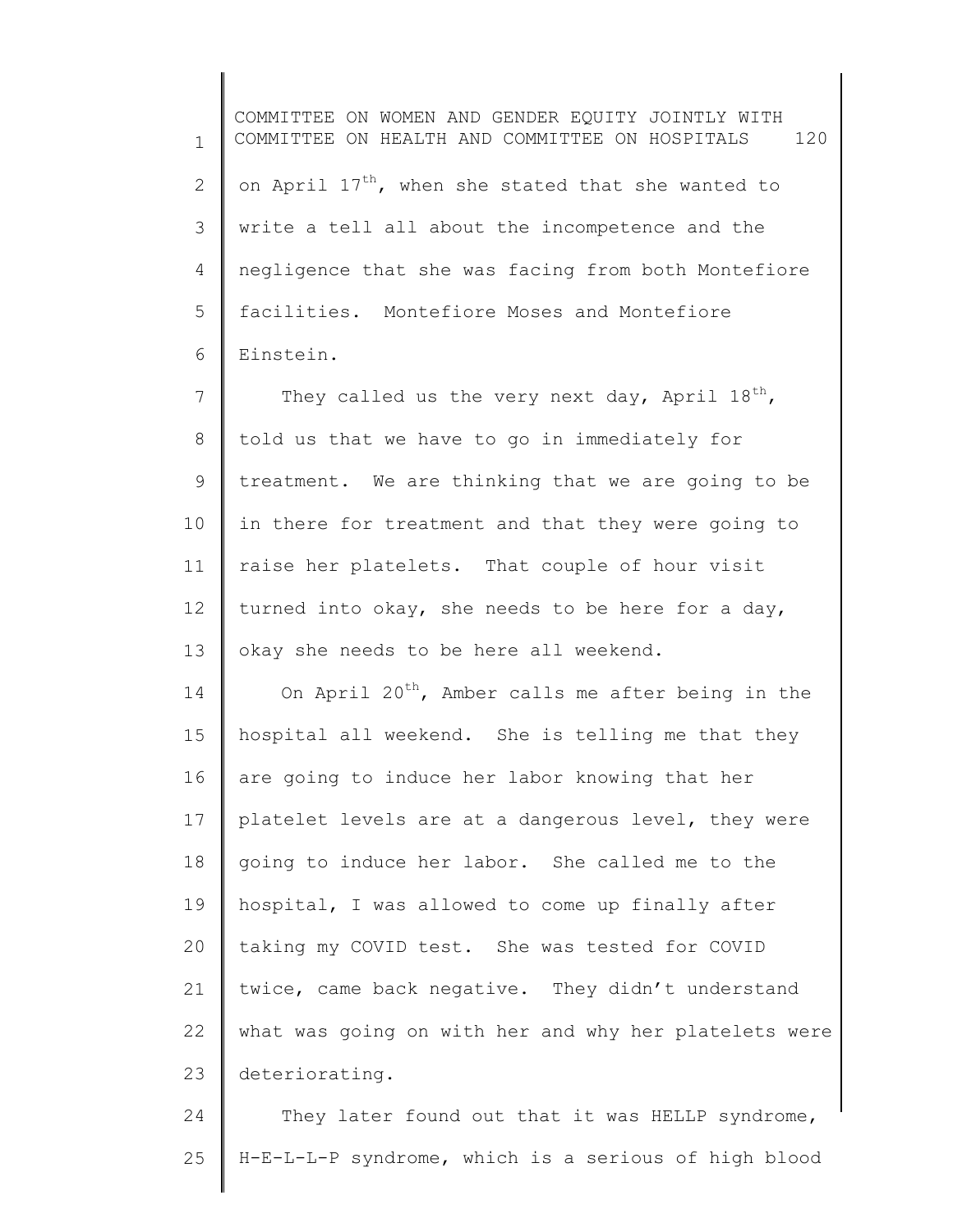1 2 3 4 5 6 COMMITTEE ON WOMEN AND GENDER EQUITY JOINTLY WITH COMMITTEE ON HEALTH AND COMMITTEE ON HOSPITALS 121 pressure during pregnancy, Hemolysis Elevated Liver Enzymes, Low Platelet count, HELLP Syndrome. And HELLP syndrome usually develops in the third trimester but many women are diagnosed with preeclampsia beforehand, right.

7 8 9 10 11 12 One out of two women are developed to have HELLP syndrome out of 1,000 pregnancies. Mortality rate on that is 100 percent preventable. If treated early, they had plenty of time to treat this, they had plenty of time to catch this and they didn't until the day that they decided to induce her labor, right.

13 14 15 16 17 18 19 20 21 With her platelets being dangerously low, they came back to us with the options for a cesarean. Said that they needed to perform a C-section on her immediately. That the baby was not handling the contractions well and she was only dilated by 2 centimeters. They didn't give her enough time. I was supposed to be there for a day or two. I was with Amber in that room for maybe a couple of hours before they made that decision.

22 23 24 25 With her platelet levels being so low, they still decided that they wanted to perform a cesarean on her. Her blood at this point was like water. Her blood was unable to clot.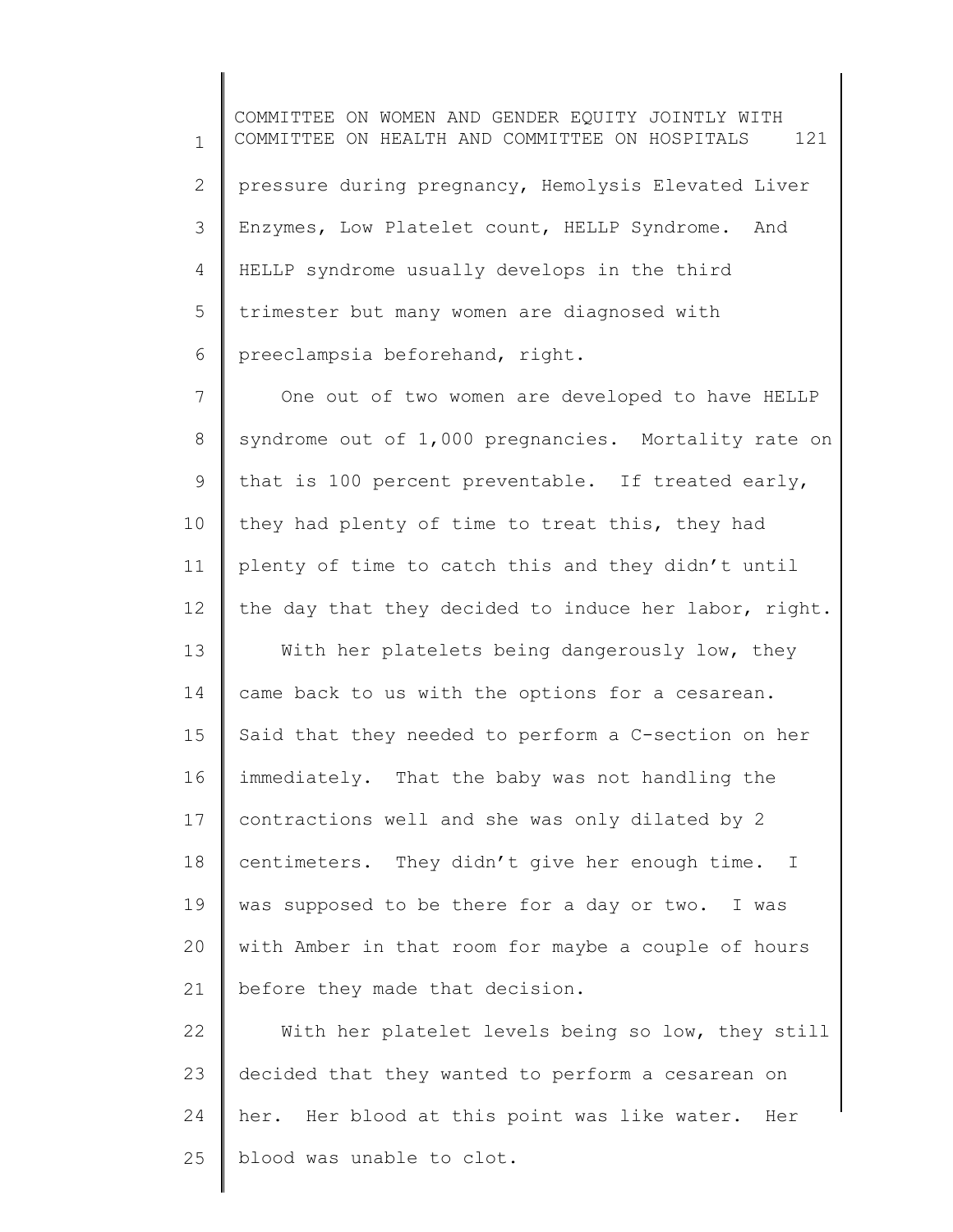1 2 3 4 5 6 7 8 9 10 11 COMMITTEE ON WOMEN AND GENDER EQUITY JOINTLY WITH COMMITTEE ON HEALTH AND COMMITTEE ON HOSPITALS 122 We were asking these doctors; do you have everything? Are you guys prepared? Are you guys ready for her? They are assuring us they have everything prepared for her in that room. That was a lie. The nurses are telling me not to come too close to Amber because of COVID. They don't know who has COVID at this point. They don't even know if the nurses have COVID because the nurses weren't being tested. That was very unsettling for Amber and I. The

12 13 14 15 16 17 18 19 20 21 22 last thing that Amber says to me is all three of us are going home. We are all three going home after this. That was the last time I seen Amber alive. As soon as they cut her open, her heart stopped immediately and she started to bleed out. I am asking nurses, what's going on because I am supposed to be waiting. They told me it was going to be quick. I will be waiting in the room for 20 minutes, she will right back. I was waiting for hours. No doctor was telling me what was going on. I asked numerous times.

23 24 25 It took a Black nurse, a Black head nurse to answer some of my questions and she didn't even want to. I am asking them; she has low platelets and you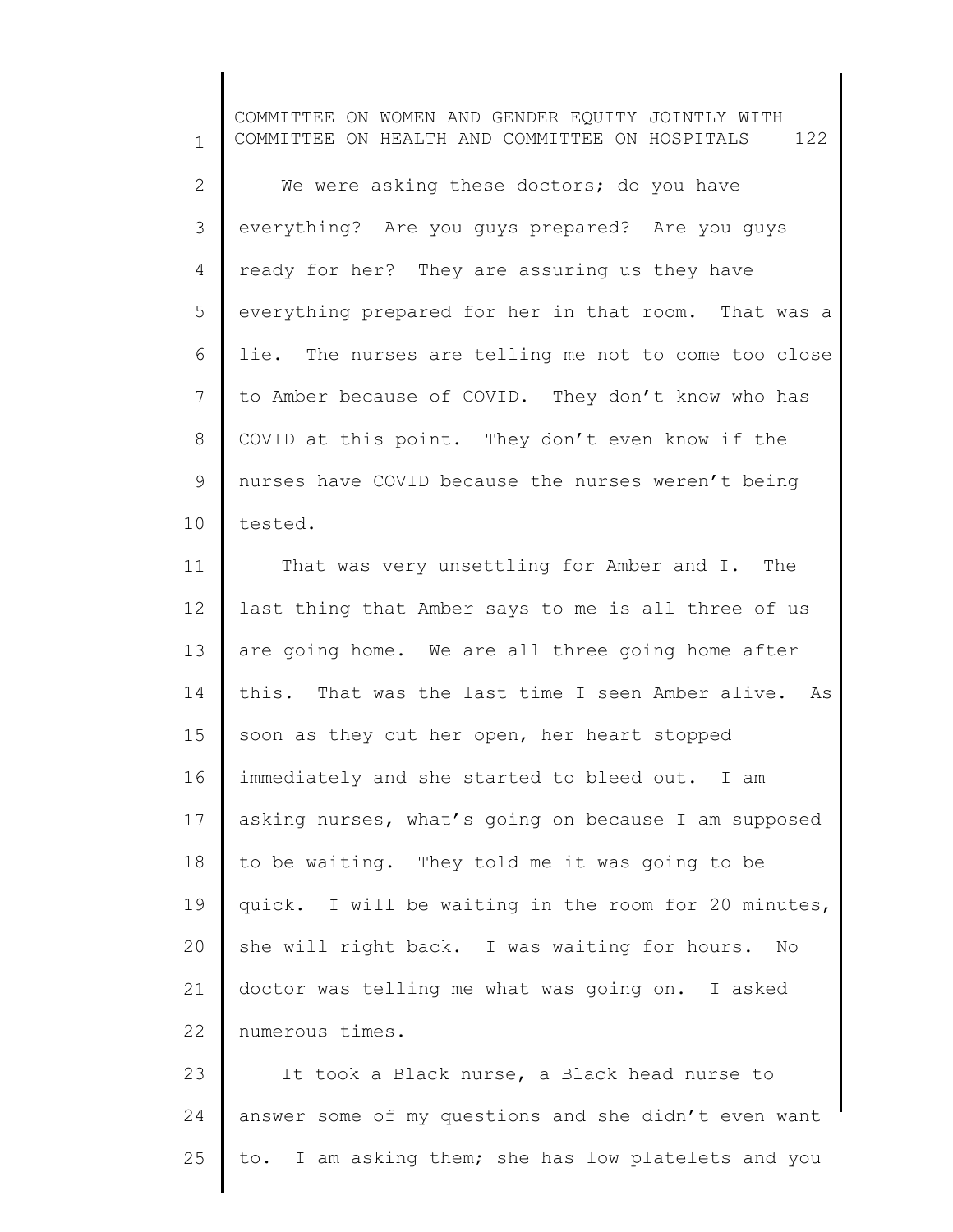1 2 3 4 5 6 COMMITTEE ON WOMEN AND GENDER EQUITY JOINTLY WITH COMMITTEE ON HEALTH AND COMMITTEE ON HOSPITALS 123 guys cut her open. Did you guys at least sew her back up after the C-section? No, they didn't. They had to cut open her chest and message her heart manually. So, they cut her open twice with low platelets.

7 8 9 10 11 12 13 I asked them, well, did you sew her back up after that? No, they didn't. They didn't know or understand where the bleeding was coming from, so they performed a hysterectomy on Amber and they took out her uterus, which was very disheartening to me because Amber and I had plans to have another child in a year or two.

14 15 16 17 18 19 20 21 22 23 After everything said and done, the doctors are leaving the room. Black doctors are standing in the hallway with this look on their face, with this disgust on their face that they can't believe what just happened. And they are staring at me in the hallway and they look like they have to tell me something but they can't. Meanwhile, there are White doctors who are coming out and they are patting me on my back. You are going to be fine. You are going to be okay. You are going to be fine.

24 25 And if I can just double back to when Amber was trying to get her FMLA and early leave. Amber was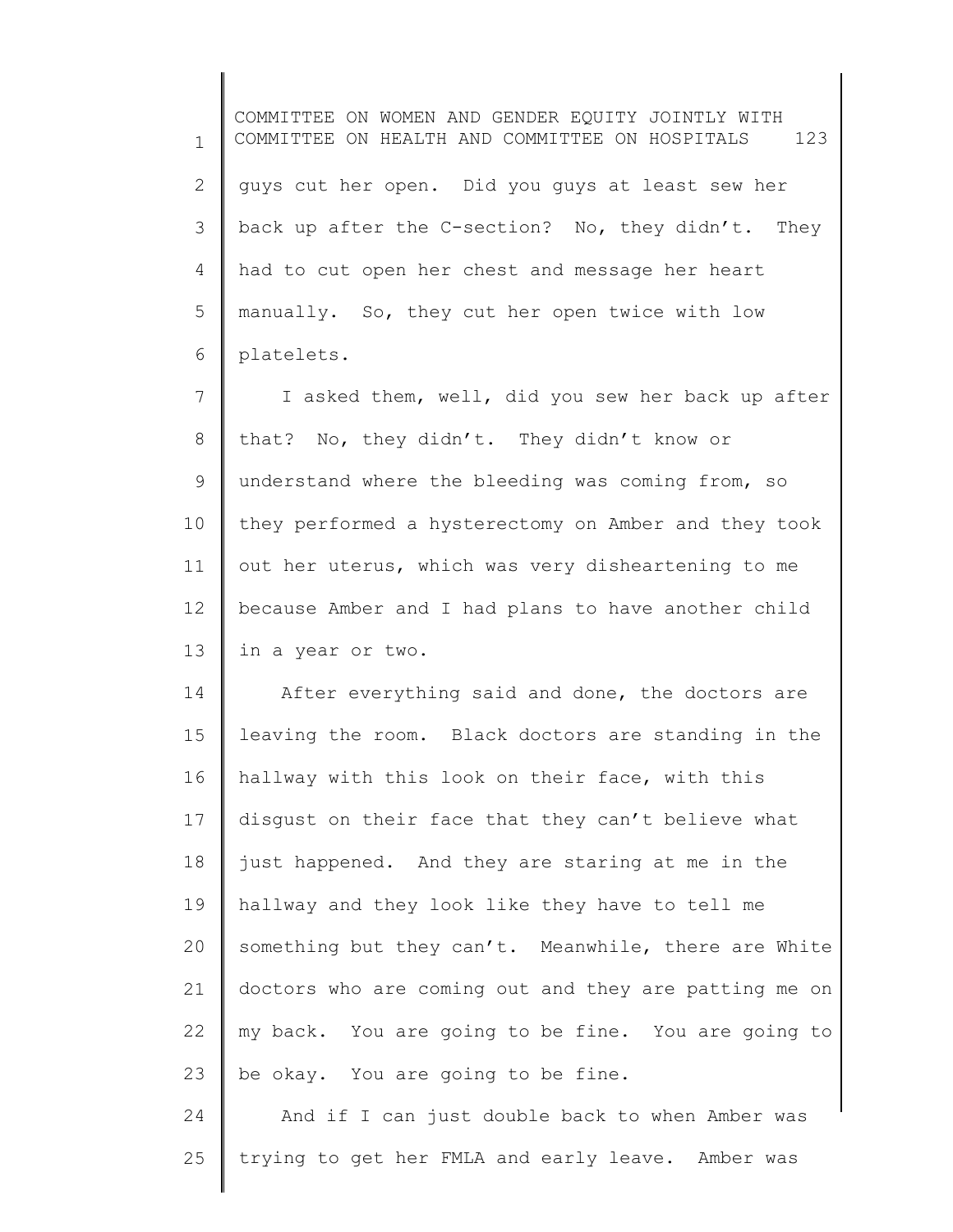1 2 3 4 5 6 COMMITTEE ON WOMEN AND GENDER EQUITY JOINTLY WITH COMMITTEE ON HEALTH AND COMMITTEE ON HOSPITALS 124 due May  $30^{th}$ . They induced her labor April  $21^{st}$ . She wanted to leave in April. There were White women who were due after Amber who were getting early FMLA but Amber was not and that's something that I cannot understand.

7 8 9 10 11 12 13 14 15 16 17 They didn't know Amber had HELLP syndrome this whole time since December. They had plenty of time to treat her condition, which they did not and you would think my trauma is going to stop there but no. My trauma doesn't stop there. As a COVID response, these hospitals were leaving death certificates blank. Blank as a COVID response they tell me. Under the section of the death certificate where Amber's mother's name is supposed to be, who had been a long term employee for 25 years, they left Amber's mothers name blank.

18 19 20 21 22 23 For the father of the child, which they knew who I was, which was the only reason why they let me upstairs during COVID times, they left my name blank. They left the location for Amber to go to Heart Island to be dumped with the rest of the COVID patients.

24 25 If I wouldn't have took affirmative action then, Amber's body would have been thrown in the back of an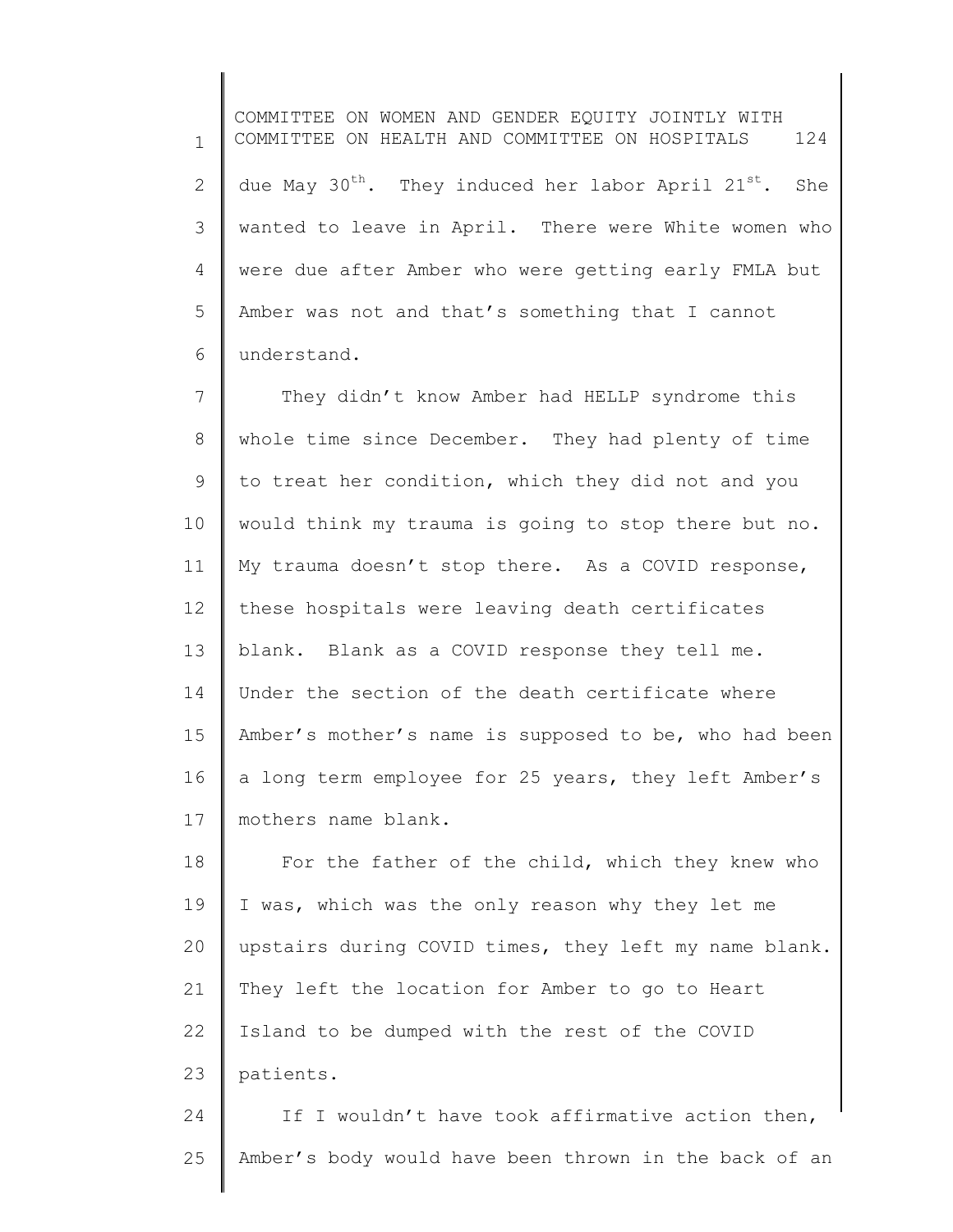1 2 3 4 5 6 7 8 9 10 11 12 13 14 15 16 17 18 19 20 21 22 23 24 25 COMMITTEE ON WOMEN AND GENDER EQUITY JOINTLY WITH COMMITTEE ON HEALTH AND COMMITTEE ON HOSPITALS 125 ice truck and she would have been buried with COVID patients, even though she did not have COVID. You think my trauma ends there and it doesn't, unfortunately because also during these times, funeral homes aren't accepting patients for the next four to five months. I had to figure that out. Do you think that this hospital that killed Amber paid a penny, a penny towards funeral expenses? I had to come up with funeral expenses during COVID times. I had to come up with funeral expenses through crowd funding. Then you would think my trauma is going to end there, no, no. The hospital was not trying to allow me to check my own son out because Amber and I were unmarried and by law, they could not release my son to me because Amber was no longer alive to contest that I was the father of my child. Even though she was before she was alive. The hospital then told me to fill out these forms, send it to this address, you will be fine, you will be taken care of, your name will be on the birth certificate. I did, yet again, exactly what the hospital had asked me to do. I had received a letter two months ago denying my request. Saying that I have to take it to family court which was closed due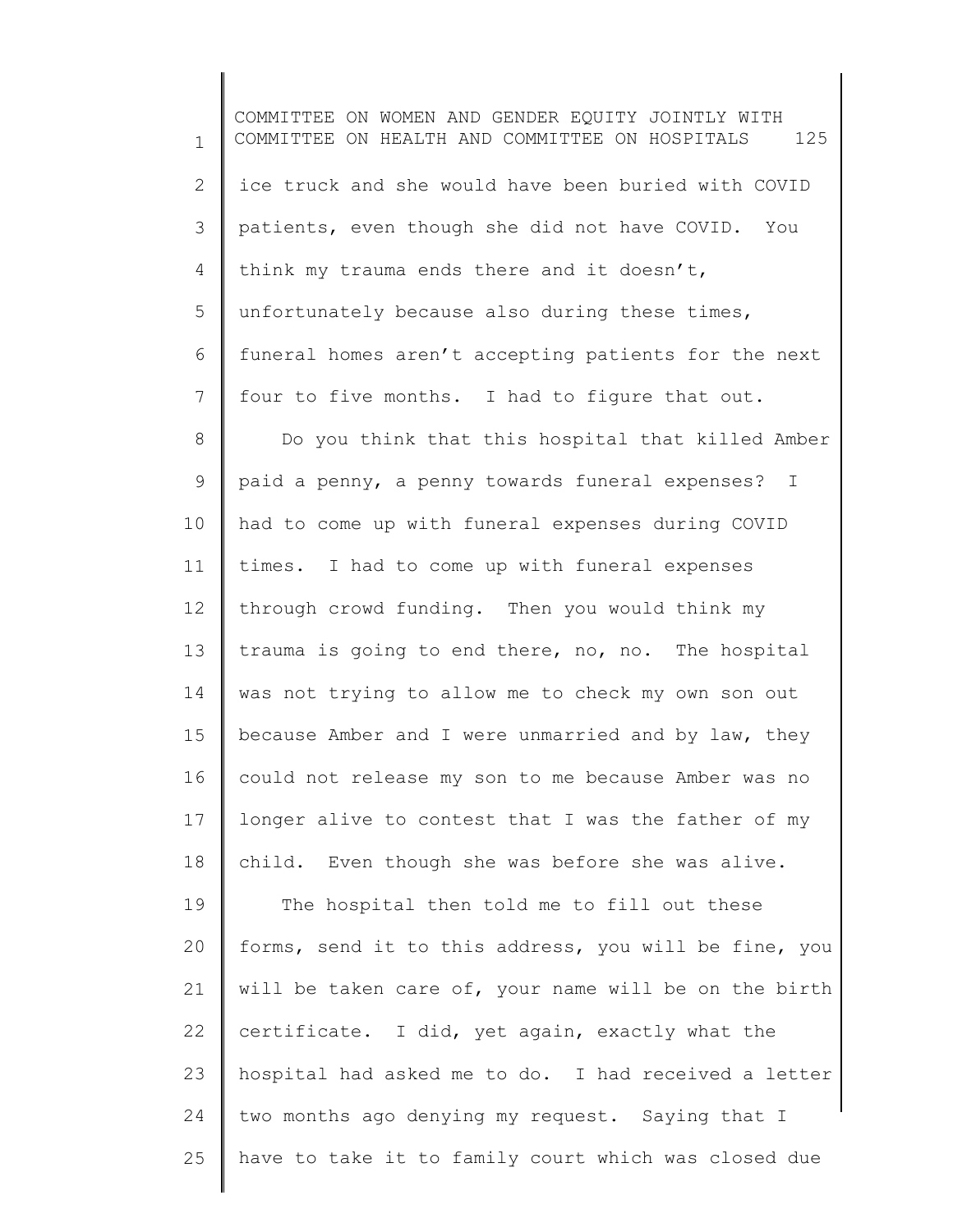1 2 3 4 COMMITTEE ON WOMEN AND GENDER EQUITY JOINTLY WITH COMMITTEE ON HEALTH AND COMMITTEE ON HOSPITALS 126 to COVID. And that's what I am still fighting for till this day. Till this day, I am still fighting for that.

5 6 7 8 9 10 11 12 13 14 15 I am sorry you all. In less than 8 months, this happened less than 8 months ago. I have had to become a doctor, I have had to become a birth worker, a maternal health activist, a community leader, a politician, all while father a son who will never get to see his mother. Why is it that I have to do all of this research. I don't even have time to grieve. Why is it that I have to do all of this research, right to help create bills on how our government should already be treating us. Why do we have to pass a bill for this?

16 17 18 19 20 21 From the collections of studying that I have done around the U.S. right, every year in the U.S. 700 to 900 women are dying due to pregnancy related complications. Our maternal mortality rate is higher than any higher income country but yet we are paying the most in healthcare today.

22 23 24 25 The maternal mortality rate has increased in the past decade while other countries have managed to reduce their rates but like I said, yet again, we are still paying the most in healthcare and I am pretty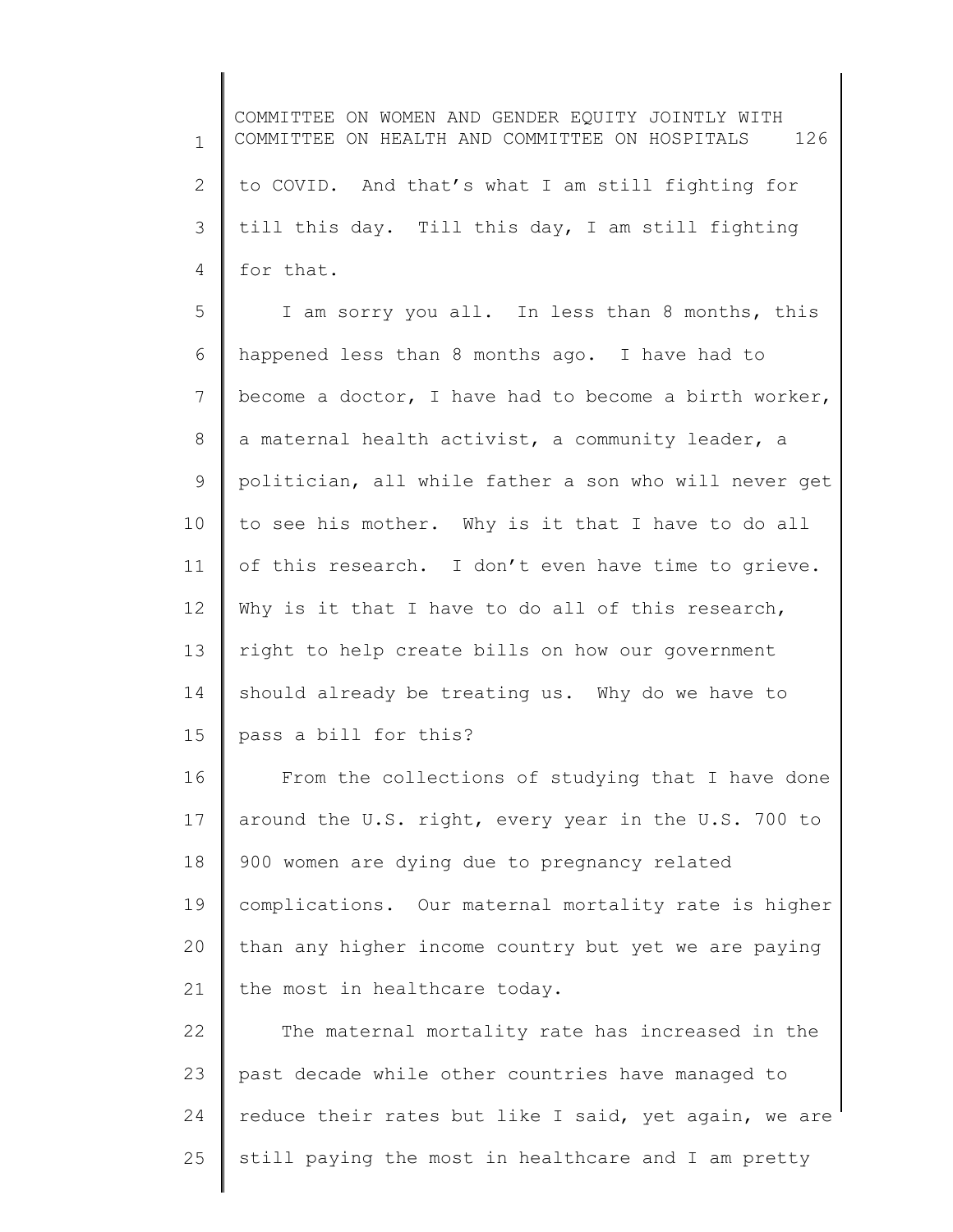1 2 3 4 5 6 7 8 9 10 11 12 COMMITTEE ON WOMEN AND GENDER EQUITY JOINTLY WITH COMMITTEE ON HEALTH AND COMMITTEE ON HOSPITALS 127 sure that a good majority of you doctors in this room know what's killing these mothers. And if you don't it's cardiovascular disease, high blood pressure causing seizures or strokes, blood clots or infections, preeclampsia, HELLP Syndrome. These are some of the leading causes in maternal mortality, including incompetence, negligence, insubordination and lack of moral value, right. So, that means for every death, for every death right, 100 women suffer from severe complication related to pregnancy and childbirth, resulting in

13 14 15 16 17 18 19 20 21 22 over 60,000 women every year developing one of these conditions. Maternal mortality is still on the rise here in the U.S. and these are life altering changes. It is estimated that between 1.5 to 2 percent of 4 million deliveries that occur every single year in this country are associated with one of these events. So, that's 5 to 6 women every hour having a blood clot, a seizure, a stroke, receiving blood transfusion and organ damage such as kidney failure, right.

23 24 25 The most unforgivable part about this right, is over 60 percent of these complications are deemed to be preventable. That's more than half we are talking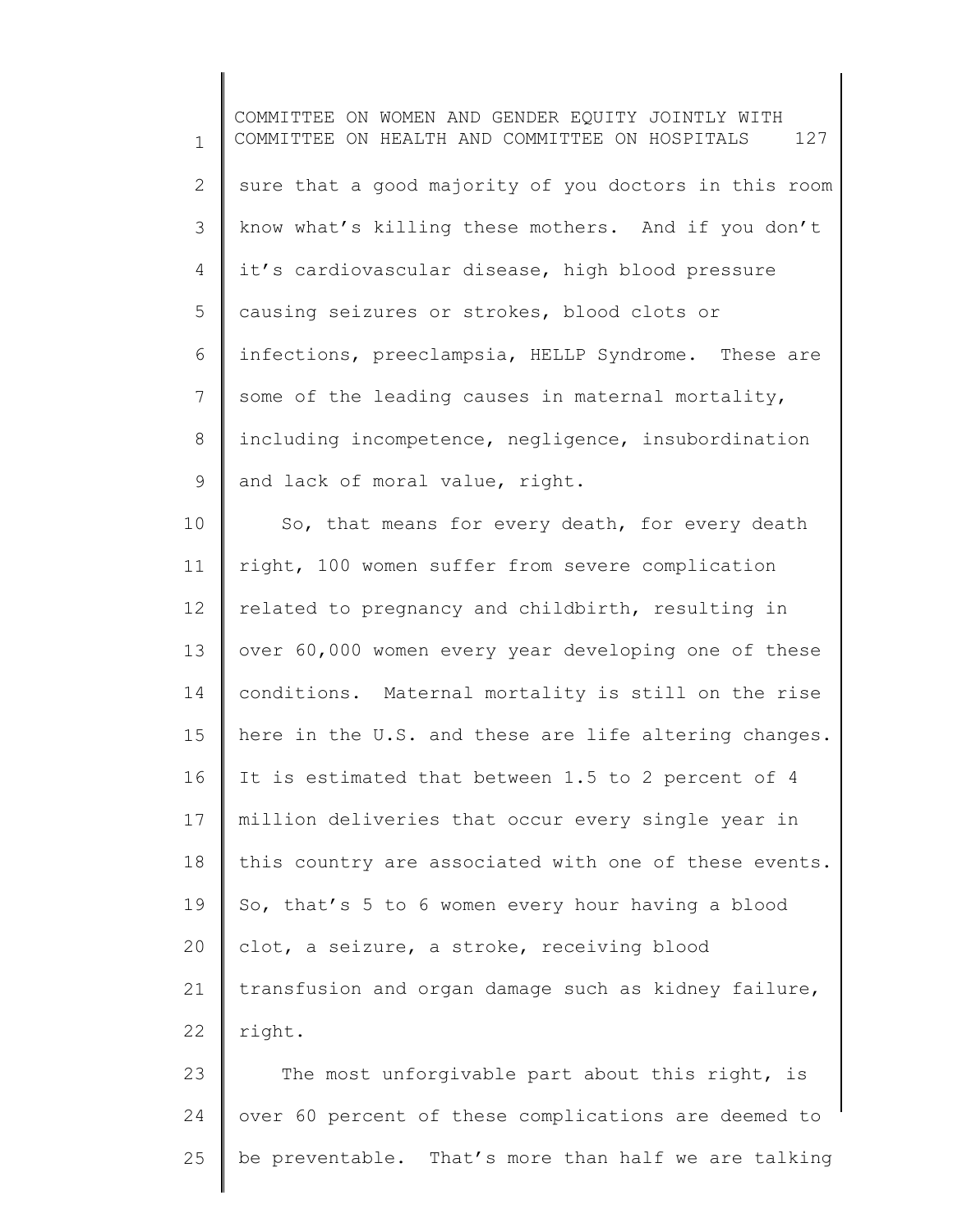1 2 3 4 5 6 7 8 9 10 11 12 COMMITTEE ON WOMEN AND GENDER EQUITY JOINTLY WITH COMMITTEE ON HEALTH AND COMMITTEE ON HOSPITALS 128 about. I keep hearing all these talks about budgets and you don't need that. There are concrete steps and standard procedures that can be implemented, that can prevent these outcomes and save lives. You don't need new fancy machines or budget cuts to prevent these outcomes from happening. You just have to ensure equal standard of care between hospitals. You have to value the quality of care for pregnant women before, during, and after pregnancy which is what midwifery and doula associations are about. That's what they do.

13 14 15 16 17 18 19 20 21 22 23 24 The insurers should have more payout options, more home births. They should have more payout options for homebirths, just like they do for these hospitals. We need to make midwifery and doula services more accessible and more affordable to the people of our communities. And since that hasn't happened, we took the initiative ourselves, right and we created the Amber Rose Isaac Access to Homebirth Scholarship program which offsets the cost of insurance premiums and covers what insurance does not.

25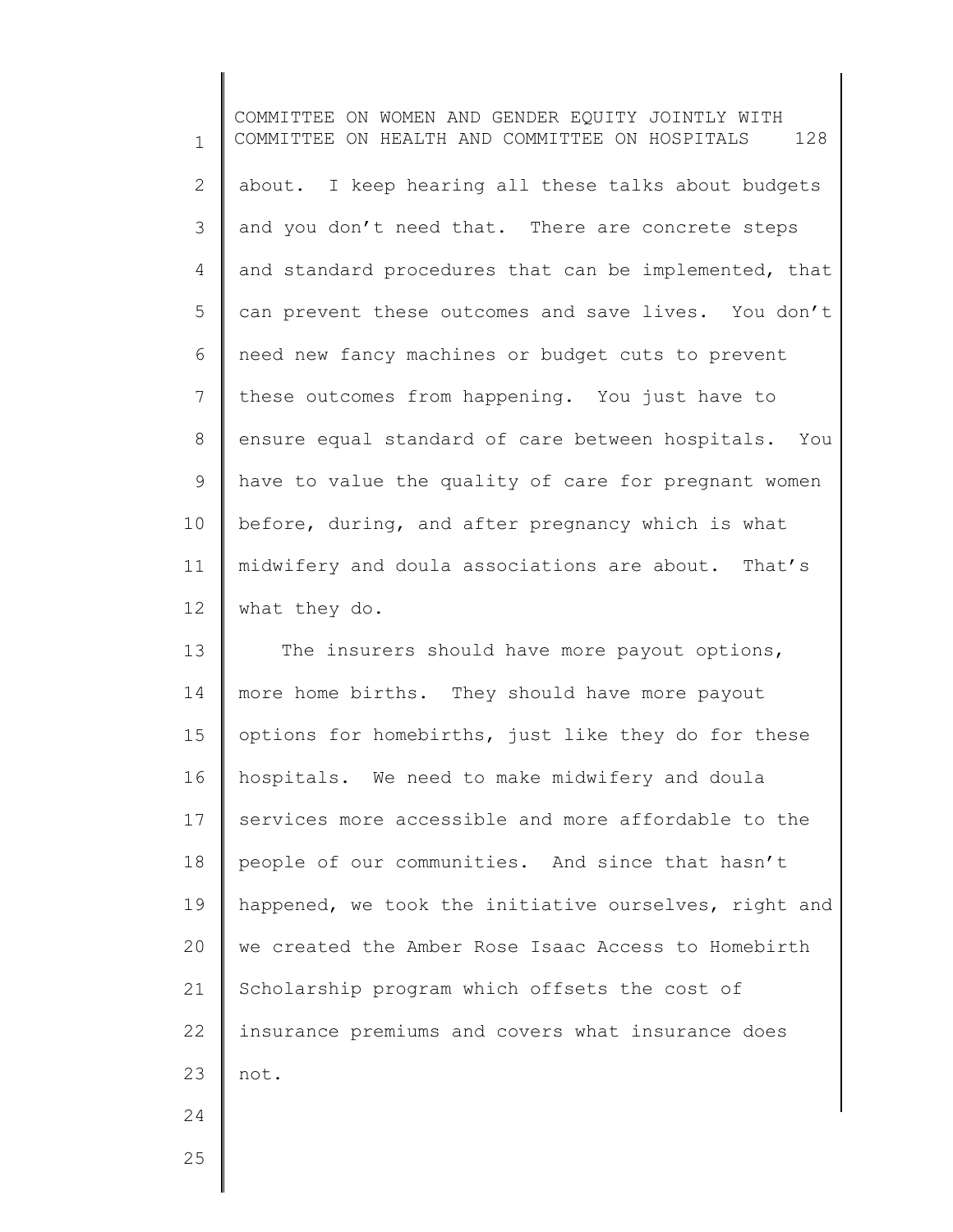1 2 3 4 5 6 7 8 9 10 11 12 13 14 15 16 17 COMMITTEE ON WOMEN AND GENDER EQUITY JOINTLY WITH COMMITTEE ON HEALTH AND COMMITTEE ON HOSPITALS 129 We have been able to help 16 families thus far with this program and most of these women do have government assisted insurance. These women are scared to go into these institutionalizes hospitals with these doctors, so why not put them in the hands of the people who are going to be more attentive to our family's needs? I have been working with a collective on bringing a free standing midwifery led birthing center to the Bronx as well. I am a part of that effort. The reason why I jumped into that right, is because the Bronx has the highest C-section rate in New York City. Mind you, over 60 percent of these women don't need cesareans. They don't need it and I think it is no secret that these hospitals within these

19 20 21 22 23 underprivileged communities are being underfunded, right. Giving me the reason to insinuate that these hospitals are putting profit over people. Securing an extra, let's say, I believe it is around \$8,000 for a C-section versus a natural birth.

underprivileged families, within these

18

24 25 Over 60 percent of these women are getting Csections. They are securing an extra \$8,000 per C-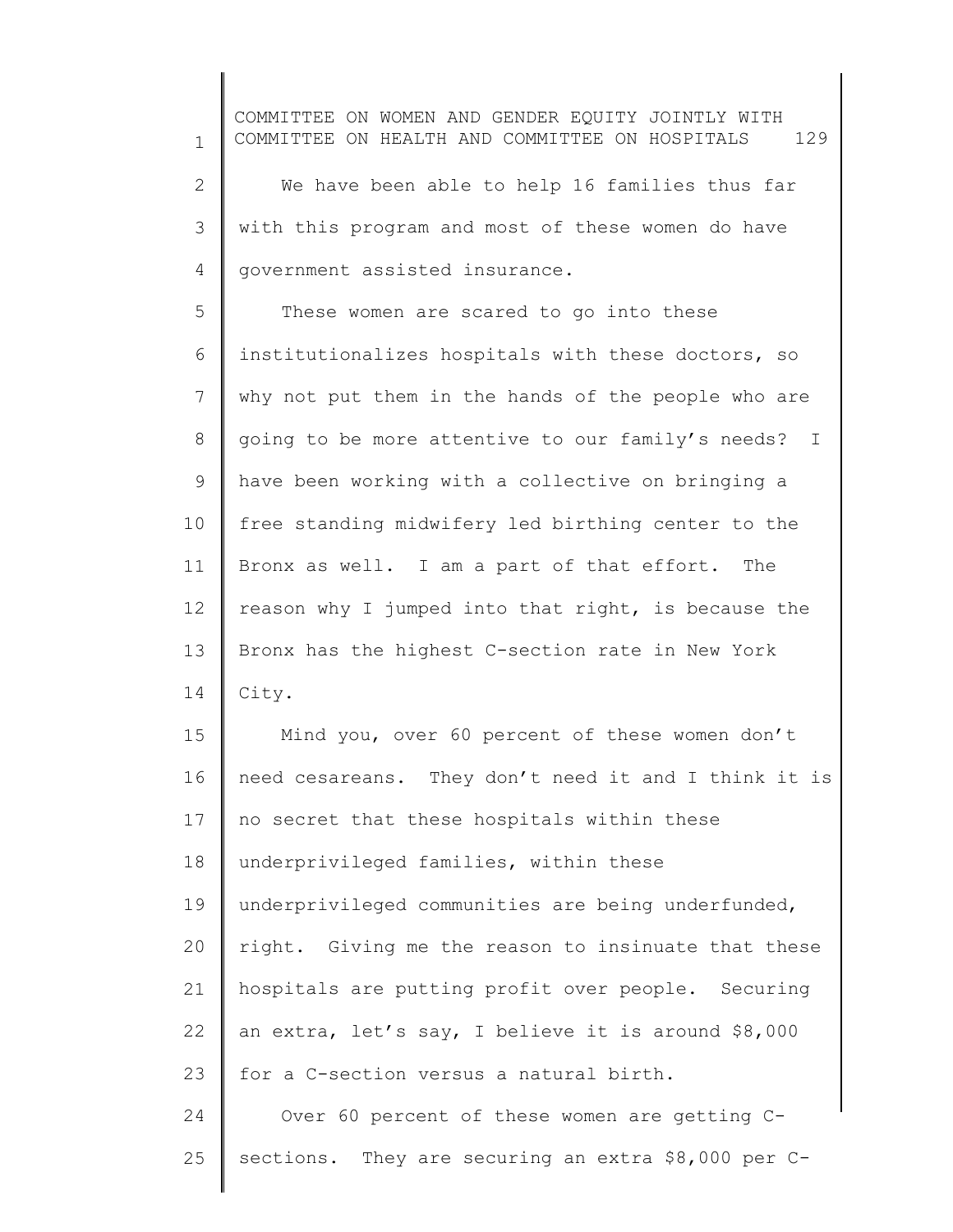1 2 3 COMMITTEE ON WOMEN AND GENDER EQUITY JOINTLY WITH COMMITTEE ON HEALTH AND COMMITTEE ON HOSPITALS 130 section to I guess substitute for these budget cuts, right.

4 5 6 7 8 9 So, this crisis has actually been going on long before me but I do believe that midwifery and doula associations are key solutions to better birthing outcomes, as they provide care before, during and after pregnancy. Meeting mothers and family tailored needs.

10 11 12 13 14 15 16 17 We need to redirect the course of birthing equity by passing the New York Health Act as the start of this change, right. After advocating and gaining national attention, Andrew Cuomo was very much aware of Amber's situation. He actually mentioned her situation without having to mention her name and said that his maternal task force was on it. Where are they at?

18 19 20 21 22 23 24 25 We have seen nothing. In fact, Mr. Cuomo's father was dealing with the same accusations when it came to turning a blind eye to maternal health. If this matter is going to continue being ignored further, then there needs to be a public service announcement stating while Black, Brown and indigenous families within our communities cannot be prioritized by our government elected officials whom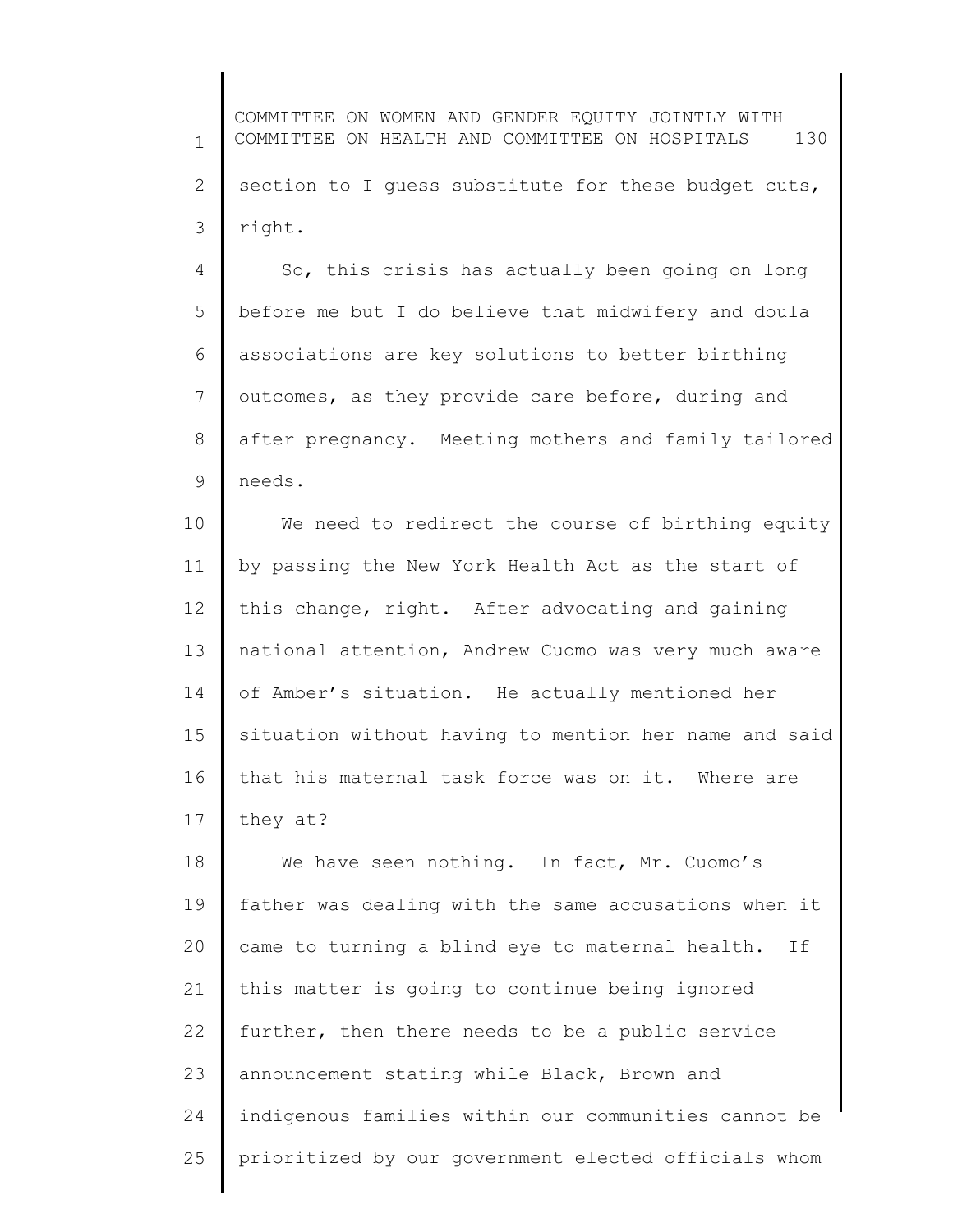1 2 3 4 5 6 7 8 9 10 11 12 13 14 15 16 17 18 19 20 21 22 23 24 25 COMMITTEE ON WOMEN AND GENDER EQUITY JOINTLY WITH COMMITTEE ON HEALTH AND COMMITTEE ON HOSPITALS 131 we are paying for their chair to protect us. This is a clear bias agenda that's infiltrating our civil and human rights and it needs to be addressed, not sooner than later but it needs to be addressed now. That's all I have for you. Thank you guys so much. CHAIRPERSON ROSENTHAL: Mr. McIntyre, I have no words. This Committee sees you; we hear you, respect you and we want to be with you. It is very difficult to move on but I fear we have to. You have answered every single question. You have hit on every single point that is worth talking about. You have become an expert when you shouldn't have to be but you have. BRUCE MCINTYRE III: Thank you. CHAIRPERSON ROSENTHAL: We are honored that you testified today. Thank you. BRUCE MCINTYRE III: Thank you. CHAIRPERSON ROSENTHAL: Oh and of course, I offer my condolences and I am so, so, sorry for your loss and my guess is that for litigious reasons the system doesn't apologize to you. It is ridiculous. I am so, so, sorry for your loss. BRUCE MCINTYRE III: Thank you, thank you but I have started the Save a Rose Foundation in honor of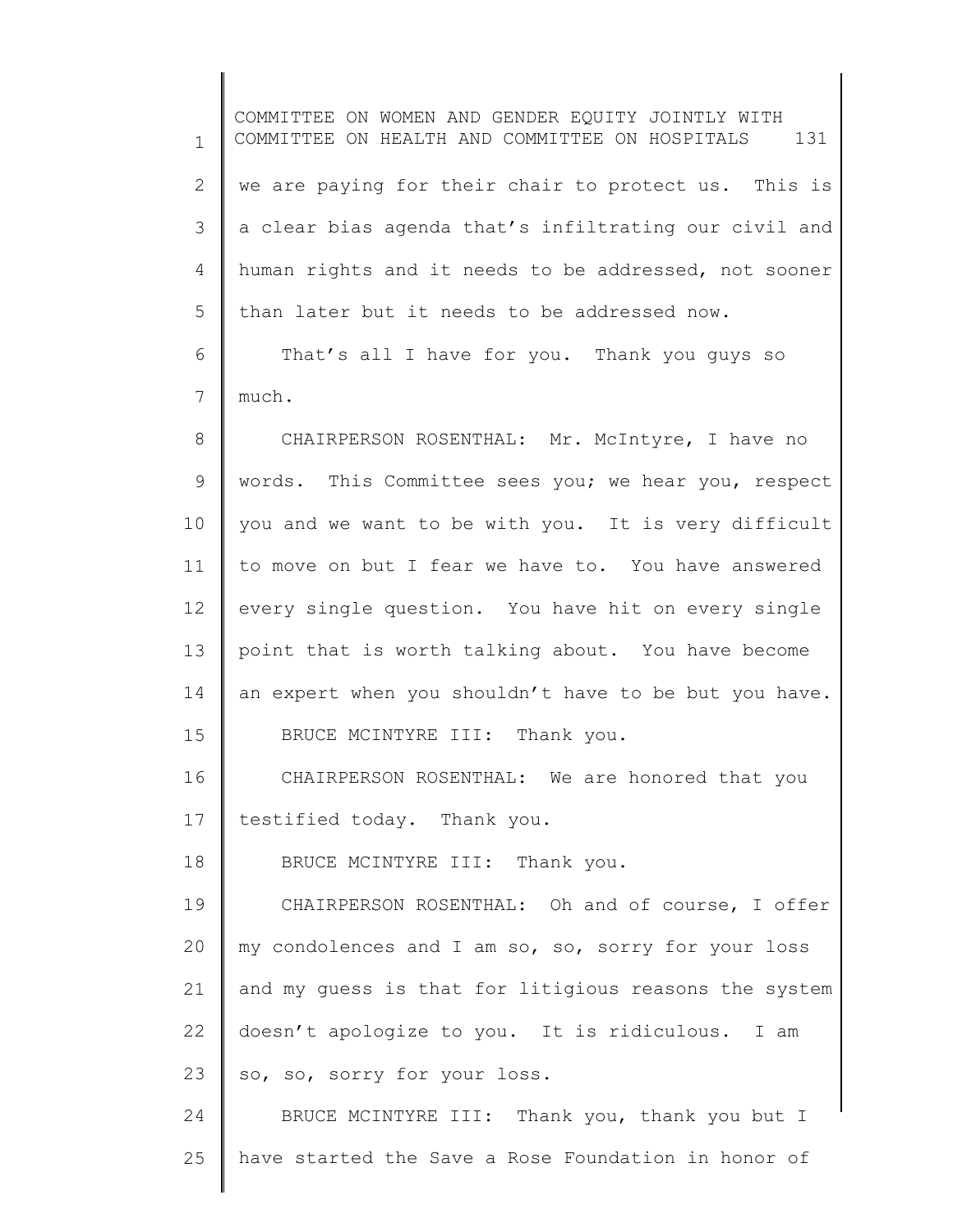1 2 3 4 5 6 7 8 9 10 11 12 13 14 15 16 17 18 19 20 21 22 23 24 25 COMMITTEE ON WOMEN AND GENDER EQUITY JOINTLY WITH COMMITTEE ON HEALTH AND COMMITTEE ON HOSPITALS 132 Amber and we have been dismantling the system that falls within the healthcare system and we have been redirecting the way birthing equity should be directed as well. I have worked with numerous offices including Kamala Harris's office and Underwood's office and plenty, plenty more politicians and been helping families within our communities all in her honor because she deserves and she was an excellent woman who didn't deserve this at all. She had so much to offer the world and she was cut short. CHAIRPERSON ROSENTHAL: You have carried on her memory so respectfully and beautifully. I see Council Member Barron has her hand raised. I want to recognize her. If the Moderator could — thank you. COMMITTEE COUNSEL: Council Member Barron. SERGEANT AT ARMS: Starting time. COUNCIL MEMBER BARRON: Thank you and I am going to be brief. I just want to say we extend our condolences. You should not have had to endure what happened. We have our prayers for your family and for your beautiful child and I just want to commend you for the strength during this time of grieving to step forward and to step up and to say, I am going to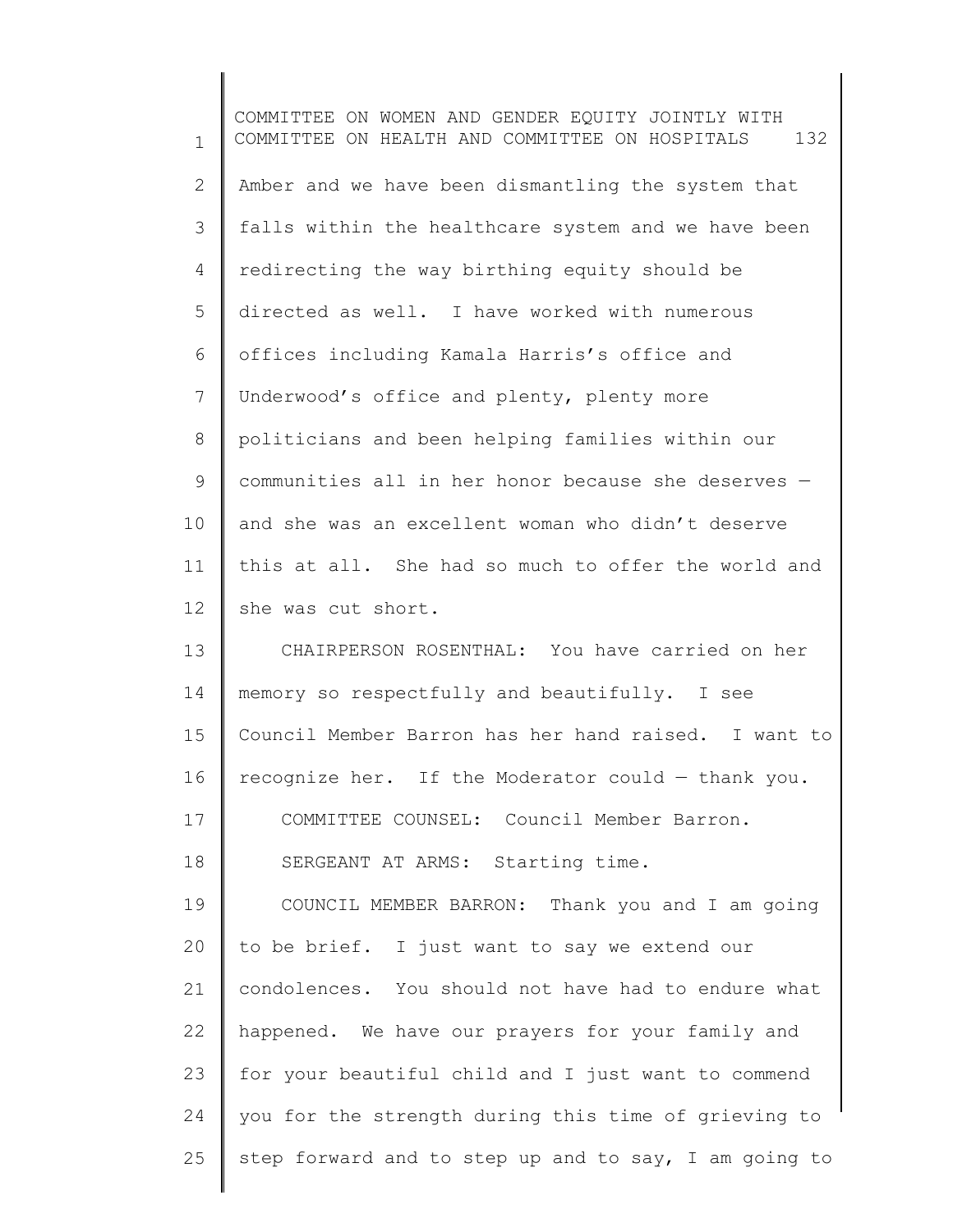1 2 3 4 5 6 7 8 9 10 11 12 13 14 15 16 17 18 19 20 21 22 23 24 25 COMMITTEE ON WOMEN AND GENDER EQUITY JOINTLY WITH COMMITTEE ON HEALTH AND COMMITTEE ON HOSPITALS 133 take action so that others don't suffer what it is that I have suffered. And that's all that I am going to be able to say but just to commend you and to support you as you go forward. Thank you. CHAIRPERSON ROSENTHAL: I am going to turn it back to the Moderator. COMMITTEE COUNSEL: Thank you so much Chair Rosenthal. We have one other person on this panel and I will read that person's name now. It is Nonkululeko Tyehemba. Ms. Tyehemba, please accept my apologies for any pronunciation. When the Sergeant calls the clock, you may begin your testimony. SERGEANT AT ARMS: Starting time. COMMITTEE COUNSEL: The witness is still muted; it might take just a minute. Okay, you should be unmuted. Thank you so much. NONKULULEKO TYEHEMBA: Thank you so much. Good afternoon to all. My name is Nonkululeko Tyehemba and I am a Certified Nurse Midwife who lives and works in the Harlem Birth Action Community. I am also a laid off midwife who worked at one of the hospitals of the New York City Health and Hospital Corporation who no longer have midwives to service the women in our community. For my written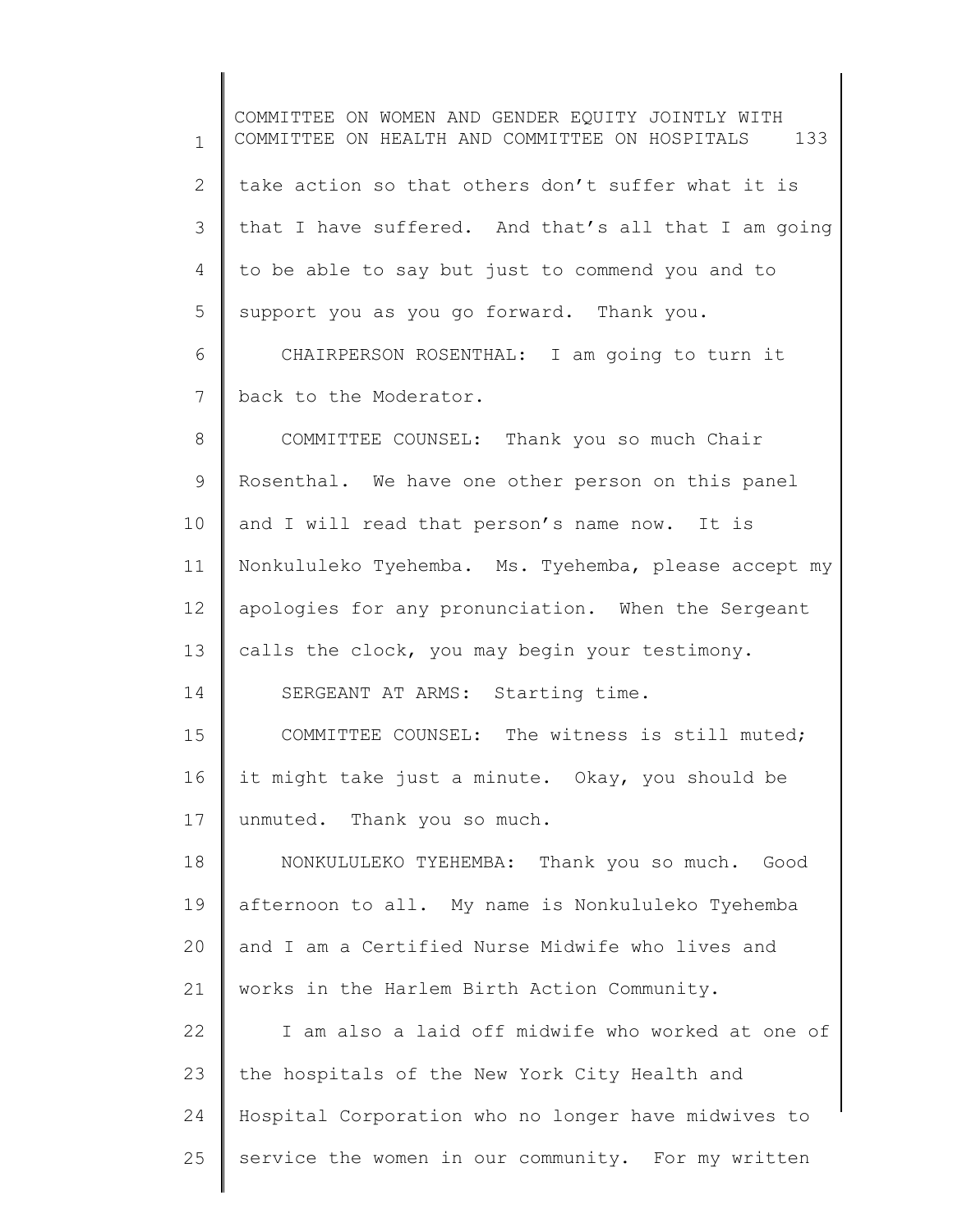1 2 3 4 5 COMMITTEE ON WOMEN AND GENDER EQUITY JOINTLY WITH COMMITTEE ON HEALTH AND COMMITTEE ON HOSPITALS 134 statement, I would like to state but I was one of the founders of the Harlem Committee, an organization that seeks to empower women and bare families through education and information.

6 7 8 9 10 11 12 In 1989, our organization was founded because of our concern with the high informality rates that existed in our community at that particular time. In the 1990's, we became an intimate part of the perinatal networks that lead to healthy start programs and other groups. We vigorously fought to reduce the health crisis to some success.

13 14 15 16 17 18 19 20 21 In the last 20 years though, the rate of maternal mortality and maternal morbidity have reached as we know, pronounced an egregious levels in our community, our city, in our nation. This year for example, at least 4 to 5 known healthy Black mothers have died before birth or shortly after birth due to pregnancy childbirth related complications. We can only guess though the number of unknown mothers who have died or developed some preventable complication.

22 23 24 25 From the tennis champion Serena Williams spoke out about the medical emergency she endured after the birth of her child in 2017, that could have led to her death and she suffered the psychological trauma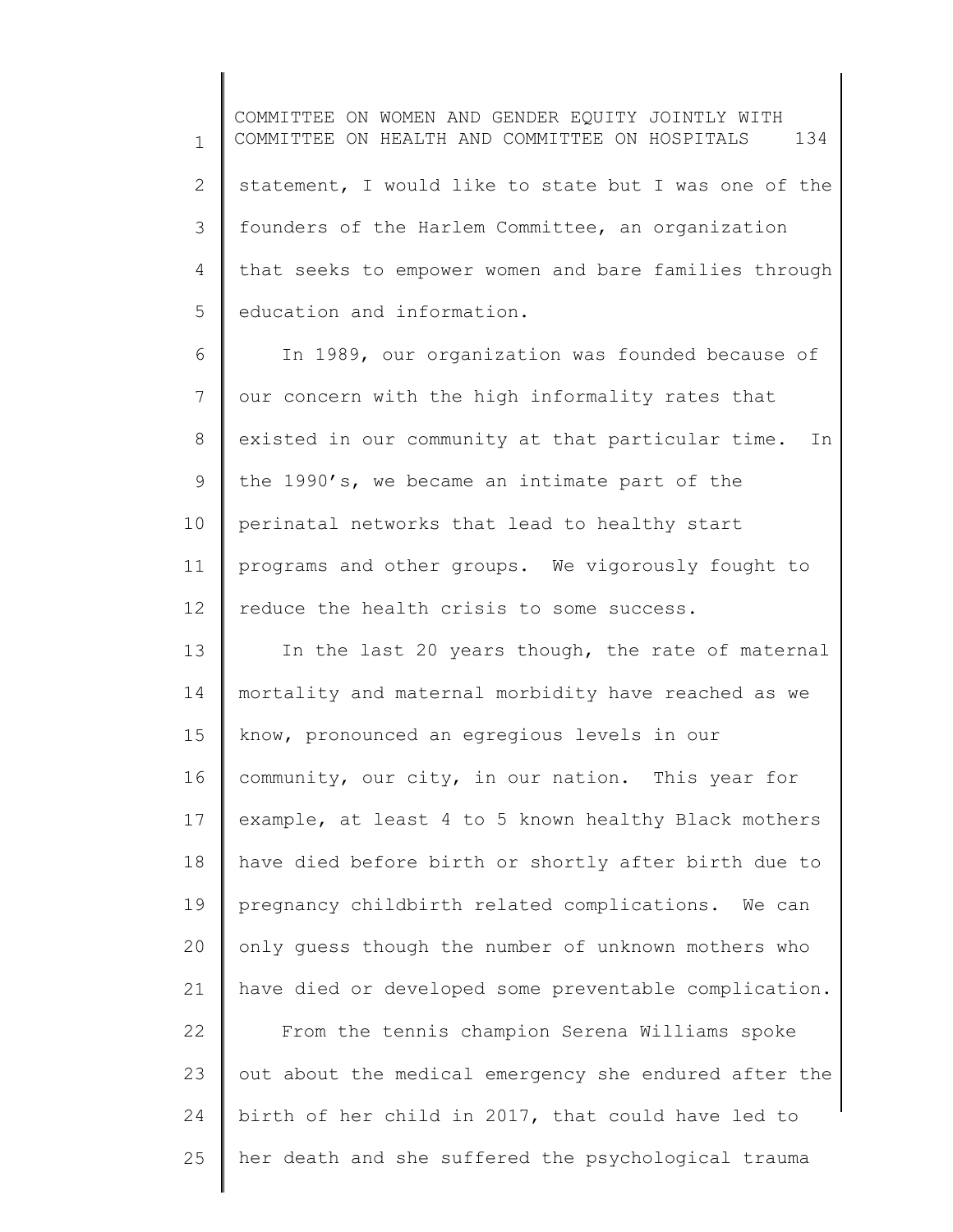1 2 3 4 COMMITTEE ON WOMEN AND GENDER EQUITY JOINTLY WITH COMMITTEE ON HEALTH AND COMMITTEE ON HOSPITALS 135 as she stated as a result and that led to a continued long overdue debate on dismal rate of maternal death and injury in our country.

5 6 7 8 9 10 As well as the ways that women and people of color bear the brunt of subpar care. Studies have indicated that over 60 percent of these tragedies did not have to occur. Many investigators are stating that some of these extremely harmful results happen because birthing mothers and their companions —

12 13 14 15 16 17 NONKULULEKO TYEHEMBA: Are not being listened to. We need  $-$  and at the same time, I wanted to say and I will try and finish very quickly. At the same time, the rates of defensive obstetrical interventions that lead to a cascade of operative events have increased astronomically.

SERGEANT AT ARMS: Time expired.

18 19 20 21 22 23 24 For example, one out of every three women are having unnecessary C-sections. Despite the guidelines by Rural Health Organization that the rates should be no more than 15 percent. Nationwide we read 35 percent, over 90 percent of first time mothers have episiotomies that a large number do not need to have. Don't even mention the number of women

25

11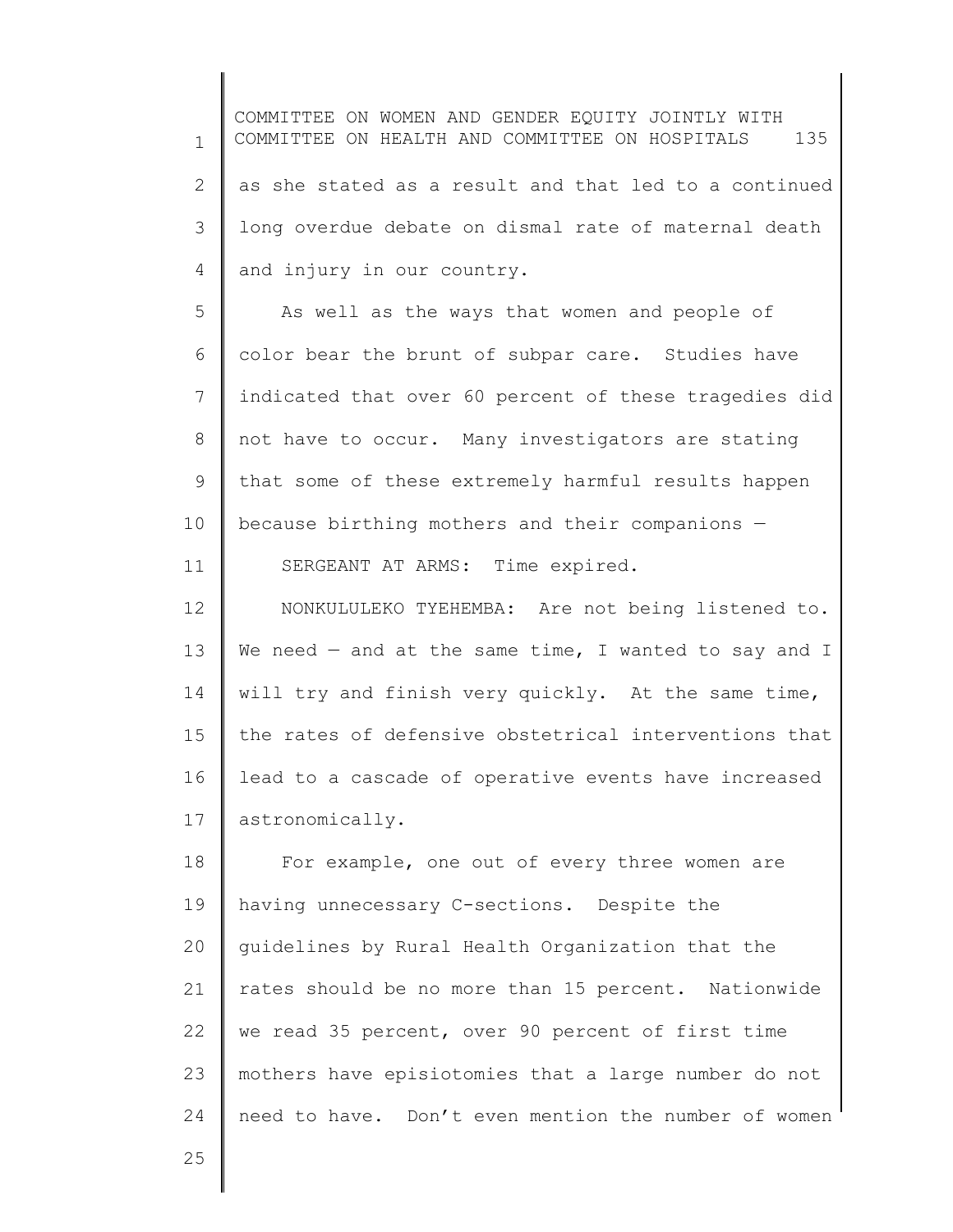1 2 3 4 5 6 7 8 9 10 11 12 13 14 15 COMMITTEE ON WOMEN AND GENDER EQUITY JOINTLY WITH COMMITTEE ON HEALTH AND COMMITTEE ON HOSPITALS 136 who are having epidurals, unnecessary sometimes inductions, that far exceed the need. We need a revolution. Not of guns but of minds. We need a new paradigm of reproductive justice healthcare. We need it right now. We need to increase the number of midwives attending our mothers, our families. We need to demand more midwives in our hospitals. Particularly those three hospitals that do not have any midwives at all. Because I worked for one of them, so I do have an understanding of the situation. We need to emphasize, prioritize and educate more midwives in our communities. Particular in hospital and community settings. We need to adopt a model of

17 and parents.

16

18 19 20 21 22 23 24 25 Midwives tend to focus on the physiological management of birthing and if midwives are good for the royal family of England, they are good for us in our community. Despite the governments task force on internal healthcare and this organization and that organization and the time that's necessary to change, the tragedies are continuing. Women are dying, they are dying or they are having these pregnancy

care with midwives to prioritize for low risk mothers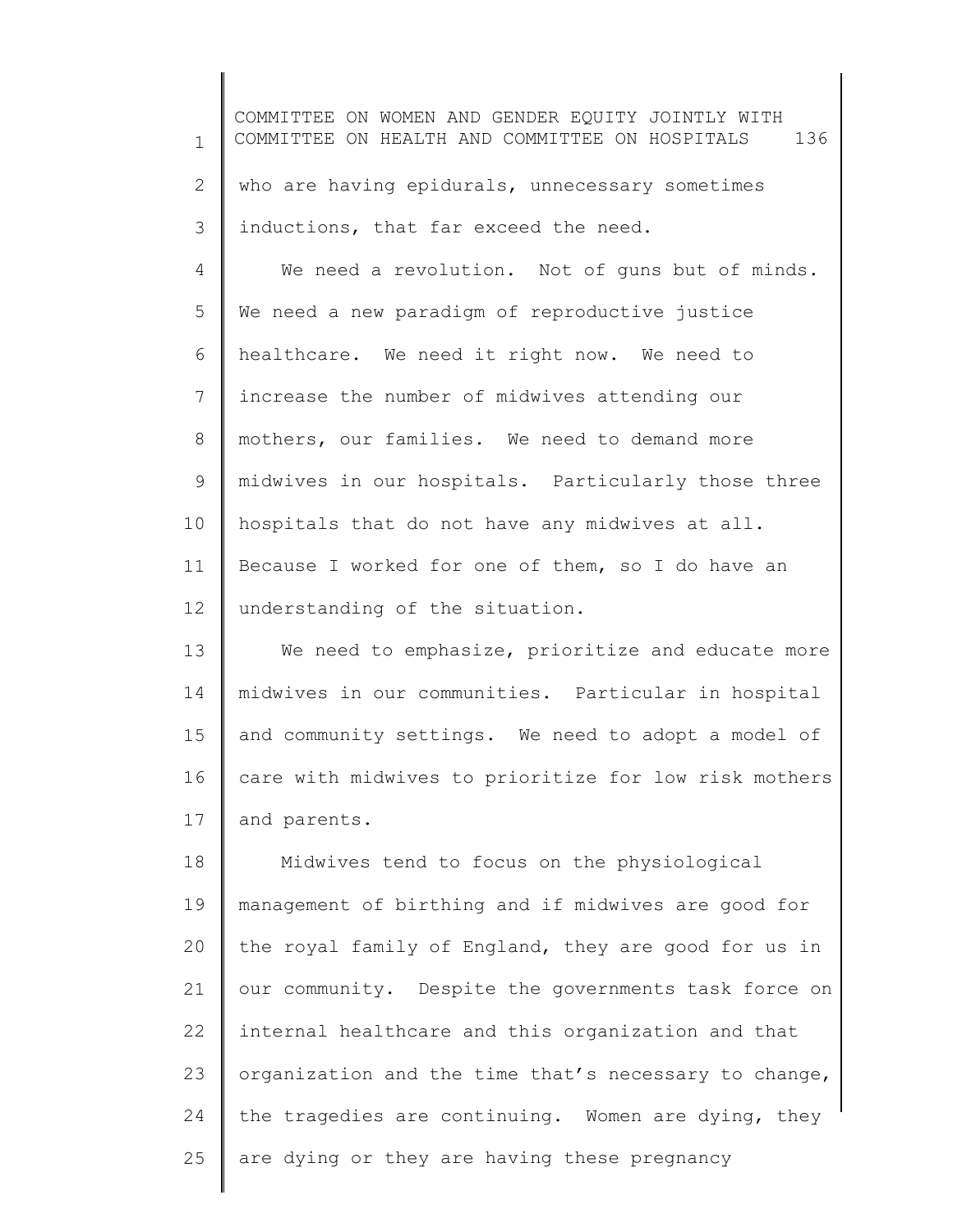1 2 3 4 5 6 7 8 9 10 11 12 COMMITTEE ON WOMEN AND GENDER EQUITY JOINTLY WITH COMMITTEE ON HEALTH AND COMMITTEE ON HOSPITALS 137 complications that are overlooked because they are not listening. For some reason, is it racism? Is it bias? And how many trainings are we going to have to have to change the system? We are in the year 2021 now and you know, back in 1920, more than 100 years ago, which is even further than that, there was a definite campaign to get rid of midwives. They were called ignorant, they were called illiterate, they were called dirty. It was a structural campaign to get rid of them and they have. They blame midwives for everything.

13 14 15 16 17 18 19 20 21 22 23 24 25 We need more midwives in our communities and until we do get them, this is going to continue. We are going to continue to have these tragedies over and over again. And I feel for your brother Bruce McIntyre. I am in tears because I see it and I hear it. Not only that, the mothers, they are fearful of going to the hospitals. Some of them just the other day told me they are having free births. They are going to have their own, unassisted births at home because they are afraid to go to these hospitals. They are isolated and they are in fear. They have to submit to all types of unnatural physiological ways of giving birth. They are in bed, their IV's go on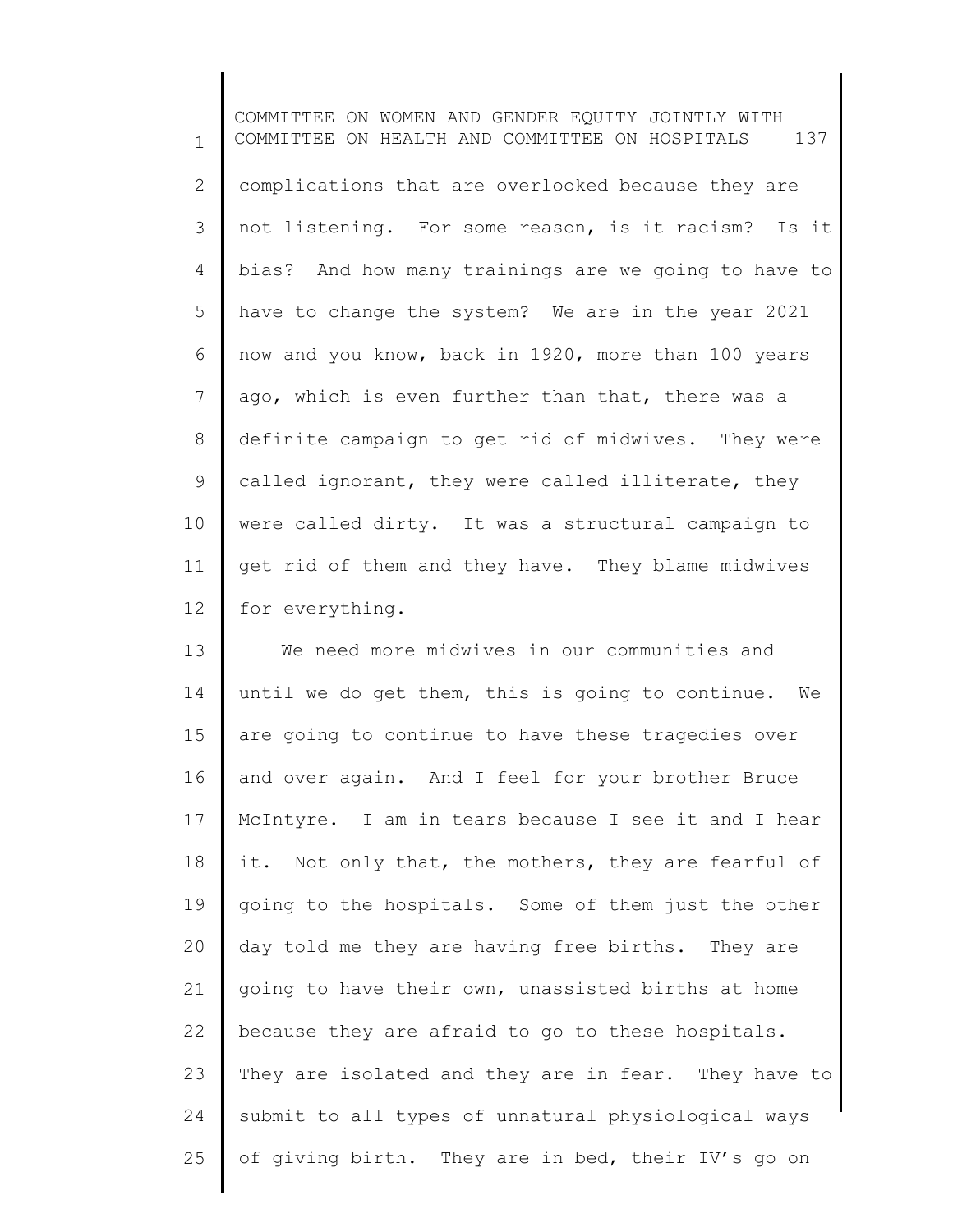1 2 3 4 5 6 7 8 9 10 11 12 13 14 15 16 17 18 19 20 21 22 23 24 25 COMMITTEE ON WOMEN AND GENDER EQUITY JOINTLY WITH COMMITTEE ON HEALTH AND COMMITTEE ON HOSPITALS 138 the bed, nothing right and they are made to give birth in positions that are totally, totally not right. We need a change. We need a revolution and until we get it, we are going to have hearing after hearing, death after death. We are scared to death. So, with that, I am going to end but I thank the Committee. I thank the Chair; I thank all of you and I am so impressed with the passion that I am listening to. We have to be honest. We have to really be honest and not say, oh, my job. Oh, I can't say this. Oh, I don't know that. Just say it. Let's make a change now. Thank you so much for listening to me. CHAIRPERSON ROSENTHAL: You know, Ms. Tyehemba, thank you for your passion. I am going to say something explicitly that you alluded to. So, my guess is it's the association of obstetrical, gosh, I am so like blown away, my brain is dead. Physicians, obstetricians, that it's their association that has led to the demise of midwifery. NONKULEKA TYEHEMBA: Yes, exactly so. CHAIRPERSON ROSENTHAL: And — NONKULEKA TYEHEMBA: I'm sorry. CHAIRPERSON ROSENTHAL: No, no, you go.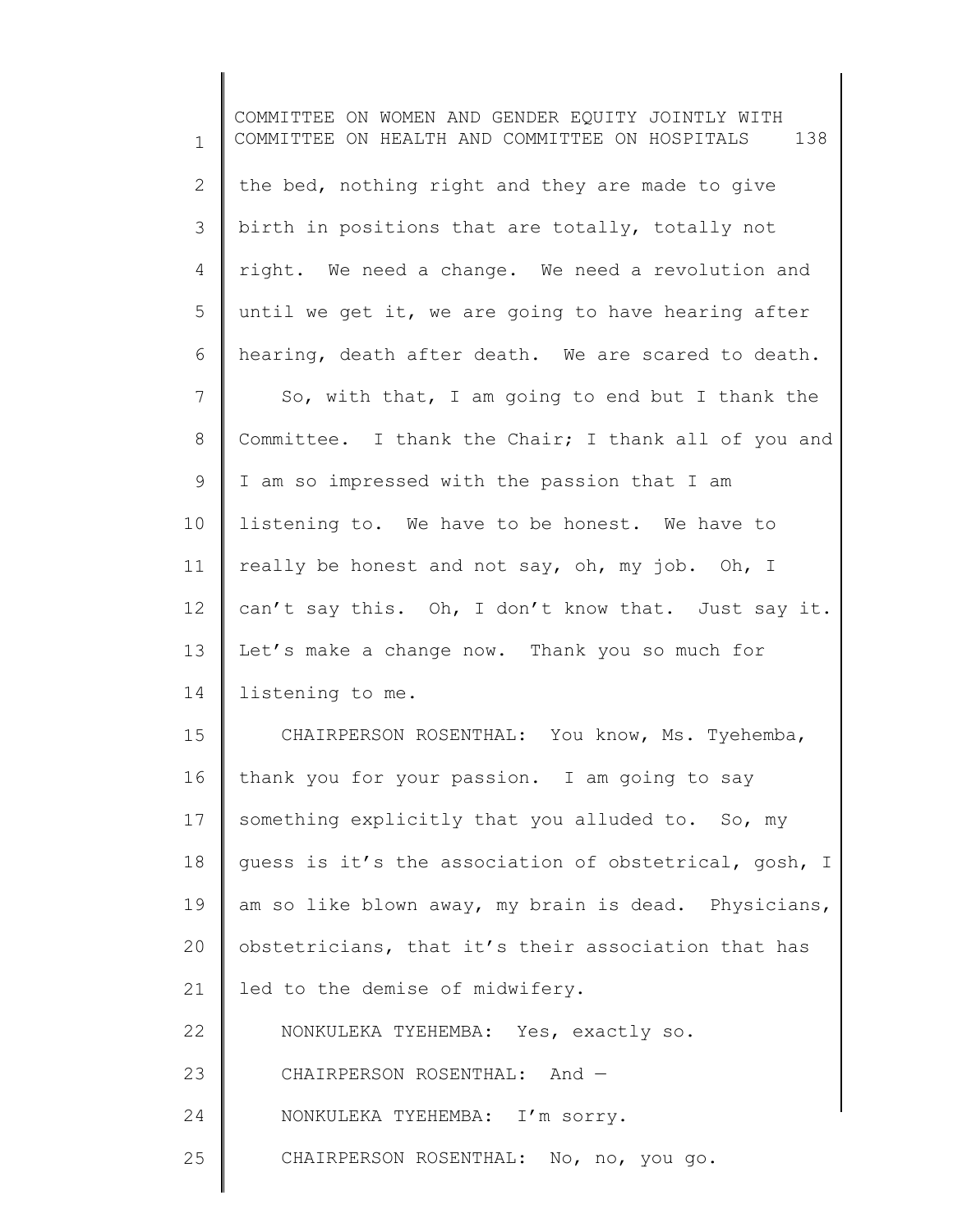1 2 3 4 5 6 7 8 9 10 11 12 13 14 15 16 17 18 19 20 21 22 23 24 25 COMMITTEE ON WOMEN AND GENDER EQUITY JOINTLY WITH COMMITTEE ON HEALTH AND COMMITTEE ON HOSPITALS 139 NONKULEKA TYEHEMBA: That James Marion Simms who even became the first president of the American Medical Association. I mean, come on. Please, you know, for our parents. Our families, our communities are being separated. Some don't have mothers to take care of their babies and so forth. We need a change. I see it and there are women  $-$  I am in the community a lot more and when we are in company and we talk about it. They are scared to death and furthermore, studies have indicated to that some of these deaths that could be prevented are due to lack of information. CHAIRPERSON ROSENTHAL: Yeah. NONKULEKA TYEHEMBA: Lack of education. They don't know. They are not told. They don't know what their right are. They don't know what their options are as well. CHAIRPERSON ROSENTHAL: Right, you can't ask the question if you don't know that there are options. That there is information out there and to that point, at our 2018 hearing, we were led to understand that there was a new pamphlet that was going to be distributed to every incoming pregnant person. You know, know your rights as a pregnant person. I am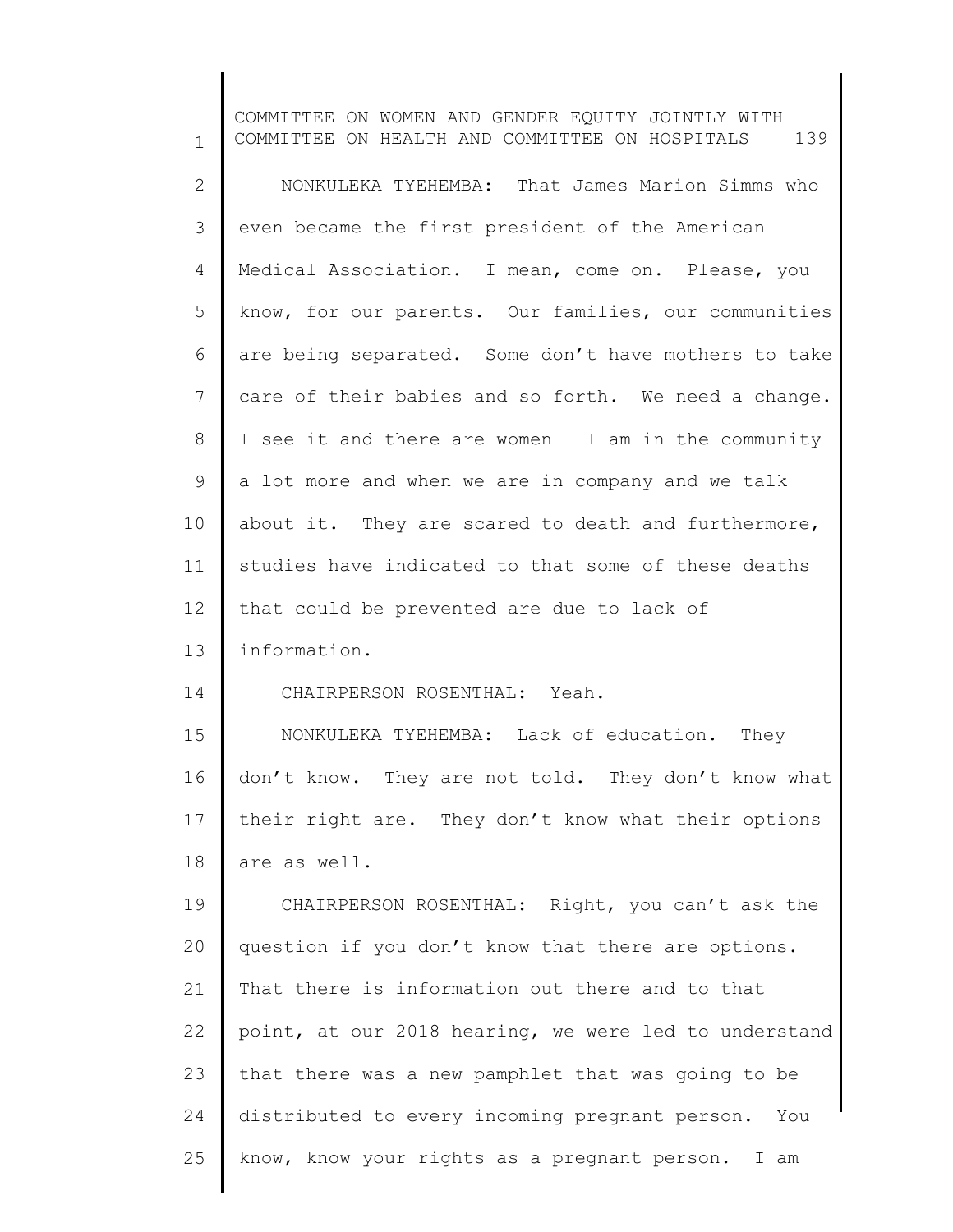1 2 3 4 5 6 7 8 9 10 11 12 13 14 15 16 17 18 19 20 21 22 23 24 25 COMMITTEE ON WOMEN AND GENDER EQUITY JOINTLY WITH COMMITTEE ON HEALTH AND COMMITTEE ON HOSPITALS 140 guessing that Mr. McIntyre did not receive that pamphlet nor did his girlfriend. Am I right? Yeah and that was supposed to go to everyone. So, the pamphlets even exist and they are not distributed. NONKULEKA TYEHEMBA: We need a new paradigm of not only birthing, we need a new paradigm of prenatal care. We need, yes, we do need centering. When people come to the clinic or so, I have food for them, provide nourishment for the mothers. Provide a block by block of B6 better birth block by block reproductive health model to directly reach our community block by block. CHAIRPERSON ROSENTHAL: If there is additional information you would like to submit for your testimony, please feel free to do so. NONKULEKA TYEHEMBA: Thank you. CHAIRPERSON ROSENTHAL: Information about programs etc. You know, it is definitely the case that the medical institutions led by males intentionally want birth to happen at their convenience and you are right to mention, even the royals get a midwife. It is because in England they have the history and the confidence in midwives and of course there is the wonderful TV show called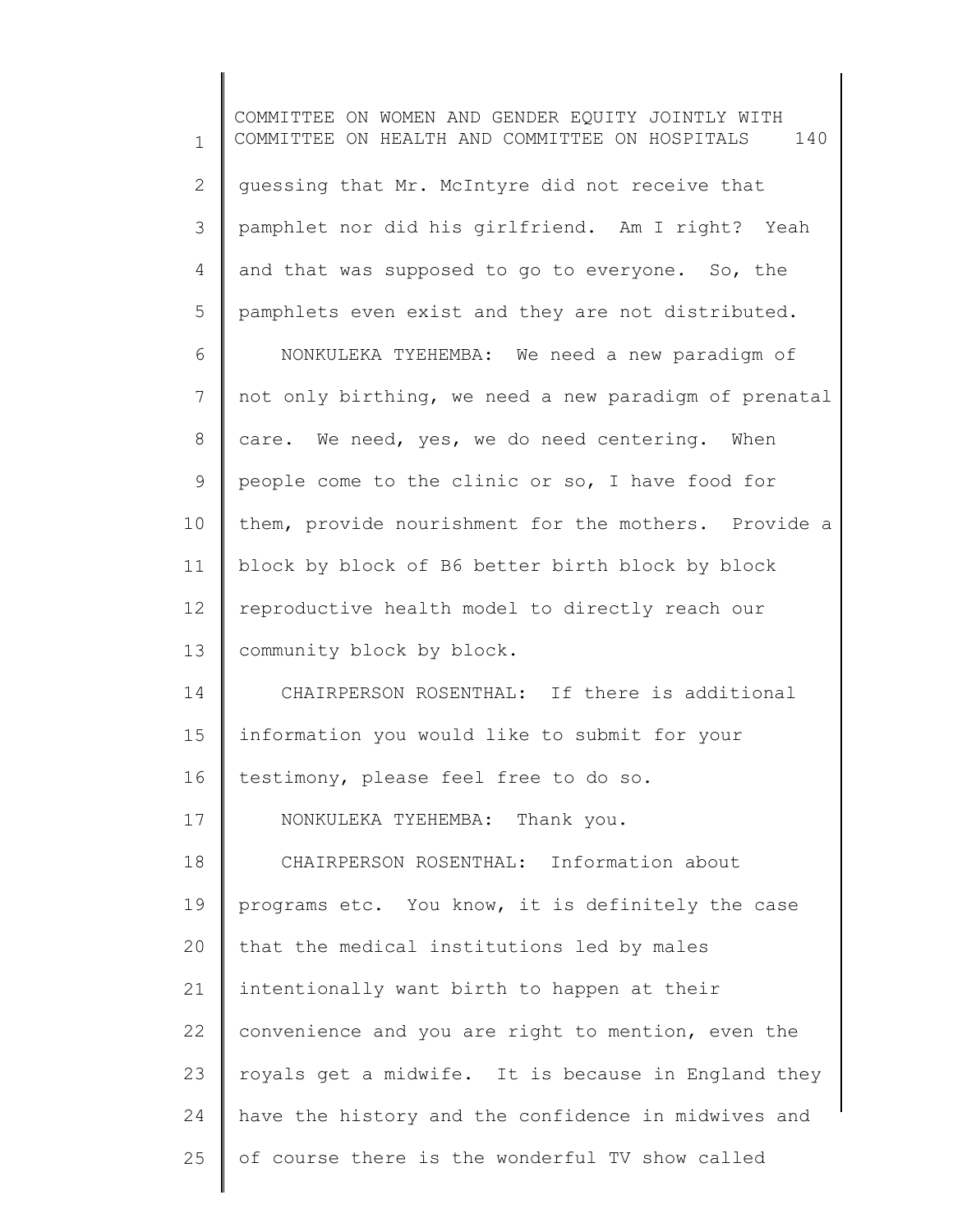1 2 3 4 5 6 7 8 9 10 11 12 13 14 15 16 17 18 19 20 21 22 23 24 25 COMMITTEE ON WOMEN AND GENDER EQUITY JOINTLY WITH COMMITTEE ON HEALTH AND COMMITTEE ON HOSPITALS 141 Midwives that everyone should watch about women who are midwives in England and know and have the passion for their  $-$  I am not even going to say patients. For their pregnant people that they take care of. I want to honor you for your work and I guess turn it back to the Moderator but thank you so much for being here, for testifying for your expertise and your passion for what you do for the community. I really bless you. NONKULEKA TYEHEMBA: Thank you, thank you Chair Rosenthal. COMMITTEE COUNSEL: Thank you so much Chair Rosenthal and to the panel. Before we move to our second panel, I just wanted to check if there are Council Members that have additional questions for this panel? Not seeing any Council Members at this time, no raised hands. We will move to the next panel. So, the next panel, panel 2 I will read the names of the panelists and then call you individually. The first panelist is Lorraine Ryan followed by Emily Frankel followed by Maryam Mohammed-Miller. Lorraine Ryan, when you are ready, you may begin once the Sergeant starts the clock. Thank you.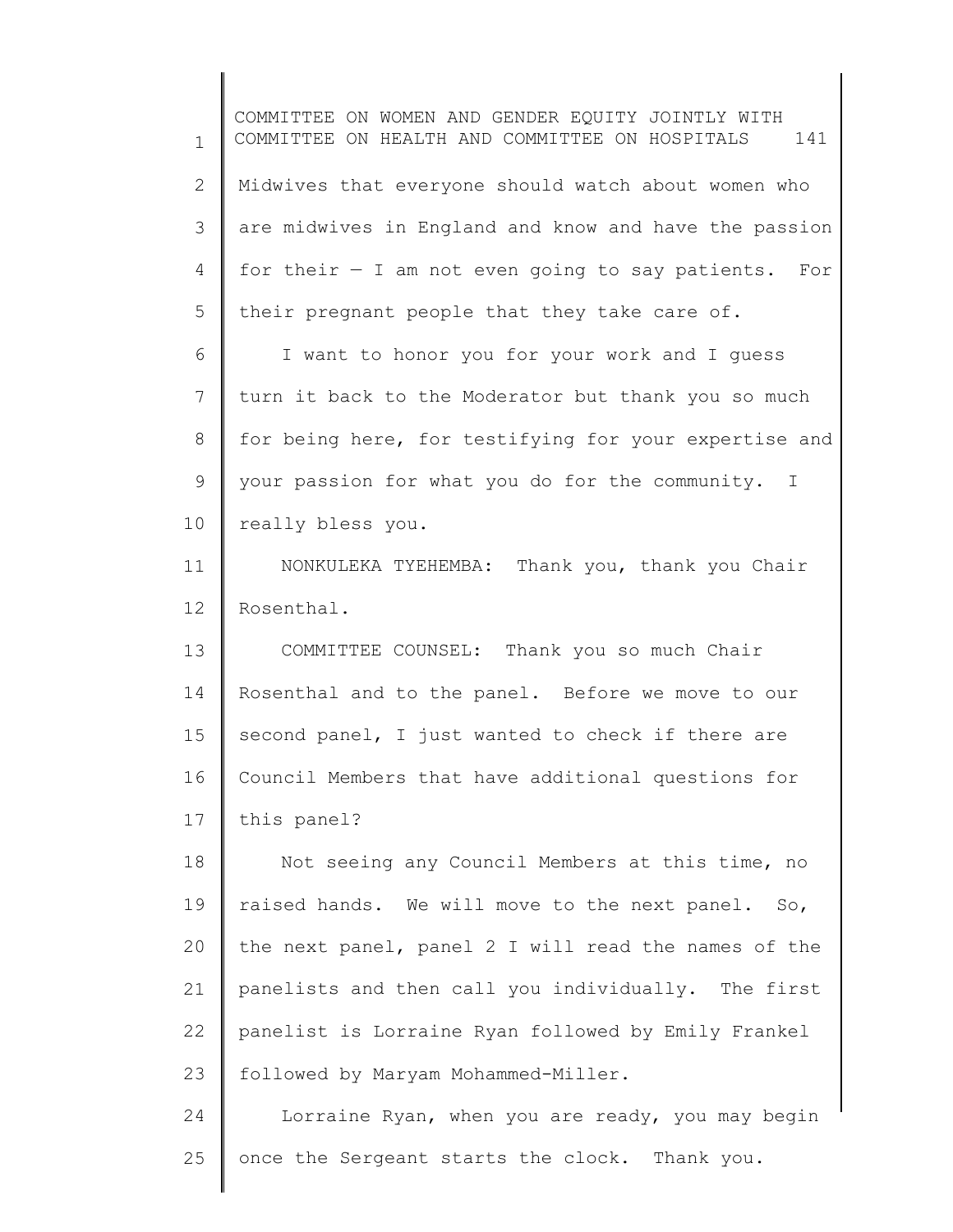1 2 3 4 5 6 7 8 9 10 11 12 13 14 15 16 17 18 COMMITTEE ON WOMEN AND GENDER EQUITY JOINTLY WITH COMMITTEE ON HEALTH AND COMMITTEE ON HOSPITALS 142 SERGEANT AT ARMS: Time begins now. LORRAINE RYAN: Thank you. Good afternoon Chair's Rivera, Levine and Rosenthal and members of the Committee on Hospitals, the Committee on Health and the Committee on Women and Gender Equity. As you heard, my name is Lorraine Ryan, I am the Senior Vice President at the Greater New York Hospital Association and for more than a decade and a half, in my responsibility of hospital and healthcare quality improvement, I have focused very deliberatively on maternal health and equity and improvement efforts if you will. I have comprehensive prepared remarks that you have in hand but I am going to go off script because I can't possible be considered credible without responding to some of what I have heard today. And I would also like to offer my sincere condolences to

19 20 21 22 23 24 Mr. McIntyre. He is very courageous and I can't imagine what it took for you to speak to us today and also more importantly to endure what you have endured in terms of the tremendous loss and you will be an amazing parent because you have such compassion and wisdom and you are channeling your grief in all the

25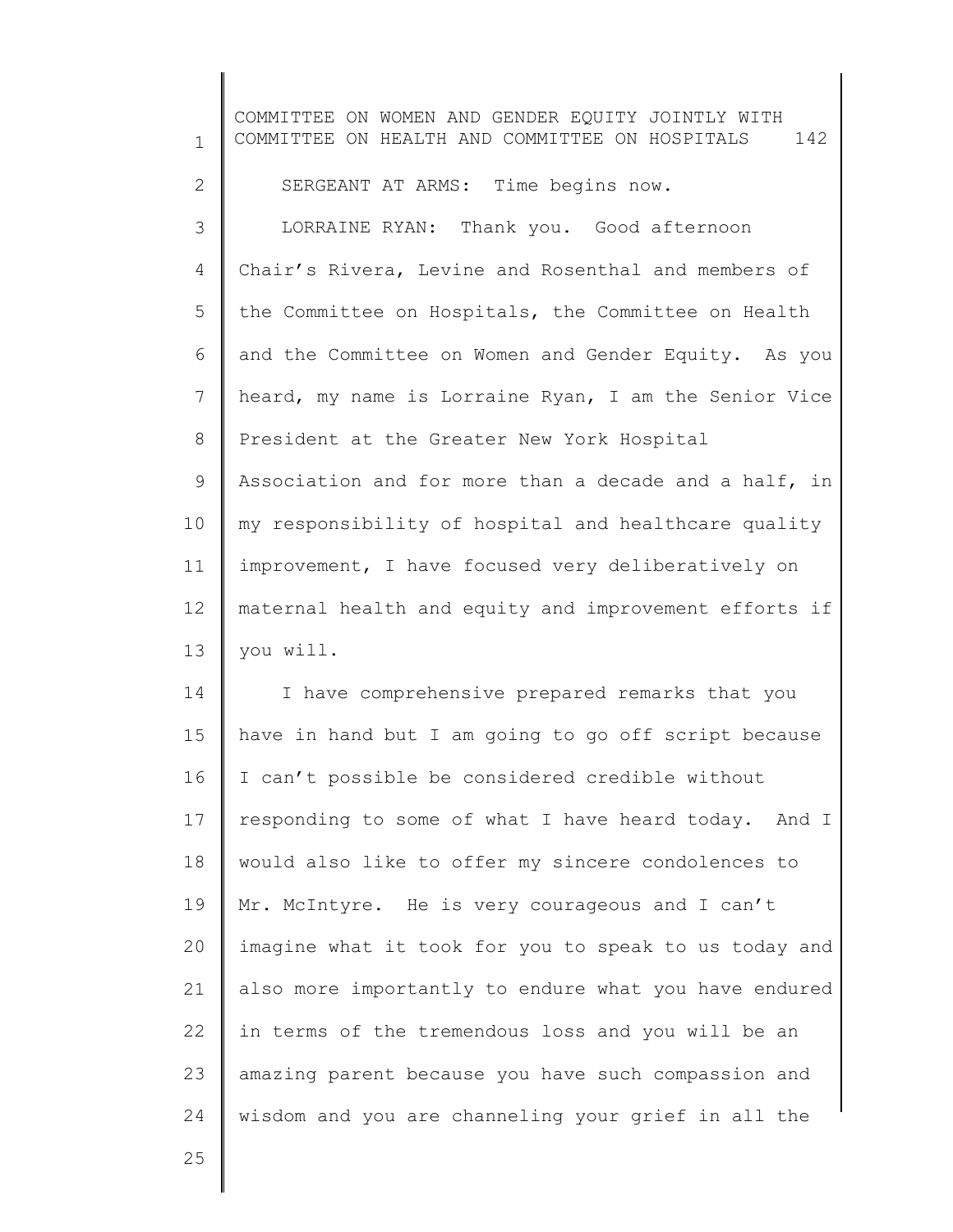1 2 3 4 5 6 7 8 9 10 11 12 13 14 15 16 17 18 19 20 21 22 23 24 25 COMMITTEE ON WOMEN AND GENDER EQUITY JOINTLY WITH COMMITTEE ON HEALTH AND COMMITTEE ON HOSPITALS 143 right directions, so I can't say enough about what I think about you and we just met and virtually. I think I can best use my time and I am sorry but there is noise outside of my home, I hope you are not hearing that. Is that coming through? A little bit. CHAIRPERSON ROSENTHAL: No worries. Keep going. LORRAINE RYAN: I will try my best. To address some of the questions that were raised that I don't think were answered adequately. I am going to start with doula's because there has been outreach to Greater New York and to me personally several times since the beginning of the pandemic and I appreciate that outreach because it gives me as a representative of the hospitals an opportunity to address challenging issues and issues that might not be communicated effectively or totally or in a way that is leading to a constructive end. But we know that there has been challenges to doula's access to patients and through Melissa DeRosa's, the Governor's Task Force on COVID maternal wellbeing and care and disparities in care. Back in April, doula's were added to the list of those who could visit and be present as a support person in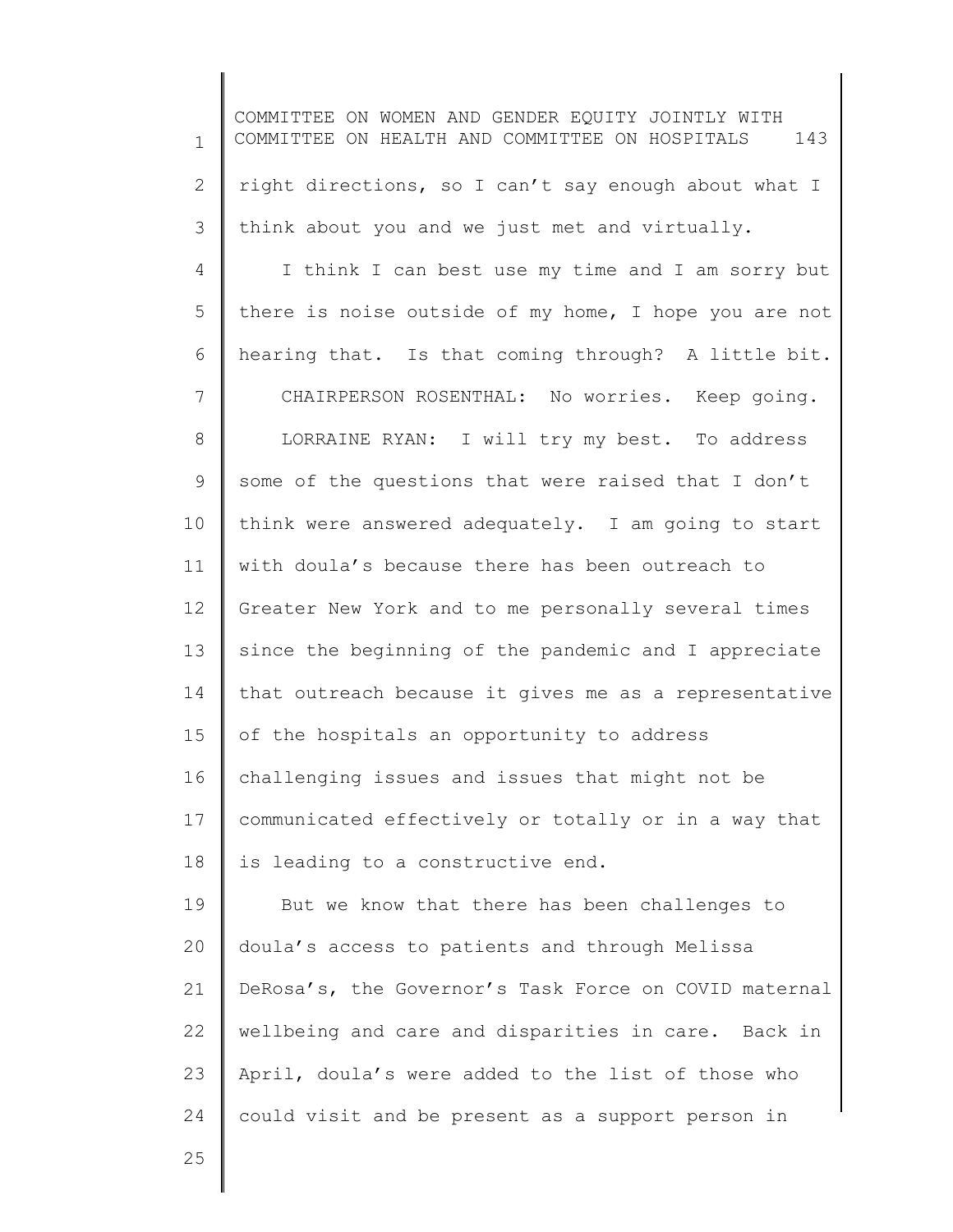1 2 3 4 5 6 7 8 9 10 11 12 13 14 15 16 17 18 19 20 21 22 23 24 25 COMMITTEE ON WOMEN AND GENDER EQUITY JOINTLY WITH COMMITTEE ON HEALTH AND COMMITTEE ON HOSPITALS 144 addition to a significant other in the hospital throughout labor, delivery and postpartum. Apparently there is still some issues with that that we are trying to tackle and Greater New York has agreed to host a forum with all the New York City hospitals and the doula community to discuss those challenges. There are things we can't fix. Two bedded rooms are two bedded rooms. Social distancing is not something that we can create overnight but we are working to find adequate space so that a patient who chooses to have a doula present as an important support through one of life's most challenging and yet rewarding and gives you an amazing feeling to become a parent — SERGEANT AT ARMS: Time expired. LORRAINE RYAN: So, we are working on that. CHAIRPERSON ROSENTHAL: As a representative of the Greater New York Hospital Association, I would like you to continue on. LORRAINE RYAN: Okay, I will. CHAIRPERSON ROSENTHAL: Thank you. LORRAINE RYAN: Related to the doula issues are testing and visitation and the New York State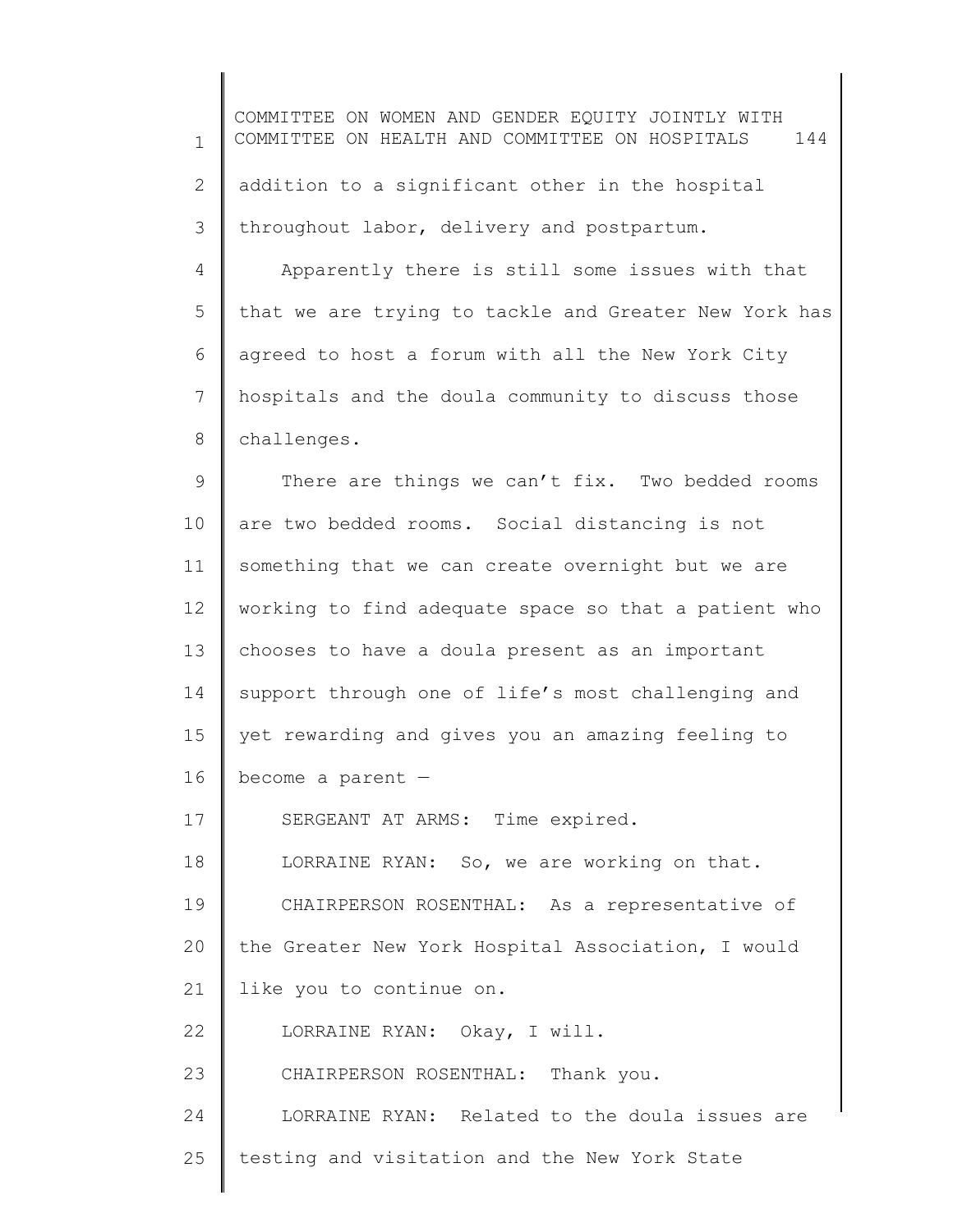1 2 3 4 5 6 7 8 9 10 11 12 13 14 15 16 17 18 19 20 21 22 COMMITTEE ON WOMEN AND GENDER EQUITY JOINTLY WITH COMMITTEE ON HEALTH AND COMMITTEE ON HOSPITALS 145 Department of Health has been iterative in a very positive way about visitation policies. I can't believe I have been here all morning and now they decide to make noise outside. I am sorry, can you hear me okay? I don't want to be disruptive. Okay. So, with regard to visitation in the very early stages in March when COVID was presenting itself, all visitation was shutdown. Within days it was opened up to obstetrical patients because of the realization that you can't take away that once in a lifetime experience of becoming and parent for another significant other. Shortly thereafter that in April, after deliberations of the task force on COVID related obstetrical care, visitation was expanded to allow not only the significant other or partner but a doula as well. So, I think we have been responsive maybe not always in the time that certain patients could have benefitted from that presents but the state has been responsive and I believe the hospital community has followed suit.

23 24 25 Another recommendation out of the task force on COVID and obstetrical care was testing and just last week, the Department of Health issued testing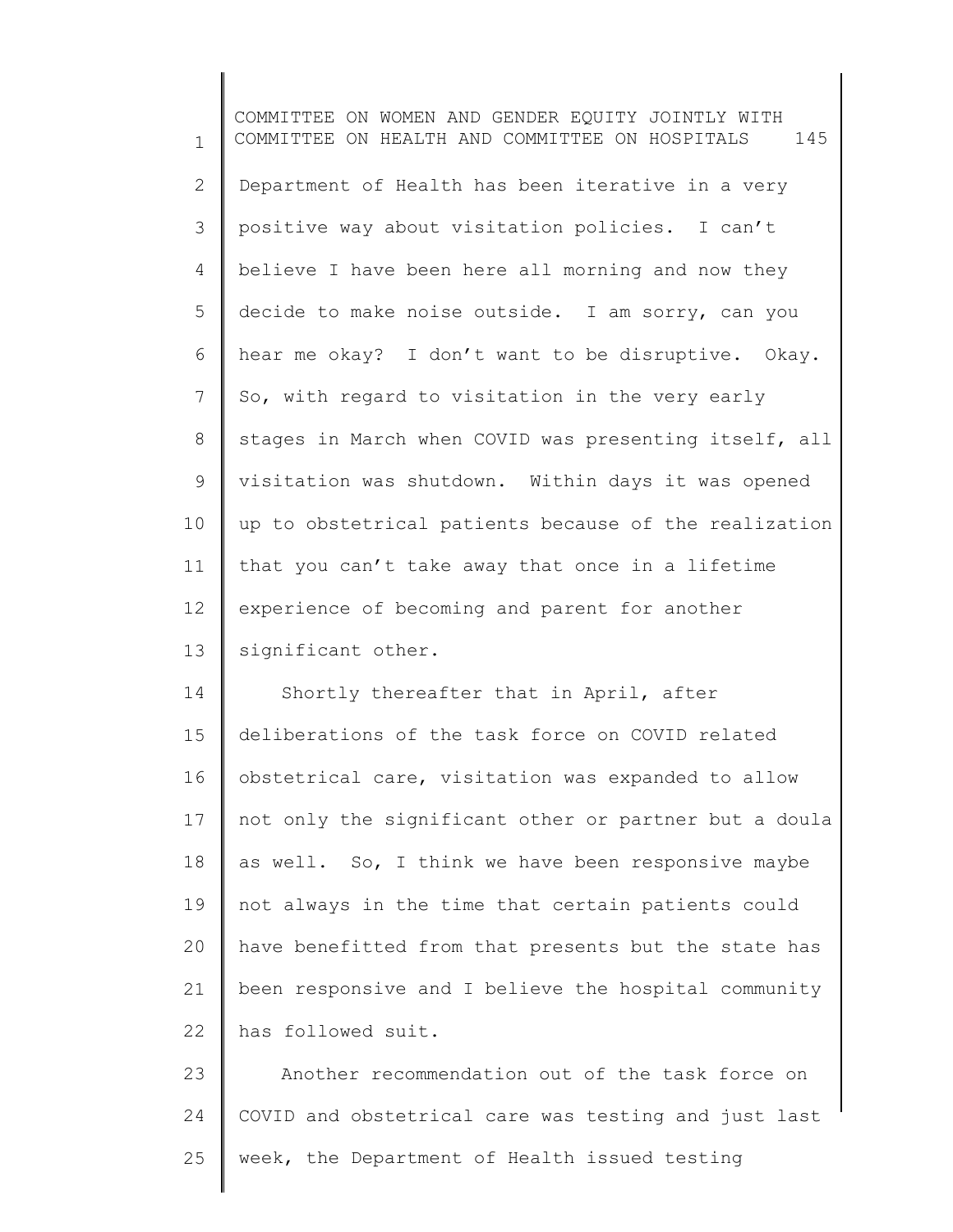1 2 3 4 5 6 7 COMMITTEE ON WOMEN AND GENDER EQUITY JOINTLY WITH COMMITTEE ON HEALTH AND COMMITTEE ON HOSPITALS 146 guidance for all pregnant persons. In fact, they are very specific that universal testing of all pregnant individuals during pregnancy and within one week prior to the estimated due date or upon admission if the second test is not conducted, one week prior is to be undertaken.

8 9 10 11 12 13 14 There is a second recommendation, as increasing testing availability presents itself, support persons may also be tested. This could potentially also include a doula. So, we are responding and you know, it probably takes more to move an entire state in a different direction of public policy than any one of us would like, but I think we are getting there.

15 16 17 18 19 20 21 22 23 24 25 The other issue is visitation and as I mentioned, I actually have already covered that and even with visitation shutting down for all of the patients except for categories of patients with obstetrics visitation has always been permitted. There are a myriad of quality improvement initiatives that you have heard referenced today that Greater New York and its hospitals along with the State Department of Health and the City as well have been engaged in with our hospitals. Anything from reducing through the Save Motherhood Initiative, complications from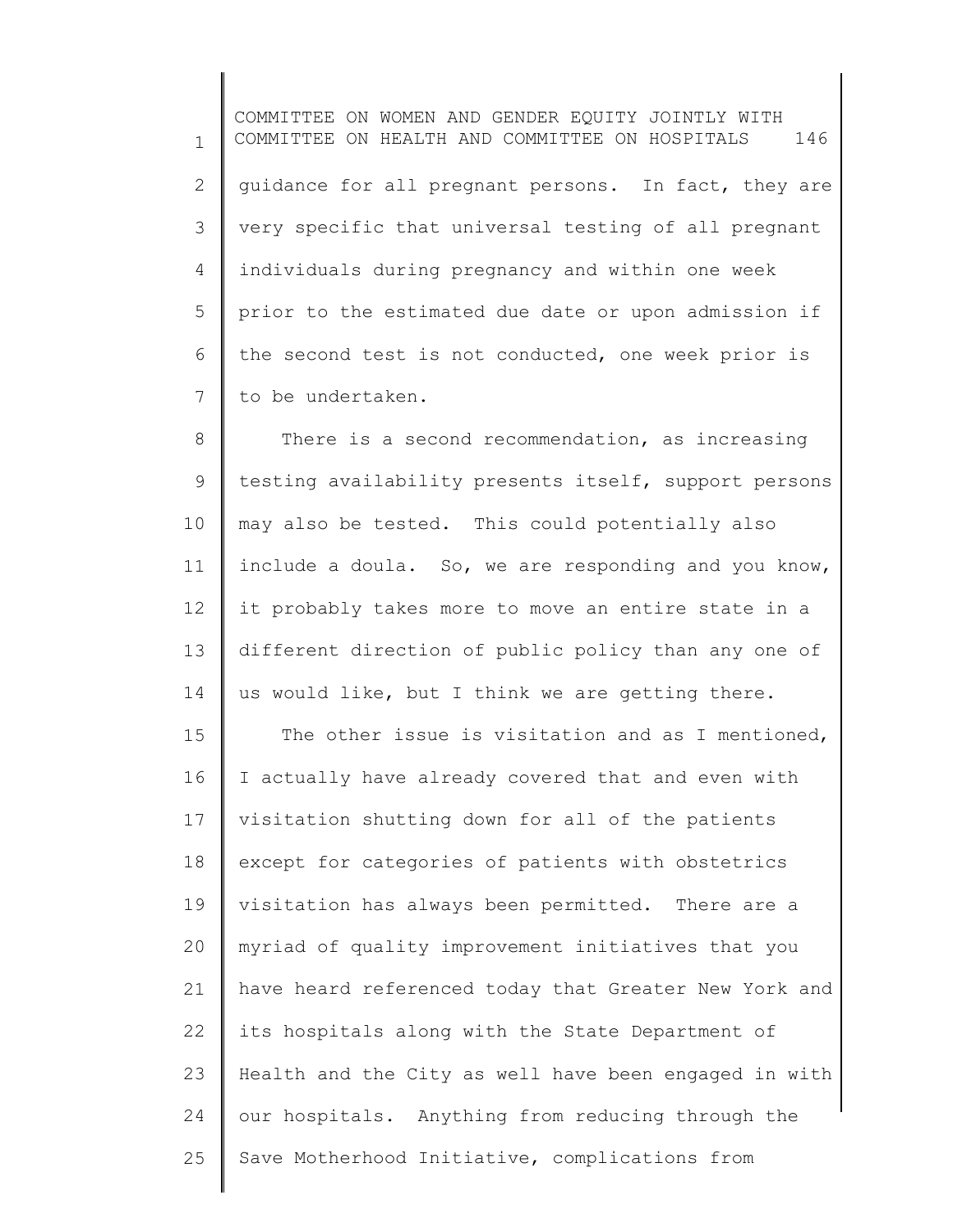1 2 3 4 5 6 7 8 9 10 11 12 13 14 15 16 17 18 19 20 21 22 23 24 COMMITTEE ON WOMEN AND GENDER EQUITY JOINTLY WITH COMMITTEE ON HEALTH AND COMMITTEE ON HOSPITALS 147 hemorrhage, hypertension, venous thromboembolism. A new focus on opioid use disorder and neonatal abstinence syndrome. There are a number of initiatives but none of them are getting where we want to go as fast as we want to get there but it takes time and I think we have to recognize the challenge of the day. We are still in a pandemic. We have hospitals that are shutting down visitation in high impactivity zones across the state except for obstetrics, pediatrics and two other categories of patients. So, we are sensitive where the need is the greatest to ensure that someone has a support person. With regard to doula's, I just want to mention that there was a state pilot in Erie County as well as Brooklyn New York. The Erie County pilot and this was started as part of the governors task force recommendations from 2018. There hadn't been enough doula's signing up for the pilot in Brooklyn. A lot of it could have to do with reimbursement is not adequate. We are pushing for Medicaid reimbursement for doula's. We are also looking at how doula's through a managed care plan can be onboarded and become part of that insurance plan.

25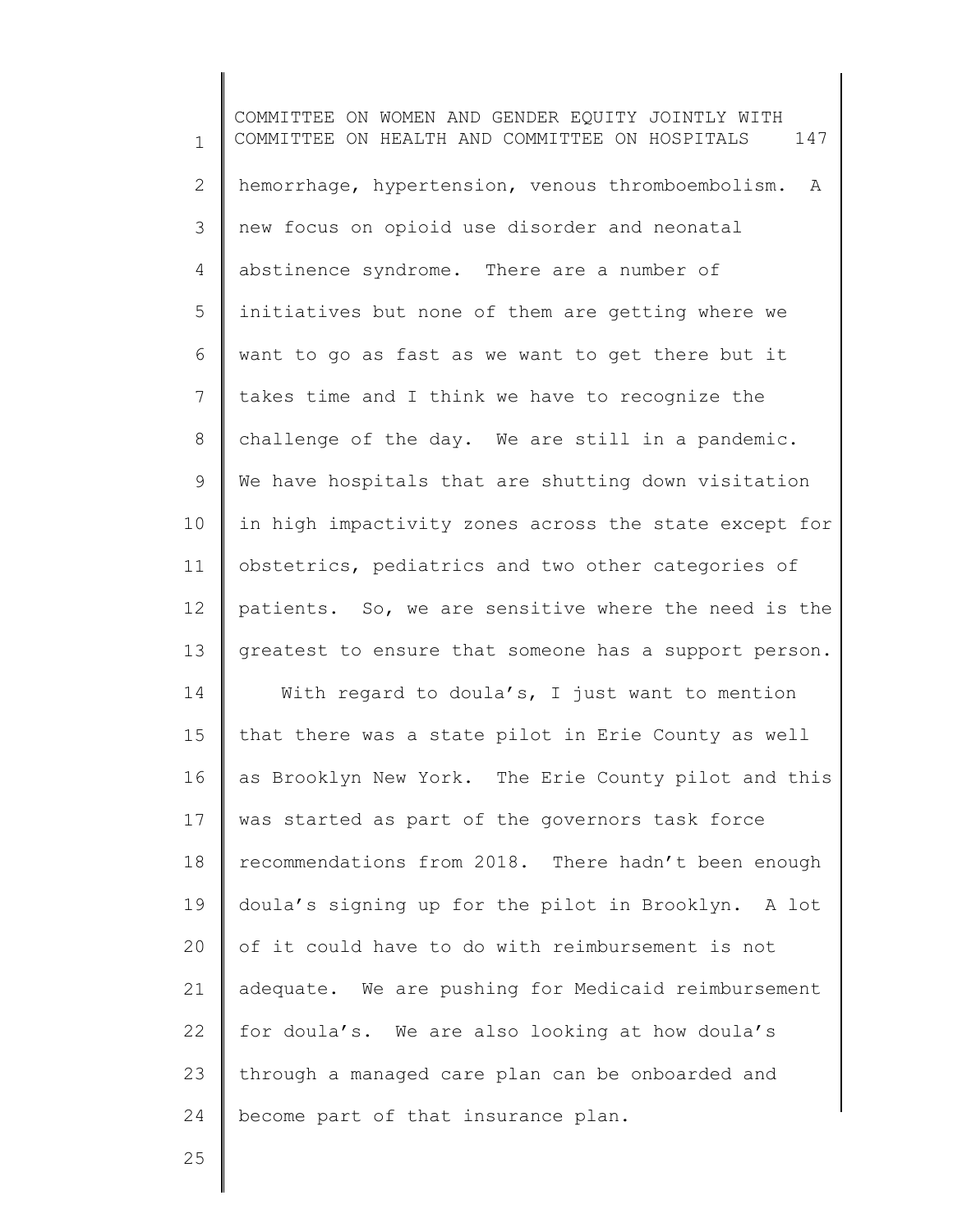1 2 3 4 5 6 7 8 9 10 11 12 13 14 15 16 17 18 19 20 21 22 23 24 25 COMMITTEE ON WOMEN AND GENDER EQUITY JOINTLY WITH COMMITTEE ON HEALTH AND COMMITTEE ON HOSPITALS 148 So, these are not solutions that are here today but they are solutions that are being contemplated and pushed forward. Health equity: We are all learning the difference between equality and equity. CHAIRPERSON ROSENTHAL: Excuse me, Ms. Ryan, could you — someone just flagged something. Just real quickly, what did you just say about doula's? LORRAINE RYAN: As part of the governor's task force from 208, one of the many recommendations was to expand doula programs. CHAIRPERSON ROSENTHAL: Yes. LORRAINE RYAN: It was a doula pilot program in both Erie County and Brooklyn. CHAIRPERSON ROSENTHAL: Yes. LORRAINE RYAN: To the best of my knowledge, the one in Brooklyn has not been as well subscribed if you will by doula's. I don't know why. CHAIRPERSON ROSENTHAL: You said doula's didn't sign up. LORRAINE RYAN: Not enough have signed up, yes exactly. And it could be because of the reimbursement rate, which I know in the early deliberations was not considered adequate by the doula's but it was a pilot and I see heads, they are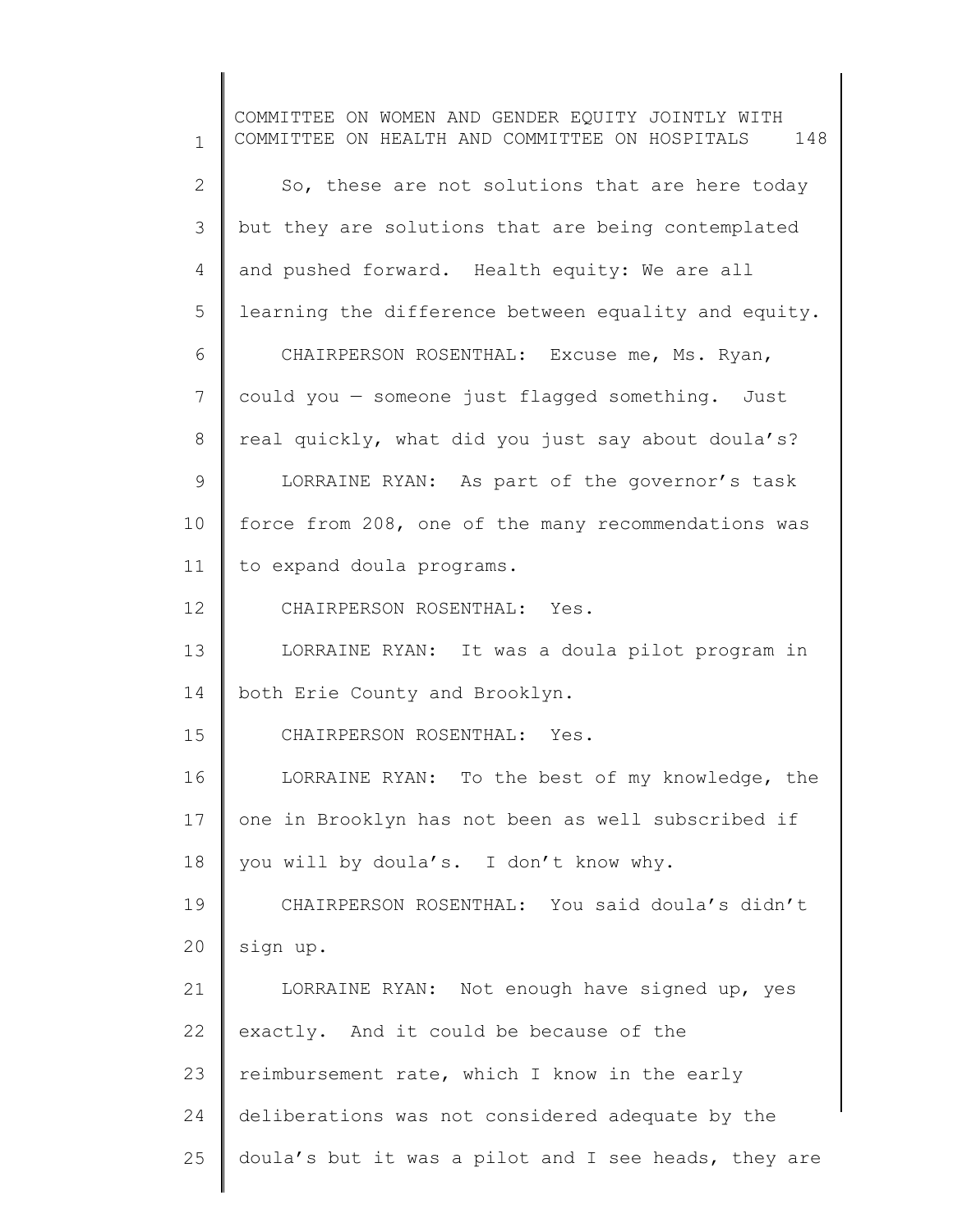1 2 3 4 COMMITTEE ON WOMEN AND GENDER EQUITY JOINTLY WITH COMMITTEE ON HEALTH AND COMMITTEE ON HOSPITALS 149 nodding. So, we are looking — or a way to sort of potentially address that is through Medicaid Manage Care Plans.

5 6 7 8 9 10 11 12 I can't say that it is going to be adequate but it could be something that could promote more doula interest, at least in that pilot. As you know, most doula's come to patients on their own. They are paid out of pocket by the patient. They don't come through insurance plans but that's something that potentially we need to contemplate as a state in terms of getting appropriate reimbursement.

13 14 15 CHAIRPERSON ROSENTHAL: I just wanted to clarify that, make sure for the record that you weren't blaming doula's for not signing up.

16 17 18 LORRAINE RYAN: I am not blaming anybody for anything. I am trying to just give you what I have been told are the facts.

19 20 21 22 23 24 25 CHAIRPERSON ROSENTHAL: Yeah, I guess listen, I hear your passion. I mean, if there is more that you want to share but I would like to get to the heart of this. I hear your passion Ms. Ryan but obviously we are nowhere and so, what I want to know is in your 15 years at the Greater New York Hospital Association, what have been the challenges you have faced?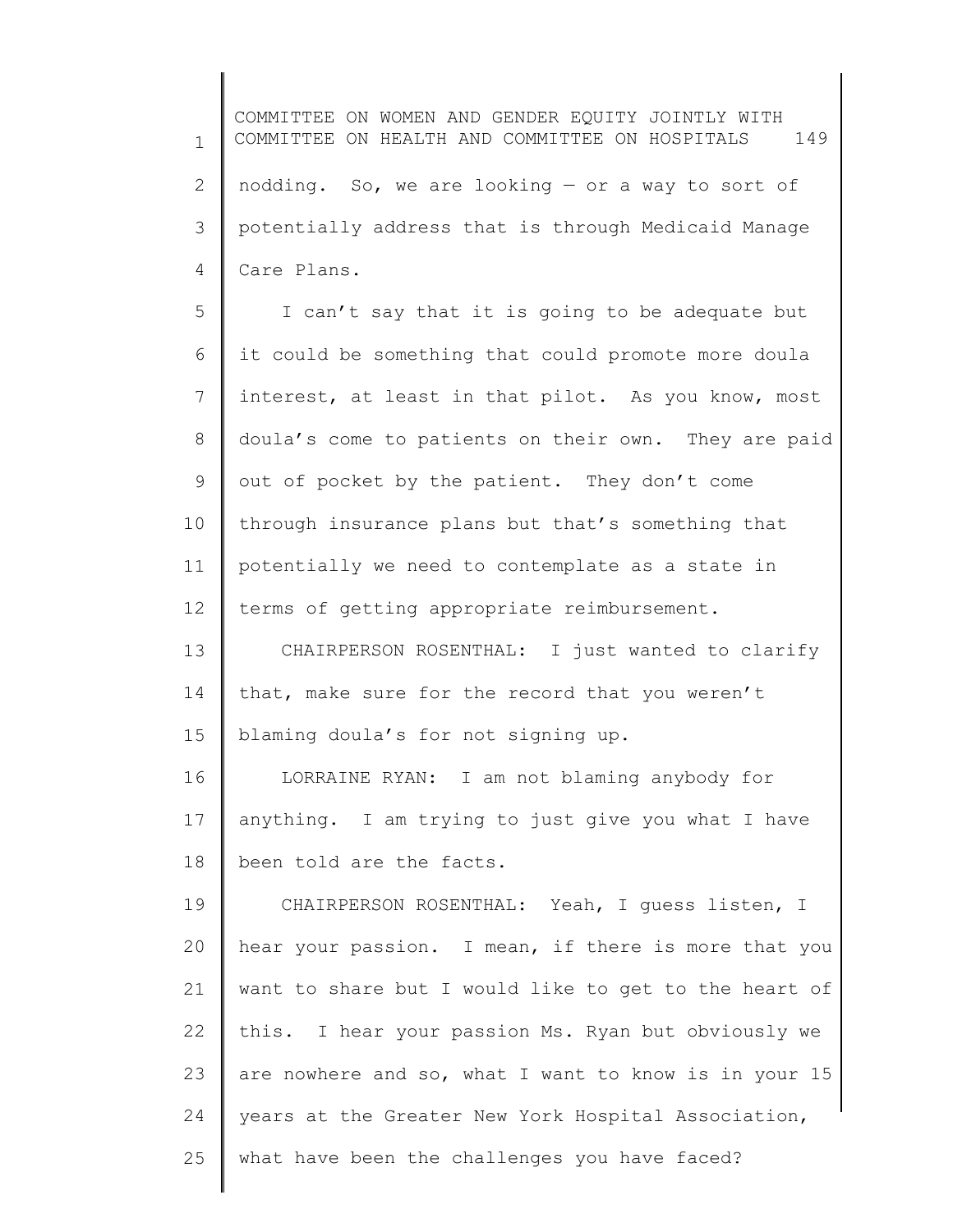1 2 3 4 5 6 7 8 9 10 11 12 13 14 15 16 17 18 19 20 21 22 23 24 25 COMMITTEE ON WOMEN AND GENDER EQUITY JOINTLY WITH COMMITTEE ON HEALTH AND COMMITTEE ON HOSPITALS 150 Because I am sure you have pushed for this but what are the actual barriers to getting this done? LORRAINE RYAN: I will tell you; I mean, I have a couple of answers to that. The science of quality improvement needs to be applied in all facets. You can't just you know, look at a problem and look at the outcomes you are getting without understanding the root causes and what are the root causes of those challenges that are leading to negative outcomes? So, we have tried to do that and I mentioned earlier working with the State Department of Health, with the City, with ACOG. The clinicians need to be involved. We have looked at how do we identify the root causes and you have heard earlier in the maternal mortality review process, it's a long protracted process. It doesn't happen overnight. CHAIRPERSON ROSENTHAL: [INAUDIBLE 3:25:33] LORRAINE RYAN: I am getting there. Communication, communication is huge. We have heard it on this hearing from several different places. CHAIRPERSON ROSENTHAL: But you knew that 15 years ago, so what's the problem with fixing the communication problem? You can't tell me that you are just learning from this hearing communication.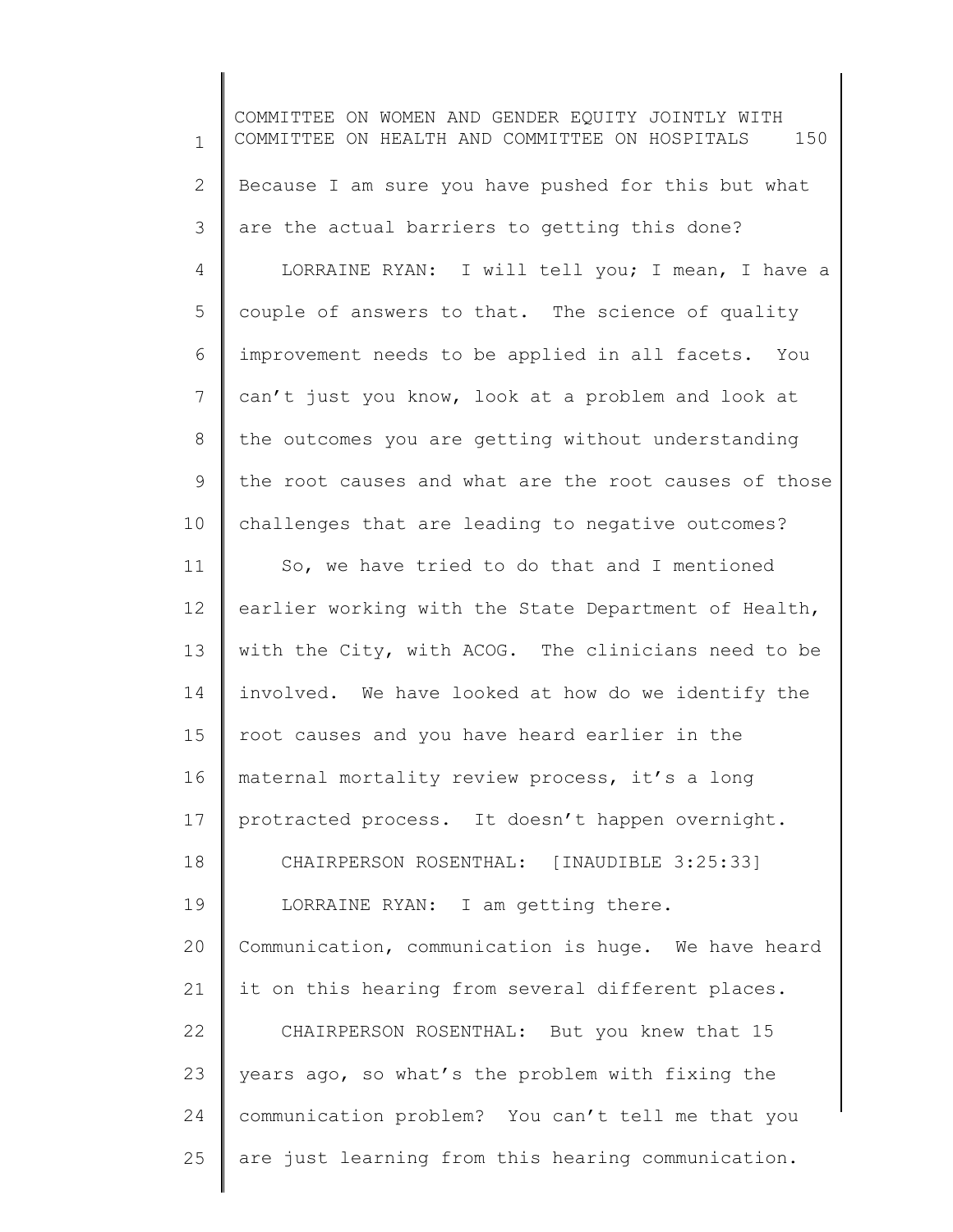1 2 3 4 5 6 7 8 9 10 11 12 13 14 15 16 17 18 19 20 21 22 23 24 25 COMMITTEE ON WOMEN AND GENDER EQUITY JOINTLY WITH COMMITTEE ON HEALTH AND COMMITTEE ON HOSPITALS 151 LORRAINE RYAN: No, no, I am not saying that at all. Please, you know, I am trying to be as -CHAIRPERSON ROSENTHAL: We want to hear from the Greater New York Hospital Association. LORRAINE RYAN: I think we learned a lot. CHAIRPERSON ROSENTHAL: The hospitals throughout New York City which you know, if we want to hold people accountable, I want to hear about your association holding the hospitals accountable. So, what you have learned and I want to know from you with your passion what are the hurdles to getting this done? We are not talking about rocket science. LORRAINE RYAN: I actually beg to differ. It is very complicated and I think you have heard about structural racism being a component. We as a hospital provide care in the outpatient setting and the inpatient setting. But there are other aspects of someone's life and how they live their lives — CHAIRPERSON ROSENTHAL: The president of any hospital sets the tone, right for the hospital? The head of any institution does that. The guiding philosophy of the president of a hospital sets the tone. So, what kind of implicit and explicit bias training have we been doing for hospital presidents?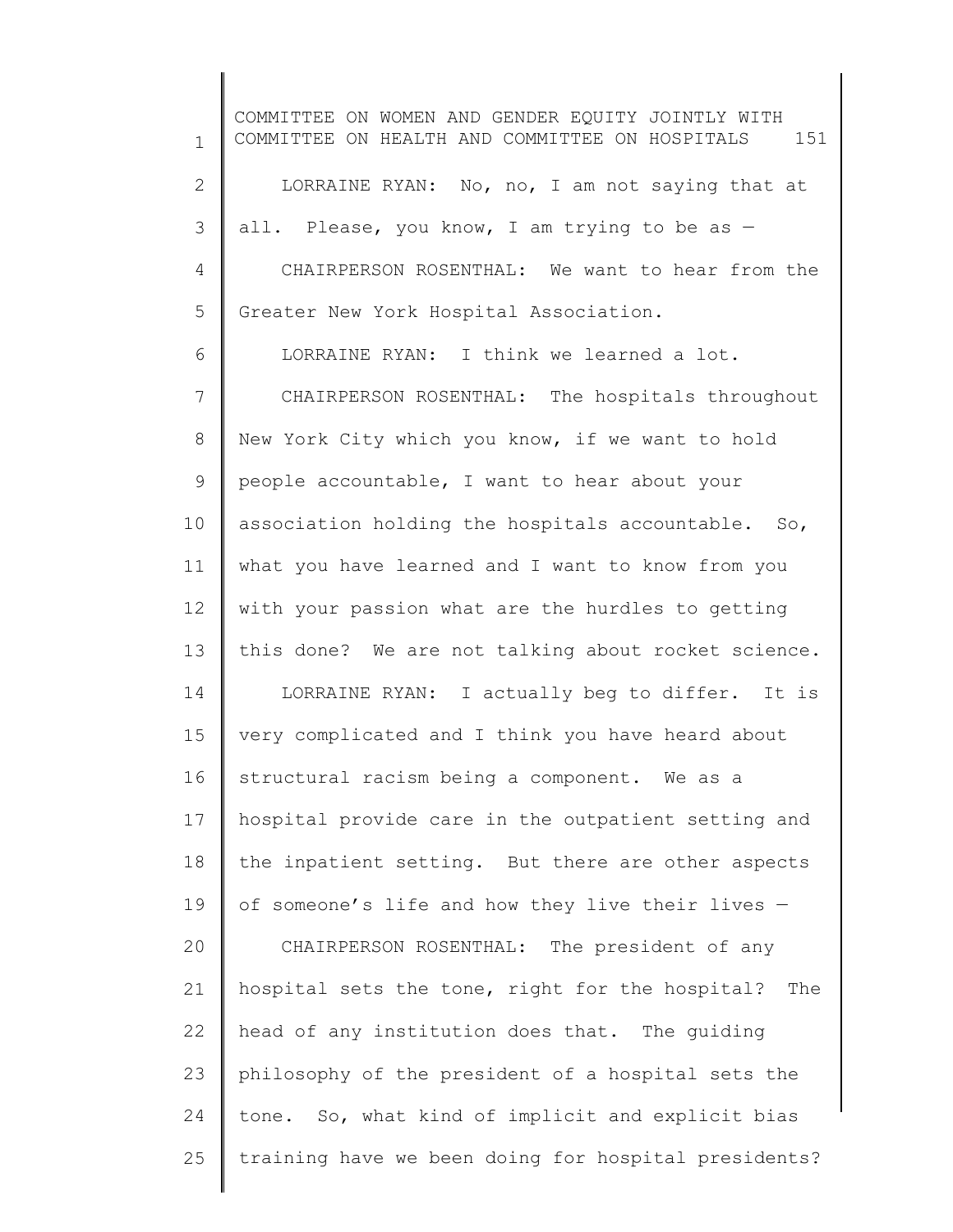1 2 3 4 5 6 7 8 9 10 11 12 13 14 15 16 17 18 19 20 21 22 23 24 25 COMMITTEE ON WOMEN AND GENDER EQUITY JOINTLY WITH COMMITTEE ON HEALTH AND COMMITTEE ON HOSPITALS 152 LORRAINE RYAN: This is an agenda item on our board. Almost every meeting we discuss this. Greater New York is supporting implicit bias training for hundreds of staff upwards of  $-$  I don't even want to say how many because I don't know the exact number. On its own, I started with communication and I got a little bit sidetracked. We heard from a listening tour that the State Commissioner of Health took about a year and a half ago, pre-COVID, around the state, listening to women in minority communities voice what they felt were the problems and the issues of not being heard and implicit bias was clearly one that came through. Through that, there are many different avenues now of implicit bias training, health equity conferences that are taking place. It doesn't happen overnight. It doesn't mean a CEO is not committed but one person can't change societal challenges. This is more than what's happening in a hospital. This is what is happening with regard to food insecurity. With insecure housing options. CHAIRPERSON ROSENTHAL: I just — I need you to know that my blood is boiling. My blood is boiling. LORRAINE RYAN: Well, I am sorry.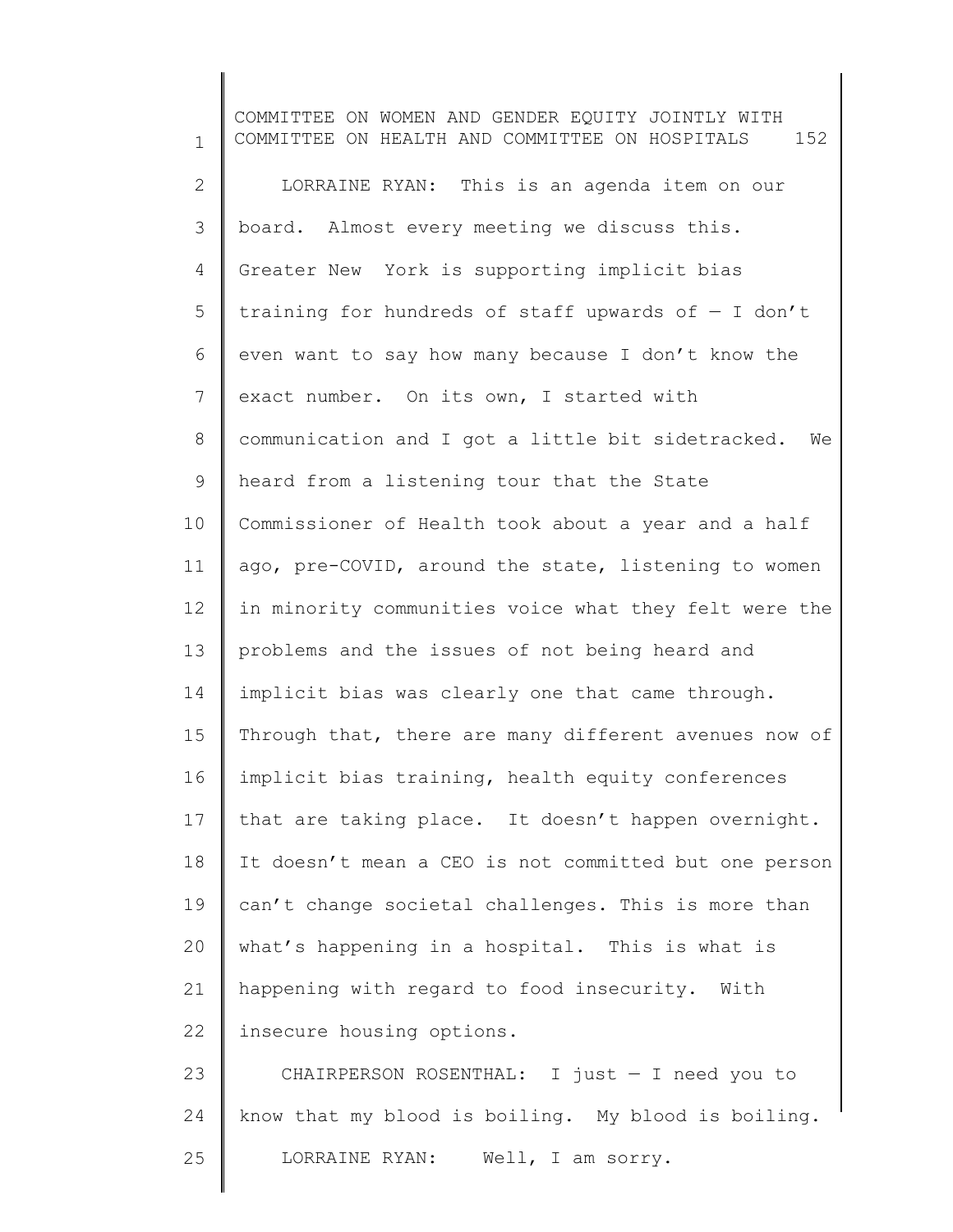1 2 3 4 5 6 7 8 9 10 11 12 13 14 15 16 17 18 19 20 21 22 23 24 25 COMMITTEE ON WOMEN AND GENDER EQUITY JOINTLY WITH COMMITTEE ON HEALTH AND COMMITTEE ON HOSPITALS 153 CHAIRPERSON ROSENTHAL: I just can't imagine. The people over the last decade who has had somebody in their life died because talking about and training hospital presidents on implicit and explicit bias is hard. LORRAINE RYAN: That is not what I said. That is not what I said. CHAIRPERSON ROSENTHAL: Oh, clarify because I got to tell you, it is not going well. I am very upset, so sorry, I will control my feelings but to hear that — please continue. LORRAINE RYAN: What I said to you was, it is an agenda item because it is important for hospitals to address the needs and the challenges that implicit bias can present. I did not say that we are training hospital CEO's on implicit bias. CHAIRPERSON ROSENTHAL: Why not. LORRAINE RYAN: You know, I feel like  $I -$  whether I — I wanted to share the positives of what hospitals are trying to do and our great concern, our greatest concern with any morbidity and mortality related to obstetrical care and maternity services. CHAIRPERSON ROSENTHAL: Well, I just want to share with you that its not enough. It is not even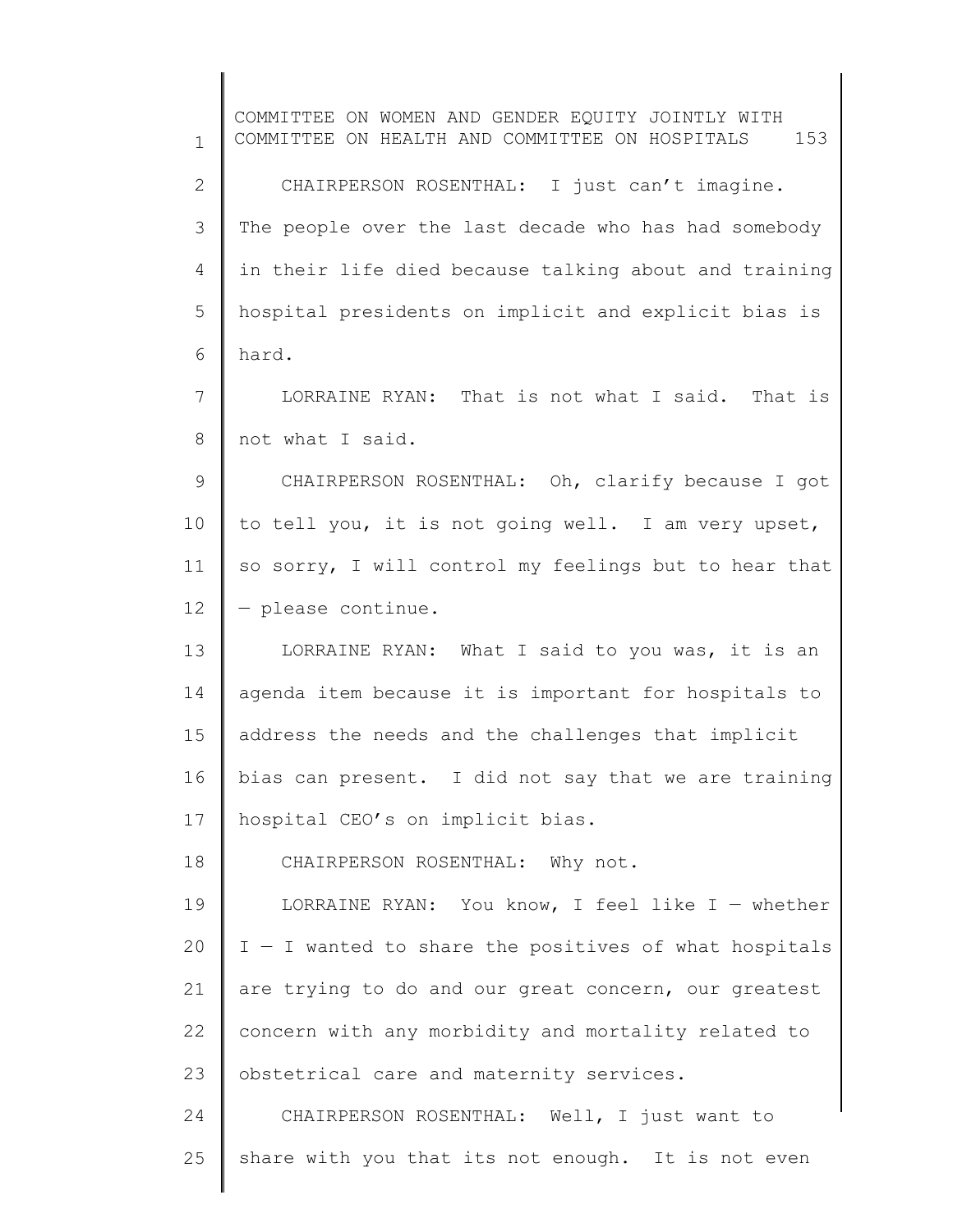1 2 3 4 5 6 7 8 9 10 11 12 13 14 15 16 17 18 19 20 21 COMMITTEE ON WOMEN AND GENDER EQUITY JOINTLY WITH COMMITTEE ON HEALTH AND COMMITTEE ON HOSPITALS 154 close to being enough. The fact that it is an agenda item for years. So, it is an agenda item — LORRAINE RYAN: I think you are using  $-$  you know, I kind of wish you wouldn't take such offense to maybe language that isn't communicating effectively on my part. That this is a very serious issue. It is taken very seriously. We have president of hospitals who are minorities themselves. Who are a big part of us attempting to dissect in a meaningful way what we can to as a healthcare community but we are part of the healthcare community. The hospitals isn't the sole provider of services or can't impact all of the other life events if you will or as I mentioned earlier, societal issues. We believe healthcare is a human right. That everyone should benefit from all that that can bring in a positive way and we need to do better. I agreed with that from the get go. Every death is a tragedy, every preventable death is just unspeakable and hospitals are working to get us to a better place

22 23 that we all need to go to as a society. We also have to fund the care appropriately.

24 25 CHAIRPERSON ROSENTHAL: It is to lower your cesarean rates. To intentionally bring in midwives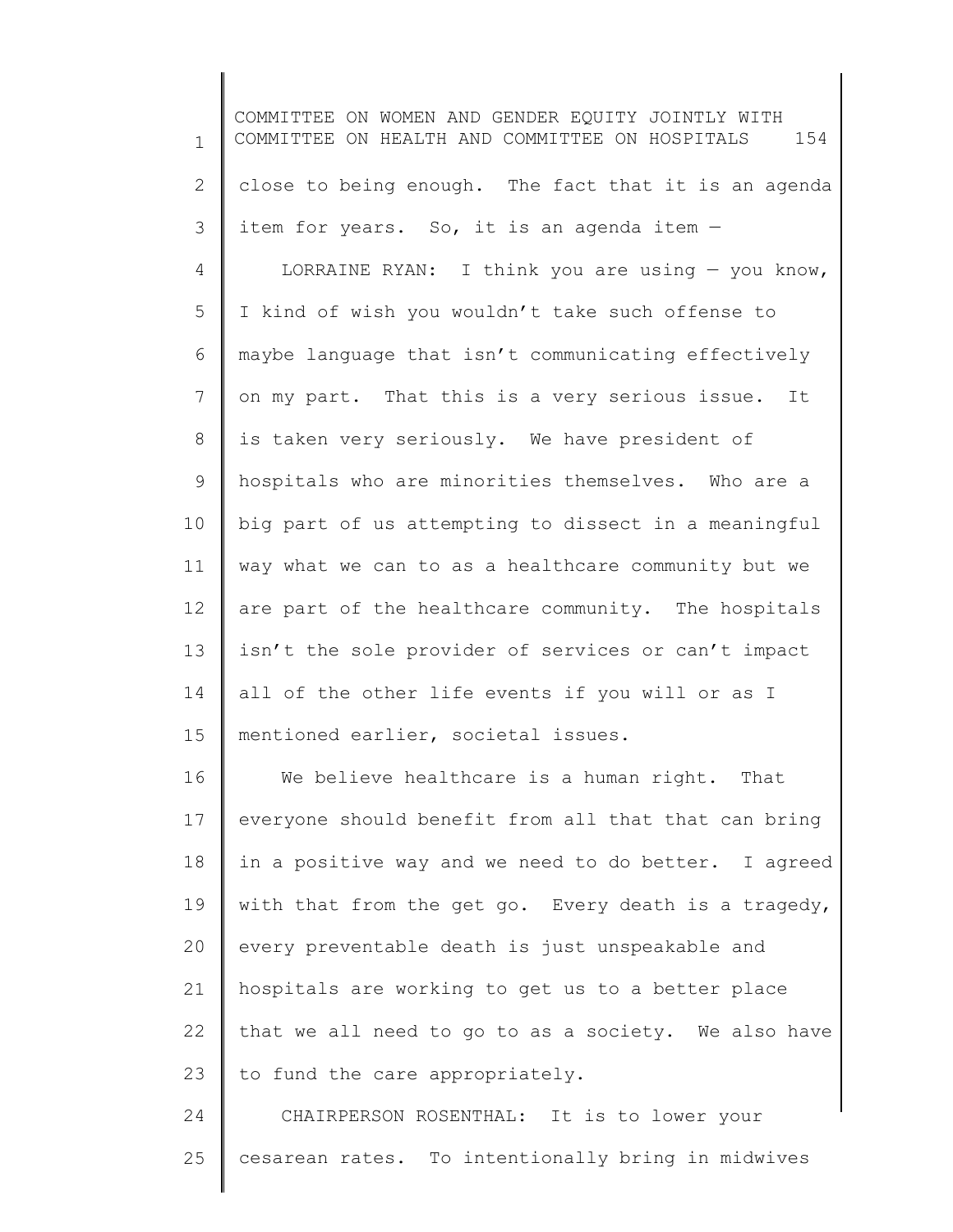1 2 3 4 5 6 7 8 9 10 11 12 13 14 15 16 17 18 19 20 COMMITTEE ON WOMEN AND GENDER EQUITY JOINTLY WITH COMMITTEE ON HEALTH AND COMMITTEE ON HOSPITALS 155 and doula's and we're just from this hearing, we are seeing that's not happening. You know and then to blame it on reimbursement rates is a reflection of racism. You either believe in doula's and midwives changing outcomes or you don't. You either you know, as Mr. McIntyre said, you know, a reimbursement rate, I understand about hospitals and living on the edge. I mean, my goodness, you know, why not you know, if I — gosh. LORRAINE RYAN: I mean, I wish you wouldn't take everything I said as an attack. CHAIRPERSON ROSENTHAL: The concept of doula is spitting money compared to what hospital presidents are paid. You know, if the hospital presidents across the city would agree to reduce their salaries by \$50,000 and put that money to having doula's attend births or a midwife at every hospital to attend a birth, those obstetricians need to step out of the room.

21 22 23 24 25 If we believe in this. If we believe that every death is a problem, show it. Show it personally. I want to see the hospital president announce that they are reducing their own salary and putting that money toward midwives and doula's. Because we know the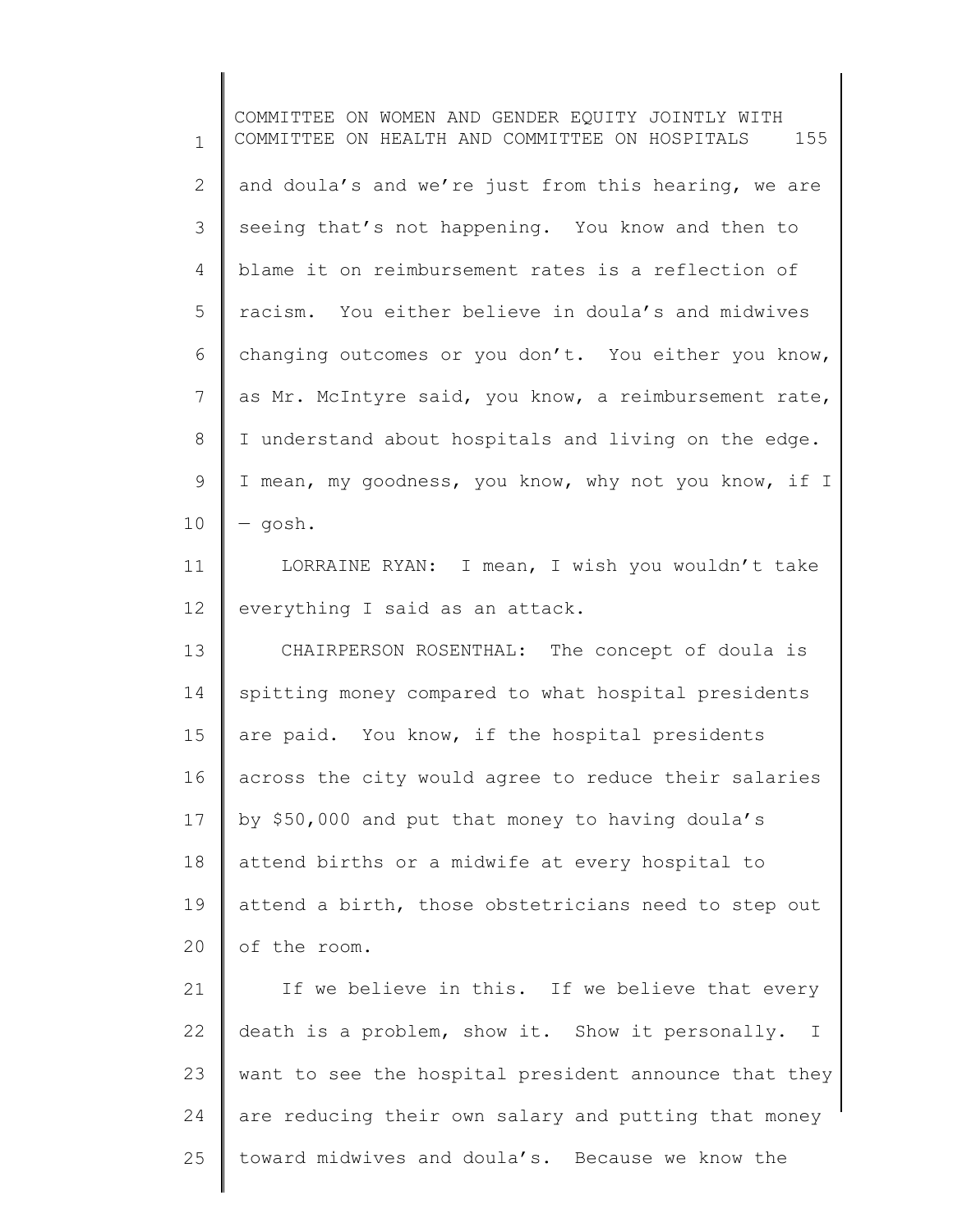1 2 3 4 5 6 7 8 9 10 11 12 13 14 15 16 17 18 19 20 21 22 23 24 25 COMMITTEE ON WOMEN AND GENDER EQUITY JOINTLY WITH COMMITTEE ON HEALTH AND COMMITTEE ON HOSPITALS 156 cost of midwives and doula's in the context of a hospital is spitting money and the impact it will have on all the future Mr. McIntyre's is life and death. LORRAINE RYAN: Yeah, I would like to sort of end and I am sure you want to move on with on a positive note that we look forward to working with the doula's and bringing them together with the city hospitals and midwives as well. CHAIRPERSON ROSENTHAL: When you say City hospitals, you don't just mean H — LORRAINE RYAN: Those in New York City. Those in New York City, all hospitals in New York City. CHAIRPERSON ROSENTHAL: Like including Mount Sinai that just closed its — LORRAINE RYAN: All hospitals in New York City. They are all our members. They will all be invited to participate and have a dialogue and get to a more constructive relationship that promotes what a patient might choose for their birth experience. CHAIRPERSON ROSENTHAL: As a hospital Association, did you put out a state when Mount Sinai closed the Mount Sinai West Birthing Center?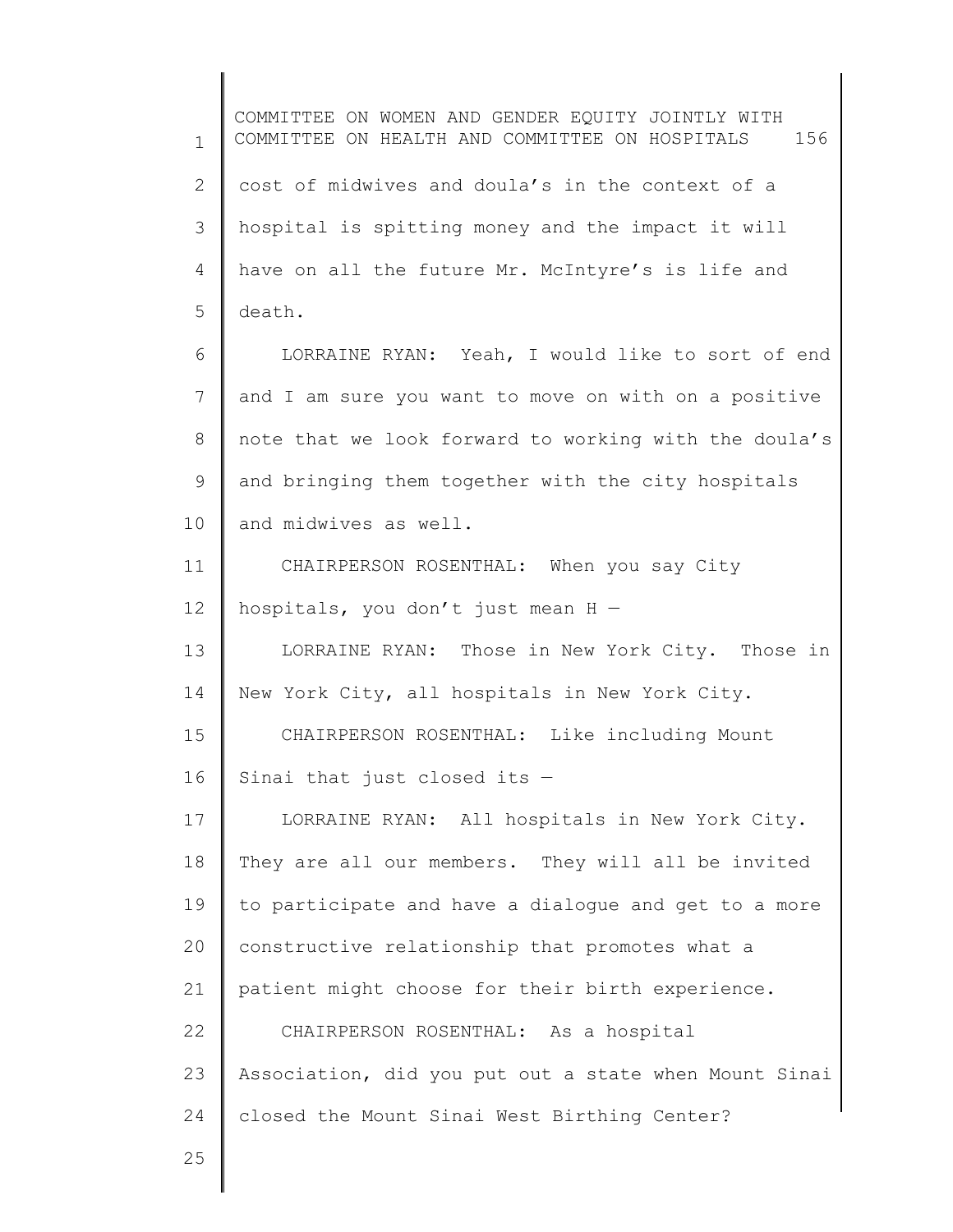1 2 3 4 5 6 7 8 9 10 11 12 13 14 15 16 17 18 19 20 21 22 23 24 25 COMMITTEE ON WOMEN AND GENDER EQUITY JOINTLY WITH COMMITTEE ON HEALTH AND COMMITTEE ON HOSPITALS 157 LORRAINE RYAN: We did not and you have to  $-$  no, we did not. CHAIRPERSON ROSENTHAL: I am going to turn it back to the Moderator. COMMITTEE COUNSEL: Thank you Chair Rosenthal. We will move to the next panelist at this time. We have Emily Frankel. Ms. Frankel, you may begin once the Sergeant sets the clock. SERGEANT AT ARMS: Time begins now. EMILY FRANKEL: Before I begin my testimony, I would just like to say that my heart goes out to Bruce McIntyre and his entire family for the loss of Amber Rose Isaac. I am so sorry for your loss. I was personally moved by your words and thank you for your advocacy and I look forward to potentially working with you in the best way I can. My name is Emily Frankel and I am the Government Affairs Manager for Nurse Family Partnership. Thank you for this opportunity. Since I have a limited amount of time, I am just going to try to summarize my testimony as best I can. Our nurses are on the frontlines of prevention efforts aimed at reducing maternal mortality and achieving better pregnancy and birth outcomes. Nurse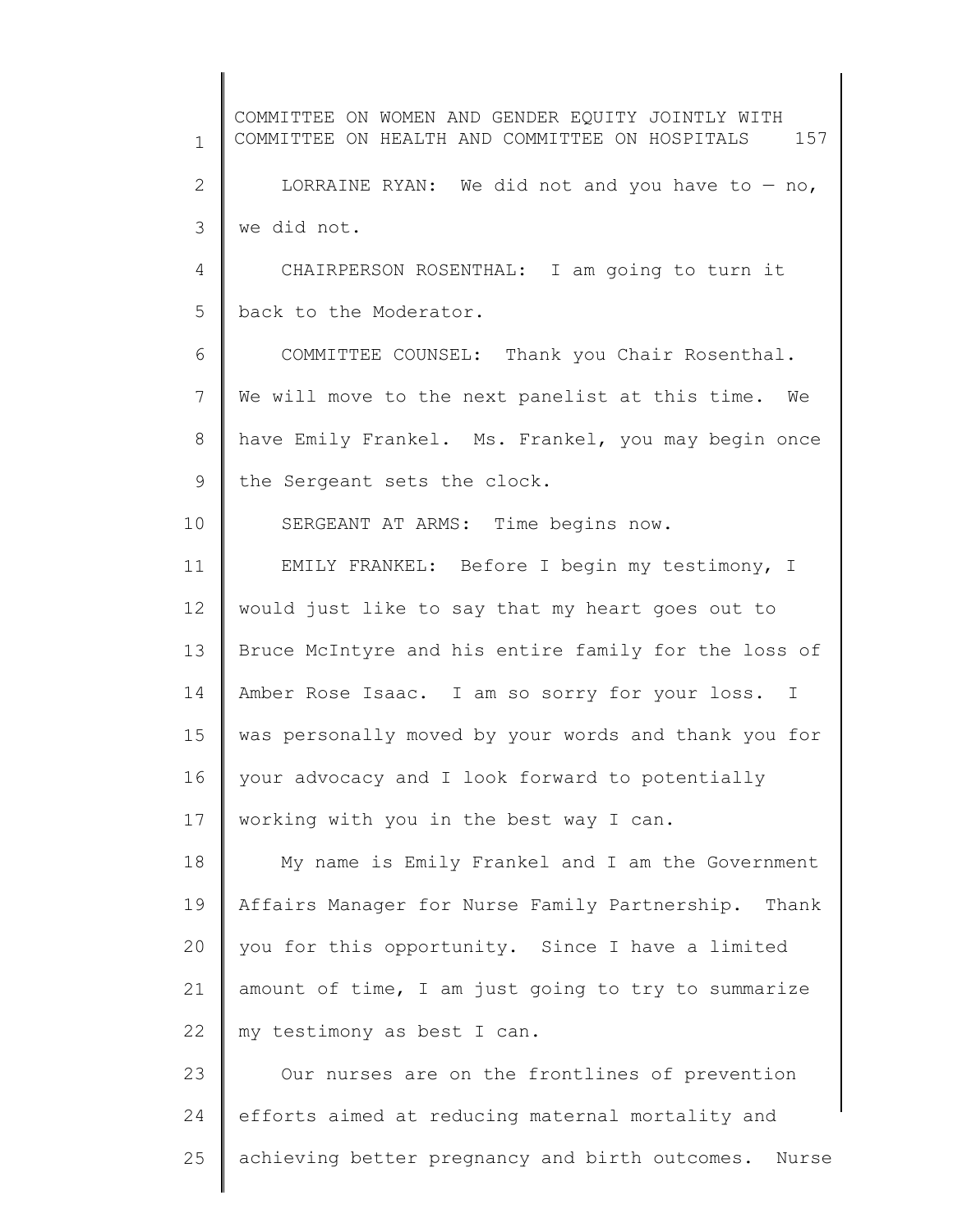1 2 3 4 5 COMMITTEE ON WOMEN AND GENDER EQUITY JOINTLY WITH COMMITTEE ON HEALTH AND COMMITTEE ON HOSPITALS 158 Family Partnership is an evidence-based community health program that helps transform the lives of lowincome mothers who are pregnant with their first child.

6 7 8 9 10 11 12 13 14 15 Each first time mother is partnered with a specially trained registered nurse early in her pregnancy and receives regular ongoing nurse home visits that continue through her child's second birthday. Our nurses help clients achieve healthier pregnancies and birth, stronger child development and a path towards economic self-sufficiency. This is accomplished through the provision of health education and guidance, care coordination as well as preventive services to NFP moms and their children.

16 17 18 19 20 21 Family served by NFP experience the following improvements in maternal health. 35 percent fewer cases of pregnancy induced hypertension and 31 percent reduction in very closely spaced subsequent pregnancies, as well as a reduction in pre-term births.

22 23 24 25 Since 2003, NFP has served over 16,400 families across all five boroughs through its five network partners. The New York City Department of Health and Mental Hygiene, Montefiore Home Care, Public Health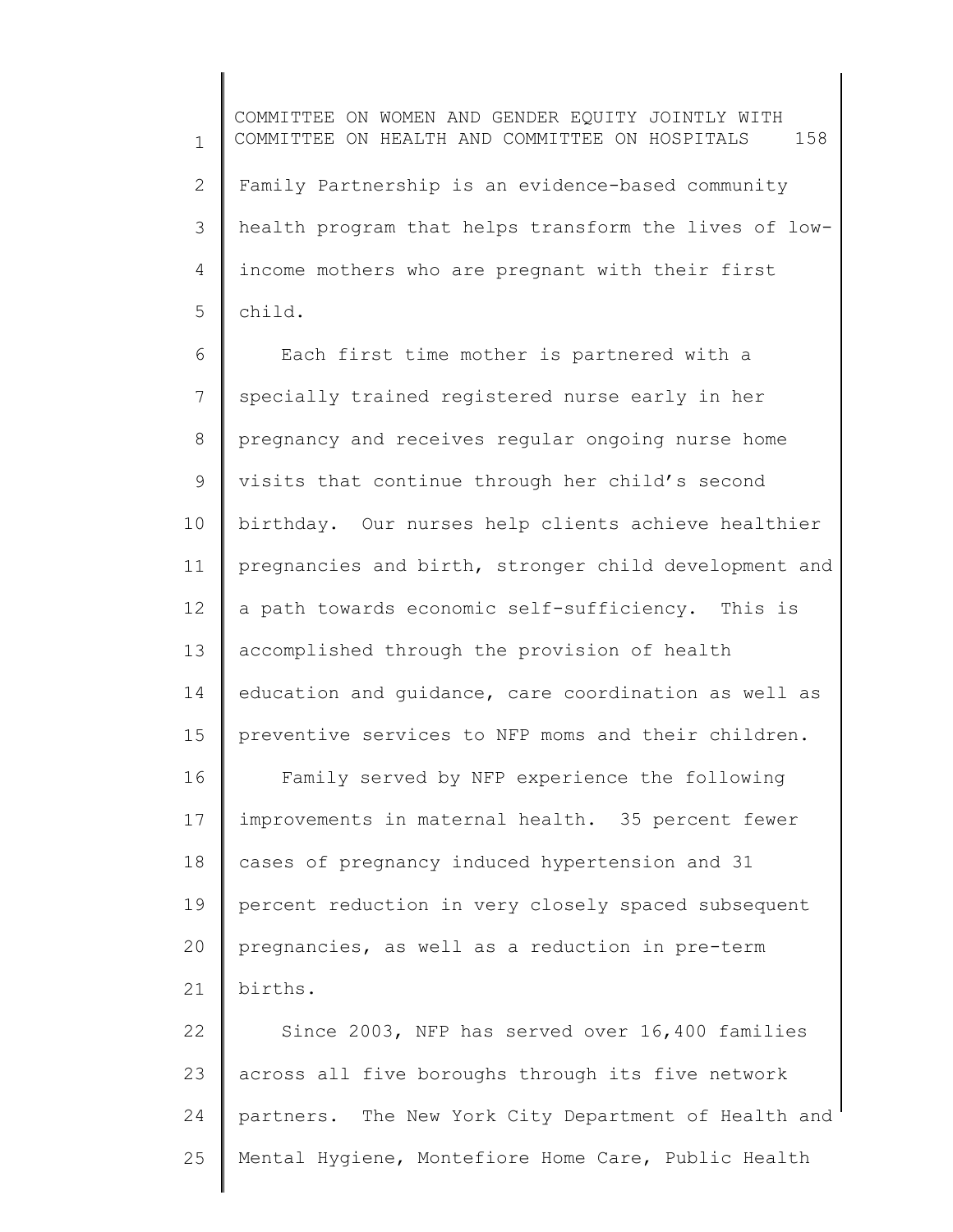1 2 3 COMMITTEE ON WOMEN AND GENDER EQUITY JOINTLY WITH COMMITTEE ON HEALTH AND COMMITTEE ON HOSPITALS 159 Solutions, SCO Family of Services and the Visiting Nurse Service of New York.

4 5 6 7 8 9 10 11 12 13 14 New York City NFP is currently funded to serve 2,985 families annually. A portion of this funding is baselined in the New York City budget. We thank the City Council, the Office of the Mayor and DOHMH for their support. NFP plays a vital role in identifying and mitigating the risk factors that can lead to maternal mortality and morbidity. NFP nurses use their clinical expertise and assessment skills to understand the strengths and risks that mothers have experienced in their lifetime that may impact their health and their children's health.

15 16 17 18 19 20 21 22 23 24 NFP nurses identify early warning signs of health problems during pregnancy, postpartum infancy and early childhood that can lead to adverse outcomes, even death. For example, during her last in-person home visit prior to the pandemic, a 17-year-old Bronx mom was complaining of some preeclamptic systems. The NFP nurse took her blood pressure and noted that it was in the severe range. The nurse urged the mom to go to the hospital to be evaluated and consulted her obstetrician who agreed.

25 The mom went to the hospital  $-$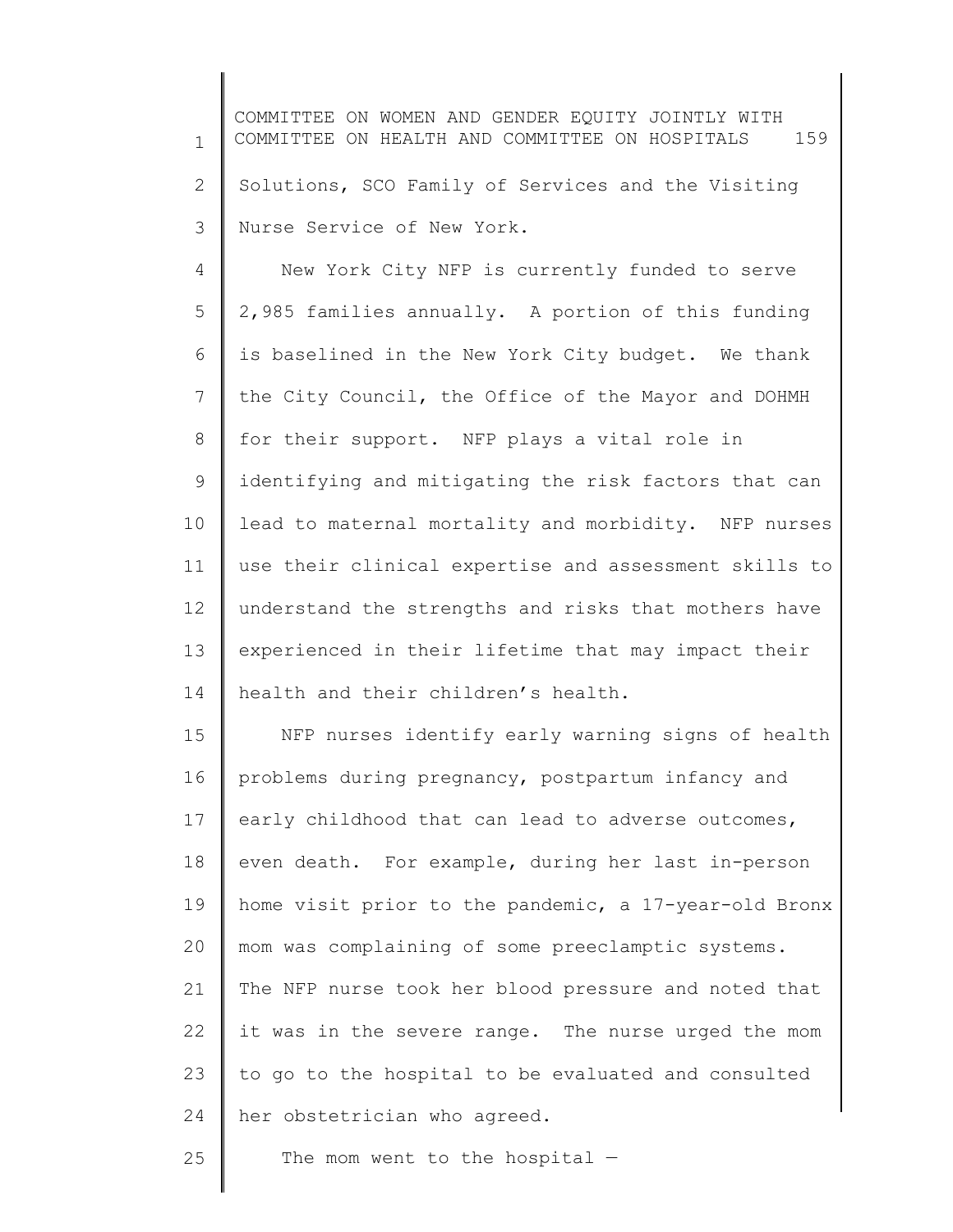1 2 3 4 5 6 7 8 9 10 11 12 13 14 15 16 17 18 19 20 21 22 23 24 25 COMMITTEE ON WOMEN AND GENDER EQUITY JOINTLY WITH COMMITTEE ON HEALTH AND COMMITTEE ON HOSPITALS 160 SERGEANT AT ARMS: Expired. EMILY FRANKEL: And was found preeclamptic. May I continue? CHAIRPERSON ROSENTHAL: Another minute, sure. EMILY FRANKEL: Thank you. Was found to be preeclamptic and her labor was induced. Following her discharge from the hospital, the mom received a telehealth visit from the NFP nurse. While conducting her assessment, the nurse identified symptoms consistent with postpartum preeclampsia. The nurse encouraged the mom to contact her obstetrician. As a result, the mom was able to get a blood pressure machine that same day. Once the machine was delivered the NFP nurse conducted a telehealth visit to teach the mom how to use the device and educated her about the signs and warning symptoms associated with elevated blood pressure. When the mom found that her blood pressure was too high, she was relucted to return to the hospital for treatment due to fear of COVID-19 exposure, so the nurse encouraged the mom to see her doctor and she did. The NFP nurse was with the mom every step of the way. The life of this mom and her baby were saved because she had an NFP nurse with the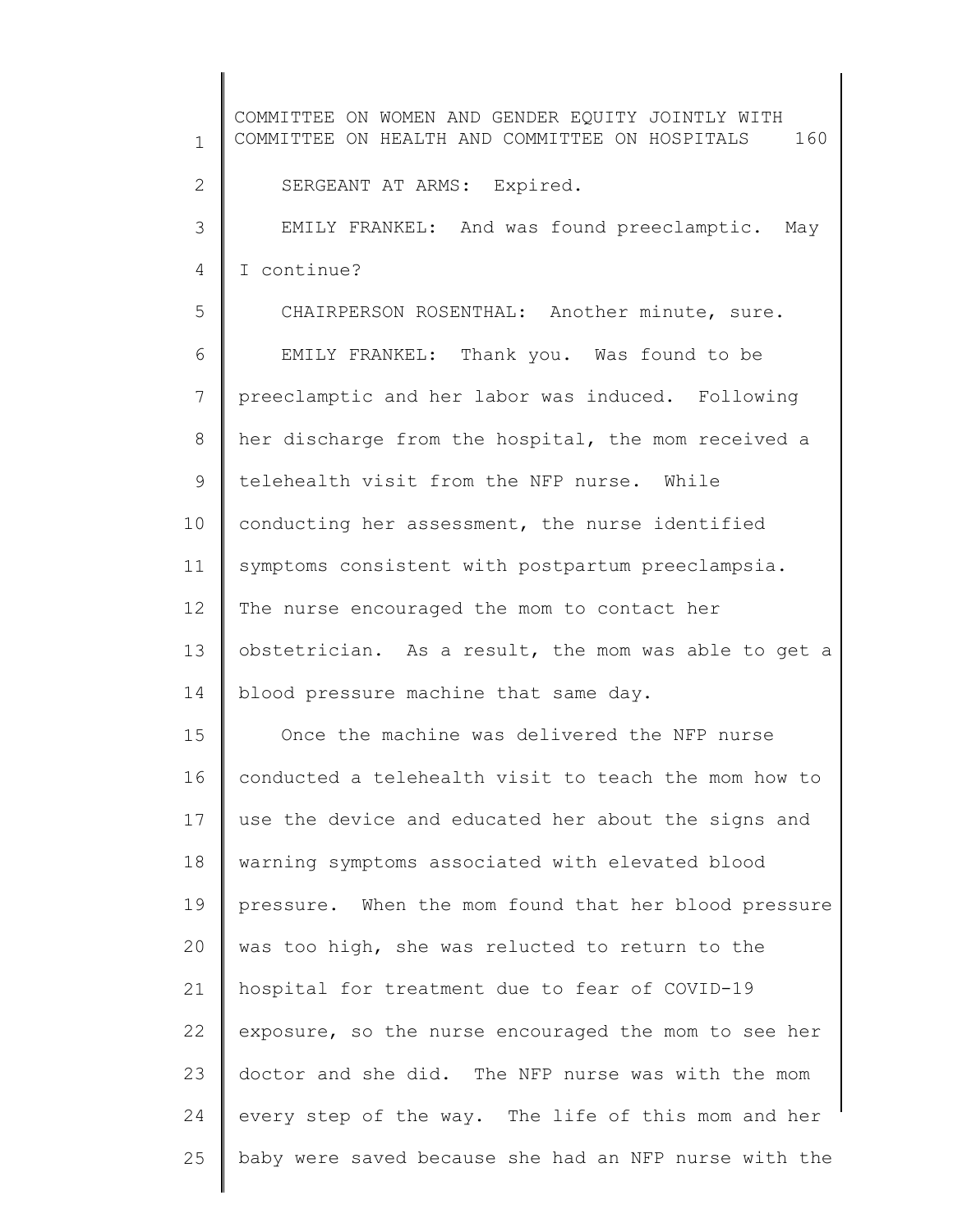1 2 3 4 5 6 7 8 9 10 11 12 13 14 15 16 17 18 19 20 21 22 23 24 25 COMMITTEE ON WOMEN AND GENDER EQUITY JOINTLY WITH COMMITTEE ON HEALTH AND COMMITTEE ON HOSPITALS 161 experience, clinical reasoning and specialized training to assist her at critical moments during her pregnancy and in the postpartum period. Our nurses provide guidance and support to the mother as she learns how to navigate the healthcare system for herself and her child. This is really important considering what we have discussed today and the institutional racism and structural racism we all have seen in our healthcare system. NFP nurses empower mothers to advocate for themselves to be seen and heard by their healthcare providers and to have their health assessed when they know that something isn't right. A 20-year follow up study of the program shows that NFP's effective at reducing all-cause mortality among mothers living in highly disadvantage settings. This study showed that mothers who did not receive nurse home visits were three times more likely to die from all causes of death than nurse visited moms. We need our partners in government to invest in evidence based programs like NFP brining nurse family partnership to scale in New York City who do a lot to prevent adverse pregnancy outcomes and maternal mortality. With existing state and city funding, NFP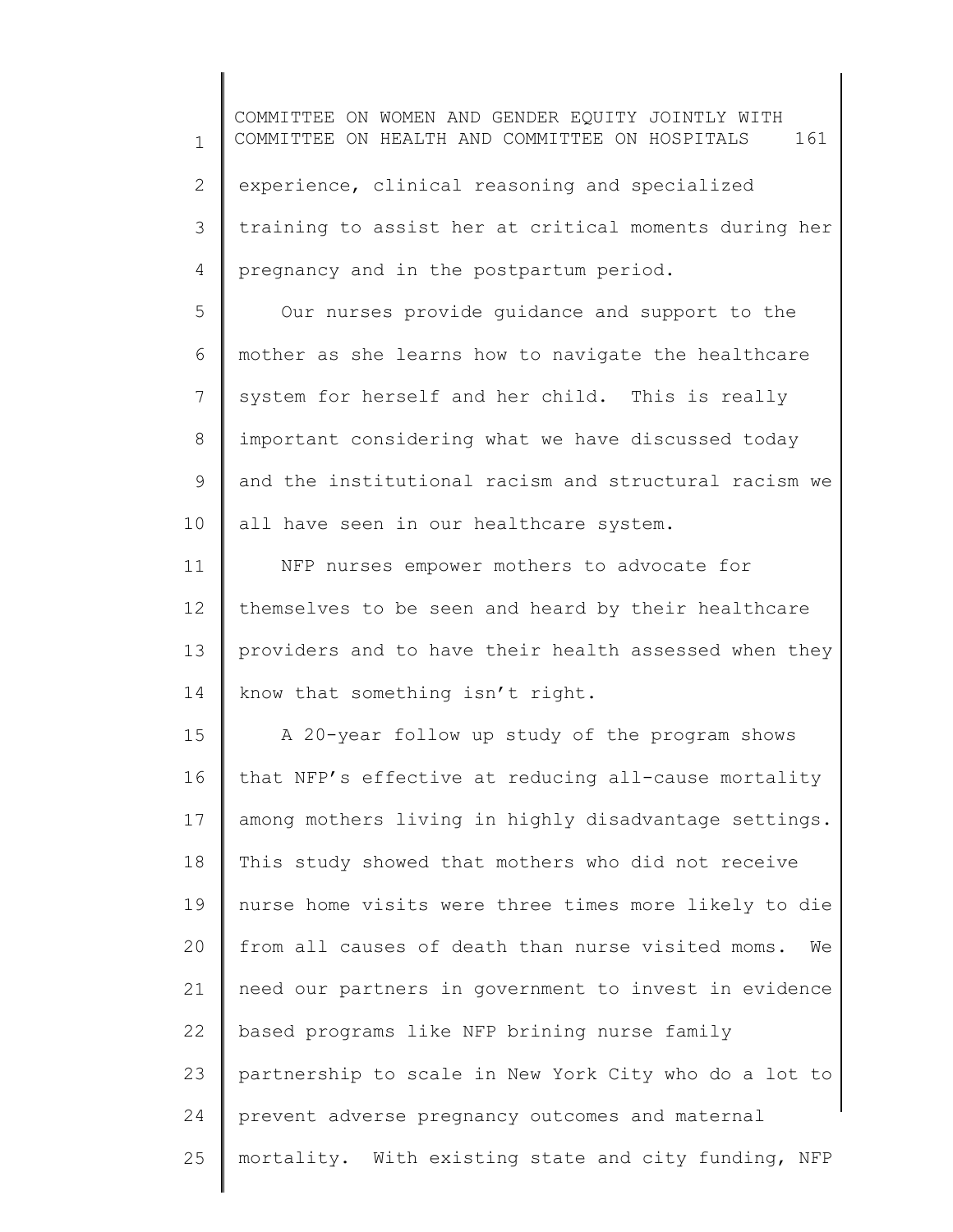1 2 3 4 5 6 7 8 9 10 11 12 13 14 15 16 17 18 19 20 21 22 23 24 25 COMMITTEE ON WOMEN AND GENDER EQUITY JOINTLY WITH COMMITTEE ON HEALTH AND COMMITTEE ON HOSPITALS 162 can only serve 5 percent of the eligible population in the City. Every dollar invested in NFP saves New York City \$8.30 in future costs for high risk families served. With that, I will end to say we urge that the New York City Council expands its funding for NFP, as well as invest in other policies that deal with social determinates of health. We support doula's as well as midwives in conjunction with working with our NFP nurses and thank you so much for allowing us to present testimony today. COMMITTEE COUNSEL: Thank you so much. The final panelist for this panel before we go to Council Member questions will be Maryam Mohammed-Miller. You may begin — SERGEANT AT ARMS: Time begins. COMMITTEE COUNSEL: Sorry, go ahead. MARYAM MOHAMMED-MILLER: Thank you, thank you so much. I also want to start by sending my condolences and positive vibes to Mr. McIntyre and your family. Thank you so much for sharing Amber's story and your story today. Good afternoon. My name is Maryam Mohammed-Miller and I am the Government Relations Manager at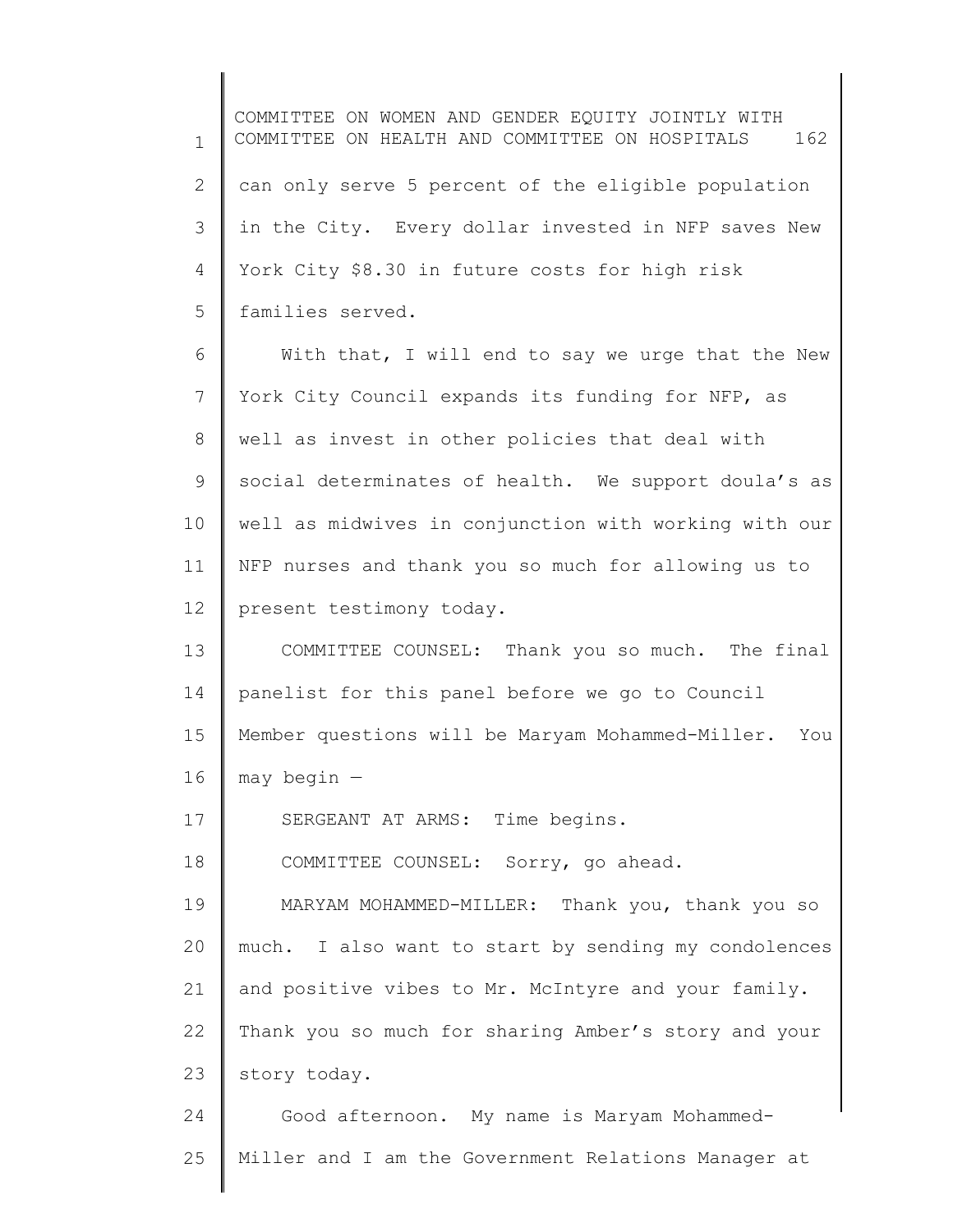1 2 3 4 5 6 7 COMMITTEE ON WOMEN AND GENDER EQUITY JOINTLY WITH COMMITTEE ON HEALTH AND COMMITTEE ON HOSPITALS 163 Planned Parenthood of Greater New York. I want to thank the Chairs of the Health, Hospitals and Women and Gender Equity Committee's for holding this important hearing on maternal mortality and morbidity and advancing legislation that moves us closer to achieving reproductive justice.

8 9 10 11 12 13 14 15 Planned Parenthood has been a trusted provider of sexual and reproductive health service for over 100 years and provides care to all New Yorkers no matter their background. We also recognize the important role doula's and birth support workers play in ensuring safe births before all people but specifically Black women and stand alongside them and in their work.

16 17 18 19 20 21 22 23 24 25 The COVID-19 pandemic reveal that there are many inequities in our public health system. However, this has been the reality for marginalized communities that communities continue to face. For Black and Brown people, specifically Black women, the compounded identities of race, gender and often economic status, makes seeking maternal healthcare increasingly difficult. Studies show the racial, the major racial disparities in maternal healthcare with Black women being 4 times as likely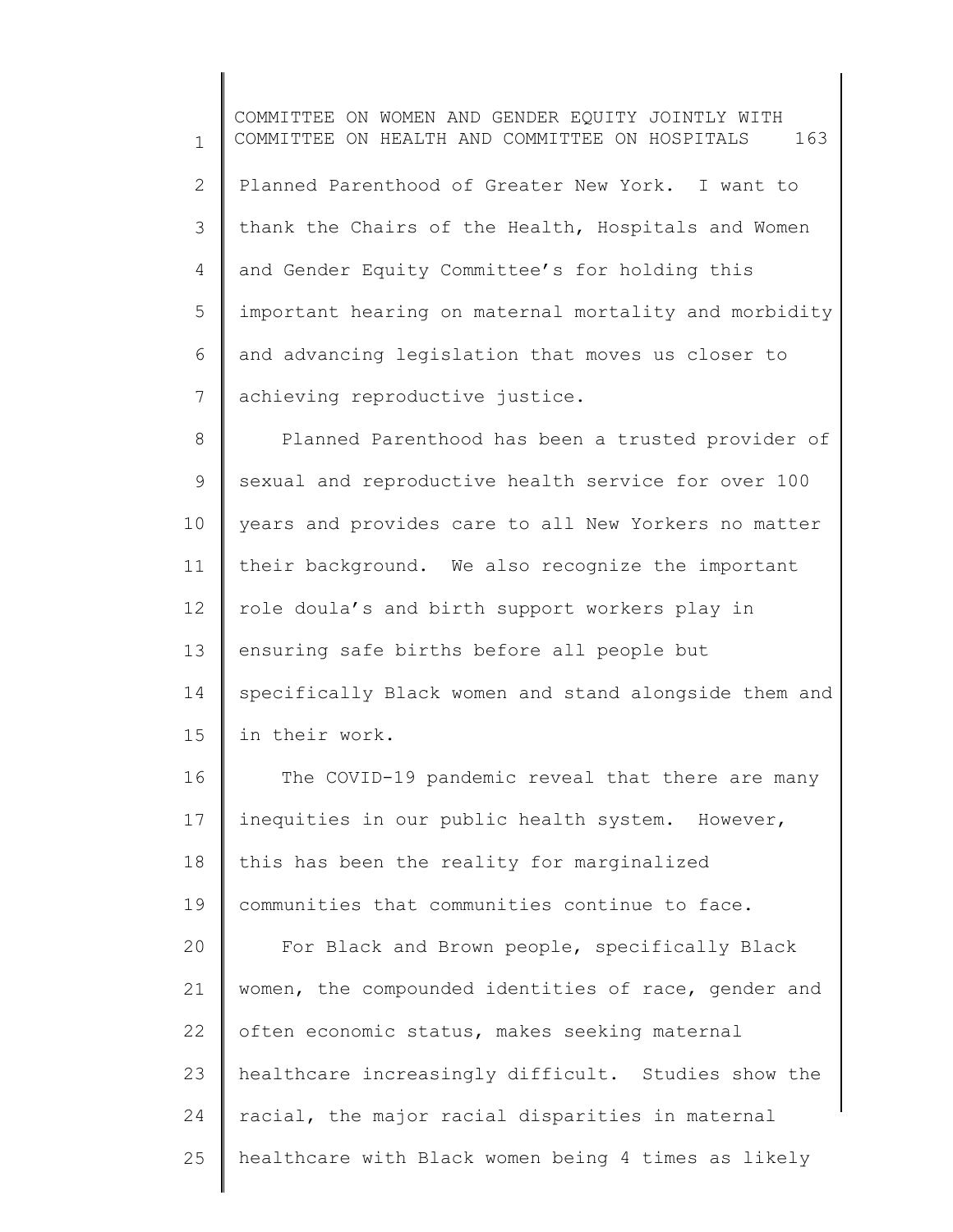1 2 3 4 5 COMMITTEE ON WOMEN AND GENDER EQUITY JOINTLY WITH COMMITTEE ON HEALTH AND COMMITTEE ON HOSPITALS 164 to die in childbirth than White women in New York State. And in New York City Black women are 12 times more likely to die from pregnancy related causes than White women.

6 7 8 9 10 11 12 13 These outcomes are a result of institutionalized medical racism and implicit bias within our healthcare system that leads to the unique needs of Black women being ignored. Studies show that Black women are more likely to have their health issues ignored by their doctor and are treated differently than White patients when they present the same symptoms.

14 15 16 17 18 Studies also indicate the presence of support in individuals, including doula's, midwives and other birth support workers and Black women are giving birth lead to positive health outcomes for both mother and baby.

19 20 21 22 23 Doula and midwifery care is a right that should be afforded to all pregnant people to ensure safe births and today, PBGNY supports the legislation that moves us further to a goal of providing holistic care for those most in need.

24 25 We support Resolution 1408 that calls on the state to pass A10440 and state bill, the senate bill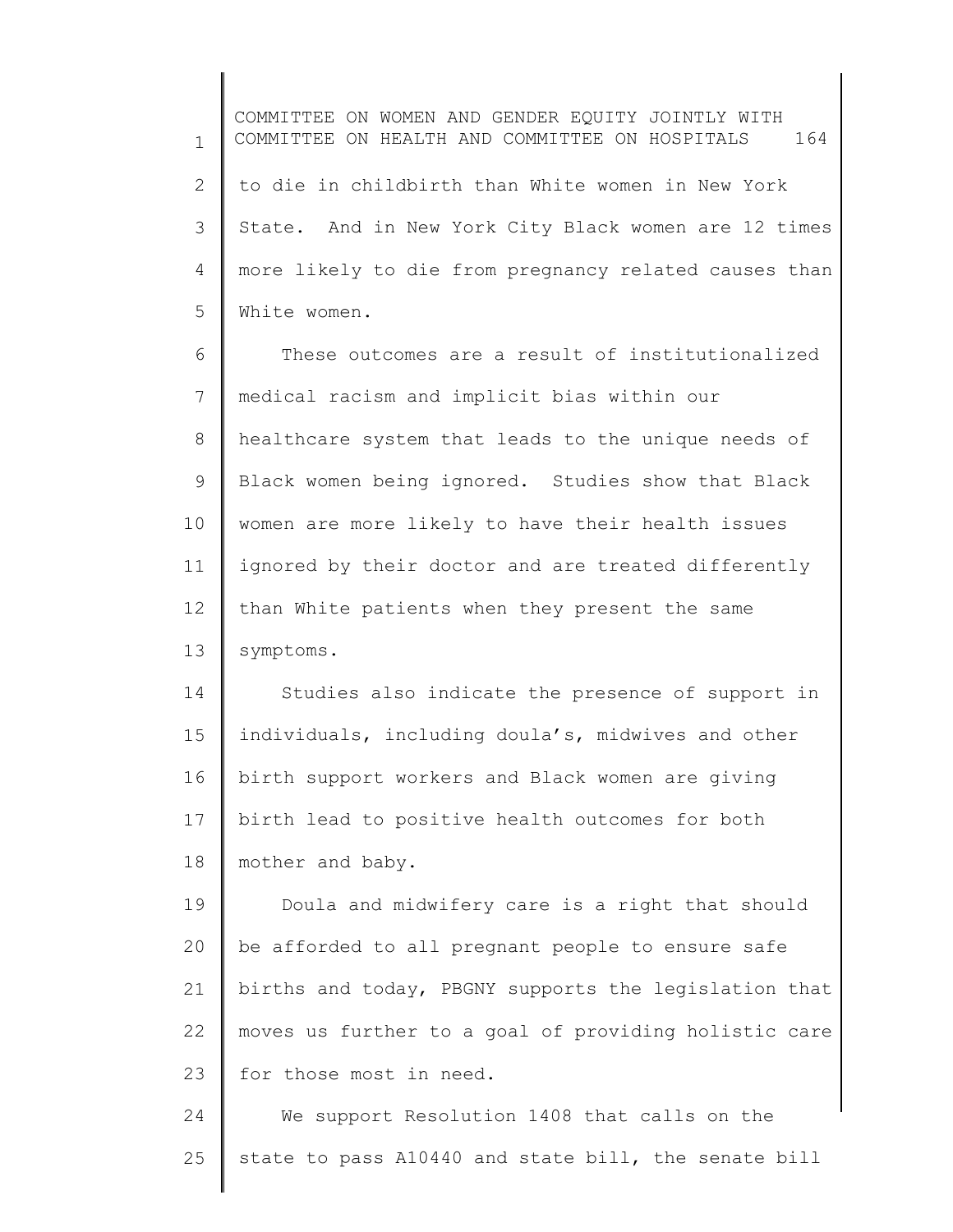1 2 3 4 5 6 7 8 9 10 11 12 13 14 15 16 17 18 19 20 21 22 23 24 COMMITTEE ON WOMEN AND GENDER EQUITY JOINTLY WITH COMMITTEE ON HEALTH AND COMMITTEE ON HOSPITALS 165 S8307 that works to remove the barriers to create independent birthing centers in New York State. We have seen a steady decline in birthing centers. This legislation will move us closer to the creation of more birthing centers and provide alternatives places for individuals to give birth safely. We also support Introduction 2017. SERGEANT AT ARMS: Time expired. MARYAM MOHAMMED-MILLER: Sorry, can I continue? CHAIRPERSON ROSENTHAL: Yeah, yeah for just a bit longer. Thank you, thank you Ms. Miller. MARYAM MOHAMMED-MILLER: We support Introduction 2017 that clarifies visitation policies within our hospital systems. We saw that inconsistent policies led to a lot of confusion for patients, a lot of confusion for families, doula's and other birth support individuals. This introduction will allow folks to have more clarity on who they can have in their room while they are giving birth. We also support all legislative measures that grows accessibility to doula care and supports legislation that will provide more information publicly on how individuals can access midwifery care.

25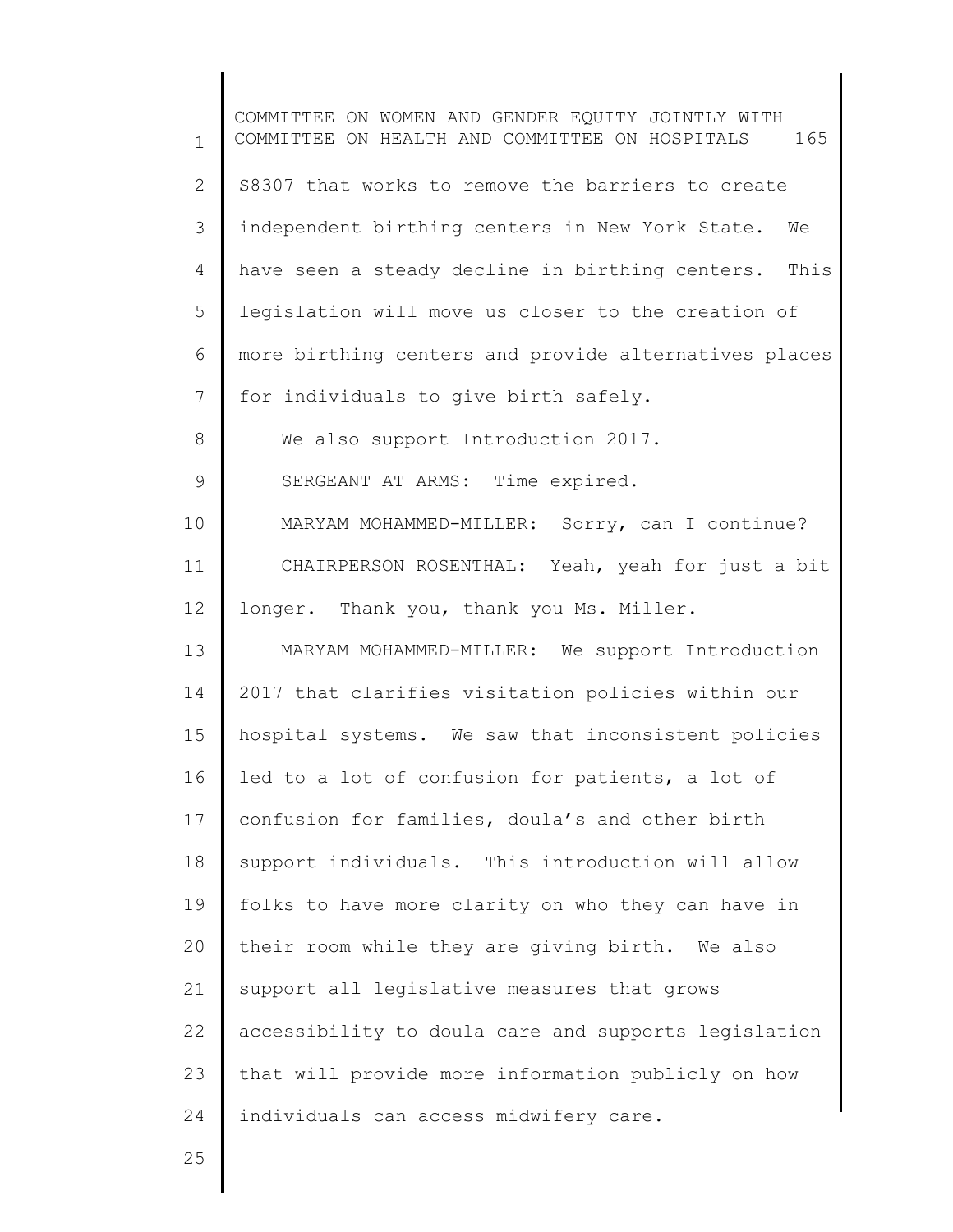1 2 3 4 5 6 7 8 9 10 11 12 13 14 15 16 17 18 19 20 21 22 23 24 25 COMMITTEE ON WOMEN AND GENDER EQUITY JOINTLY WITH COMMITTEE ON HEALTH AND COMMITTEE ON HOSPITALS 166 We applaud the legislation today that meaningfully addresses the issue of maternal mortality in New York City and we look forward to working with the Council to making maternal mortality a thing of the past. Thank you. COMMITTEE COUNSEL: Thank you so much. I will now move to Chair Rosenthal. CHAIRPERSON ROSENTHAL: Great, thank you so much. Thank you all for being here today and for testifying. We really appreciate your time and your passion. I am very familiar with the work, the amazing work of the nurses and of planned parenthood and really am grateful to your taking the time to testify and of course, all your hard work. Ms. Ryan, I want to start by apologizing to you for losing my temper and maybe I didn't give you really a chance to answer to this question. It is hard to hear about something that — hear when someone says that there is a lot of talk on a topic at a board meeting. That's it is on the agenda at meetings but not hear about tangible actions that are taken. Can we start there please? I think we're going to have to unmute Ms. Ryan or does she have to unmute herself?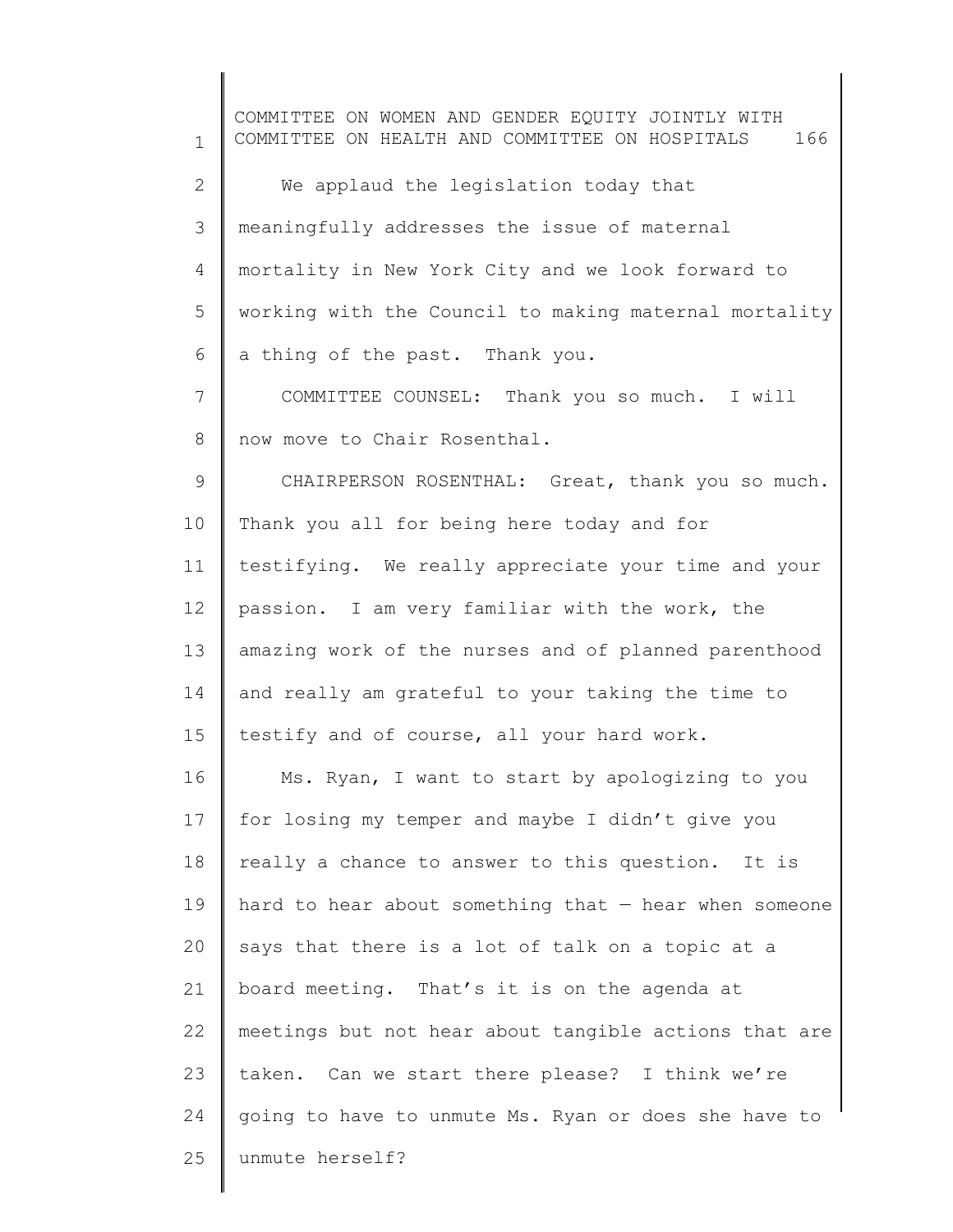1 2 3 4 5 6 7 8 9 10 11 12 13 14 15 16 17 18 19 20 21 22 23 24 25 COMMITTEE ON WOMEN AND GENDER EQUITY JOINTLY WITH COMMITTEE ON HEALTH AND COMMITTEE ON HOSPITALS 167 COMMITTEE COUNSEL: We are sending the request. It should just take a second, apologies there is a delay. CHAIRPERSON ROSENTHAL: Got it. COMMITTEE COUNSEL: One moment, apologies, we are having a technical difficulty. CHAIRPERSON ROSENTHAL: No problems. I want to thank; I see many other panelists who are waiting to testify. I want to thank you for your patients and I appreciate your being here. COMMITTEE COUNSEL: Ms. Ryan, a box might pop up that asks you to accept the unmute. There you go. LORRAINE RYAN: Okay, I didn't quite take the time to focus on the improvement projects that we have been engaged with. Maybe that would help strike a better tone to understand that there is a lot going on where it is more than talk. In addition to promoting health equity through a couple of different channels is we have worked at the New York Academy of Medicine before; we will be hosting our second summit in January. We are not hosting; we are just contributing to the summit and there will be doula's and midwives and physicians and those that study the data and understand the root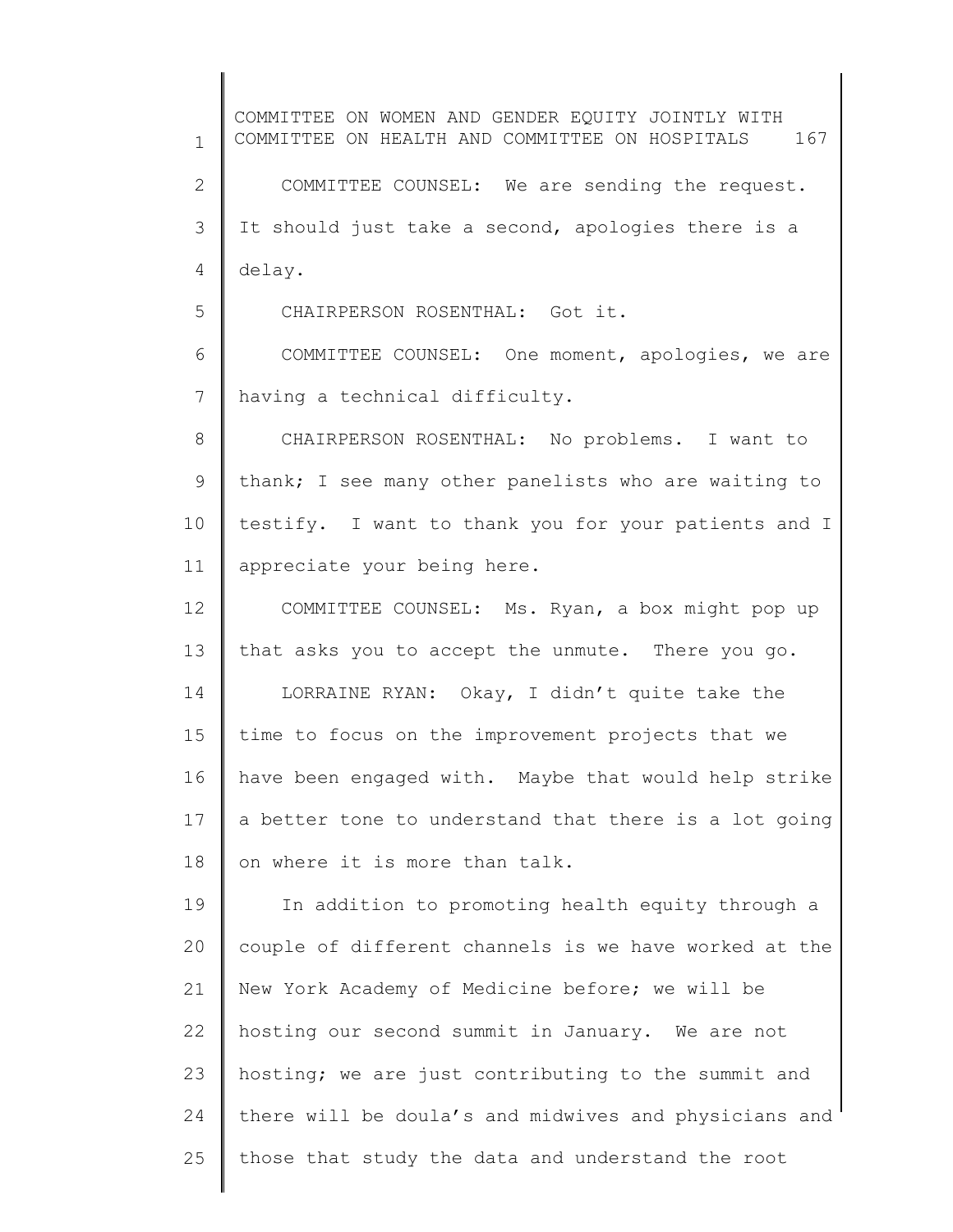1 2 3 4 5 6 7 8 9 10 11 12 13 14 15 16 17 18 19 20 21 22 23 24 25 COMMITTEE ON WOMEN AND GENDER EQUITY JOINTLY WITH COMMITTEE ON HEALTH AND COMMITTEE ON HOSPITALS 168 causes of outcomes that are skewed very negatively towards minority communities, so we look forward to that. We are also working as I mentioned with the State Health Department on an improvement collaborative because we find that if we can change processes, those that are not working then we can hard wire what is working that we see improvement, then we see the data that reflects that. We have collaborated in our hospitals in the City. When I say City, I don't mean NYC H+H, I mean all the hospitals in the City participated in a maternal depression screening program that is continuing to identify depression typically postpartum in pregnant persons and getting them into treatment earlier on. We are also working on a statewide improvement collaborative to reduce opioid use disorder in pregnancy and Neonatal Absence Syndrome, which is a syndrome where the infant is demonstrating exposure to elicit substances. CHAIRPERSON ROSENTHAL: Ms. Ryan, hang on one second. I just want to make sure we can hear you. Is it the background noise? LORRAINE RYAN: It is.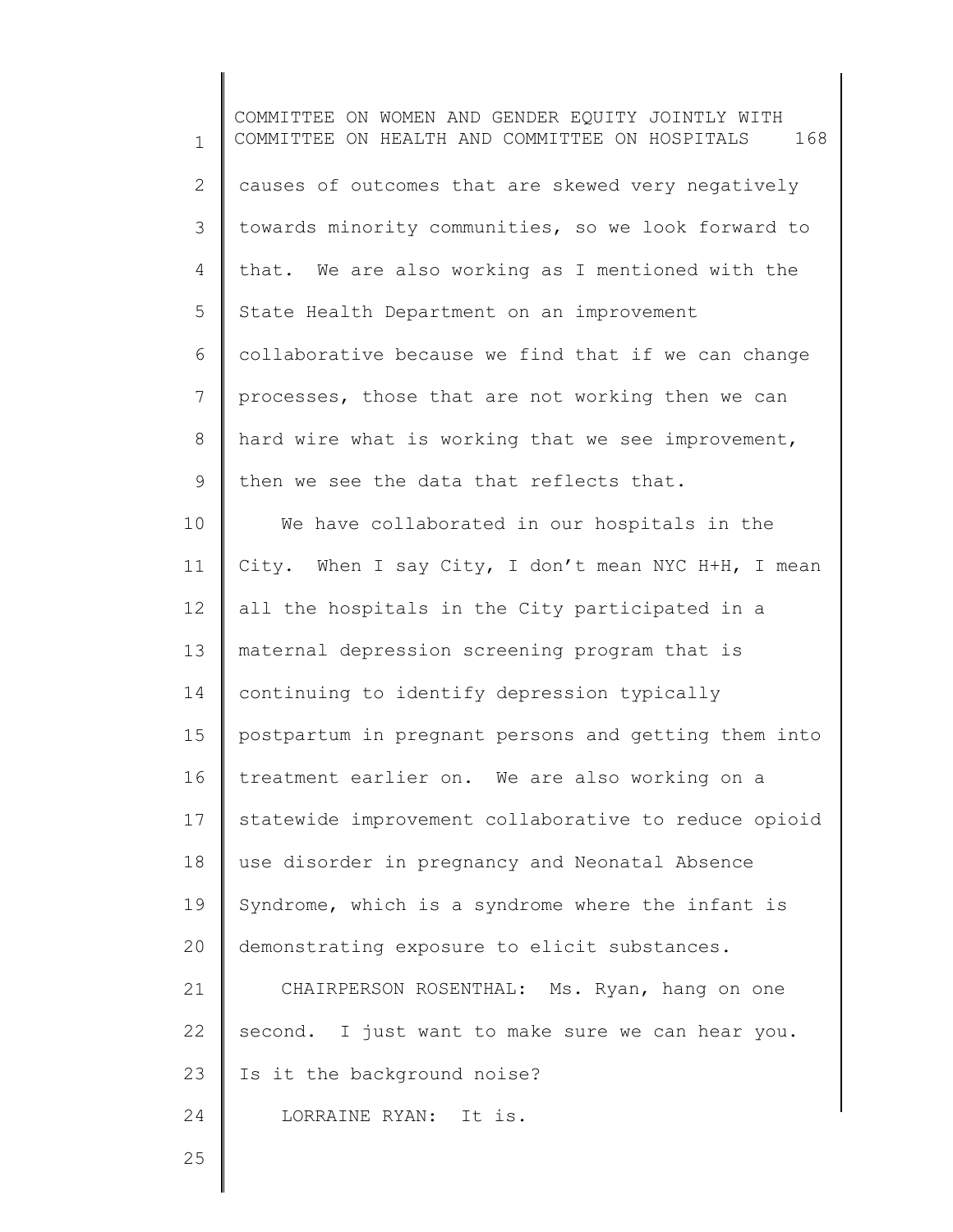1 2 3 4 5 6 7 8 9 10 11 12 13 14 15 16 17 18 19 20 21 22 23 24 25 COMMITTEE ON WOMEN AND GENDER EQUITY JOINTLY WITH COMMITTEE ON HEALTH AND COMMITTEE ON HOSPITALS 169 CHAIRPERSON ROSENTHAL: An earlier panelist just had to re- call in but keep going, no problem. LORRAINE RYAN: You know what, I could probably change rooms, hold on and I will do that. I will take you with me and I will go to another room. CHAIRPERSON ROSENTHAL: We are all coming to realize how much construction work happens during the work day now that we are home. LORRAINE RYAN: Right. How is this? Is this better? CHAIRPERSON ROSENTHAL: Yes. LORRAINE RYAN: Okay, sitting on the floor of my daughters room, so. CHAIRPERSON ROSENTHAL: Thank you. LORRAINE RYAN: We are engaged in opioid admission, opioid use disorder, neonatal absence syndrome program. This is something that with the Department of Health was piloted in about 20 hospitals across the state and we are hoping to engage and recruit all birthing centers that have any found issues with this condition which are all of them and the goal is again to identify, treat and to reduce stigma with regard to drug substance use disorders.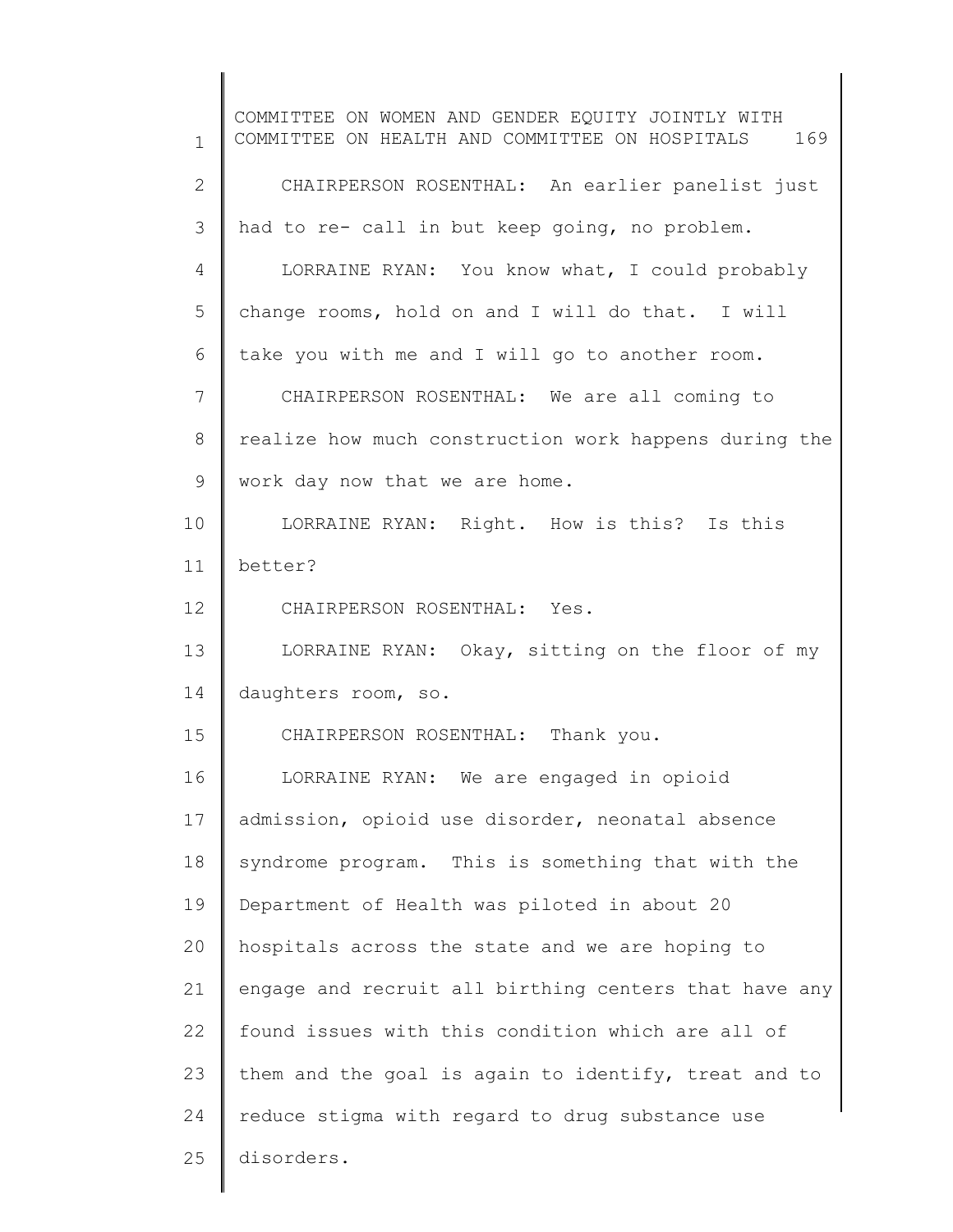1 2 3 4 5 6 7 8 9 10 11 12 13 14 15 16 17 18 19 20 21 22 23 COMMITTEE ON WOMEN AND GENDER EQUITY JOINTLY WITH COMMITTEE ON HEALTH AND COMMITTEE ON HOSPITALS 170 I quickly mentioned that with ACOG and the Department of Health are focused on obstetric hemorrhage project where we seen improvement in outcomes by preparing for a potential hemorrhage situation. Avoiding it of course at all cost but if it should arise to be able to respond appropriately. Similarly there then in programs with ACOG, the State Department of Health and others on reducing hypertension in pregnancy and venous thromboembolism. And lastly, what we call the  $4^{th}$  trimester looking at postpartum care to ensure that the pregnant person has the necessary follow up. There is also a Medicaid component to this. We would like to see Medicaid reimbursement extend beyond that which it does now, so that birthing people can get treatment well after the delivery of the child. But clearly and based on all that we have heard today, we must do more and what I was trying to say earlier is the hospital certainly has its responsibilities but as a society, we have responsibility because of food insecurity, housing insecurity, lack of appropriate childcare, education etc.

24 25 You are shaking your head but I will finish my remarks by saying that you know, we have a fraying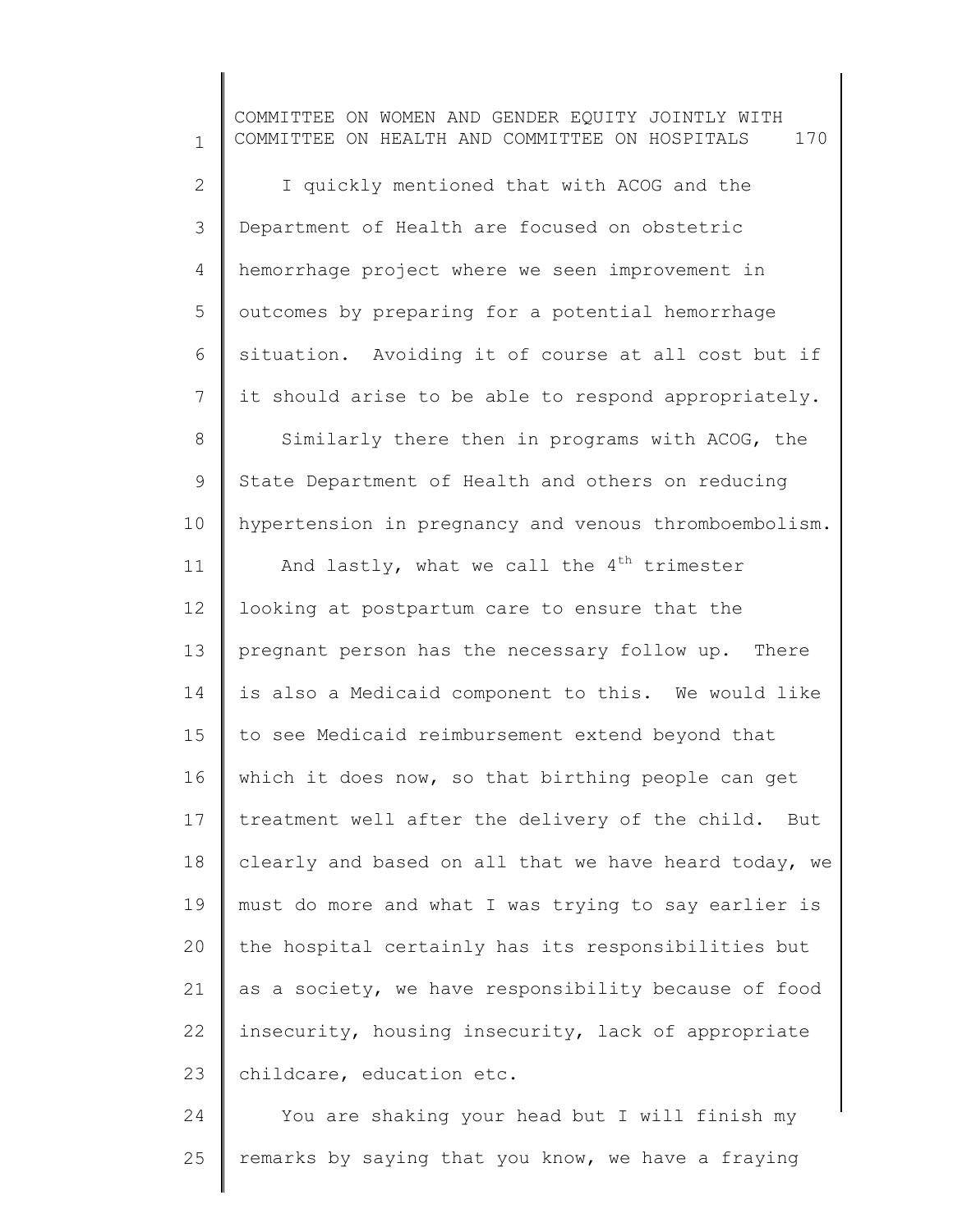1 2 3 4 5 6 7 8 9 10 11 12 13 14 15 16 17 18 19 20 21 22 23 COMMITTEE ON WOMEN AND GENDER EQUITY JOINTLY WITH COMMITTEE ON HEALTH AND COMMITTEE ON HOSPITALS 171 social safety net that has been further imperiled by the pandemic and we are fighting in Washington for substantial relief for New York State in particular in this case but that will benefit in minority communities. Black and Latino women who rely heavily on social service programs. I thank you for the opportunity to participate today and I hope that my remarks were instructive and not insightful. So, thank you very much for the opportunity to complete. CHAIRPERSON ROSENTHAL: And you know that the reason that I was shaking my head is because you know, it's  $-$  we know about the societal problems. It is not for the greater New York Hospital Association to remind us of that. I mean, you are here as a representative of an association and we want to hear what the association has done about this. I have two more questions for you. One is, do you know which hospitals, in which Health + Hospitals don't have midwifery services? LORRAINE RYAN: I do not know that. I believe that Health + Hospitals was asked that question so,

25

24

but I don't know that.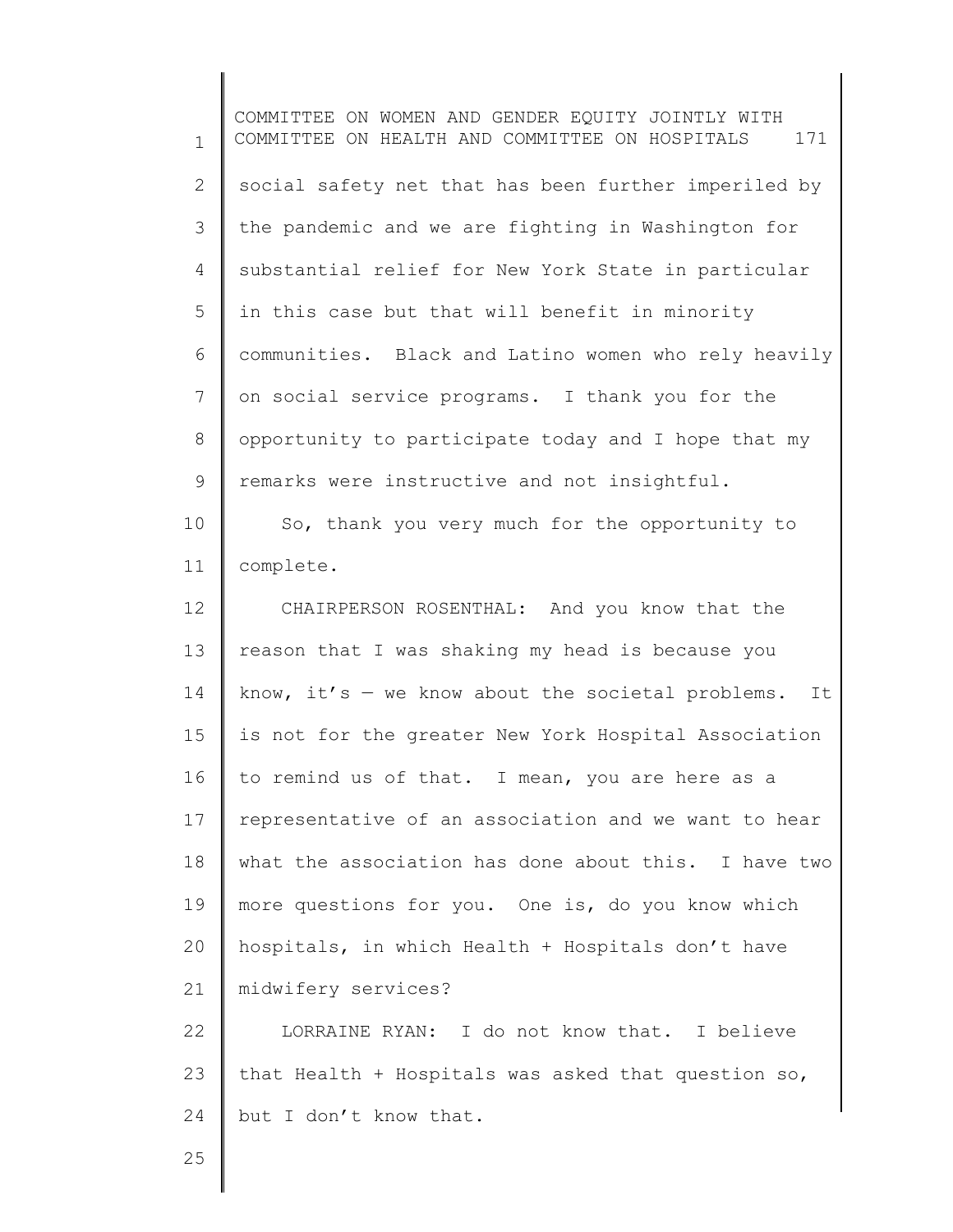1 2 3 4 5 6 7 8 9 10 11 12 13 14 15 16 17 18 19 20 21 22 23 24 25 COMMITTEE ON WOMEN AND GENDER EQUITY JOINTLY WITH COMMITTEE ON HEALTH AND COMMITTEE ON HOSPITALS 172 CHAIRPERSON ROSENTHAL: Do you know which of the private hospitals do not have midwifery services? LORRAINE RYAN: Not off the top of my head. I have surveyed hospitals on that. I probably have that information but — CHAIRPERSON ROSENTHAL: Do you have guess? LORRAINE RYAN: Pardon me? CHAIRPERSON ROSENTHAL: If you were hazarding a guess, what percentage of the private hospitals in New York City do you think — LORRAINE RYAN: I am not going to guess. I am not going to hazard a guess. CHAIRPERSON ROSENTHAL: Would Greater New York Hospital Association consider funding the DOH Maternal Hospital Quality Improvement Network? LORRAINE RYAN: I don't know enough about it or what would entail. I think you mentioned earlier, you asked a couple of times of the City, the Administrative staff if that was in the next city budget. Is that what you are talking about? CHAIRPERSON ROSENTHAL: So, you are not familiar with the Maternal Hospital Quality Improvement Network? Are the affiliate hospitals just not involved?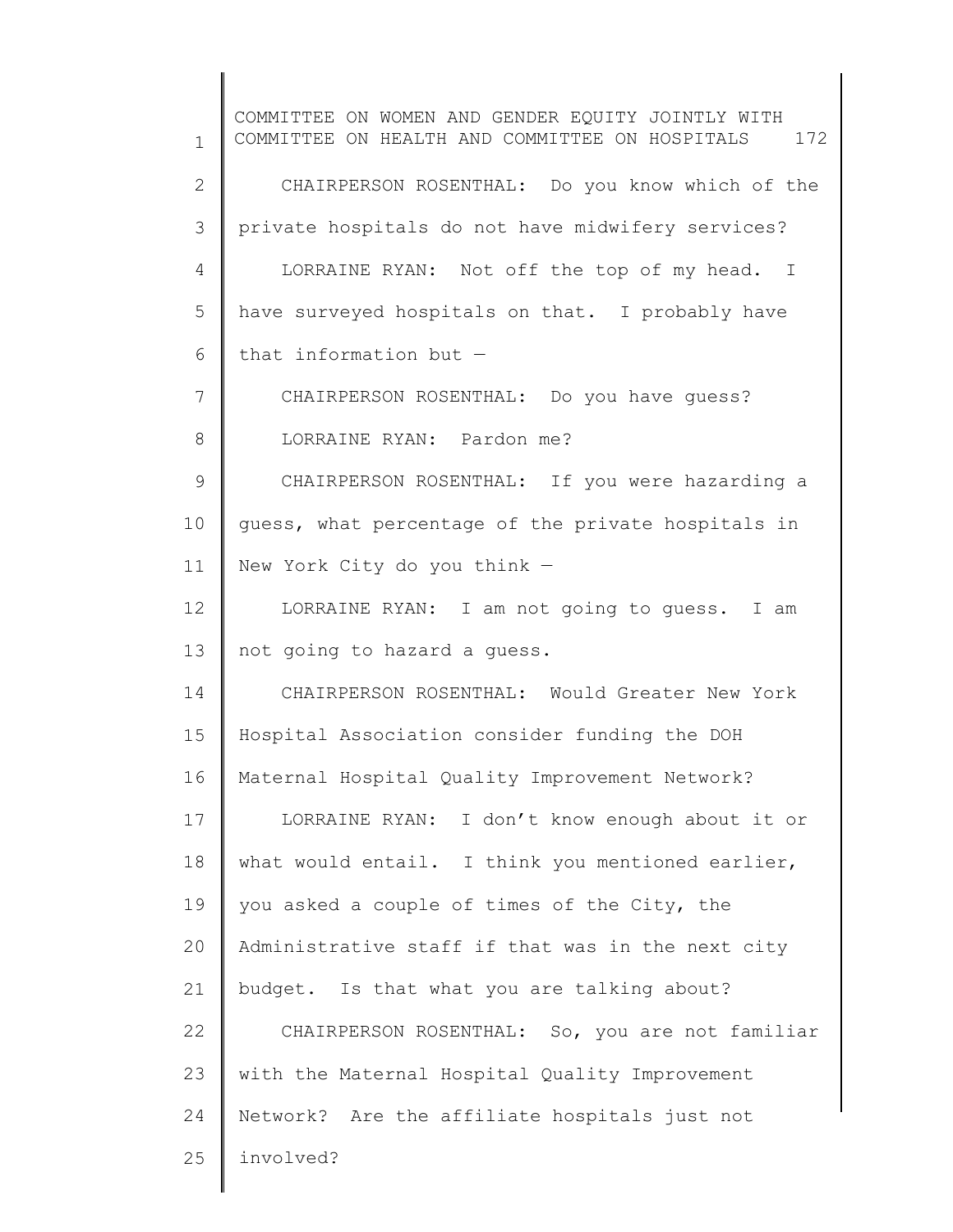1 2 3 4 5 6 7 8 9 10 11 12 13 14 15 16 17 18 19 20 21 22 23 24 25 COMMITTEE ON WOMEN AND GENDER EQUITY JOINTLY WITH COMMITTEE ON HEALTH AND COMMITTEE ON HOSPITALS 173 LORRAINE RYAN: I am familiar with many of the initiatives that the city is undertaking. I am not familiar with the details of this. The one that you are referencing right now. CHAIRPERSON ROSENTHAL: I have no further questions. Thank you. COMMITTEE COUNSEL: Thank you so much Chair Rosenthal. At this point, we do not have any other Council Members who have raised their hands, including from the other Chair. CHAIRPERSON RIVERA: I did have a question. COMMITTEE COUNSEL: Oh, sorry Chair Rivera, go ahead. CHAIRPERSON RIVERA: Thank you so much. Ms. Ryan, I just wanted to ask about just one thing in your testimony. I am very surprised that no one seems to know where there is a lack of midwifery programs considering there are only 11 acute facilities. I think I know which ones they are. I think it's Lincoln, Harlem and Queens. I don't know why no one else seems to know those answers besides. I got that information from fellow midwives and doula's and what concerns me and I am trying not to make a connection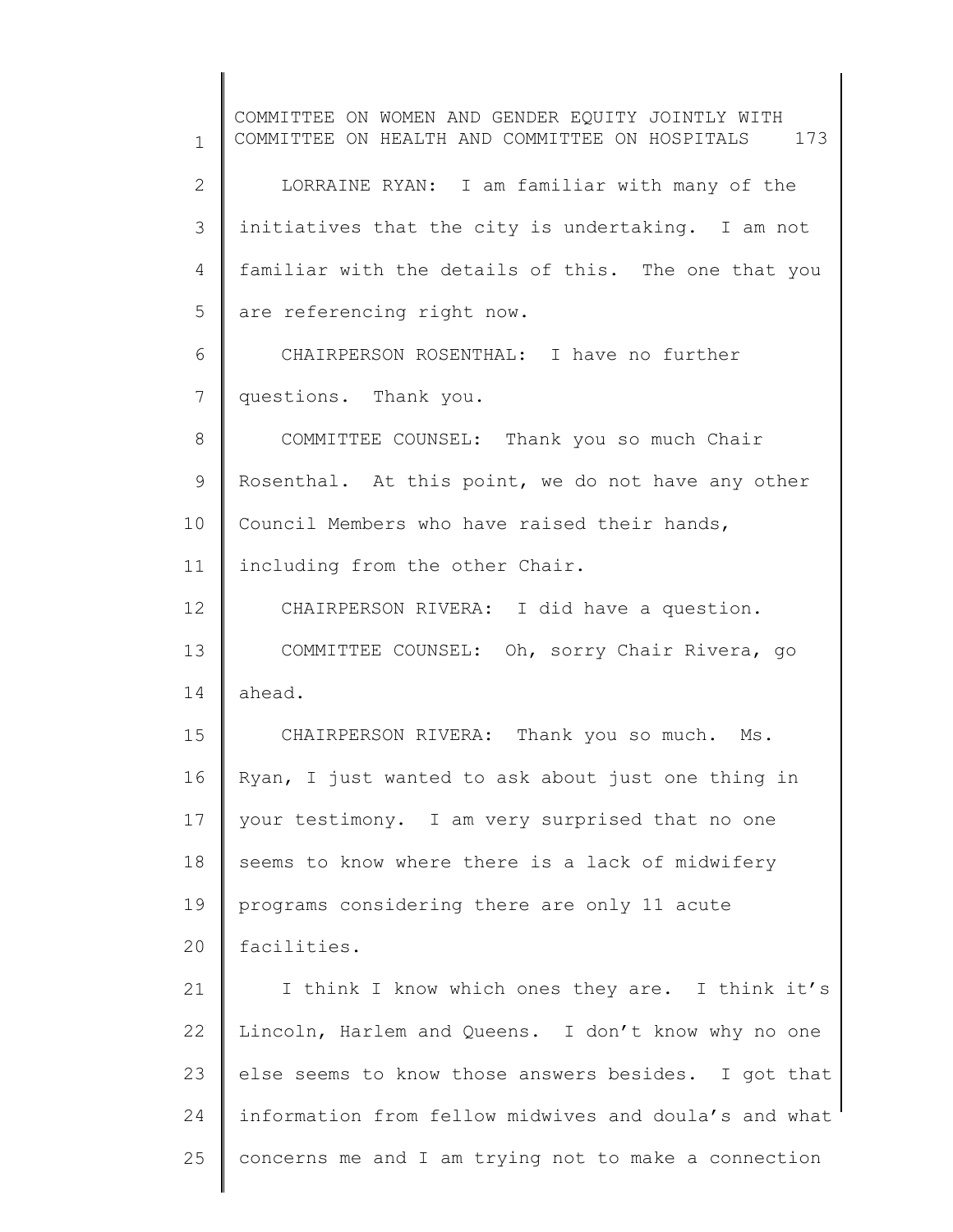1 2 3 4 5 6 COMMITTEE ON WOMEN AND GENDER EQUITY JOINTLY WITH COMMITTEE ON HEALTH AND COMMITTEE ON HOSPITALS 174 is that those hospitals exist in historically underserved Black and Brown low-income immigrant communities where these rates, these statistics have hit disproportionately with COVID on top. That wasn't my question.

7 8 9 10 11 12 13 14 15 16 17 My question is on something that you mentioned in your testimony which was, let me make sure I get it right here. When discussing the state pilot program, you stated you don't know why it was not well received and in the steps, you mentioned that Greater New York is taking to address implicit bias and how is doula feedback and expertise included in that? LORRAINE RYAN: I am confused by the first part of what you said. You referenced the pilot in Brooklyn and then you went to a comment. I am not sure I am connecting the dots.

18 19 20 21 CHAIRPERSON RIVERA: I will repeat it, it is not a problem. When discussing the state pilot program in Brooklyn you stated you don't know why it was not well received and I know we mentioned —

22 23 24 25 LORRAINE RYAN: I didn't use the term well received. What I said is that there were two county's in New York State, approximately a year and a half, it could have been slightly longer when the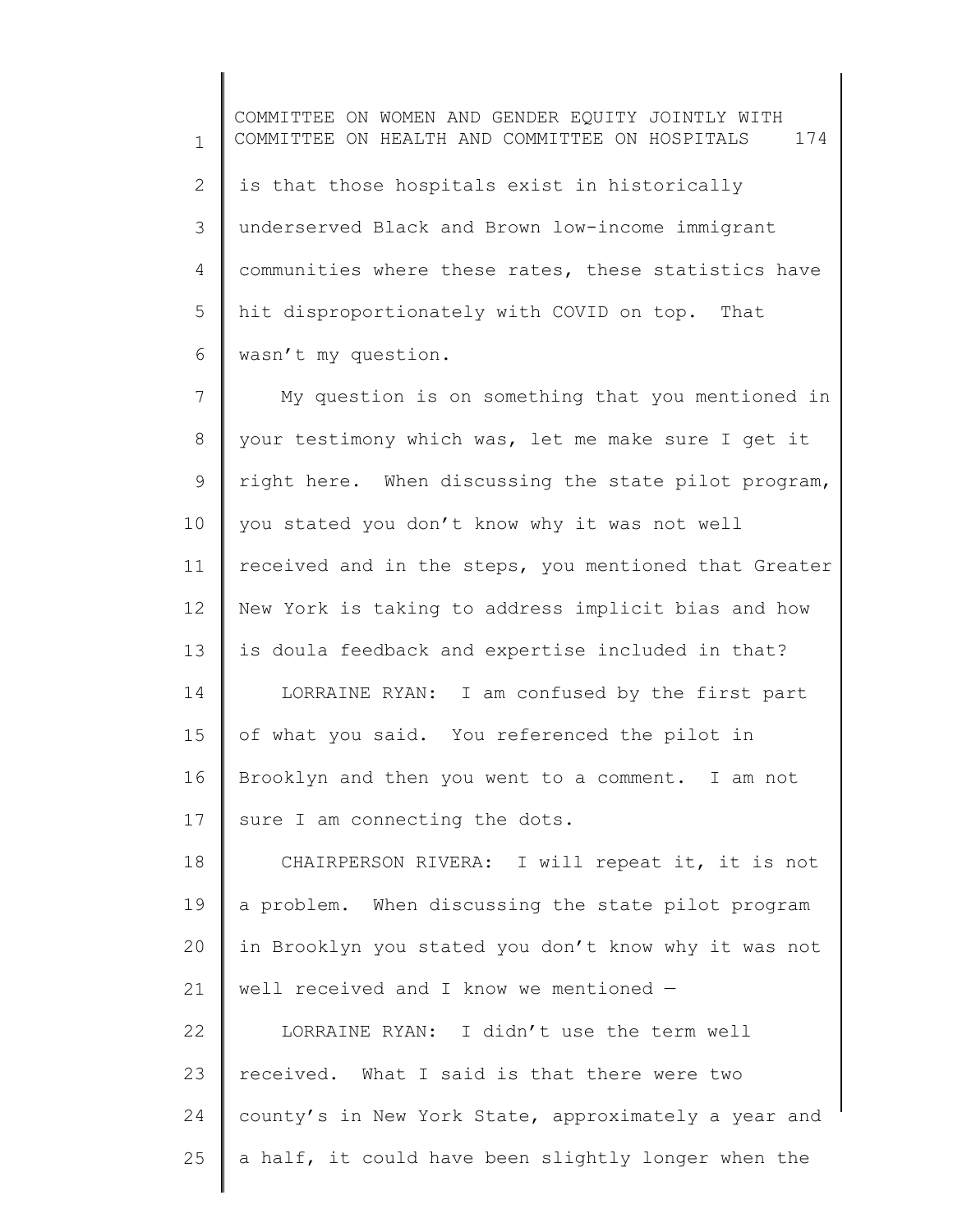1 2 3 4 5 6 7 8 9 10 11 12 13 14 15 16 17 18 19 20 21 22 23 24 25 COMMITTEE ON WOMEN AND GENDER EQUITY JOINTLY WITH COMMITTEE ON HEALTH AND COMMITTEE ON HOSPITALS 175 Governor's recommendations came out that were awarded as pilot test sites for doula programs. CHAIRPERSON RIVERA: I'm just going to  $-$  and the quotes weren't around well received. There was you said, you don't know why. My question is  $-$ LORRAINE RYAN: No, I did, well, if I could just finish. The one upstate — CHAIRPERSON RIVERA: I want to finish my question and then you can finish your answer. LORRAINE RYAN: Okay. CHAIRPERSON RIVERA: In the steps you mentioned that Greater New York is taking to address implicit bias and I want to know, as you are addressing implicit bias, how is doula feedback and expertise included in addressing that issue? And I believe that the doula community in New York City has been extremely clear about many specific concerns is why I asked. How are you incorporating doula expertise and feedback as you address implicit bias within your greater New York Hospital Association facilities? LORRAINE RYAN: What I did mention that Greater New York was supporting was an implicit bias training program. We are working with an outside organization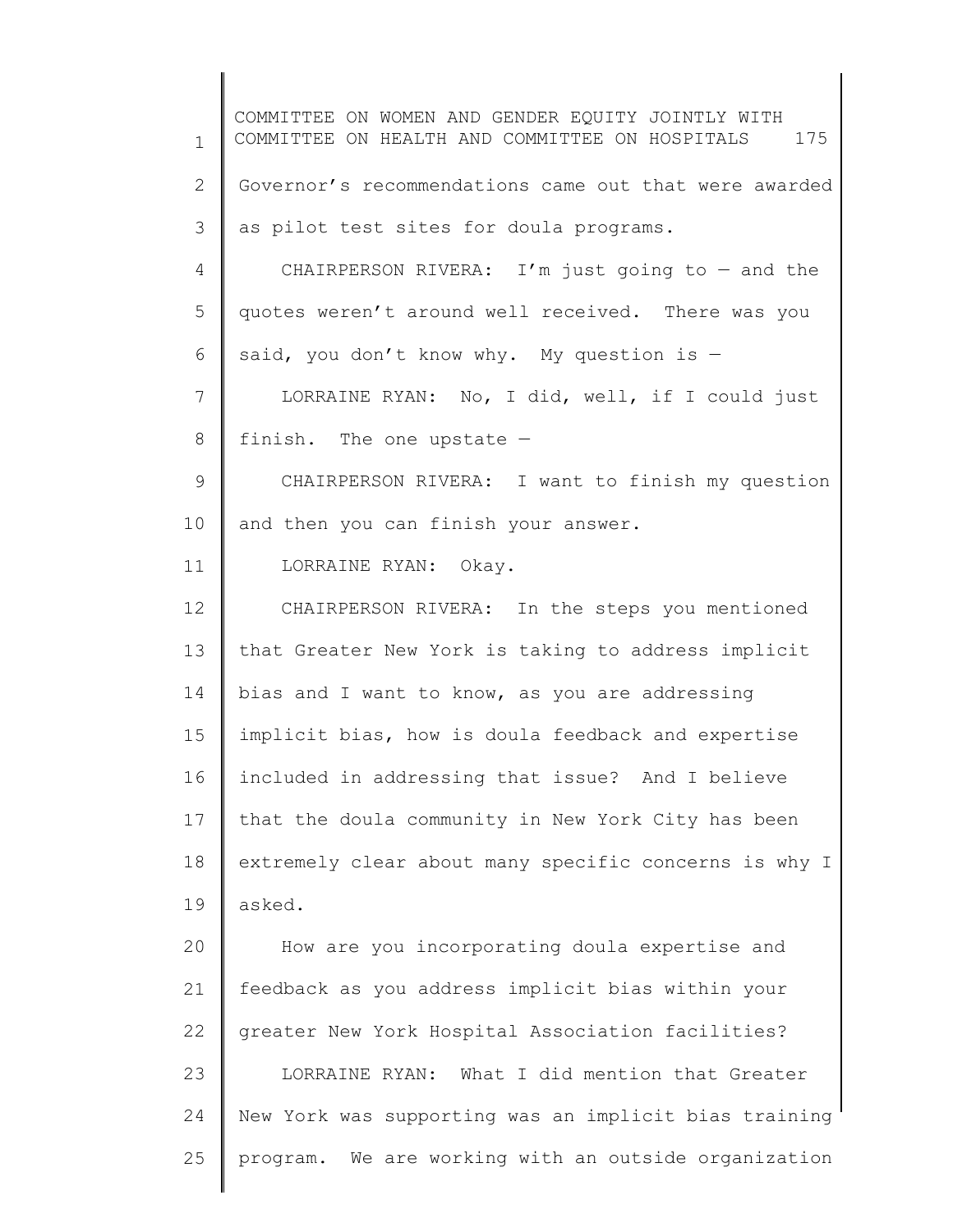1 2 3 4 5 6 7 8 9 10 11 12 13 14 15 16 17 18 19 20 21 22 23 24 25 COMMITTEE ON WOMEN AND GENDER EQUITY JOINTLY WITH COMMITTEE ON HEALTH AND COMMITTEE ON HOSPITALS 176 that is focused purely on obstetrics and how patients are communicated with. Whether or not the workforce is sensitive to the needs of their patients if they are different than the patients that they are serving. Doula's wouldn't necessarily be excluded from that but I don't know that that has a particular focus on doula's. What I did mention is that the doula community through its advocates and communitybased organizations has approached Greater New York about having a forum with hospitals, so that they could speak for themselves in expressing the benefits of the doula's presence and how they could work more cooperatively hospitals and doula's together in welcoming doula's and ensuring that doula's have access and in understanding some of the limitations that might be because of space considerations in the era of COVID. That was my reference to hospitals and doula's having a forum. It starts with communication and I am happy to bring the parties together, so that they can have the direct one on one with one another to understand, for the hospitals to understand the role of doula as a non-clinician support person and for the doula's to understand what some of the restriction might be because we are in the middle of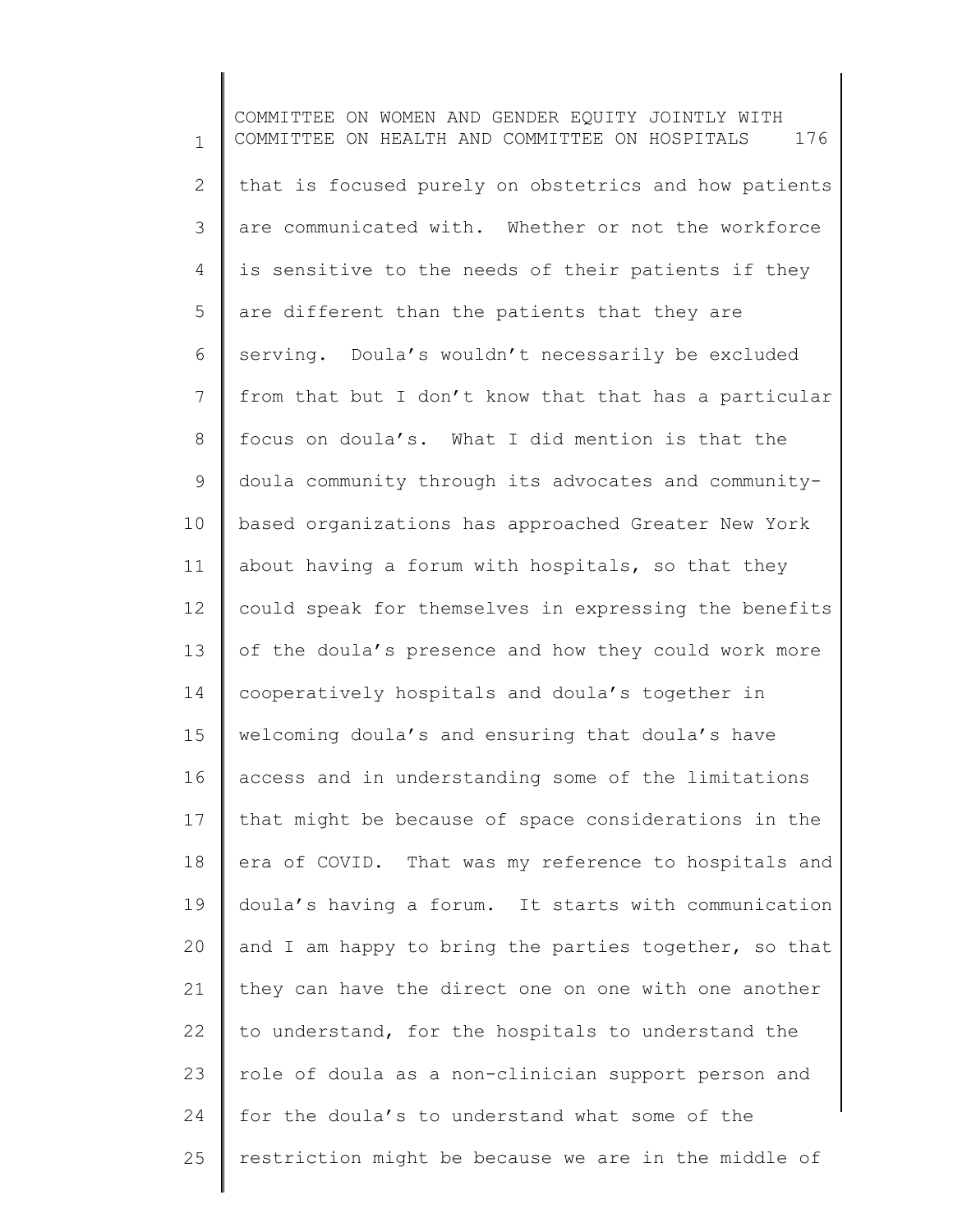1 2 3 4 5 6 7 8 9 10 11 12 13 14 15 16 17 18 19 20 21 22 23 24 25 COMMITTEE ON WOMEN AND GENDER EQUITY JOINTLY WITH COMMITTEE ON HEALTH AND COMMITTEE ON HOSPITALS 177 a pandemic and the numbers are just going up again. They are not unfortunately leveling off. CHAIRPERSON RIVERA: Understood and considering the pandemic, the state has provided guidance indicating that doula's and other support persons are able to accompany a person giving birth. However, we have heard from advocates that different hospitals are interpreting this guidance differently leading to access issues. So, can you please restate the policy for allowing doula's to be present at births during the pandemic? LORRAINE RYAN: I read it the way you read it. That is a patient chooses to have the doula as a support person, they can be present during labor, delivery and in the postpartum phase. One thing hospitals may have some specific need to restrict because as I mentioned earlier, we don't have private rooms in all of our safety net hospitals. So, you have a doula and a significant other and a patient times two. Six feet of distancing isn't going to work. So, there might be some situations that have presented challenges. That by and large, you and I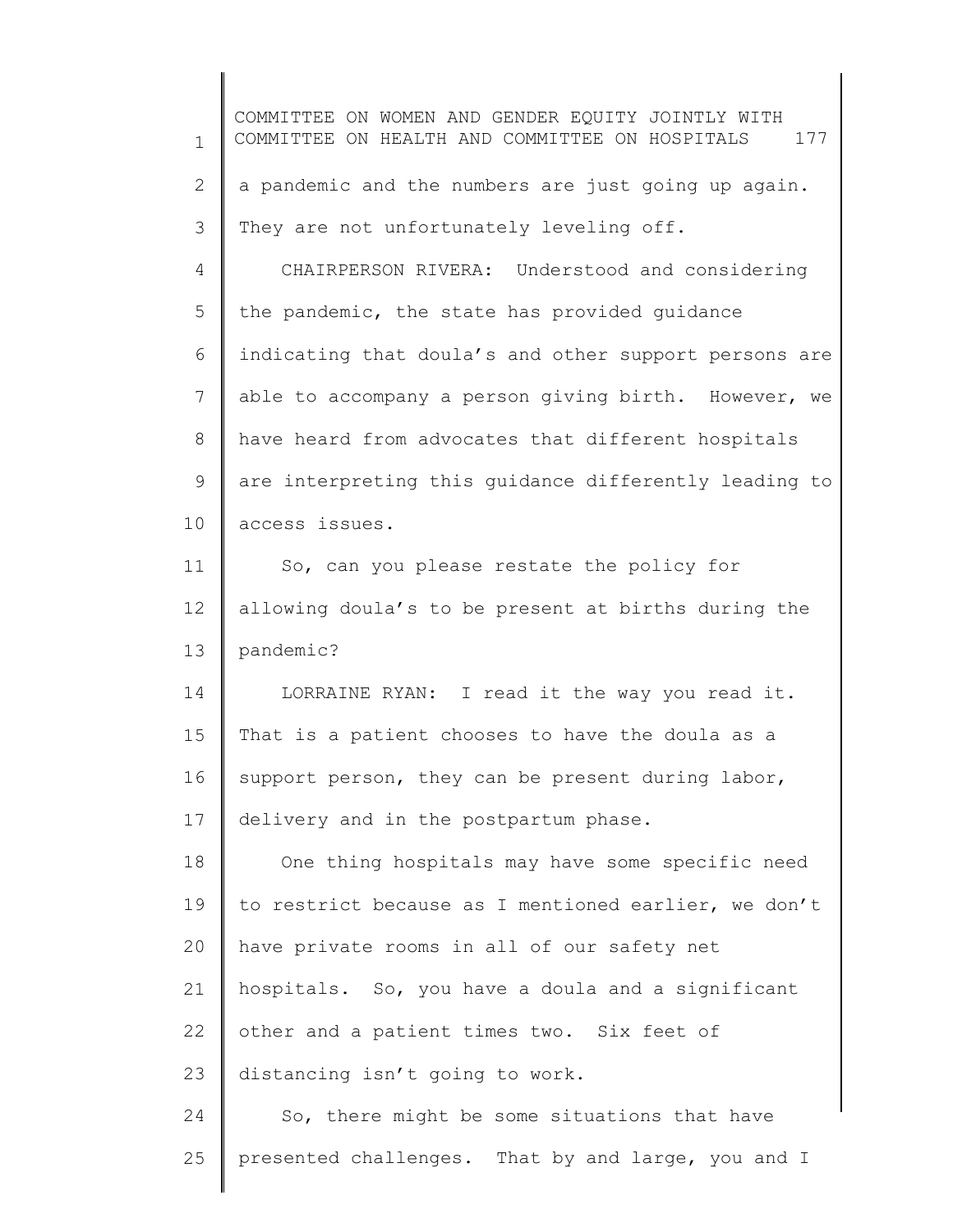1 2 3 4 5 6 7 8 9 10 11 12 13 14 15 16 17 18 19 20 21 22 23 24 COMMITTEE ON WOMEN AND GENDER EQUITY JOINTLY WITH COMMITTEE ON HEALTH AND COMMITTEE ON HOSPITALS 178 understand the state policy the same way. That doula's are permitted at the request of the patient as a nonclinical support person. CHAIRPERSON RIVERA: Does a doula have to how paperwork in order to enter the facility? LORRAINE RYAN: You know that has come up a lot. I don't know that they even ask for paperwork. The noise is moving, so I am moving but what I have heard is that doula's have been asked if they are certified. They don't have to be certified. I think some hospitals have asked what their training is. I don't know if there is a hesitation to speak to the training but as far as the states policy, they should not be required to be certified. CHAIRPERSON RIVERA: Well, I mean, it's just concerning because doula's need to know ahead of time that they need to show any sort of paperwork and this needs to be across the board the same. LORRAINE RYAN: Yeah, one of the things on our conversation with the doula community last week, I recommended that it would be useful to communicate previously to the hospitalization. The patient can communicate it or if the doula attends prenatal

25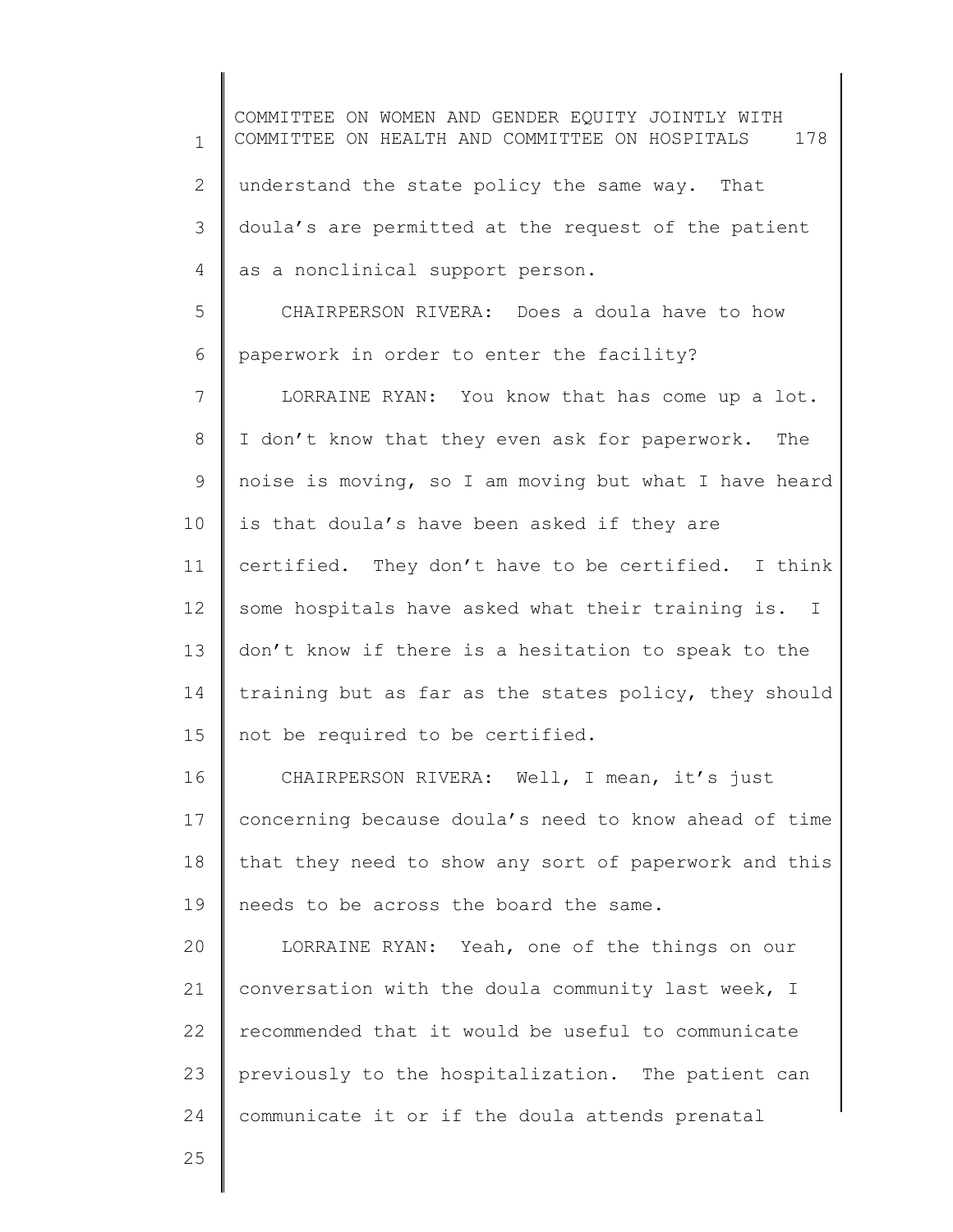1 2 3 4 5 6 7 8 9 10 11 12 13 14 15 16 17 18 19 20 21 22 23 24 COMMITTEE ON WOMEN AND GENDER EQUITY JOINTLY WITH COMMITTEE ON HEALTH AND COMMITTEE ON HOSPITALS 179 visits that they plan on being present in the hospital for the delivery. So, and they actually embraced that concept. That information is you know, knowledge is helpful. So that the expectation that there will be a doula present with the patient and potentially another support person is useful information for a hospital for planning. But these are the kinds of things that I think would come out when we host this conference call, forum, Zoom meeting, whatever it turns out to be. CHAIRPERSON RIVERA: I think bringing the parties together seems like a very needed and simple first step. When is that forum scheduled? LORRAINE RYAN: It isn't scheduled yet. CHAIRPERSON RIVERA: Okay but there is a forum in the works? LORRAINE RYAN: We spoke last week, yeah, I am working on it. CHAIRPERSON RIVERA: Okay, well, we would be thrilled to know when that happens and to be able to make sure as many people are participating as possible, relevant stakeholders. Well, thank you

25

very much.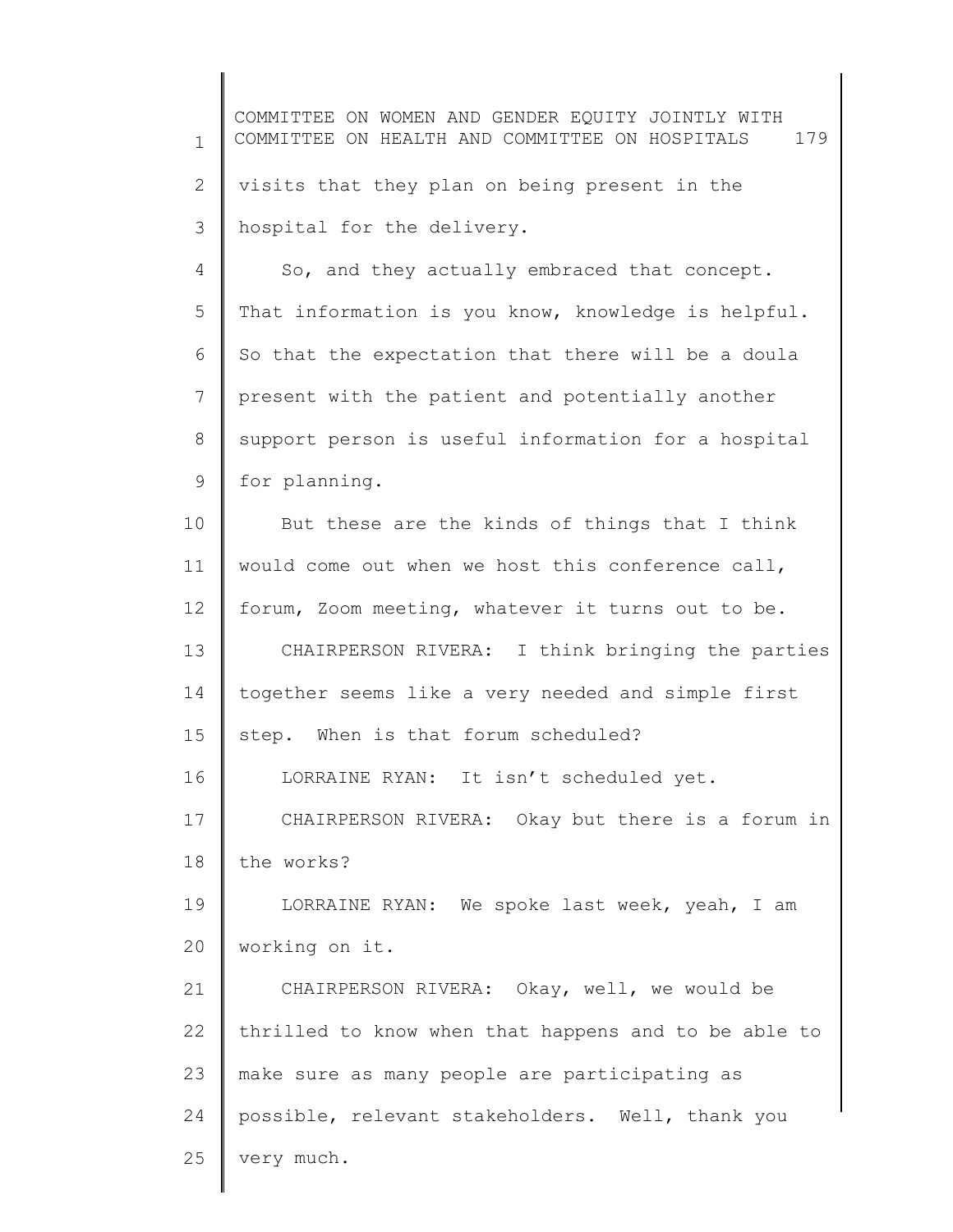1 2 3 4 5 6 7 8 9 10 11 12 13 14 15 16 17 18 19 20 21 22 23 24 25 COMMITTEE ON WOMEN AND GENDER EQUITY JOINTLY WITH COMMITTEE ON HEALTH AND COMMITTEE ON HOSPITALS 180 LORRAINE RYAN: You are welcome. CHAIRPERSON RIVERA: I just want to be clear is you know, the last thing that someone needs to worry about in a pandemic is showing up and being told they can't access or can't help or can't support. That's why we have been so consistent about having some sort of standards. Considering there is no standard certification for doula's right now, so the lack of consistency around requirements is troubling. But I thank you for your answers and for being here and for testifying and thank you Chair for allowing the questions. LORRAINE RYAN: Thank you. COMMITTEE COUNSEL: Thank you so much Chair Rivera. I am going to check if there is any other Council Members that would like to ask a question or if Chair Rosenthal or another Chair would like to ask any other questions. Okay, thank you. We will move to the next panel. So, panel three, I will read the names and then call on you individually. The next panel will be Danielle Castaldi-Micca, Denise Bolds and Debra Lesane. So, the next panelist will be Danielle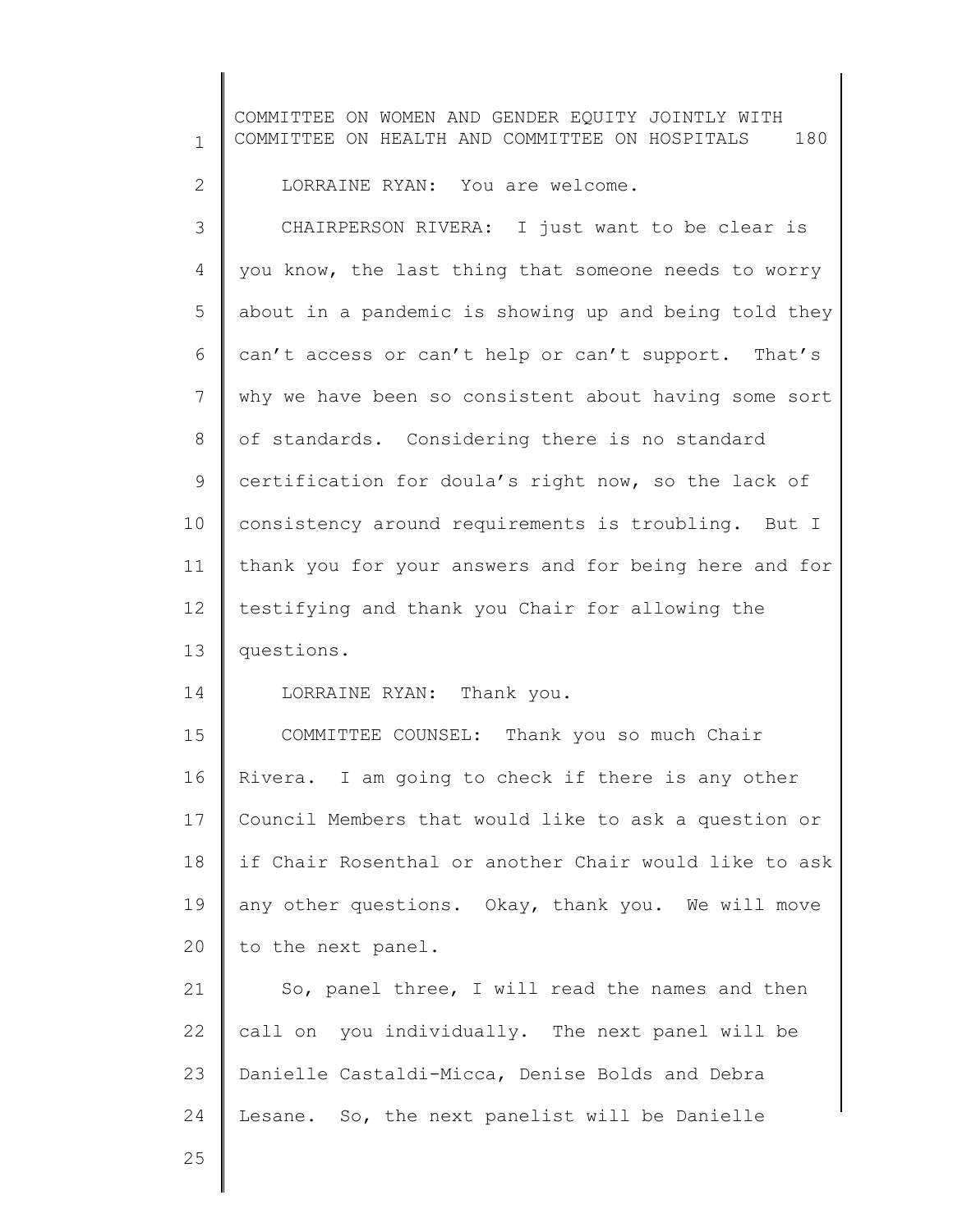| $\mathbf{1}$   | COMMITTEE ON WOMEN AND GENDER EQUITY JOINTLY WITH<br>COMMITTEE ON HEALTH AND COMMITTEE ON HOSPITALS<br>181 |
|----------------|------------------------------------------------------------------------------------------------------------|
| $\mathbf{2}$   | Castaldi-Micca. You may begin when the Sergeant                                                            |
| 3              | calls the clock, thank you.                                                                                |
| $\overline{4}$ | SERGEANT AT ARMS: Starting time.                                                                           |
| 5              | DANIELLE CASTALDI-MICCA: Hi, thank you so much                                                             |
| 6              | for having me. Thank you to all the Chair's and in                                                         |
| 7              | particular, I want to thank Council Member's Rivera                                                        |
| 8              | and Rosenthal for staying. I know that that's not                                                          |
| 9              | like visible on the livestream, but I think for all                                                        |
| 10             | of the presenters, it is really valuable to see you                                                        |
| 11             | and to know that you are here. So, thank you very                                                          |
| 12             | much. It is hard to speak into the void.                                                                   |
| 13             | So, again, my name is Danielle Castaldi-Micca, I                                                           |
| 14             | am the Vice President of Political and Government                                                          |
| 15             | Affairs at the National Institute for Reproductive                                                         |
| 16             | Health. At NIRH, we work to secure access to                                                               |
| 17             | reproductive healthcare, protect reproductive freedom                                                      |
| 18             | and ensure reproductive justice at the state and                                                           |
| 19             | local level across the country. We are based here in                                                       |
| 20             | New York.                                                                                                  |
| 21             | While NIRH is a reproductive rights organization                                                           |
| 22             | that most frequently would be speaking with the                                                            |
| 23             | Council about abortion or contraceptive access, it                                                         |
| 24             | was important for us to be here today because the                                                          |
| 25             |                                                                                                            |
|                |                                                                                                            |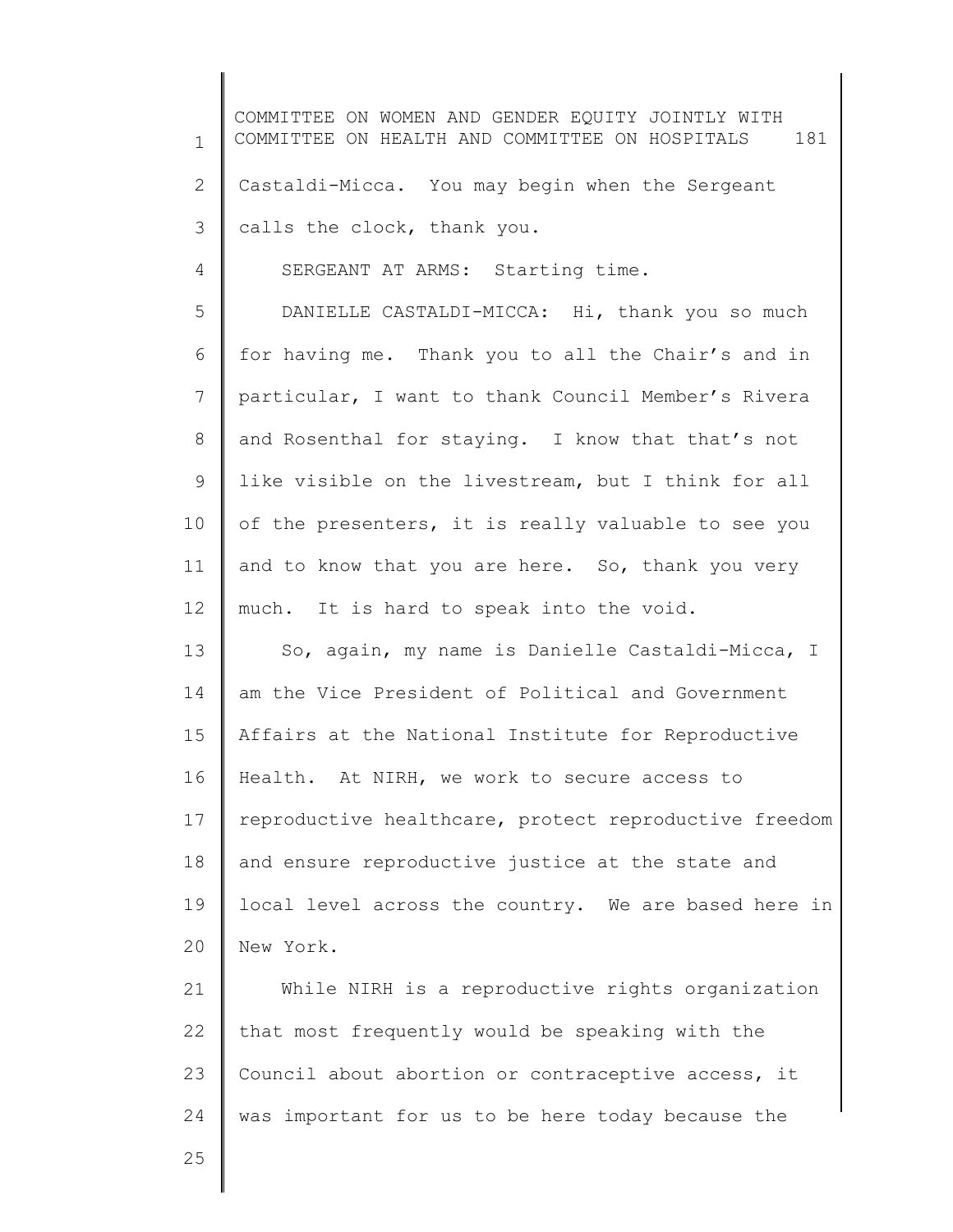1 2 3 COMMITTEE ON WOMEN AND GENDER EQUITY JOINTLY WITH COMMITTEE ON HEALTH AND COMMITTEE ON HOSPITALS 182 ability to have safe and healthy births is the other side of that same coin.

4 5 6 7 8 9 10 11 12 13 14 15 The principle of reproductive justice, which is a phrase we have used a lot here today, is most frequently  $-$  I think people use the sister song definition which is the human right to maintain personal bodily autonomy, have children, not have children and parent the children we have in safe and sustainable communities. And it feels very clear before this but certainly from the testimony we have heard here today that we are failing on nearly every piece of that definition in New York City and the racial disparity component of that is so stark and shameful.

16 17 18 19 20 I am really happy the Council is taking up this issue and given the bills and resolutions that are being considered, taking a broad view of ways to address it. We cannot accept that maternal deaths are just a part of birthing.

21 22 23 24 I don't think I need to say this to the members who are here but to the rest of the Council, I hope that our elected officials are listening closely to the birth workers and providers and parents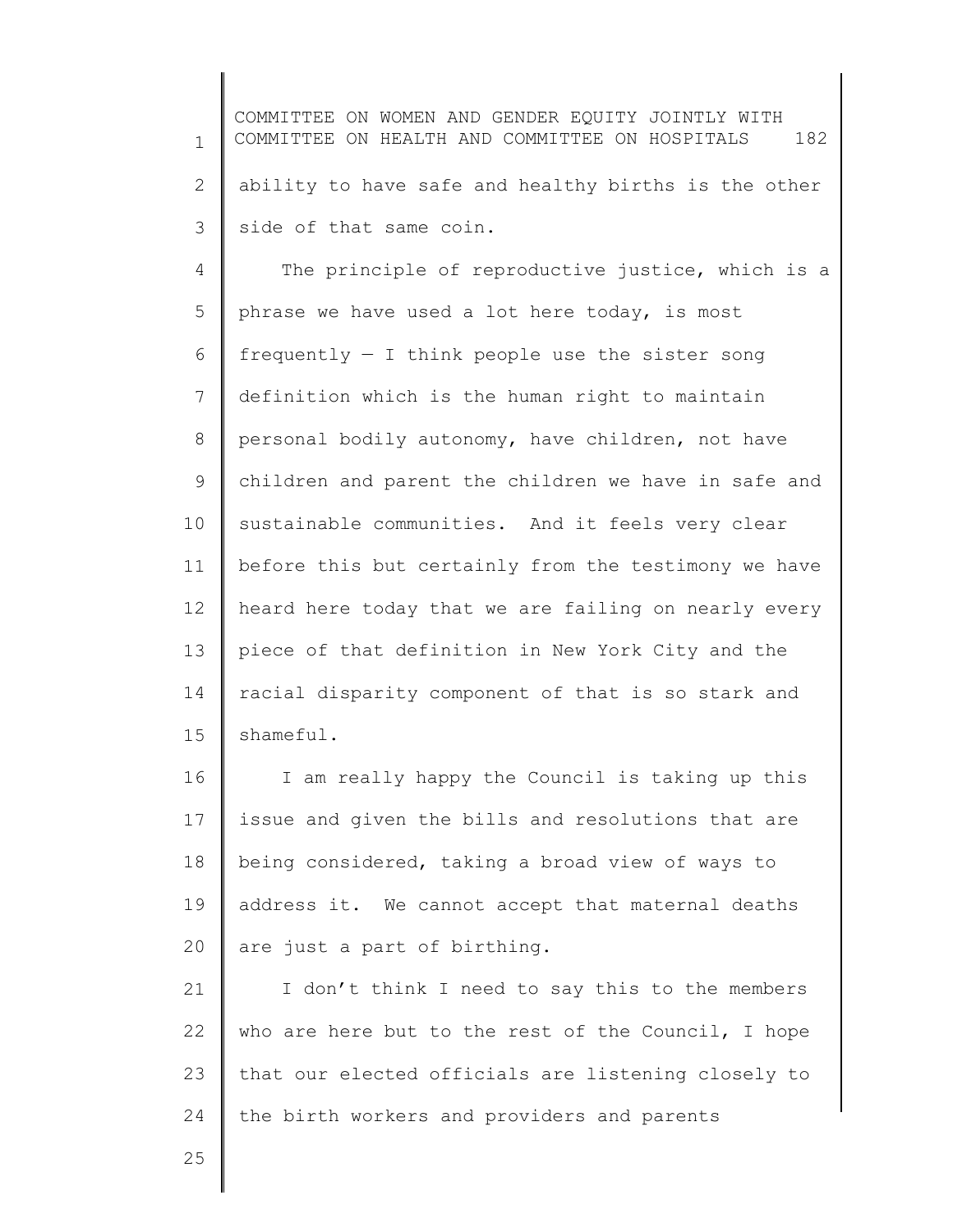1 2 3 4 5 6 7 8 9 10 11 12 13 14 15 16 17 18 19 20 21 22 23 24 25 COMMITTEE ON WOMEN AND GENDER EQUITY JOINTLY WITH COMMITTEE ON HEALTH AND COMMITTEE ON HOSPITALS 183 testifying here today and that we use every tool at our disposal as a city to help address this. As someone who lobbies on reproductive right issues a lot, the one thing I often say is there are a lot of structural things that we can change. It is much harder to legislate racism out of healthcare. If we could pass a law, that would be amazing. So, I am not going to go through the statistics, we have had plenty of public health experts do that. We know what is at stake here. What I am going to say is that I urge the City Council and the Administrative agencies that are here today to work together to shape a city where childbirth does not have to be a high risk activity. That is a city where everyone has access to range of birthing options. SERGEANT AT ARMS: Time expired. DANIELLE CASTALDI-MICCA: I will be quick, thank you. Where everyone has access to a range of birthing options that includes not just hospitals but also home births, midwifery led birthing centers and everything in between regardless of their income or neighborhood. It is a city where the health and safety of those giving birth and their children is of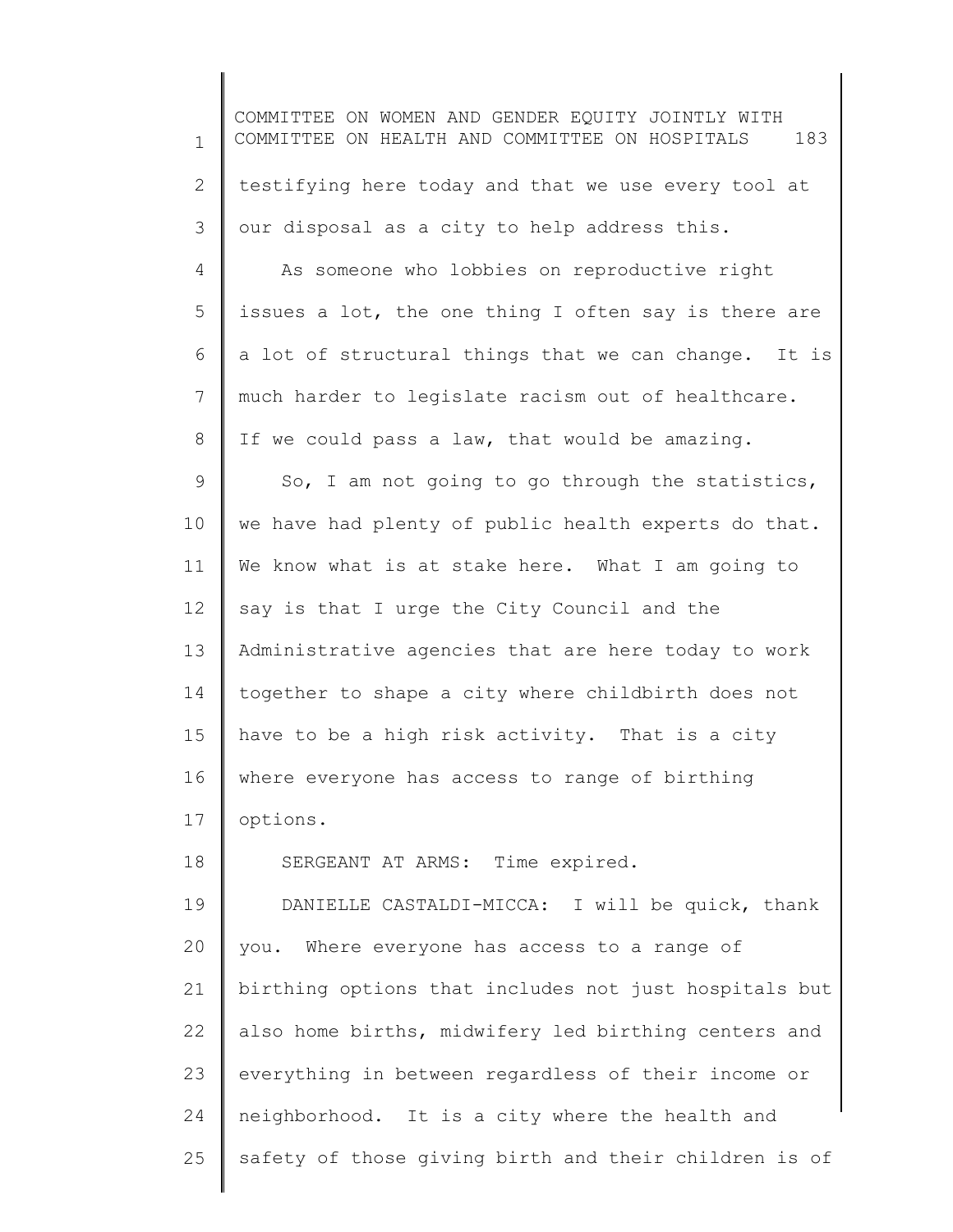1 2 3 4 5 6 7 8 9 10 11 12 13 14 15 16 17 18 19 20 21 22 23 24 COMMITTEE ON WOMEN AND GENDER EQUITY JOINTLY WITH COMMITTEE ON HEALTH AND COMMITTEE ON HOSPITALS 184 the utmost priority over convenience procedure or profit. It is a city where those giving birth have access to affordable prenatal midwifery, doula and postpartum care in their own communities and where those providers are fairly compensated. And it has to be a city where healthcare providers are held responsible for rooting out their own biases and racism and our institutions are required to do the same. And I appreciate the vigor with which Chair's Rosenthal and Rivera are trying to do that today. So, NIRH supports Intro. 2017, 2042 and Reso.'s 1239 and 1408 but we emphatically urge you to continue to do more. While 2020 has been a year defined in New York City by a singular public health crisis of COVID, maternal mortality and morbidity has been a crisis for decades and we owe it to the families of all whom have been lost to keep doing this work. And I want to add I think to everyone's condolences and thanks to you Bruce. I know again, I am a live city feed, you can't see it but I know you are here watching and I am exhausted and heartbroken. And so, I can only imagine what this day is like for you and thank you for being so brave and so open.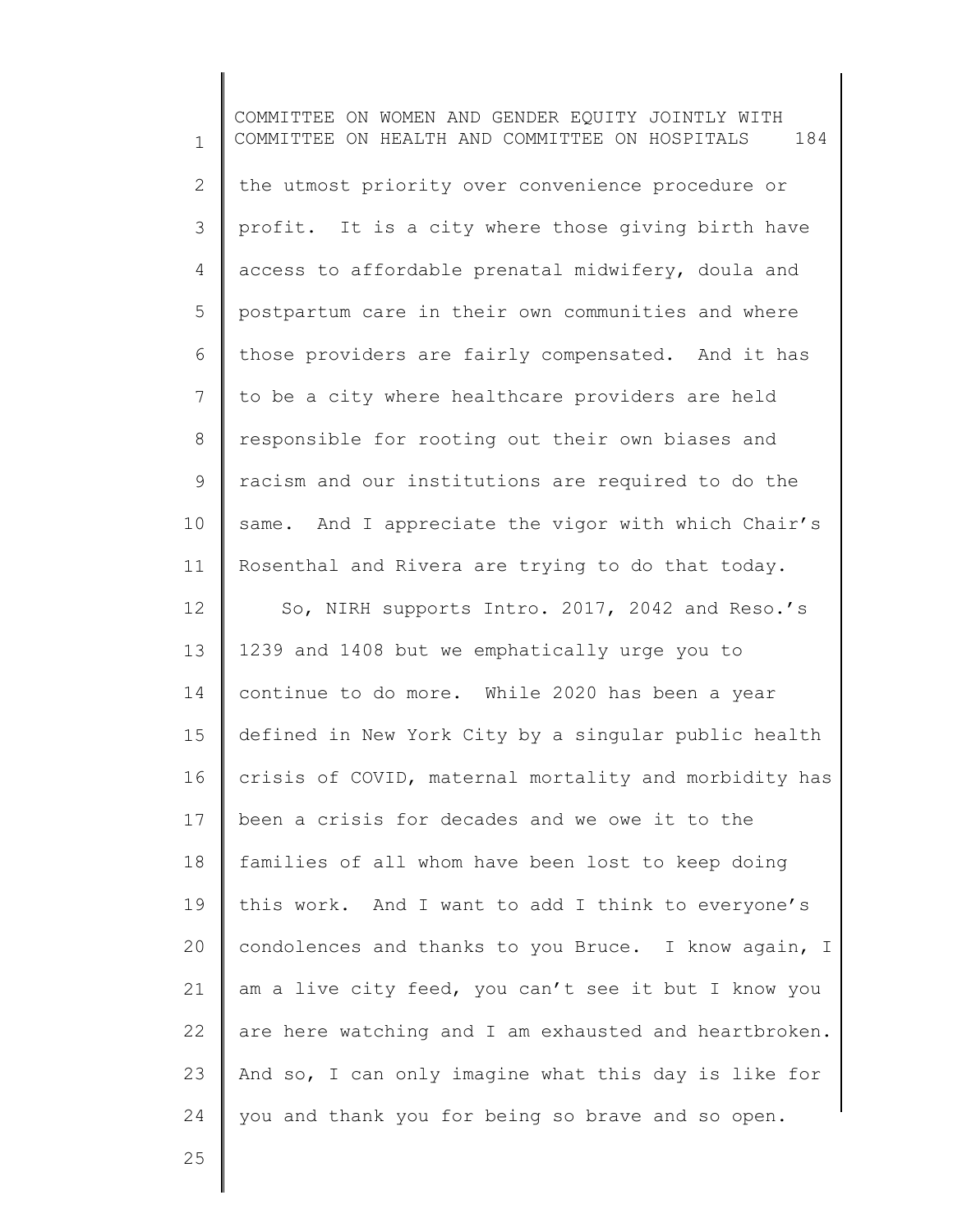1 2 3 4 5 6 7 8 9 10 11 12 13 14 15 16 17 18 19 20 21 22 23 24 25 COMMITTEE ON WOMEN AND GENDER EQUITY JOINTLY WITH COMMITTEE ON HEALTH AND COMMITTEE ON HOSPITALS 185 And the last thing I will say, which I also said at the rally in the morning, my job, I get paid fulltime to be a government affairs professional that talks about reproductive health. We all need to be working towards a day when I can do that for my fulltime job but you don't have to be out here doing it. That's not your job and that all of the parents get to just be parents and all of the birth workers get to just be birth workers and usher in health, happy families. So, thank you so much for having me and again, to the Council Members who are here and who have stayed, thank you for showing your faces. It is really important. COMMITTEE COUNSEL: Thank you so much for your testimony. We will move to the next panelist now, Denise Bolds. SERGEANT AT ARMS: Starting time. DENISE BOLDS: Hi, good afternoon everyone. My name is Denise Bolds and I am a Native New Yorker. I was born in Harlem Hospital where my mom had an unassisted birth because as a Black woman who was ill at the time during her pregnancy, the clinical staff did not want to come in and help her deliver me, so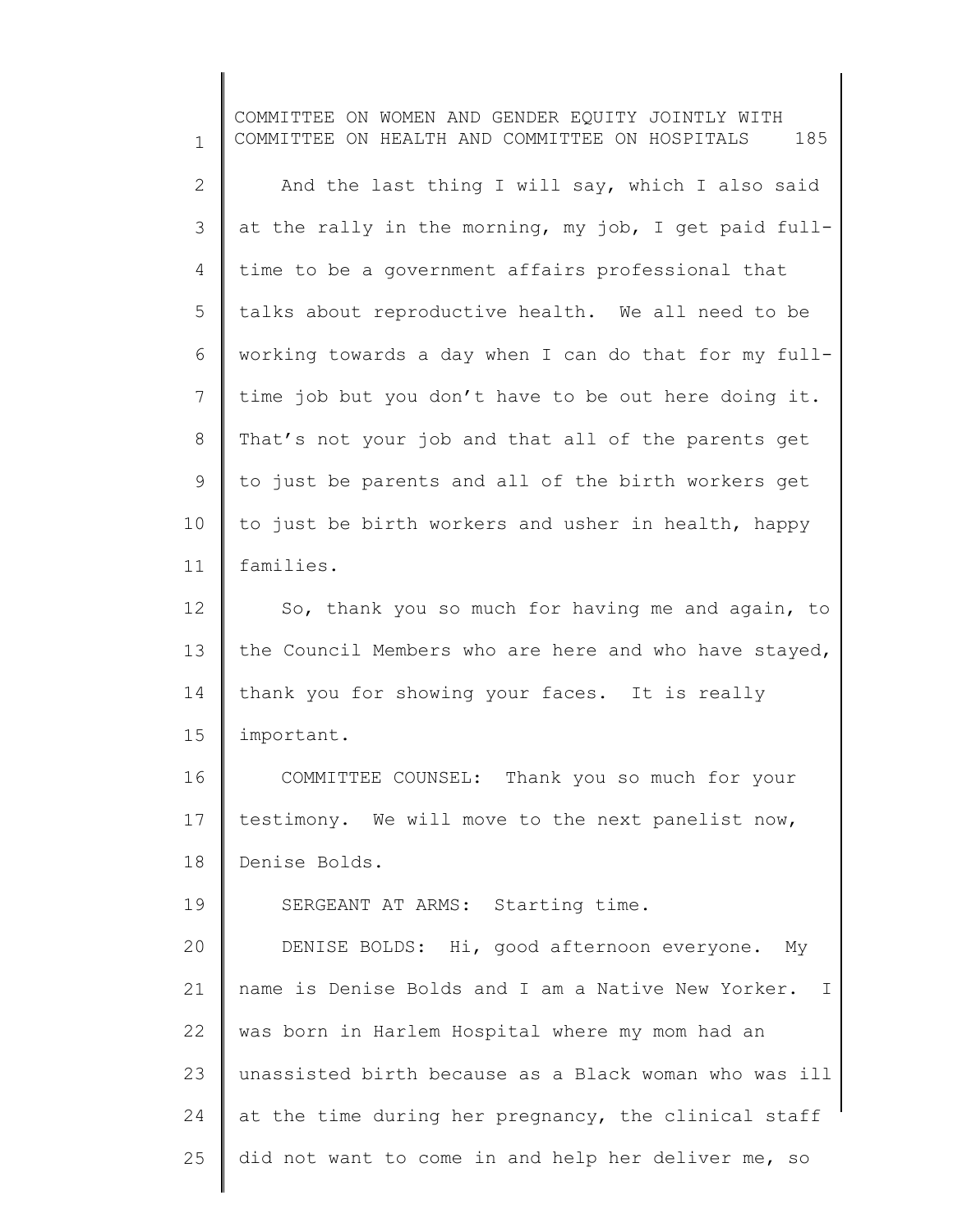1 2 3 4 COMMITTEE ON WOMEN AND GENDER EQUITY JOINTLY WITH COMMITTEE ON HEALTH AND COMMITTEE ON HOSPITALS 186 she basically had an unassisted birth in the hospital. That's how Black birth starts. That's how my birth started back in 1964.

5 6 7 8 9 10 11 12 13 14 15 16 I just want to say also to that I am a donor certified birth doula past six years, over 173 family supported. I am a hospital Doula. I am known for high risk births because of my prior careers, where I was a trauma technologist at Bellevue Hospital where I learned a lot in the ER and the OR. That was two of my favorite places in the world to be back in the early 80's and I also then became later on; I became one of the first medical social workers with a master's degree in social work to be hired here in New York State to do case management for managed care organizations back in the 90's.

17 18 19 20 21 22 23 24 25 So, I did medical case management for insurance companies and I did it for high risk pregnancies and I can tell you that the one entity that we are all trying to get around here in this room is money. Money controls just about everything when it comes to healthcare and it is the money that we have to look at. For these for profit hospitals that are complaining about, they don't know what to do, if they put on their budget line a budget for doula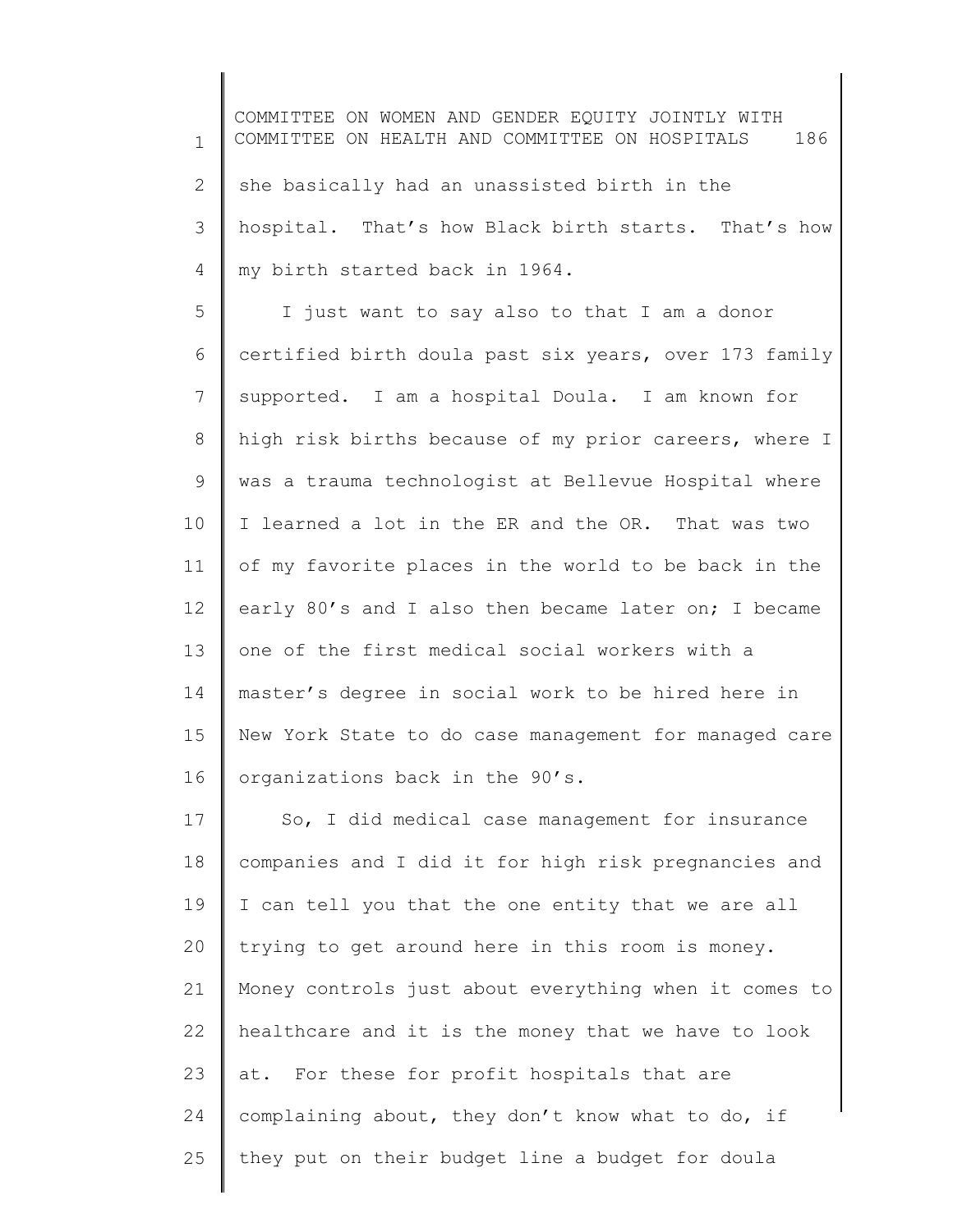1 2 3 4 5 6 7 8 9 10 11 12 13 14 15 16 17 18 19 20 21 22 23 24 25 COMMITTEE ON WOMEN AND GENDER EQUITY JOINTLY WITH COMMITTEE ON HEALTH AND COMMITTEE ON HOSPITALS 187 care, for doula support services, I can promise you that there are statistics in customer satisfaction as well as their birth outcomes will change. Insurance companies as well as hospitals, they have to answer to quality assurance regulations and we all know that doula's make a difference, okay. For Lorraine Ryan, please if you can think consciously to stop using the word minority. It makes me flinch. It is an outdated term. It is up there with negro and I can't stand it. At this point, we are people of color or we are BIPOC but I am no one's minority, thank you. The way I feel about this is very, very personal near and dear to me because of the work that I have been called to do. As a doula, I have been called to do this work and as a high risk doula who is in the hospitals a lot, I see many, many, many things that are happening here when it comes to birth that can be avoided. I see a lot of fear. I see a lot of intimidation. I see a lot of lack of communication. I see a lot of miseducation that's happening to families, good people, good hard working degree earning, tax paying law abiding people and they are pushed into this vacuum and treated like it is an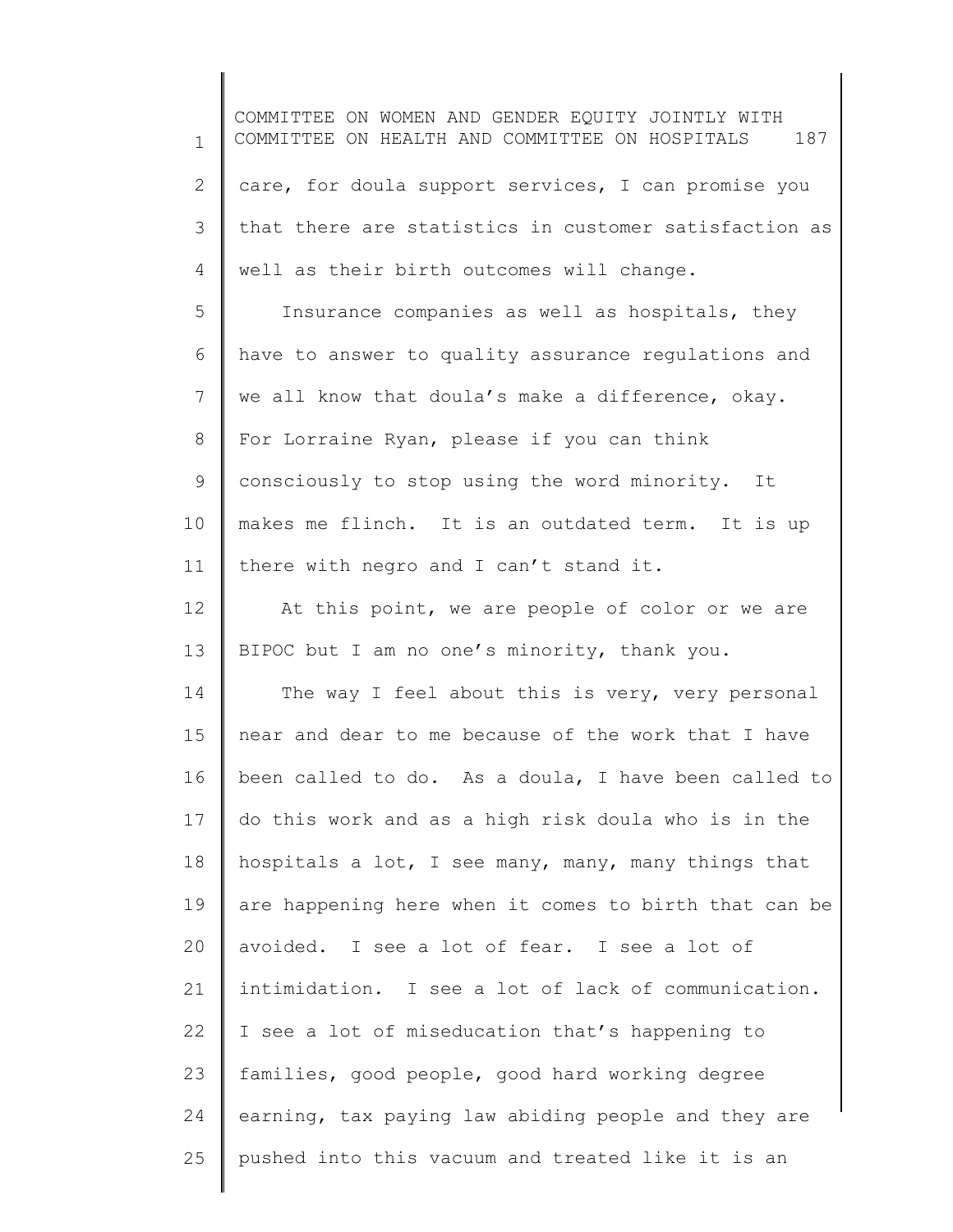1 2 3 4 5 6 7 8 9 10 11 12 13 14 15 16 17 18 19 20 21 22 COMMITTEE ON WOMEN AND GENDER EQUITY JOINTLY WITH COMMITTEE ON HEALTH AND COMMITTEE ON HOSPITALS 188 assembly line. Where you don't know that patients name. You didn't look at their chart. You don't know their background. You don't know what it took for them to get here. You don't know anything other than the diagnosis code. Because that's the way the medical model has shifted now. SERGEANT AT ARMS: Time expired. DENISE BOLDS: We have begun to treat pregnancy like it is more of a clinical situation, more of a disease, more of a code, more of a reimbursement. And what we have to understand here is that this is a three legged stool that we have to hold hospitals accountable as well as the insurance company and the community. I have written doula proposals for major hospitals. As a medical case manager for Emblem, MVP and Oxford Health, I know the intricacies of what insurance companies do and how they impact hospitals and how that impacts the care of a community. I have written doula proposals for hospitals. Whereas Chair Rosenthal said, just a couple thousand dollars to

23 24 25 start a doula program, you will see a difference but the resistance that you see here today in the way Lorraine Ryan has communicated, that is the same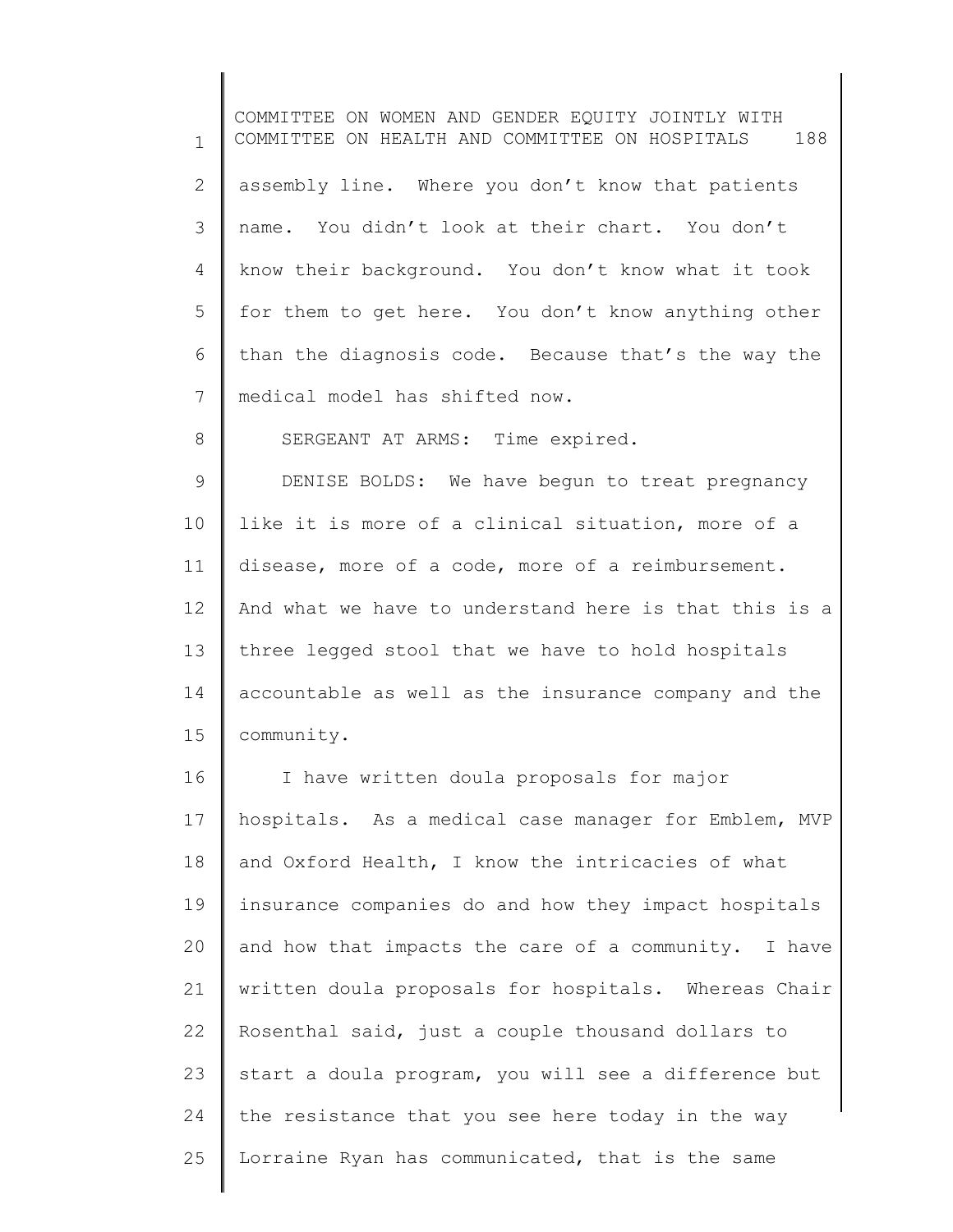1 2 3 4 5 6 7 8 9 10 COMMITTEE ON WOMEN AND GENDER EQUITY JOINTLY WITH COMMITTEE ON HEALTH AND COMMITTEE ON HOSPITALS 189 bureaucratic communication that the upper echelon of the medical model, the CFO's and the CEO's, that's exactly the way they speak and that's exactly the way they think. Okay, they are on the defensive, they don't want to be corrected, they are putting something on an agenda for ten years and you better like it because that's the way its got to be. And I am saying that that's no longer acceptable anymore. It is just not acceptable.

11 12 13 14 15 16 17 18 19 20 21 22 23 24 This is a crisis against humanity. When Black and Brown women are dying. I can go and have a triple bypass or quadruple bypass and come out faster than I would giving birth. Think about that. I can come out very well in cardiology but I am taking a huge risk when it comes to labor and delivery. And these women are coming to me and they are asking me to do something that puts them at more risk. Unassisted birth, they don't want to go to a hospital. They are afraid and not every woman is a candidate for a birth center birth. We have many, many moms who do need the support of the hospitals and it is the hospitals responsibility to do that well.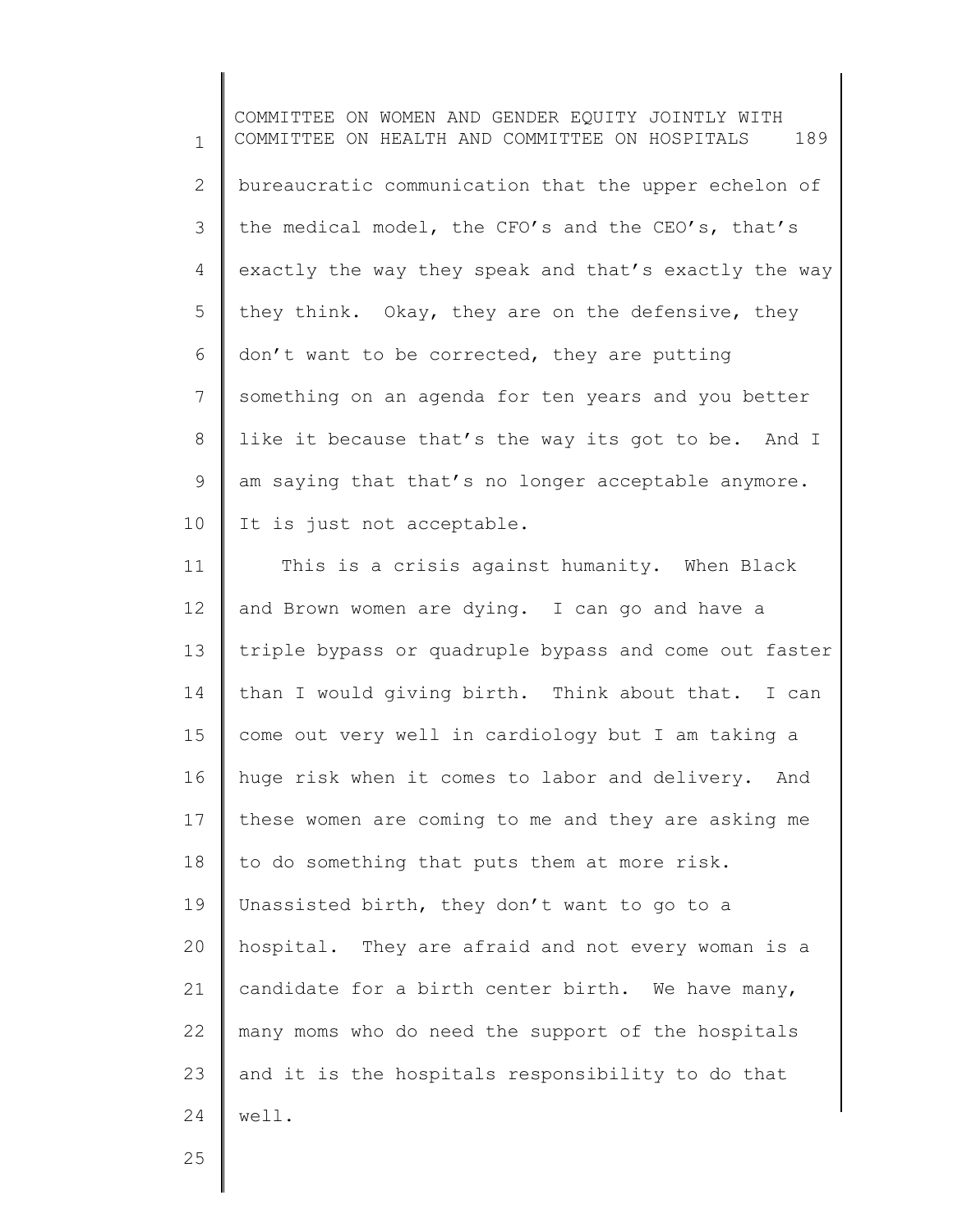1 2 3 4 5 6 7 8 9 10 11 12 13 14 15 16 17 18 19 20 21 22 23 24 COMMITTEE ON WOMEN AND GENDER EQUITY JOINTLY WITH COMMITTEE ON HEALTH AND COMMITTEE ON HOSPITALS 190 The last thing I would like to say here also is that we need to look at the midwives who are here in New York practicing at hospitals. What do they look like? They are White. They don't even have enough representation of diversity for midwives who are allowed to practice here in New York hospitals because the White, there is an influx of White midwives but it is very, very hard to get a Spanish speaking or a Black midwife into these hospitals to serve for people that look like me. So, I am really, really keen Lorraine and whoever else is possible. Please, this doula forum, I would love to speak there because of my prior history, because of my prior career and because of the work that I am doing. I am taking COVID tests like you wouldn't believe because I am trying to appease every single hospital and each hospital is a personal silo. I went to Montefiore, the two Montefiore's in the Bronx Einstein and the other one. Einstein said, you got to have the COVID test. You got to walk in with the COVID test. You can't come in here and support this birth unless you have a COVID test. My client went to Einstein to give birth. It was

25 too crowded. They sent her over to the other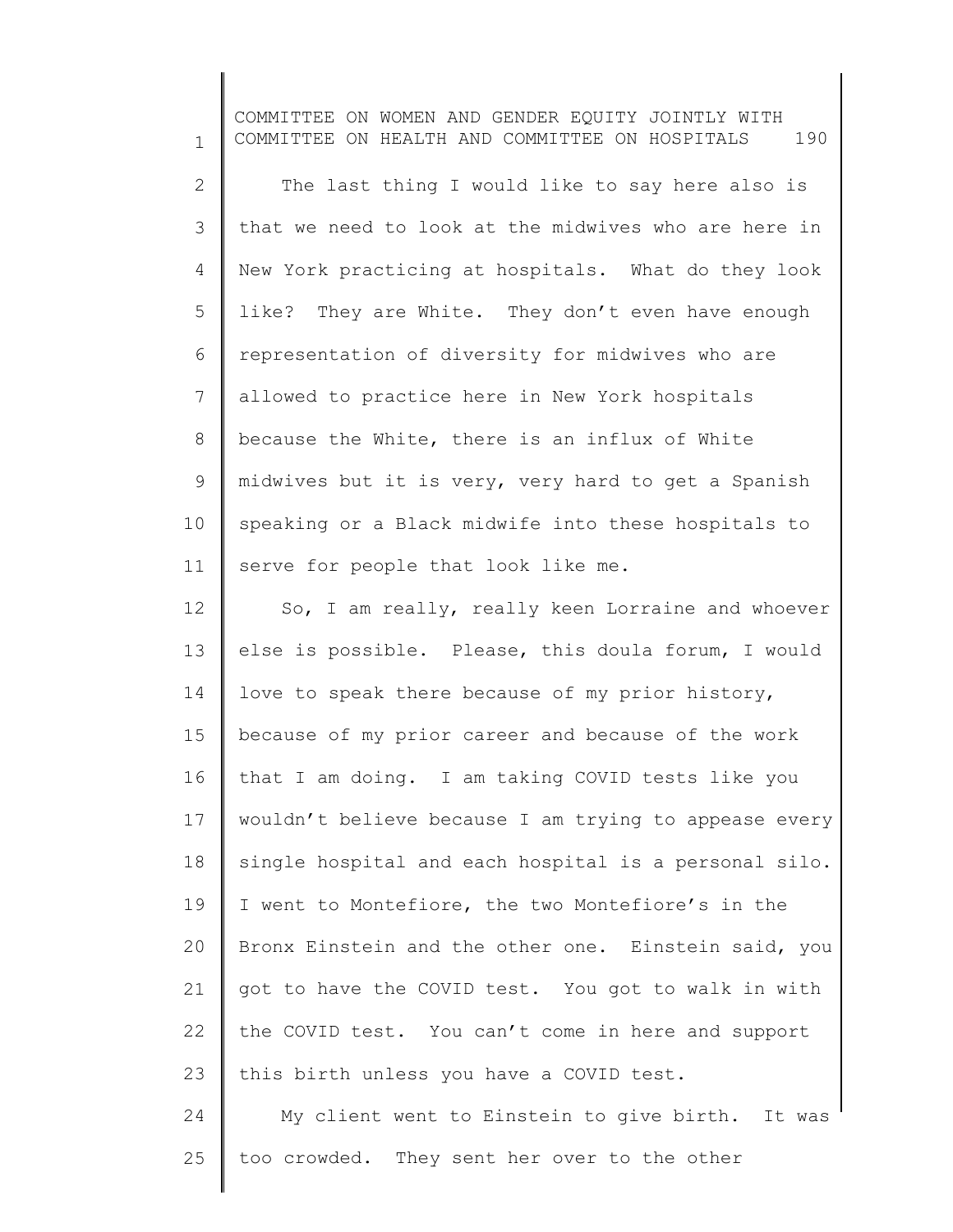1 2 3 4 5 6 7 8 9 10 COMMITTEE ON WOMEN AND GENDER EQUITY JOINTLY WITH COMMITTEE ON HEALTH AND COMMITTEE ON HOSPITALS 191 Montefiore hospital, okay. She went there, went into labor and labor in the triage room for 8 hours because there wasn't a room for her. I couldn't come and support her until they got her into a room, right. I understand that. I understand, no problem. I went and showed the nurse my doula certification, my medical malpractice insurance and my negative COVID test, you know what that nurse told me? Oh, you don't need to have that here.

11 12 13 14 15 16 17 18 19 20 21 22 23 24 25 Do you know what I went through to navigate getting the COVID test within the 72, you know the 2 day, the 72- hour period to make sure that I am not reinfecting. Do you know the stress and strain of this family? This poor mom is huffing and puffing. Denise, did you get a COVID test? Can you come? The stress and strain that we are putting on our families and the essential workers who are on the frontline. Why? A lot of this is avoidable but I do want to say, I would love to participate in this doula forum that's coming up because I do have a lot of exposure being a hospital doula. That's what I do. I work as a hospital doula and I have seen all of these hospitals, including the one out on Long Island, Northwell, where they don't want doula's.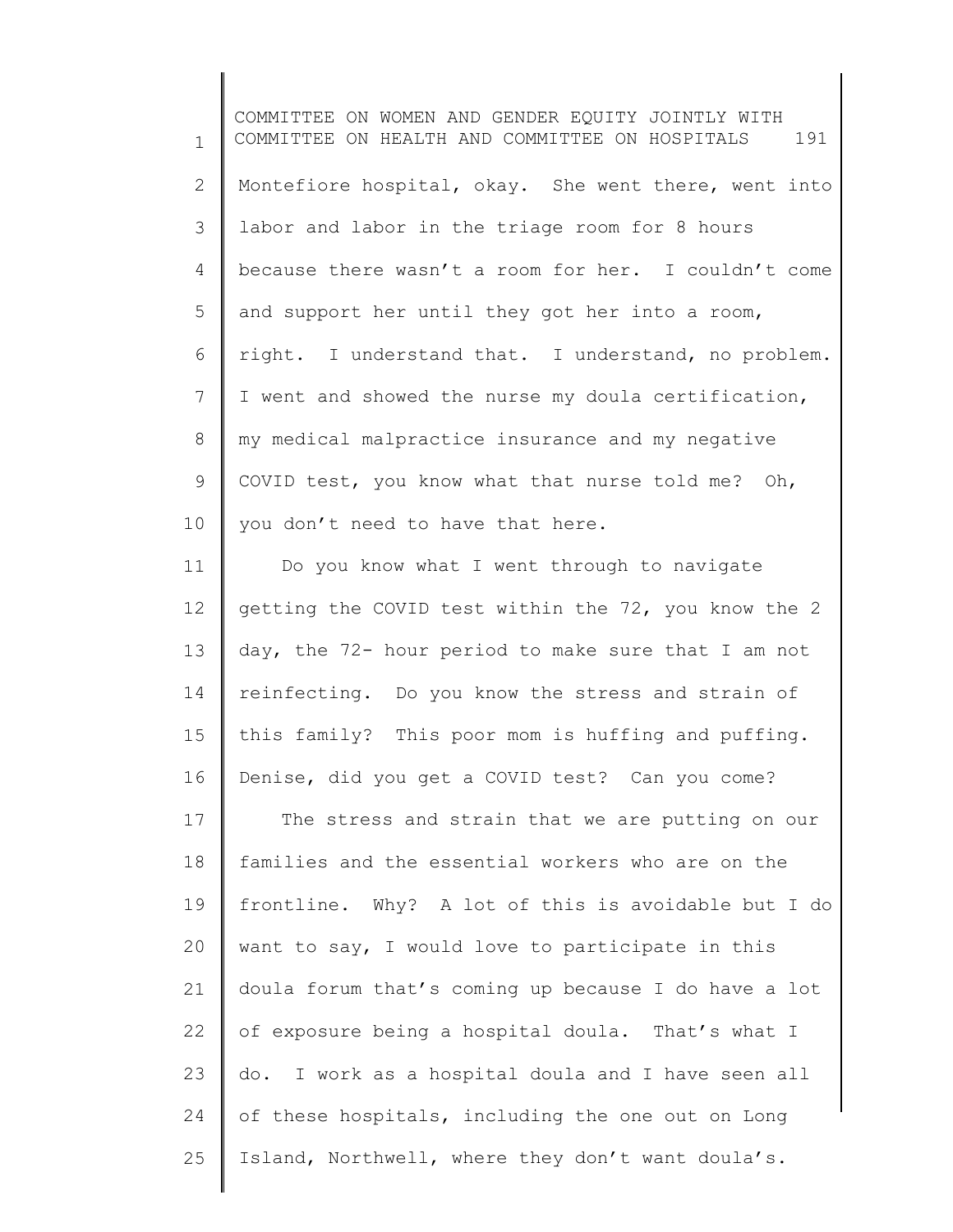1 2 3 4 COMMITTEE ON WOMEN AND GENDER EQUITY JOINTLY WITH COMMITTEE ON HEALTH AND COMMITTEE ON HOSPITALS 192 Even with an executive order, they are allowed to exclude themselves from the executive order and ban doula's from their hospitals.

5 6 7 8 9 10 11 12 13 14 15 16 17 18 19 Okay, so let's talk about the amount of autonomy and the amount of power that these hospitals give and it is not benefiting the communities. It is not. It is not helping communities at all. When you can override an executive order from the governor of the State of New York, that's a lot of power. That's a lot of power and that's a lot of money and we have to call it as we see it. These for profit hospitals can no longer broke. Oh, we don't have money for a doula support but if you want to come in and do it for free. No and to answer Lorraine Ryan, yes, we had a doula pilot program here in Brooklyn. I was one of the first doula's to get my NPI and do everything to sign up to be a Medicaid Doula because that's what I was called to do.

20 21 22 23 24 25 But you know what happened? The reimbursement rate. There is no way I can live on \$600 before taxes and there is no way that I can do 6 prenatal visits and 6 postpartum visits and support a birth on average that lasts about 27 hours. It is punitive what New York State did when it came to the Medicaid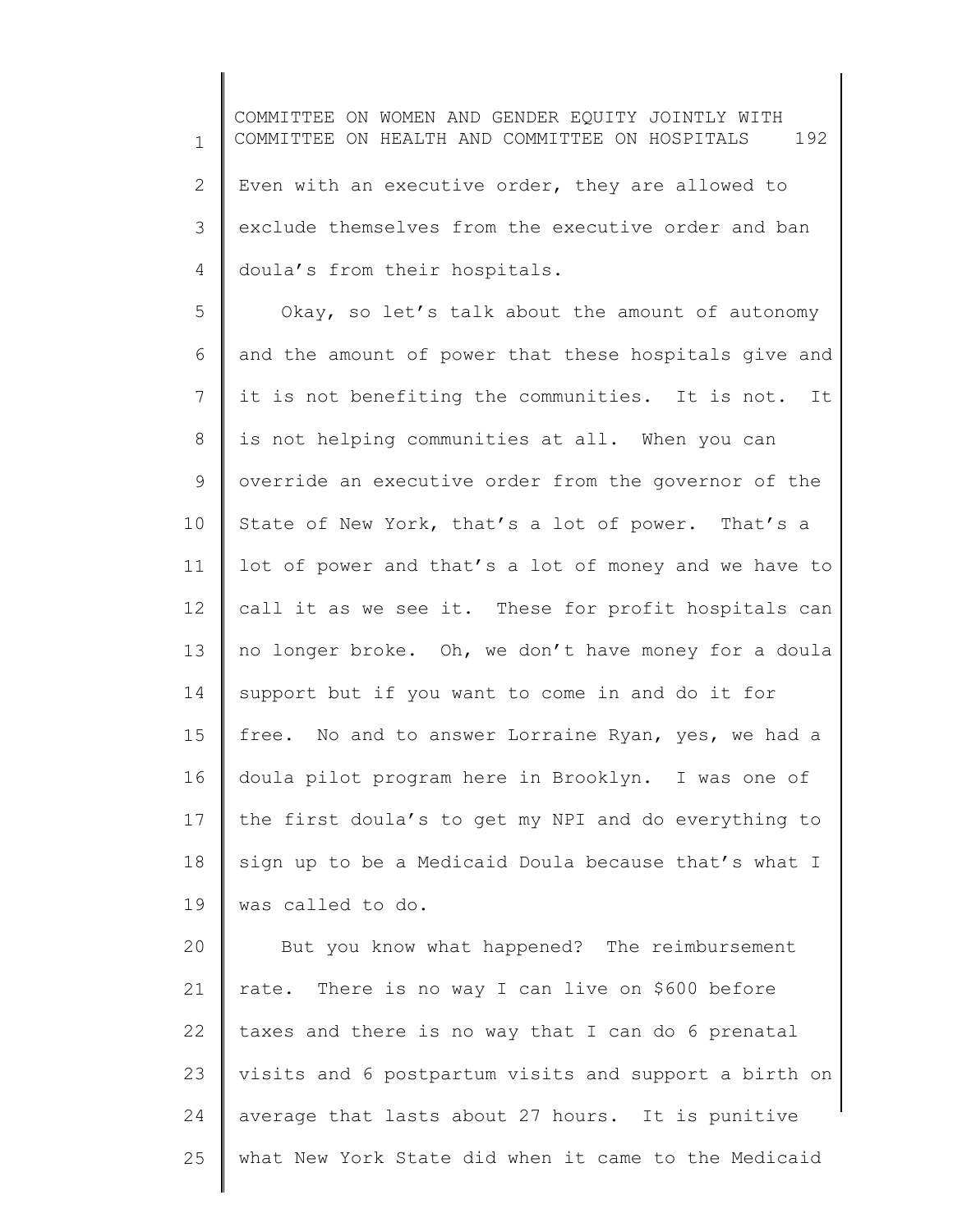1 2 3 COMMITTEE ON WOMEN AND GENDER EQUITY JOINTLY WITH COMMITTEE ON HEALTH AND COMMITTEE ON HOSPITALS 193 reimbursement for doula programs. It was punitive what you did.

4 5 6 7 8 9 10 11 12 13 14 15 Other states, they are paying \$800, \$900, \$1,200, \$1,500 up in Massachusetts for a doula reimbursement program. But here in New York, all we could negate was \$600 and told, you better like it because that's all you are going to get. And then you are going to sit here and say, well, gee I don't know why the doula's in Brooklyn didn't sign up. Because you can't survive off of that and it doesn't make sense. 6 prenatal visits and 6 postpartum visits, how are you going to fit all of that in? It is almost virtually impossible, especially being on call to support the birth as well.

16 17 18 19 20 21 22 23 24 So, that's why the medical model failed when it came to Medicaid for doula's in Brooklyn. Because you did not set this up, you did not listen to the doula's. You picked one doula to speak for all doula's and that's a big mistake. We have very intelligent doula's here in New York State and you cannot just pick one doula and one doula organization to speak for all doula's. That's plantation mentality. That's racist and its got to stop.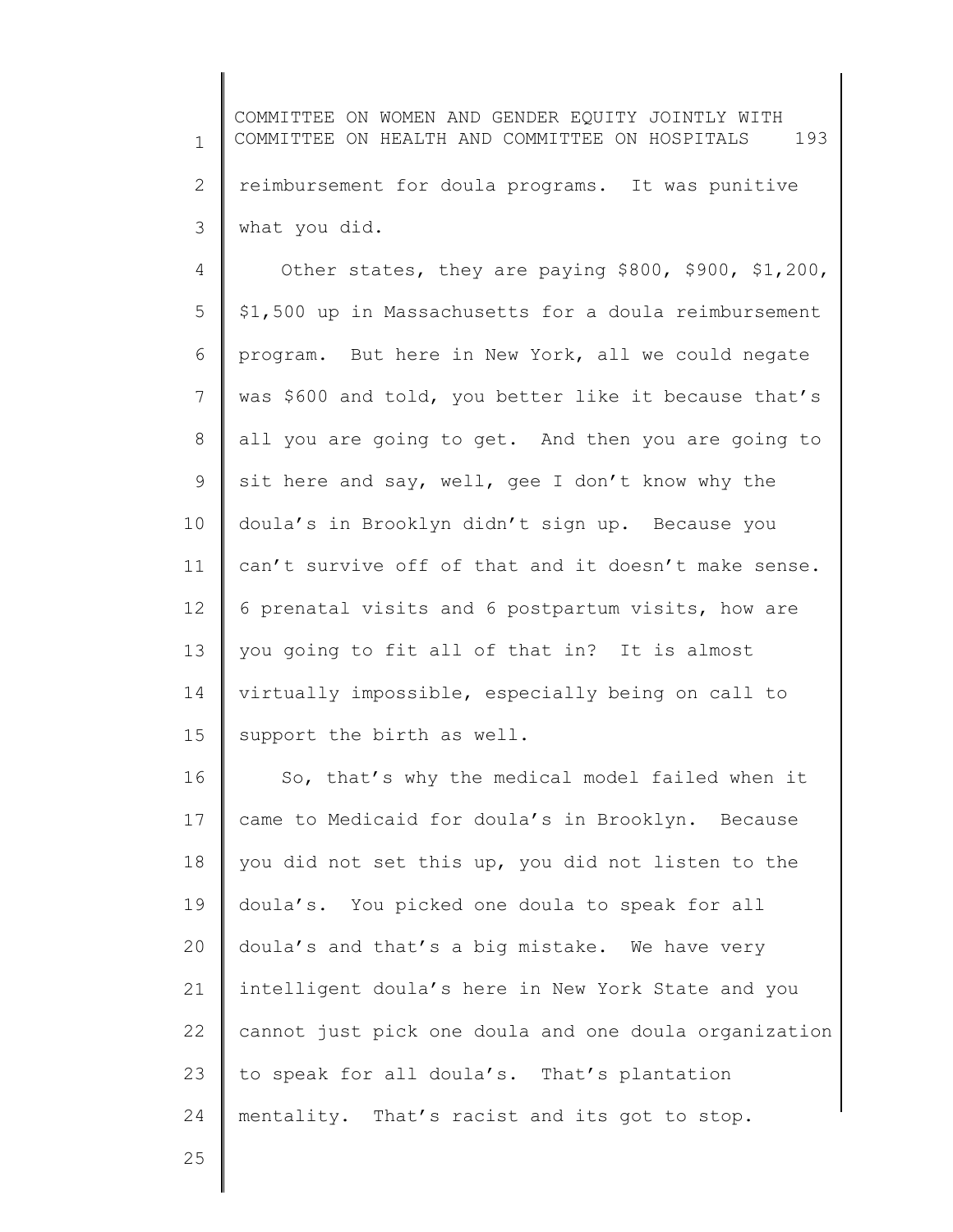1 2 3 4 5 6 7 8 9 10 11 12 13 14 15 16 17 18 19 20 21 22 23 24 25 COMMITTEE ON WOMEN AND GENDER EQUITY JOINTLY WITH COMMITTEE ON HEALTH AND COMMITTEE ON HOSPITALS 194 That's all I have to say because I am losing my temper. Thank you very much. COMMITTEE COUNSEL: Chair Rosenthal. CHAIRPERSON ROSENTHAL: I want to continue with the panel but I really want to thank you. DENISE BOLDS: It breaks my heart. It absolutely breaks my heart. Why women were treated better as slaves when they were pregnant because they were somebody else's property. When we were no longer slaves, then we had a problem here called maternal health disparities. This model was never for us. The AMA banned Black doctors when we were emancipated. This medical model was never for Black people. It was never for people of color. So, you are trying to build something on a very unstable foundation. CHAIRPERSON ROSENTHAL: Thank you for your anger and expressing it. Really appreciate you, very, very much. We still have the rest of the panel, is that right? COMMITTEE COUNSEL: Chair Rosenthal, so we have one more panelist on this panel and that panelist is Debra Lesane. CHAIRPERSON ROSENTHAL: Thank you.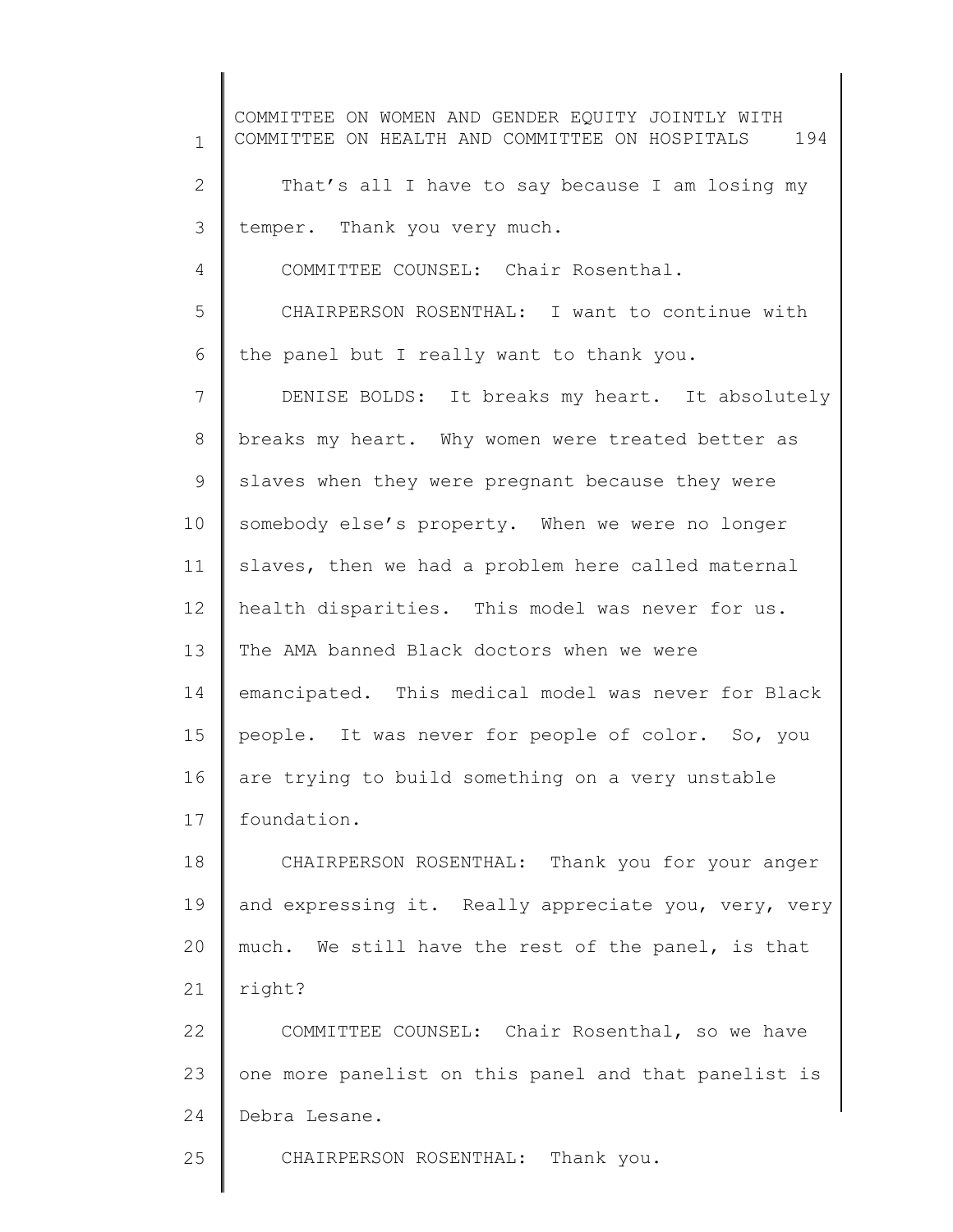1 2 3 4 5 6 7 8 9 10 11 12 13 14 15 16 17 18 19 20 21 22 23 24 25 COMMITTEE ON WOMEN AND GENDER EQUITY JOINTLY WITH COMMITTEE ON HEALTH AND COMMITTEE ON HOSPITALS 195 COMMITTEE COUNSEL: Ms. Lesane, you may begin when the Sergeant calls the clock. Thank you so much. SERGEANT AT ARMS: Starting time. CHAIRPERSON ROSENTHAL: I think Ms. Lesane needs to be unmuted. There you go. DEBRA LESANE: Thank you. Thank you so much. Thank you Chair Rosenthal, Chair Rivera, Chair Levine. Thank you for the opportunity. My name is Debra Lesane, I am the Director of Programs at Career of Young Women's Health Association and we provide a range of services for our community but I guess I am here today because we coordinate a doula program. We provide doula services in actually four boroughs. Brooklyn, Manhattan, Bronx and Queens and I just submitted written testimony but I wanted to use my time to some of the issues that came up and I wanted to speak before but I wasn't able to. So, I want to respond first to an issue brought up by Chairperson Rivera. I want to say that our doula program, Healthy Women, Healthy Futures is funded by New York City Council. So, we thank you very much for the opportunity to serve our community. This is our seventh year of funding and the funding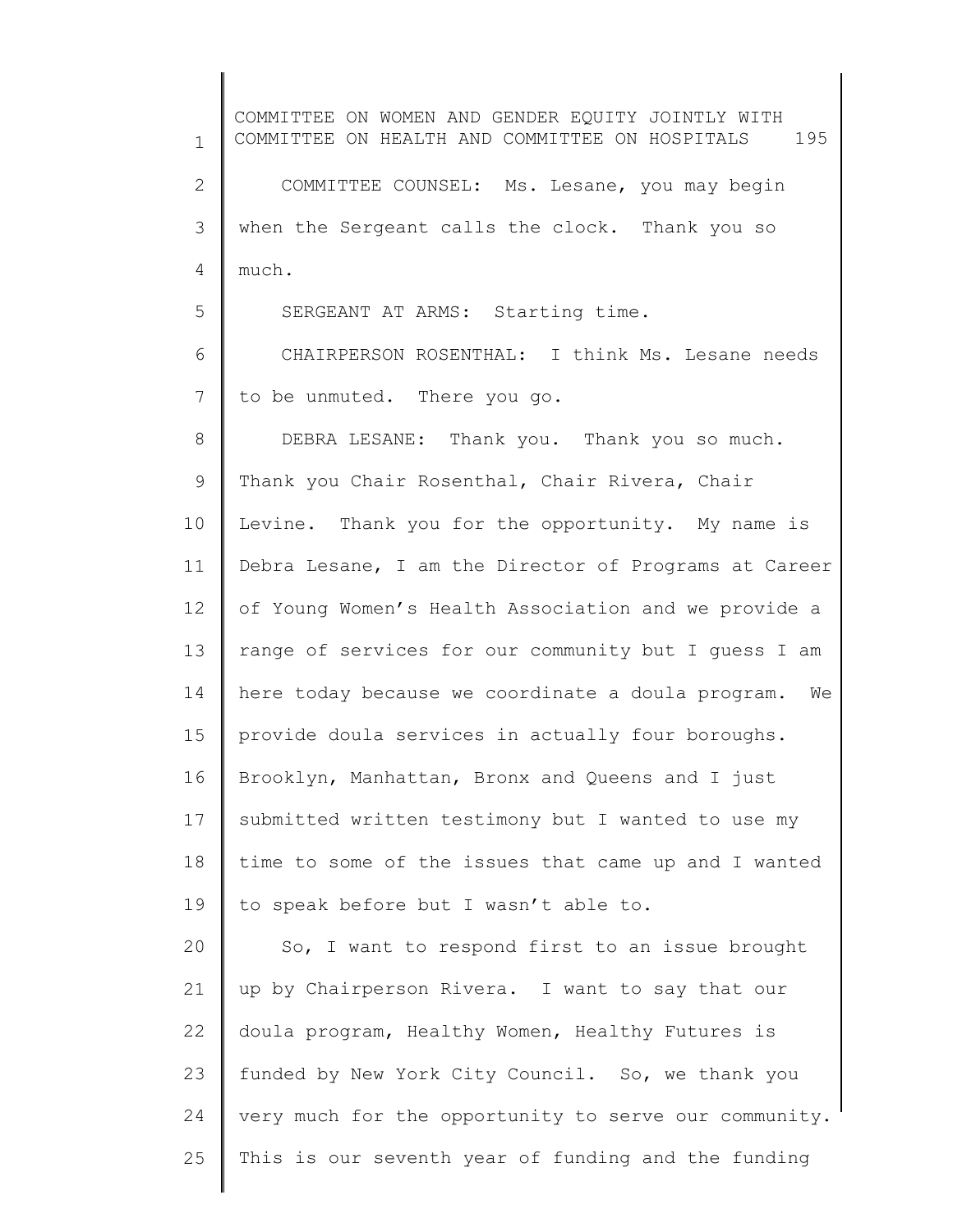1 2 3 4 5 6 COMMITTEE ON WOMEN AND GENDER EQUITY JOINTLY WITH COMMITTEE ON HEALTH AND COMMITTEE ON HOSPITALS 196 for our doula program allows us to provide doula support to the women from the four boroughs at no cost to the women but it also allows us to recruit and train people from the community to become doula's.

7 8 9 10 11 12 So, that's something in response to Chairperson Rivera that something that we do every year. We recruit a cohort of [LOST AUDIO 4:22:22] trained upwards of 75 new doula's across all five boroughs. Okay and that's something we have been doing every year for the last seven years.

13 14 15 16 17 18 19 20 21 22 23 24 In response to Chairperson Rosenthal, your suggestion of Greater New York Hospital Association supporting the MHQUIN project. That is an excellent idea [LOST AUDIO 4:22:49;22:54] some components of the MHQUIN. One component that I have worked very closely with them is promoting doula access and specifically I work very closely with promoting doula access at Montefiore Hospital and Metropolitan hospitals. And in promoting doula access there are number of steps that we have taken in working with those hospital and one of the steps is to help the hospital develop a doula policy for that hospital.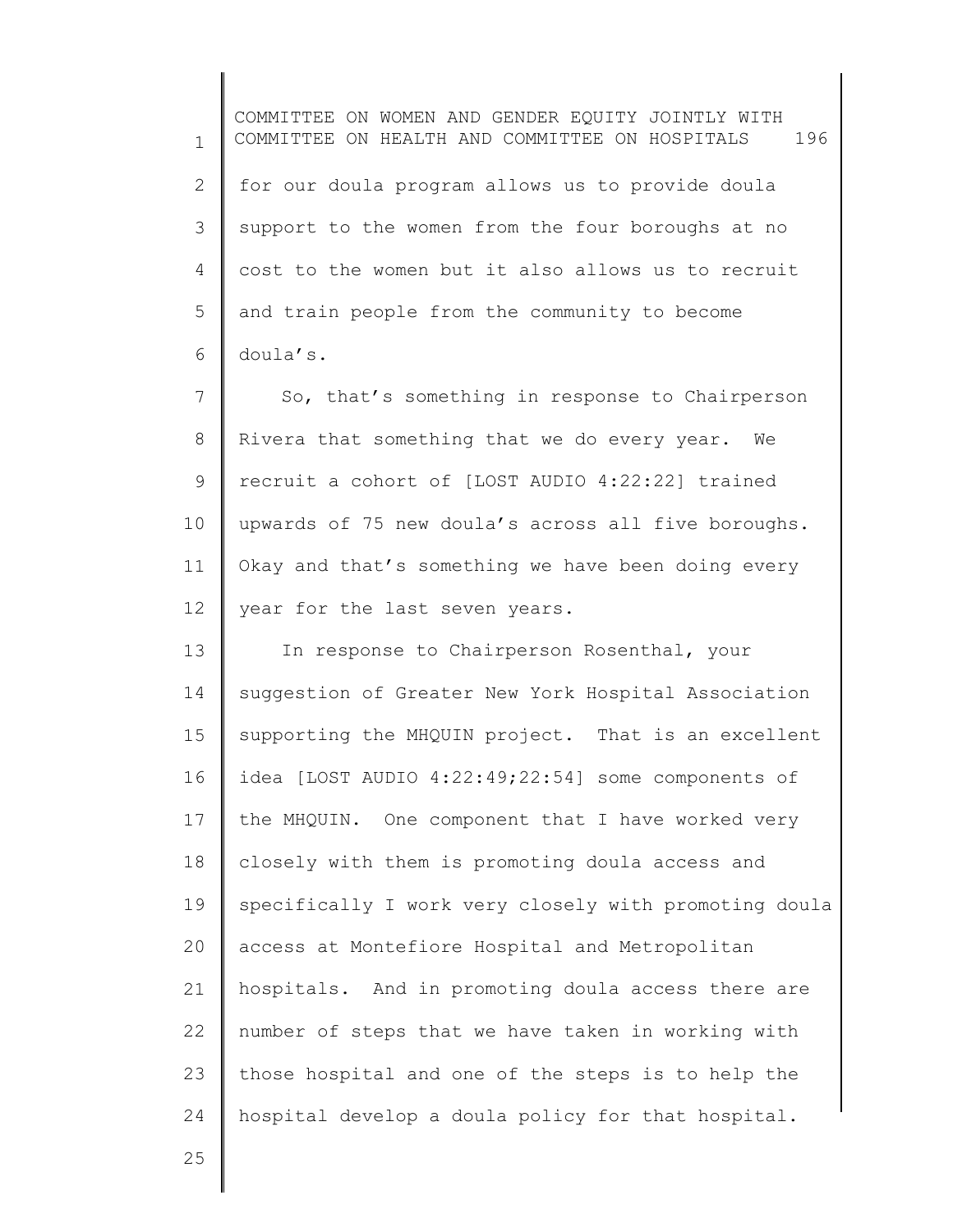1 2 3 4 5 6 7 8 9 10 11 12 13 14 15 16 17 18 19 20 21 22 23 24 25 COMMITTEE ON WOMEN AND GENDER EQUITY JOINTLY WITH COMMITTEE ON HEALTH AND COMMITTEE ON HOSPITALS 197 So, that everyone at the hospital is clear on what the doula policy is and people outside, including doula's can know before they come to the hospital. What is that hospitals policy in terms of doula access. And so far, we have developed a really nice policy and procedure with Metropolitan Hospital. I believe they are the first hospital to complete the doula policy and we are working with Montefiore Hospital at this time for them to complete their doula policy. So, even though as Chairperson Rivera noted, even though we have a mandate from the governor on doula access— SERGEANT AT ARMS: Time expired. DEBRA LESANE: Even though we have a mandate from the governor's office, every hospital was developing their own policy and procedure and it was often times individual depending on who was meeting the doula at the door. I have had to  $-$  on a personal note, I had to actually go to my office at 9 p.m. one night and write a letter for doula to be able to have access to be able to support her client. Mount Sinai Hospital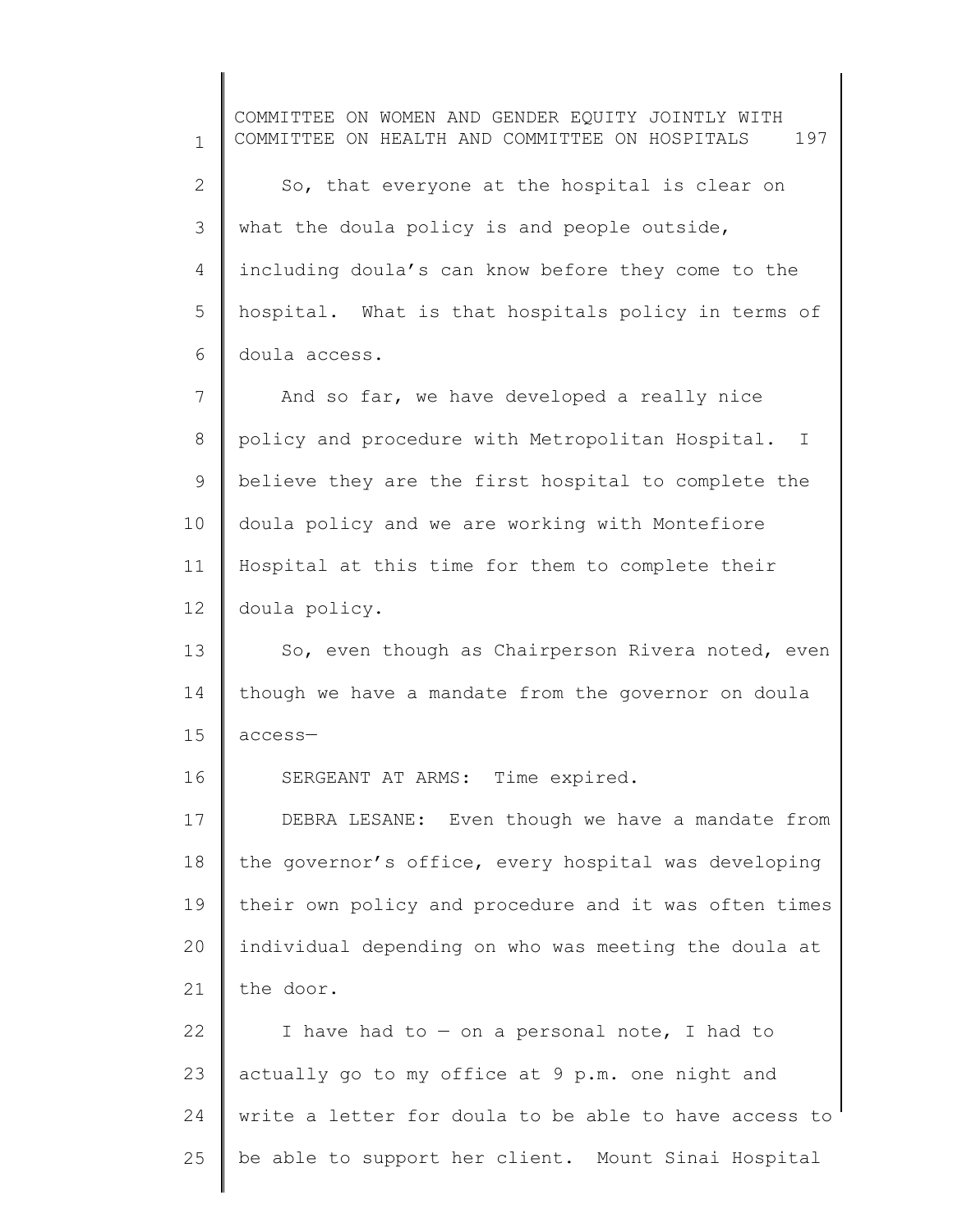1 2 3 4 5 6 7 8 9 10 11 12 COMMITTEE ON WOMEN AND GENDER EQUITY JOINTLY WITH COMMITTEE ON HEALTH AND COMMITTEE ON HOSPITALS 198 would not allow a doula to [LOST AUDIO 4:24:40- 4:24:44] and women don't deliver on any schedule, so this was an emergency and she was unable to go in unless I was able to provide a letter on letterhead at 9 p.m. Okay, so these are things that are happening but with the development of each hospital having a doula policy, hopefully we will be able to get rid of these issues. So, what  $Ms. - the$  lady from Greater New York mentioned about working with individual hospitals, it is something that MHQUIN is already doing and they

13 14 15 16 already have a template and a format. Okay, so you know, as much as they can contribute to that process, I think it would be helpful and that process should continue.

17 18 19 20 21 I want to What Ms. [INAUDIBLE 4:25:37] said about the Medicaid Doula Pilot for Brooklyn is correct. It is not that the doula's didn't want to sign up. The doula's were not able to participate because of the reimbursement. It was prohibitive.

22 23 24 25 So, what that means is that women on Medicaid in Brooklyn did not have the ability to have a doula paid for by Medicaid and I think that's a travesty at this point. It is just really a travesty.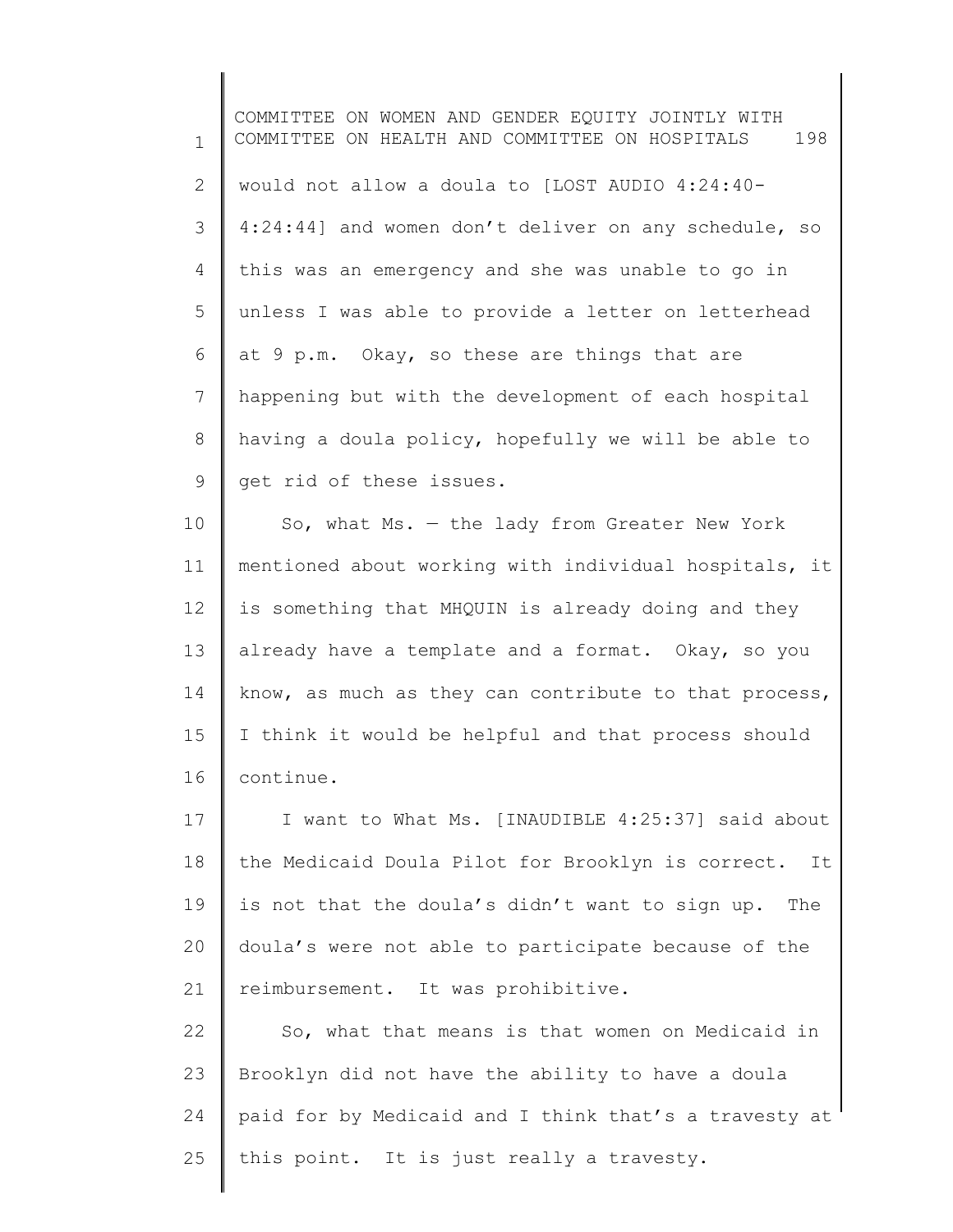1 2 3 4 5 6 7 8 9 10 11 12 13 14 15 16 17 18 19 20 COMMITTEE ON WOMEN AND GENDER EQUITY JOINTLY WITH COMMITTEE ON HEALTH AND COMMITTEE ON HOSPITALS 199 Early on communication was mentioned as an issue that basically lack of communication is contributing to an ongoing problem with maternal mortality and morbidity and that communication [LOST AUDIO 4:26:19- 4:26:28] client and the providers are important but we are seeing women from the time they know they are pregnant, actually before they know they are pregnant, throughout their pregnancy up until a year after they give birth. Because maternal mortality is defined as any pregnancy or delivery related that's up until a year after the child is born. So, during that time, communication with community-based providers is very important and needs to be supported. Hospitals have to be open and recognized. That community-based providers provide support to women before they go to the hospital and after they get out of the hospital. So, yes, we should be working with hospitals but we should also provide adequate resources to

21 22 community-based organizations so that we can provide the necessary level of services that are required.

23 24 25 And the last thing I want to say is we know that the COVID pandemic has heightened the disparities that exist. We serve upward of 600 women per year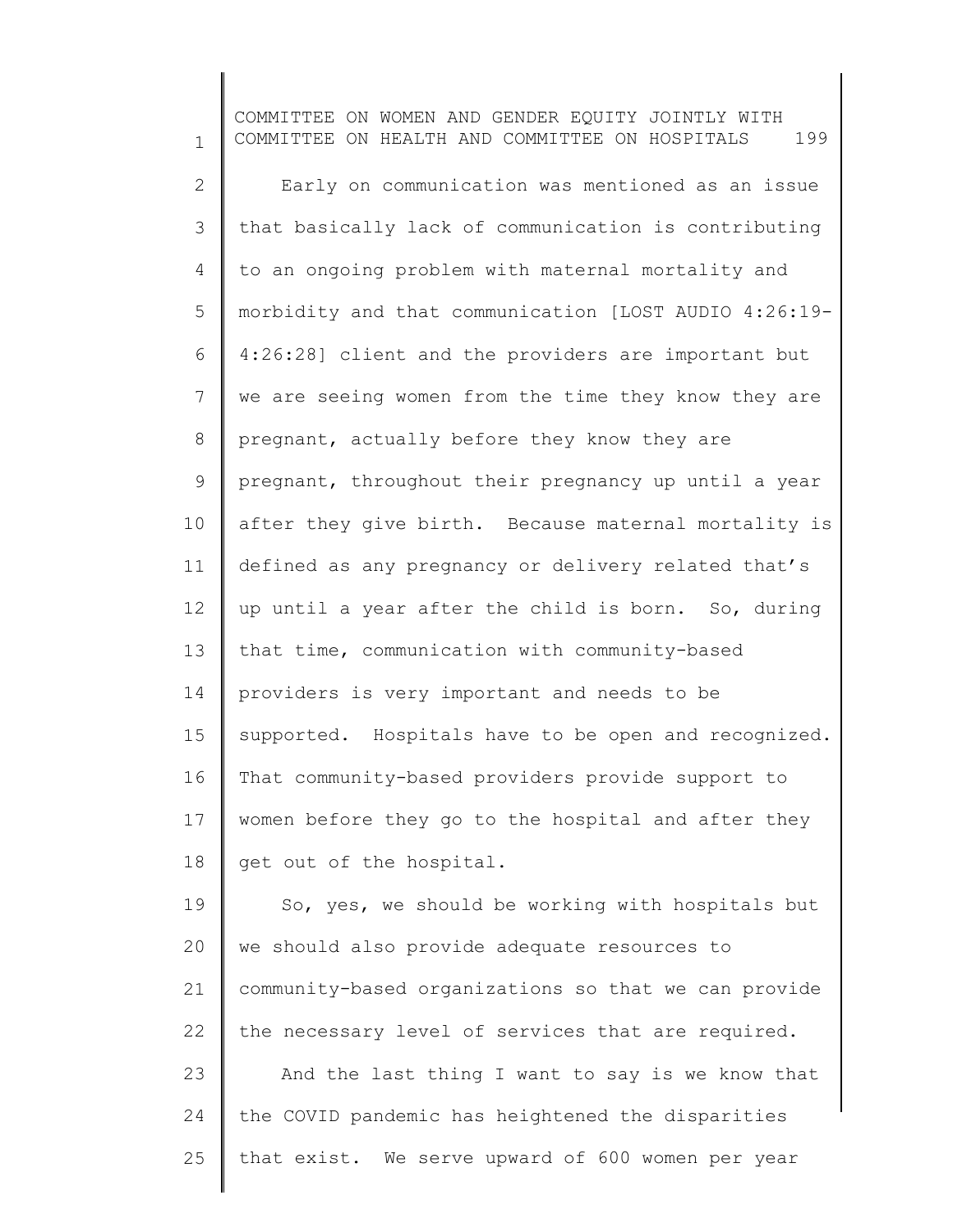1 2 3 4 5 6 7 8 9 10 11 COMMITTEE ON WOMEN AND GENDER EQUITY JOINTLY WITH COMMITTEE ON HEALTH AND COMMITTEE ON HOSPITALS 200 pregnant and postpartum and we seen a real increase in women who need housing. We have many women who are now in shelters who are pregnant and going through pregnancy in shelters. We have women who also have food insecurity and women who have heightened mental health needs. So, I would recommend that New York City develop some system so that pregnant women have priority [LOST AUDIO 4:28:09-4:28:12] should just have to go through the shelter system while she is pregnant or

12 13 with a newborn baby. There has to be some priority given to serving pregnant people in New York City.

14 15 16 17 18 And that completes my testimony. Thank you very much and I just wanted to give my condolences to Mr. McIntyre. As much as we do, it is not enough as long as women are dying. It is just not enough and we have to do more. Thank you all.

19 20 COMMITTEE COUNSEL: Thank you so much. Chair's Rosenthal and Rivera.

21 22 23 24 25 CHAIRPERSON ROSENTHAL: Yeah, well first of all Ms. Lesane, thank you for everything that you do. It is pretty remarkable and really appreciate your comments. You know, Ms. Bolds, halfway through your testimony or about a quarter of the way through,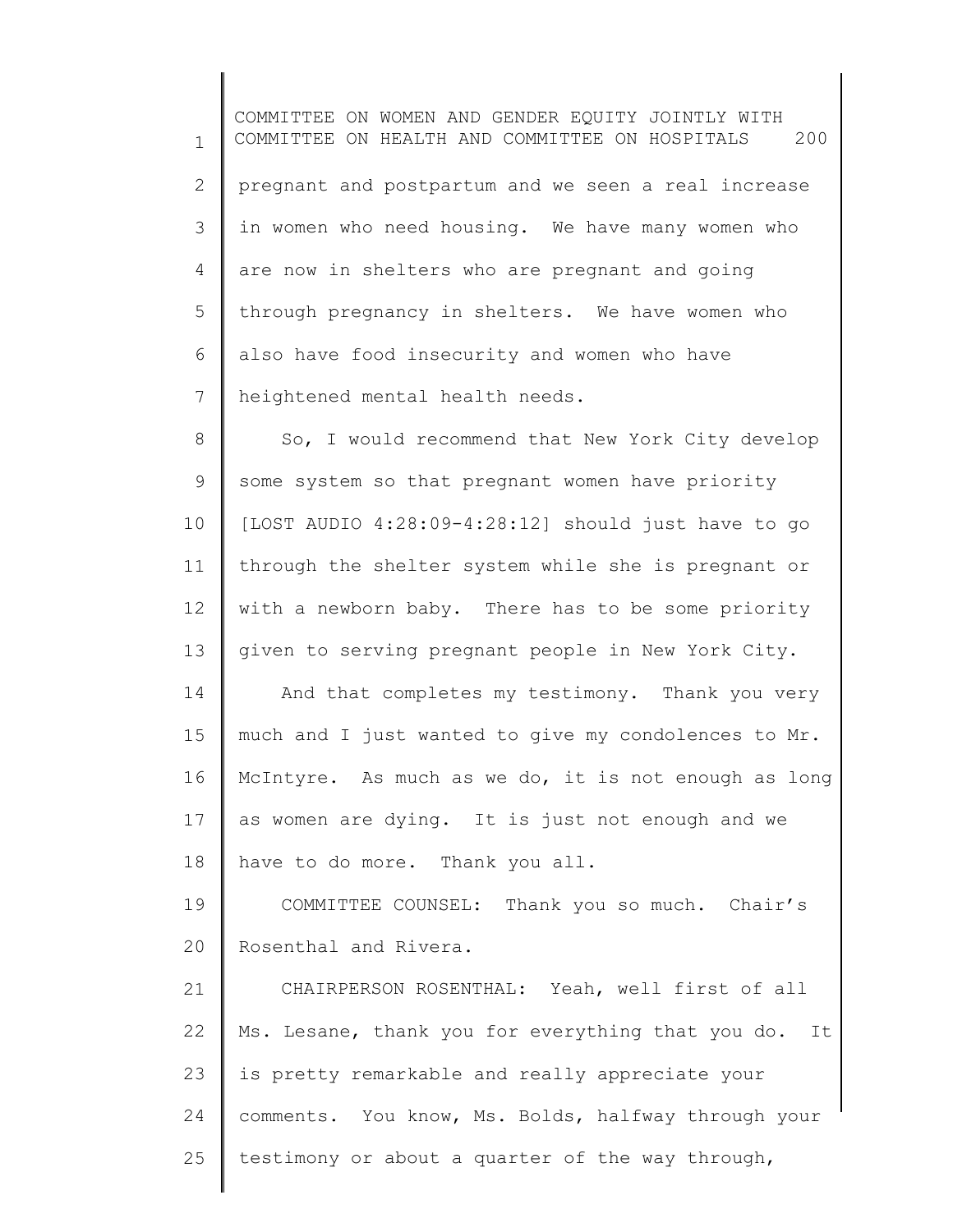1 2 3 4 5 6 7 8 9 10 11 12 13 14 15 16 17 18 19 20 21 22 23 24 25 COMMITTEE ON WOMEN AND GENDER EQUITY JOINTLY WITH COMMITTEE ON HEALTH AND COMMITTEE ON HOSPITALS 201 interestingly Greater New York Hospital Association Representative hopped off. So, Greater New York was not able to hear. Their representative was not able to hear both your and Ms. Lesane's really good suggestions for them and it was noteworthy. DEBRA LESANE: Predictable. CHAIRPERSON ROSENTHAL: Yeah and let's see, so I had a question for both of you. Are either of you on the city's M3RC? DEBRA LESANE: I was a member for the first two years. So, my position expired in December of 2019. DENISE BOLDS: No, I am not on but I would certainly make every effort to contribute any way that I can. CHAIRPERSON ROSENTHAL: Do you work, Ms. Bolds are you in touch? Is DOHMH in touch with you on your work? DENISE BOLDS: No, no, this is my work. I have a full-time doula business, full-time doula practice. This is what I do for a living. That and I am a CLC, so I also work with breastfeeding women and no, I have not heard from the Department of Health with that.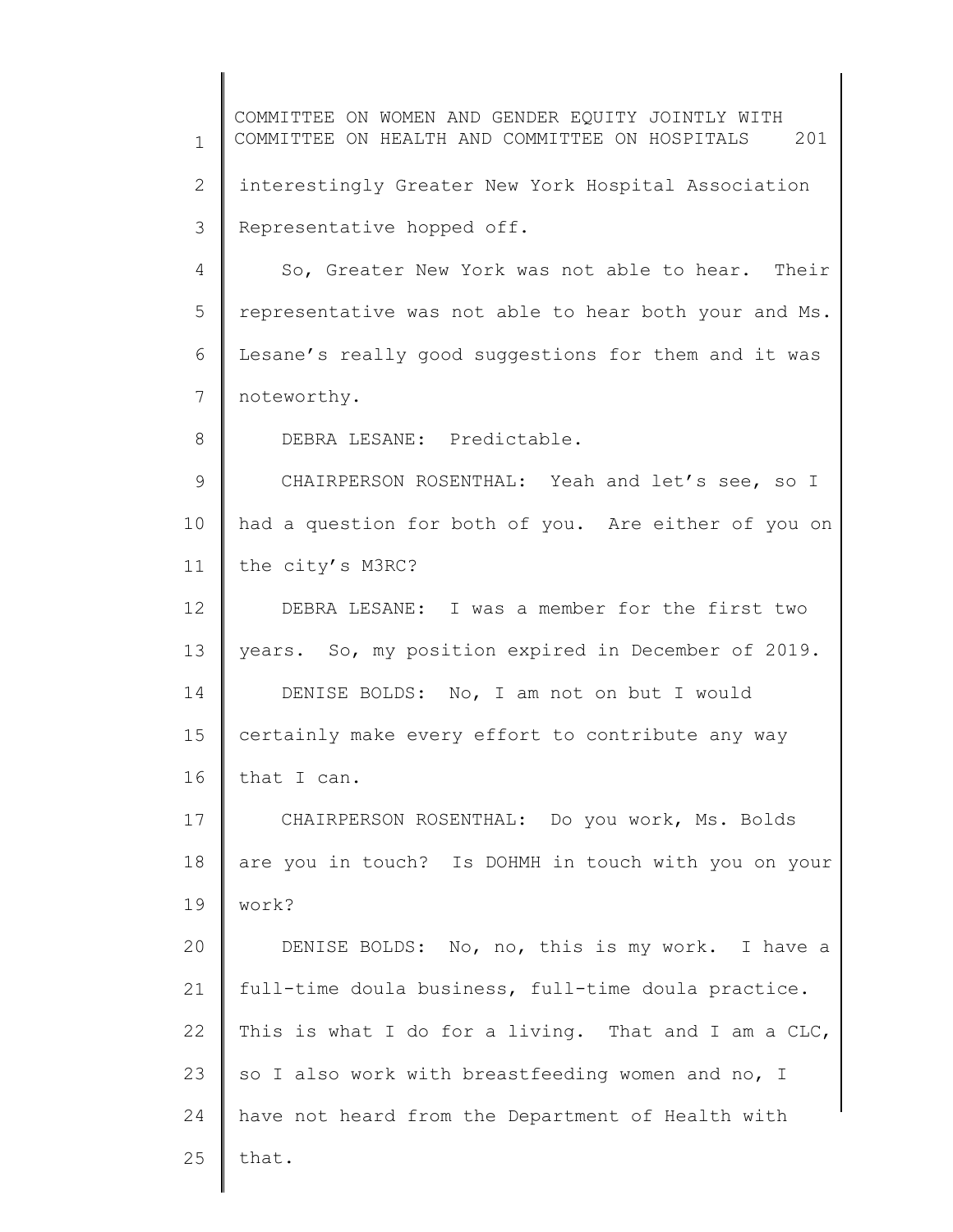1 2 3 4 5 6 7 8 9 10 11 12 13 14 15 16 17 18 19 20 21 22 23 24 25 COMMITTEE ON WOMEN AND GENDER EQUITY JOINTLY WITH COMMITTEE ON HEALTH AND COMMITTEE ON HOSPITALS 202 CHAIRPERSON ROSENTHAL: So, they are required to do an analysis of the doula services that are provided in New York City now and come up with a plan of action to increase the number, increase access to doula's. You are telling me they have never reached out? You have never heard from anyone at the Department of Health? DENISE BOLDS: No. CHAIRPERSON ROSENTHAL: That's concerning. DENISE BOLDS: It is. I mean, I have an LLC. I am an MWBE. I have done everything the right way when it comes to my business, so my information is out there. I also have an NPI number. I am out there. I am accessible. CHAIRPERSON ROSENTHAL: Clearly. Thank you. Ms. Lesane, you talked about a doula access plan that you came up with for Metropolitan. You are working on one now for what was it Montefiore or Mount Sinai? DEBRA LESANE: Yes, Montefiore. CHAIRPERSON ROSENTHAL: And again, do you work in collaboration with the city on that, Department of Health? DEBRA LESANE: Right, that's one aspect of the MHQUIN project is to improve doula access at the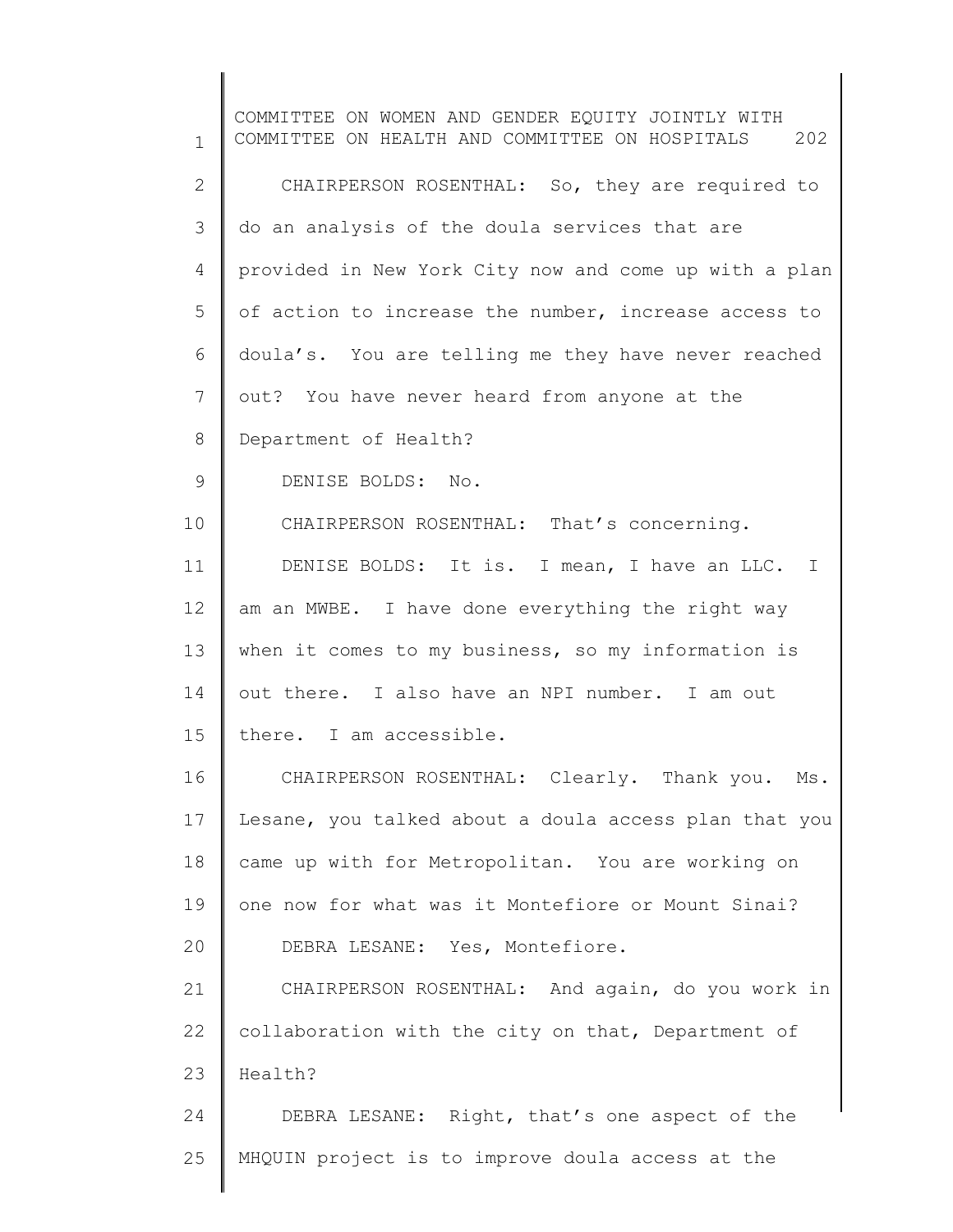1 2 3 4 5 6 7 8 9 10 11 12 13 14 15 16 17 18 19 20 21 22 23 24 COMMITTEE ON WOMEN AND GENDER EQUITY JOINTLY WITH COMMITTEE ON HEALTH AND COMMITTEE ON HOSPITALS 203 MHQUIN member hospitals. So, we have gone to both Montefiore and Metropolitan many times to speak with the staff to engage the staff around doula access. Educate the staff [LOST AUDIO 4:31:39-4:31:42] appreciate the role of the doula. So, and also to get them as I mentioned policy that is an official hospital policy on doula access, so that all of the hospital staff is following the same policy and that policy can also be publicized to the public and to the doula community. And doula's are involved in the development of the doula policies at the hospitals. CHAIRPERSON ROSENTHAL: That's great, that's great. Two quick questions. How much money does your organization receive from the network project? In other words, if the project is not funded for next year, how much money will your organization lose? DEBRA LESANE: We don't receive any funding to participate on the MHQUIN. So, we you know, receive funding to provide our doula program and coordinate our doula program in four boroughs but we — CHAIRPERSON ROSENTHAL: But you are doing the work. DEBRA LESANE: Yes.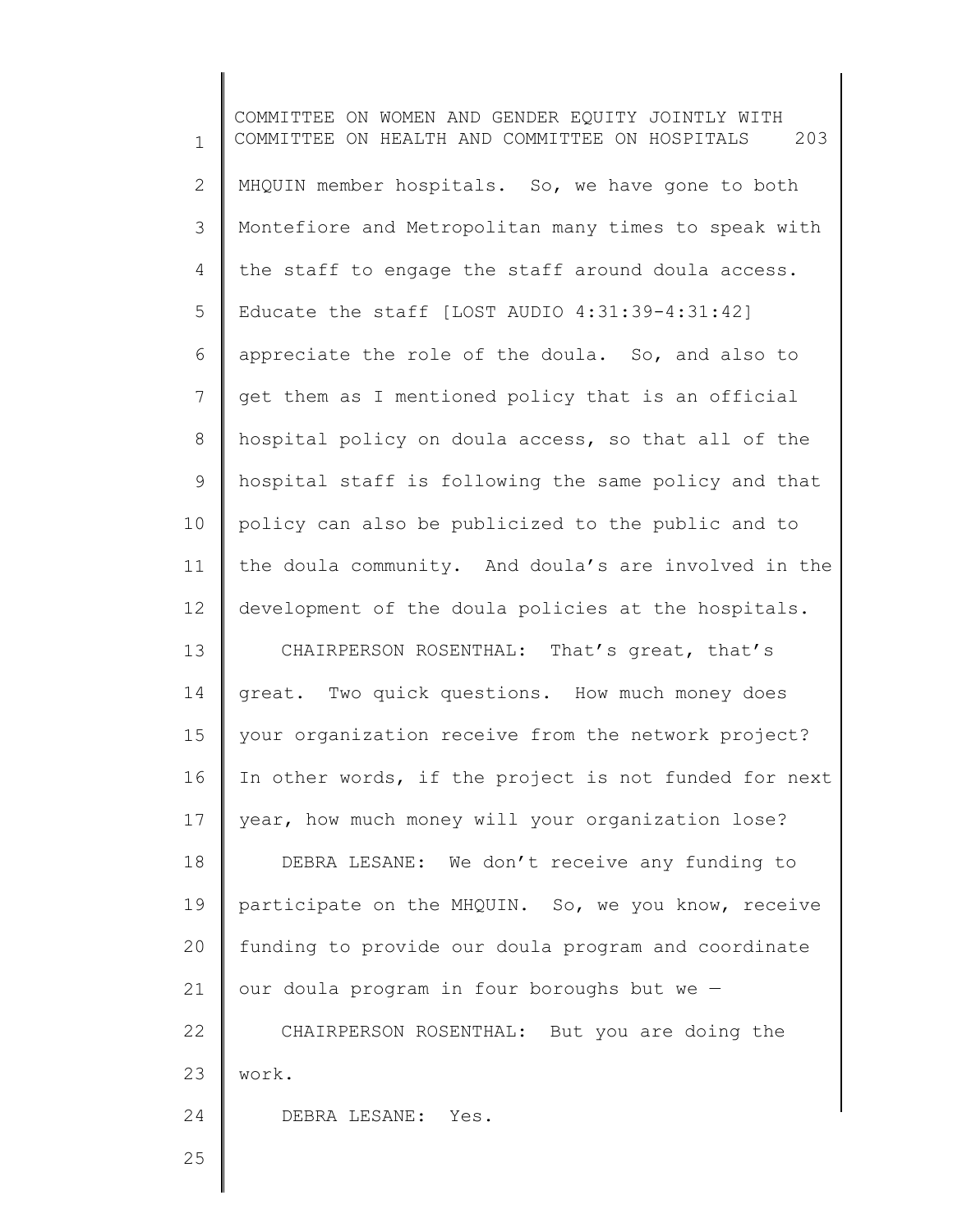1 2 3 4 5 6 7 8 9 10 11 12 13 14 15 16 17 18 19 20 21 22 23 24 25 COMMITTEE ON WOMEN AND GENDER EQUITY JOINTLY WITH COMMITTEE ON HEALTH AND COMMITTEE ON HOSPITALS 204 CHAIRPERSON ROSENTHAL: The bill requires on coming up with doula access plans. You are doing that work and not getting reimbursed by the city? DEBRA LESANE: No. CHAIRPERSON ROSENTHAL: The City Council funding? DEBRA LESANE: No. Our City Council funding is only to coordinate Healthy Women Healthy Futures Doula Program. So, we take it as [LOST AUDIO 4:33:19-4:33:24] Health and Mental Hygiene because doula access is important for us to be able to do what we do but we don't get funded for that specifically. CHAIRPERSON ROSENTHAL: Would you have liked to have continued on the M3RC? And I know your screen is occasionally frozen, so — DENISE BOLDS: And once again, that's the mentality when it comes to community doula work, when it comes to serving your community. It is the BIPOC. It is the women of color who step up and do this work. DEBRA LESANE: I missed your question. Chair Rosenthal?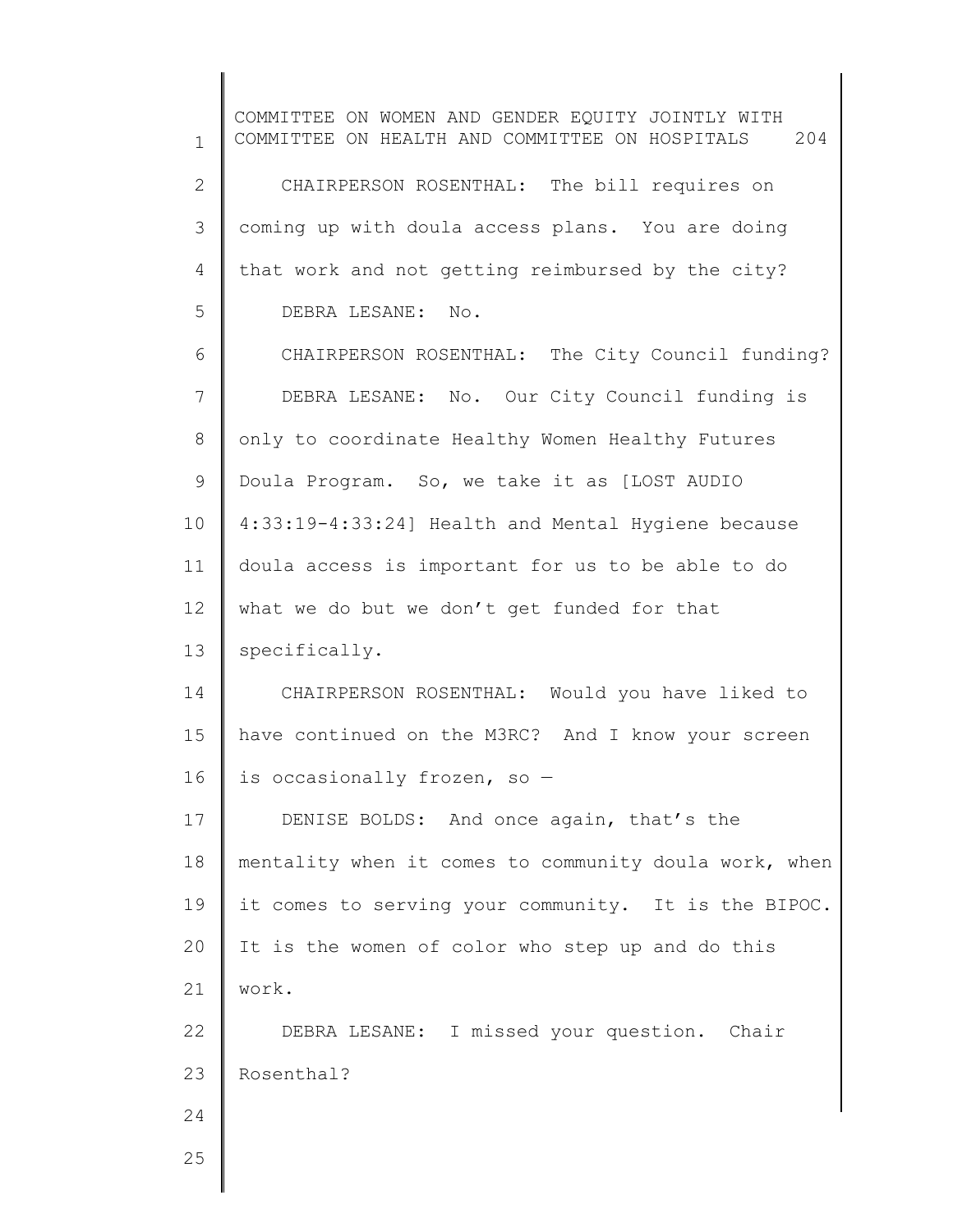1 2 3 4 5 6 7 8 9 10 11 12 13 14 15 16 17 18 19 20 21 22 23 24 25 COMMITTEE ON WOMEN AND GENDER EQUITY JOINTLY WITH COMMITTEE ON HEALTH AND COMMITTEE ON HOSPITALS 205 CHAIRPERSON ROSENTHAL: Yeah, got you. One second, one second please. Please continue Ms. Bolds. I agree with you 100 percent. DENISE BOLDS: Yeah, so we don't get reimbursed. Debra was saying in Healthy Women Healthy Futures, along with several other organizations have been working very hard and look at all this wonderful work that she is talking about and she is not being reimbursed in any way. This is going to impact a lot of families and a lot of the community and that's the pattern when it comes for community doula work when it comes to Black women. You will do the work but you will not be adequately compensated for your expertise and for your intellect. That's intellectual property. That's theft. DEBRA LESANE: I didn't hear your question Chair Rosenthal. CHAIRPERSON ROSENTHAL: I was wondering. Thank you Ms. Bolds for that comment. Ms. Lesane, I was asking whether or not you would have liked to have continued on the M3RC and if knew the name of the doula organization that continued the work after you left.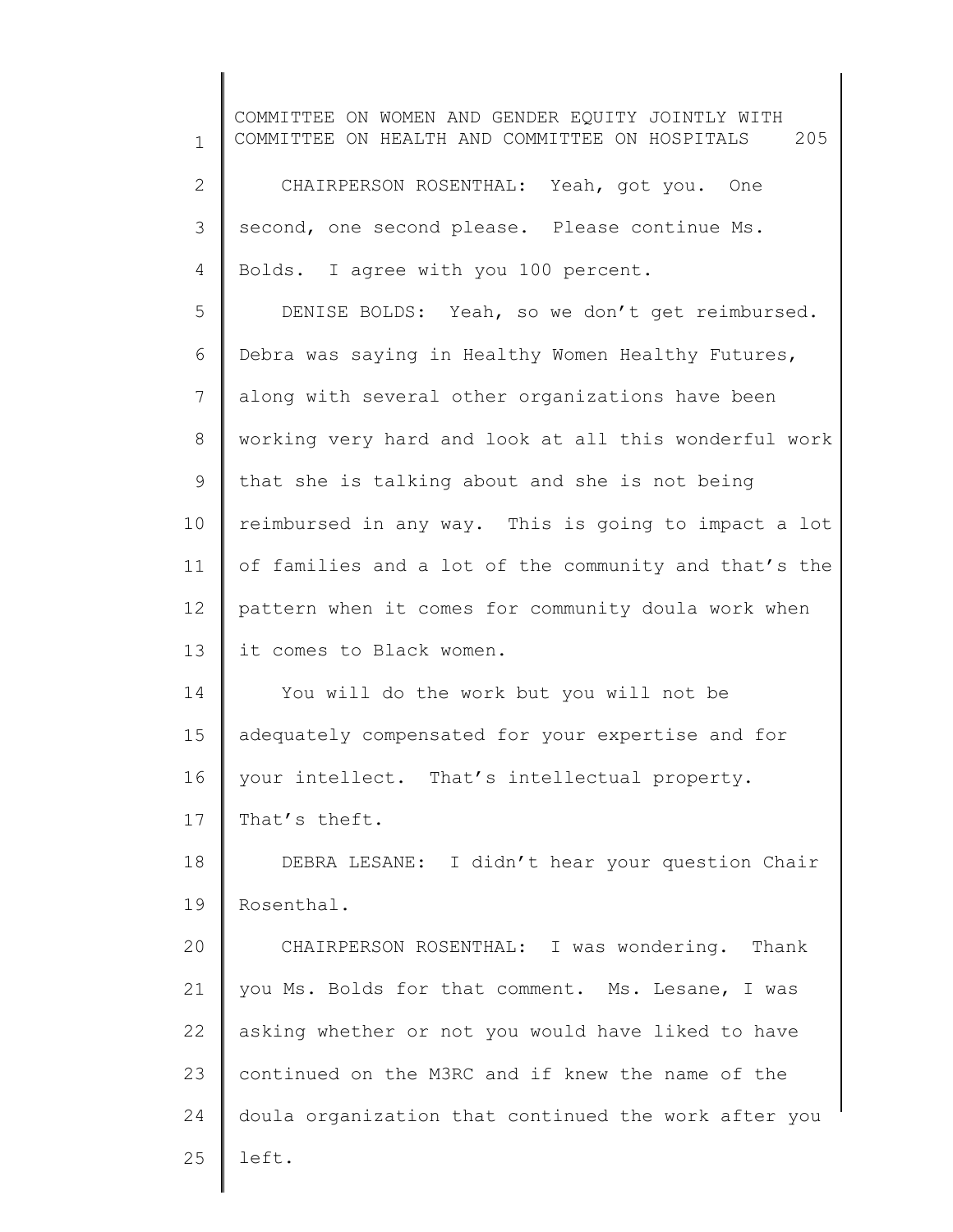1 2 3 4 5 6 7 8 9 10 11 12 13 14 15 16 17 18 19 20 21 22 23 24 COMMITTEE ON WOMEN AND GENDER EQUITY JOINTLY WITH COMMITTEE ON HEALTH AND COMMITTEE ON HOSPITALS 206 DEBRA LESANE: I am not sure. I just received a letter stating that my term was over. So, I am not sure that [LOST AUDIO 4:35:11-4:35:14] decision. I was not informed. I was just informed that my two year term was expired. CHAIRPERSON ROSENTHAL: While you were on during those two years, do you feel like your voice was heard during the Committee meetings? Ms. Lesane, while you were a Committee Member, do you feel like your voice was heard on the M3RC? DEBRA LESANE: Definitely, it was and I was thinking that the information that I gained from being a member of that Committee has helped me to be able to improve the level of support that our doula's are providing. As we are going through cases, we hear about gaps in services and care, so that when we receive doula referrals, you know, I can know for example you know, I will say a women you is an immigrant who has recently arrived here is at greater risk. And so, we pay special attention to cases like that. Women who are in shelters, you know, we try to give them additional support because we know they are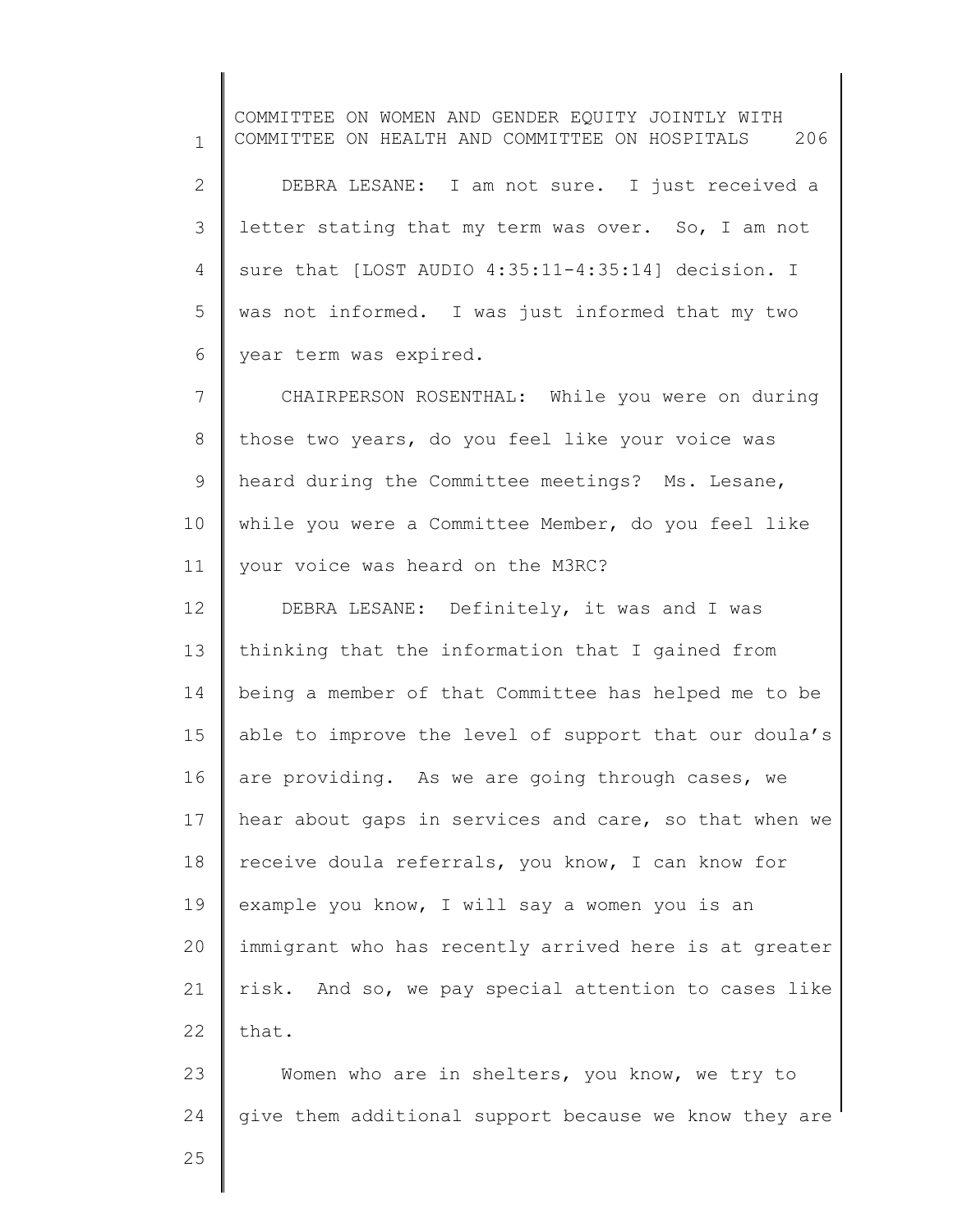1 2 3 4 5 6 7 8 9 10 11 12 13 14 15 16 17 18 19 20 21 22 23 24 25 COMMITTEE ON WOMEN AND GENDER EQUITY JOINTLY WITH COMMITTEE ON HEALTH AND COMMITTEE ON HOSPITALS 207 at greater risk. Women who may not speak English are at greater risk. CHAIRPERSON ROSENTHAL: And you learned all of that by being a member of the M3RC. DEBRA LESANE: Participation on that Committee. CHAIRPERSON ROSENTHAL: Great, thank you all so much. I could talk to you all day long. There is another panel waiting and you have important work, so thank you so much for your time. It is really valuable for us to be able to push the ball forward. I just so appreciate everyone. Thank you. COMMITTEE COUNSEL: Before we move forward Chair Rivera, did you have any questions? CHAIRPERSON RIVERA: I just want to thank you all so much. This is, I think Ms. Bolds, you kind of laid it all out. We are built on an unstable foundation. So, we are trying to essentially build something new and no one is giving us the tools. DENISE BOLDS: And it hurts. It cuts so deeply for me. It really does. It is something that keeps me up at night. I hear the terror; I see my peers working alongside me so hard. I hear stories like Mr. McIntyre. This is not what I had anticipated when I stepped into this role of being a doula. I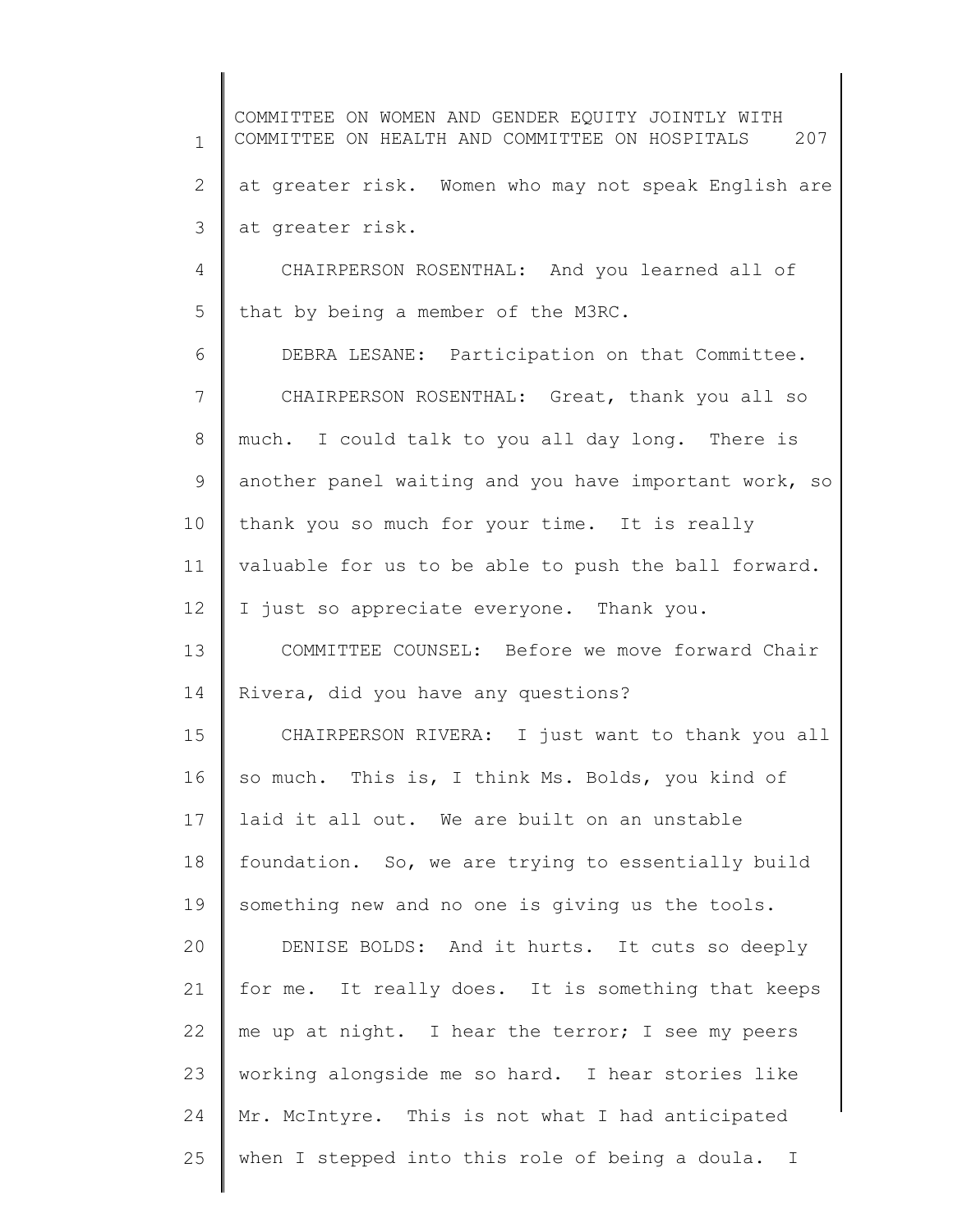1 2 3 4 5 6 7 8 9 10 11 12 13 14 15 16 17 18 19 20 21 22 23 24 25 COMMITTEE ON WOMEN AND GENDER EQUITY JOINTLY WITH COMMITTEE ON HEALTH AND COMMITTEE ON HOSPITALS 208 had no idea the enormity and like I said, it is because of the cellphone that we are able to stay connected and it has really opened up the enormity of this maternal crisis that we are in because the cellphone is able to connect millions of people at once and document something that has happened. If it didn't document, it didn't happen and that's why we fell into this abyss for so long. But it is just, it is devastating for me. CHAIRPERSON RIVERA: Thank you. Thank you for all you do. Thank you Chair. COMMITTEE COUNSEL: Thank you so much to our panelists and also to the Chair's. I don't see any other Council Member hands for this panel. We will just do one check for Council Member questions using the raise hand function in Zoom. We don't see any hands, so we will move to the next panel. This next panel will be our final panel. There will be five panelists, so we will call the panel and then each individual by name followed by a check after this panel, for any panelist that we may have missed. So, we know some people have logged out and may log back in. So, we will do a check after this panel but for right now, it is our final panel.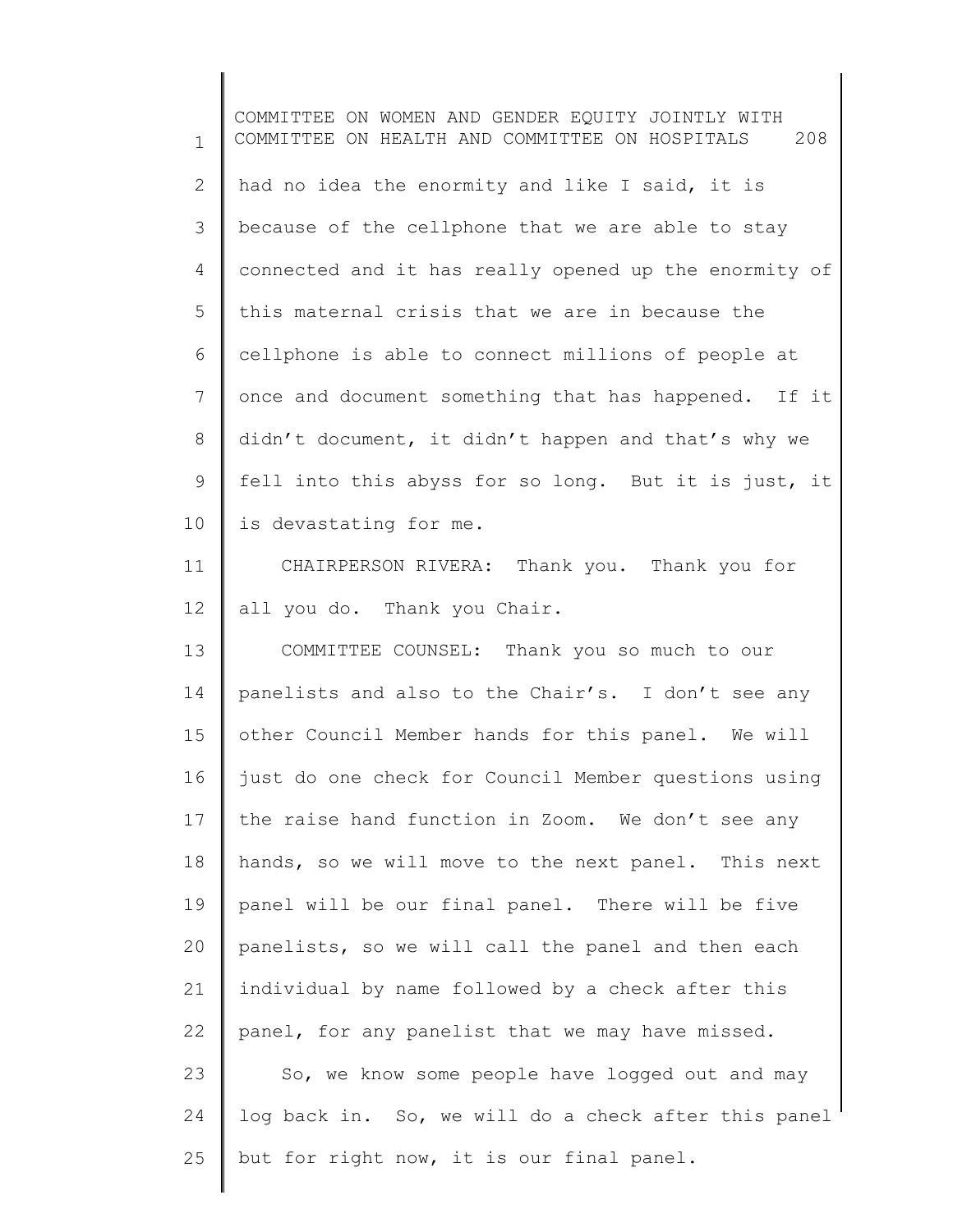1 2 3 4 5 6 7 8 9 10 11 12 13 14 15 16 17 18 19 20 21 22 23 24 COMMITTEE ON WOMEN AND GENDER EQUITY JOINTLY WITH COMMITTEE ON HEALTH AND COMMITTEE ON HOSPITALS 209 Panel Four will be Eugenia Montesinos, Neelu Shruti, Annette Perel, Patricia Loftman and Tricia Shimamura. So, again, we will start with Ms. Eugenia Montesinos. You may begin when the Sergeant calls the clock. Thank you. SERGEANT AT ARMS: Starting time. EUGENIA MONTESINOS: Can I start now? COMMITTEE COUNSEL: Yes, please begin. Thank you. EUGENIA MONTESINOS: Hi, good afternoon. My name is Eugenia Montesinos, I am a Midwife at Metropolitan Hospital. I have been working for 20 years here and it is a hospital that serves a minority of Brown and Black mothers. And so, I just want to talk a little bit about what is going on. Like plenty of the previous people on that were saying how much maternal mortality is a pandemic that was happening way before COVID. It has been happening way before and I have been witnessing, I mean, it was happening but with COVID that increased, it surfaced more what is really happening, especially with our Black and Brown mothers. I just want to start how even that much people

notice it even more why maternal care was so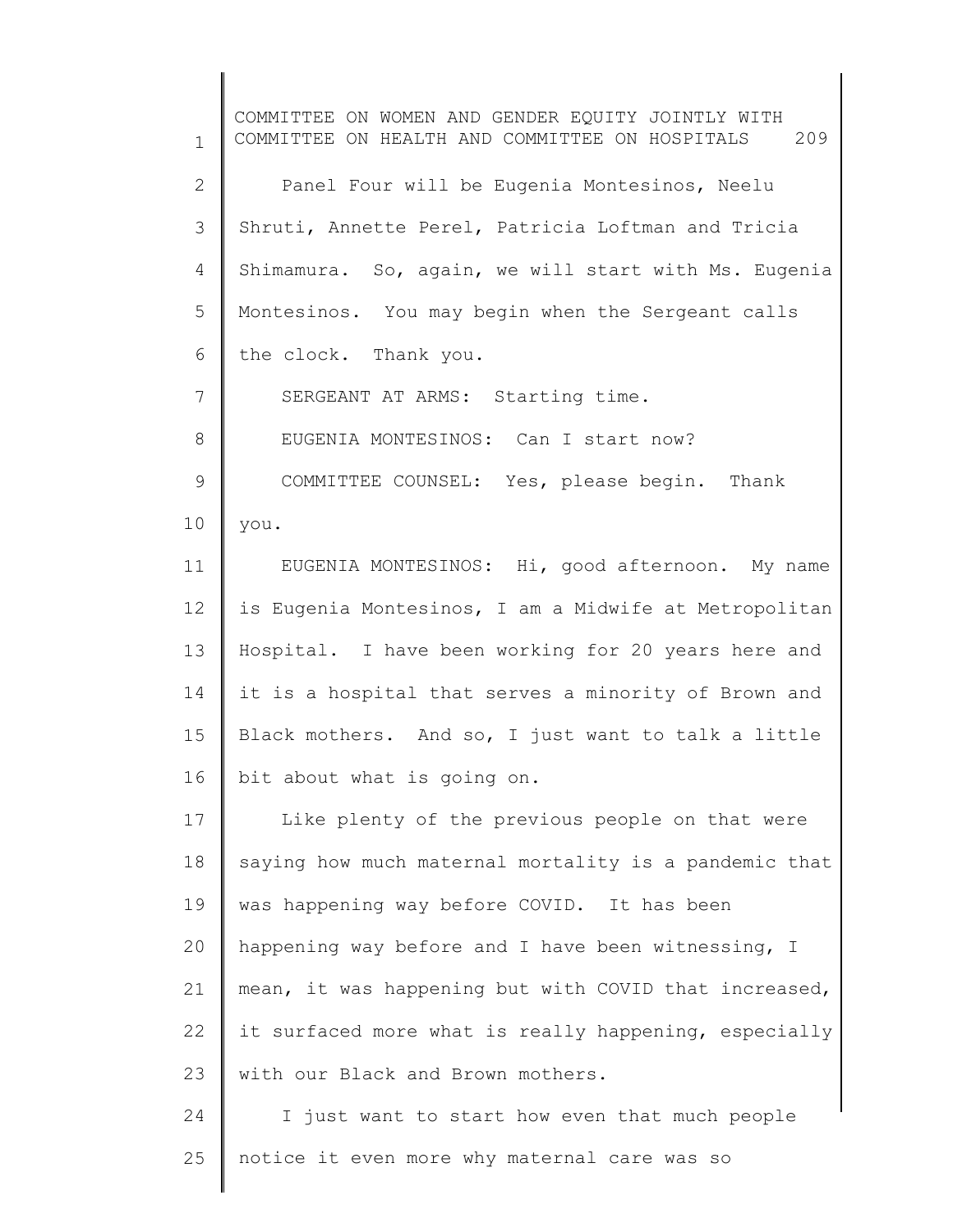1 2 3 4 5 6 7 COMMITTEE ON WOMEN AND GENDER EQUITY JOINTLY WITH COMMITTEE ON HEALTH AND COMMITTEE ON HOSPITALS 210 important in the city and why it makes more news, not because they weren't paying attention to our Black and Brown mothers. It was because our White mothers, they got hit. They never got hit in a way that now your partner cannot go in with you and that make it big news.

8 9 10 11 12 13 So, it was not  $-$  if it wasn't that, I don't think they would pay attention to that. It is not on the news, the newspaper, the media, everybody was paying attention to now. Because of White mothers being hit for the first time with these big disparities that is happening.

14 15 16 17 18 19 20 21 22 23 24 25 So, on one of the teams said it was very disheartening with me that would happen. They were able to look for options. They were able to look for having a home, I mean a birth home, you know they can have it at home. They can pay for that or they can pay to be going out of the city where [INAUDIBLE 4:42:18] is not in there. So, they can go to their country houses which you are not getting infected but our Black and Brown people, they have no options whatsoever. They have to be there. They lose jobs, their partner losing jobs and there is no way to get communicated with us because we were not prepared.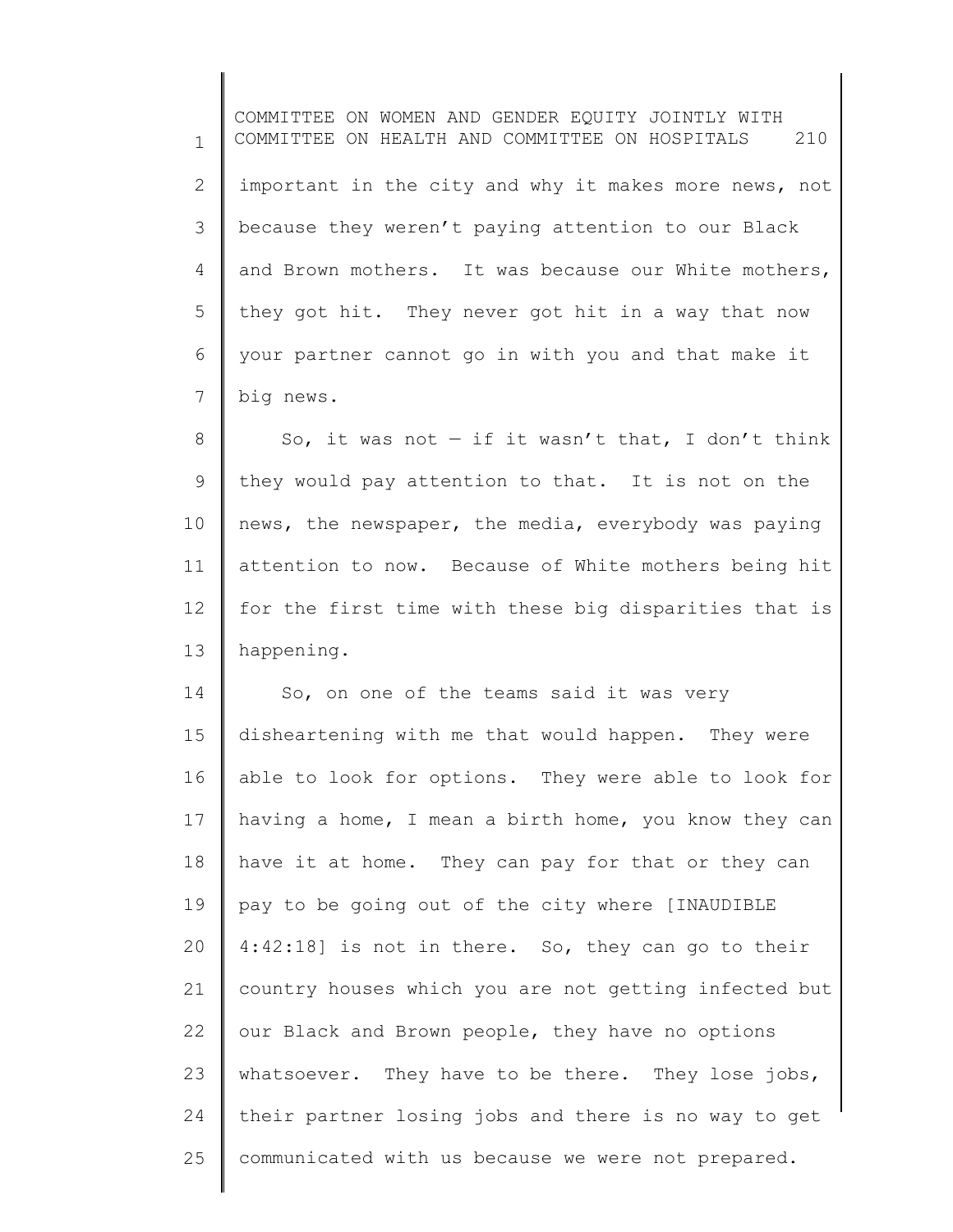1 2 3 4 5 6 7 8 9 10 11 12 13 14 15 16 17 18 19 20 21 22 23 24 25 COMMITTEE ON WOMEN AND GENDER EQUITY JOINTLY WITH COMMITTEE ON HEALTH AND COMMITTEE ON HOSPITALS 211 We didn't have anything  $-$  how are we going to find out like what is it. There is no phone. SERGEANT AT ARMS: Time expired. EUGENIA MONTESINOS: For them also there was no way to be communicating to us because we  $-$  when you went into the hospital, you are not assigned to a specific provider. It's a group and there is a number our clinic chose and they were calling and there is no way to get in touch with us. So, it was really more and the whole problem got really very bad for us also and for the mothers and for every people who was taking care of them. Doula's could no longer come in. Mothers can be having the babies alone. I mean, no one in there, no one. Not even [INAUDIBLE 4:43:44] we couldn't even go too much to the room because we don't want to be exposed. Because we have to take care of another mother. So, it was very sad and traumatic for everyone. It was not only traumatic for the mother, it was traumatic for us, traumatic for the partner and it was really bad. And when you are a White person, you can scream, you can get and sometimes you can get your way but when you are a minority, when you are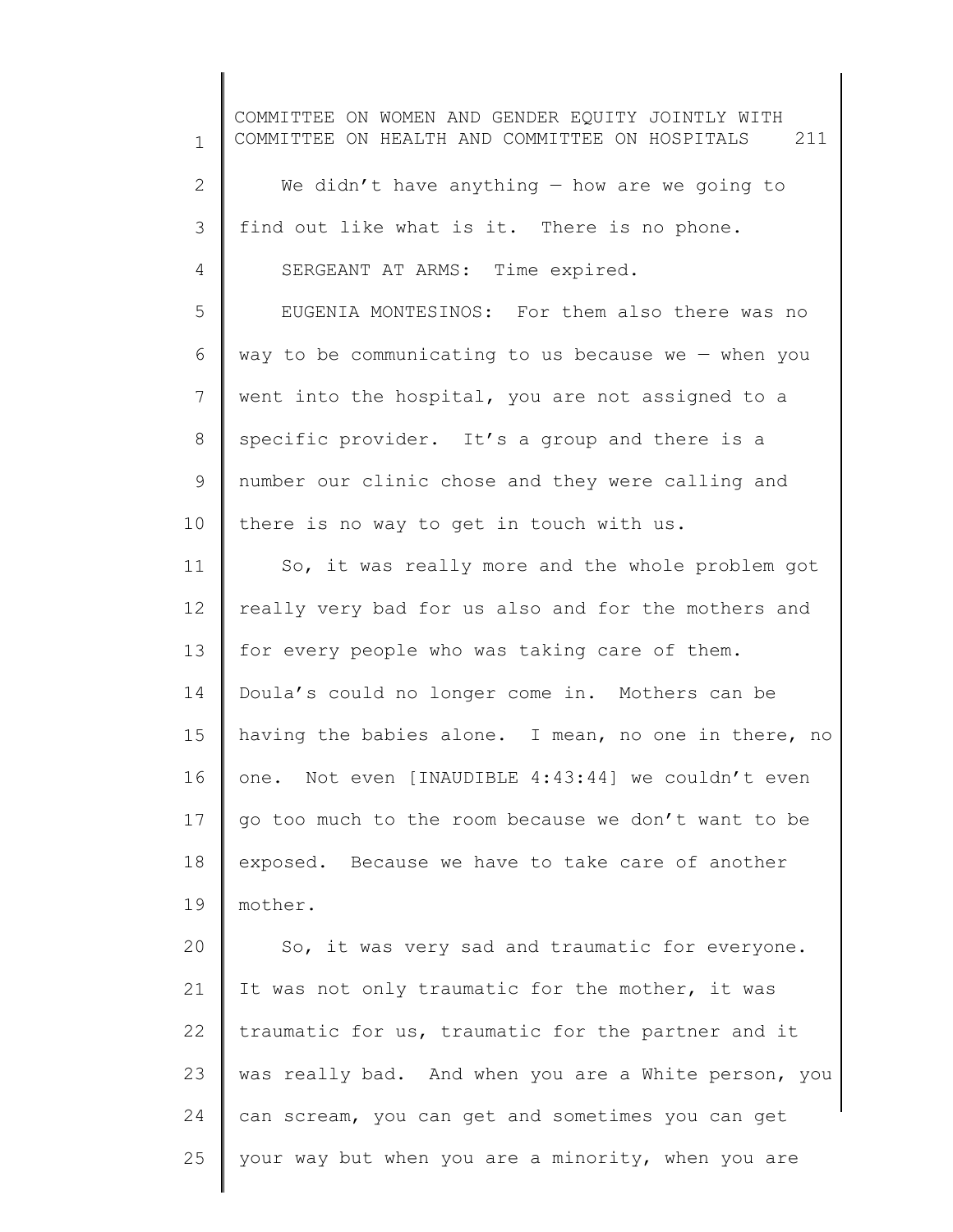1 2 3 4 5 6 7 8 9 10 11 12 13 14 15 16 17 18 19 20 21 22 23 24 25 COMMITTEE ON WOMEN AND GENDER EQUITY JOINTLY WITH COMMITTEE ON HEALTH AND COMMITTEE ON HOSPITALS 212 Black or Brown, they are not going to listen to you or you are not aware of your rights. That is one other thing. So, doula's are not advocates and they are not there. We are advocates yet we can't cover everything. So, it was a big thing on the maternal mortality and morbidity. With this one, we really, really see how Black and Brown women suffer and there were the consequences for that. You know, they lost their job. Sometimes the traumatic  $-$  it's just all alone and some people, some of the mothers, the domestic violence got higher. CHAIRPERSON ROSENTHAL: Yeah. EUGENIA MONTESINOS: And also, they were not on call. They got pregnant while they were in quarantine and nobody can leave and they got pregnant. Unwanted pregnancies, they can't get in touch with us to have their contraception or if they become pregnant, they can't have an abortion. So, it got completely chaos on everything and we wanted to do our best to but there is no way how we can get in touch. As I said before, we lost a lot of mothers and we just saw them when they were coming to have a baby and we didn't see them for months. And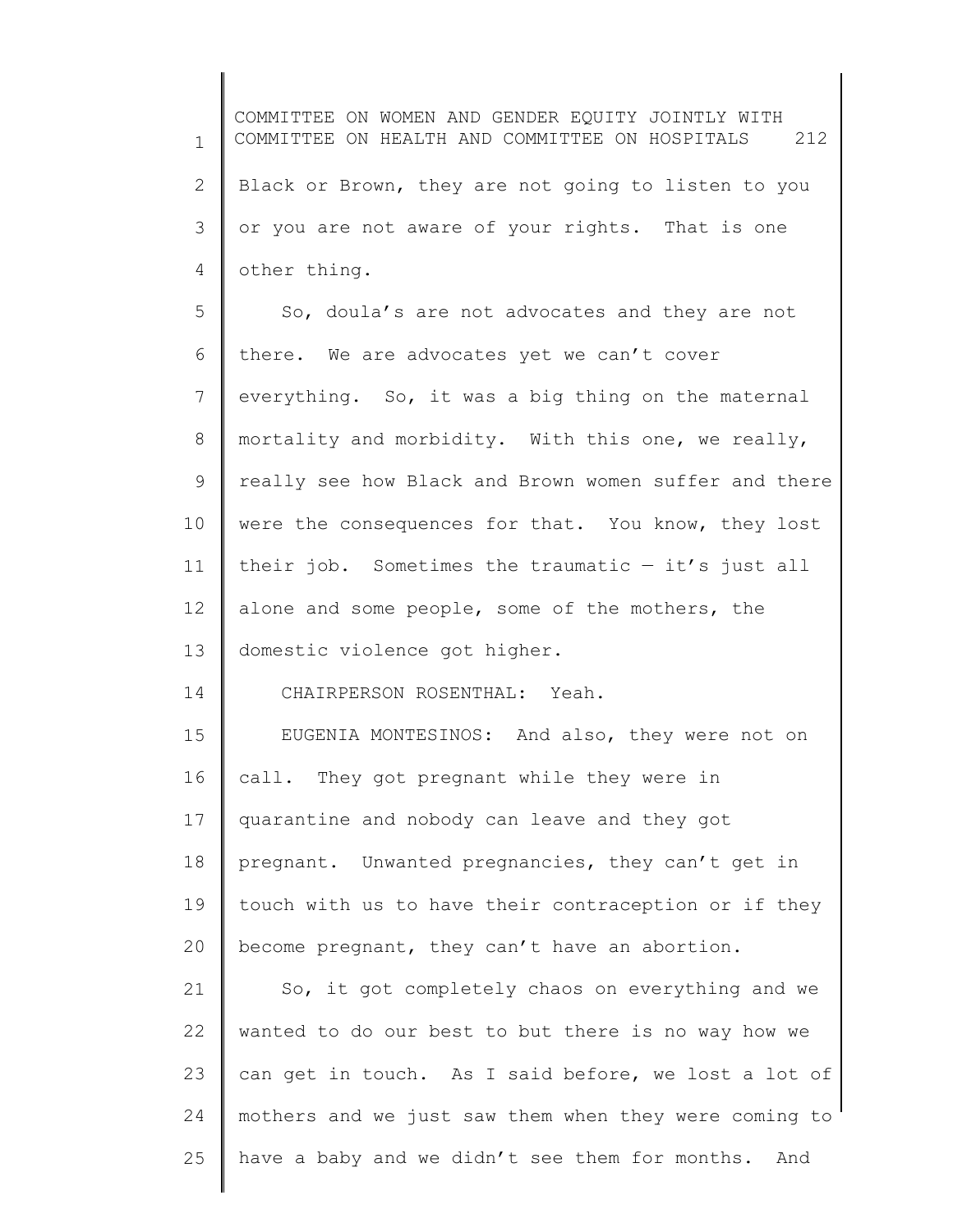1 2 3 4 5 6 7 8 COMMITTEE ON WOMEN AND GENDER EQUITY JOINTLY WITH COMMITTEE ON HEALTH AND COMMITTEE ON HOSPITALS 213 we were talking to them, what happened? They said, I don't have a phone. I don't know how to get in touch with you. My husband died because he got infected, the whole family got infected and it is just very sad. So, for me, we need to implement. As midwives we try to do very holistic care and that is not what it

10 11 12 decrease the maternal mortality, we have got to get very serious about it and change how we approach women care period. Not in a way how it is right now.

is and we have to change that and if we want to

9

13 14 15 16 17 18 19 20 21 22 Right now, all our mothers who suffer during the pandemic who had a baby like that including now, they are trauma and it is going to be a big trauma not only the parent and also the child because when you were born and you don't have skin to skin, there is not such a connection. It is separated and its going to be a big trauma. We are going to see that in 15, 18 years from now, it is going to be a big mental pandemic and it is going to hit us. We are not thinking about that.

23 24 25 We will not see the whole picture and we try to see the whole picture and that is why it is so important to have that option for women. The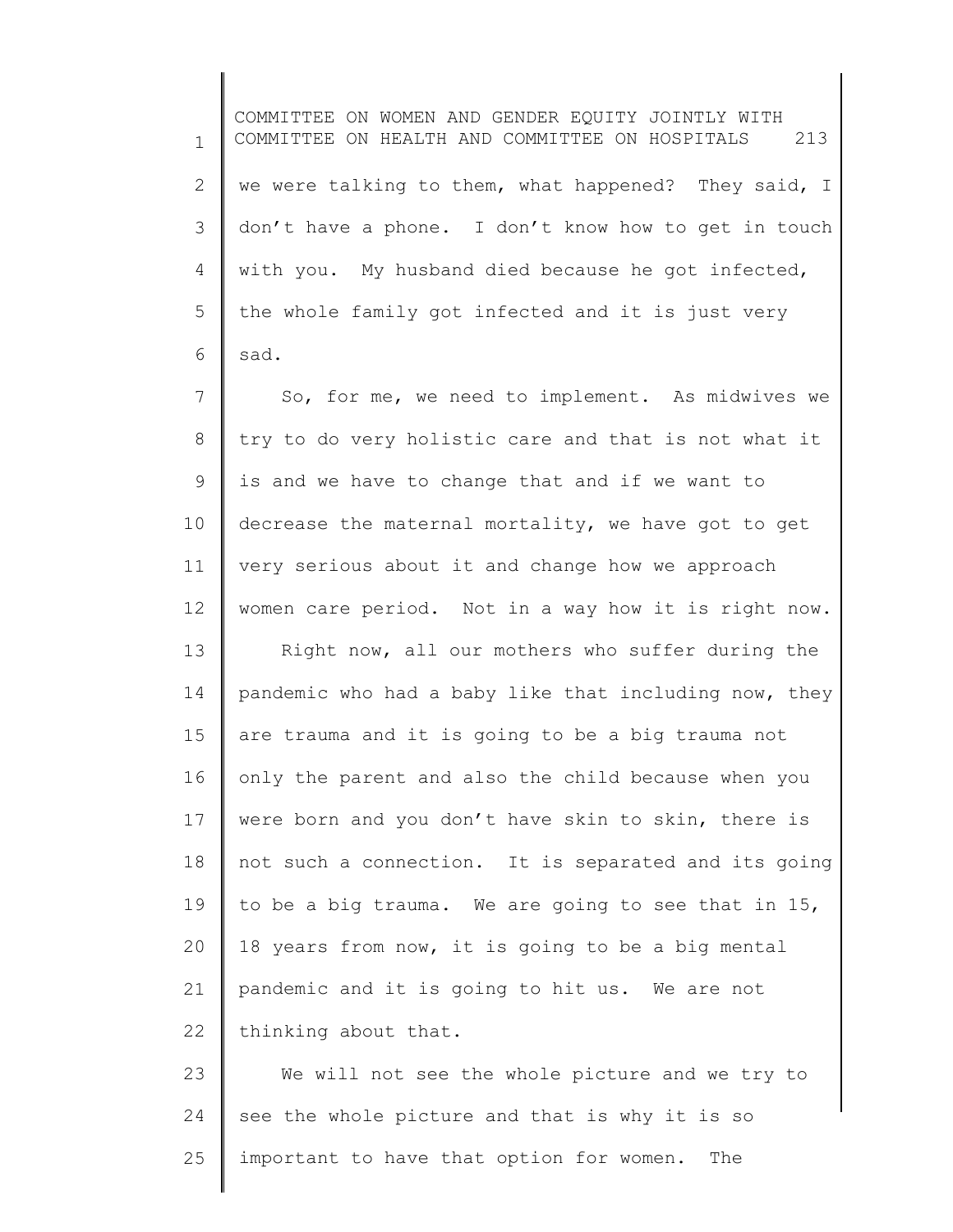1 2 3 4 5 6 7 8 9 10 11 12 13 14 15 16 17 18 19 20 21 22 23 24 25 COMMITTEE ON WOMEN AND GENDER EQUITY JOINTLY WITH COMMITTEE ON HEALTH AND COMMITTEE ON HOSPITALS 214 midwifery option. If they want to chose that, this option should exist for them but we don't have that. Plenty hospitals don't have that. So, we should implement it, if the woman chooses, good. If she doesn't chose, good because we have to offer options and that is for me one of the things that, when I think about mothers in general, maternal care have to be changing. Look at we have in England, Netherlands, Denmark, they have a very good outcome because why? The fist line of midwives and when they have a problem they go to a doctor. So, they do have high risk, low risk and that is what we have to do. United States paid billions and billions of money for prematurity. We spent so much money and it is just enormous and that we can fix it. And just that alone, why are we having premature babies? Premature babies they have problems. They have delayed in learning. It costs us amounts of money and there is no need to go through this. If we are serious to change our lives, the new generation life and I think that's the most I can say. There is times that I can keep talking but I think I am going to give a chance to the next ones. Thank you for listening.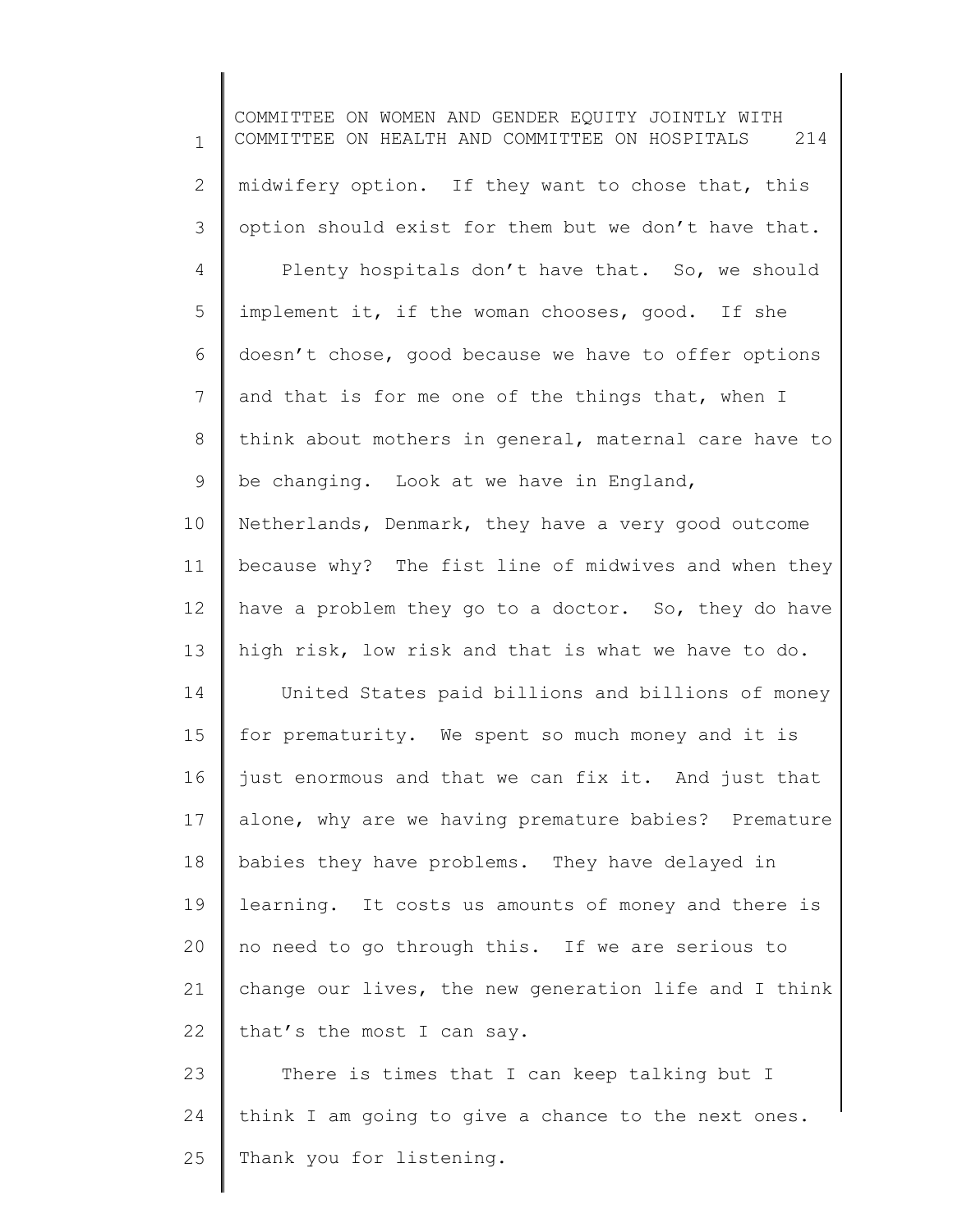1 2 3 4 5 6 7 8 9 10 11 12 13 14 15 16 17 18 19 20 21 22 23 24 COMMITTEE ON WOMEN AND GENDER EQUITY JOINTLY WITH COMMITTEE ON HEALTH AND COMMITTEE ON HOSPITALS 215 CHAIRPERSON ROSENTHAL: Thank you and thank you for sharing what you witnessed all these months. EUGENIA MONTESINOS: Thank you. COMMITTEE COUNSEL: Thank you so much and thank you Chair. We will move to the next panelist who will be Neelu Shruti. SERGEANT AT ARMS: Starting time. COMMITTEE COUNSEL: Ms. Shruti, you may begin your testimony. You are still on mute; you probably have to accept. A little box will pop up asking you to unmute. You need to be unmuted. There is a delay. We are working on a technical issue, one moment. NEELU SHRUTI: There it is. Thank you. COMMITTEE COUNSEL: You may begin when the Sergeant calls the clock. Thank you so much. SERGEANT AT ARMS: Starting time. NEELU SHRUTI: Hi everyone, my name is Neelu Shruti. I am a Birth Advocate here in New York City. I am a student midwife. I run a support space for expecting a new parents and I am also part of a group opening a midwifery led birthing center in New York City.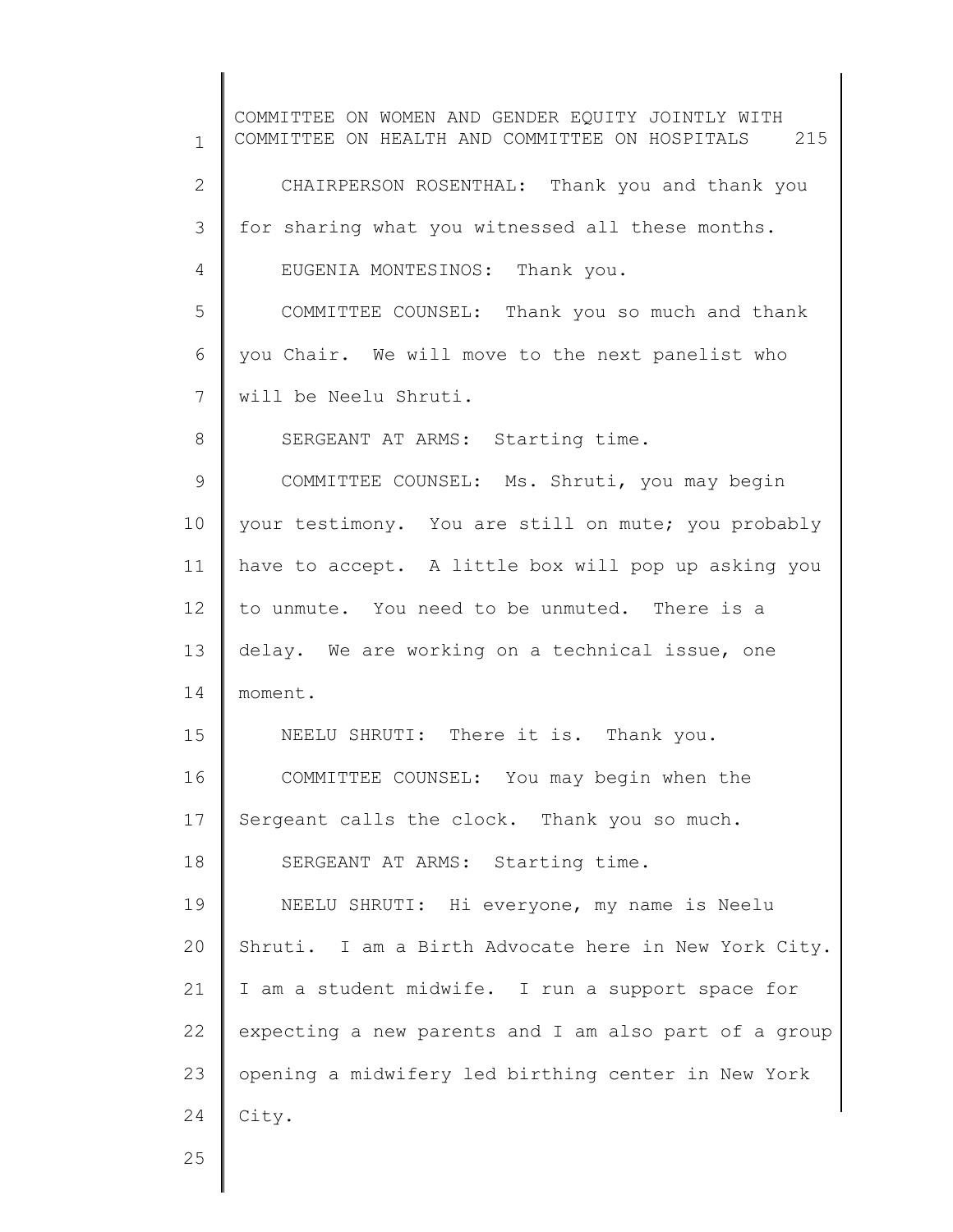1 2 3 4 5 6 7 8 9 10 11 12 13 14 15 16 17 18 19 20 21 22 23 24 25 COMMITTEE ON WOMEN AND GENDER EQUITY JOINTLY WITH COMMITTEE ON HEALTH AND COMMITTEE ON HOSPITALS 216 I would like to start by pointing out and speaking to the specific bills and resolutions that we are talking about today, in the context of reducing racial disparities in maternal mortality. In terms of the first one which talks about I believe it is number 2017 as it applies to visitation policy guidelines. In order for this bill to truly address racial disparities in maternal mortality, it needs to include that doula's are allowed to visit birthing clients in all hospitals without any certification barriers and for the doula's presence not to be counted as a visitor as they are essential workers. For pregnant and birthing people to have a companion at prenatal visits during birth ensure no separation from baby unless medically necessary and in case the patient is readmitted for postpartum that the baby is not considered a visitor and allowed to room in. For the second, which is number 2042, which pertains to posting information about midwives on line on the DOHMH website, in order for this bill to truly address racial disparities in maternal mortality, it would be necessary to include the benefits of using midwives, include nationally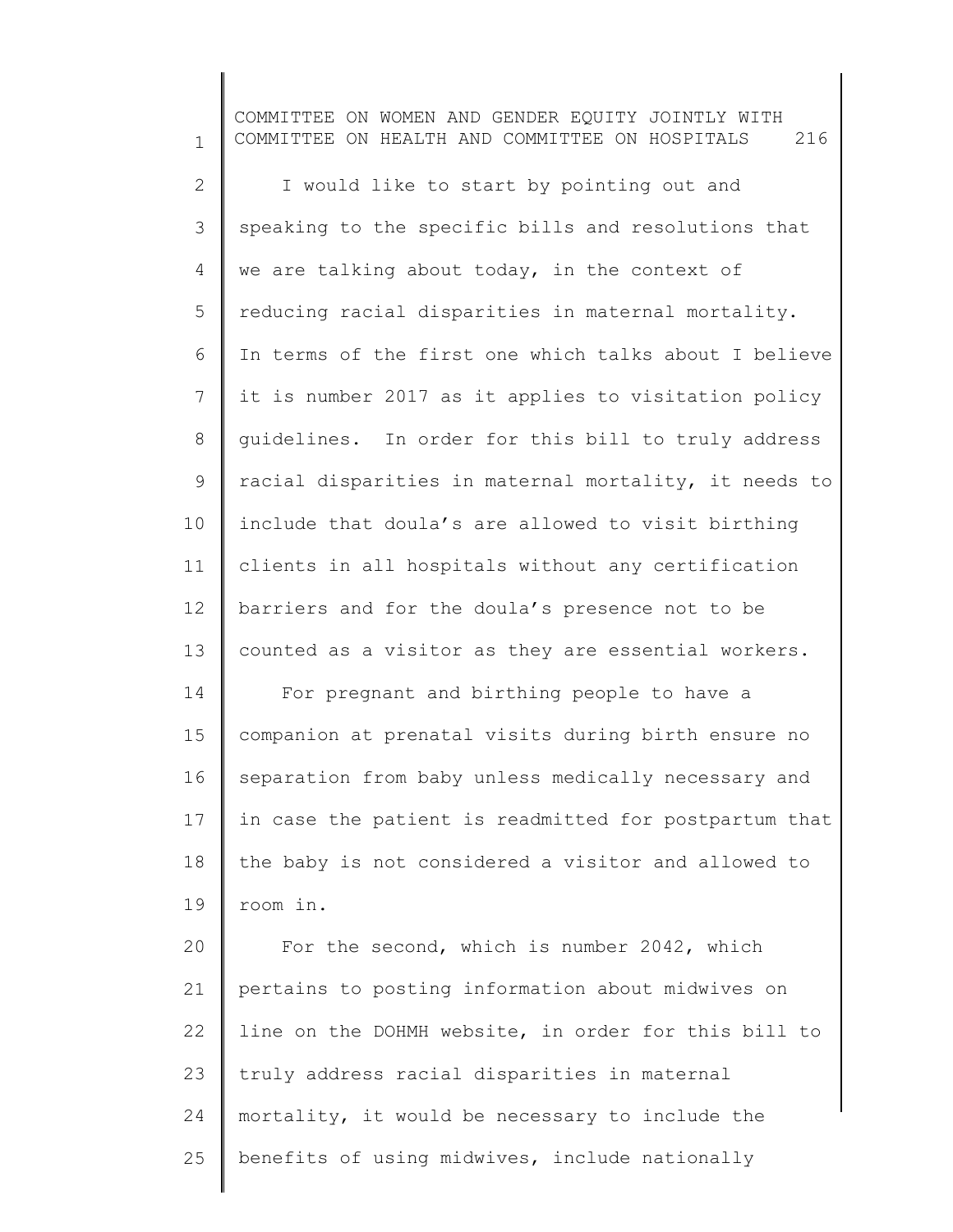1 2 3 4 5 COMMITTEE ON WOMEN AND GENDER EQUITY JOINTLY WITH COMMITTEE ON HEALTH AND COMMITTEE ON HOSPITALS 217 available data and statistics of C-section rates, maternal and infant disparities, in mortality and choosing to use midwives as well as links to resources to help pay for midwifery services.

6 7 8 9 10 11 12 13 14 15 16 17 18 19 For Resolution number 1239, which relates to making doula's more accessible to individuals with Medicaid and those without health insurance. Yes, of course, doula's should be more accessible; however, in order for this Resolution to truly address the racial disparities in maternal mortality, this Resolution must focus on midwives. Yes, access to doula's should be increased but doula's do not solve the racial disparities in maternal mortality as they have no role in providing healthcare or not healthcare professionals. We should be relying on healthcare professionals that are trained and have proven time and time again to have better outcomes for birthing people of color.

20 21 22 23 24 And finally, in terms of this Resolution 1408, calling on the New York State legislation to pass a related accreditation approval for a midwifery led birth centers. To clarify all birth centers in New York, even if they are the two emergency birth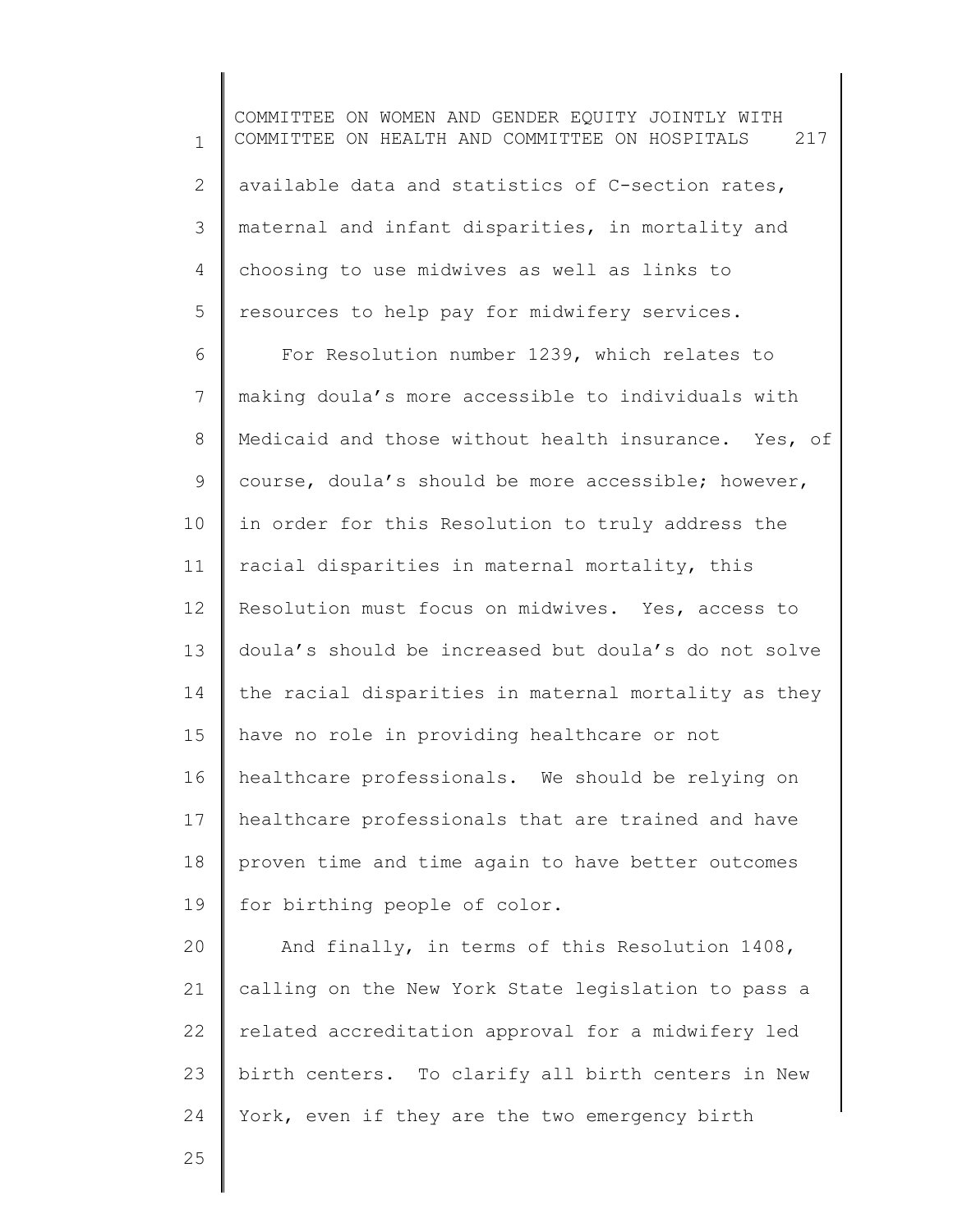1 2 3 4 5 6 7 8 9 10 11 12 13 14 15 16 17 18 19 20 21 22 23 24 25 COMMITTEE ON WOMEN AND GENDER EQUITY JOINTLY WITH COMMITTEE ON HEALTH AND COMMITTEE ON HOSPITALS 218 centers are all physician led. To this day, we have zero midwife led birth centers in New York. SERGEANT AT ARMS: Time expired. NEELU SHRUTI: There remains zero midwifery led birth centers in New York despite the governor's executive order. Despite the recommendations of the New York Maternity Task Force. There is a stark difference between the two. In addition to the language for this bill for it to be truly effective, all midwife led birth centers must receive deemed status for this certificate of need process, which is onerous, expensive and prohibited, which is why we do not have a community birth center facility. I would also ask the Council to support Resolutions to pass an executive order for this deemed status to happen because it might take a while for this bill to get passed. We also need a Resolution to allow certified professional midwives to have permanent full scope of practice and immediately make funding accessible for any group that is trying to open a midwife led birth center in New York City. Thank you. CHAIRPERSON ROSENTHAL: Yeah, thank you and thank you for your attention to the bills in particular and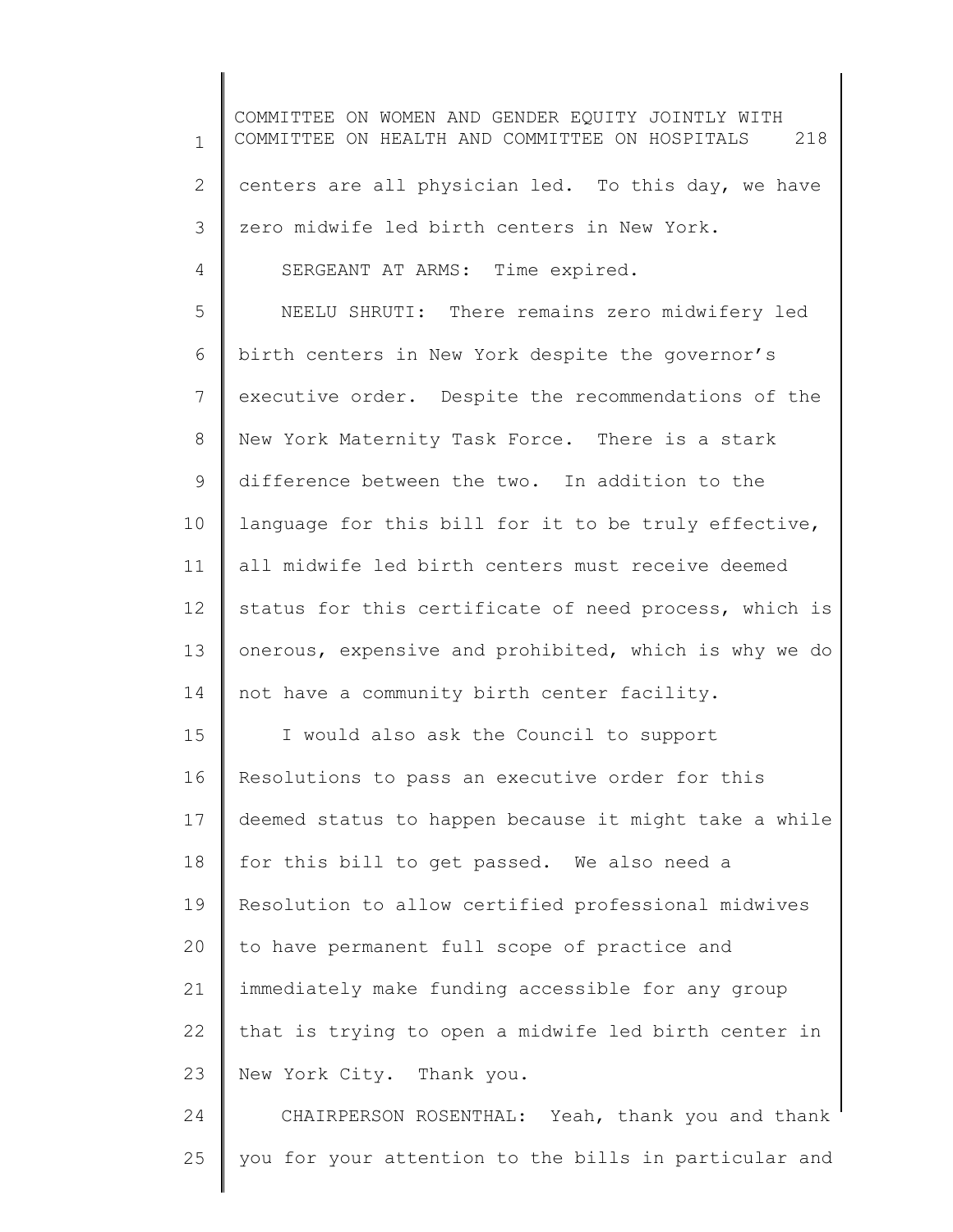1 2 3 4 5 6 7 8 9 10 11 12 13 14 15 16 17 18 19 20 21 22 23 24 COMMITTEE ON WOMEN AND GENDER EQUITY JOINTLY WITH COMMITTEE ON HEALTH AND COMMITTEE ON HOSPITALS 219 sharing those thoughts on the record. I really appreciate that. Is there anything else you wanted to add? I don't want you to feel  $-$  I mean, that was, you really just helped us. So, if there is anything, one or two more sentences that you want to add, you are so knowledgeable about this. I really appreciate you. NEELU SHRUTI: This is the first time that I have been included in a gathering such as this and so, I appreciate that. I do think that voices such as mine for folks who are doing this actual work and have policy related issues and policy related ideas need to be taken into consideration. I do think we need a midwifery school in New York City that is a direct entry program, that is publicly funded to offer and expand midwifery services in this City. That would make a huge difference in the maternal mortality, the disparities in short and there are lot more ideas but I wanted to focus on the specific things that we are talking about today and would love to continue this conversation as many times as you need but hopefully not to many more. CHAIRPERSON RIVERA: I just wanted to ask —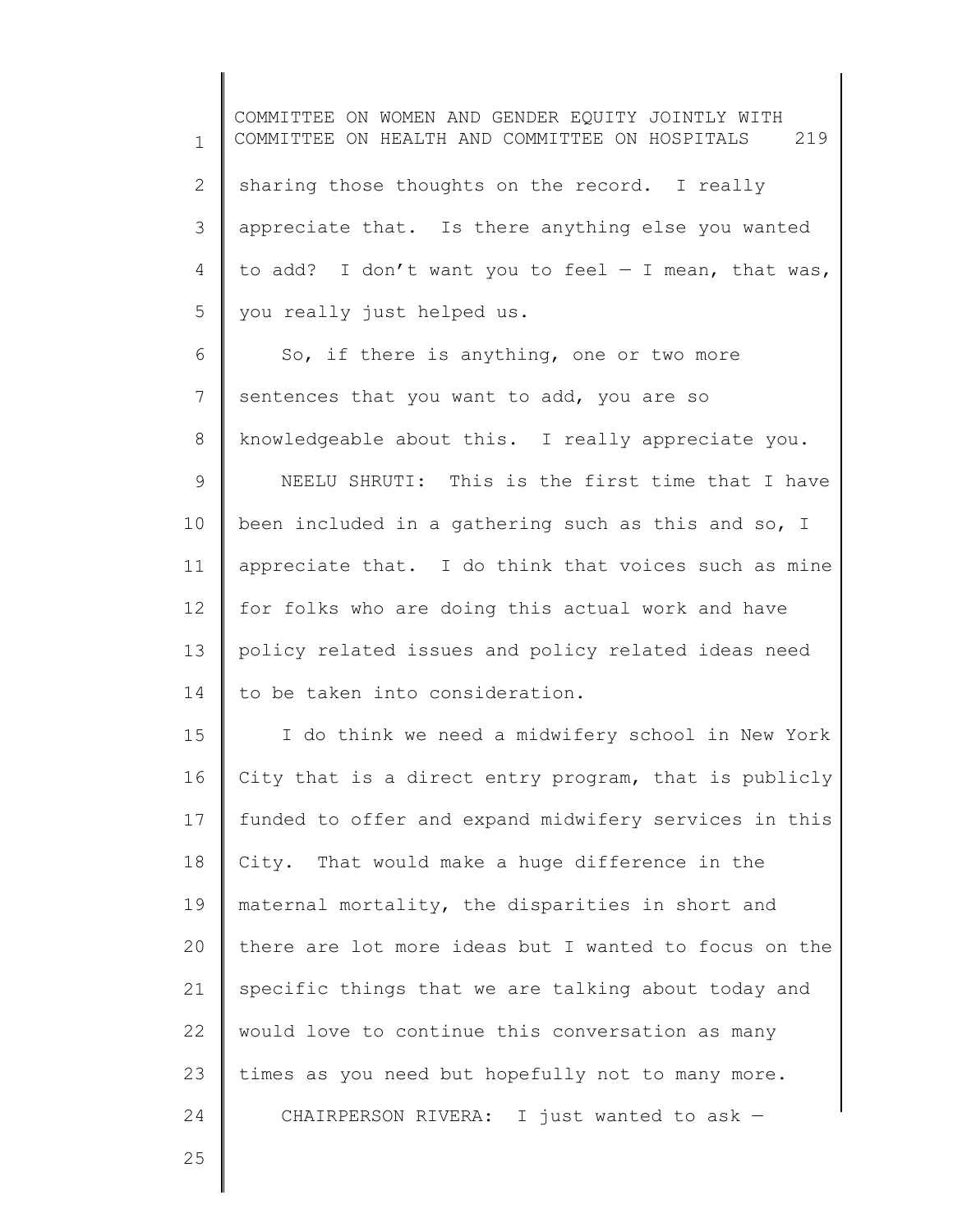1 2 3 4 5 6 7 8 9 10 11 12 13 14 15 16 17 18 19 20 21 22 23 24 25 COMMITTEE ON WOMEN AND GENDER EQUITY JOINTLY WITH COMMITTEE ON HEALTH AND COMMITTEE ON HOSPITALS 220 CHAIRPERSON ROSENTHAL: I just want to continue, oh, I am sorry Council Member. We are going to continue with questions after the whole panelists finished. I just wanted to jump in on that. Council Member? CHAIRPERSON RIVERA: Yeah, I just wanted to yeah, just jump in and say, I am looking forward to working with you Neelu. I appreciate your edits and your expertise, I really do. NEELU SHRUTI: Thank you. COMMITTEE COUNSEL: Alright, thank you so much Chair's. We will move to the next panelist Annette Perel. Thank you. You may begin, Ms. Perel, you may begin when the Sergeant calls the clock. SERGEANT AT ARMS: Starting time. ANNETTE PEREL: Hi all, can you hear me okay? My name is Myla Floris[SP?], I am working with Annette Perel. I am a community member of the birth doula's and birth workers out here. I have been a birth worker for 14 years. One of the things that I work with is with Uptown Village Cooperative, which is a multicultural group of perinatal professionals that are based in and serving upper Manhattan in the Bronx.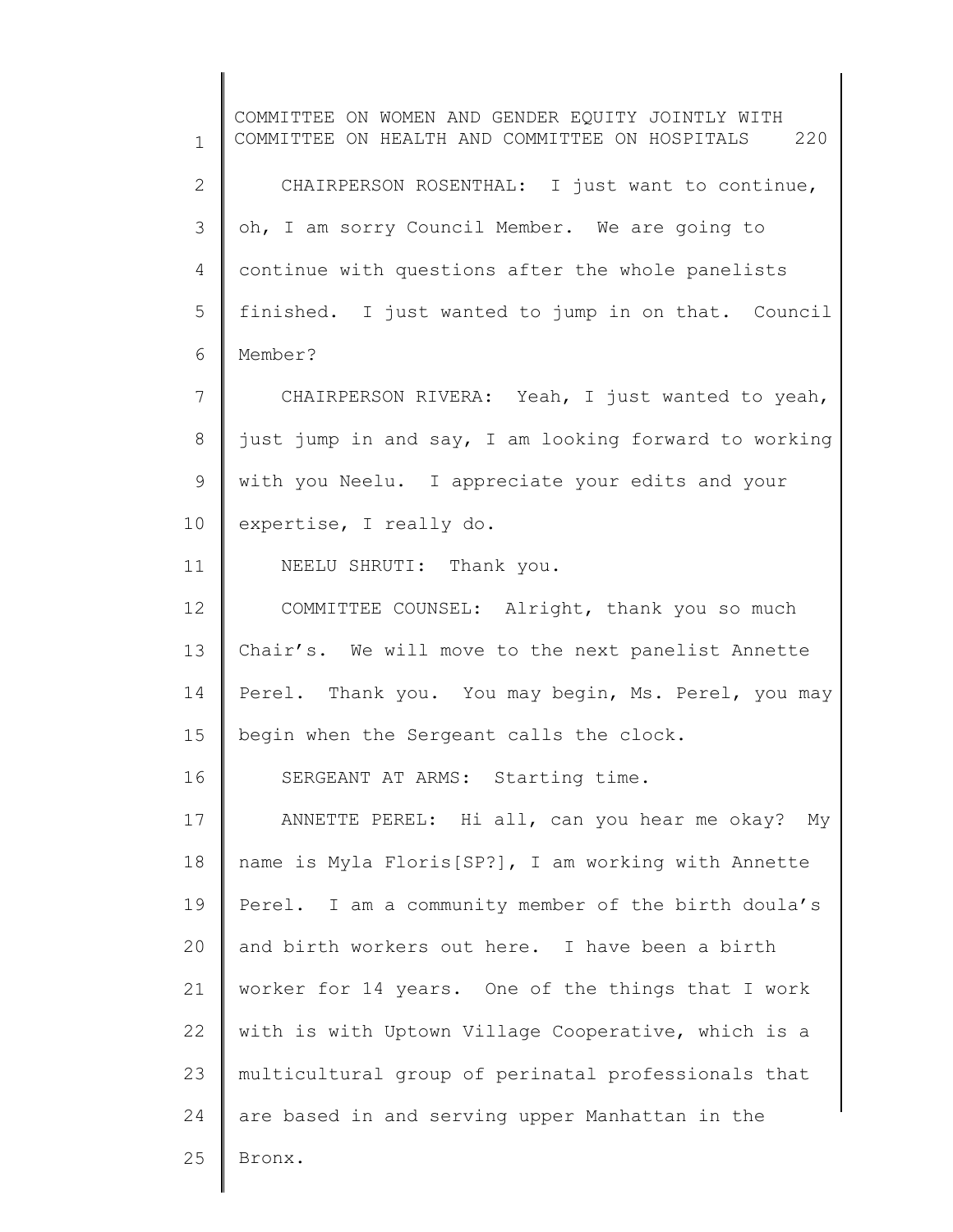1 2 3 4 5 6 7 8 9 10 11 12 13 14 15 16 17 18 19 20 21 22 23 24 COMMITTEE ON WOMEN AND GENDER EQUITY JOINTLY WITH COMMITTEE ON HEALTH AND COMMITTEE ON HOSPITALS 221 I have worked with Neelu a ton recently and Bruce a ton recently on advocacy efforts towards our missions and the different levels of the different points that have been made. Thank you Neelu so much for all of that detail and your sharpness and dedication and I just want to also thank everyone here for your commitment. Our leaders, the birth workers who have been tirelessly dedicated to improving birth justice and those who have been most deeply impacted by issues that we are speaking of and those who have been neglected, who have been left behind and we are here for all of them and for all birthing people. And so, I just want to appreciate that we are here in the effort to bring things forward and consider these wonderful creative ideas. We all know and have a whole bunch of data, a whole bunch of solutions. We even have protocols, like lots of specifics and I just want to again echo many of the recommendations that have already been made and for now, I am going to focus on the last point that Neelu just touched on and it is really, really driving home this ask for Governor Cuomo to use his executive authority to allow midwife led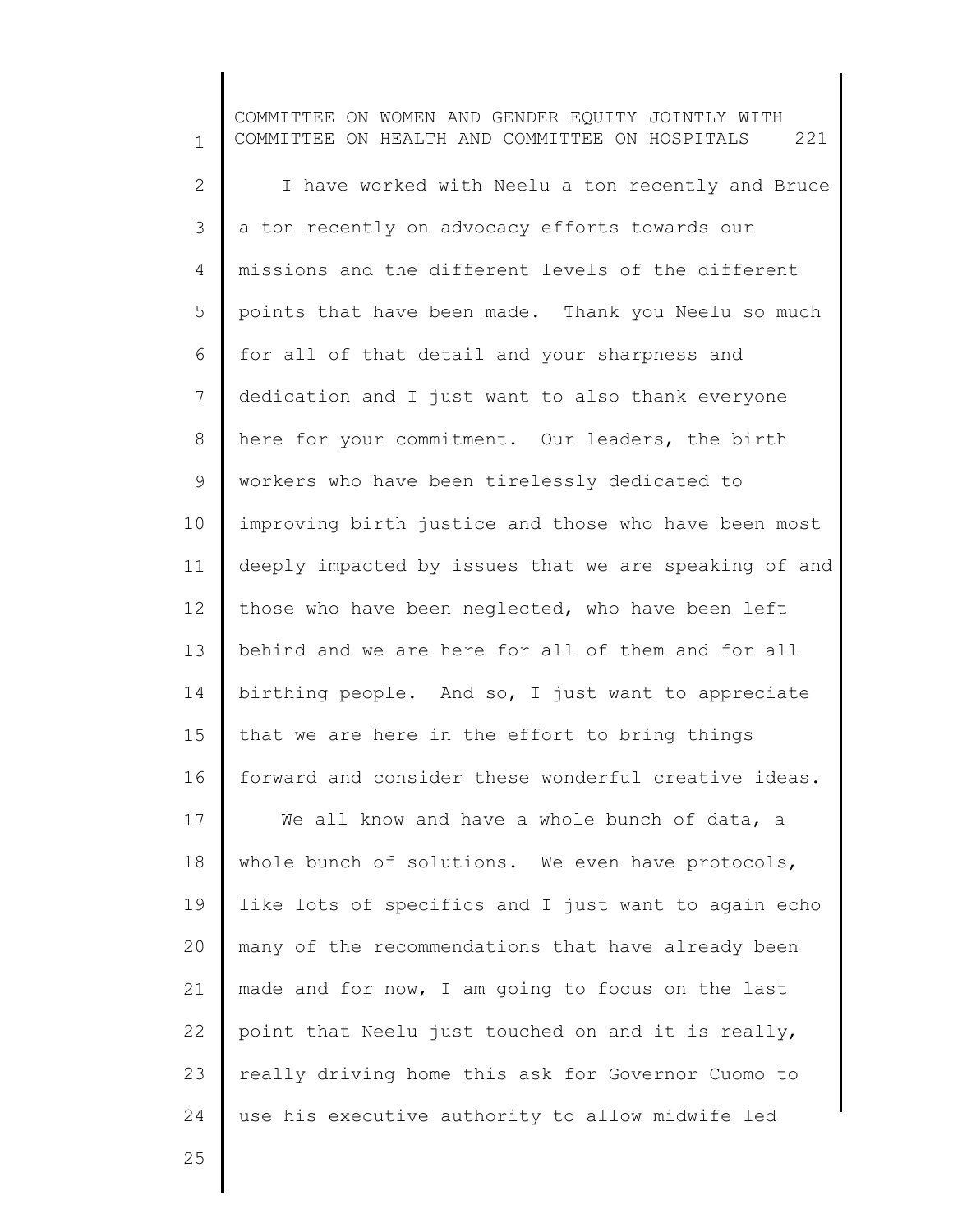1 2 3 COMMITTEE ON WOMEN AND GENDER EQUITY JOINTLY WITH COMMITTEE ON HEALTH AND COMMITTEE ON HOSPITALS 222 birth centers deemed status so that we are granted certificate of need.

4 5 6 7 8 9 10 11 12 13 14 15 16 17 If we meet the rigorous standards that CABC lays out in their free standing birth center accreditation process, this should be sufficient to exist in New York and this should be sufficient for providers who are working in this setting to have reimbursements and for the facilities to be reimbursed. This would be a tangible action towards the intent that the task force made to create safe alternatives for out of hospital birthing sites. As she stated, there are none. We have zero midwifery led birth centers and during this COVID-19 pandemic and the pandemic that existed prior with the maternal mortality, this is a crisis on top of a crisis and it is not being properly addressed.

18 19 20 21 22 23 24 So, birthing options remain unavailable to New Yorkers and this is a key birthing option. We should have access to birth centers. We should have access to midwife led birth centers and we want creative approaches to collaborative care in a model cognizant of the complexities around what our communities face. A lot of these birth workers —

25 SERGEANT AT ARMS: Time expired.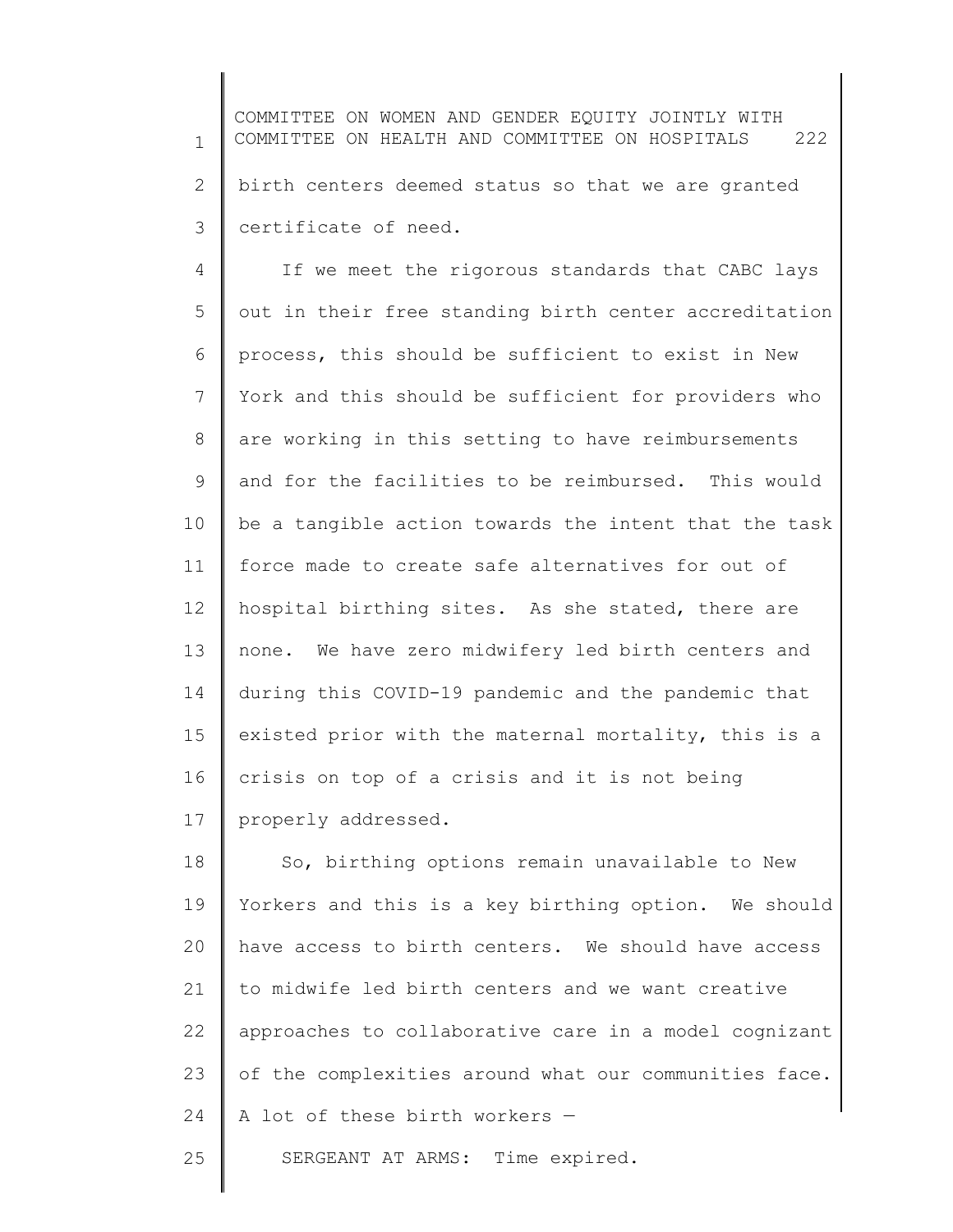1 2 3 4 5 6 7 8 9 10 11 12 13 14 15 16 17 18 19 20 21 22 23 24 25 COMMITTEE ON WOMEN AND GENDER EQUITY JOINTLY WITH COMMITTEE ON HEALTH AND COMMITTEE ON HOSPITALS 223 MYLA FLORIS: Can attest to the different stories that we faced in supporting our birthing families. My most recent and I am only going to name just the most recent things. My most recent lactation client, she, 19-years-old, birthing in a New York City hospital saying wow, my doctor, I didn't even know he was my doctor. He just came in and would occasionally talk to the nurse and then leave and afterwards I found out he was my doctor but exchanged zero words with me. I wish I had one of my nurses was a person of color, you know, and she describes this experience that she had a healthy outcome but she is traumatized. And so, you know, that's a lactation client. From like the birth perspective, I have two people back to back at a private hospital in you know, the parts that I serve, upper Manhattan and the Bronx but the one was White, one was Black and the same circumstance happened induction and the way that the Black person had to advocate for herself in order to still be provided substandard care and still have outcomes that were negative and pushed on her in comparison to what the White person had to do when she just set her mind and didn't make it an argument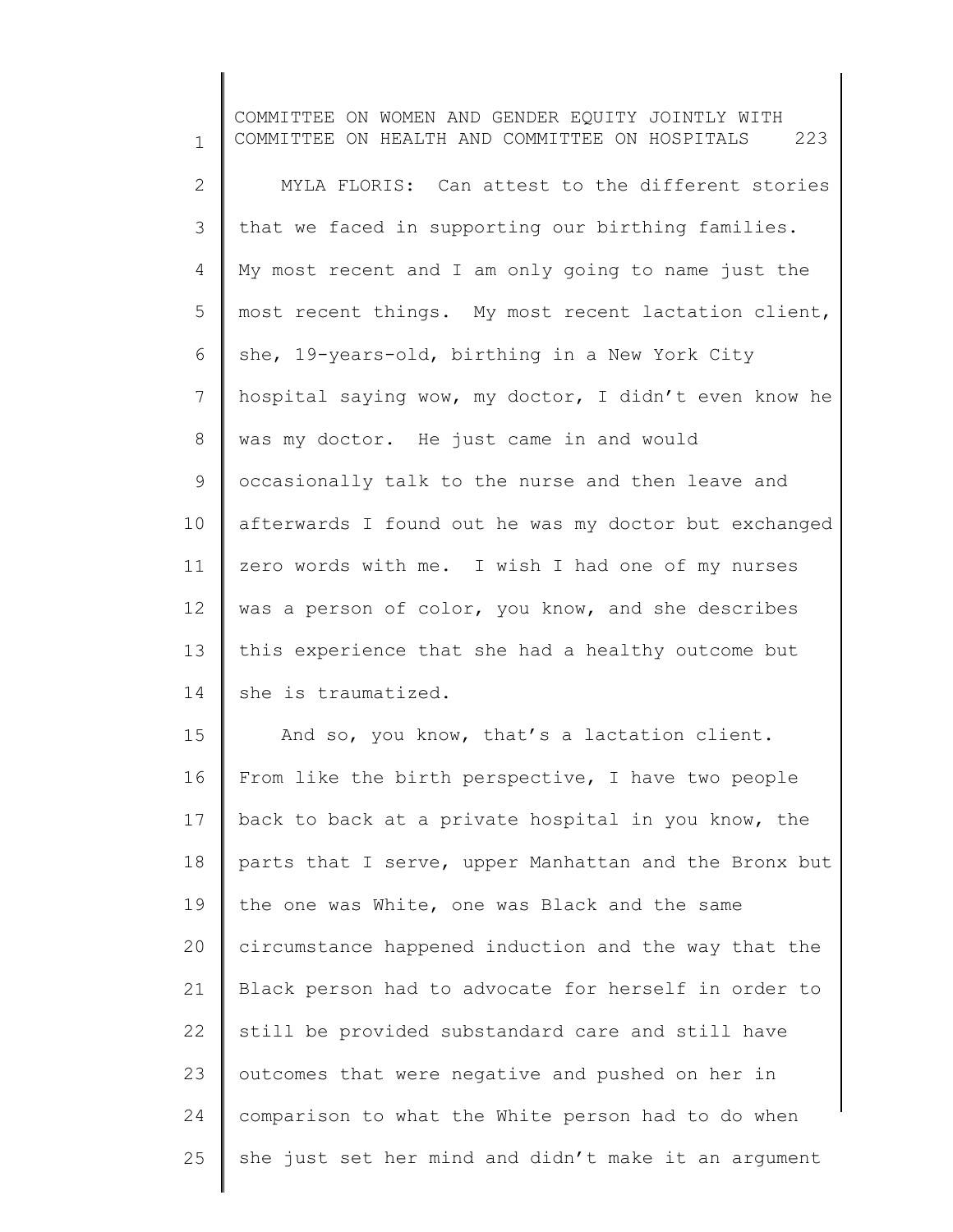1 2 3 4 5 6 7 8 9 10 11 12 13 14 15 16 17 18 19 20 21 22 23 24 COMMITTEE ON WOMEN AND GENDER EQUITY JOINTLY WITH COMMITTEE ON HEALTH AND COMMITTEE ON HOSPITALS 224 and I was just like, wow, okay, she is just being listened off the bat. And this is all stuff we know of. You know, I don't have to name case after case of what we see all the time but I just wanted to just go ahead and illustrate, these are the common things and as a birth doula in the birth field with a whole group of 17, 18 mentees that are speaking to me about their issues on a regular, I am noticing the same things and I just want to speak also to the doula program, the pilot. You know, Uptown Village Cooperative had to secure funding from a private grant source in order to provide the care that we wanted to in the way that we wanted without the whole 6 prenatal's and 6 postpartum's and so we were able to pay our doula's in that way and that's a model that we wanted to continue to do but we ran out of funding. We have community-based, community-led initiatives from organizations like birthing services like Bronx Rebirth, that are able to get communities to help fund them to support people in their communities, right.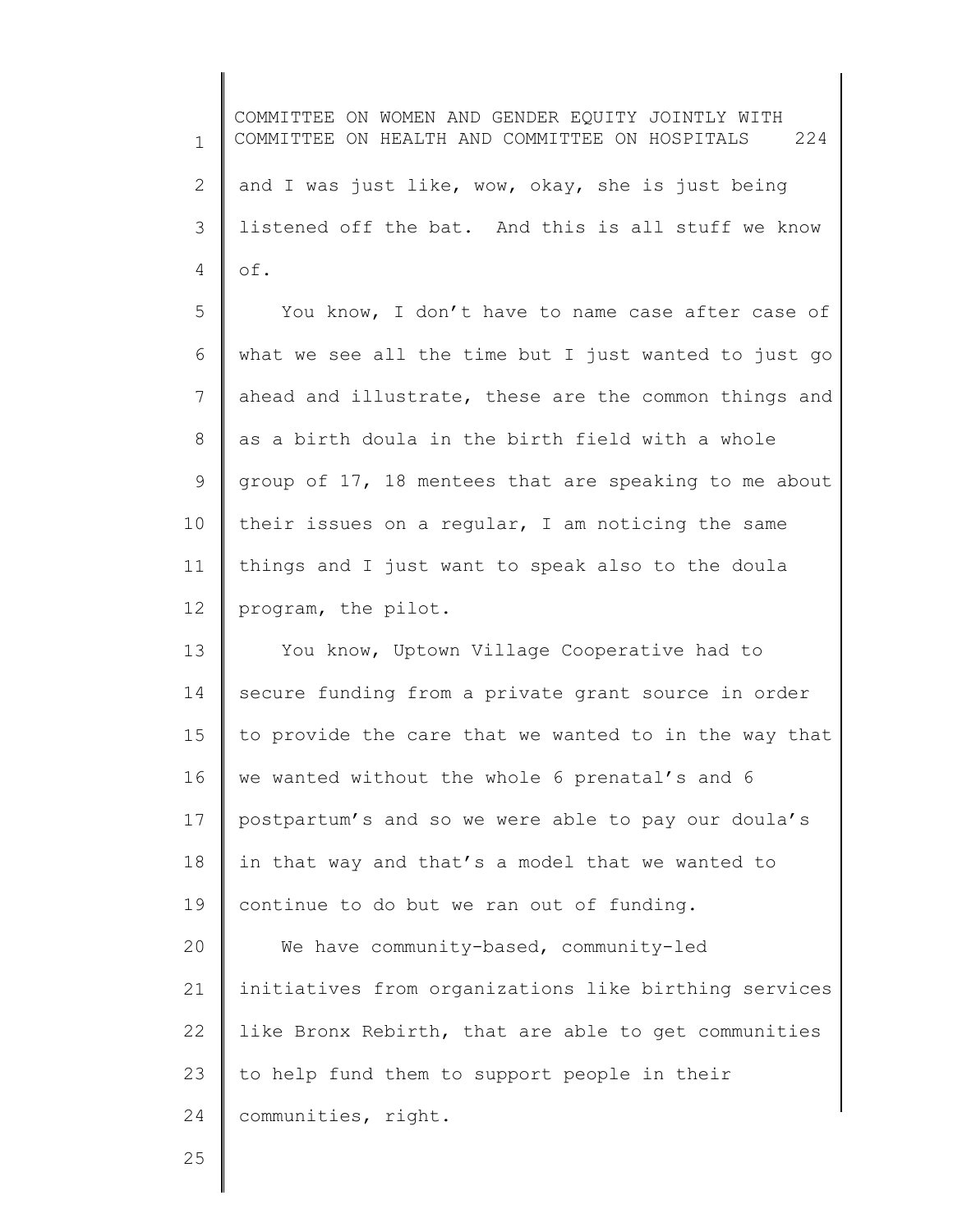1 2 3 4 5 6 7 8 9 10 11 12 COMMITTEE ON WOMEN AND GENDER EQUITY JOINTLY WITH COMMITTEE ON HEALTH AND COMMITTEE ON HOSPITALS 225 So, that we can reflect the care so that we can reflect culturally and energetically the type of people that we are serving and they have been successful at that. And so, there are community led initiatives that I believe we should be aware of and in support of and oh, my gosh, Debra Lesane and all the work that you are doing with Healthy Woman, Healthy Futures, just like what you have to manage in order to keep that program floating and you know, thriving and you know, I am in touch with the doula's.

13 14 15 16 17 18 19 20 21 22 23 24 25 Some of the many doula's who pass through that program and you know, we still remain appreciative in knowing you know what's out there and the barriers that we are all facing in being like some of the primary stakeholders in improving maternal health for our communities. And we all recognize how important it is, how time sensitive it is and we don't want to be going through these slow boiling, slow grind of you know, getting these bills passed especially for something as simple as a public statement that has been we need midwifery birth centers to exist. So, now can we get those steps taken. And so, I hope that anyone here and the circles of influence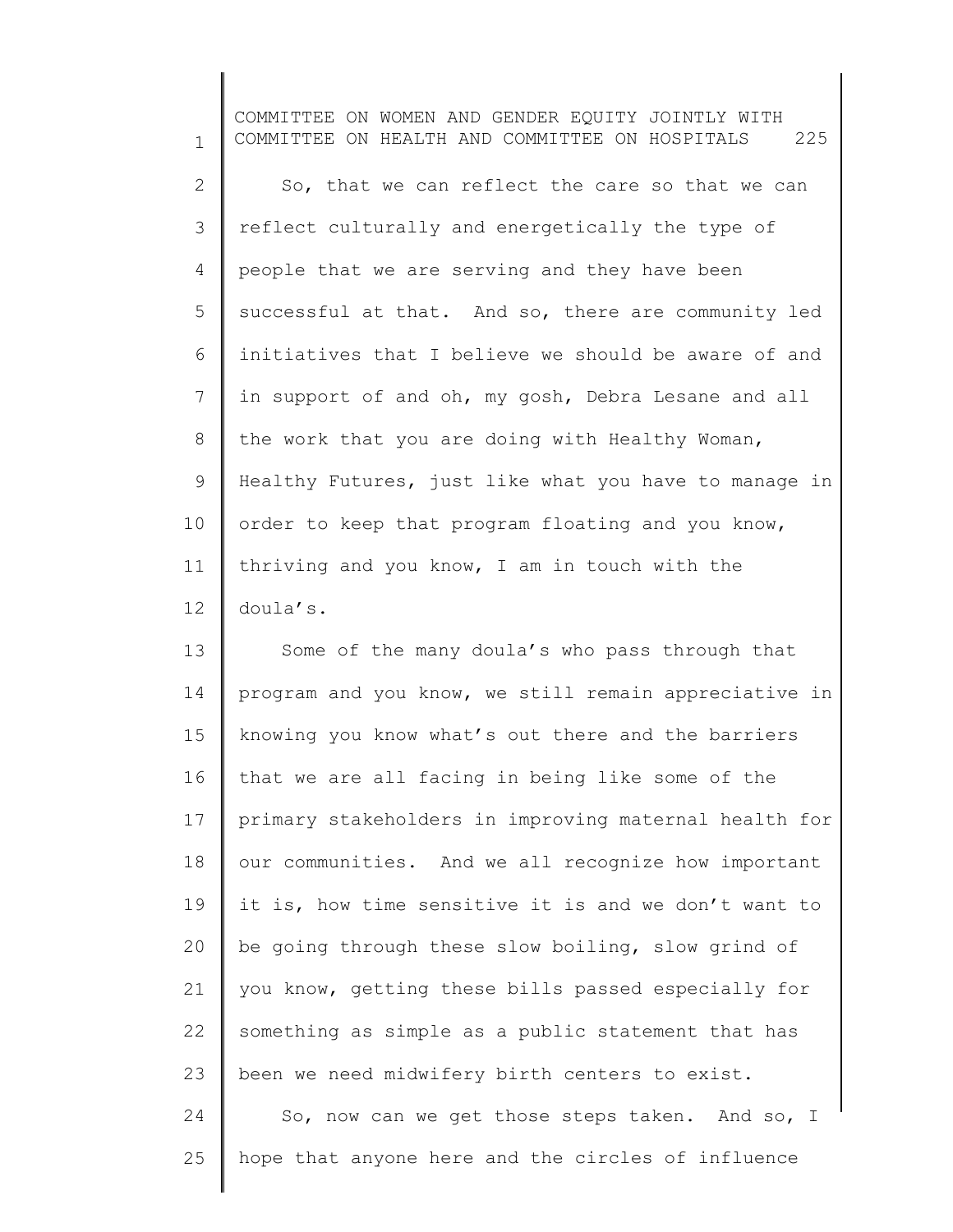1 2 3 4 5 6 7 8 9 10 11 12 13 14 15 16 17 18 19 20 21 22 23 24 25 COMMITTEE ON WOMEN AND GENDER EQUITY JOINTLY WITH COMMITTEE ON HEALTH AND COMMITTEE ON HOSPITALS 226 you have — influences that you have can really consider putting a press towards the Governor Cuomo because those offices who we have also been in touch with Neelu and I with the Department of Health and basically, you know, those are under the executive authority and therefore, like if he were to go ahead and push forth this commitment, it can change. The last thing I wanted to mention, was just you know, it's been known that we have resources here in this state. I know it is a complex year but truly we need to put our money where our commitment is. There are other states, Eugenia had just mentioned countries that are doing things successfully. Right here in the United States there are places, there are jurisdictions that are doing things gorgeously. I have been following and just wanted to mention a jurisdiction in Seattle that has the office of planning and community development. They have an economic development initiative there. It is a fund created to respond to the needs of marginalized populations, reduced disparities and support access to opportunity in health vibrant communities and it was championed by the community organizations concerned about the you know, pressures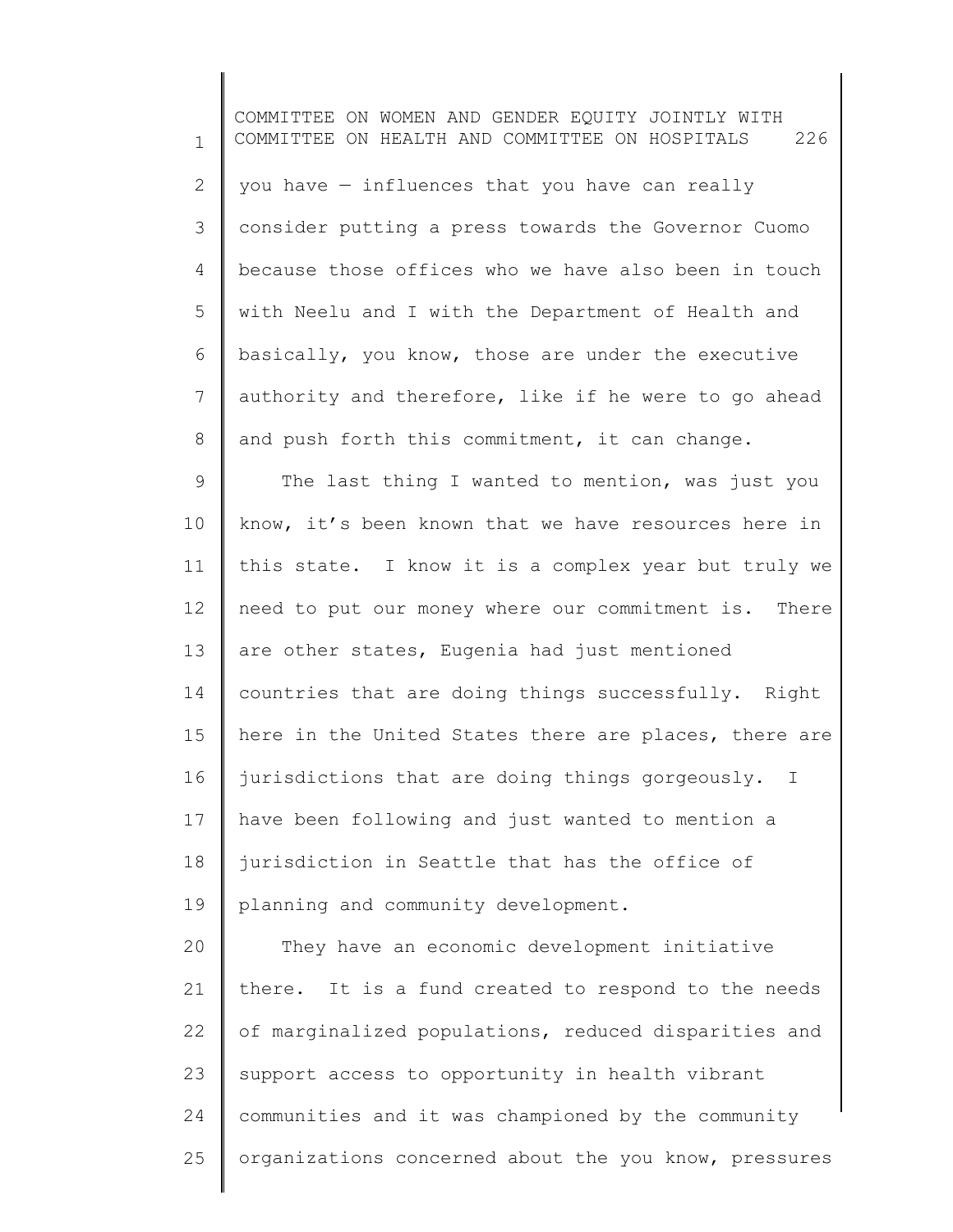1 2 3 4 5 6 7 8 9 10 11 12 13 14 COMMITTEE ON WOMEN AND GENDER EQUITY JOINTLY WITH COMMITTEE ON HEALTH AND COMMITTEE ON HOSPITALS 227 and the lack of investments in the communities of color. And so, the Mayor proposed a sustained funding source and awarded a bunch of organizations led by and serving people of color that would basically allow for capacity building, property acquisition and capital expenses. And so, we know again, midwifery led birth centers are necessary among other things. I am just driving that one home because I really want us to consider creative ways to use every resources available to us and every tool possible to help make change. And that's all I want to say for now. COMMITTEE COUNSEL: Thank you so much for your

15 16 17 18 testimony. We will move to the next panelist and then we will take questions at the end of the panel. If that's okay with the Chair's. Okay, the next panelist is Patricia Loftman.

19 SERGEANT AT ARMS: Starting time.

20 21 22 23 24 25 PATRICIA LOFTMAN: Hi, good afternoon and greetings. I would like to thank you for this opportunity to provide testimony before the Hospitals Committee on Maternal Morbidity and Mortality. But before I start, I would like to comment that one of the limitations of committee's such as yours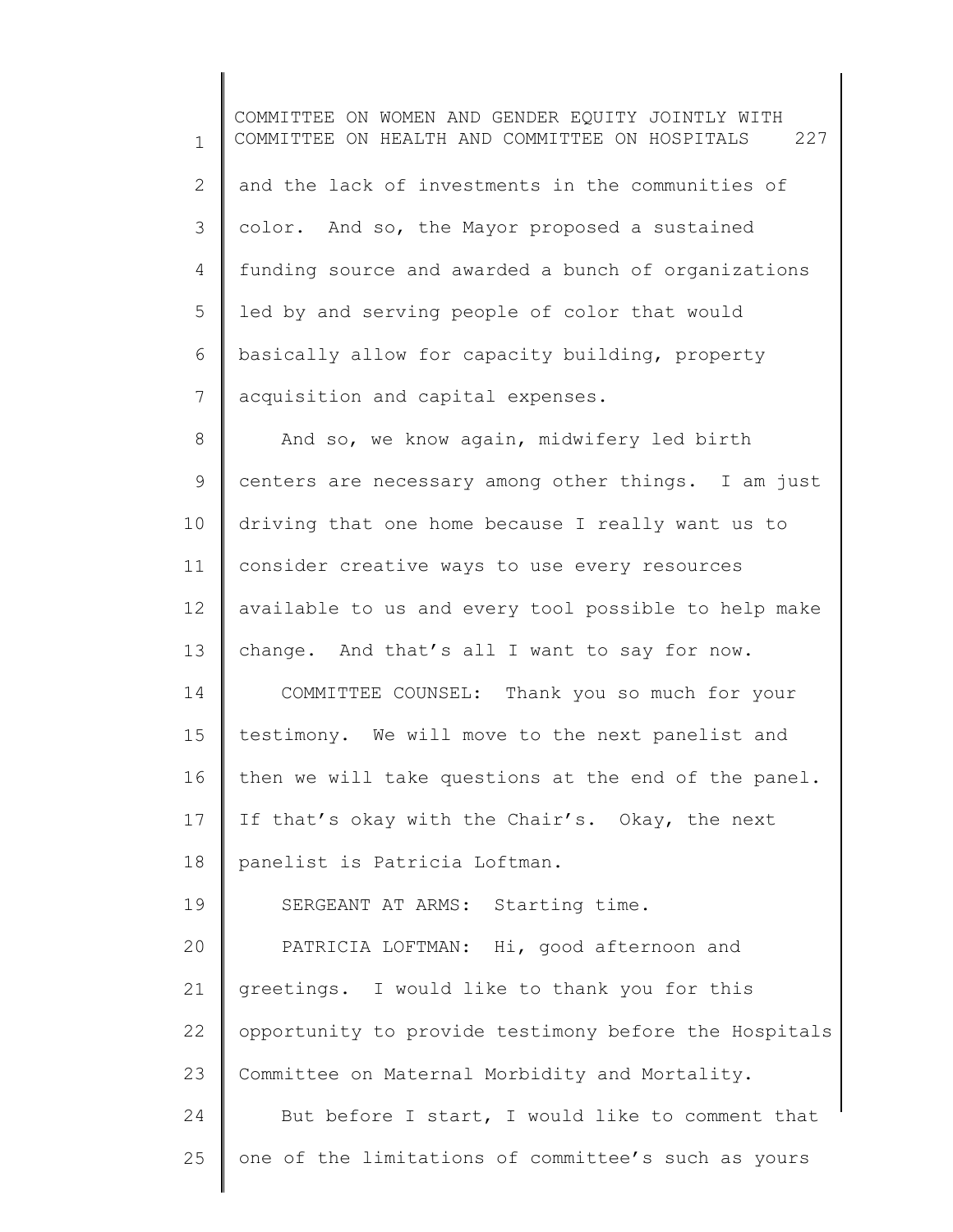1 2 3 4 5 COMMITTEE ON WOMEN AND GENDER EQUITY JOINTLY WITH COMMITTEE ON HEALTH AND COMMITTEE ON HOSPITALS 228 is that you don't have the benefit of individuals like myself who have been doing this work for about 40 years and so, you don't have the benefit of our historical memory and information.

6 7 8 9 10 11 12 13 14 15 16 17 18 19 20 21 So, for example, Neelu referenced the bill that would provide information on the number of midwives etc. That already exists. This bill is redundant. There is a New York State Maternity Information Law that dates back to the 1990's that provides information on childbirth practices and policies including whether a hospital has a midwife. The number of midwifery births, the C-section rate, the VBAC rate, Vaginal Birth After Cesarean. This information is packed with a lot of information that families such as Mr. McIntyre could have used in making an informed decision of where to go for maternity care. The problem is, is that because this emanated in the 90's, there are few people who remain who even know that this New York State Law exists and consequently it is not enforced.

22 23 24 25 So, you have a bill now that is recreating what already exists but no one knows that it is not enforced. So, why don't we, before we continue this bill, research the maternity information law and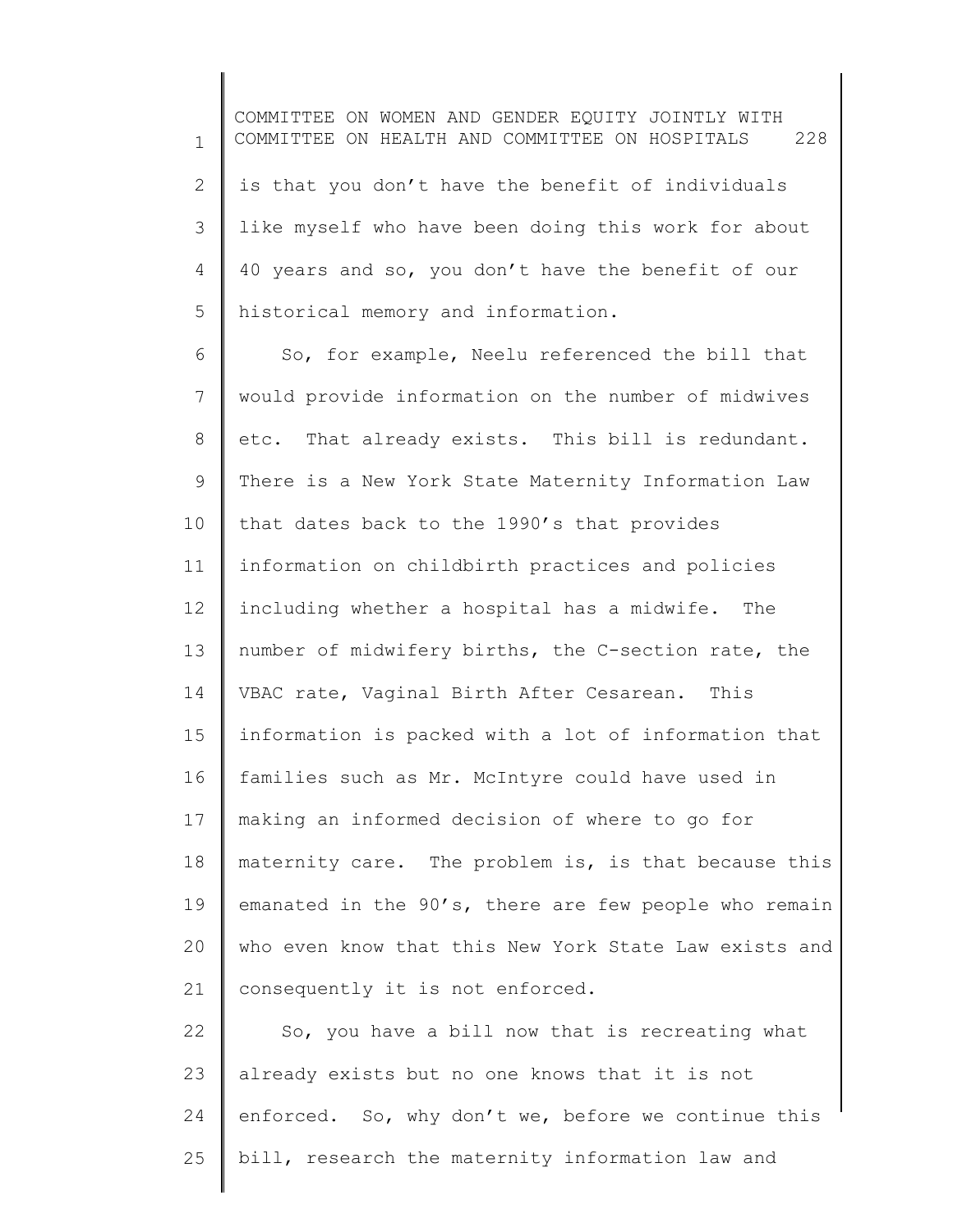1 2 3 COMMITTEE ON WOMEN AND GENDER EQUITY JOINTLY WITH COMMITTEE ON HEALTH AND COMMITTEE ON HOSPITALS 229 enforce it. Make certain that it works. So, that's number one.

4 5 6 7 8 9 10 So, I am sorry, my name is Patricia Loftman, I am a Certified Nurse Midwife, Fellow of the American College of Nurse Midwives and Former Hospital Center Midwifery Services Director from 1984 to 1999. I practiced full scope midwifery for three decades, I retired from clinical midwifery in 2010 but clearly I am still around, so I have not left the field.

11 12 13 14 15 16 When I retired in 2010, I was attending the births of infants that I had brought into this world, which means I had taken care of over two generations of families. And what that attests to was the satisfaction of having someone cared for by someone who looked like you.

17 18 19 20 21 22 23 24 25 The American Public Health Association identified racism as a public health issue and described how racism effected public health and health disparities. Racism is the power to control the distribution of money, power and resources and the differential access to good services and opportunities based on race at the global, national and local level. So, for example, when COVID occurred — SERGEANT AT ARMS: Time expired.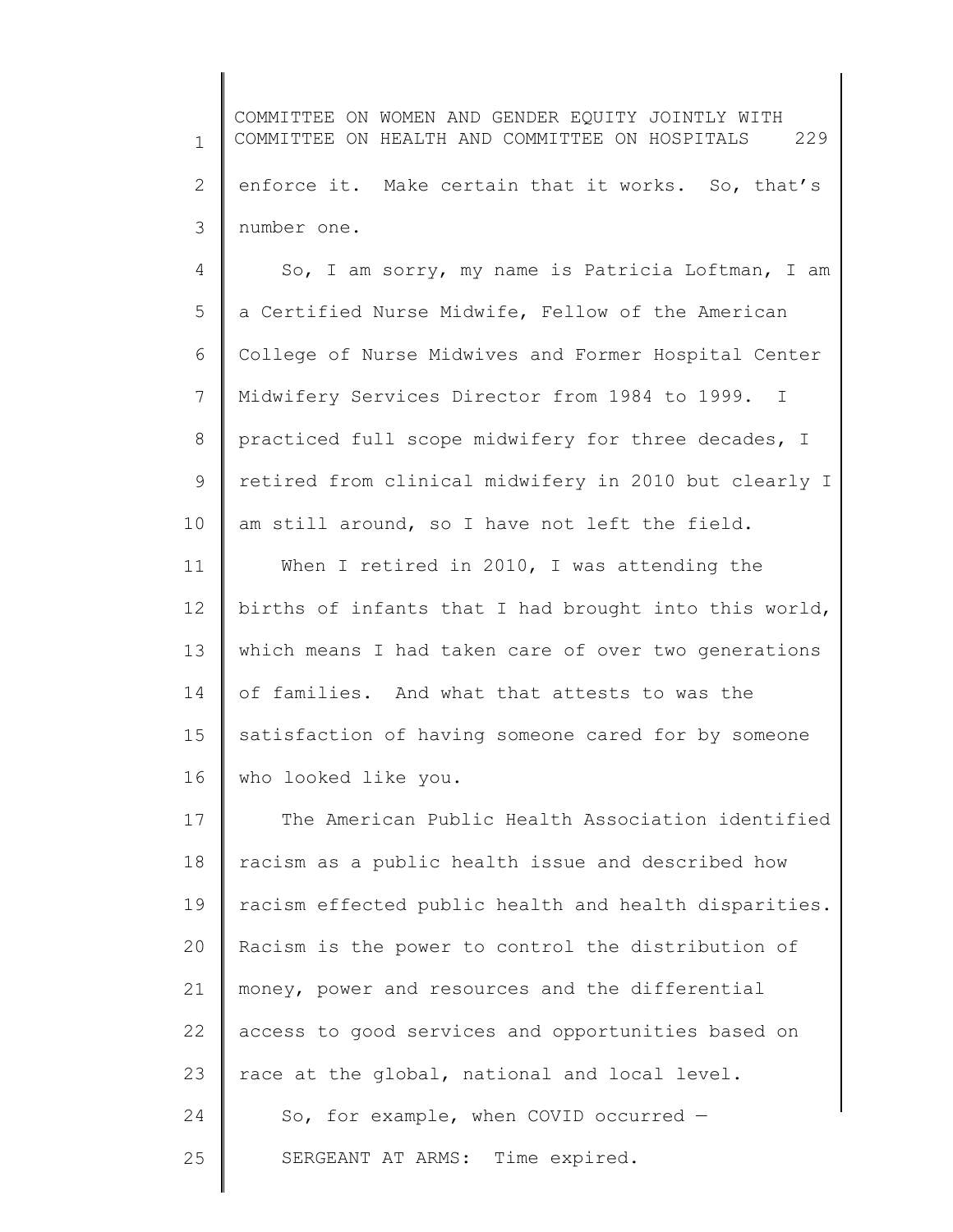1 2 3 4 5 6 7 8 9 COMMITTEE ON WOMEN AND GENDER EQUITY JOINTLY WITH COMMITTEE ON HEALTH AND COMMITTEE ON HOSPITALS 230 PATRICIA LOFTMAN: And women were — thank you and women were afraid to go into the hospital, a midwifery led birth center was actually open in Manhattan. Except the problem is, is that COVID rates in Manhattan were the lowest. Where that birth center should have opened, would have been in the Bronx or Queens or Brooklyn where the COVID rates were high.

10 11 12 13 14 15 So the resource was placed in the area that needed the resource the least, rather than the area that needed the resource the most. Structural racism is the foundation from which social determinates of health and health emanate an account for persistent health inequities.

16 17 18 19 20 21 22 You know, we throw these terms around without really understanding what these terms mean. Social determinants of health are the condition in which people are born, grow, work, live, age and the wider set of forces and systems shaping the conditions of their daily life. Which means this happens from the time you are in utero in your mom's belly.

23 24 25 Maternal mortality is a direct consequence of social determinants of health more than health behaviors and clinical care. So, if a woman didn't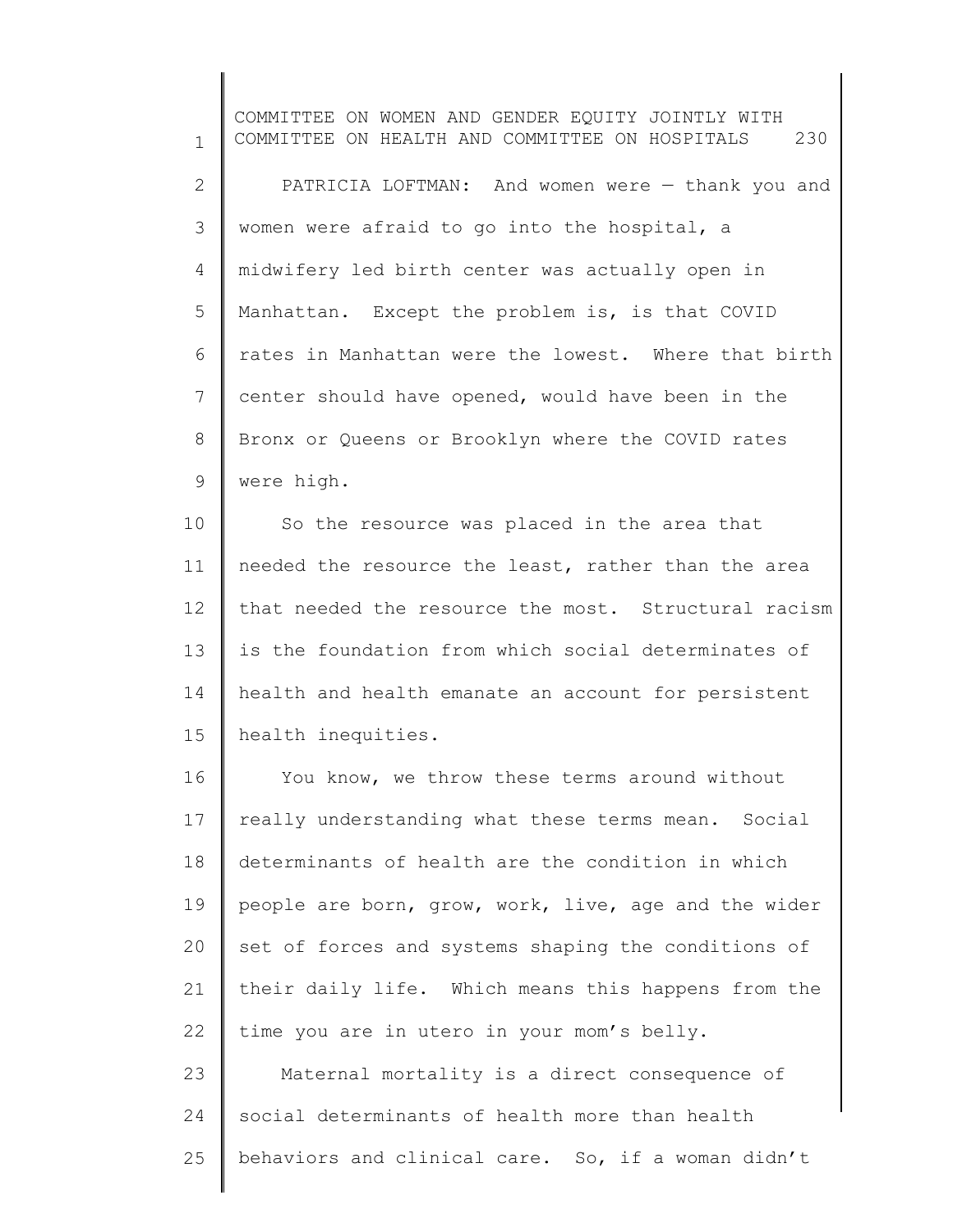1 2 3 4 5 6 7 8 9 10 11 12 13 14 15 16 17 18 19 20 21 22 23 24 COMMITTEE ON WOMEN AND GENDER EQUITY JOINTLY WITH COMMITTEE ON HEALTH AND COMMITTEE ON HOSPITALS 231 go for prenatal care at all, it is the condition in which she lives that would impact her outcome more than anything else. Historically, women at risk for a poor pregnancy outcome were characterized as those with no prenatal care, low income, low literacy, engaging in unhealthy behaviors such as tobacco, alcohol and/or illegal drug us, exposed to intimate partner violence and having mental health challenges. However, as early as 1992, a centennial study published in the New England Journal of Medicine demonstrated that being a college educated middle class African American woman was not protected against poor birth outcomes. And this disparity was reaffirmed in 2019. So, we have known about this for a long time. We just have not put a name to what was the condition that created disparity for African American women and we now know that it is structural and institutional racism. What's important for the Committee to understand is that maternal mortality is a process that begins long before a woman becomes pregnant. The vascular changes that contribute to the maternal mortality begins in utero. Traveling a life course that builds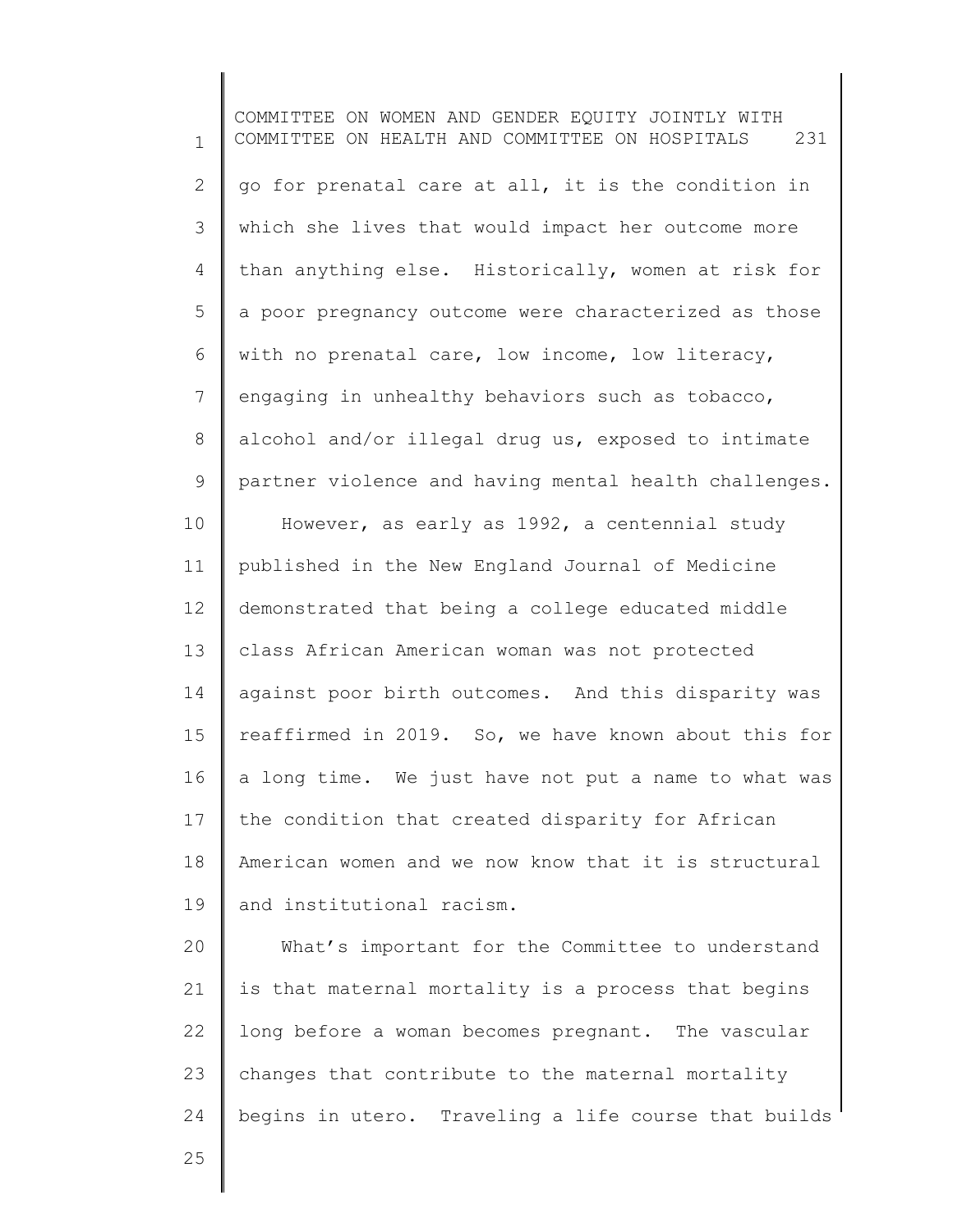1 2 3 4 5 6 7 8 9 10 11 12 13 14 15 16 17 18 19 20 21 22 23 24 25 COMMITTEE ON WOMEN AND GENDER EQUITY JOINTLY WITH COMMITTEE ON HEALTH AND COMMITTEE ON HOSPITALS 232 and accumulates with each experience of stress and daily living of being Black, Latinx or indigenous. The COVID pandemic only exacerbated these inequities. Strategies to address maternal mortality for Black and indigenous women require a systemwide approach to address factors related access to care and the quality of that care. For example, evidence documents that Black and Latinx women in New York City experience a higher risk for sever maternal morbidity compared with White women within the same hospital. Even after controlling for patient insurance and hospital characteristics. So, if I choose a hospital because I think there are more White women in that hospital so I will get better care. The answer is no. One strategy to promote access to care is supporting increased racial and ethnic diversity in the maternity health workforce. Delivery in care encompasses two elements. I always taught the students that what I preached at their students. The first element centers on the relationship between the provider and the woman. The second element centers on the provider quality. Does the provider present the most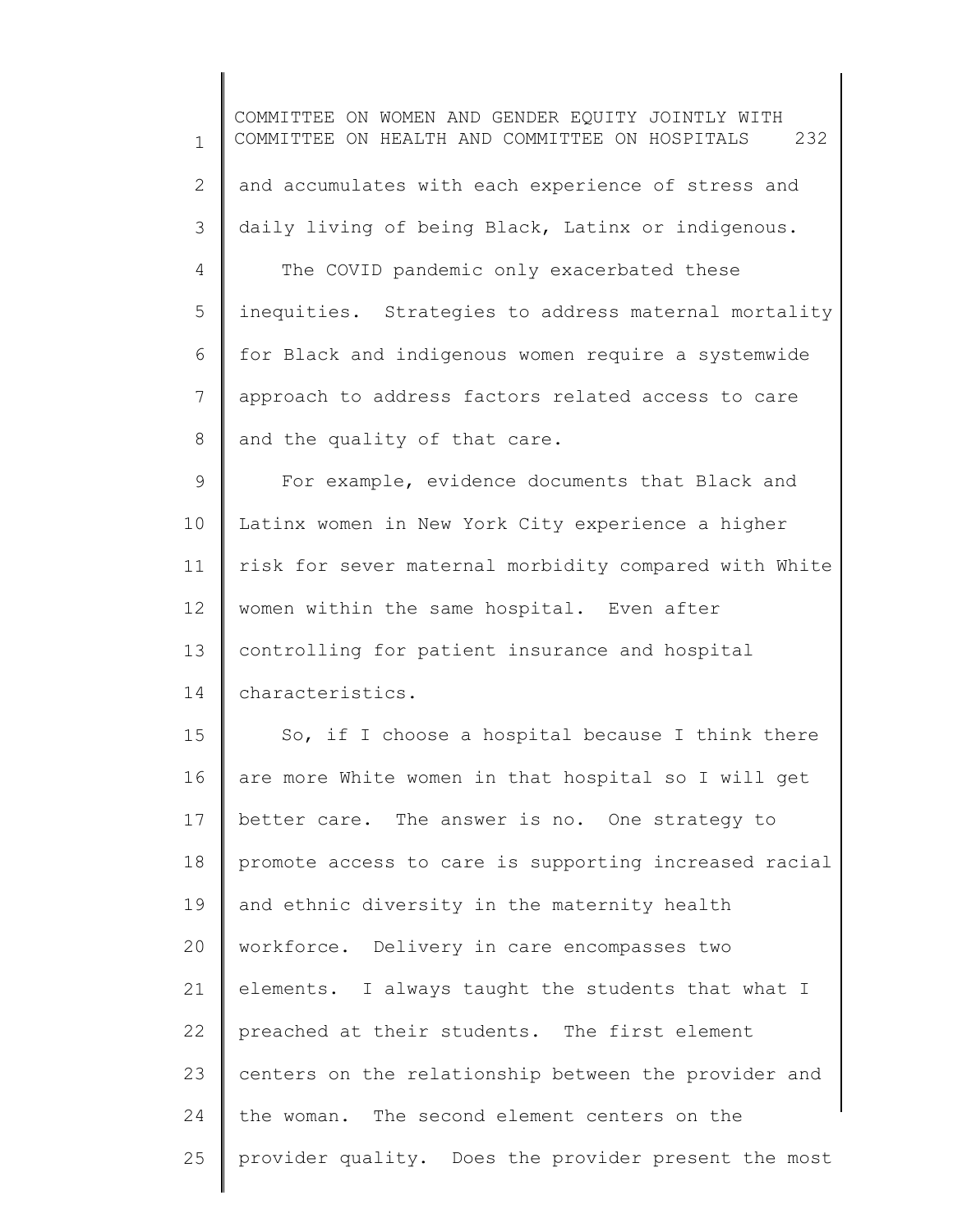1 2 3 4 5 6 7 8 9 10 11 12 13 14 15 16 17 18 19 20 21 22 23 24 COMMITTEE ON WOMEN AND GENDER EQUITY JOINTLY WITH COMMITTEE ON HEALTH AND COMMITTEE ON HOSPITALS 233 current medical information and technical skill to render high quality, evidence-based healthcare. While both elements are critical, the more important of the two is the provider woman relationship. Women must be motivated to enter and remain in the healthcare system to avail herself of the available medical. It makes absolutely no difference if you have all the technology in the building if the woman won't come in. It makes no difference. She will not access those wonderful services that you think that she needs. Race concordant care has been associated with strengthen patient provider relationship. Further a growing body of evidence suggests better outcomes for individuals cared for by race concordant providers. What is the value and significance of race concordant care? Race concordant providers usually reside in the community and posses shared experiences of daily life, language, values, customs and cultural norms. Individuals report feeling more connected and comfortable, respected and trusted, satisfaction and confidence with race concordant providers. As a result, individuals demonstrate increased

adherence with appointment and treatment plans and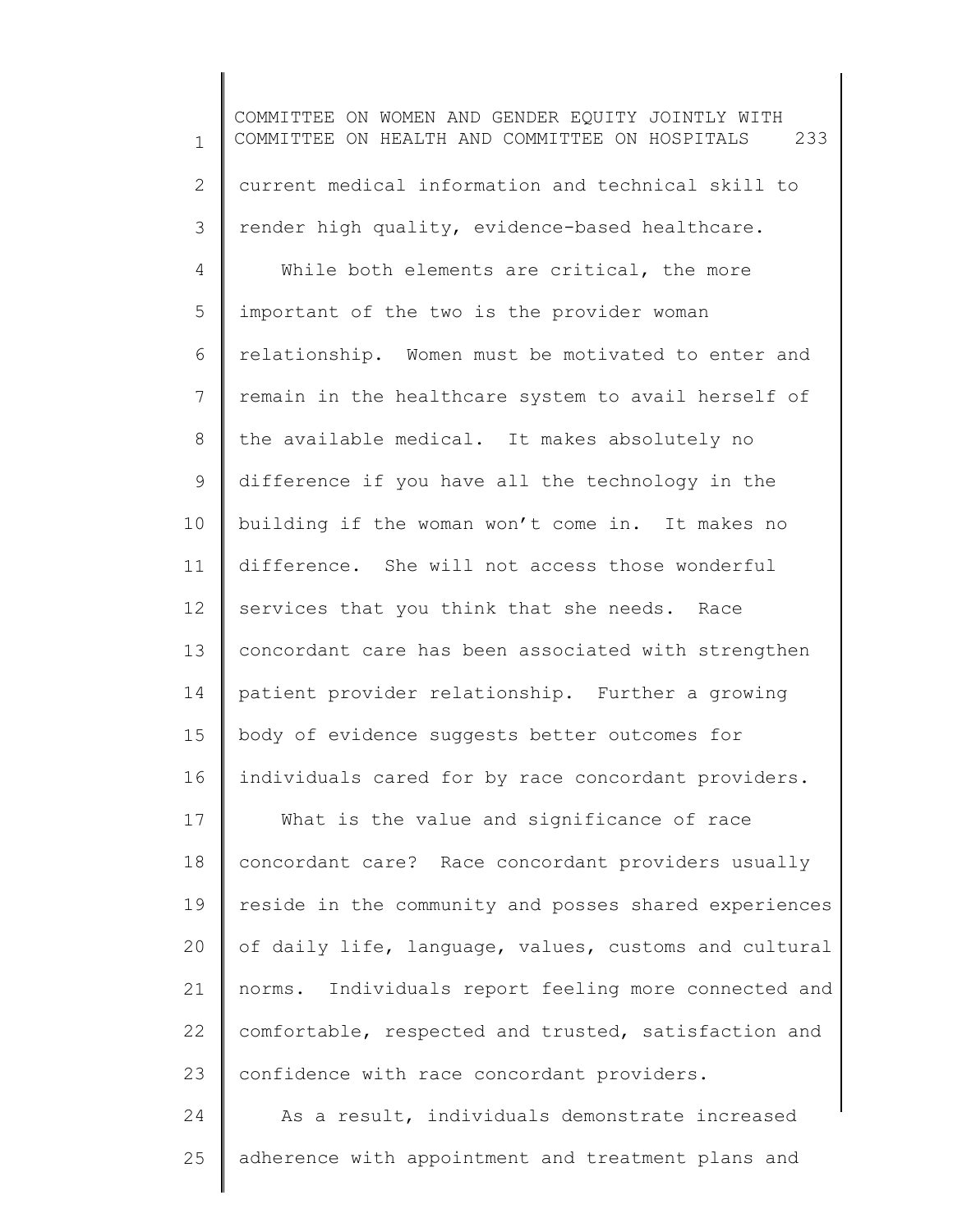1 2 3 4 5 6 COMMITTEE ON WOMEN AND GENDER EQUITY JOINTLY WITH COMMITTEE ON HEALTH AND COMMITTEE ON HOSPITALS 234 increased retention in the healthcare system. Individuals report negative attitudes from providers from other racial and ethnic groups reflect internalization of broader issues around societal racism.

7 8 9 10 11 12 13 14 Evidence-based outcome data is lacking about race concordant care provided by Black, Latinx and indigenous midwives to Black, Latinx and indigenous women. The sparce evidence that does exist however, documented that 13 percent of Black women reported that they were treated poorly in hospitals during their last childbirth because of race, ethnicity, language or cultural background.

15 16 17 18 19 20 21 22 23 As a result, 23 percent of Black women reported that they would be willing to consider a home birth for their next pregnancy. That is unbelievable. According to the American College of Nurse Midwives, there are approximately 12,907 certified nurse midwives and 117 certified midwives as of August 2020. Black, Latinx and indigenous midwives represent 13 percent of this number for a national total of 1,660 midwives.

24 25 That means BIPOC midwives across the entire United States are less than 2,000 and in New York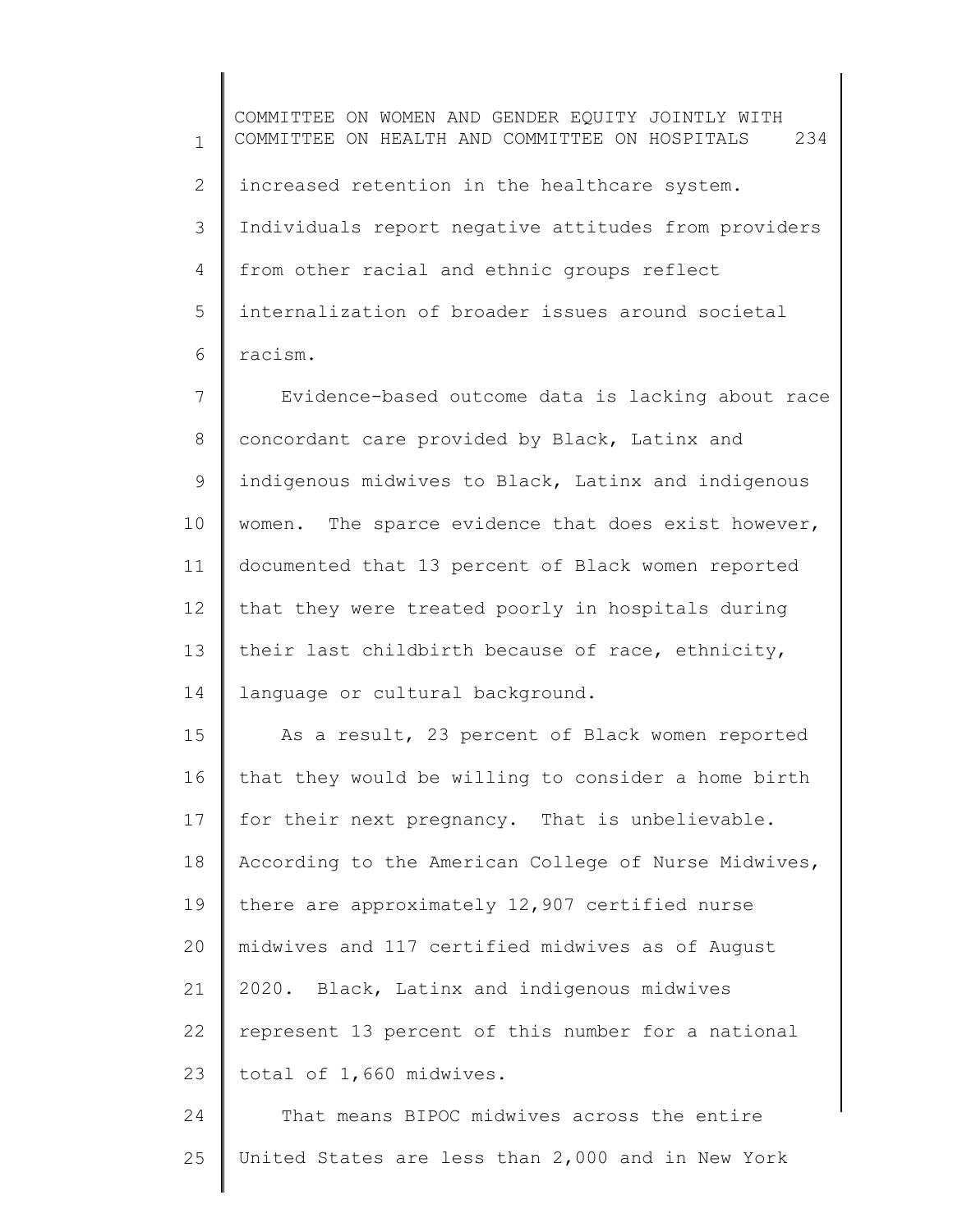1 2 3 4 5 6 7 8 9 10 11 12 COMMITTEE ON WOMEN AND GENDER EQUITY JOINTLY WITH COMMITTEE ON HEALTH AND COMMITTEE ON HOSPITALS 235 City, in New York State there are approximately 1,000 licensed midwives, the bulk of whom are in New York City but are not midwives of color. This statistic provide that both Black, Latinx and indigenous women including pregnant and childbearing women never be cared for by a race concordant midwife. I was privileged during my 30 years practicing midwifery at Harlem Hospital Center to participate in two clinical projects rendering women's healthcare. One was in Harlem Hospital focusing on pregnant drug using women.

13 14 15 16 17 18 19 20 21 22 23 24 The second was located outside of Harlem Hospital in a community-based health center that focused on women's healthcare across a lifespan. However, the unique characteristic of both clinical sites was that they were completely staffed by Black and Latinx providers in all of the disciplines. Internal Medicine, OBGYN and Pediatrics. And the community was able to see the relationships that occurred between us. So, what was reinforced was the importance of remaining in the health system because that's where they would be cared for and have their health maximized.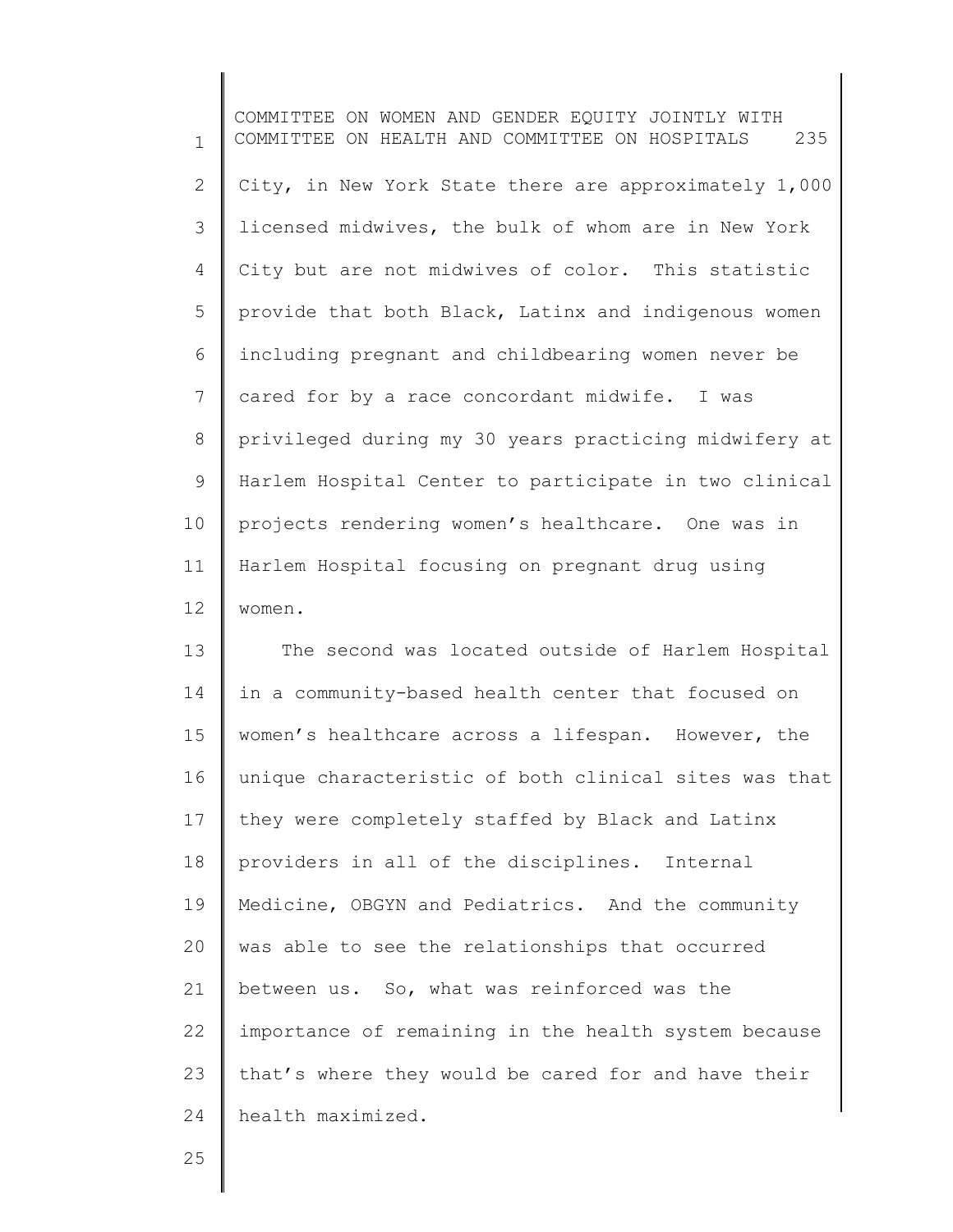1 2 3 4 5 6 7 8 9 10 11 12 13 14 15 16 17 18 19 20 21 22 23 24 COMMITTEE ON WOMEN AND GENDER EQUITY JOINTLY WITH COMMITTEE ON HEALTH AND COMMITTEE ON HOSPITALS 236 Both sites experienced high attendance rates with low no show rates demonstrating high patient satisfaction as a recurring scene. In conclusion, the conventional strategy to address maternal mortality has been to focus on the maternity cycle from preconception care to one year postpartum. That's very short sided. The most effective strategy would be to focus on rendering preventive women's healthcare long before pregnancy. Ideally women should enter the maternity cycle healthy. This results from health promotion and maintenance activities that begins in adolescents and continues throughout the reproductive years. Healthy women have healthy babies. Post pregnancy women should return to their health promotion and health maintenance providers focusing solely on the maternity cycle precludes the opportunity to stabilize and control chronic conditions that are associated with poor outcomes. In the end however, only by intentionally addressing structural and institutional racism which I said is the distribution of resources can health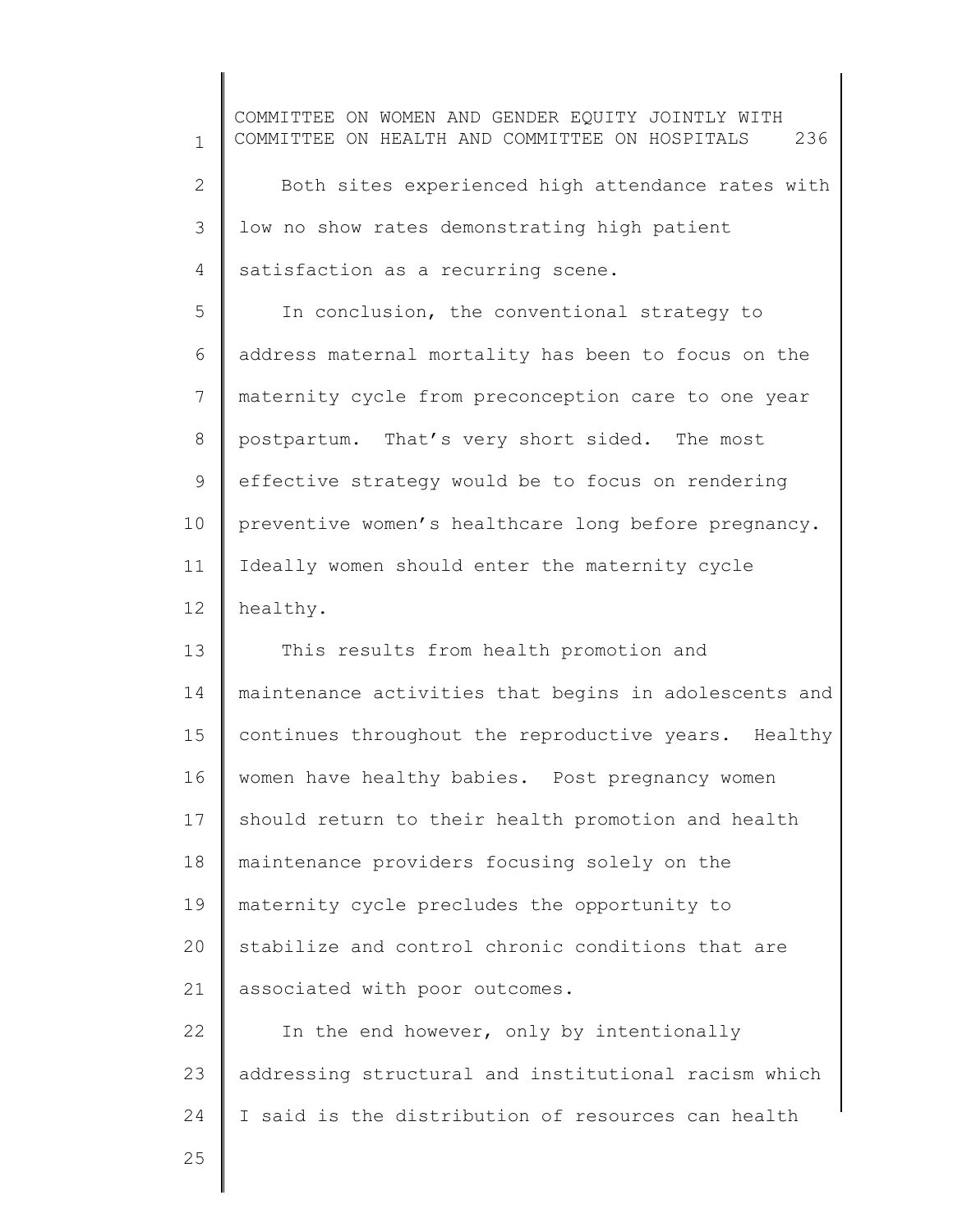1 2 3 COMMITTEE ON WOMEN AND GENDER EQUITY JOINTLY WITH COMMITTEE ON HEALTH AND COMMITTEE ON HOSPITALS 237 equity be achieved and maternal mortality be eliminated.

4 5 6 7 8 9 10 11 12 You know, for Mr. McIntyre, as I listened to you I said oh, my God, you know, Amber should not have died just because she wanted to experience motherhood. That is something that we all look forward to and we should enjoy our pregnancies, not be fearful of becoming pregnant, which a lot of Black and Latinx women now they can't enjoy their pregnancy because they are now internalizing the data that if they are Black and Latinx, they are going to die.

13 14 15 16 17 18 19 So, they are focusing now on, am I going to die before I can see my baby. Before I can experience their first Thanksgiving or their first Christmas and that should not happen. And I just want to go back to two questions that Council Member Rosenthal and Rivera asked about. Which are the institutions that no longer have midwifery services.

20 21 22 23 24 25 The answer are of course, Harlem Hospital. You might recall that earlier this year in January, I testified the Harlem Hospital was the second oldest midwifery service. So, Harlem Hospital no longer has a midwifery service. Lincoln Hospital no longer has a midwifery service.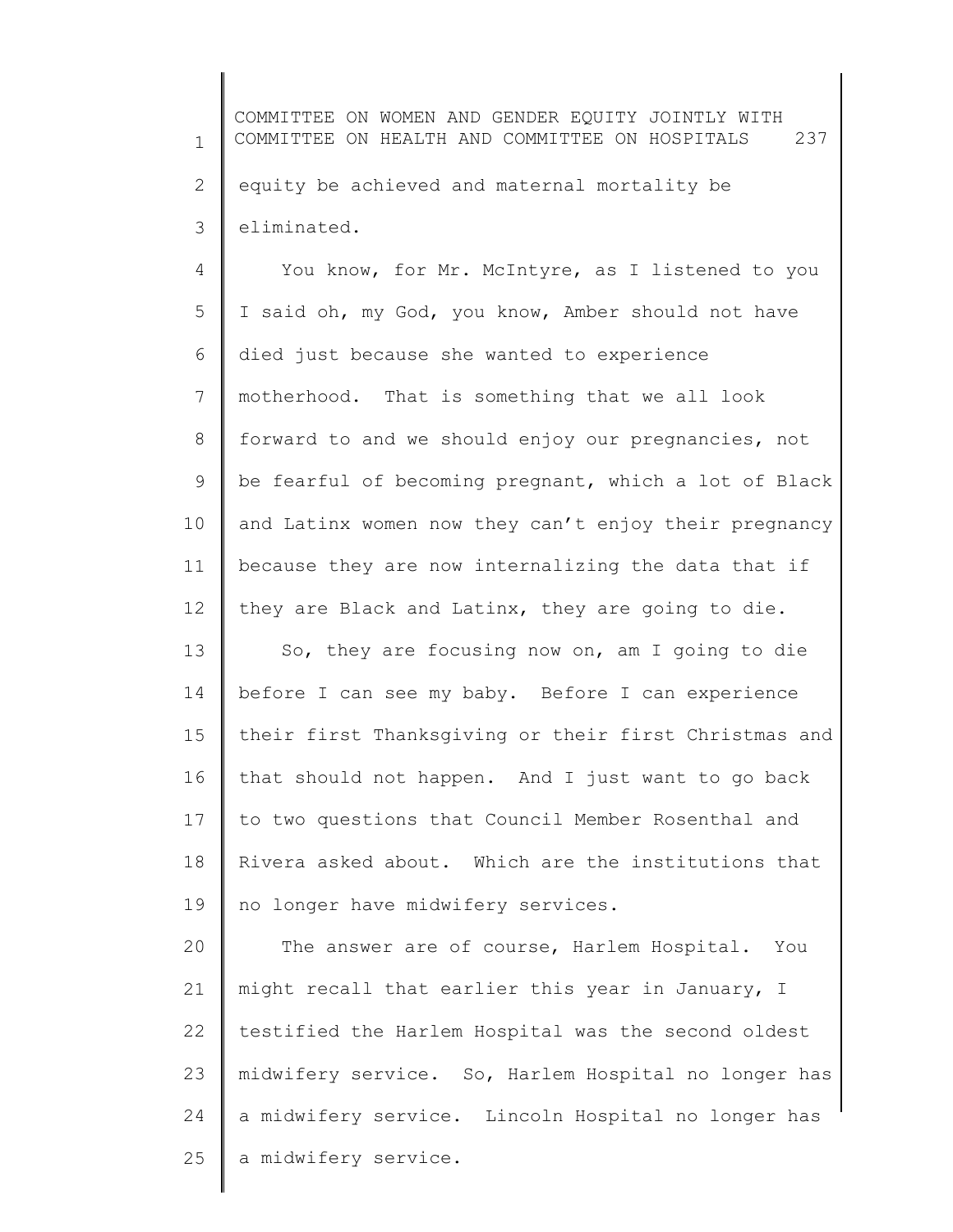1 2 3 4 5 6 7 8 9 COMMITTEE ON WOMEN AND GENDER EQUITY JOINTLY WITH COMMITTEE ON HEALTH AND COMMITTEE ON HOSPITALS 238 There are midwives at Kings County Hospital and Coney Island but we call them place holders because you are asking the wrong question. If you ask which hospitals don't have midwives, that's the wrong question because in these hospitals there are midwives but they are not a midwifery service. They are not providing midwifery care. They are not practicing the midwifery model.

10 11 12 13 14 15 16 17 18 19 20 21 And Council Member Rosenthal asked about the affiliation contracts and what could the private institutions, you know, should they be shouldering more of the responsibility. Just to kind of bring you up to date, that affiliation contract ended in 2010. So, there are no longer any affiliations between the privates and the public institutions but what is important is that at the state level, the privates get considerable tax benefit without having to shoulder their burden of poor, you know, financially challenged individuals. So, on one hand they get significant tax breaks

22 23 24 that H+H hospitals don't get and H+H hospitals are then burdened with all the patients that the privates don't have to take.

25 CHAIRPERSON ROSENTHAL: Thank you.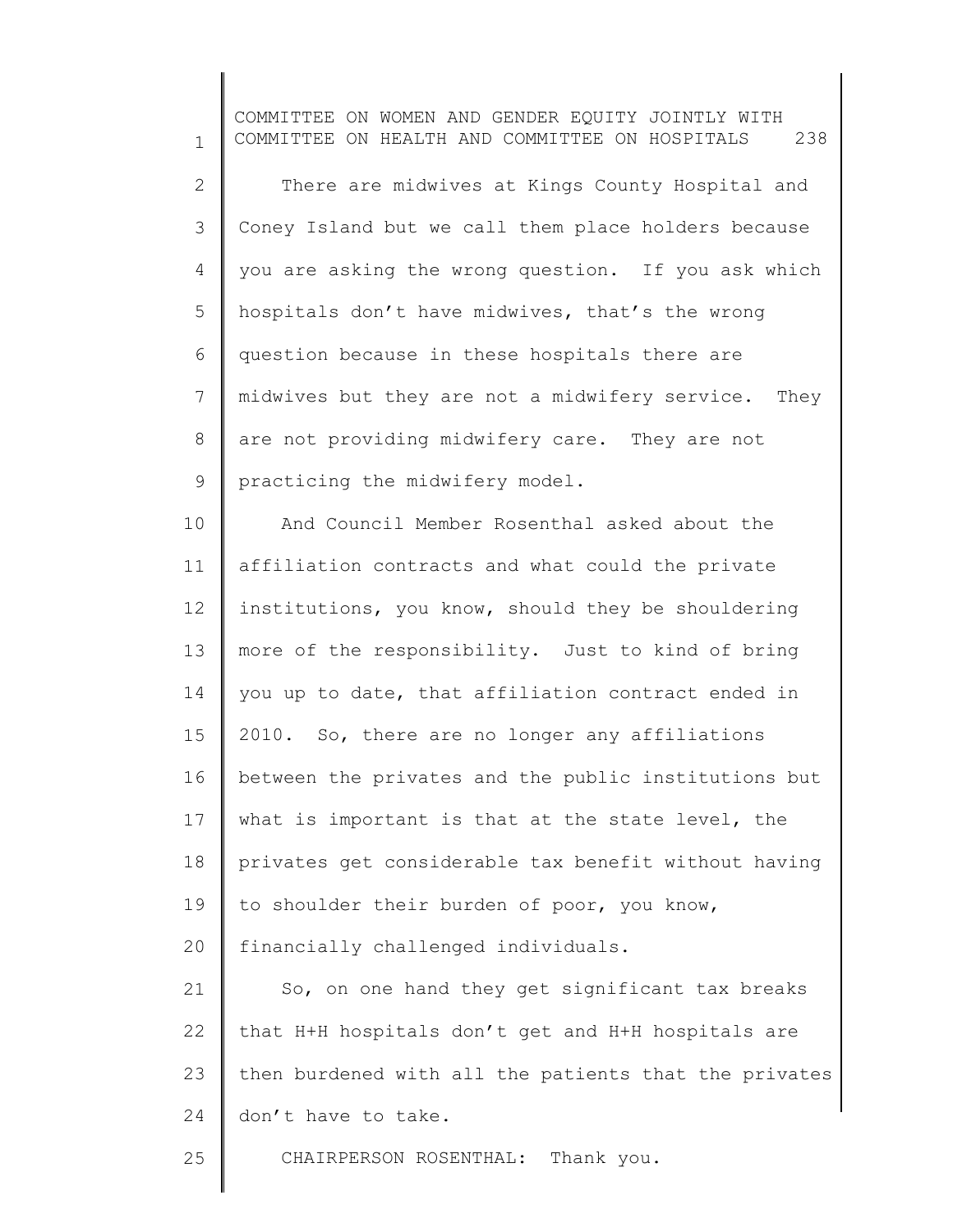1 2 3 4 5 6 7 8 9 10 11 12 13 14 15 16 17 18 19 20 21 22 23 24 25 COMMITTEE ON WOMEN AND GENDER EQUITY JOINTLY WITH COMMITTEE ON HEALTH AND COMMITTEE ON HOSPITALS 239 COMMITTEE COUNSEL: Thank you so much. Chair's, I am going to go to the final panelist for this panel and then we will move to questions. The final panelist on this panel is Tricia Shimamura and I have noticed that some people are raising their hands. So, we will ask for anybody that we have missed after this panel. Since you raised your hands, we will be doing questions after this panel but thank you and I see you raising your hands for testimony after this panel. So, the final witness again is Tricia Shimamura. Thank you. SERGEANT AT ARMS: Starting time. TRICIA SHIMAMURA: Hi everybody. I just want to say to Sir Bruce, thank you so much. My heart and my families heart are with you and I just want to thank you so much for your bravery. It is really an honor to add my voice to the incredible chorus of advocates who has spoken today and I agree so much with everything that has been said. I am going to be very, very brief. Again, my name is Tricia Shimamura and I am a proud woman of color. I am a Social Worker, a wife and most importantly today and every day, I am a mom. Just 18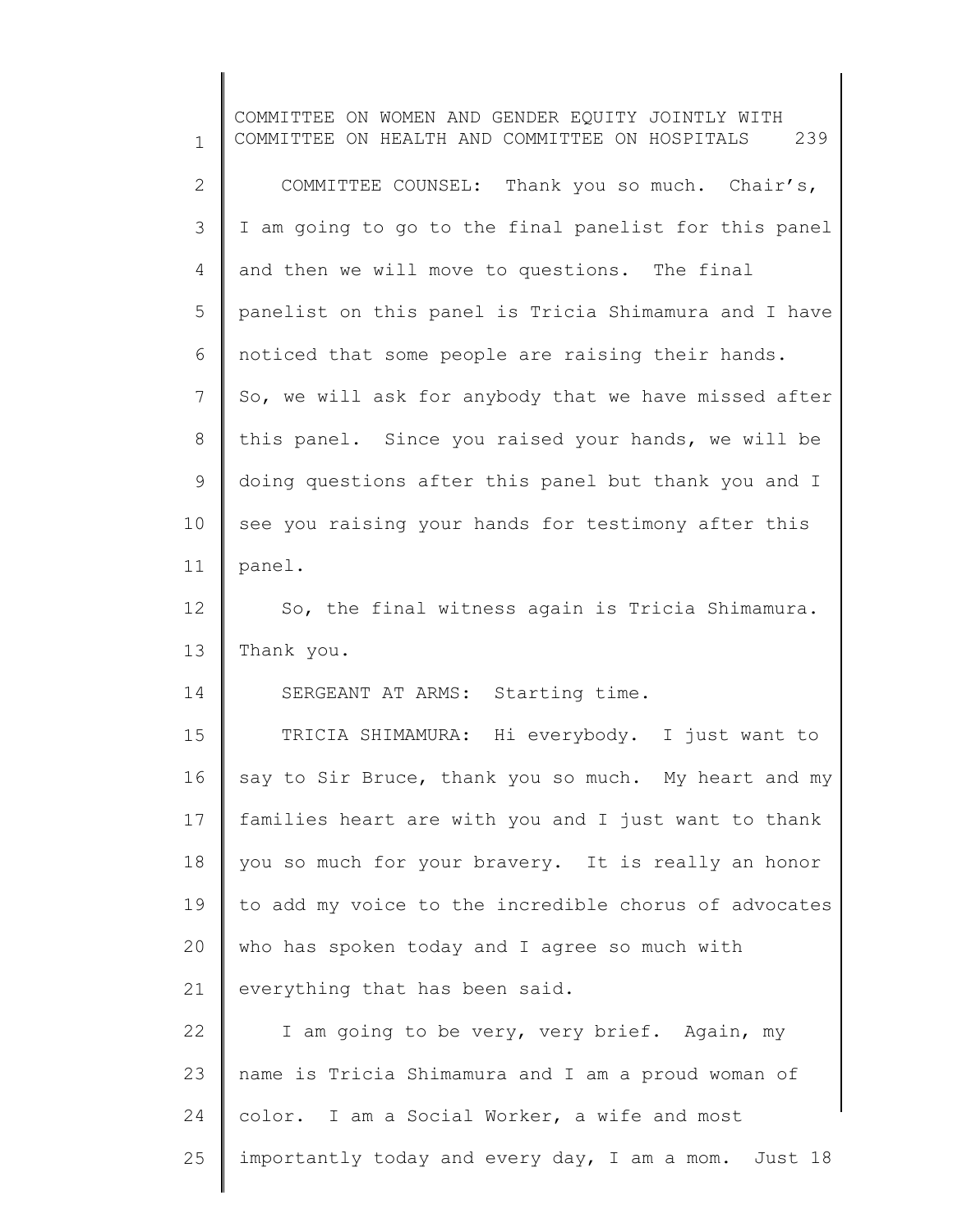1 2 3 4 COMMITTEE ON WOMEN AND GENDER EQUITY JOINTLY WITH COMMITTEE ON HEALTH AND COMMITTEE ON HOSPITALS 240 months ago when my son entered the world, he became my entire world and my packed motherhood was anything but easy.

5 6 7 8 9 10 Midway through my pregnancy, I was diagnosed with gestational hypertension which progressed to preeclampsia, a condition which we have spoken a lot about today but that one is characterized by high blood pressure and possible damage one's liver, kidneys or other organs.

11 12 13 14 15 16 17 For months leading up to my delivery, I spent hours in waiting rooms and hospital beds being monitored for the health of my baby and myself. I was fortunate enough to have the work flexibility to attend these appointments and was supported when I was hospitalized on the three occasions prior to my delivery.

18 19 20 21 22 23 24 25 When my blood pressure finally continued to rise, my doctors decided that the best course of action was to induce early. It was during my induction that an on call attending performed an invasive and painful examination. He dismissed my pain and incorrectly diagnosed me. It was only because in that moment, my husband ran out into the hallway and found my actual doctor that my blood pressure was able to be lowered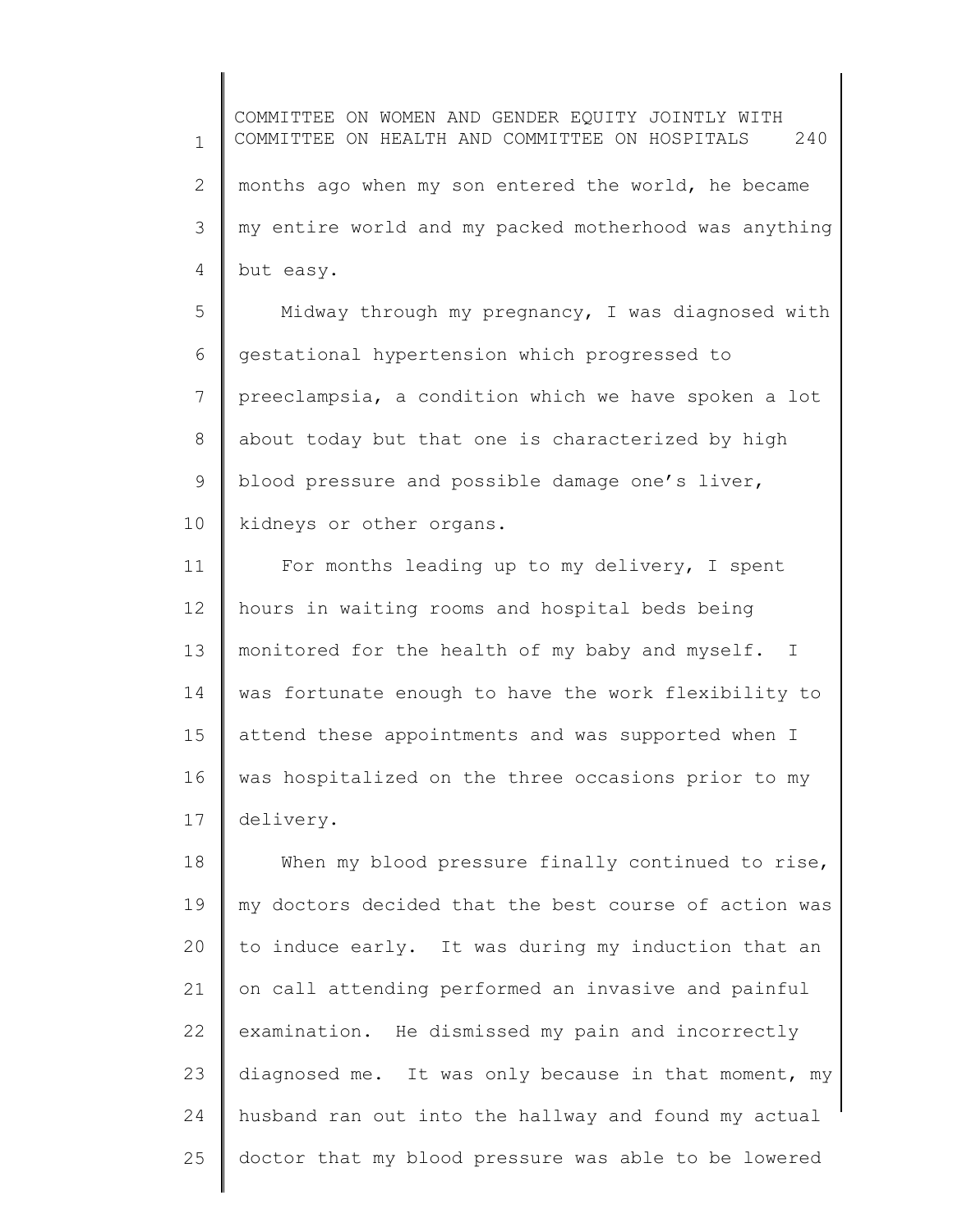1 2 3 4 COMMITTEE ON WOMEN AND GENDER EQUITY JOINTLY WITH COMMITTEE ON HEALTH AND COMMITTEE ON HOSPITALS 241 from the dangerously high levels that it was at and I was scared from receiving the wrong drug and the wrong treatment for an incorrect diagnosis.

5 6 7 8 9 10 11 Later, days after giving birth to my son and being sent home, my blood pressure again spiked. As is often the case of preeclampsia. A doctor friend of mine urged me to go to the ER and when I arrived, with systolic blood pressure readings of well over 190, I was told that I was lucky that I didn't have a stroke while holding my newborn.

12 13 14 15 16 17 18 19 20 21 I am one of the lucky ones. Along my path towards motherhood, I experienced several luxuries that undoubtedly saved me and my child. I had access to a medical professional whom I trusted and who took my insurance. I lived near a hospital and I had a job that supported my health needs and all of the visits that were required. I had a support person and my husband who was able to go with me to all of my prenatal appointments and be with me in delivery and who new when to get help.

22 23 24 25 And finally, I had a friend with a medical background who saved my life after I left the hospital with my baby. There are far too many women that we have heard about today who are not as lucky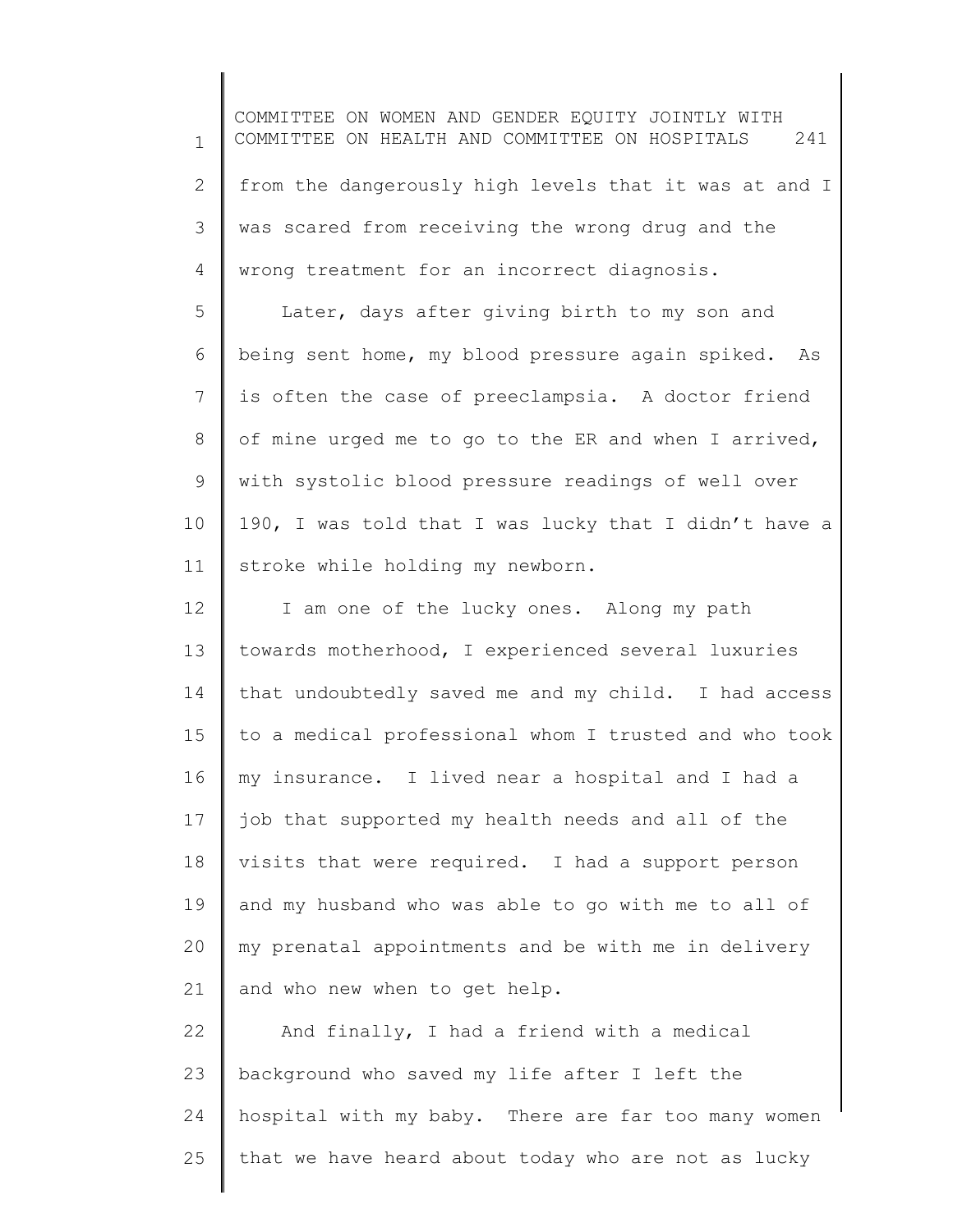1 2 3 4 5 6 7 8 9 10 11 12 13 14 15 16 17 18 19 20 21 22 23 24 COMMITTEE ON WOMEN AND GENDER EQUITY JOINTLY WITH COMMITTEE ON HEALTH AND COMMITTEE ON HOSPITALS 242 as I was and the luxuries that I had should not be luxuries at all. They should be part of the basic level of care that we give all mothers and families. We know that increased access to midwives, doula's and support persons — SERGEANT AT ARMS: Time expired. TRICIA SHIMAMURA: Health outcomes for both mother and baby and studies show all the time that integrating midwives into our healthcare system could significantly reduce maternal and infant death, with some studies suggesting by 80 percent or more. Still more phase area showing that access to doula's lowers rates of maternal and infant health complications, preterm birth, cesarean sections and other medical interventions. Our mothers deserve better and we need timely data from our hospitals, expanded communication between our hospitals and universal access to doula's. We need to diversify our maternal healthcare workers and we need to stop treating postpartum care as an optional recovery period and instead, really mandate and expand the support for new mothers through 12 weeks after delivery.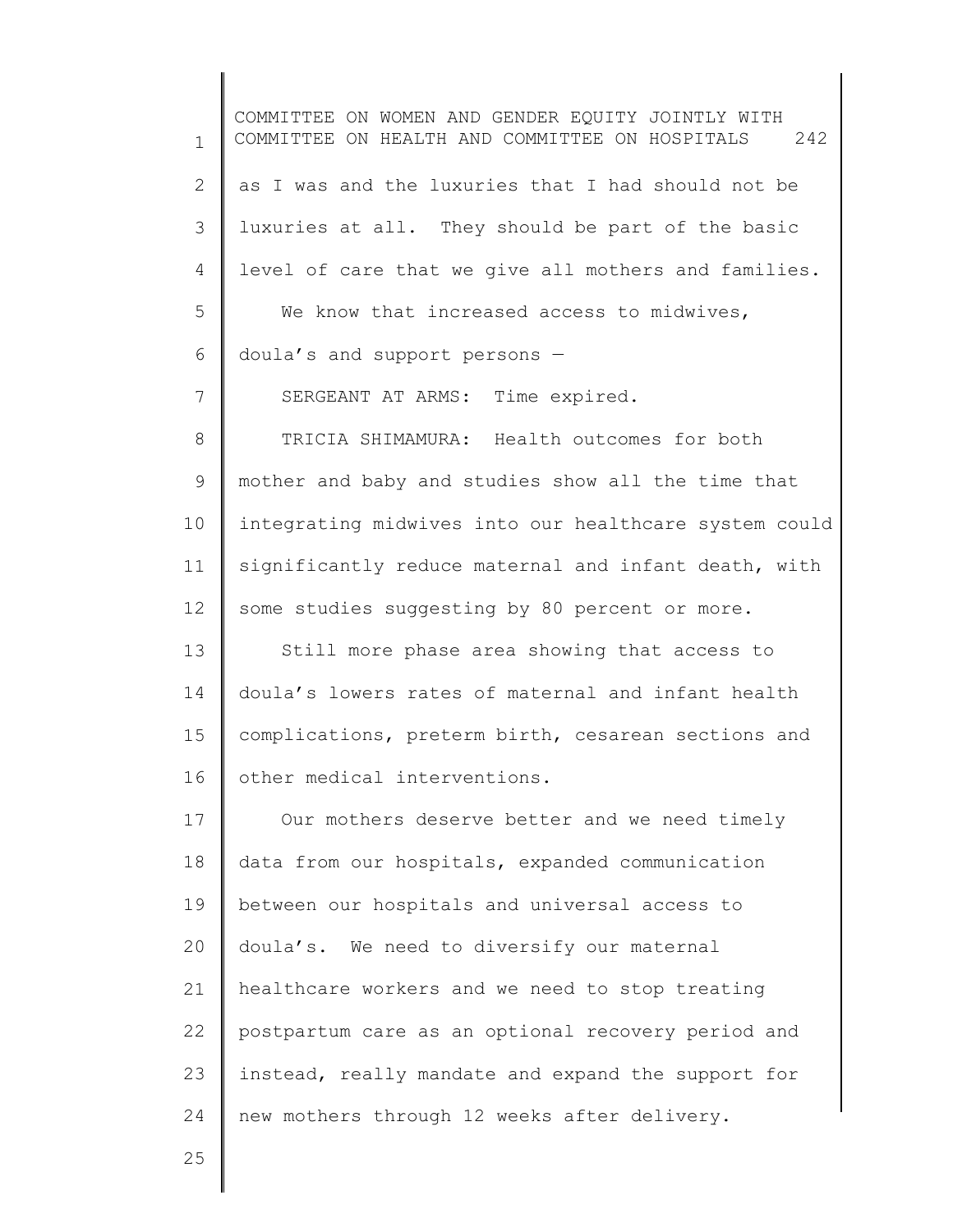1 2 3 4 5 6 7 8 9 10 11 12 13 14 15 16 17 18 19 20 21 22 23 24 25 COMMITTEE ON WOMEN AND GENDER EQUITY JOINTLY WITH COMMITTEE ON HEALTH AND COMMITTEE ON HOSPITALS 243 And one additional note, in my advocacy working with doula's, we have continued to hear heartbreaking stories, not just of doula's being denied access to patients during delivery but in the prenatal screenings leading up to delivery. There have been too many instances of women who have been alone when they find terrible heartbreaking news or when they are forced to make challenging decisions by themselves in a prenatal visit. So, taking every safety precaution into consideration, I am particularly supportive of increasing access to doula's and support persons at every stage of pregnancy, including the prenatal screenings for the health of mother and baby. So, I urge the City Council to pass Intro. 217, Intro. 2042, Reso. 1239 and Reso. 1408 and I urge you also to continue the fight for our mothers and families. Thank you so much. CHAIRPERSON ROSENTHAL: Ms. Shimamura, thank you so much for your testimony for the record. Other people on this panel are applauding you. You have been a terrific advocate and since the birth of your son, you have mobilized and created a community of activists around you. Particularly as it relates to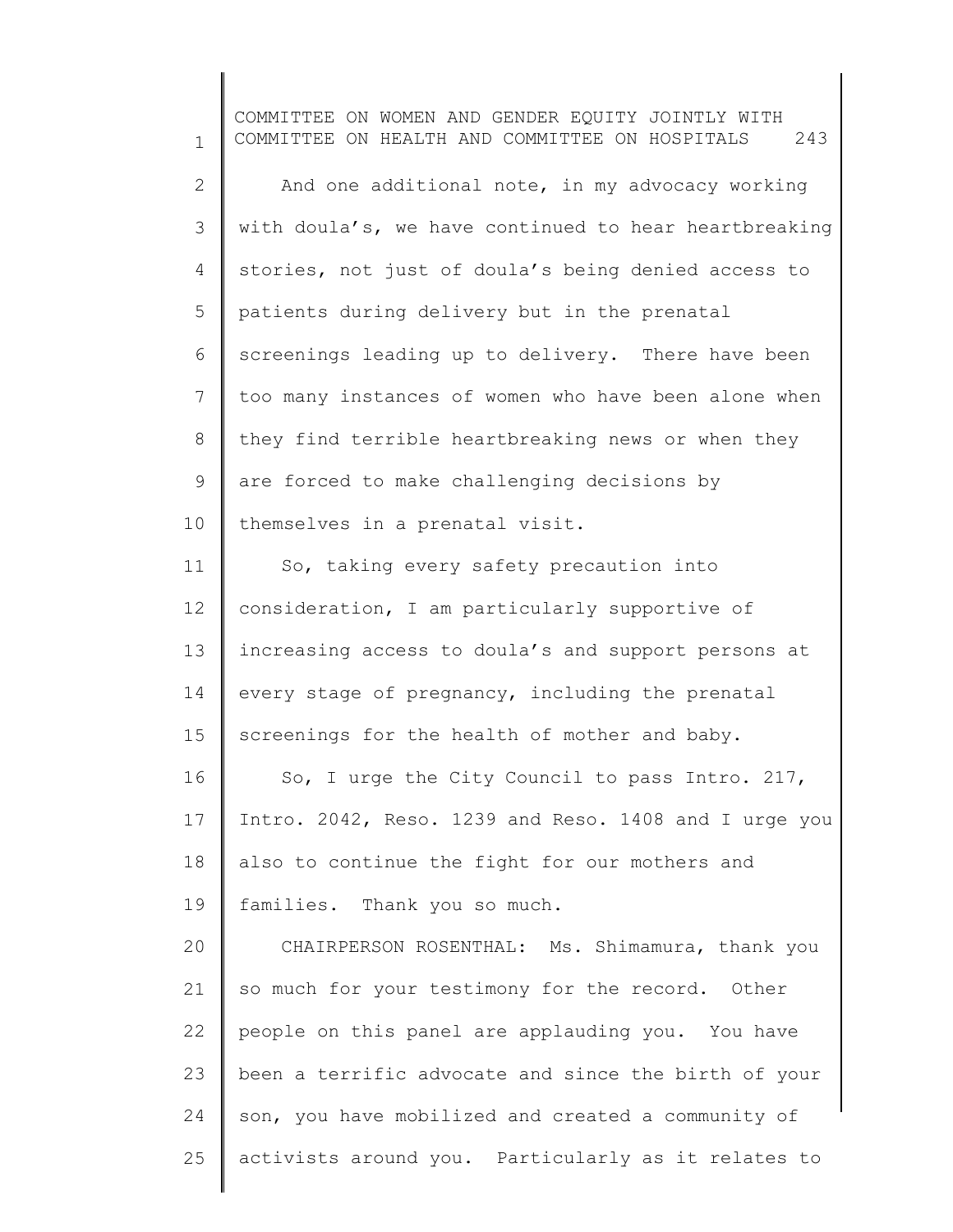1 2 3 4 5 6 COMMITTEE ON WOMEN AND GENDER EQUITY JOINTLY WITH COMMITTEE ON HEALTH AND COMMITTEE ON HOSPITALS 244 the next City Council and I really appreciate you for that. Making sure that a year from now, those who walk in the door, keep their eyes on the prize with this issue. It is incredibly important and I want to thank you for that.

7 8 9 10 11 12 TRICIA SHIMAMURA: Thank you so much Council Member Rosenthal and Council Member Rivera and Council Member Levine for holding today's panel. It is so incredibly important and I swear to you that I am going to ensure that whoever is in our next City Council prioritizes this issue.

13 14 15 16 17 COMMITTEE COUNSEL: Thank you. We don't have any Council Members with raised hands but if there are questions for this panel, we will go to the Chair's first. Chair Rosenthal, Chair Rivera and Chair Levine.

18 19 20 21 22 23 24 25 CHAIRPERSON ROSENTHAL: Yeah, I just, I noticed a few people were raising their hands during it and just Eugenia, I saw you raised your hands a couple of times. So, if you could start and if there are others of these panelists that wanted to add something, please feel free to do so. COMMITTEE COUNSEL: Excellent and Chair Rosenthal, we will also go after this, there will be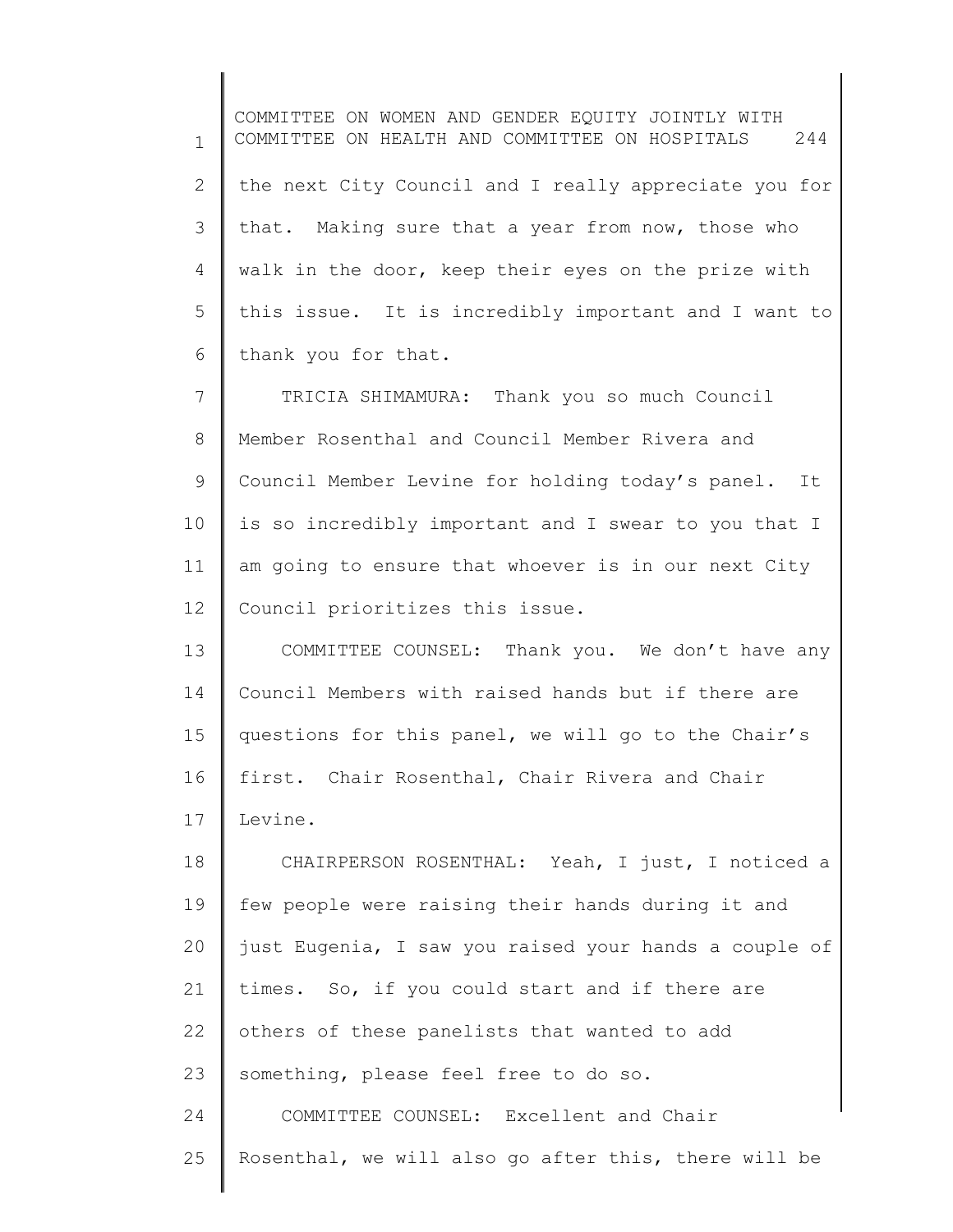1 2 3 4 COMMITTEE ON WOMEN AND GENDER EQUITY JOINTLY WITH COMMITTEE ON HEALTH AND COMMITTEE ON HOSPITALS 245 additional panelists that we have missed or that have come back on line. So, we will have additional witnesses after this panel.

5 6 CHAIRPERSON ROSENTHAL: Okay and I see Ms. Bolds putting up her hand.

7 8 9 COMMITTEE COUNSEL: Yeah, if we could please unmute Eugenia Montesinos, excuse my pronunciation. Thank you, you are unmuted.

10 11 12 13 14 15 16 17 18 19 20 EUGENIA MONTESINOS: Thank you, thank you. Thank you for allowing me to add a few things that I have been thinking about how to improve maternal care. One of the things is we would love to see all the hospitals in the city offer midwifery care. And of course, we are not going to have enough midwives. What we should do is also we have to maybe, I don't know if you can help us, have to push for more for midwifery school. That they can have more midwives but we want midwives of color and that is what we ask.

21 22 23 24 25 All the schools that we have and especially those private schools, they are all White midwives. Columbia and NYU is practically White New Yorkers. So we want to increase the number of color midwives. Every kind  $-$  that reflects of community. We have a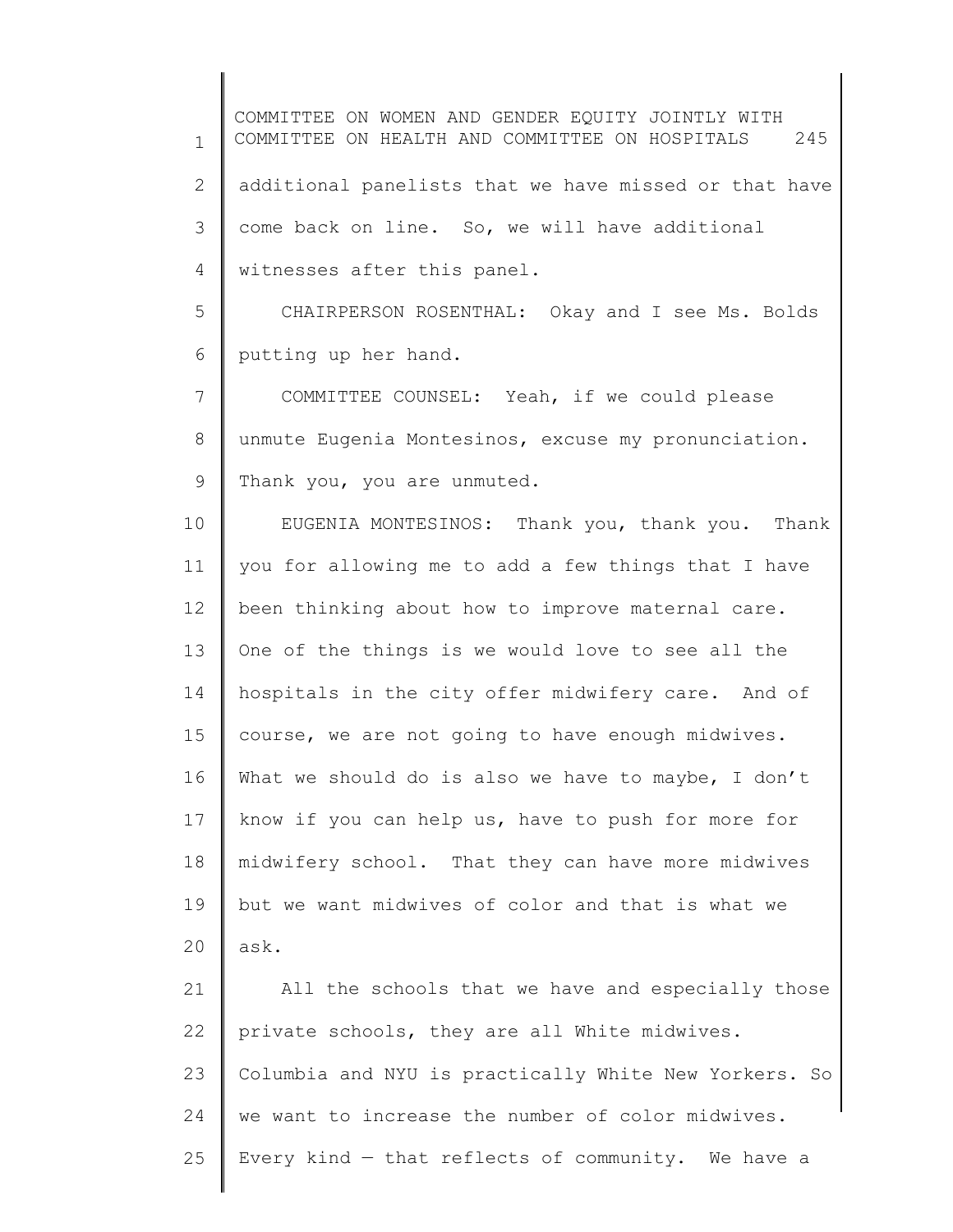1 2 3 4 5 6 7 8 9 10 11 12 COMMITTEE ON WOMEN AND GENDER EQUITY JOINTLY WITH COMMITTEE ON HEALTH AND COMMITTEE ON HOSPITALS 246 lot of, even in my hospital we have a lot of Arabic patients and we should have that to. We should have every kind of midwives that will reflect the community that we serve and that is one of the things I would like to add and if you can recommend. And also, one of the things that we have a problem is about a clinical sites. A clinical site means when you becomes a midwife, you need to go and learn apprentice hands on and we don't have that. The School of Medicine, they do have a residency program and they pay for that and that is what

13 14 15 16 17 18 midwifery should have. Should have like a kind of a residency program for midwives of training, so they can go and they can get you know, the places where they can go, they can be paid for that. And that would be an incentive for the hospitals who offer that to get.

19 20 21 22 23 24 25 So, that's is another thing and I another recommendation is that we should not only have birthing centers, we should have community centers that it would reflect and work in that community. Not everybody is going to be for a birthing center but we would like to have a community center with midwives, with doula's and they can choose where they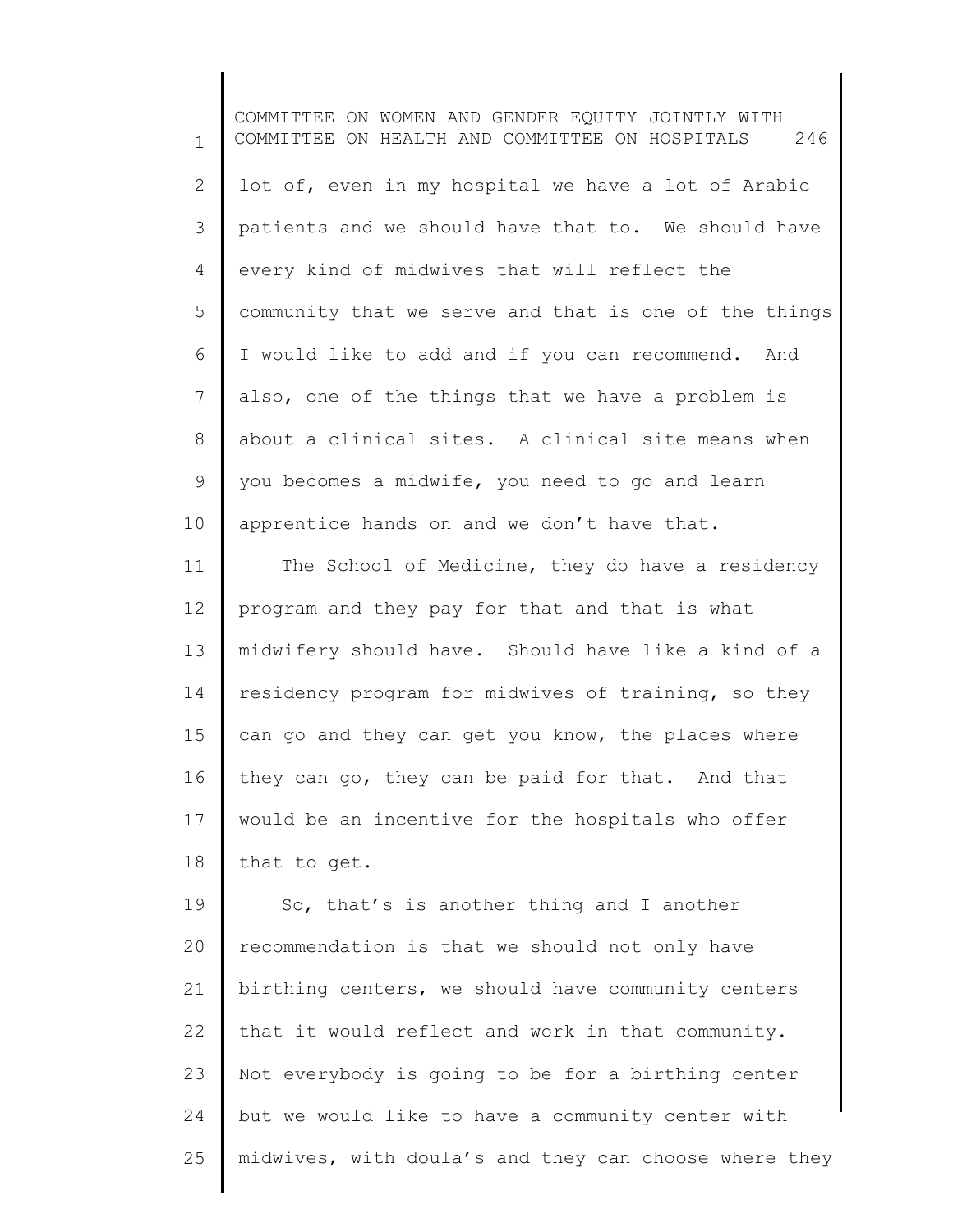1 2 3 4 COMMITTEE ON WOMEN AND GENDER EQUITY JOINTLY WITH COMMITTEE ON HEALTH AND COMMITTEE ON HOSPITALS 247 are going to go to have a baby. Either the birth center, the hospital but we should offer better care outside the hospital.

5 6 7 8 9 10 11 12 13 Another issue that I would like to address is that the postpartum care should be covered by a visit by a midwife or the one who deliver. We should have that. A community midwife that once a mom had a baby, should have postpartum care in their home because being a mom is very hard and if we can go like that, we can check in the place how they are doing. What is happening. We have support or not, so that way we can help.

14 15 16 17 18 19 [PHONE RINGING] Sorry about that. So, that it will be one of the other good things that we should have. Another thing that I think we should, a lot of people are not aware about that, even if we want to work as a midwife. I am going to give you my point of view as a midwife.

20 21 22 23 24 If I want to work in community and I want to put my place as a midwife and I want to give the best care I can give to a community that I wanted, I can't do it because that insurance is super expensive and I cannot pay for that. So, that, also we have to be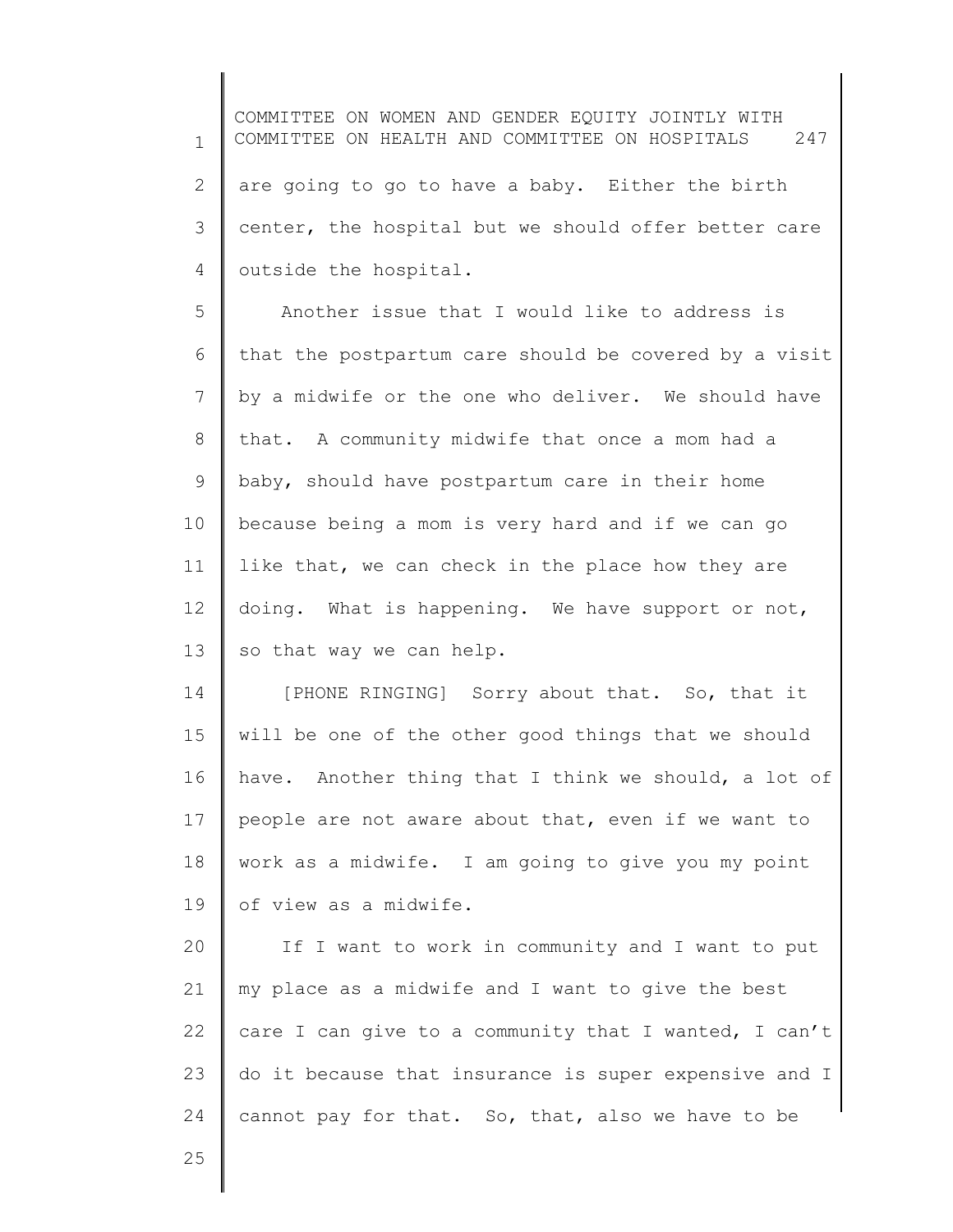1 2 3 4 5 6 7 8 9 COMMITTEE ON WOMEN AND GENDER EQUITY JOINTLY WITH COMMITTEE ON HEALTH AND COMMITTEE ON HOSPITALS 248 thinking about even though we want it but malpractice insurance is prohibited. We cannot do it. So, that is why many midwives, they are not working in communities on their own even if they want because we can't afford that. So, that is that and another thing that we should get paid equal pay for equal job. Equity and pay and that is one of the things that we have to have that. You know, we are

11 12 13 we should do. And really, truly, frankly, people don't realize how important it is when you are pregnant only. Before that, nobody knows that.

women, we work and we care for women and that is what

10

14

15 16 17 18 19 20 21 22 23 24 25 Once you become pregnant, you are aware of all the things that you have no idea. I say to my clients, when you go to a restaurant, you look before. You check what is the rating, we don't have ratings about that. We don't have any ratings about what kind of obstetrical care you are going to have. There is nothing of that. We should have availability of that. If you go and chose a restaurant and say okay, let me see the rating and that's where you go. When it is something super important that is a life of your baby, you are lost. There is no rating, there is nothing where to go.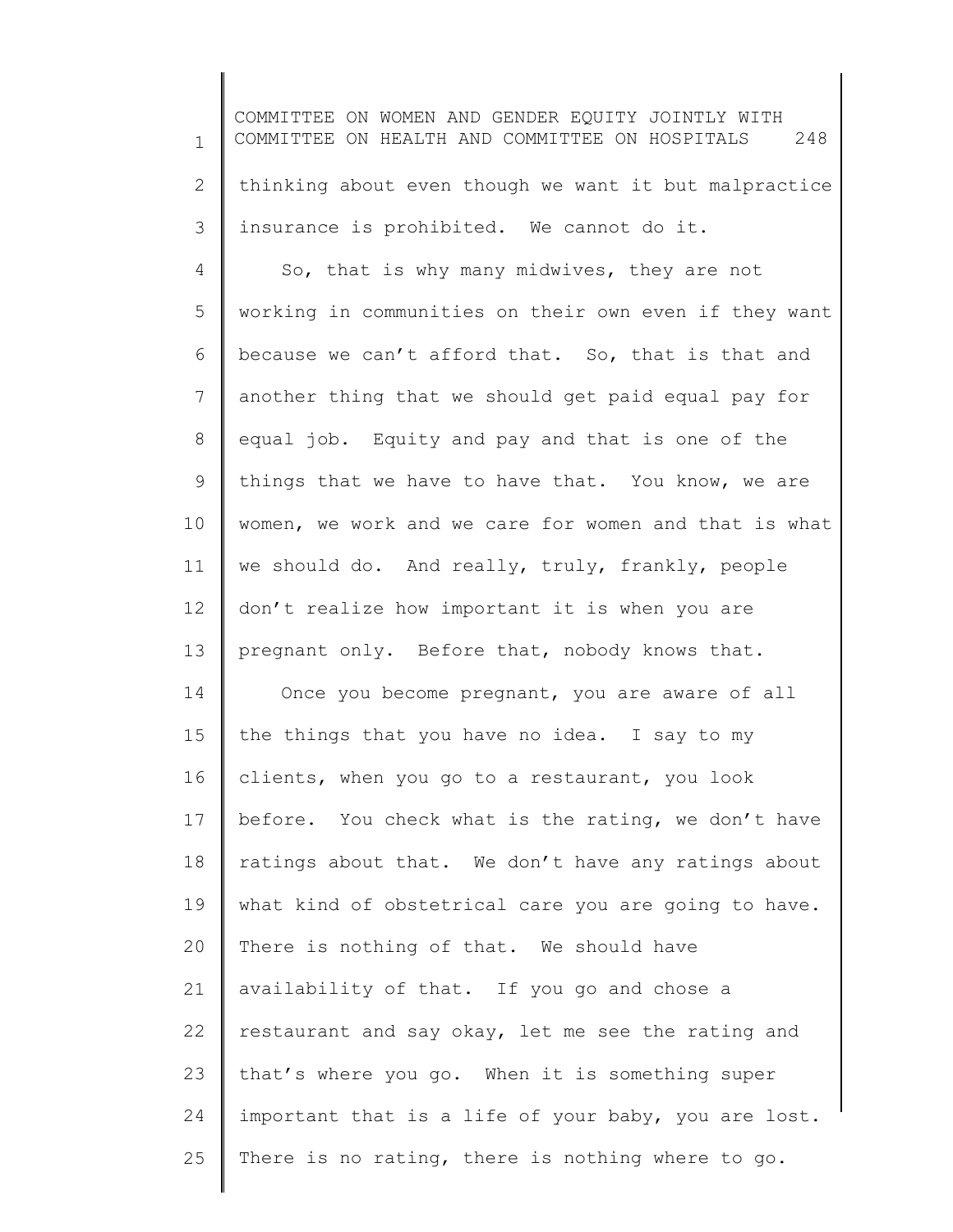1 2 3 4 5 6 7 8 9 10 11 12 13 14 15 16 17 18 19 20 21 22 23 24 25 COMMITTEE ON WOMEN AND GENDER EQUITY JOINTLY WITH COMMITTEE ON HEALTH AND COMMITTEE ON HOSPITALS 249 So, all those things we should teach, we should put in there. It should be transparent. The Department of Health should put that. Those are the things that I recommend and if we can just come up with something, some kind of bills that we have to fix that. This is the care of our future of our women of a new generation and we have to already be mindful about these things. One other thing is, you know, as midwives we have really, we are into the whole environmental care and we are actually, our care is environmental. We are less invasive. We use less things that will be against environment. So, it's just a win-win and that is what we should be doing. We are winning as a woman, we are winning as a new generation and we are winning you know, the environmental is coming and that should be part of that. CHAIRPERSON ROSENTHAL: Thank you. I want to thank you for all these suggestions. You know, you reminded me a friend at once suggested to me that we should put the  $-$  for each hospital, there should be a billboard up. Just a giant billboard, those ones that you see when you are driving on the highway that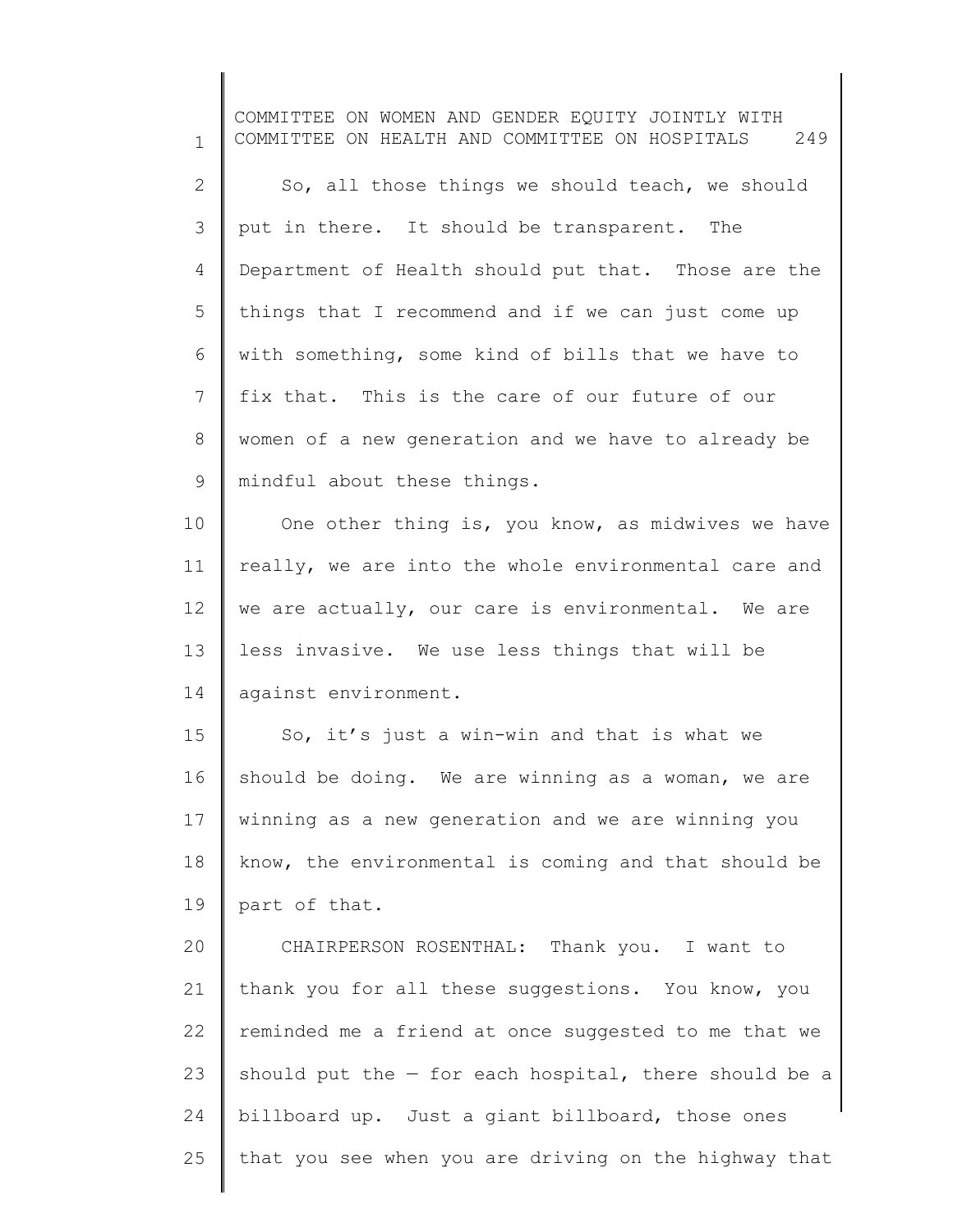1 2 3 4 5 6 7 8 9 10 11 12 13 14 15 16 17 18 19 20 21 22 23 24 COMMITTEE ON WOMEN AND GENDER EQUITY JOINTLY WITH COMMITTEE ON HEALTH AND COMMITTEE ON HOSPITALS 250 reports for that hospital. What is the maternal mortality rate. So, thank you for that. EUGENIA MONTESINOS: Thank you. COMMITTEE COUNSEL: And Chair Rosenthal, I think Chair Rivera might have a statement. Chair Rivera? We might come back to her, apologies for jumping in. CHAIRPERSON ROSENTHAL: No, that's fine and I think while we wait, Ms. Bolds, I think wanted to make a comment. Can we go back to past panelists, is that alright? DENISE BOLDS: Thank you so much Chair Rosenthal. I just want to say that we have to be very mindful of the environment that we are in. Here in New York City, the hospitals and the medical physicians have really, have a very strong toll when it comes to midwifery. It is almost a bad word to say and 30 years ago, I gave birth utilizing a midwife because my insurance was downgraded to precap and as punishment from leaving private medical insurance, going to Precap, they assigned me a midwife. Well, that was the best thing that could have done. Paula Duran delivered my son up at the Allen Pavilion and I had the best traumatic birth experience that a Black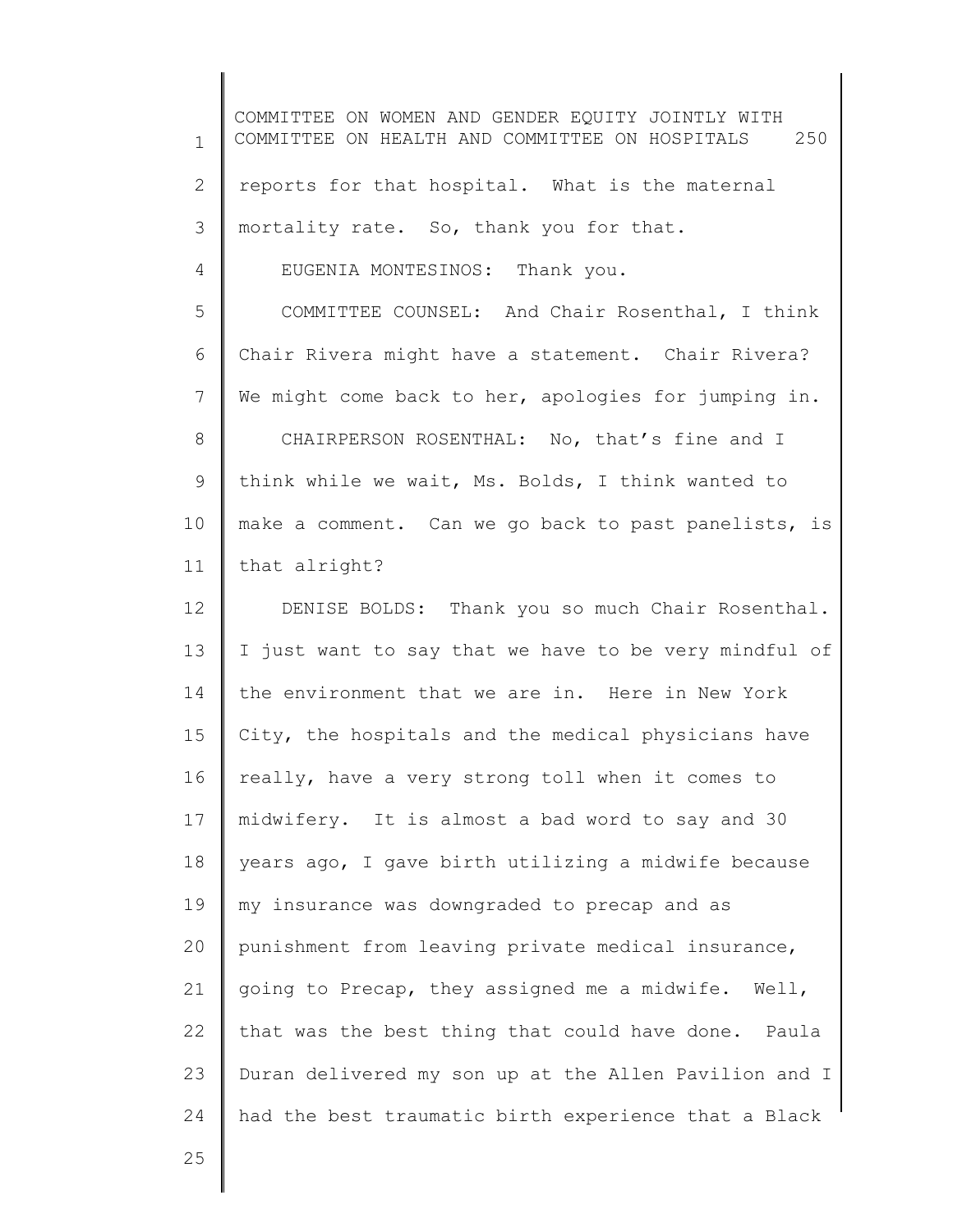1 2 3 COMMITTEE ON WOMEN AND GENDER EQUITY JOINTLY WITH COMMITTEE ON HEALTH AND COMMITTEE ON HOSPITALS 251 woman could ever get even though you know, it was harsh but it was still something there.

4 5 6 7 8 9 10 11 12 13 14 15 16 17 I want to also address something really quickly with Neelu Shruti said. Neelu and I have worked on several committee's and then Neelu ghosted and I was always wondering what happened. So, it is always good to see you back here Neelu. But I do want to talk about the fact that we cannot separate doula's from midwives. Doulas are there when sometimes a midwife can't be there and for the number of times that I have gone to that prenatal visit and that postpartum visit, in my intuition, invoke the conversation to my client to say, something doesn't look right. I would like for you to call your clinical staff support person and I would like you to talk it out.

18 19 20 21 22 23 24 25 It is because the doula was there that we were able to support the midwife or that OB. So, we cannot say that doulas don't do this and doulas don't do that. Yes, we do have a scope of practice. We do have boundaries, yes that we are to adhere to but as a doula, I am here to tell you, I am in 100 percent support of supporting midwives and I will never try to exchange or replace one for the other.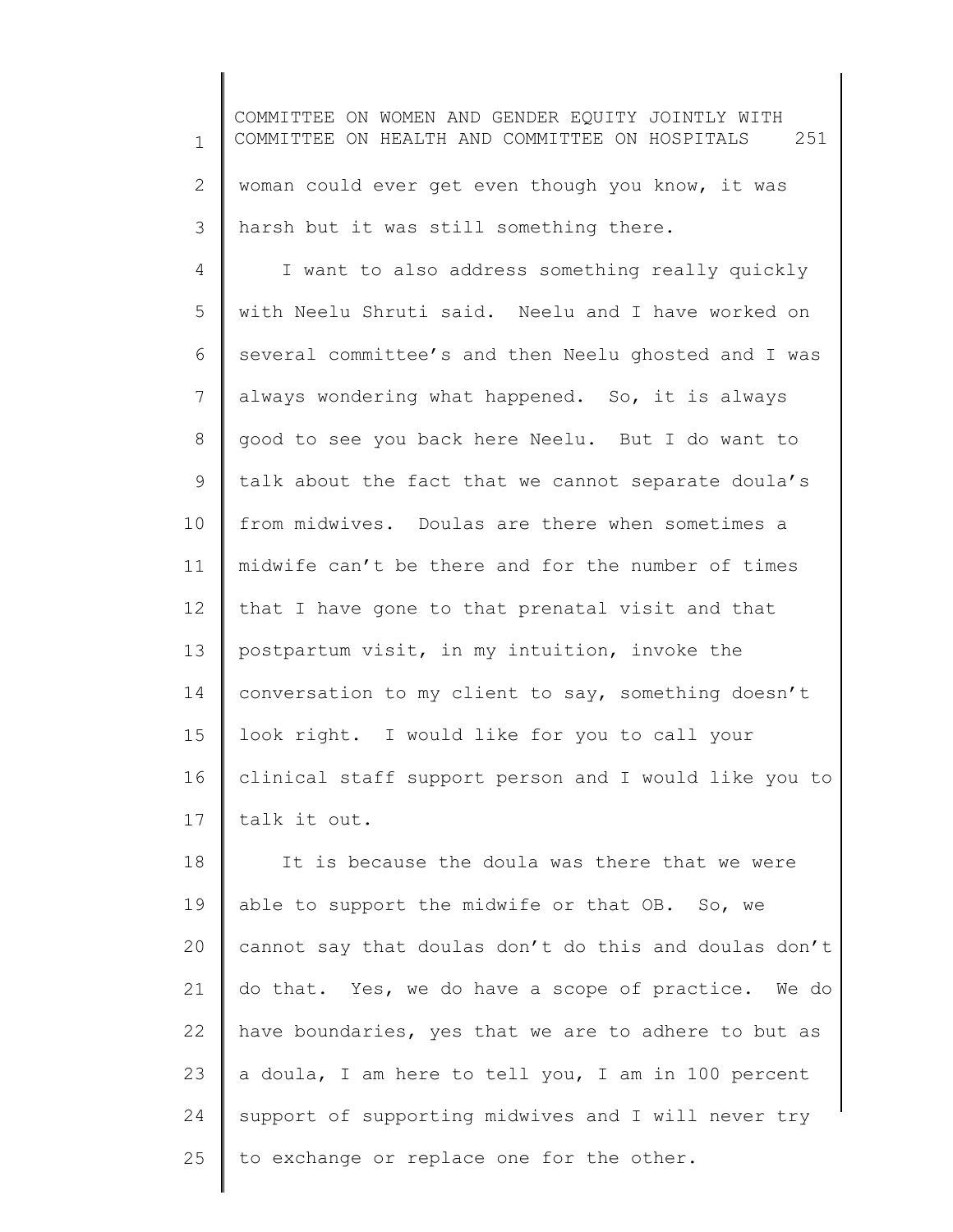1 2 3 4 5 6 7 8 9 10 11 12 13 14 15 16 17 18 19 20 21 22 23 24 25 COMMITTEE ON WOMEN AND GENDER EQUITY JOINTLY WITH COMMITTEE ON HEALTH AND COMMITTEE ON HOSPITALS 252 This community should not have to say either/or when it comes to a doula or a midwife. They both work together and they work together well and I would like to see that continue to grow. So, that is a very important factor that we have to keep in place. We are not here to play politics. We are not here to substitute and we are not here to drink the westernized medicine of Kool-Aid okay. I am a Black person, I am a woman of color and I am not going to embrace the system because the system is not working and Neelu, I suggest you reconsider your statements as well but thank you. CHAIRPERSON ROSENTHAL: You know what's so interesting. I was looking during some of this and you know, the United States ranks  $46<sup>th</sup>$  in the world. And the rate that's listed by the CDC, which is back to the data's from 2015, so a rank of 46 with the R number being 14 deaths for every 100,000 but the same year for Black women, it was 41 deaths per 100,000. So, if you can imagine the average was 14 and that ranked us  $46^{th}$  but for Black women, so many more preventable deaths. It speaks to the power of this hearing and all the testimony that's given today and how incredibly helpful it is.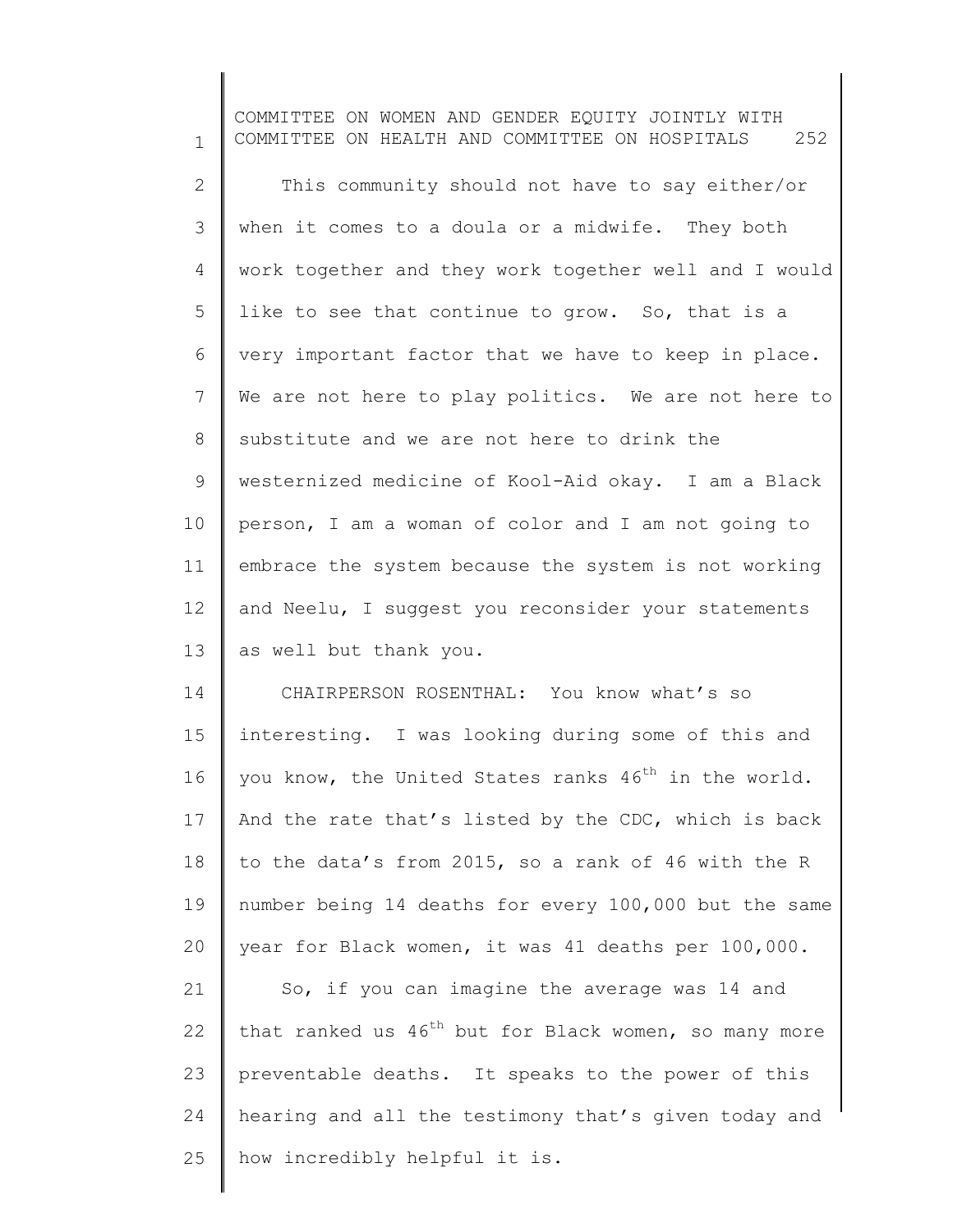1 2 3 4 5 6 7 8 9 10 11 12 13 14 15 16 17 18 19 20 21 22 23 24 25 COMMITTEE ON WOMEN AND GENDER EQUITY JOINTLY WITH COMMITTEE ON HEALTH AND COMMITTEE ON HOSPITALS 253 I am going to, sorry, I just had to get that off my chest. Did someone else want to, any of the panelists feel free to speak. COMMITTEE COUNSEL: So, Patricia Loftman had her hand up and then we do have at least one other witness after this panel. CHAIRPERSON ROSENTHAL: Right, we should hear from Neelu and I think Annette had her hand up as well. COMMITTEE COUNSEL: Ms. Loftman. PATRICIA LOFTMAN: Yeah, I just wanted to speak on two things on doula's. I think for Neelu to recognize that years ago at the turn of the century when all women were giving birth at home, they were surrounded by all the women in their family. Their moms, their aunties, their grandmothers, their sisters, friends and the role they provided was the supportive one. Because as we know, labor and birth is a very hard process. And so, to make certain that women were never left alone, we had all the women in the family surrounding them. Well, now the families are not close together in terms of proximity, doula's have really taken that role. That role that their aunties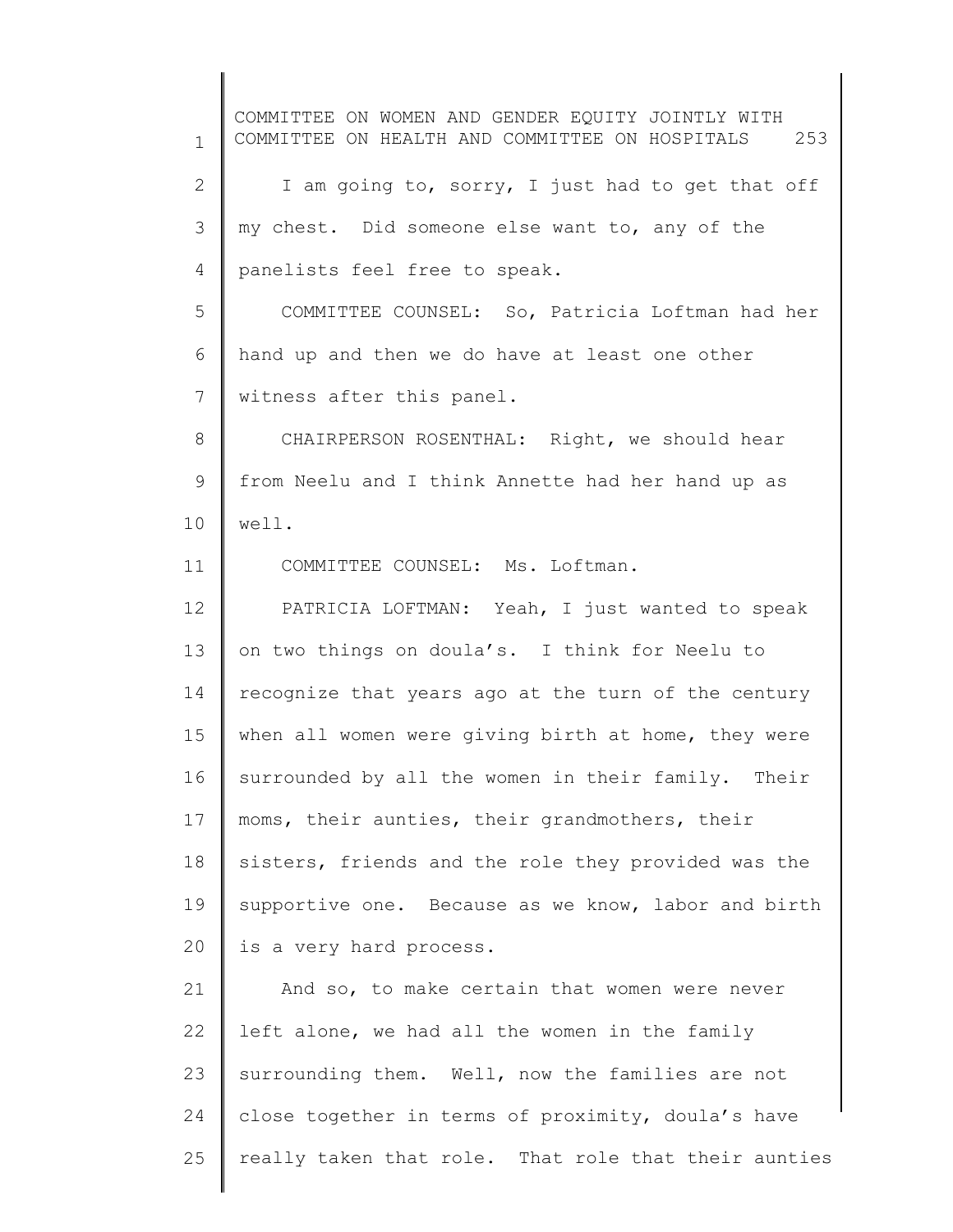1 2 3 COMMITTEE ON WOMEN AND GENDER EQUITY JOINTLY WITH COMMITTEE ON HEALTH AND COMMITTEE ON HOSPITALS 254 and moms took in terms of providing physical and emotional support.

4 5 6 7 8 9 So, it's really important that we understand the role that doula's play now. They have replaced our moms and our aunties and our sisters and our grandmothers and our friends and so, they are just as important to the process in terms of advocacy as the midwife is in terms of rendering direct patient care.

10 11 12 13 14 15 The other thing that I wanted to talk about is the role that the Chair's of OBGYN Departments play in terms of the ability of midwifery services to exist and thrive because the power for a midwifery service to thrive rests with the individual who sits in that role, who is the Chair of the department.

16 17 18 19 20 21 22 23 24 25 When you look at the data where midwives are well integrated, those hospitals are the ones that have the best data in terms of outcomes but those are also the services where the OBGYN Chair truly believes in midwives and midwifery services and have embraced and allowed midwives and services to not just survive but to thrive as part of the Department as colleagues. And so, where you don't have midwifery services or where you have midwives who are present but are not providing continuous care, who are not doing birth.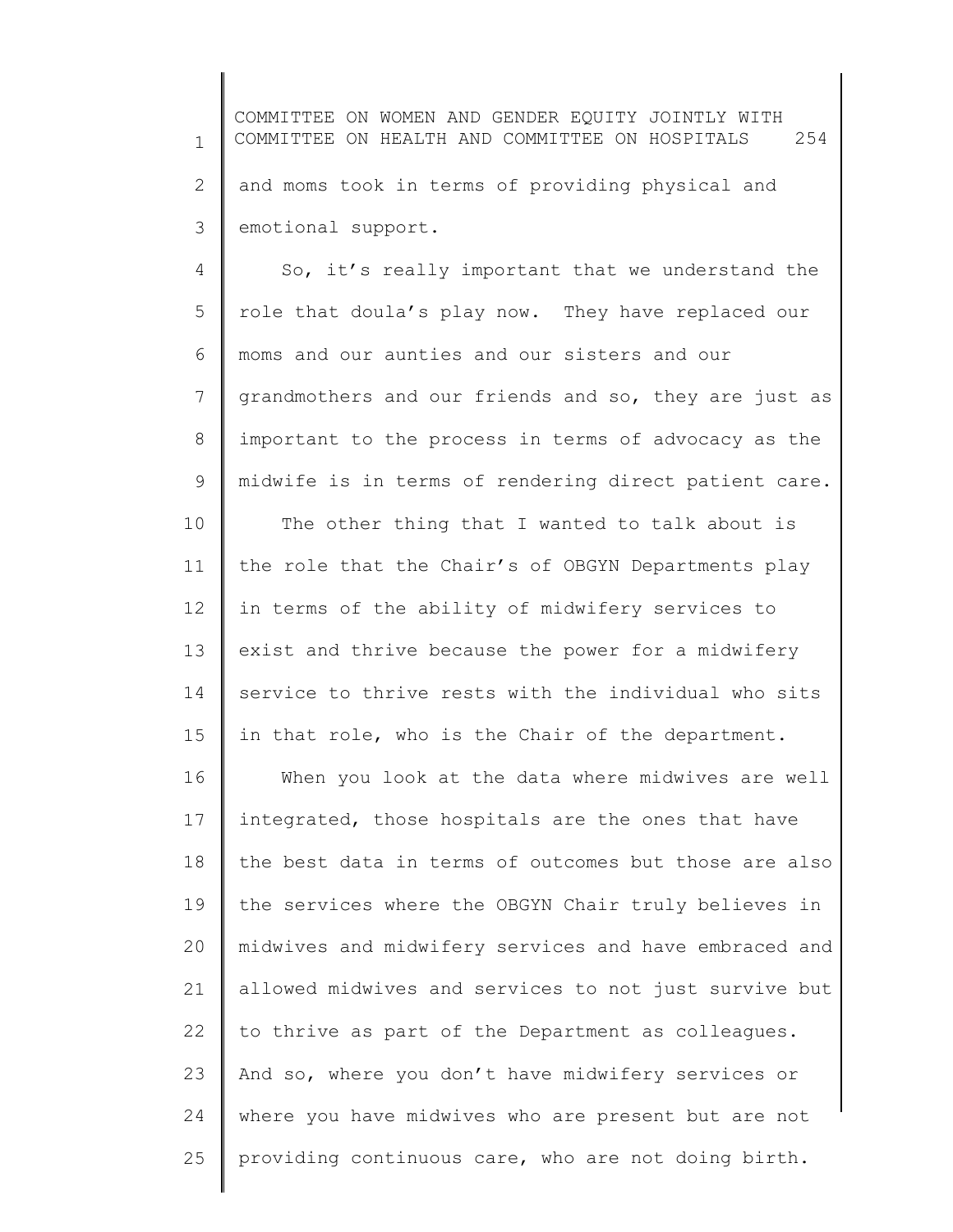1 2 3 4 5 6 7 8 9 10 11 12 13 14 15 16 17 18 19 20 21 22 23 24 25 COMMITTEE ON WOMEN AND GENDER EQUITY JOINTLY WITH COMMITTEE ON HEALTH AND COMMITTEE ON HOSPITALS 255 Those will be the institutions where you will not see outcomes that are as good as they could be. CHAIRPERSON ROSENTHAL: I so appreciate your bringing that up because we are just repeating what we all said to the Greater New York Hospital Association. It can't just be an agenda item. We want to see that your heads of hospitals are you know leading by example. So, thank you for brining that up again. I appreciate that. I mean, you were talking about heads of departments but they report to the president of hospitals. PATRICIA LOFTMAN: You are absolutely correct. It is also the institution because I can remember you know, Harlem Hospital was the first baby friendly hospital in New York but when I took that information to the executive director of the hospital, he embraced it, he championed it and it became — it went into effect. So, it's both the Chair but it is also the executive director of the hospital. Whether they see midwifery services as valuable and an integrate part of the institution. CHAIRPERSON ROSENTHAL: Yeah, thank you.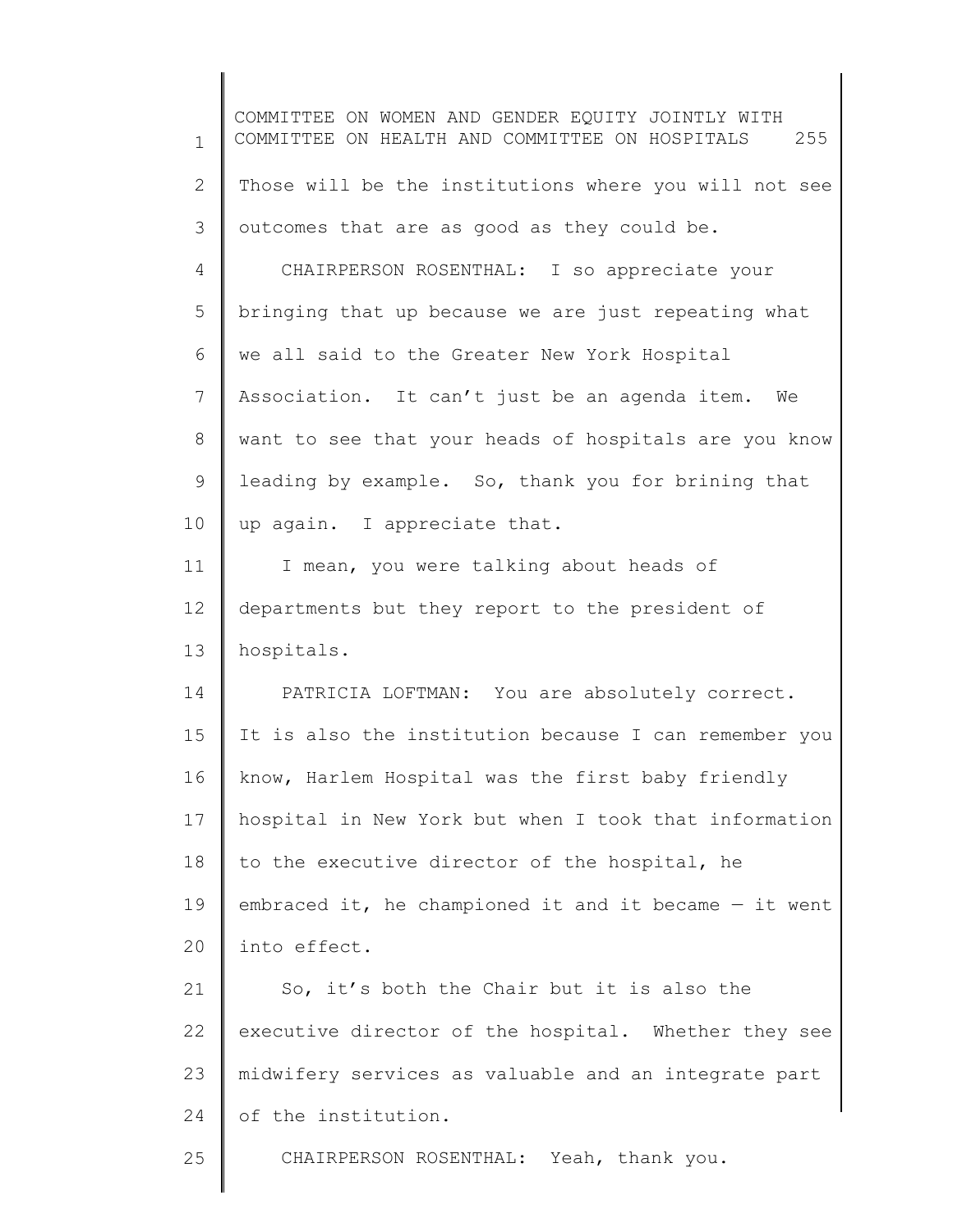1 2 3 4 5 COMMITTEE ON WOMEN AND GENDER EQUITY JOINTLY WITH COMMITTEE ON HEALTH AND COMMITTEE ON HOSPITALS 256 COMMITTEE COUNSEL: Chair Rosenthal, should we move to the next panel and then come back to comments? Move to the next panelist or move to other questions.

6 7 8 9 10 CHAIRPERSON ROSENTHAL: I think you gently guiding me to an answer there. There is one more panelist and then we will come back. If anyone from this panel wants to chime in. Okay, to the two people who have their hands raised. We see you.

11 12 13 14 15 16 17 COMMITTEE COUNSEL: Apologies, thank you so much. So, there are some people that have been here and come back that we have skipped over on panels that have logged out and logged back in due to conflicts and parents and things. So, that's the other Council Member offices have asked that we also make sure that they are heard today before they have to leave again.

18 19 20 21 22 23 24 25 So, we are going to do a check for other panelists now and anybody that we missed and then we can come back. Also, just as a reminder, the Sergeant said it at the top of the hearing but the deadline for written testimony, which can be as long as you would like is 72 hours after the hearing and so, you can send that to us and we will help make sure it is in the right place. But you should email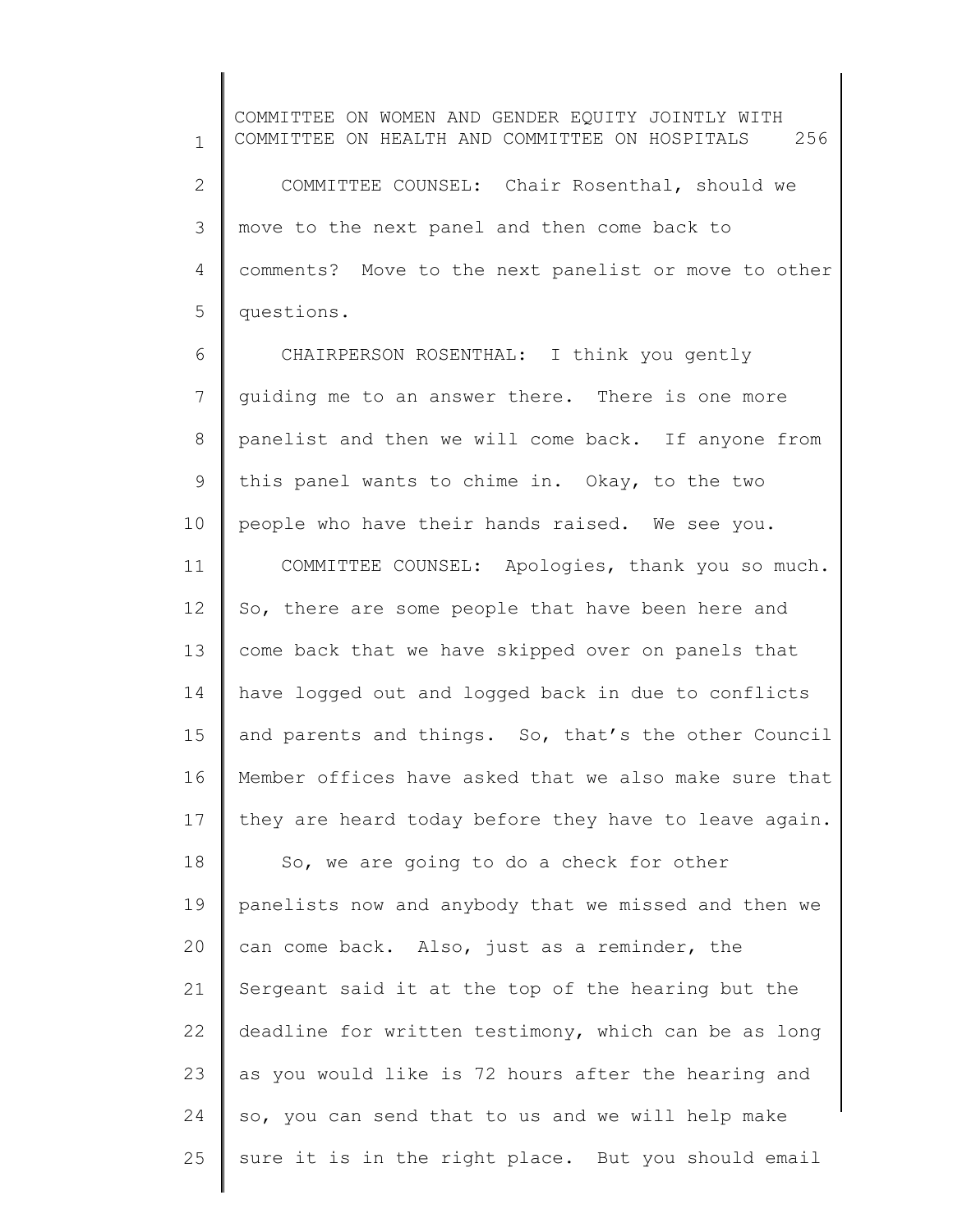1 2 3 4 5 6 7 8 9 10 11 12 13 14 15 COMMITTEE ON WOMEN AND GENDER EQUITY JOINTLY WITH COMMITTEE ON HEALTH AND COMMITTEE ON HOSPITALS 257 it to [testimony@council.nyc.gov.](mailto:testimony@council.nyc.gov) Again, written testimony, testimony for the record can be as long as you would like, you can also amend what you have if there is additional information you would like to add due to the hearing and it should be submitted to [testimony@council.nyc.gov.](mailto:testimony@council.nyc.gov) So, we will do a check now for the panelists and then Neelu Shruti, I saw your hand raised, we will come back after the next testimony. There was another panelist that had her hand raised to go next after the request for that and please use the raise hand function in Zoom. So, with this, we have heard from everyone that has signed up to testify that was on panels. So,

16 17 18 19 20 again, we will come back for additional comments but if we inadvertently missed anyone that would like to testify, please, use the raise hand function in Zoom. Excellent and I will call on you in the order of hands raised.

21 22 23 24 25 So, Thamar Innocent you will be next. We will call on you next. So, as with previous panels, you may begin your testimony when the Sergeant calls the clock. The next witness is Thamar Innocent. Thank you.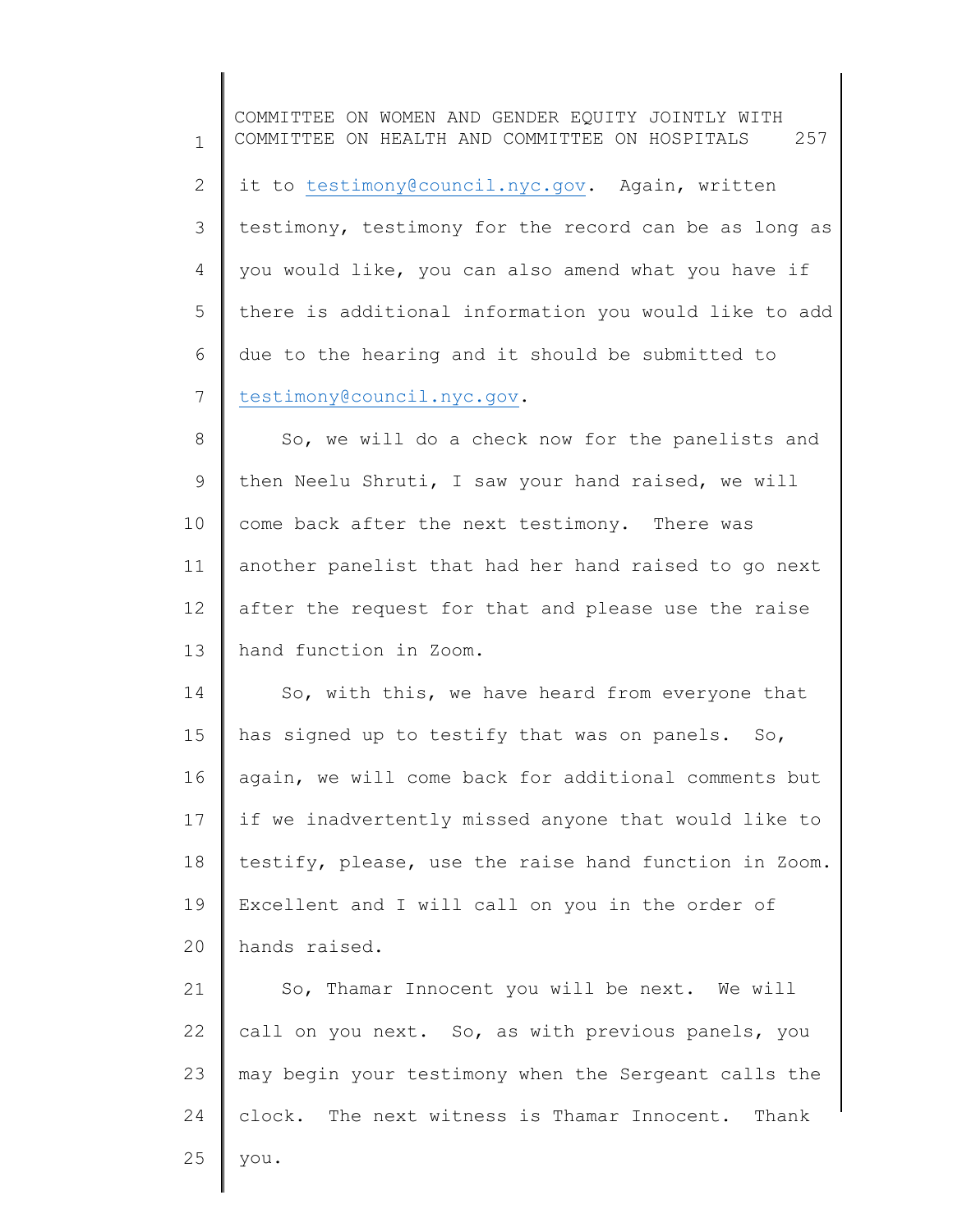1 2 3 4 5 6 7 8 9 10 11 12 13 14 15 16 17 18 19 20 21 22 23 COMMITTEE ON WOMEN AND GENDER EQUITY JOINTLY WITH COMMITTEE ON HEALTH AND COMMITTEE ON HOSPITALS 258 SERGEANT AT ARMS: Starting time. THAMAR INNOCENT: Thank you. Good afternoon everyone. I am a Birth Worker. I have been a Birth Worker for a couple of years now but I also want to speak in the capacity of I used to work in a New York City hospital, so I got to see hands on in an administrative capacity. So, I got to see hands on what was going on for you know, potential clients that I would have had in the future. So, what I am noticing is that when I first started, when I became a doula and trained as a doula and I trained as a doula and I trained with Ancient Song, there was this piece that I didn't know about. That I inadvertently became an advocate when I just wanted to you know, care for families and love on families and be there for them but inadvertently I became this birth justice warrior. I became someone that was fighting, that was protecting women in hospitals. And, although that is beautiful in itself, that is something that we are focusing on a lot more. I would love to focus on childbirth education but my

prenatal appointments have turned into, let me teach

you how to navigate the healthcare system. Let me

24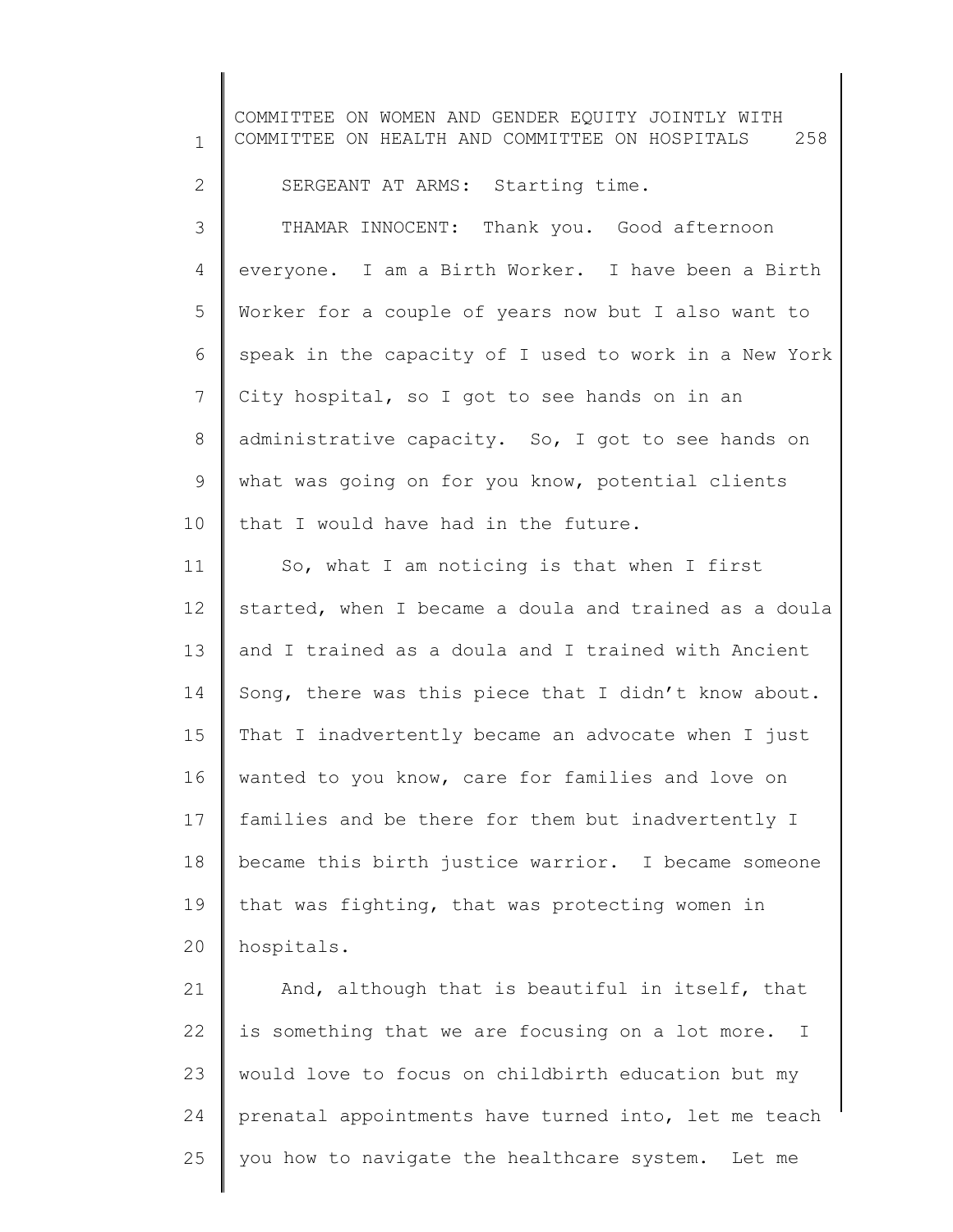1 2 3 4 5 6 7 8 9 10 11 12 13 14 15 16 17 18 19 20 21 22 23 24 25 COMMITTEE ON WOMEN AND GENDER EQUITY JOINTLY WITH COMMITTEE ON HEALTH AND COMMITTEE ON HOSPITALS 259 teach you the right words to say, so that they don't try to take your baby away. Let me you know, fight for you. Instead of, let me hold your back. Let me help you with the baby. Let me help you breastfeed. A lot of these things have been pushed to the side for me or put on the back burner to be done at a later time because I am so busy fighting for this woman's rights. In the hospitals, I believe there is a lack of cultural competency. There is a lack of bedside manner. There is a need for healthcare professionals and staff. The need to want to intervene when it is unnecessary medically. There are continuously disrupting the pregnant person ability to have a normal physiological birth and they do that so much so that the pregnant person doesn't feel safe anymore. And it is my job on top of my doula job to help them to feel safe, to feel comfortable enough to want to give birth. So, again, I feel there is a big lack of education in terms of the hospitals and the staff but also the pregnant person. A lot of times there is no money put into education to help women with advocacy, understanding common hospital practices,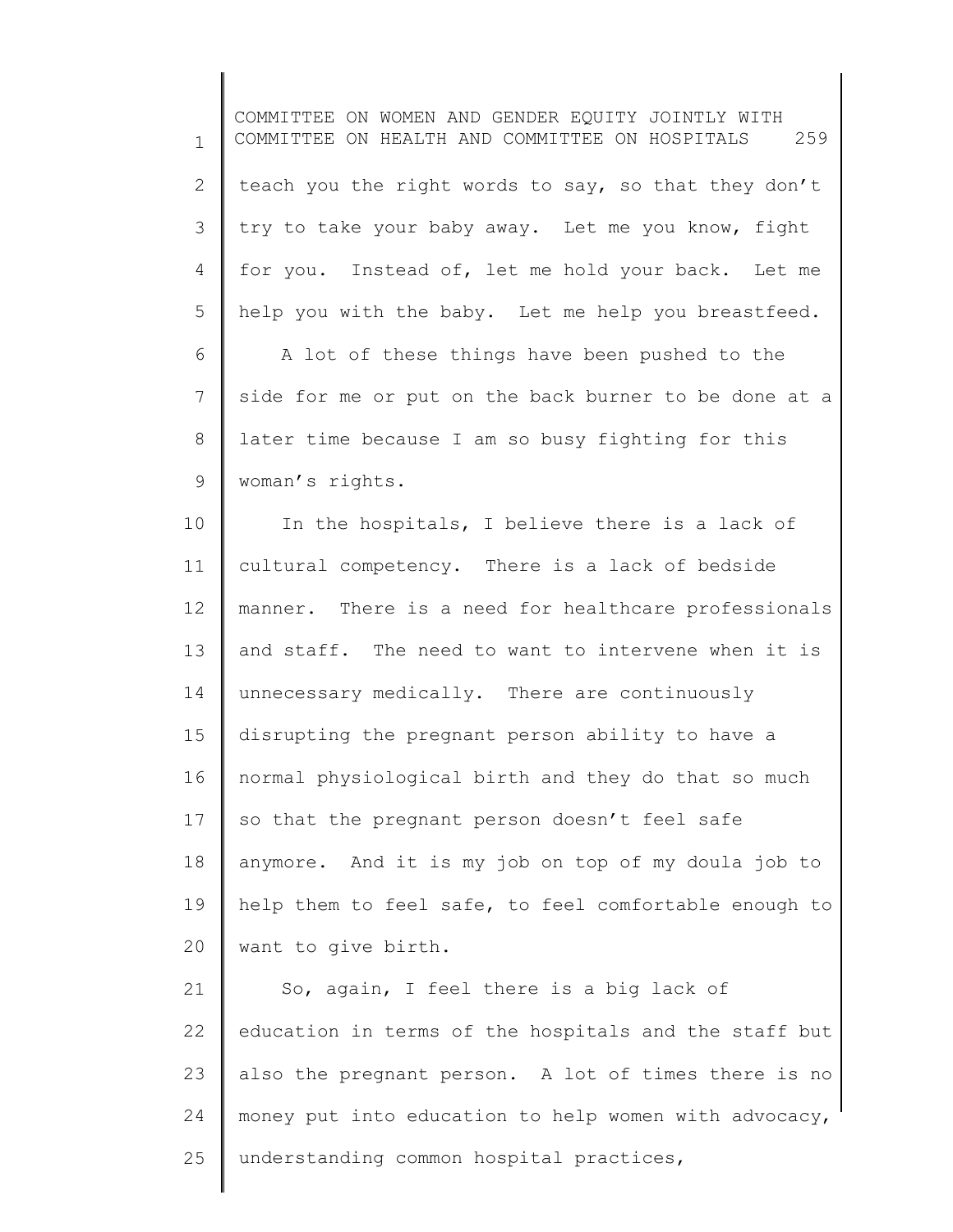1 2 3 COMMITTEE ON WOMEN AND GENDER EQUITY JOINTLY WITH COMMITTEE ON HEALTH AND COMMITTEE ON HOSPITALS 260 understanding childbirth education and their bodies and women's health.

4 5 6 7 8 9 I would like to see money go towards helping women prenatally or way before they are even thinking about having a baby and that takes me to family planning. Family planning for me when I gave birth 10 years ago, was what contraception do you want and that was it.

10 11 12 There was nothing about understanding my body. There was nothing about advocacy. There was nothing else about anything.

13 SERGEANT AT ARMS: Time expired.

14 15 16 THAMAR INNOCENT: So, I want us to focus more on educating people from way before they enter the hospital. Yes, that's all I have today.

17 18 19 COMMITTEE COUNSEL: Thank you so much. Are there any  $-$  Chair Rosenthal or Chair's, are there any Council Member questions?

20 21 22 CHAIRPERSON ROSENTHAL: I just want to say Ms. Innocent, when you said, you inadvertently became a woman warrior, is that what you said?

23 THAMAR INNOCENT: Yes.

24 25 CHAIRPERSON ROSENTHAL: Yeah, I will say, I understand the larger point you are making, which is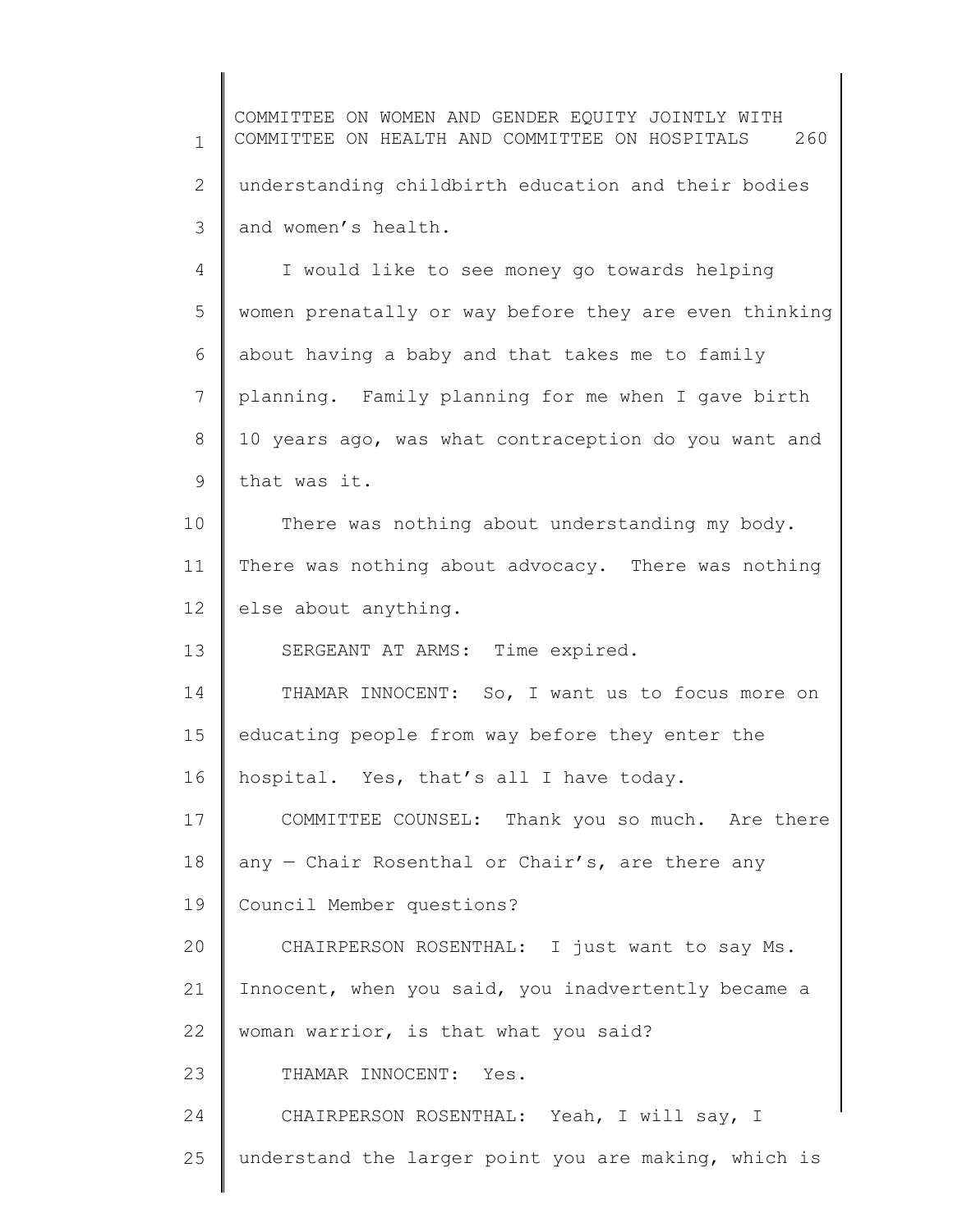1 2 3 4 5 6 7 8 9 10 11 12 13 14 15 16 17 18 19 20 21 22 23 24 COMMITTEE ON WOMEN AND GENDER EQUITY JOINTLY WITH COMMITTEE ON HEALTH AND COMMITTEE ON HOSPITALS 261 so very powerful but all I could think of when you said that is how at Ancient Song, a lot of the sessions begin by giving this deep throated scream and that's how sort of everyone in the room becomes a woman warrior. THAMAR INNOCENT: Right. CHAIRPERSON ROSENTHAL: Boy do I relate that. THAMAR INNOCENT: Absolutely and I have been doing it ever since and it doesn't look like it is going to end. So, that's something that we have to do and be mindful of for a long time to come. CHAIRPERSON ROSENTHAL: You are doing it all. So, thank you for that. I have no further questions. Just thanking everyone. COMMITTEE COUNSEL: Okay, thank you so much. If there are any other witnesses, if you can please use the raise hand function in Zoom. Okay and Neelu Shruti also had her hand up. Chair, is that okay to return to Ms. Shruti? Excellent. NEELU SHRUTI: Hi all, I just wanted to clarify because I think that maybe some of my comments were a misunderstood. I was not at all saying that doula's were not important. I just wanted to point out that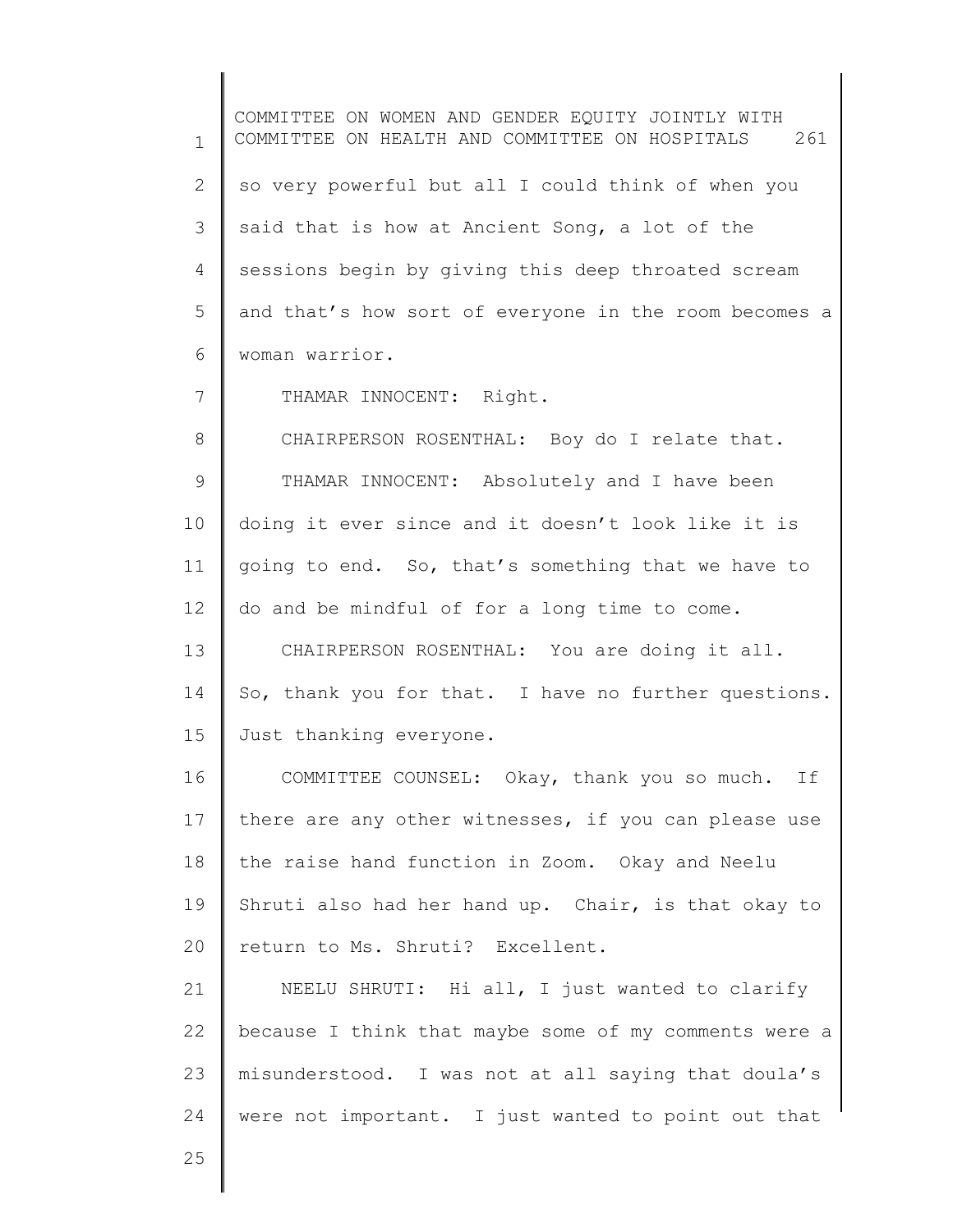1 2 3 COMMITTEE ON WOMEN AND GENDER EQUITY JOINTLY WITH COMMITTEE ON HEALTH AND COMMITTEE ON HOSPITALS 262 within these four Resolutions that expanding access to midwives has not happened.

4 5 6 7 8 9 10 So, I would encourage for access to midwives to be as important and included as doulas are. So, that's my first point. So, I wanted to make sure that I am clear and that I am not putting doula's and midwives against each other by any means. I think that they are both incredibly important solutions to this problem and we do need focus on both.

11 12 13 14 15 16 17 18 19 20 21 The second point that I wanted to talk about was regarding the bill and the data. I am aware of course of the information act and that data is available. This bill specifically relates to incorporating information about midwives on the DOHMH website, which is great because it includes like a lot of information about 311 and a lot of great — and so, I think including those same statistics within the access to midwives is important, so that people understand why midwives are being listed on this rather public website.

22 23 So, I just wanted to clarify those two points. Thank you.

24 25 CHAIRPERSON ROSENTHAL: Thank you and you know, it is interesting, I appreciate you bringing that up,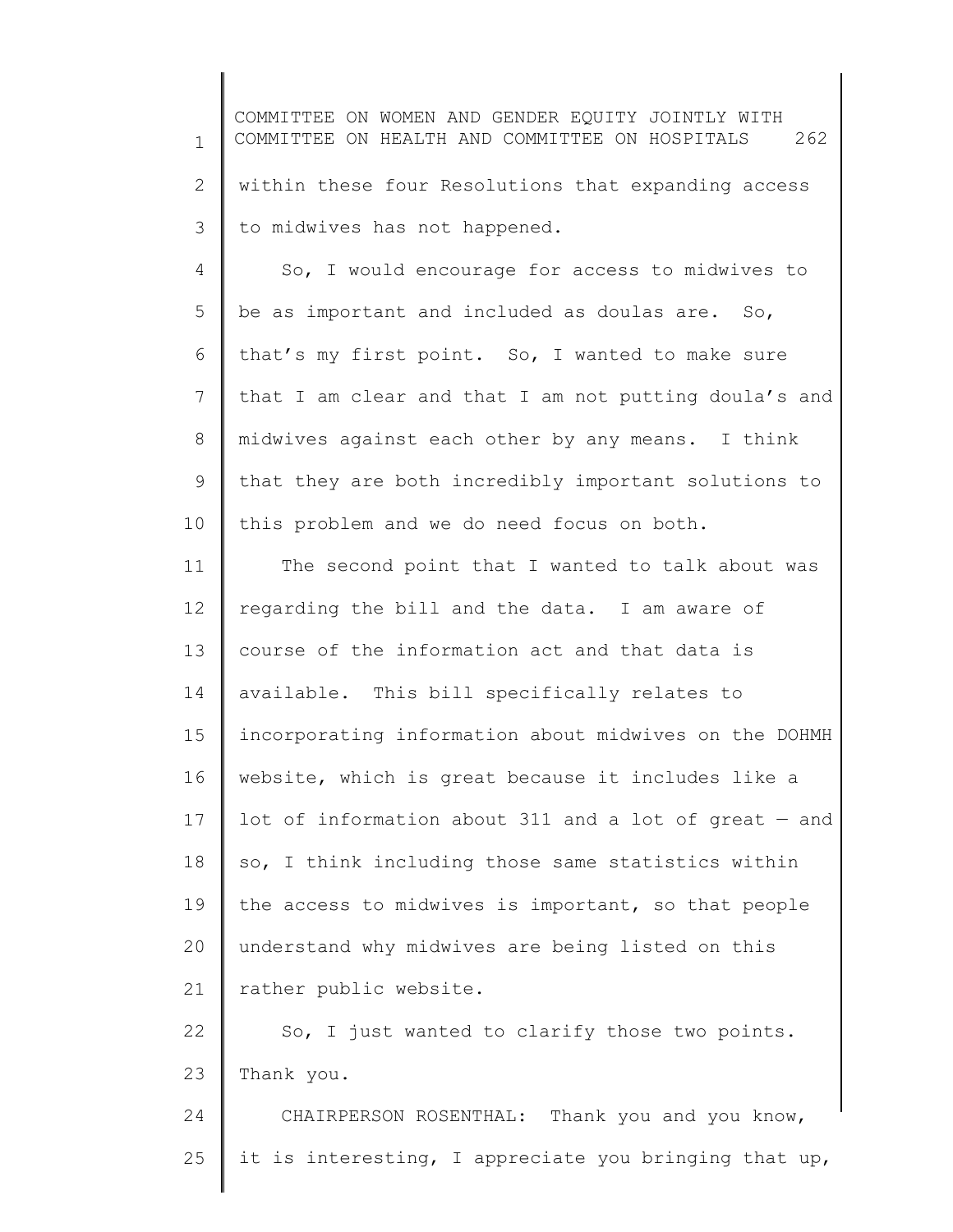1 2 3 4 5 6 7 8 9 10 11 12 13 14 15 16 17 18 19 20 21 22 23 24 COMMITTEE ON WOMEN AND GENDER EQUITY JOINTLY WITH COMMITTEE ON HEALTH AND COMMITTEE ON HOSPITALS 263 both points really but on the first one. Let me tell you why I am just sensitive to it because after the hearing that I Co-Chaired in 2018, we passed two pieces of legislation regarding doula's, increasing access and talking about doula's and also the M3RC and similarly, quite a few midwives reached out to me and said, you need to be talking more about midwives. So, you know, noting the powerfulness of both professions. I really appreciate you for that. Thank you and thanks for clarifying. NEELU SHRUTI: Yes, of course. CHAIRPERSON ROSENTHAL: I turn it back to the Moderator. COMMITTEE COUNSEL: Thank you so much Chair Rosenthal. Ms. Patricia Loftman also has her hand up and just to comment. So, we are unmuting now but if you have other comments and testimony, if you can please add it to your written testimony and again, you can amend it and just submit it to, it will be part of the record but if you would like to add it to your written testimony, you can send that to [testimony@council.nyc.gov](mailto:testimony@council.nyc.gov) up to 72 hours after the hearing. Thank you so much.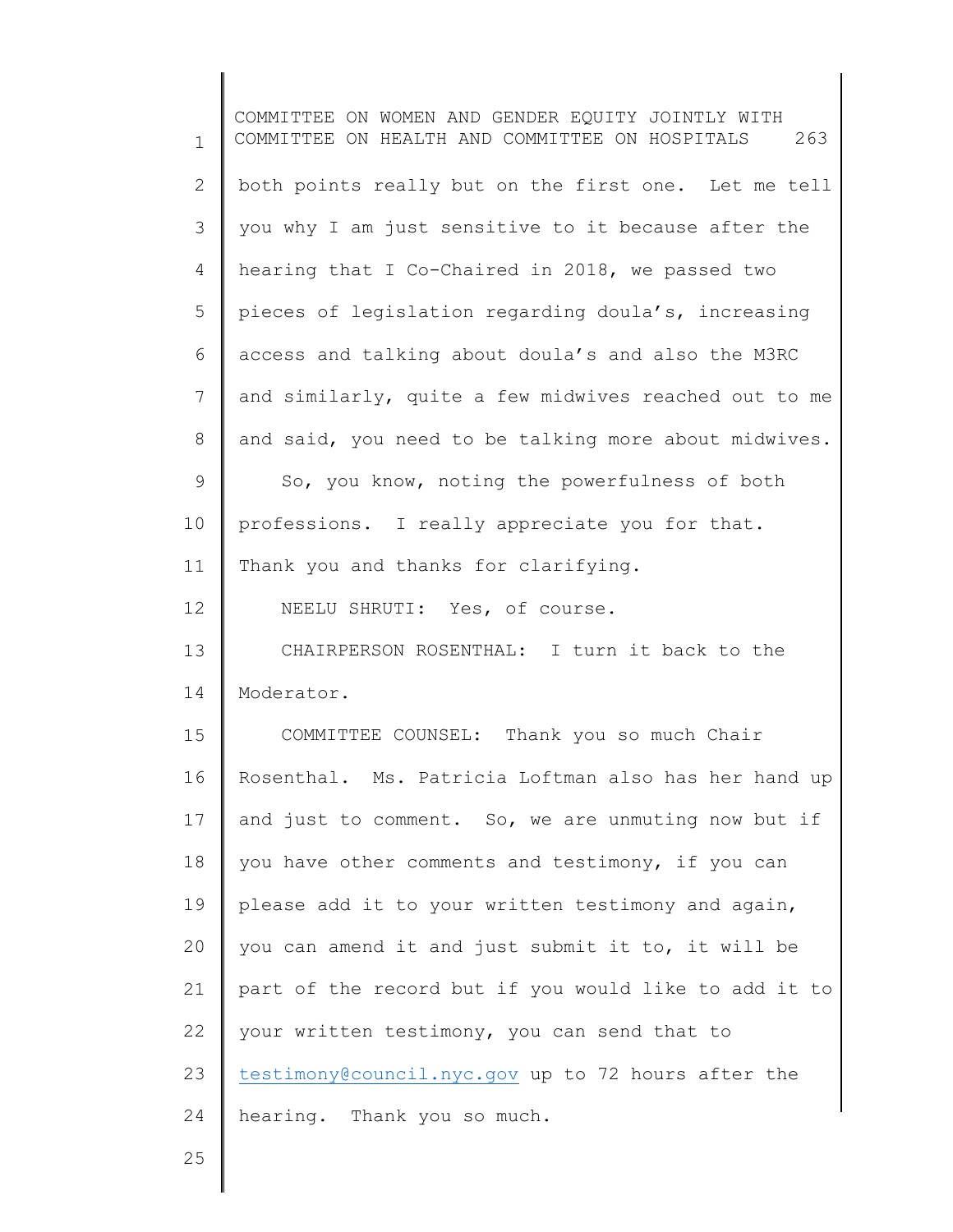1 2 3 4 5 6 7 8 9 10 11 12 13 14 15 16 17 18 19 20 21 22 23 24 25 COMMITTEE ON WOMEN AND GENDER EQUITY JOINTLY WITH COMMITTEE ON HEALTH AND COMMITTEE ON HOSPITALS 264 PATRICIA LOFTMAN: I know that I mentioned in Maternity Information Law that comes out of the State of New York. That really provides a wealth of information about what happens in an institution. So, for example, let me just read a couple of the data that's included in this. The percentage of birth that are C-sections. The percentage of primary C-Sections. The percentage of repeat C-Sections. Whether there is continuous monitoring in labor. How many, you know, whether there is rooming in. What is the percentage of infants that are breastfed. Whether you get an episiotomy. In other words, this provides information that families could use to determine where they would want to give birth, so that they could get the best outcome and this really is a report card on all of the hospitals in New York and this is  $-$  now, where does this information come from? According to the state, the hospitals are supposed to provide this information to the state. The state then generates this, it populates this information and this information is then available to the public by hospitals.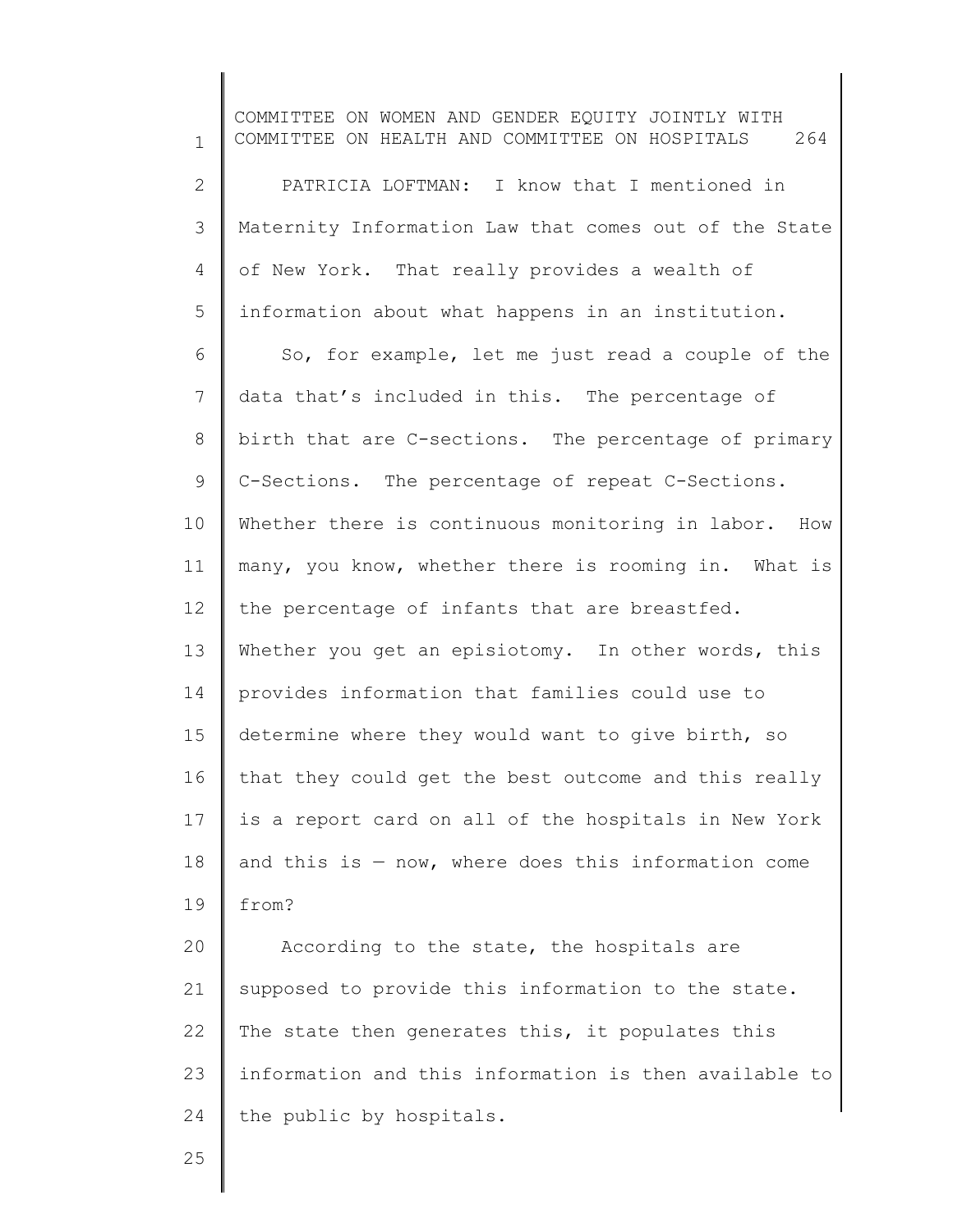1 2 3 4 5 6 7 8 9 10 11 12 13 14 15 16 17 18 19 20 21 22 23 24 25 COMMITTEE ON WOMEN AND GENDER EQUITY JOINTLY WITH COMMITTEE ON HEALTH AND COMMITTEE ON HOSPITALS 265 So, again, this information exists. I don't think its been updated for years because nobody knows the follow up and insists that hospitals provide this information to the state and that the state fulfills their obligation to populate and generate this information. This would be invaluable if it were released tomorrow and this is something that we could certainly work on today. CHAIRPERSON ROSENTHAL: Thank you. COMMITTEE COUNSEL: Thank you so much. If there are any other panelists or questions or if Chair's have any other questions. We will do one last call. If we inadvertently missed anyone that would like to testify, please use the raise hand function in Zoom and we will call on you. Okay, Chair's Rosenthal, Rivera and Levine, if there are no other questions and we do not see any hands raised. Oh, Nonkululeko Tyehemba has her hand raised, not in the Zoom function but she is waving, if it is okay to unmute her. CHAIRPERSON ROSENTHAL: Absolutely. Thank you and then that will be — then we will wrap it up from there.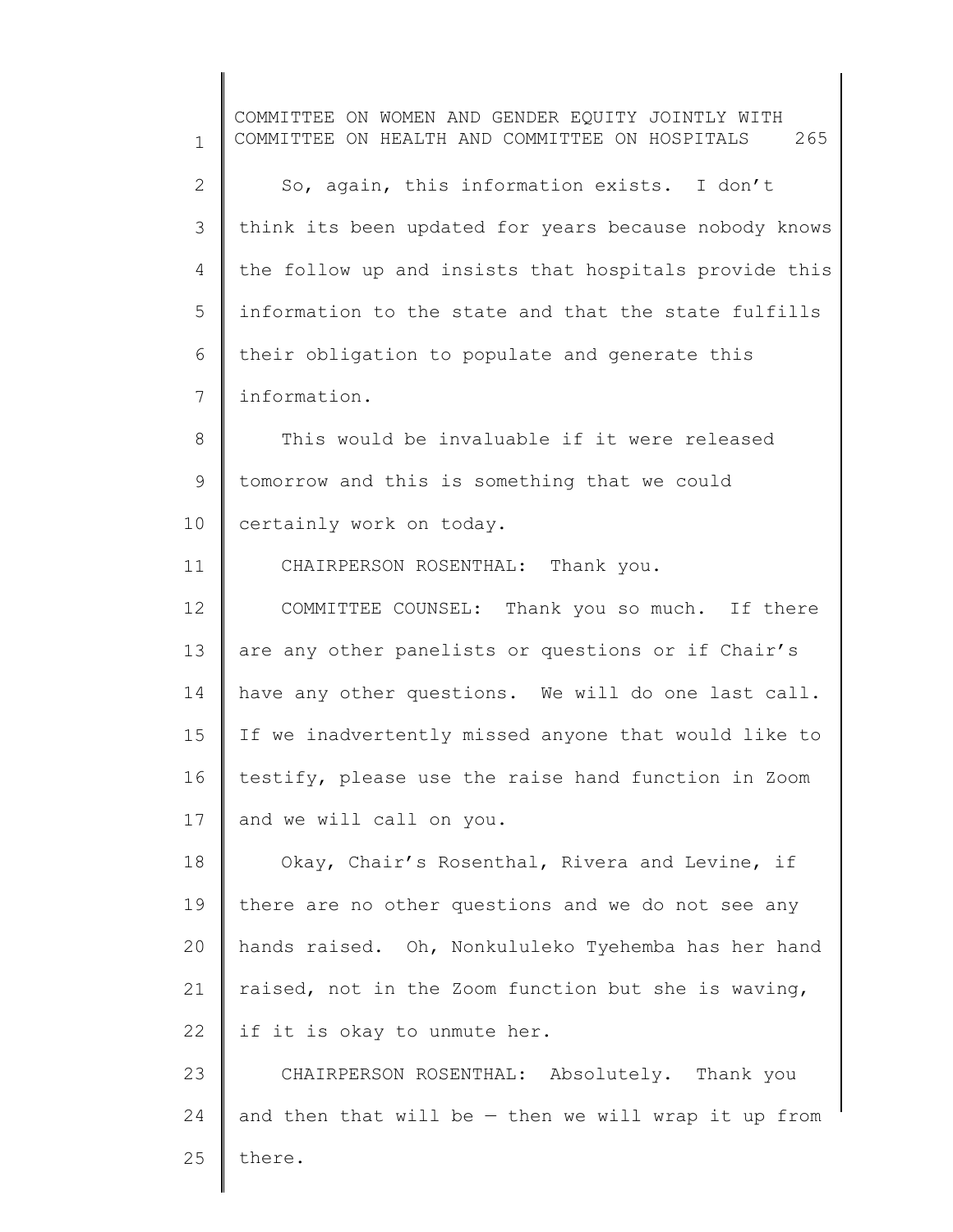1 2 3 4 5 6 7 8 9 10 11 12 13 14 15 16 17 18 19 20 21 22 23 24 25 COMMITTEE ON WOMEN AND GENDER EQUITY JOINTLY WITH COMMITTEE ON HEALTH AND COMMITTEE ON HOSPITALS 266 NONKULELEKO TYEHEMBA: Can I speak now? COMMITTEE COUNSEL: Yeah, you should be unmuted. We can hear you. Thank you so much. NONKULELEKO TYEHEMBA: Oh, good, okay. I just want to make a comment in reference to the free standing birth centers. Back in the maybe 1993 our organization did a research analysis about how to start a birth center here in Harlem. We researched and learned that the guidelines for birth centers, it's almost prohibited. The application process alone deemed that they had to have a college industry to help group even to start an organization. Besides the enormous amount of money that it took to get that started. So, I am hoping that at this point and time, almost 25 years later, that this would not be the case for any midwifery led birth centers. The other thing I do want to say though is, I did a birth in April, a home birth in April with an insurance company and I have yet not to receive any reimbursement for that. It is almost like it is a nightmare of colds and un-colds, in network out network. It is unbelievable in terms of how women and how midwives are or not reimbursed.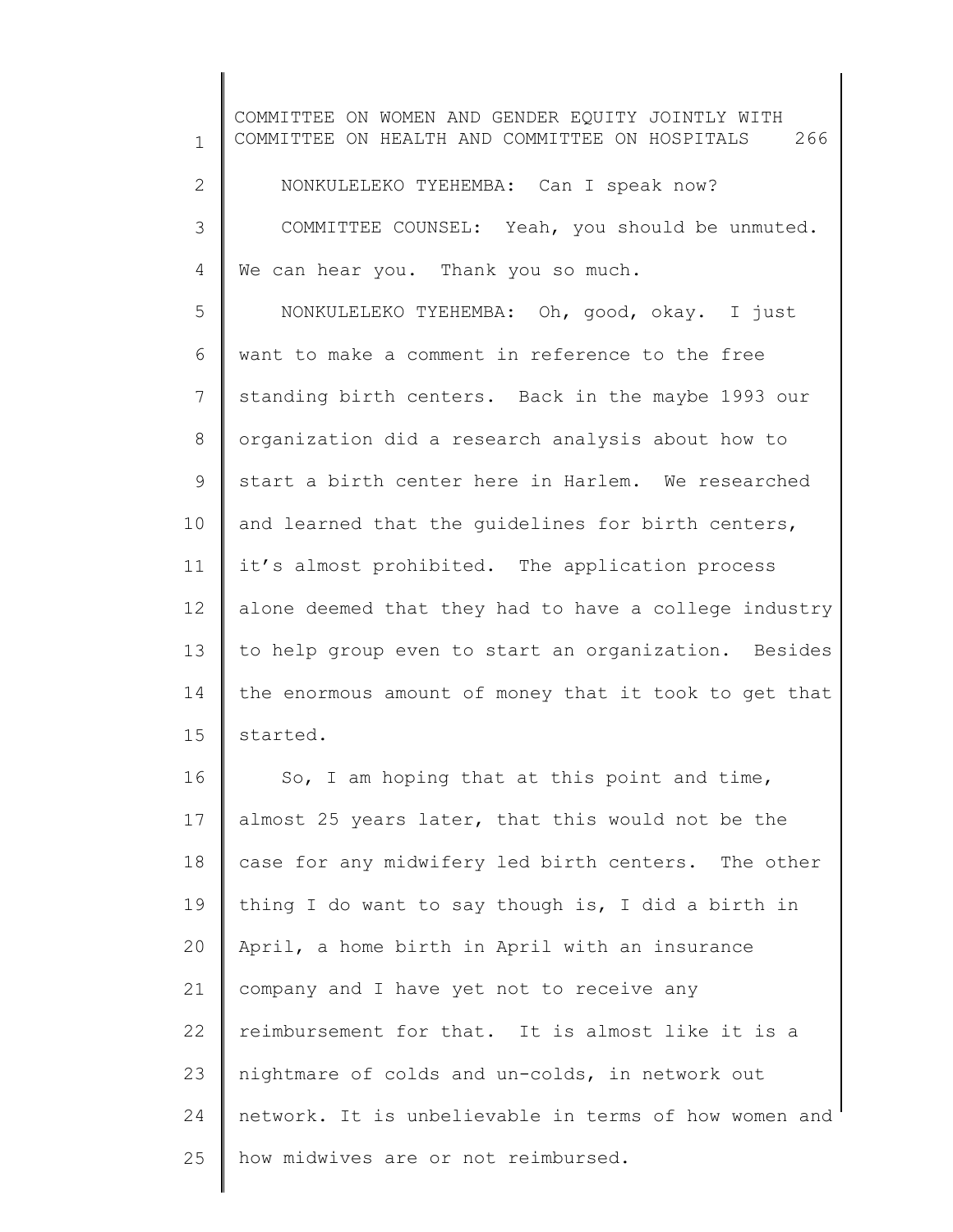1 2 3 4 5 6 7 8 9 10 11 12 13 14 15 16 17 18 19 20 21 22 23 24 COMMITTEE ON WOMEN AND GENDER EQUITY JOINTLY WITH COMMITTEE ON HEALTH AND COMMITTEE ON HOSPITALS 267 Finally, they said to the family that they will see me as an in network provider but I would be paid out of network services which amounted to \$2400. It's atrocious, so I hope that something and I am so glad to hear all the views and I have learned so much. So, I thank all the birth workers and advocates and activists and thank you so much to the Chair's. This is such an important, important step forward. So, I have been invigorated. Thank you so much again. CHAIRPERSON ROSENTHAL: What a great way to end it. It is true, it's a great group looking around this Zoom. Pretty impressive group of people and I, you know, actually I too was about 20 years ago, part of a group of people trying to open a birth center. We had property given to us. We had you know, everything lined up except for state approval. And so, story after story after story. It is so disheartening; we have to change this now. I will pass it back to the Moderator I think. COMMITTEE COUNSEL: Okay, thank you so much Chair Rosenthal. We are just doing one more check for raised hands.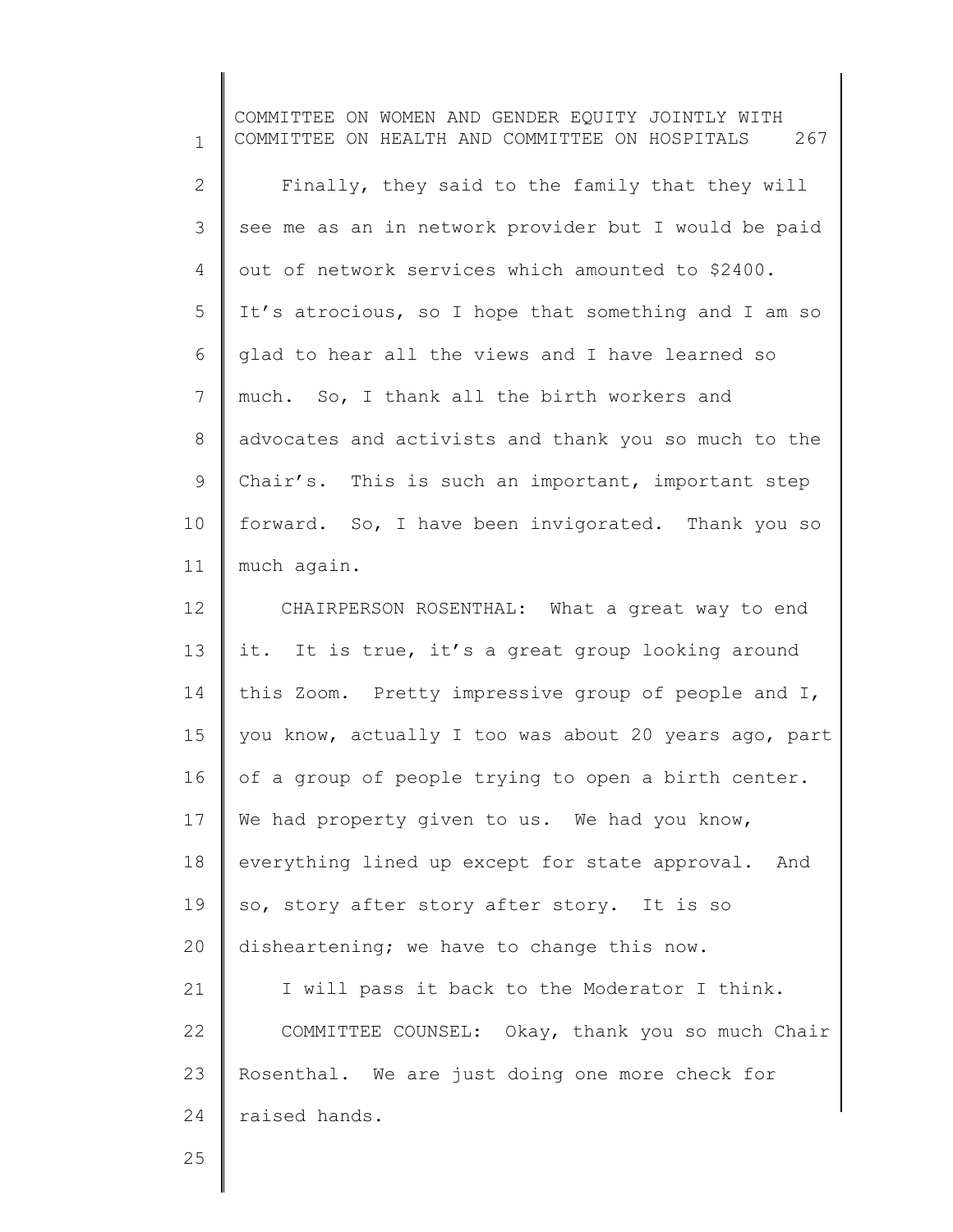1 2 3 4 5 6 7 8 9 10 11 12 13 14 15 16 17 18 19 20 21 22 23 24 25 COMMITTEE ON WOMEN AND GENDER EQUITY JOINTLY WITH COMMITTEE ON HEALTH AND COMMITTEE ON HOSPITALS 268 ANNETTE PEREL: I have been unmuted and it might have been from a hand raised 20 minutes ago but I just wanted to echo that nothing is separate from each other in the uplifting of midwifery and doula's in the uplifting up hospital systems and midwifery led birth centers. Physician led birth centers, home births, like, we want access to all of these things. We want our birthing people to be cared for and we are all in different lanes. Some of our work overlaps with other people, organizations and you know, just kind of coming from that place of unity and coming from that place of just that frame of mind of like, the inspiration that we get from one another who are doing this work. And when I also look around this room and I think of the interactions I have had with different individuals as well as the people's names I have heard of. As well as the history lessons offered and just like, you know, wanting to really challenges us to like put down any of our own biases about you know, how we can sometimes feel like there is some competition between like hospital and home and midwife led, physician led, all of those things need to get shutdown because ultimately like, we want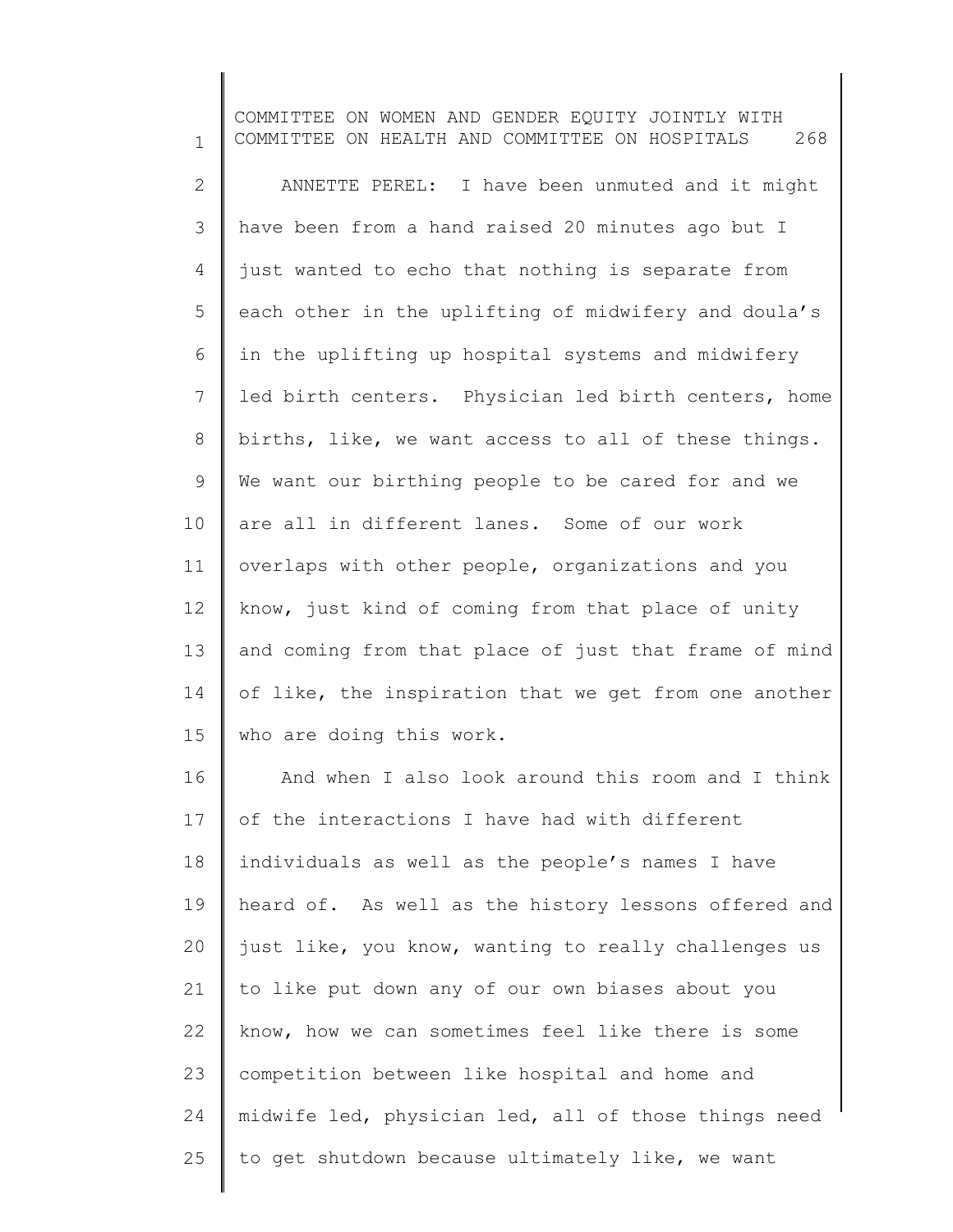1 2 3 4 5 6 7 8 9 10 11 12 13 14 15 16 17 18 19 20 21 22 23 24 25 COMMITTEE ON WOMEN AND GENDER EQUITY JOINTLY WITH COMMITTEE ON HEALTH AND COMMITTEE ON HOSPITALS 269 what's best for the birthing people of New York and so, just thank you for the opportunity to again chime in that thought. CHAIRPERSON ROSENTHAL: Thank you. COMMITTEE COUNSEL: Thank you so much. We are just dealing with a technical issue but we will be ending the hearing if there are no other witnesses, this would conclude public testimony. I am just checking, one second please. Please stand by. Okay, and then one other comment by Patricia Loftman please. If we can unmute her, thank you. PATRICIA LOFTMAN: Thank you. To Chairperson Rivera and Rosenthal, I don't know how to thank you for remaining constant on this call since 10 a.m. this morning. You both sat there and listened to all of us and I can't tell you how inspiring that is to know that our public servants listen to us and regardless of how long this meeting has taken place, you just have remained steadfast and listened to everyone and that's important and we just thank you. We are appreciative and just thank you. CHAIRPERSON ROSENTHAL: Thank you. That's very kind. We have a lot to say.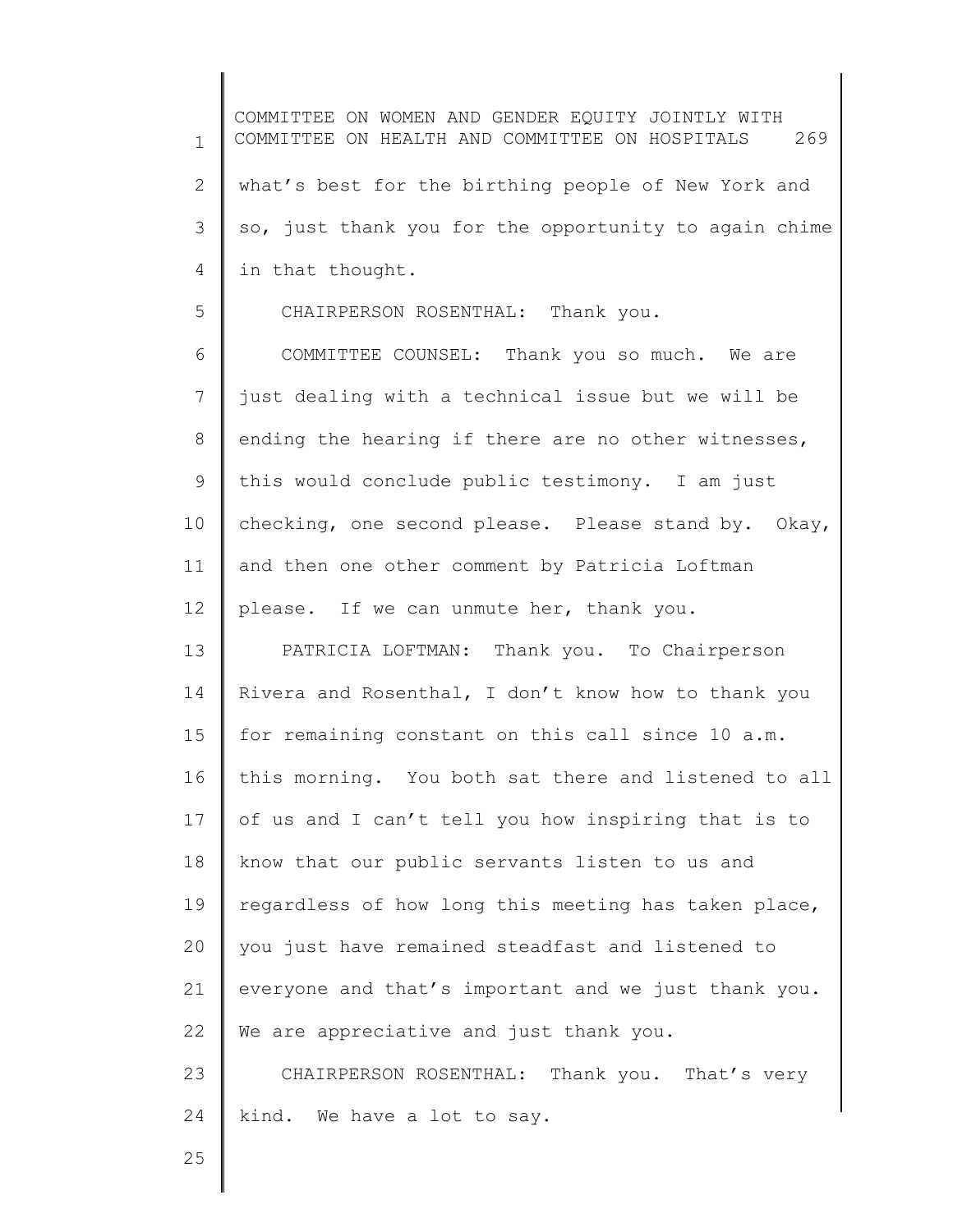1 2 3 4 5 6 7 8 9 10 11 12 13 14 15 16 17 18 19 20 21 22 23 24 COMMITTEE ON WOMEN AND GENDER EQUITY JOINTLY WITH COMMITTEE ON HEALTH AND COMMITTEE ON HOSPITALS 270 COMMITTEE COUNSEL: Thank you so much Chair and thank you to our panelists. So, Chair's Rosenthal, Rivera and Levine, this concludes public testimony for this hearing. We have no other witnesses that have raised their hands, so I will return to Chair Rosenthal for closing remarks. Thank you. CHAIRPERSON ROSENTHAL: Great, thank you so much. What have we heard today, big picture. It is time to dismantle the current perinatal care system in New York City right now. COVID has made this glaringly clear and implement the model that we have really all been talking about and it's a model that other developed nations use. It is why their rates of maternal mortality are far lower than those in New York City and it has I think four components. We have to integrate midwifery services. Every birth should be attended by a midwife and an OBGYN involved when needed. We have to increase access to out of hospital births. It is shameful that there are only two birthing centers in New York because it is estimated that at least 70 percent of births could occur outside of the hospital at birthing centers and home births.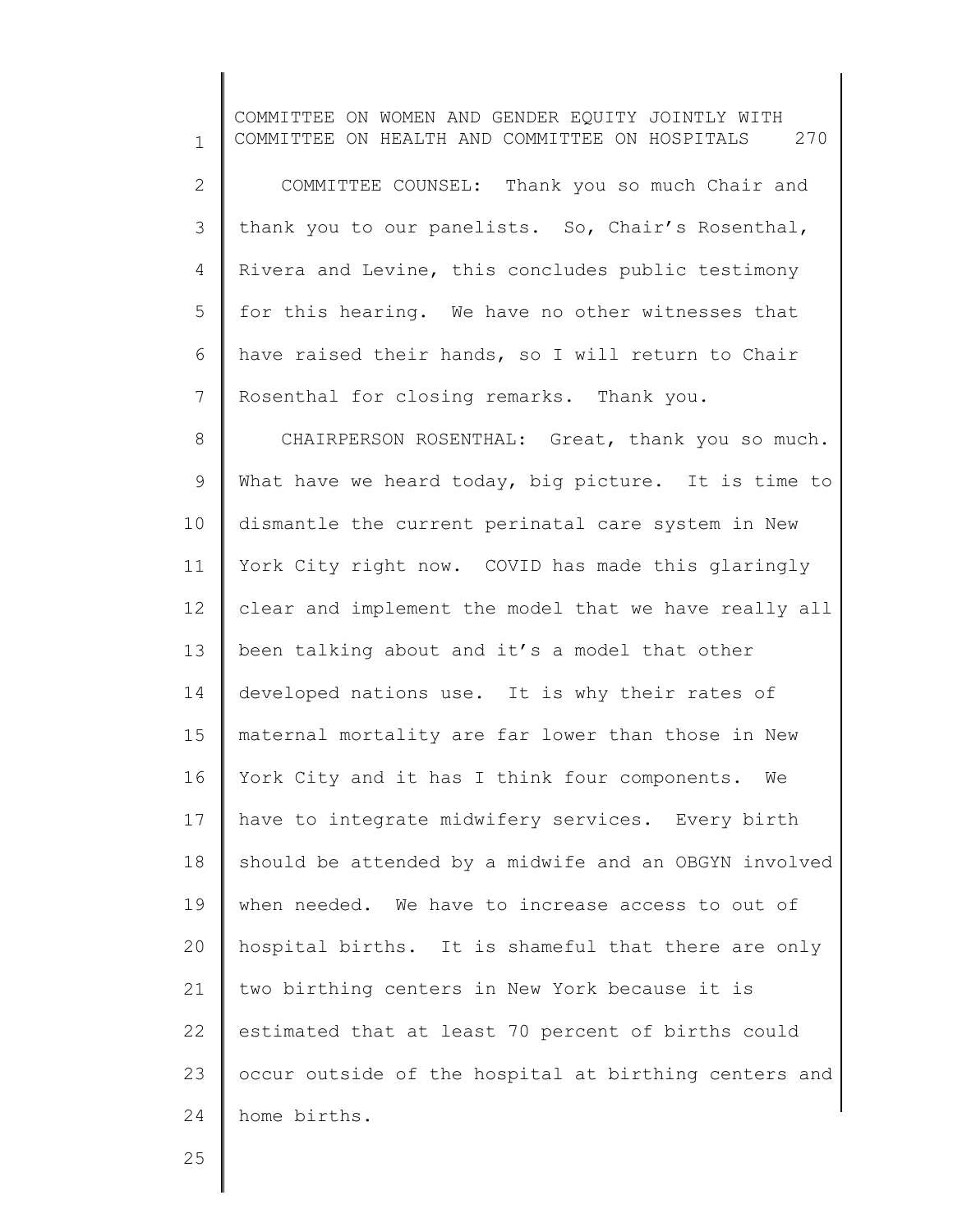1 2 3 4 5 6 7 8 9 10 11 12 13 14 15 16 17 18 19 20 21 22 COMMITTEE ON WOMEN AND GENDER EQUITY JOINTLY WITH COMMITTEE ON HEALTH AND COMMITTEE ON HOSPITALS 271 We have to third, establish a pipeline for Black and others, people of color as midwives to attend midwifery school. And of course, there should be a similar pipeline for doula's. There are excellent doula training centers and we need to increase access to those for people of color. And lastly, we have to make doula's available to all birthing people who want one. We of course have to assure appropriate reimbursement whether it be through Medicaid reimbursement rates, which require advocacy at the state level or through a payment from a hospital that wants to ensure good birth outcomes for the patients that they see. So, one more time, I really want to thank all the advocates that have shared their lived experience today. Thank you for your expertise. As the Chair of the Committee on Women and Gender Equity, I want to especially thank those of you that have articulated the connection to birth control, domestic violence, equal pay for equal jobs and the reverberating impacts on mental health from things

23 like lack of skin to skin contact immediately

24 following birth.

25

Thank you. I will now turn it to Chair Rivera.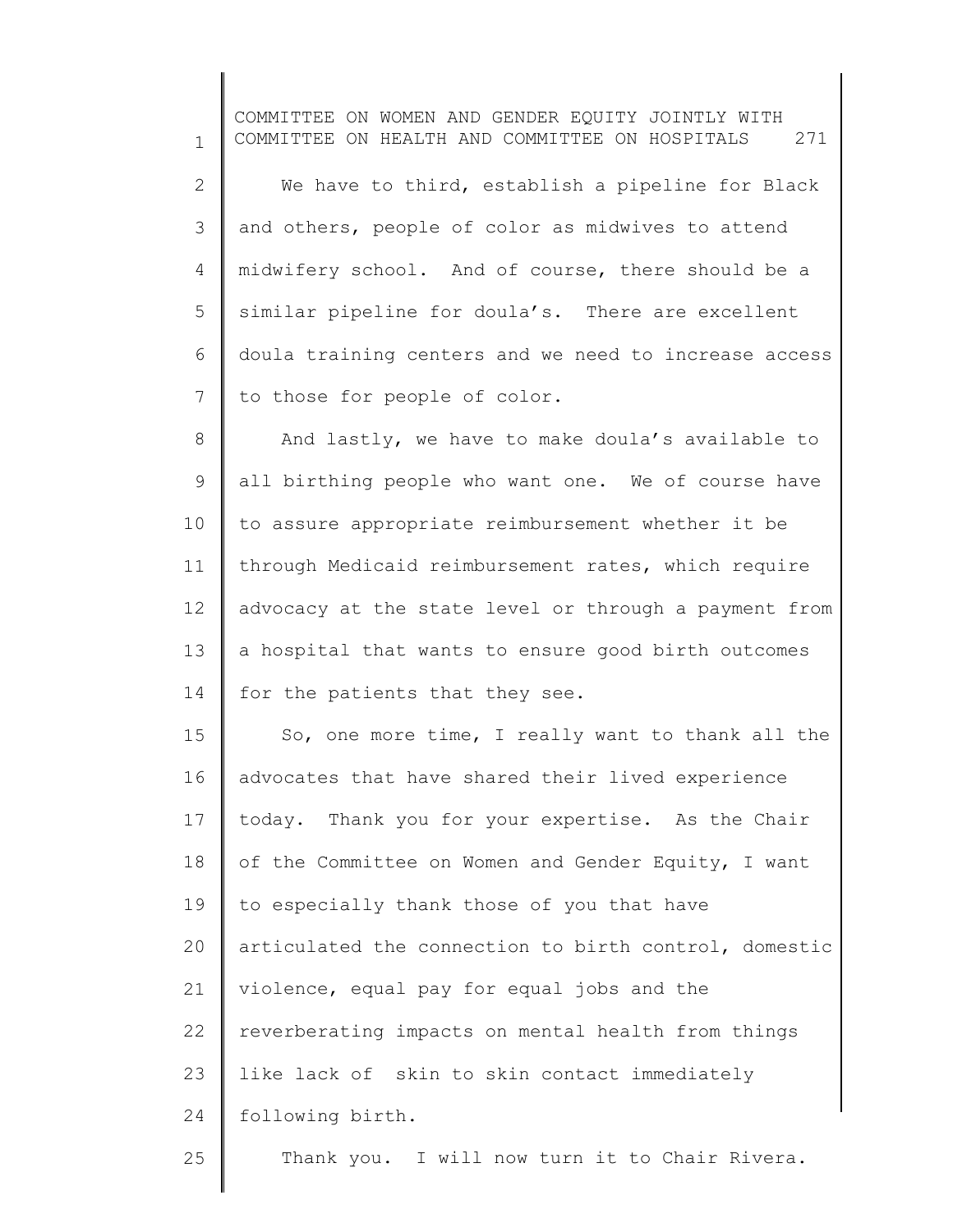1 2 3 4 5 6 7 8 9 10 11 COMMITTEE ON WOMEN AND GENDER EQUITY JOINTLY WITH COMMITTEE ON HEALTH AND COMMITTEE ON HOSPITALS 272 CHAIRPERSON RIVERA: Thank you so much everyone. I have worked with many of you over the years but I continue to learn so much and I will continue to look to your guidance and your experiences. As the Chair of the Committee on Hospitals, I really tried my best to use this Committee to address the root causes of maternal mortality and morbidity in Black and Brown patients specifically. In three years, I have held several hearings on maternal mortality and prenatal care and implicit bias.

12 13 14 15 16 17 18 19 20 21 22 We even held a hearing that would eventually overturn the arbitrary drug testing on pregnant mothers disproportionately testing Black and Brown mothers assuming drug use. All of that, all of that to say, we have a very, very long way to go and I thank you for staying in this movement and in this fight when it is so physically, mentally, spiritually draining. Thank you to all that have been with me since 9 a.m. this morning when we rallied almost 100 individuals and of course, to Chairwoman Rosenthal for being here and for being so engaged.

23 24 So, thank you all. I look forward to working with you and I do hope that this was a productive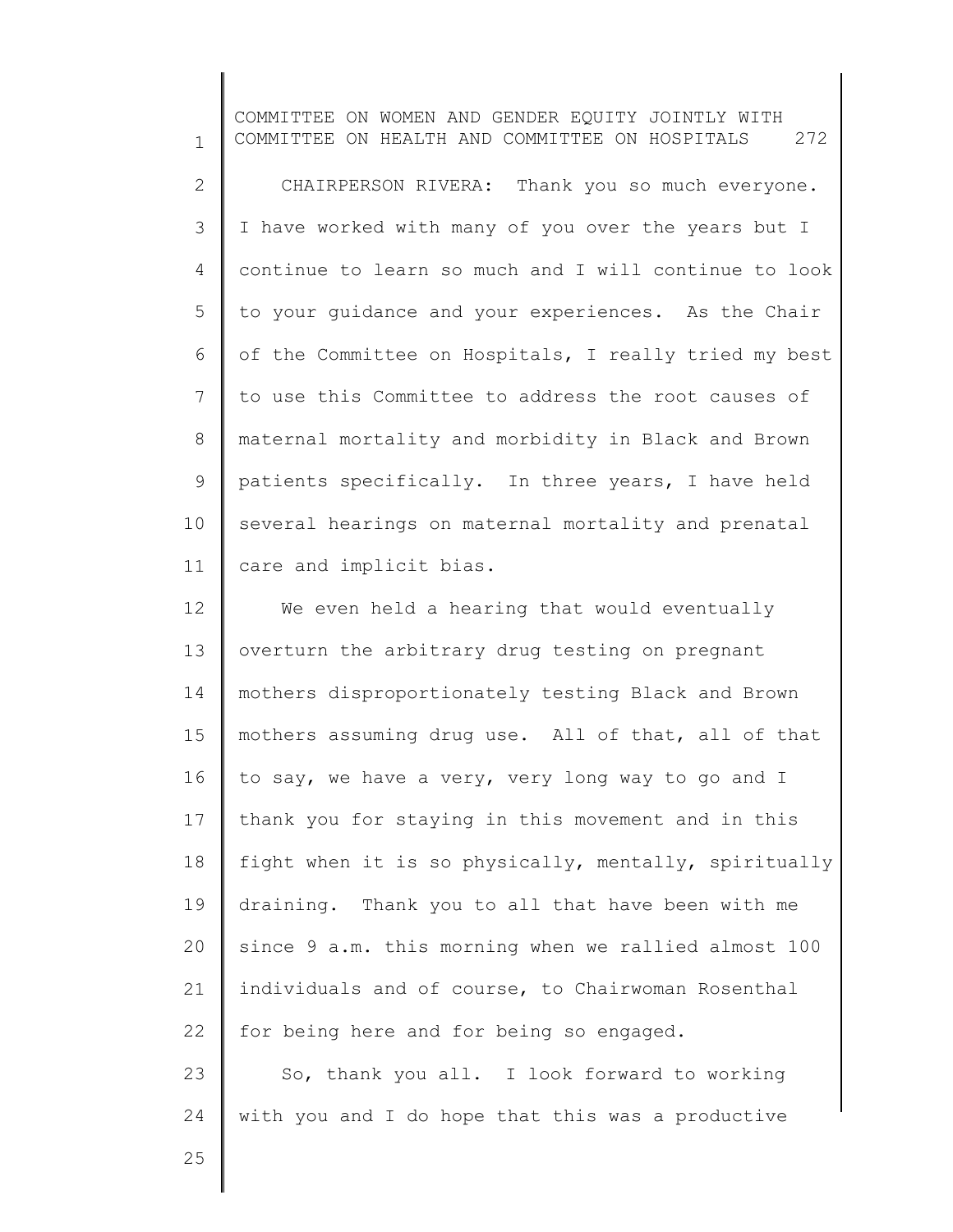1 2 3 4 5 6 COMMITTEE ON WOMEN AND GENDER EQUITY JOINTLY WITH COMMITTEE ON HEALTH AND COMMITTEE ON HOSPITALS 273 space and we do expect solutions and answers and transparency most of all. Thank you so much. Thank you Chair Levine, would you like to give some closing remarks? I think he needs to be unmuted.

7 8 9 10 11 12 13 14 15 16 17 CHAIRPERSON LEVINE: Thank you so much Chair Rosenthal and Chair Rivera for your outstanding leadership. Years of leadership on this and for convening this hearing today which has been simultaneously gut wrenching but also uplifting. Obviously wrenching to hear the first hand accounts of loss and I am just so grateful to you Mr. McIntyre for the bravery to speak out on behalf of this cause. I know that's not easy but it is impactful but also just uplifting to hear from so many of you who have devoted your lives to this work.

18 19 20 21 22 23 24 25 Midwives, doula's, nurses, physicians and I feel that our role is to life you up, to amplify your voices. To amplify the voices of Black women in particular who are on the front lines of this fight and as allies, myself as Chair of the Health Committee, I want you to know that I support you 1,000 percent and that I will stand with you as we make something very clear. This problem is solvable.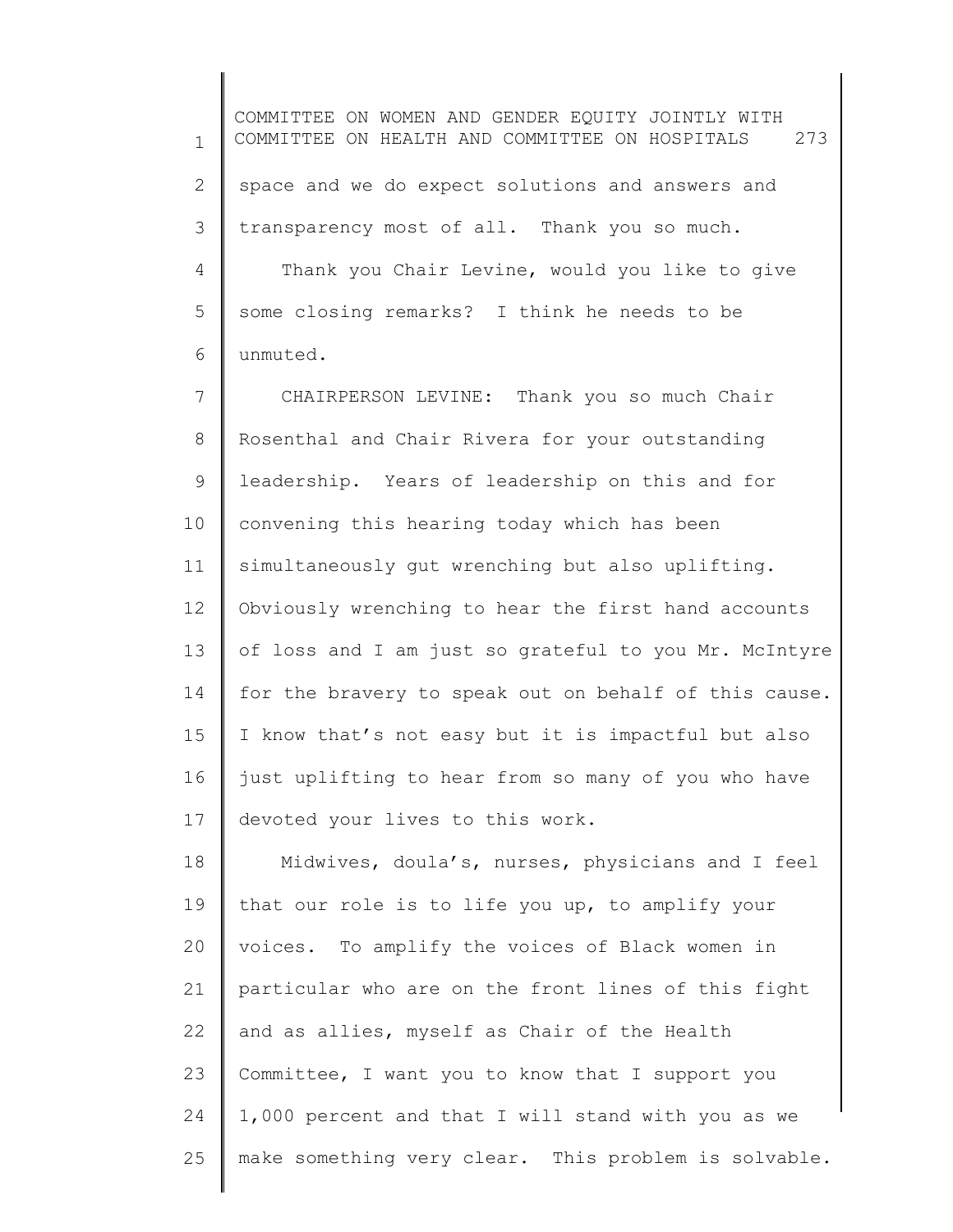| $\mathbf{1}$    | COMMITTEE ON WOMEN AND GENDER EQUITY JOINTLY WITH<br>COMMITTEE ON HEALTH AND COMMITTEE ON HOSPITALS 274 |
|-----------------|---------------------------------------------------------------------------------------------------------|
| $\mathbf{2}$    | It is a question of resources. It is a question of                                                      |
| 3               | transparency and reporting. Ultimately, this is a                                                       |
| $\overline{4}$  | question of will. We can solve this if we have the                                                      |
| 5               | will to do it and the movement that is pushing to                                                       |
| 6               | make this happen is absolutely inspiring and I will                                                     |
| $7\overline{ }$ | stand with you and in support of you as long as it                                                      |
| 8               | takes until we end these egregious disparities in New                                                   |
| 9               | York City and I thank you all for your leadership.                                                      |
| 10              | And again, I thank Chair's Rosenthal and Rivera for                                                     |
| 11              | incredible work today and beyond. Thank you                                                             |
| 12              | everybody.                                                                                              |
| 13              | CHAIRPERSON ROSENTHAL: Thank you Chair Levine.                                                          |
| 14              | This hearing is now closed. [GAVEL].                                                                    |
| 15              | CHAIRPERSON RIVERA: Thanks everyone.                                                                    |
| 16              |                                                                                                         |
| 17              |                                                                                                         |
| 18              |                                                                                                         |
| 19              |                                                                                                         |
| 20              |                                                                                                         |
| 21              |                                                                                                         |
| 22              |                                                                                                         |
| 23              |                                                                                                         |
| 24              |                                                                                                         |
| 25              |                                                                                                         |
|                 |                                                                                                         |